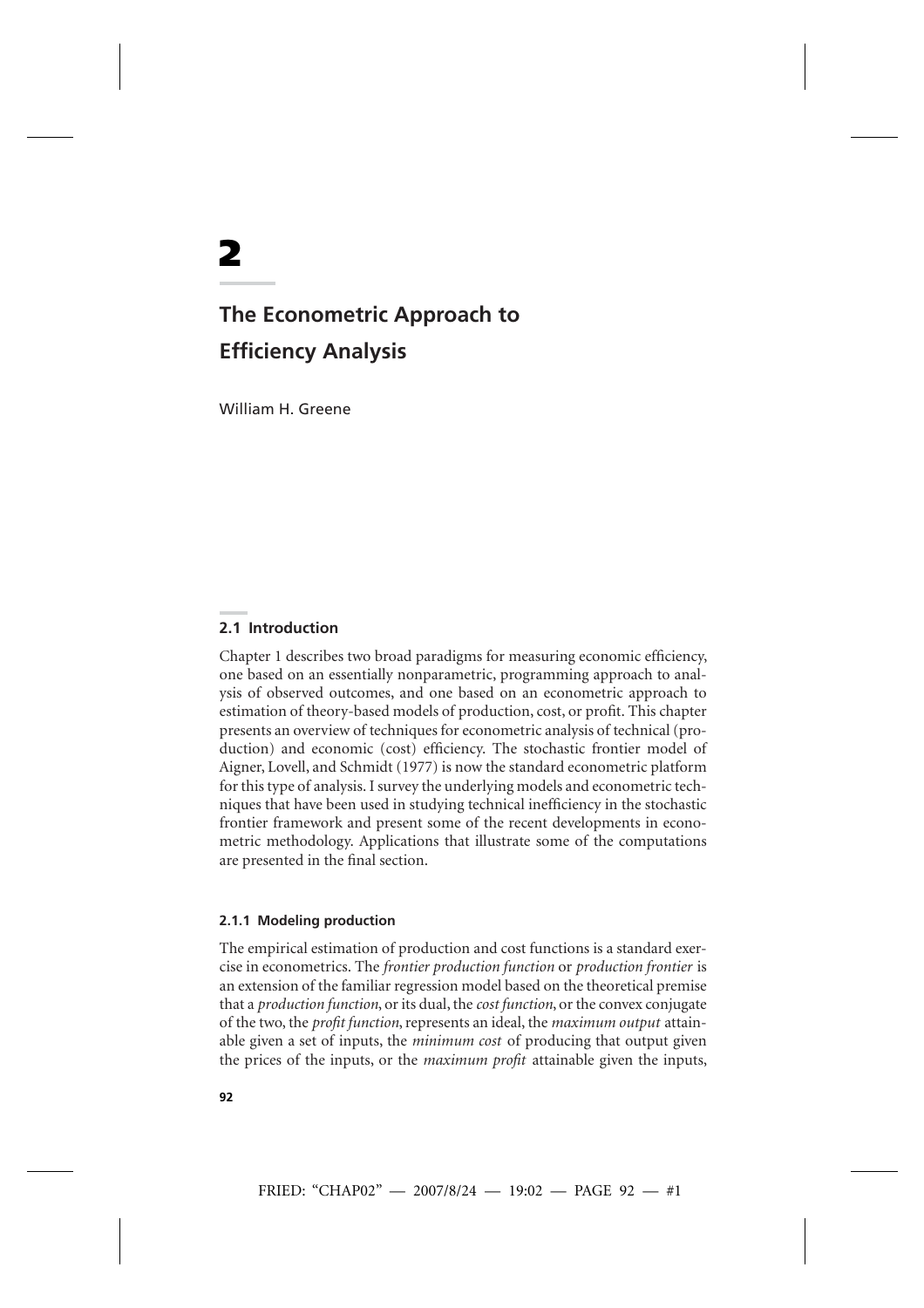outputs, and prices of the inputs. The estimation of frontier functions is the econometric exercise of making the empirical implementation consistent with the underlying theoretical proposition that no observed agent can exceed the ideal. In practice, the frontier function *model* is (essentially) a regression model that is fit with the recognition of the theoretical constraint that all observations lie within the theoretical extreme. Measurement of (in)efficiency is, then, the empirical estimation of the extent to which observed agents (fail to) achieve the theoretical ideal. My interest in this chapter is in this latter function. The estimated model of production, cost, or profit is the means to the objective of measuring inefficiency. As intuition might suggest at this point, the exercise here is a formal analysis of the "residuals" from the production or cost model. The theory of optimization, production, and/or cost provides a description of the ultimate source of deviations from this theoretical ideal.

# **2.1.2 History of thought**

The literature on frontier production and cost functions and the calculation of efficiency measures begins with Debreu (1951) and Farrell (1957) [though there are intellectual antecedents, e.g., Hicks's (1935) suggestion that monopolists would enjoy their position through the attainment of a quiet life rather than through the pursuit of economic profits, a conjecture formalized somewhat more by Leibenstein (1966, 1975)]. Farrell suggested that one could usefully analyze technical efficiency in terms of realized deviations from an idealized frontier isoquant. This approach falls naturally into an econometric approach in which the *inefficiency* is identified with disturbances in a regression model.

The empirical estimation of production functions had begun long before Farrell's work, arguably with Cobb and Douglas (1928). However, until the 1950s, production functions were largely used as devices for studying the functional distribution of income between capital and labor at the macroeconomic level. The celebrated contribution of Arrow et al. (1961) marks a milestone in this literature. The origins of empirical analysis of microeconomic production structures can be more reasonably identified with the work of Dean (1951, a leather belt shop), Johnston (1959, electricity generation), and, in his seminal work on electric power generation, Nerlove (1963). It is noteworthy that all three of these focus on costs rather than production, though Nerlove, following Samuelson (1938) and Shephard (1953), highlighted the dual relationship between cost and production.<sup>1</sup> Empirical attention to production functions at a disaggregated level is a literature that began to emerge in earnest in the 1960s (see, e.g., Hildebrand and Liu, 1965; Zellner and Revankar, 1969).

# **2.1.3 Empirical antecedents**

The empirical literature on production and cost developed largely independently of the discourse on frontier modeling. Least squares or some variant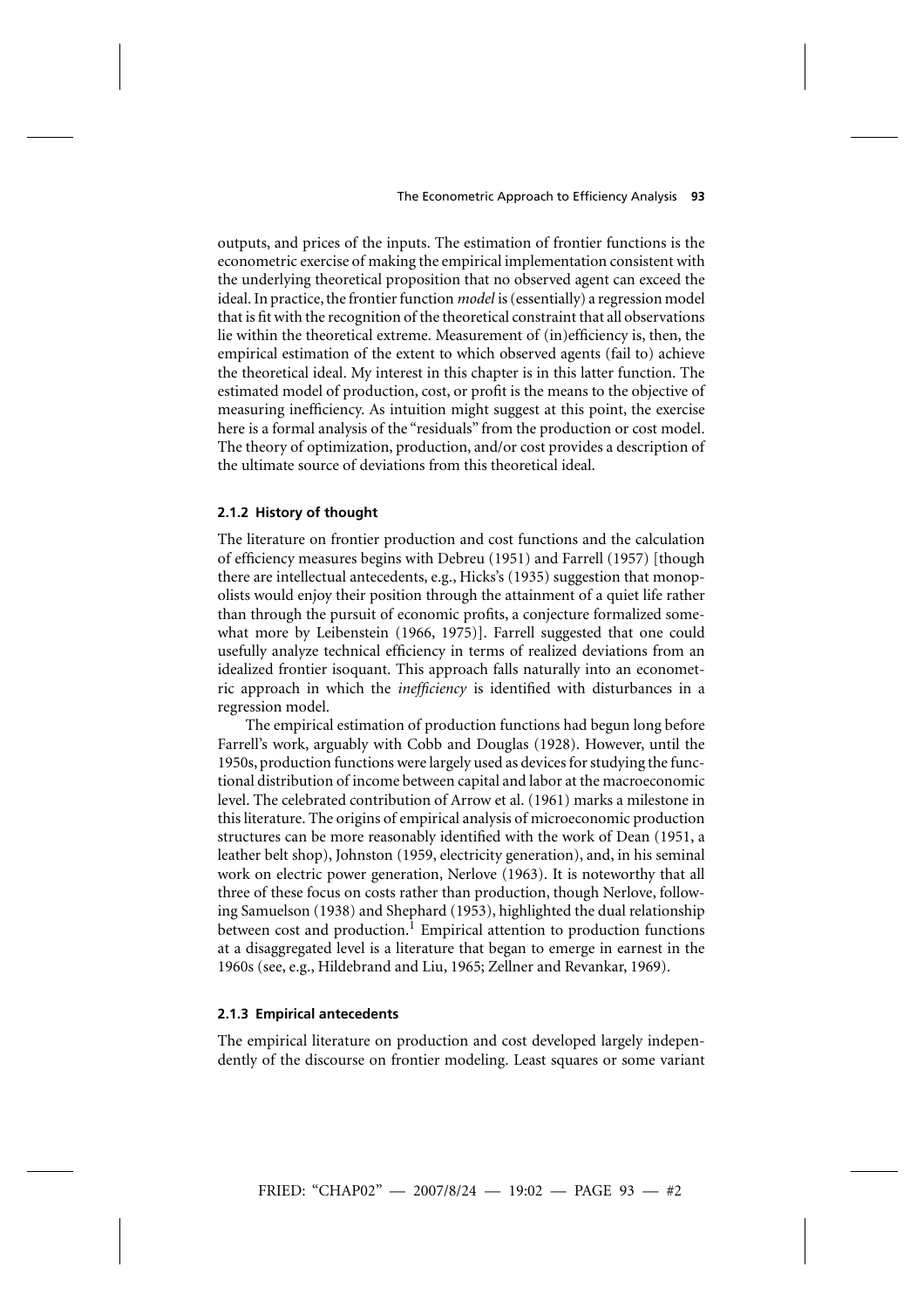was generally used to pass a function through the middle of a cloud of points, and residuals of both signs were, as in other areas of study, not singled out for special treatment. The focal points of the studies in this literature were the estimated parameters of the production structure, not the individual deviations from the estimated function. An argument was made that these "averaging" estimators were estimating the average, rather than the"best-practice" technology. Farrell's arguments provided an intellectual basis for redirecting attention from the production function specifically to the deviations from that function, and respecifying the model and the techniques accordingly. A series of papers includingAigner and Chu (1968) and Timmer (1971) proposed specific econometric models that were consistent with the frontier notions of Debreu (1951) and Farrell (1957). The contemporary line of research on econometric models begins with the nearly simultaneous appearance of the canonical papers of Aigner, Lovell, and Schmidt (1977) and Meeusen and van den Broeck (1977), who proposed the stochastic frontier models that applied researchers now use to combine the underlying theoretical propositions with a practical econometric framework. The current literature on production frontiers and efficiency estimation combines these two lines of research.

#### **2.1.4 Organization of the survey**

This survey presents an overview of this literature and proceeds as follows:

Section 2.2 presents the microeconomic theoretical underpinnings of the empirical models. As in the other parts of our presentation, this section gives only a cursory survey because of the very large literature on which it is based. The interested reader can find considerable additional detail in chapter 1 of this book and in a gateway to the larger literature, chapter 2 of Kumbhakar and Lovell (2000).

Section 2.3 constructs the basic econometric framework for the econometric analysis of efficiency. This section also presents some intermediate results on "deterministic" (orthodox) frontier models that adhere strictly to the microeconomic theory. This part is brief. It is of some historical interest and contains some useful perspective for the more recent work. However, with little exception, current research on the deterministic approach to efficiency analysis takes place in the environment of "data envelopment analysis" (DEA), which is the subject of chapter 3 of this book.<sup>2</sup> This section provides a bridge between the formulation of orthodox frontier models and the modern stochastic frontier models.

Section 2.4 introduces the stochastic production frontier model and presents results on formulation and estimation of this model. Section 2.5 extends the stochastic frontier model to the analysis of cost and profits and describes the important extension of the frontier concept to multiple-output technologies.

Section 2.6 turns to a major econometric issue, that of accommodating heterogeneity in the production model. The assumptions made in sections 2.4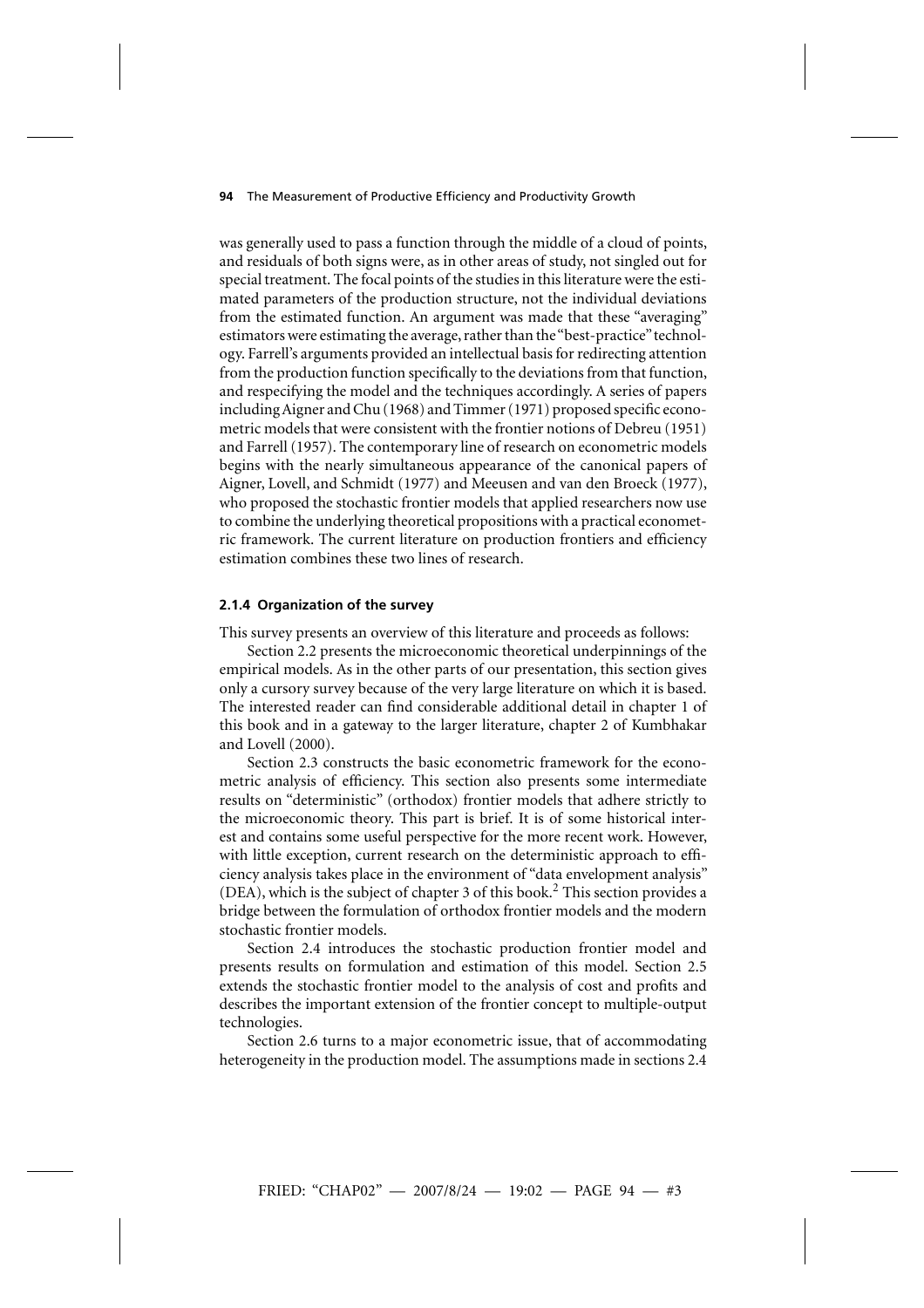and 2.5 regarding the stochastic nature of technical inefficiency are narrow and arguably unrealistic. Inefficiency is viewed as simply a random shock distributed homogeneously across firms. These assumptions are relaxed at the end of section 2.5 and in section 2.6. Here, I examine proposed models that allow the mean and variance of inefficiency to vary across firms, thus producing a richer, albeit considerably more complex, formulation. This part of the econometric model extends the theory to the practical consideration of observed and unobserved influences that are absent from the pure theory but are a crucial aspect of the real-world application.

The econometric analysis continues in section 2.7 with the development of models for panel data. Once again, this is a modeling issue that provides a means to stretch the theory to producer behavior as it evolves through time. The analysis pursued here goes beyond the econometric issue of how to exploit the useful features of longitudinal data. The literature on panel data estimation of frontier models also addresses the fundamental question of how and whether inefficiency varies over time, and how econometric models can be made to accommodate the theoretical propositions.

The formal measurement of inefficiency is considered in sections 2.8 and 2.9. The use of the frontier function model for estimating firm-level inefficiency that was suggested in sections 2.3 and 2.4 is formalized in the stochastic frontier model in section 2.8. Section 2.9 considers the separate issue of allocative inefficiency. In this area of study, the distinction between errors in optimization and the consequences of those errors for the goals or objectives of optimization is made explicit. Thus, for example, the effect of optimization errors in demand systems is viewed apart from the ultimate impact on the costs of production.

Section 2.10 describes contemporary software for frontier estimation and illustrates some of the computations with "live" data sets. Some conclusions are drawn in section 2.11.

## **2.1.5 Preface**

The literature on stochastic frontier estimation was already large at the time of the 1993 edition of this survey and it has grown vastly in the decade plus since then. It is simply not possible to touch upon all aspects of all the research that has been done and is ongoing. [Even the book-length treatise Kumbhakar and Lovell (2000) leaves the reader to their own devices to explore the received empirical studies.] In this survey, I introduce a number of topics and present some of the most familiar econometric estimators and issues. Since the earlier rendition of this survey, two topics have received great attention in the literature are given correspondingly greater coverage here: the statistical analysis of the inefficiency estimators (the Jondrow et al., 1982, estimator and counterparts) and panel data estimation. A few topics are treated relatively superficially, not for lack of interest but because, for better or for worse, they have not yet had great influence on how empirical work is done in this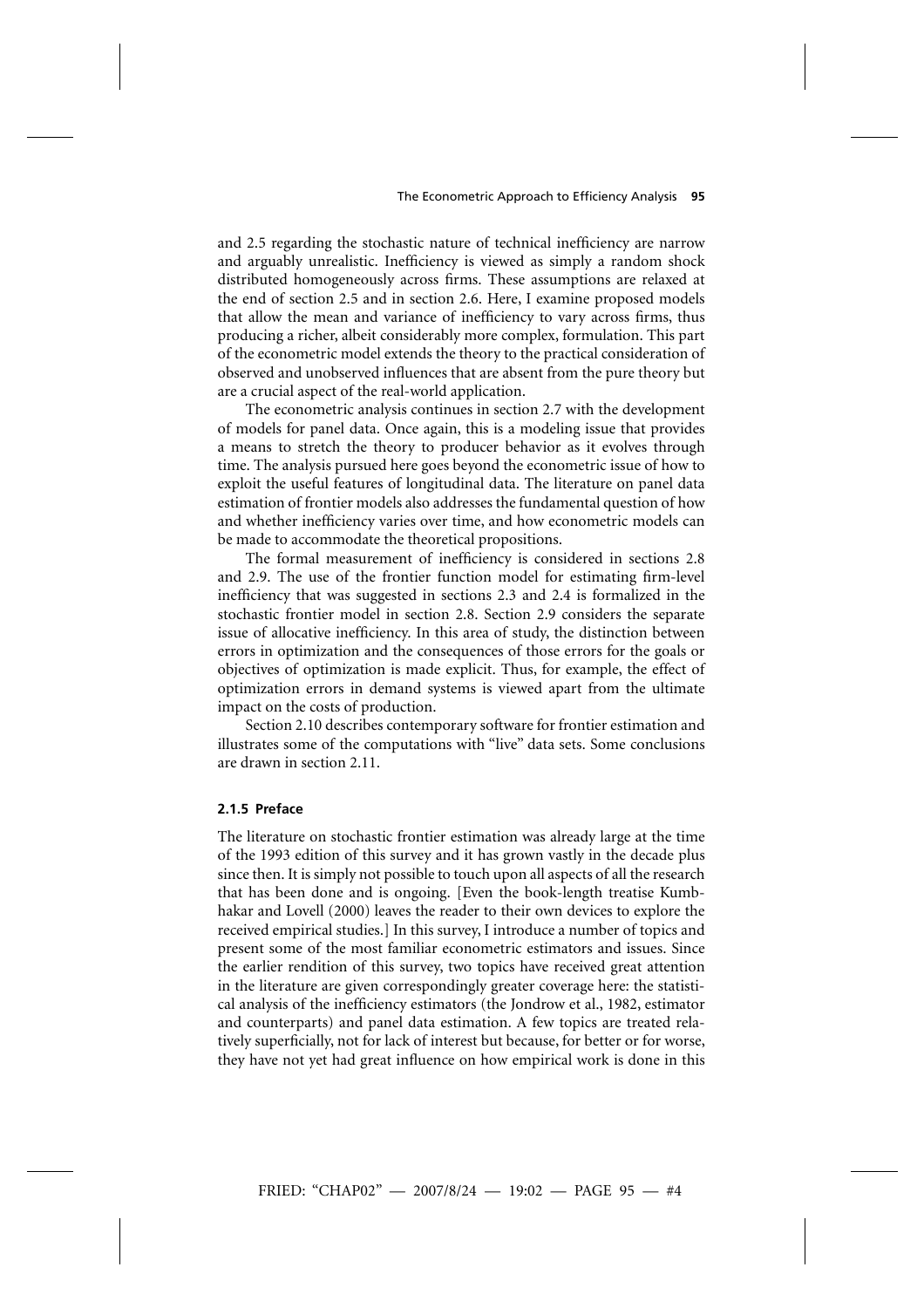area. These include Bayesian estimation and semi- and nonparametric estimation. Yet another topic falls somewhere between the mainstream and these. In the analysis of inefficiency, we recognize that, in terms of costs, inefficiency can arise from two sources: *technical inefficiency*, which arises when, given the chosen inputs, output falls short of the ideal; and *allocative inefficiency*, which arises from suboptimal input choices given prices and output. Technical inefficiency (the difference between output and maximal output) is, in some sense, "pure" in that we can single out the source. Cost inefficiency, in contrast, is a blend of the two sources, technical and allocative inefficiency. Decomposition of cost inefficiency into its two components in a theoretically appropriate manner (the so-called "Greene problem") has posed a vexing challenge in this literature (see Greene, 1993, 1997, 2003c). The estimation of "allocative" inefficiency has received some attention in the research of the past two decades, with some interesting and creative results. However, the estimation of allocative inefficiency and the decomposition have received much less attention than the more straightforward analysis of technical inefficiency on the production side and *economic* inefficiency (i.e., the blend) on the cost side. This is due partly to the very heavy data and analytical/technical requirements of the received approaches but mainly, when all is said and done, to the persistent absence of a practical theoretically consistent solution to the original problem. Formal analysis of allocative inefficiency requires estimation of both a cost or production function and a complete demand system. I introduce this topic below but spend less space on it than on the estimation of technical and "economic" (cost) efficiency.

Note, finally, that the range of applications of the techniques described here is also huge. Frontier analysis has been used to study inefficiency in hospital costs, electric power, commercial fishing, farming, manufacturing of many sorts, public provision of transportation and sewer services, education, labor markets, and a huge array of other settings. $3$  Both space and time precludes any attempt to survey this side of the literature here. I hope the community of researchers whose work is not explicitly cited here can forgive the omission of their work, again, not for lack of interest, but for lack of space. My intent in this chapter is to survey methods; reluctantly, I leave it to the reader to explore the vast range of applications. The extensive table in chapter 1 (which unfortunately is limited to twenty-first century contributions) should be very helpful.

There have been numerous general survey-style studies of the frontiers literature, including, of course, the earlier editions of this work: Førsund et al. (1980) and Greene (1993, 1997). Notable among these surveys are Bauer (1990), Battese (1992), Schmidt (1985), Cornwell and Schmidt (1996), Kalirajan and Shand (1999), and Murillo-Zamorano (2004). There are booklength treatments, as well, including Kumbhakar and Lovell (2000) and Coelli, Rao, and Battese (1998).<sup>4</sup> Given all of these, I felt it necessary to give some thought to the end purpose of the present exercise. First, obviously, it is an opportunity to give some exposure to the last five or six years of innovative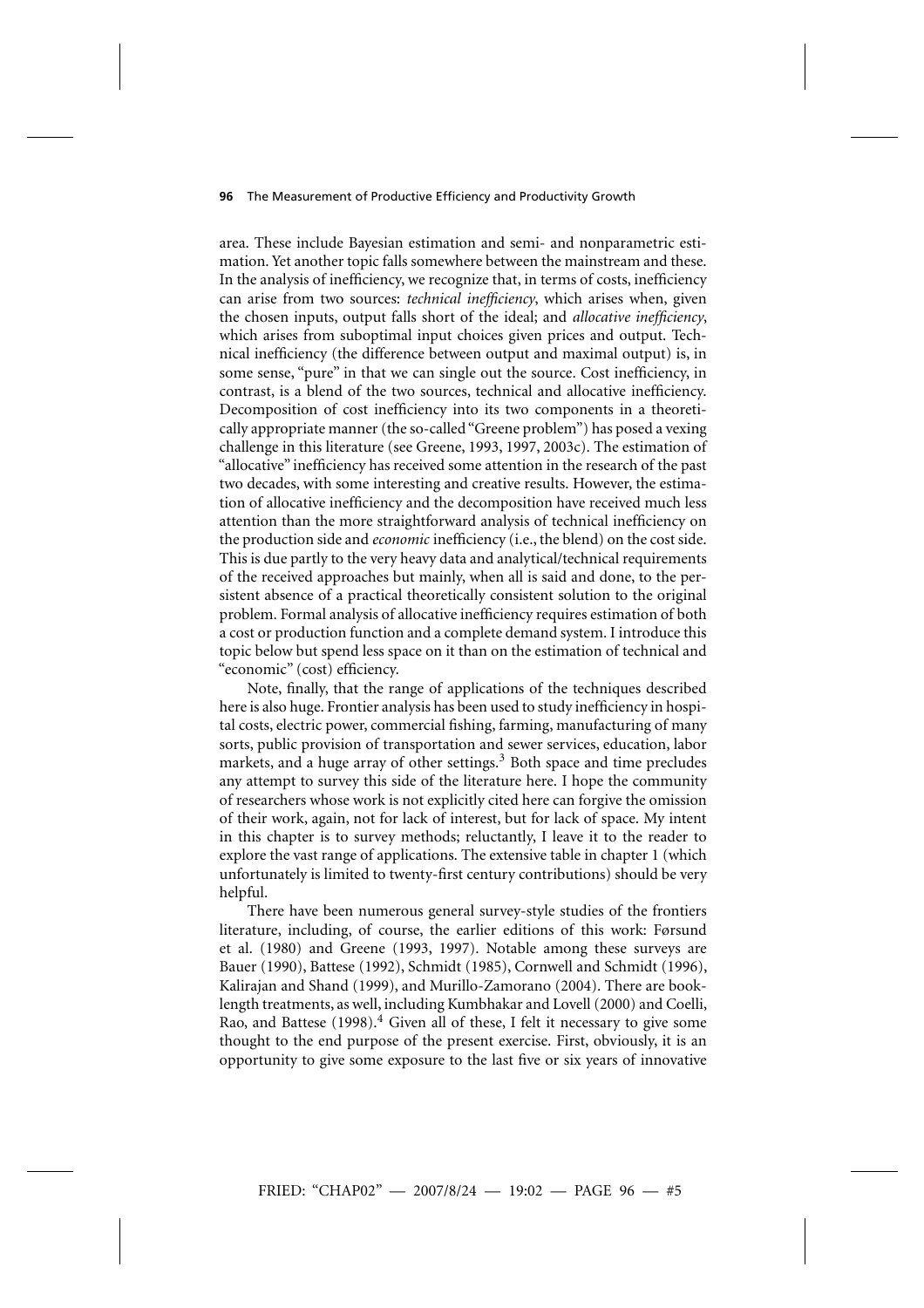research in the area. Primarily, however, I see my purpose here as providing the interested entrant to the area a bridge from the basic principles of econometrics and microeconomics to the specialized literature in econometric estimation of inefficiency. As such, it is not necessary to provide a complete compendium of either the theory or the received empirical literature. (That is fortunate, given its volume.) Thus, my intent is to introduce the econometric practice of efficiency estimation to the newcomer to the field.

# **2.2 Production and Production Functions**

Let's begin by defining a producer as an economic agent that takes a set of *inputs* and transforms them either in form or in location into a set of *outputs*. We keep the definition nonspecific because we desire to encompass service organizations such as travel agents or law or medical offices. Service businesses often rearrange or redistribute information or claims to resources, which is to say, move resources rather than transform them. The production of *public services* provides one of the more interesting and important applications of the techniques discussed in this study (see, e.g., Pestieau and Tulkens, 1993).

#### **2.2.1 Production**

It is useful to think in terms of a producer as a simple machine. An electric motor provides a good example. The inputs are easily definable, consisting of a lump of capital, the motor, itself, and electricity that flows into the motor as a precisely defined and measurable quantity of the energy input. The motor produces two likewise precisely measurable (at least in principle) outputs, "work," consisting of the rotation of a shaft, and heat due to friction, which might be viewed in economic terms as waste, or a negative or undesirable output (see, e.g., Atkinson and Dorfman, 2005). Thus, in this setting, we consider production to be the process of transforming the two inputs into the economically useful output, work. The question of "usefulness" is crucial to the analysis. Whether the byproducts of production are "useless" is less than obvious. Consider the production of electricity by steam generation. The excess steam from the process might or might not be economically useful (it is in some cities, e.g., New York and Moscow), depending, in the final analysis, on relative prices. Conceding the importance of the distinction, we depart at this point from the issue and focus our attention on the production of economic "goods" that have been agreed upon a priori to be "useful" in some sense.

The economic concept of production generalizes from a simple, welldefined engineering relationship to higher levels of aggregation such as farms, plants, firms, industries, or, for some purposes, whole economies that engage in the process of transforming labor and capital into gross domestic product by some ill-defined production process. Although this interpretation stretches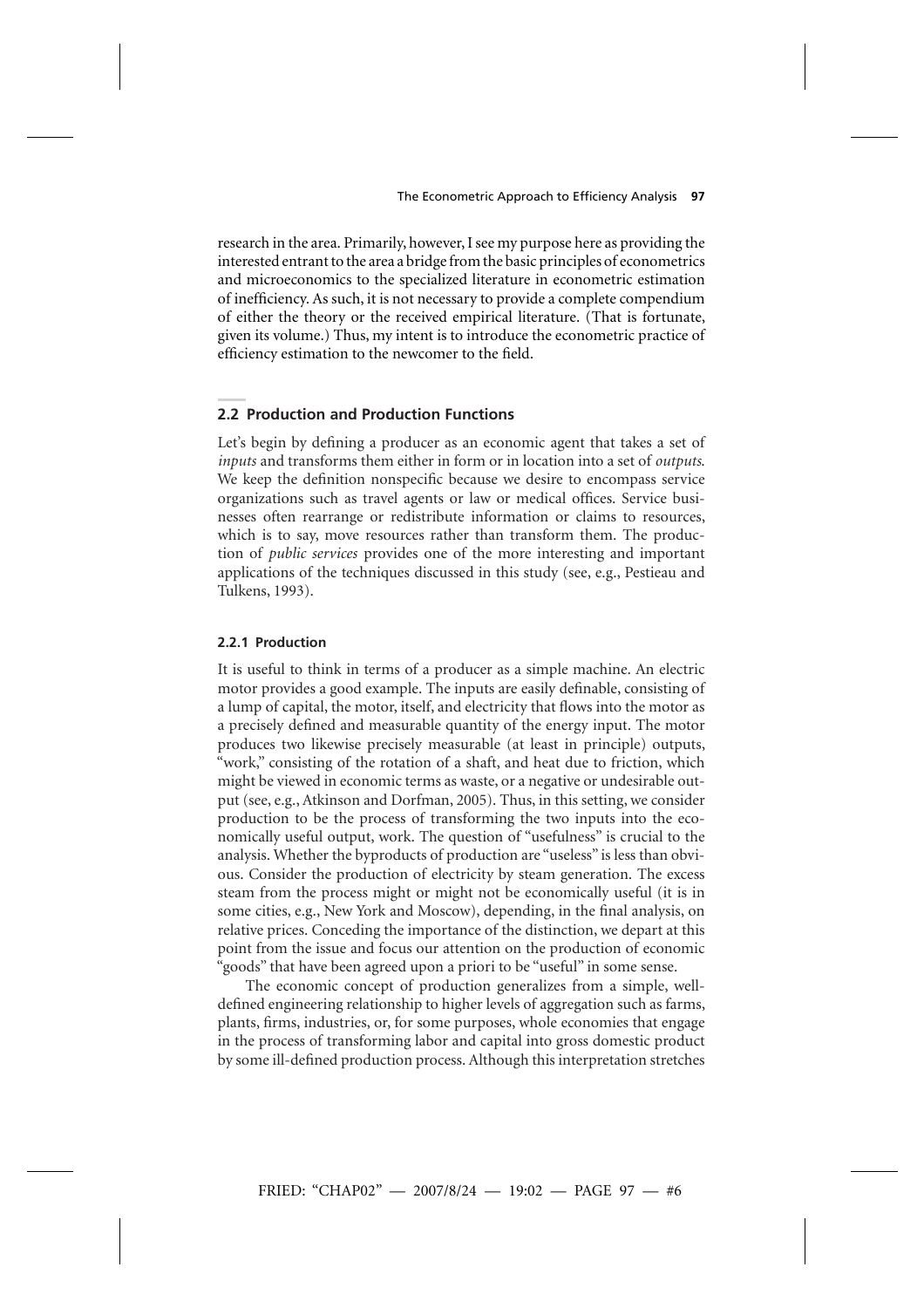the concept perhaps to its logical limit, it is worth noting that the first empirical analyses of production functions, by Cobb and Douglas (1928), were precisely studies of the functional distribution of income between capital and labor in the context of an aggregate (macroeconomic) production function.

## **2.2.2 Modeling production**

The *production function* aspect of this area of study is a well-documented part of the model. The "function" itself is, as of the time of the observation, a relationship between inputs and outputs. It is most useful to think of it simply as a body of knowledge. The various technical aspects of production, such as factor substitution, economies of scale, or input demand elasticities, while interesting in their own right, are only of tangential interest in the present context. To the extent that a particular specification, Cobb-Douglas versus translog, for example, imposes restrictions on these features, which then distort our efficiency measures, we are interested in functional form. But, this is not the primary focus.

The Cobb-Douglas and translog models overwhelmingly dominate the applications literature in stochastic frontier and econometric inefficiency estimation. (In contrast, the received literature in DEA—by construction—is dominated by linear specifications.) The issue of functional form for the production or cost function (or distance, profit, etc.) is generally tangential to the analysis and not given much attention. There have been a number of studies specifically focused on the functional form of the model. In an early entry to this literature, Caves, Christensen (one of the creators of the translog model), and Trethaway (1980) employed a Box-Cox functional form in the translog model to accommodate zero values for some of the outputs.<sup>5</sup> The same consideration motivated Martinez-Budria, Jara-Diaz, and Ramos-Real (2003) in their choice of a quadratic cost function to study the Spanish electricity industry. Another proposal to generalize the functional form of the frontier model is the Fourier flexible function used by Huang and Wang (2004) and Tsionas (2004).

In a production (or cost) model, the choice of functional form brings a series of implications with respect to the shape of the implied isoquants and the values of elasticities of factor demand and factor substitution. In particular, the Cobb-Douglas production function has universally smooth and convex isoquants. The implied cost function is likewise well behaved. The price to be paid for this good behavior is the strong assumption that demand elasticities and factor shares are constant for given input prices (for all outputs), and that Allen elasticities of factor substitution are all –1. Cost functions are often used in efficiency analysis because they allow the analyst to specify a model with multiple inputs. This is not straightforward on the production side, though distance functions (see section 2.5.4) also provide an avenue. The Cobb-Douglas multiple-output cost function has the unfortunate implication that in output space, the output possibility frontiers are all convex instead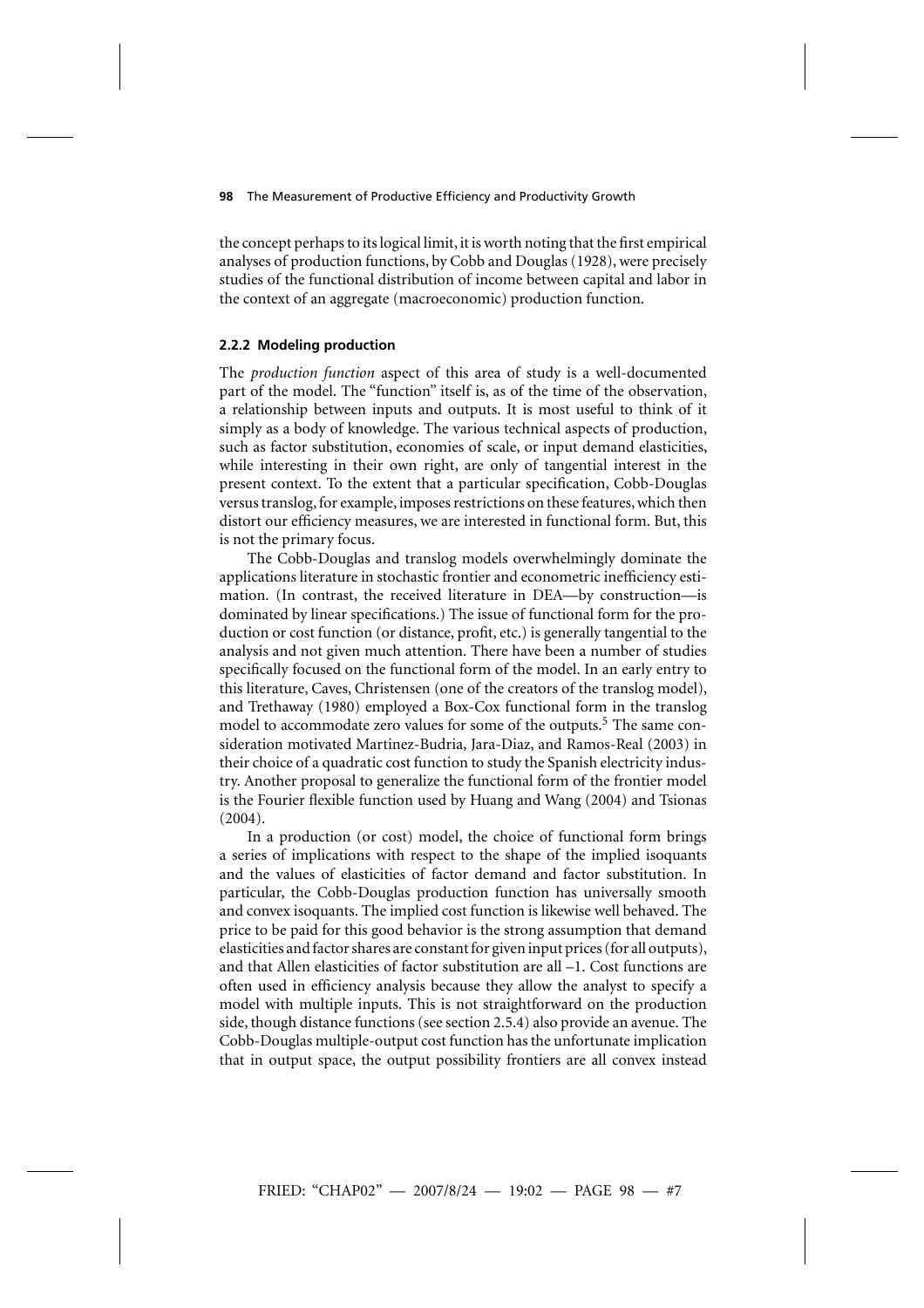of concave—thus implying output specialization. These considerations have generally motivated the choice of flexible (second-order) functional forms, and in this setting, the translog production model for one output and *K* inputs,

$$
\ln y = \alpha + \sum_{k=1}^{K} \beta_k \ln x_k + \frac{1}{2} \sum_{k=1}^{K} \sum_{m=1}^{K} \gamma_{km} \ln x_k \ln x_m,
$$

or the translog multiple-output cost function for *K* inputs and *L* outputs,

$$
\ln C = \alpha + \sum_{k=1}^{K} \beta_k \ln w_k + \frac{1}{2} \sum_{k=1}^{K} \sum_{m=1}^{K} \gamma_{km} \ln w_k \ln w_m
$$
  
+ 
$$
\sum_{s=1}^{L} \delta_s \ln y_s + \frac{1}{2} \sum_{s=1}^{L} \sum_{t=1}^{L} \phi_{st} \ln y_s \ln y_t
$$
  
+ 
$$
\sum_{k=1}^{K} \sum_{s=1}^{L} \theta_{ks} \ln w_k \ln y_s,
$$

is most commonly used (see, e.g., Kumbhakar, 1989). These models do relax the restrictions on demand elasticities and elasticities of substitution. However, the generality of the functional form produces a side effect: They are not monotonic or globally convex, as is the Cobb-Douglas model. Imposing the appropriate curvature on a translog model is a generally challenging problem. [See Salvanes and Tjotta (1998) for methodological commentary.] Researchers typically (one would hope) "check" the regularity conditions after estimation. Kleit and Terrell (2001) in an analysis of the U.S. electricity industry used a Bayesian estimator that directly imposes the necessary curvature requirements on a two-output translog cost function. The necessary conditions, which are data dependent—they will be a function of the specific observations—are (1) monotonicity:  $s_k = \partial \ln C / \partial \ln w_k = \beta_k + \sum_m \gamma_{km} \ln w_m \geq 0, k =$ 1, ..., *K* (nonnegative factor shares); and (2) concavity:  $\mathbf{\Gamma} - \mathbf{S} + \mathbf{s}\mathbf{s}^T$  negative semidefinite, where  $\mathbf{\Gamma} = [\gamma_{km}], \mathbf{S} = \text{diag}[s_k],$  and  $\mathbf{s} = [s_1, s_2, \dots, s_k]^T$ . Monotonicity in the outputs requires  $\partial \ln C / \partial \ln y_s = \delta_s + \sum_r \phi_{sr} \ln y_r > 0$ . As one might imagine, imposing data- and parameter-dependent constraints such as these during estimation poses a considerable challenge. In this study, Kleit and Terrell selectively cull the observations during estimation, retaining those that satisfy the restrictions. Another recent study, O'Donnell and Coelli (2005) also suggest a Bayesian estimator, theirs for a translog distance function in which they impose the necessary curvature restrictions a priori, parametrically. Finally, Griffiths, O'Donnell, Tan, and Cruz (2000) impose the regularity conditions on a system of cost and cost-share equations.

The preceding is an issue that receives relatively little attention in the stochastic frontier applications, though it is somewhat more frequently examined in the more conventional applications in production and cost modeling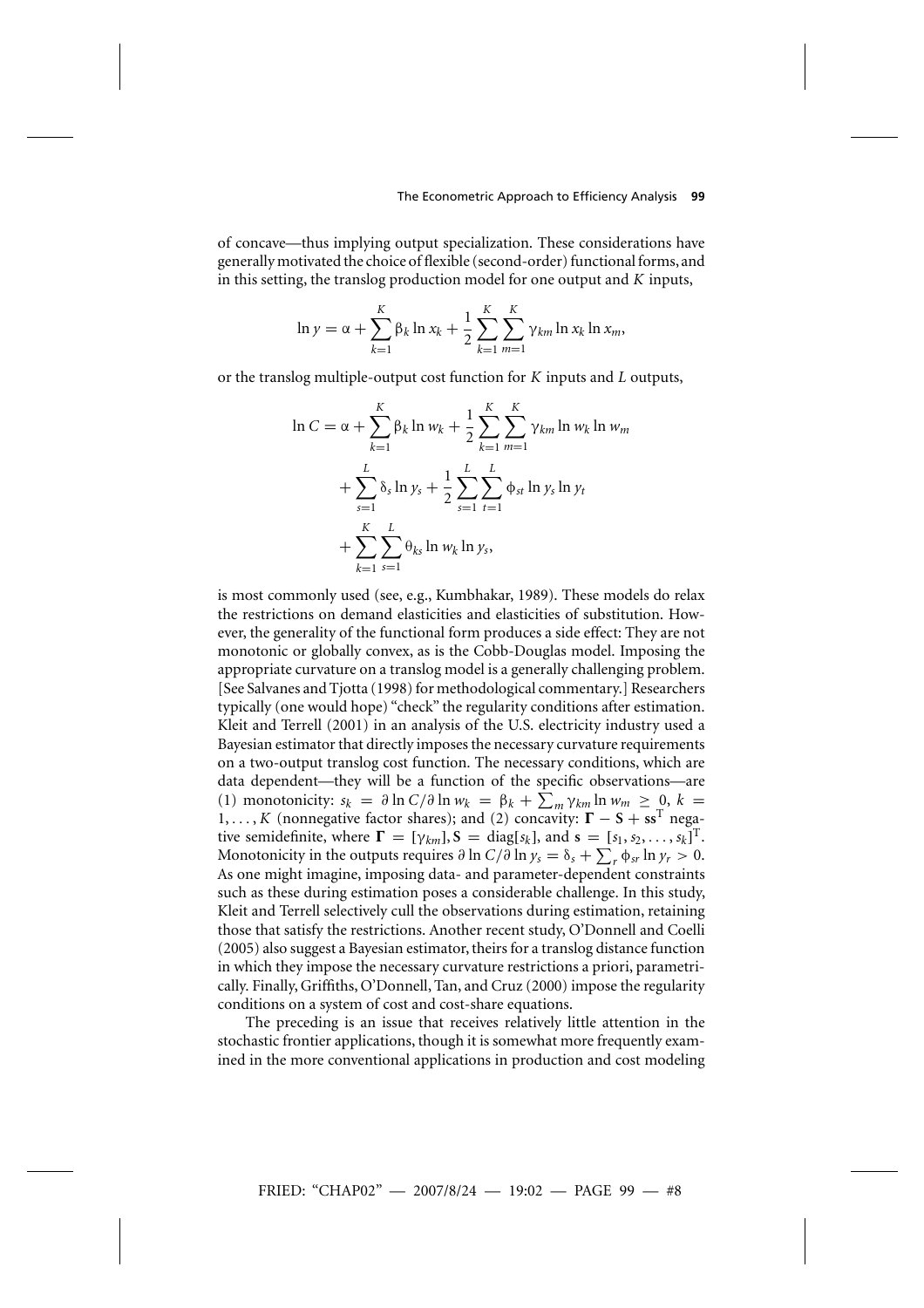(e.g., Christensen and Greene, 1976).<sup>6</sup> I acknowledge this aspect of modeling production and cost at this point, but consistent with others, and in the interest of brevity, I do not return to it in what follows.

#### **2.2.3 Defining efficiency**

The analysis of economic inefficiency stands at the heart of this entire exercise. If one takes classical microeconomics at face value, this is a fruitless exercise, at least regarding "competitive" markets. Functioning markets and the survivor principle simply do not tolerate inefficiency. But, this clearly conflicts with even the most casual empiricism. Also note that analysis of regulated industries and government enterprises (including buses, trains, railroads, nursing homes, waste hauling services, sewage carriage, etc.) has been among the most frequent recent applications of frontier modeling. Because the orthodoxy of classical microeconomics plays a much lesser role here, the conflict between theory and practice is less compelling. I eschew a philosophical discussion of the *concept* of inefficiency, technical, allocative, or otherwise. (For a very readable, if somewhat glib discussion, the reader may begin with Førsund, Lovell, and Schmidt, 1980).<sup>7</sup> Alvarez, Arias, and Greene (2005) also pursue this issue from an econometric perspective. In what follows, producers are characterized as efficient if they have produced as much as possible with the inputs they have actually employed or if they have produced that output at minimum cost. I formalize the notions as we proceed.

By technical efficiency, I mean here to characterize the relationship between observed production and some ideal, or potential production. In the case of a single output, we can think in terms of *total factor productivity*, the ratio of actual output to the optimal value as specified by a "production function." Two crucial issues, which receive only occasional mention in this chapter, are the functional form of the production function and the appropriate list of inputs. In both cases, specification errors can bring systematic errors in the *measurement* of efficiency.

We define production as a process of transformation of a set of inputs, denoted  $\mathbf{x} \in \mathbb{R}_K^+$ , into a set of outputs,  $\mathbf{y} \in \mathbb{R}_M^+$ . Henceforth, the notation  $\mathbf{z}$ , in boldface, denotes a column vector of the variables in question, whereas the same symbol*z*, in italics and not boldface, denotes a scalar, or a single input or output. The process of transformation (rearrangement, etc.) takes place in the context of a body of knowledge called the *production function*. We denote this process of transformation by the equation  $T(y, x) = 0$ . (The use of 0 as the normalization seems natural if we take a broad view of production against a backdrop of the laws of conservation—if **y** is defined broadly enough: Neither energy nor matter can be created nor destroyed by the transformation.)

I should emphasize that the production function is not static; technical change is ongoing. It is interesting to reflect that, given the broadest definition, the force of technical change would be only to change the mix of outputs



AQ: In Paragraph "We define ..." line  $\mathbf{x} \in \mathbb{R}^+_{k}$ , into the first two equations in this paragraph, please confirm that the boxes correct characters. You noted at copyediting review that nothing was missing.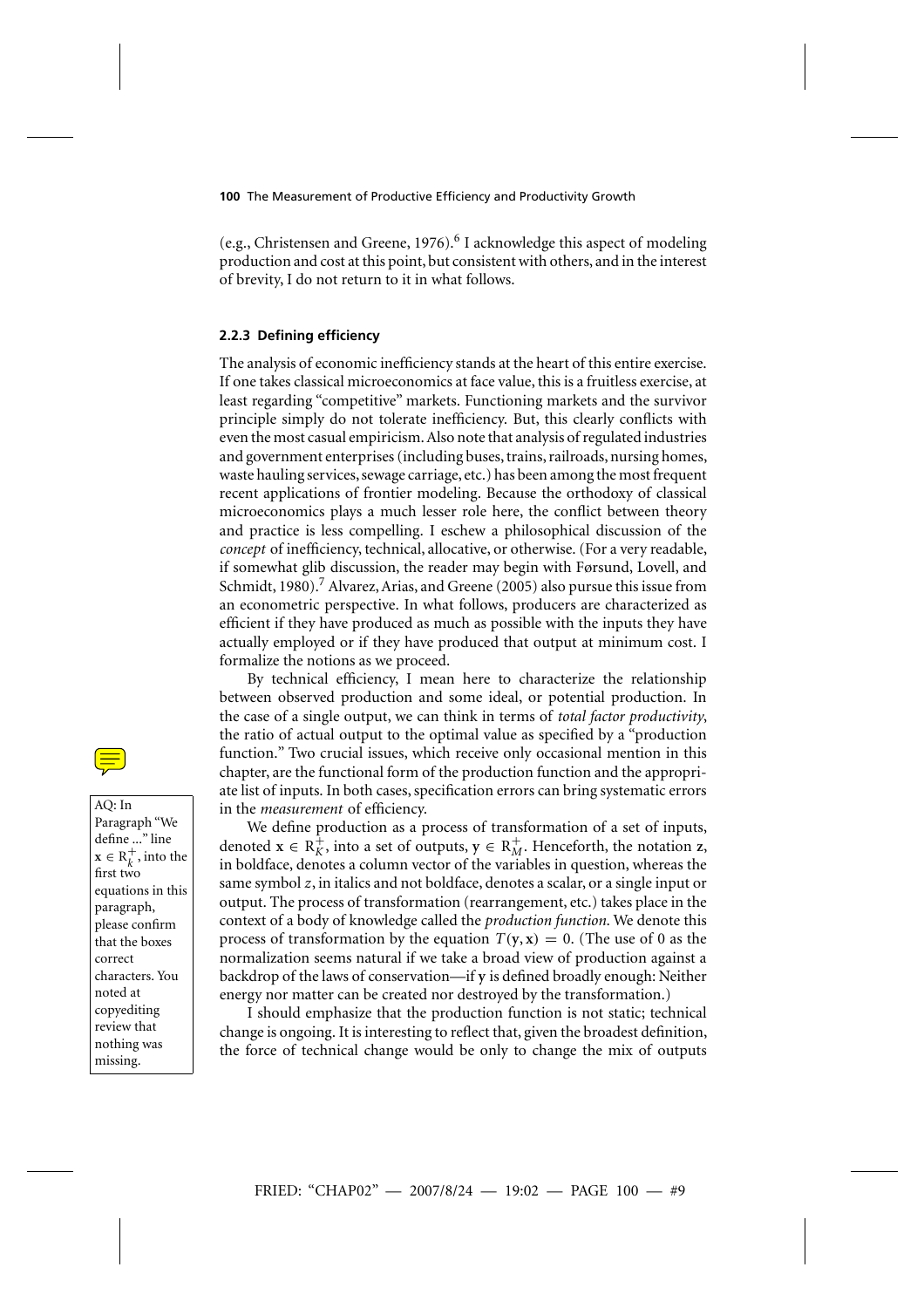## The Econometric Approach to Efficiency Analysis **101**

obtained from a given set of inputs, not the quantities in total. The electric motor provides a good example. A"more efficient"motor produces more work and less heat (at least by the yardstick that most people would use), but, in fact, the total amount of energy that flows from it will be the same before and after our hypothetical technical advance. The notion of greater efficiency in this setting is couched not in terms of total output, which must be constant, but in terms of a subset of the outputs that are judged as useful against the remaining outputs that arguably are less so.

The state of knowledge of a production process is characterized by an *input requirements set*

$$
L(y) = \{x : (y, x) \text{ is producible}\}.
$$

That is to say,for the vector of outputs **y**, any member of the input requirements set is *sufficient* to produce the output vector. Note that this makes no mention of efficiency, nor does it define the production function per se, except indirectly insofar as it also defines the set of inputs that is *insufficient* to produce **y** [the complement of  $L(y)$  in  $R_K^+$ ] and, therefore, defines the limits of the producer's abilities. The production function is defined by the *isoquant*

$$
I(y) = \{x : x \in L(y) \text{ and } \lambda x \notin L(y) \text{ if } 0 \leq \lambda < 1\}.
$$

The isoquant thus defines the boundary of the input requirement set. The isoquant is defined in terms of contraction of an input point. A more general definition is the *efficient subset*

$$
ES(y) = \{x : x \in L(y) \text{ and } x' \notin L(y) \text{ for } x' \text{ when } x'_k \le x_k \forall k
$$
  
and  $x'_k < x_j \text{ for some } j\}.$ 

The distinction between these two similar definitions is shown in figure 2.1. Note that  $x^A = (x_1^A, x_2^A)'$  is on the isoquant but is not in the efficient subset, since there is slack in  $x_2^A$ . But  $x^B$  is in both *I*(*y*) and ES(*y*). When the input



**Figure 2.1.** Input Requirements

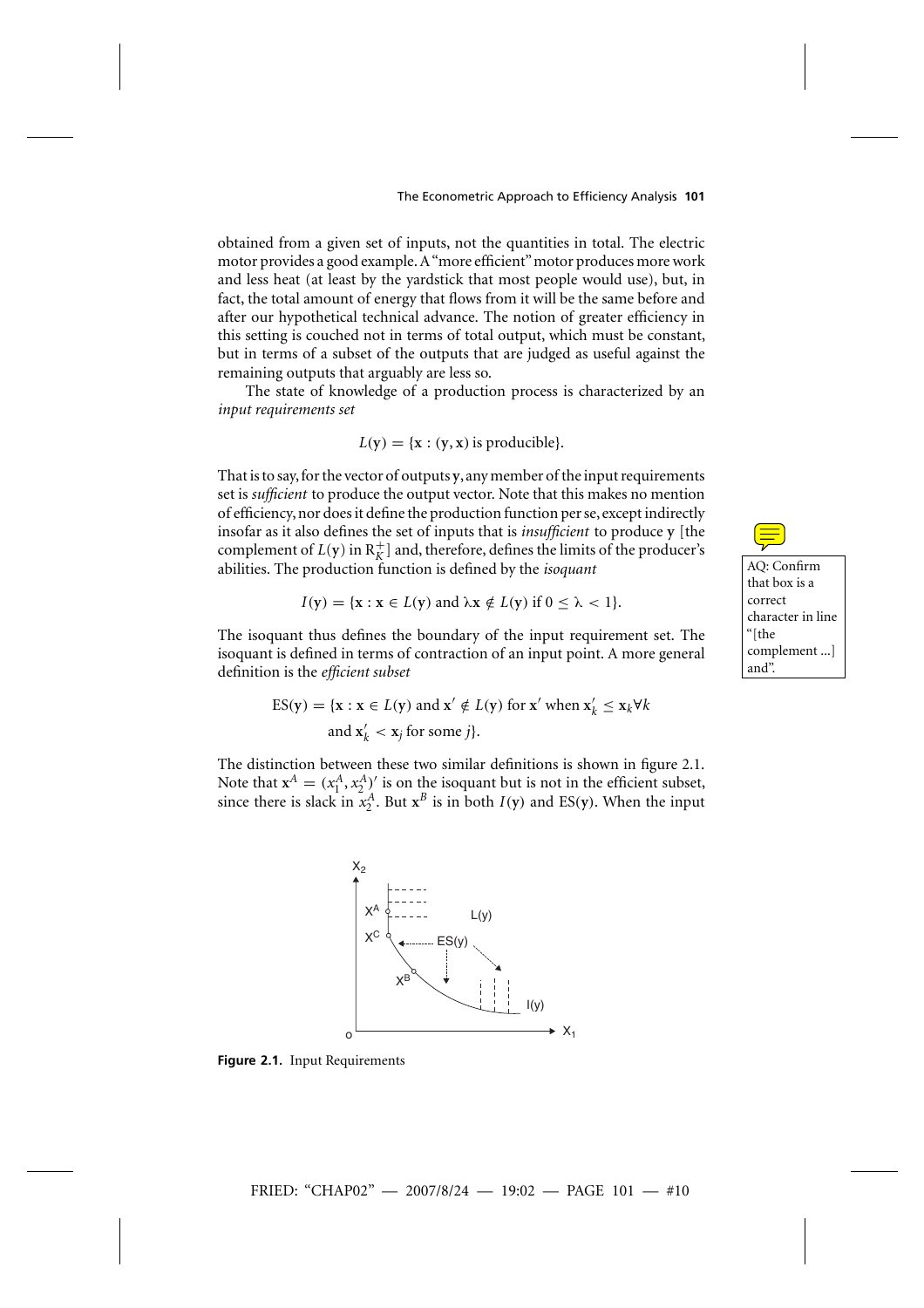requirements set is strictly convex, as is commonly assumed in econometric applications, the distinction disappears, but the distinction between these two sets is crucially important in DEA (discussed in chapter 3).

Shephard's (1953) *input distance function* is

$$
D_I(\mathbf{y}, \mathbf{x}) = \max \left\{ \lambda : \left[ \frac{1}{\lambda} \right] \mathbf{x} \in L(\mathbf{y}) \right\}.
$$

It is clear that  $D_I(y, x) \geq 1$  and that the isoquant is the set of **x** values for which  $D_I(y, x) = 1$ . The Debreu (1951)–Farrell (1957) input-based measure of technical efficiency is

$$
TE(y, x) = \min\{\theta : \theta x \in L(y)\}.
$$

From the definitions, it follows that  $TE(y, x) \le 1$  and that  $TE(y, x) =$ 1/*DI*(**y**, **x**). The Debreu-Farrell measure provides a natural starting point for the analysis of efficiency.

The Debreu-Farrell measure is strictly defined in terms of production and is a measure of *technical efficiency*. It does have a significant flaw in that it is wedded to radial contraction or expansion of the input vector. Consider, in figure 2.2, the implied inefficiency of input vector  $X^A$ . Figure 2.2 is a conventional isoquant/isocost graph for a single output being produced with two inputs, with price ratio represented by the slope of the isocost line, **ww** . With the input vector **X***<sup>A</sup>* normalized to length one, the Debreu-Farrell measure of technical efficiency would be θ, but in economic terms, this measure clearly understates the degree of inefficiency. By scaling back both inputs by the proportion θ, the producer could reach the isoquant and thus achieve technical efficiency, but by reallocating production in favor of input  $x_1$  and away from *x*2, the same output could be produced at even lower cost. Thus, producer A is both technically inefficient and *allocatively inefficient*. The overall efficiency or economic efficiency of producer A is only α. Allocative inefficiency and



**Figure 2.2.** Technical and Allocative Inefficiency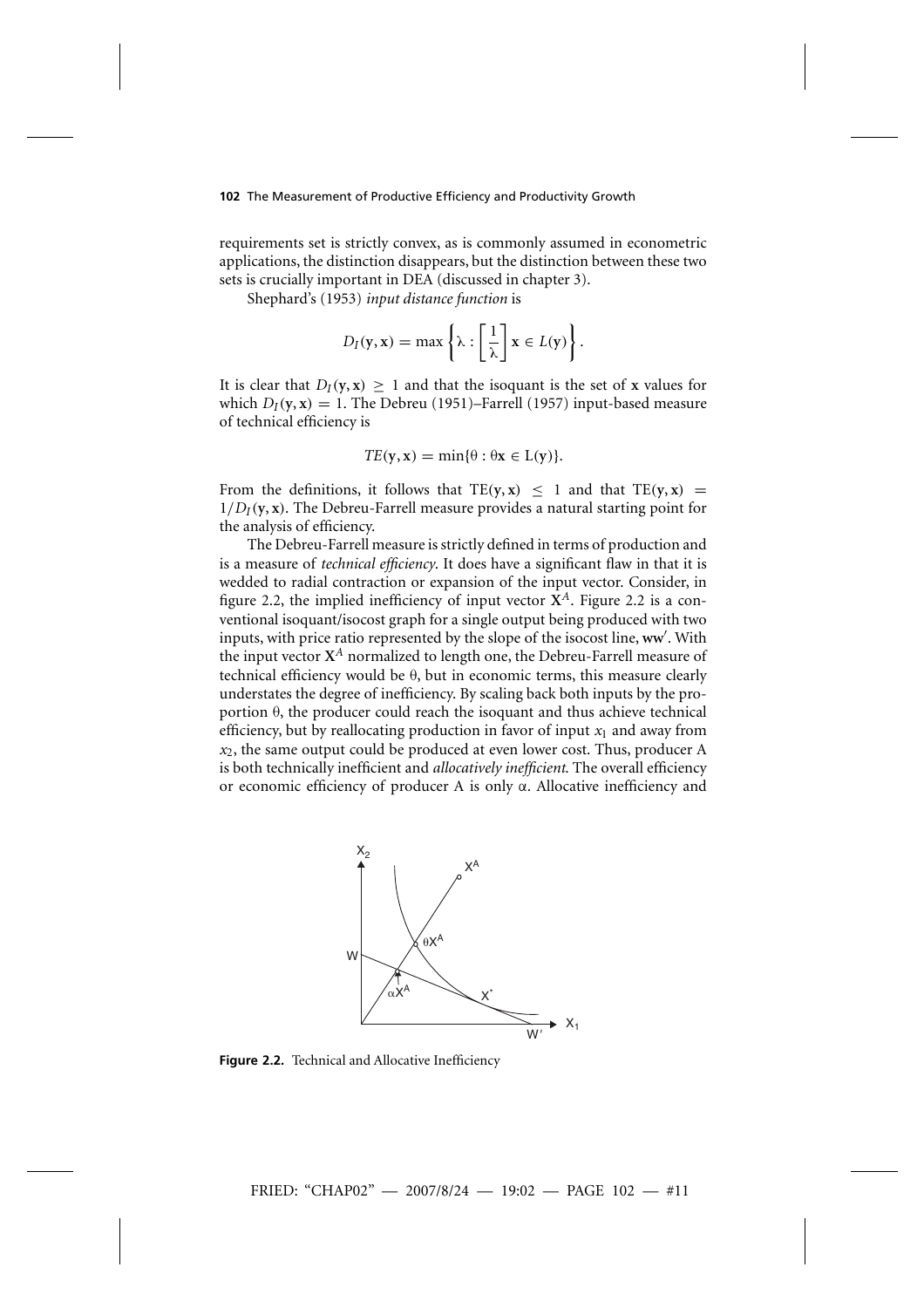its implications for econometric measurement of inefficiency are discussed in section 2.9. Empirically decomposing (observable) overall inefficiency,  $1 - \alpha$ , into its (theoretical, latent) components, technical inefficiency,  $(1 - \theta)$ , and allocative inefficiency,  $(\theta - \alpha)$ , is an ongoing and complex effort in the empirical literature on efficiency estimation.

## **2.3 Frontier Production and Cost Functions**

The theoretical underpinnings of a model of production are suggested above.<sup>8</sup> Here we take as given the existence of a well-defined production structure characterized by smooth, continuous, continuously differentiable, quasi-concave production or transformation function. Producers are assumed to be price takers in their input markets, so input prices are treated as exogenous. The empirical measurement of TE(**y**, **x**) requires definition of a transformation function. For most of this analysis, we are concerned with a single-output production frontier. Let

$$
y \le f(\mathbf{x})
$$

denote the production function for the single output, *y*, using input vector **x**. Then, an output-based Debreu-Farrell style measure of technical efficiency is.

$$
\text{TE}(y, \mathbf{x}) = \frac{y}{f(\mathbf{x})} \le 1.
$$

Note that the measure is the conventional measure of total factor productivity and that it need not equal the input-based measure defined earlier.

Our econometric framework embodies the Debreu-Farrell interpretation as well as the textbook definition of a production function. Thus, we begin with a model such as

$$
y_i = f(\mathbf{x}_i, \boldsymbol{\beta}) \mathrm{TE}_i,
$$

where  $0 < \text{TE}(y_i, \mathbf{x}_i) \leq 1$ ,  $\beta$  is the vector of parameters of the production function to be estimated, and *i* indexes the *i*th of *N* firms in a sample to be analyzed. For present purposes, **β** is of secondary interest in the analysis. For example, in the setting of the translog model, parametric functions such as elasticities of substitution or economies of scale are of only marginal interest. The production model is usually linear in the logs of the variables, so the empirical counterpart takes the form

$$
\ln y_i = \ln f(\mathbf{x}_i, \mathbf{\beta}) + \ln \mathrm{TE}_i = \ln f(\mathbf{x}_i, \mathbf{\beta}) - u_i,
$$

where  $u_i$  ≥ 0 is a measure of *technical* <u>inefficiency</u> since  $u_i$  = − ln TE<sub>*i*</sub> ≈ 1 − TE*i*. Note that

$$
TE_i = \exp(-u_i).
$$

FRIED: "CHAP02" — 2007/8/24 — 19:02 — PAGE 103 — #12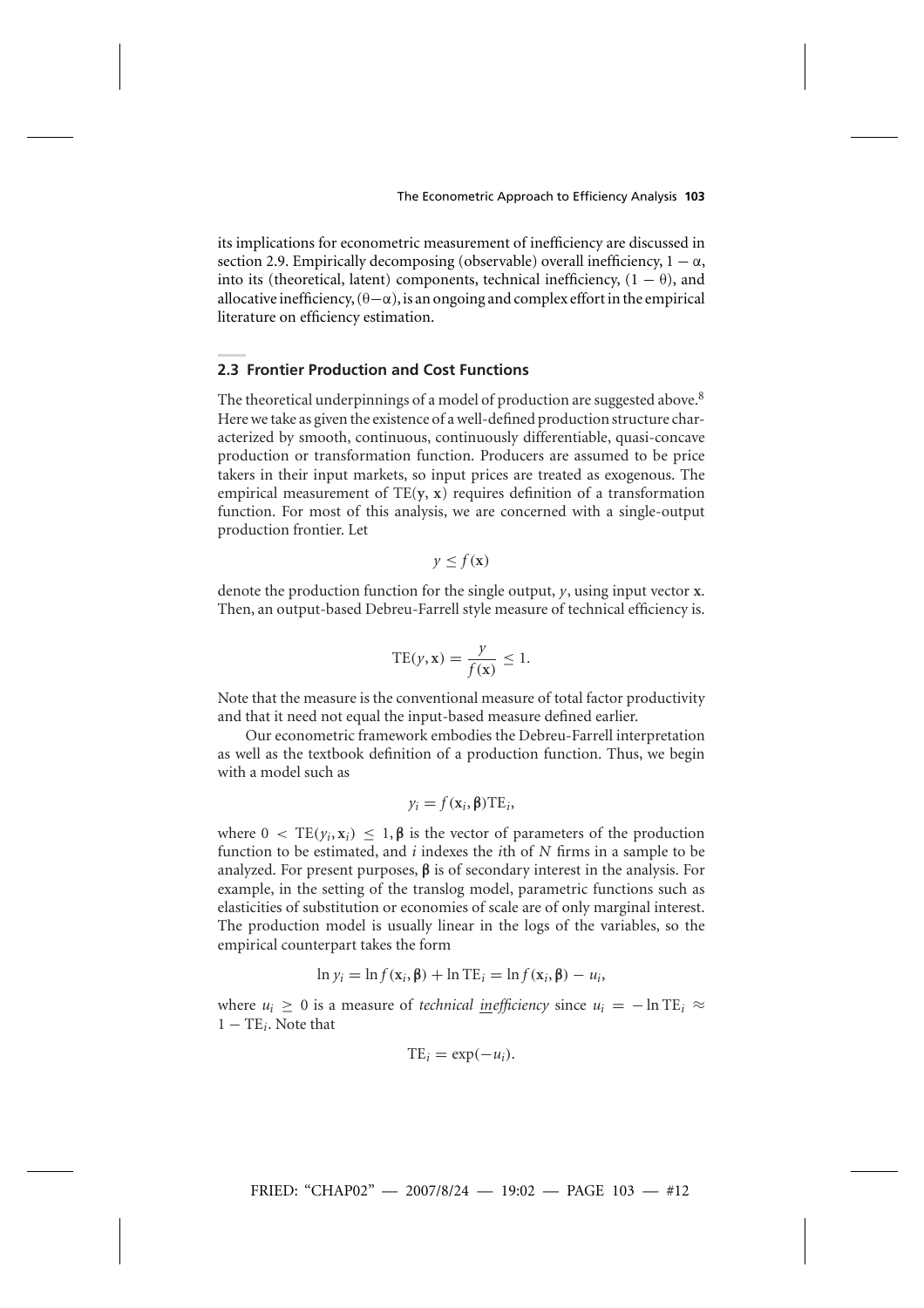[See Jondrow et al. (1982) and Battese and Coelli (1992) for discussion and analysis of the distinction between these two measures.] The preceding provides the central pillar of the econometric models of production that are described below.

Formal econometric analysis of models of this sort as frontier production functions begins with Aigner and Chu's (1968) reformulation of a Cobb-Douglas model. A parallel literature is devoted to the subject of DEA. The centerpiece of DEA is the use of linear programming to wrap a quasi-convex hull around the data in essentially the fashion of Farrell's efficient unit isoquant. The hull delineates the efficient subset defined above, so, by implication, points observed inside the hull are deemed observations on inefficient producers. DEA differs fundamentally from the econometric approach in its interpretation of the data-generating mechanism but is close enough in its philosophical underpinnings to merit at least some consideration here. I turn to the *technique* of DEA in the discussion of deterministic frontiers below.<sup>9</sup>

## **2.3.1 Least squares regression–based estimation of frontier functions**

In most applications, the production model,  $f(\mathbf{x}_i, \boldsymbol{\beta})$ , is linear in the logs of the inputs or functions of them, and the log of the output variable appears on the left-hand side of the estimating equation. It is convenient to maintain that formulation and write

$$
\ln y_i = \alpha + \beta^{\mathrm{T}} \mathbf{x}_i + \varepsilon_i,
$$

where  $\varepsilon_i = -u_i$ , and  $\mathbf{x}_i$  is the set of whatever functions of the inputs enter the empirical model. We assume that  $\varepsilon_i$  is randomly distributed across firms. An important assumption, to be dropped later, is that the distribution of ε*<sup>i</sup>* is independent of all variables in the model. For present purposes, we assume thatε*<sup>i</sup>* is a *nonzero* (negative) mean, constant variance, and otherwise ordinary regression disturbance. The assumptions thus far include  $E[\epsilon_i|\mathbf{x}_i] \leq 0$ , but absent any other special considerations, this is a classical linear regression model.<sup>10</sup> The model can thus be written

$$
\ln y_i = (\alpha + E[\epsilon_i]) + \beta^{\mathrm{T}} x_i + (\epsilon_i - E[\epsilon_i]) = \alpha * + \beta^{\mathrm{T}} x_i + \epsilon_i^*.
$$

This defines a classical linear regression model. Normality of the disturbance is precluded, since  $\varepsilon_i^*$  is the difference between a random variable that is always negative and its mean. Nonetheless, the model's parameters can be consistently estimated by ordinary least squares (OLS) since OLS is robust to nonnormality. Thus, the technical parameters of the production function, with the exception of the constant term, can be estimated consistently, if not efficiently by OLS. If the distribution of ε were known, the parameters could be estimated more efficiently by maximum likelihood (ML). Since the constant term usually reveals nothing more than the units of measurement of the left-hand side variable in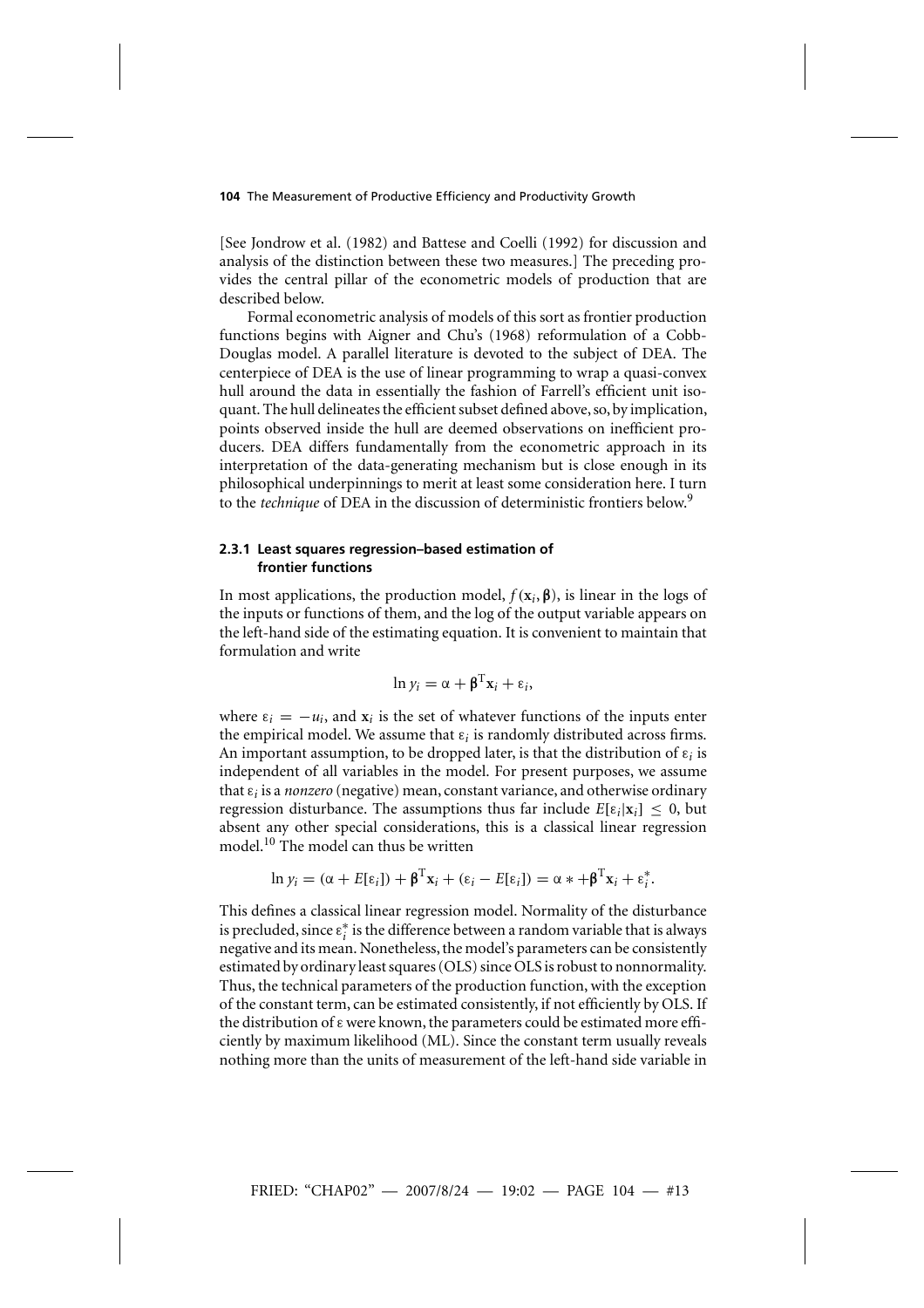this model, one might wonder whether all of this is much ado about nothing, or at least very little. But, one might argue that, in the present setting, the constant is the *only* parameter of interest. Remember, it is the residuals and, by construction, now  $E[u_i|\mathbf{x}_i]$  that are the objects of estimation. Three approaches may be taken to examine these components.

(1) Since only the constant term in the model is inconsistent, any information useful for comparing firms to each other that would be conveyed by estimation of *ui* from the residuals can be obtained directly from the OLS residuals,

$$
e_i = \ln y_i - a^* - \mathbf{b}^{\mathrm{T}} \mathbf{x}_i = -u_i + E[u_i],
$$

where **b** is the least squares coefficient vector in the regression of  $\ln y_i$  on a constant and **x***i*.

Thus, for example,  $e_i - e_m$  is an unbiased and pointwise consistent estimator of  $u_i - u_m$ . Likewise, the ratio estimator  $\exp(e_i)/\exp(e_m)$  estimates

$$
\frac{\text{TE}_i \exp(E[u_i])}{\text{TE}_m \exp(E[u_m])} = \frac{\text{TE}_i}{\text{TE}_m}
$$

consistently (albeit with a finite sample bias because of the nonlinearity of the function). For purposes of comparison of firms only, one could simply ignore the frontier aspect of the model in estimation and proceed with the results of OLS. This does preclude any sort of estimator of TE*<sup>i</sup>* or of *E*[*ui*], but for now this is not consequential.

(2) Since the only deficiency in the OLS estimates is a displacement of the constant term, one might proceed simply by "fixing" the regression model. Two approaches have been suggested. Both are based on the result that the OLS estimator of the slope parameters is consistent and unbiased, so the OLS residuals are pointwise consistent estimators of linear translations of the original *ui* values. One simple remedy is to shift the estimated production function upward until all residuals except one, on which we hang the function, are negative. The intercept is shifted to obtain the corrected OLS (COLS) constant,

$$
a_{\text{COLS}} = a^* + \max_i e_i.
$$

All of the COLS residuals,

$$
e_{i,\text{COLS}} = e_i - \max_i e_i,
$$

satisfy the theoretical restriction. Proofs of the consistency of this COLS estimator, which require only that, in a random sample drawn from the population  $u_i$ , plim min<sub>i</sub>  $u_i = 0$ , appear in Gabrielsen (1975) and Greene (1980a). The logic of the estimator was first suggested much earlier by Winsten (1957). A lengthy application with an extension to panel data appears in Simar (1992).

FRIED: "CHAP02" — 2007/8/24 — 19:02 — PAGE 105 — #14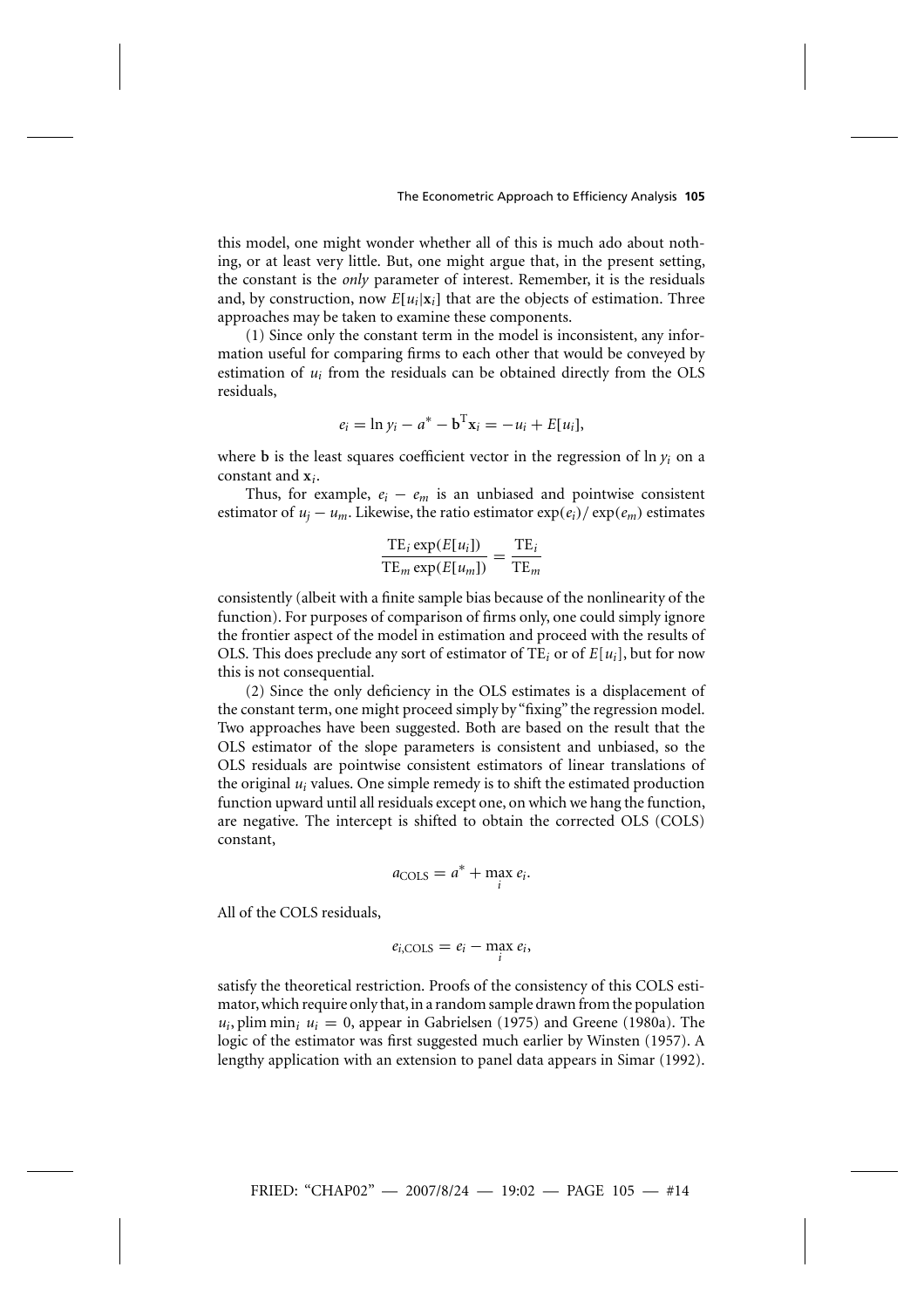In spite of the methodological problems to be noted below, this has been a popular approach in the analysis of panel data (see, e.g., Cornwell, Schmidt, and Sickles, 1990; Evans et al., 2000a, 2000b).

(3) An alternative approach that requires a parametric model of the distribution of *ui* is modified OLS (MOLS). [The terminology was suggested by Lovell (1993, p. 21).] The OLS residuals, save for the constant displacement, are pointwise consistent estimates of their population counterparts,  $-*u*<sub>i</sub>$ . The mean of the OLS residuals is useless—it is zero by construction. But, since the displacement is constant, the variance and any higher order *central* moment of (the negatives of) the OLS residuals will be a consistent estimator of the counterpart of  $u_i$ . Thus, if the parameters of  $E[u_i]$  are identified through the variance or, perhaps, higher moments or other statistics, then consistent estimation of the deeper model parameters may be completed by using the method of moments. For a simple example, suppose that *ui* has an exponential distribution with mean  $\lambda$ . Then, the variance of  $u_i$  is  $\lambda^2$ , so the standard deviation of the OLS residuals is a consistent estimator of  $E[u_i] = \lambda$ . Since this is a one-parameter distribution, the entire model for  $u_i$  can be characterized by this parameter and functions of it. $^{11}$  The estimated frontier function can now be displaced upward by this estimate of  $E[u_i]$ . This MOLS method is a bit less orthodox than the COLS approach described above since it is unlikely to result in a full set of negative residuals. The typical result is shown in figure 2.3.

A counterpart to the preceding is possible for analysis of the costs of production. In this case, the working assumption is that the estimated cost function lies under all the data, rather than above them.

The received literature contains discussion of the notion of an "average" frontier (an oxymoron, perhaps), as opposed to the "best-practice" frontier, based on the distinction between OLS and some technique, such as ML, which takes account of the frontier nature of the underlying model. One could argue that the former is being defined with respect to an estimator, OLS, rather than with respect to a definable, theoretically specified model. Whether the



**Figure 2.3.** OLS Production Frontier Estimators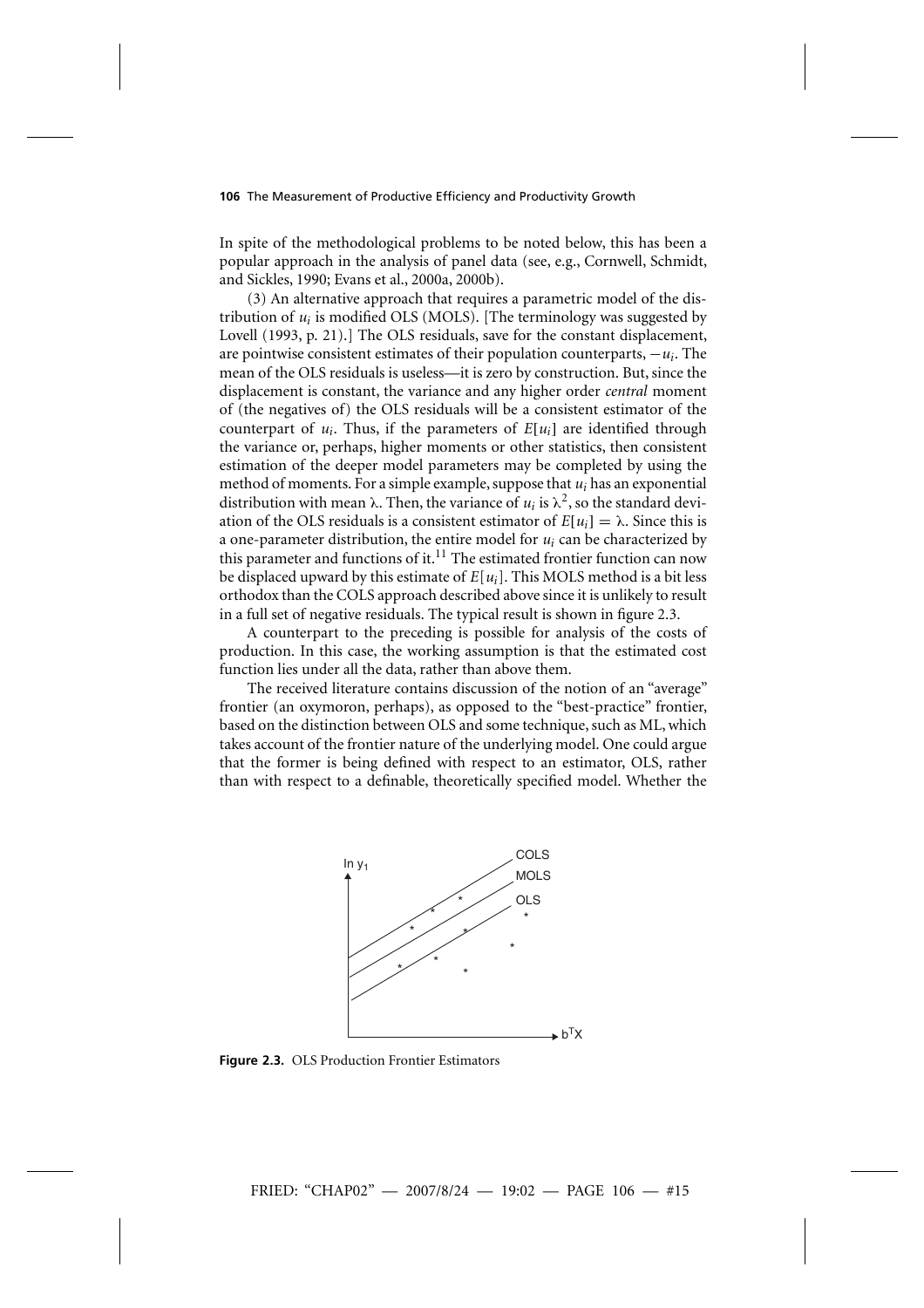#### The Econometric Approach to Efficiency Analysis **107**

distinction is meaningful in an economic sense is questionable. There is some precedent for raising the question of whether the technology in use "at the frontier" differs from that in the middle of the pack, so to speak (see Klotz, Madoo, and Hansen, 1980), but the simple scaling of a loglinear production function is unlikely to reveal much about this possibility. Indeed, the implied radial expansion of the production function thus formulated might reveal nothing more than different rates of adoption of Hicks neutral technical innovations. But Førsund and Jansen (1977) argue that this difference or, more generally, differential rates of adjustment of capital stocks across firms in an industry *do* create a meaningful distinction between average and best-practice production frontiers. Some firms in an industry might be achieving the maximum output attainable, that is, be locating themselves on the frontier that applies to them, but might not have completely adjusted their capital stock to the most up-to-date, technically advanced available. Thus, the best-practice frontier for an industry that reflects this full adjustment would lie outside the frontiers applicable to some of the constituent firms (see Førsund and Hjalmarsson, 1974, for additional discussion). The description, as I show later, is akin to the motivation for the stochastic frontier model. However, the posited differences between firms are more systematic in this description.

## **2.3.2 Deterministic frontier models**

Frontier functions as specified above, in which the deviation of an observation from the theoretical maximum is attributed solely to the inefficiency of the firm, are labeled *deterministic frontier functions*. This is in contrast to the specification of the frontier in which the maximum output that a producer can obtain is assumed to be determined both by the production function and by random external factors such as luck or unexpected disturbances in a related market. Under this second interpretation, the model is recast as a *stochastic frontier production function*, which is the subject of section 2.4.

Aigner and Chu (1968) suggested a loglinear (Cobb-Douglas) production function,

$$
Y_i = AX_{1i}^{\beta_1} X_{2i}^{\beta_2} U_i,
$$

in which  $U_i$  (which corresponds to  $TE_i$ ) is a random disturbance between 0 and 1. Taking logs produces

$$
\ln Y_i = \alpha + \sum_{k=1}^{K} \beta_k x_{ki} + \varepsilon_i
$$

$$
= \alpha + \sum_{k=1}^{K} \beta_k x_{ki} - u_i,
$$

FRIED: "CHAP02" — 2007/8/24 — 19:02 — PAGE 107 — #16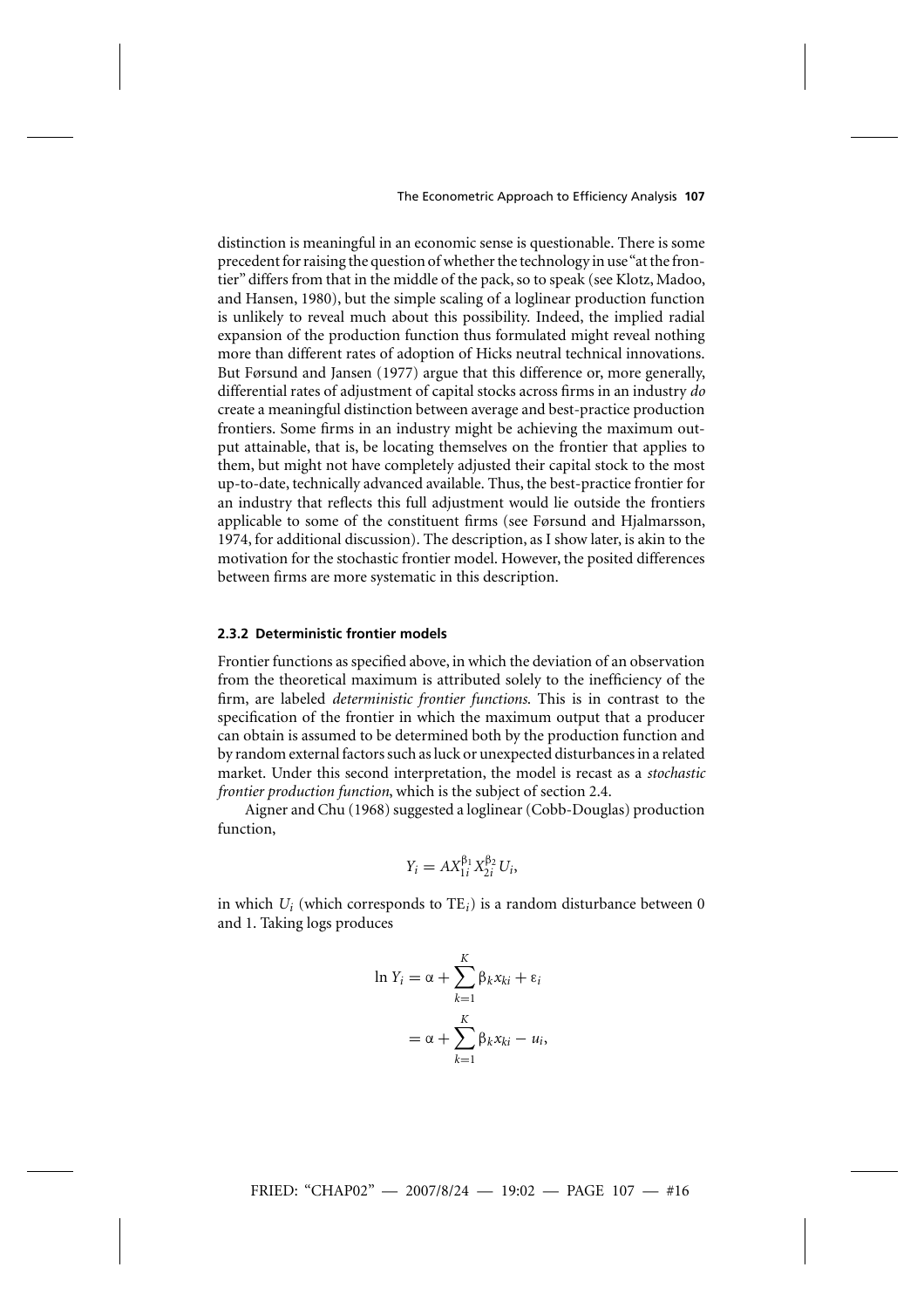where  $\alpha = \ln A$ ,  $x_{ki} = \ln X_{ki}$ , and  $\varepsilon_i = \ln U_i$ . The nonstochastic part of the right-hand side is viewed as the frontier. It is labeled "deterministic" because the stochastic component of the model is entirely contained in the (in)efficiency term, −*ui*. Aigner and Chu (1968) suggested two methods of computing the parameters that would constrain the residuals *ui* to be nonnegative, linear programming,

$$
\min_{\alpha,\beta} \sum_{i=1}^N \varepsilon_i \text{ subject to } \ln y_i - \alpha - \beta^{\mathrm{T}} \mathbf{x}_i \le 0 \forall i,
$$

and quadratic programming,

$$
\min_{\alpha,\beta} \sum_{i=1}^N \varepsilon_i^2
$$
 subject to  $\ln y_i - \alpha - \beta^T x_i \le 0 \forall i$ .

In both applications, the slack variables associated with the constraints produce the estimates of −*ui*. A number of early applications, such as Førsund and Jansen (1977), built upon this approach both to study the technical aspects of production and to analyze technical efficiency.

The Aigner-Chu (1968) approach satisfies the original objective. One can compare the individual residuals based on the programming results,

$$
\hat{u}_i = \hat{\alpha} + \hat{\beta}^{\mathrm{T}} \mathbf{x}_i - \ln y_i,
$$

to each other or to an absolute standard to assess the degree of technical (in)efficiency represented in the sample. A summary measure that could characterize the entire sample would be the

average technical inefficiency = 
$$
\frac{1}{N} \sum_{i=1}^{N} \hat{u}_i
$$
.

Another useful statistic would be the

average technical inefficiency = 
$$
\frac{1}{N} \sum_{i=1}^{N} e^{-\hat{u}_i} = \hat{E}[TE_i].
$$

This semiparametric approach was applied in a series of studies including Førsund and Hjalmarsson (1979), Albriktsen and Førsund (1990), and Førsund (1992). In these studies, the authors specified the generalized production function proposed by Zellner and Revankar (1969),

$$
\gamma_0 \ln y_i + \gamma_1 y_i = \alpha + \sum_{k=1}^K \beta_k x_{ki},
$$

and minimized the sum of the residuals subject to the additional constraints  $\sum_{k} \beta_k = 1$  and  $(\gamma_0, \gamma_1, \beta_k, k = 1, ..., K) > 0$ . The foci of the applications are economies of scale and technical efficiency.

FRIED: "CHAP02" — 2007/8/24 — 19:02 — PAGE 108 — #17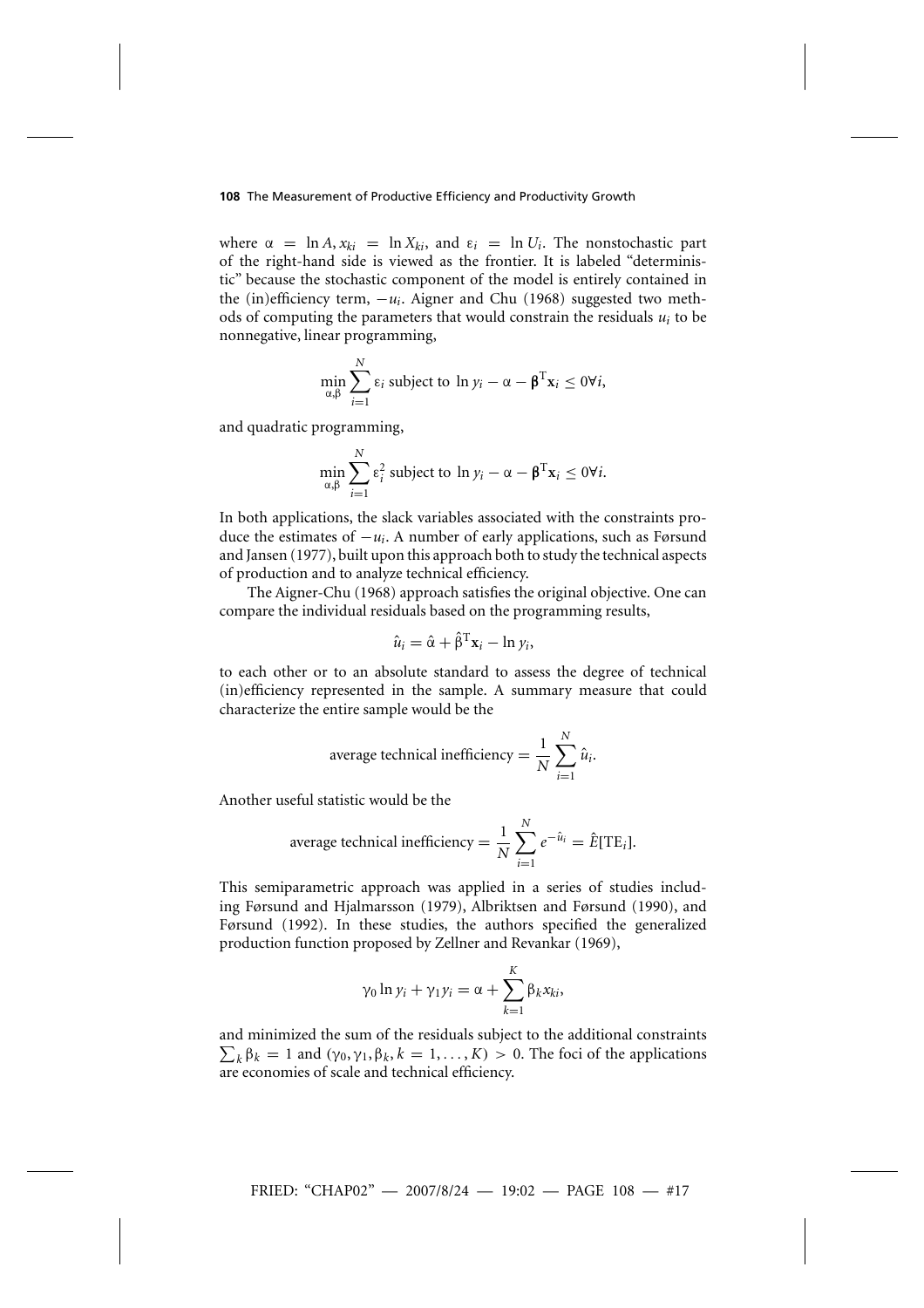#### 2.3.2.1 Statistical issues

The programming procedures are not based explicitly on an assumed statistical model. The properties of the "estimators" are therefore ambiguous—they would depend on what process actually did generate the data. (This is the logic of much of the contemporary discussion of how to bridge the econometric and DEA approaches to efficiency estimation. See, e.g., Simar and Wilson, 1998, 1999; see also chapter 4 of this volume.) The programming estimators have the notable disadvantage that they do not naturally produce standard errors for the coefficients, so inference is precluded. For present purposes, the main disadvantage is that absent a more detailed specification, consistency of the estimates cannot be verified, nor, as such, can consistency of the inefficiency estimates, −*ui*. The programming procedures might, however, have the virtue of robustness to specification errors in the distribution of  $u_i$ , though this, too, remains to be verified and would depend on an underlying statistical specification (see Simar, 1996; Cazals, Florens, and Simar, 2002). Under the presumption that there is some common underlying stochastic process generating the observed data, one could proceed from here by using bootstrapping to attempt to deduce the properties of the estimators. (Again, this is an approach that has been employed to study the behavior of DEA techniques; see Simar and Wilson, 1998, 1999; see also chapter 4 this volume.) However, from a larger standpoint, it is a moot point, because the estimators themselves are no longer employed in estimating inefficiency. DEA has supplanted the linear programming approach, and the quadratic programming approach is now only of historical interest.

Schmidt (1976) observed that the Aigner-Chu optimization criteria could be construed as the log-likelihood functions for models in which one-sided residuals were distributed as exponential for the linear programming estimator, and half-normal for the quadratic programming approach. This would appear to endow the programming procedures with a statistical pedigree. However, neither log-likelihood function has a zero root, and the Hessians of both log-likelihoods are singular. The former contains a diagonal block of zeros, while the latter has a zero eigenvalue.<sup>12</sup> Therefore, one cannot base statistical inference on the standard results for ML estimators (MLEs) in these settings. The inference problem remains.

The statistical problem with Schmidt's estimators is a violation of the regularity conditions for MLE. This leaves the possibility that, for other distributions, the regularity conditions might be met, and as such, a well-behaved likelihood function for a one-sided disturbance might still be definable. Greene (1980a) proposed a model based on the gamma distribution,

$$
h(u_i) = \frac{\theta^P}{\Gamma(P)} u_i^{P-1} e^{-\theta u_i}, \ \ u_i \ge 0, \theta > 0, P > 2.
$$

The density is defined for all  $P > 0$ , but  $P > 2$  is required for a well-behaved log-likelihood function for the frontier model.<sup>13</sup> The gamma frontier model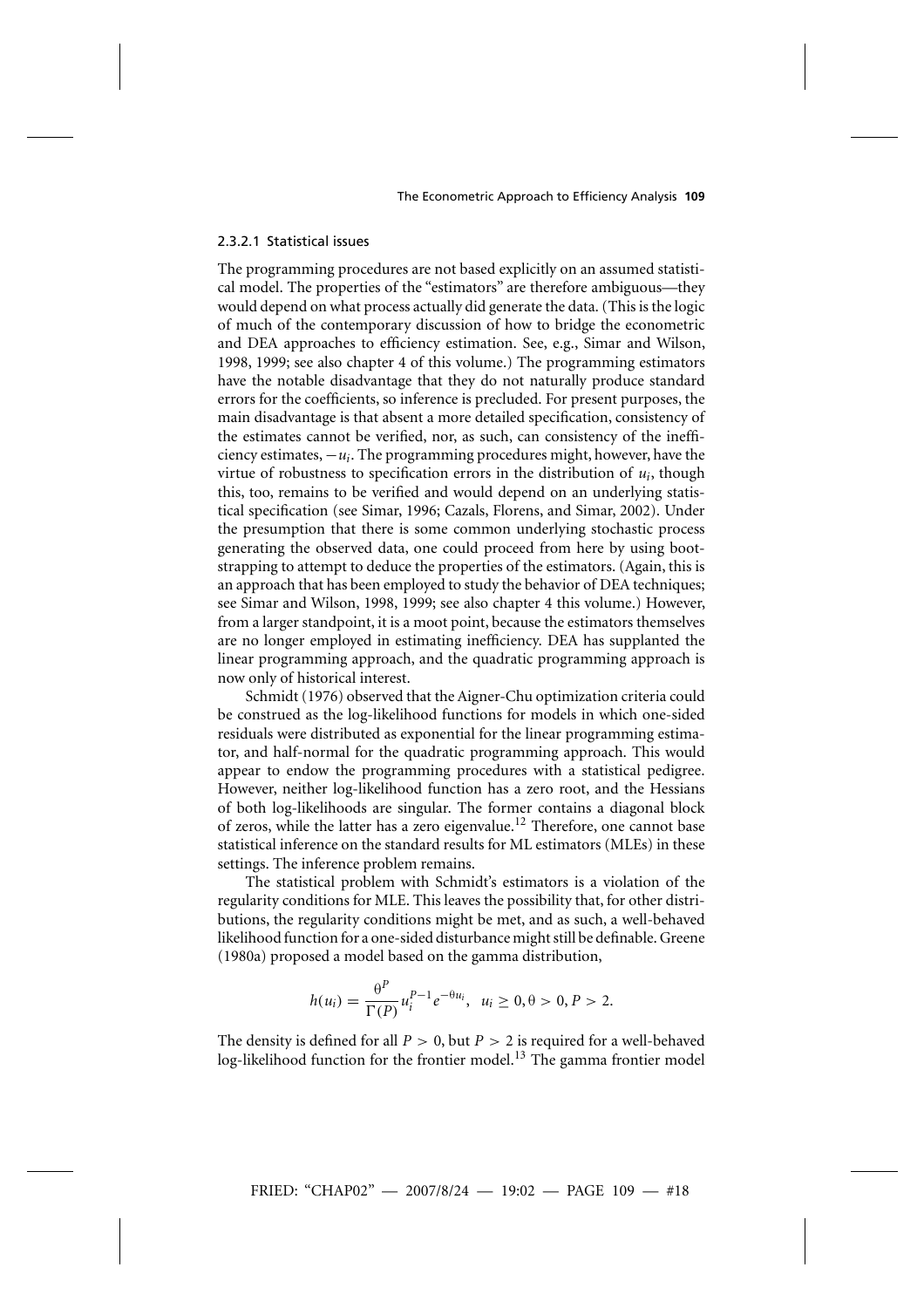does produce a bona fide MLE, with all of the familiar properties. In principle, the log-likelihood,

$$
\ln L(\alpha, \beta, P, \theta) = P \ln \theta - N \ln \Gamma(P) + (P - 1) \sum_{i=1}^{N} \ln u_i - \theta \sum_{i=1}^{N} u_i,
$$
  

$$
\theta > 0, P > 2, u_i = \alpha + \beta^{T} x_i - y_i > 0
$$

can be maximized by conventional methods. The restriction that all sample residuals must be kept strictly positive for the estimator to be computable turns out to be a persistent and major complication for iterative search methods. However, inference can proceed as in more conventional problems. In spite of the practical complications, there have been several applications, including Greene (1980a, 1980b), Stevenson (1980), Aguilar (1988), Hunt, Kim, and Warren (1986), Chen and Tang (1989), and Hunt-McCool and Warren (1993). An extension that adds firm-specific effects to the efficiency term is described in Deprins and Simar (1989a). Like other deterministic frontiers, the gamma frontier model above is largely of historical interest. The contemporary work has focused on the stochastic frontier model as a preferable approach, for reasons discussed below. However, the gamma frontier model has retained some currency as the subject of several more recent studies and, in particular, as the platform for several Bayesian estimators (see Tsionas, 2000b, 2002; Huang, 2004; Koop et al., 1999; discussed below).

#### 2.3.2.2 Deterministic cost frontiers

Førsund and Jansen (1977) formulated a hybrid of the linear programming approaches and the parametric model above to extend the analysis to costs of production. The Førsund and Jansen specification departs from a homothetic production function,14

$$
y_i = F[f(\mathbf{x}_i)], F'[f(\mathbf{x}_i)] > 0, f(t\mathbf{x}_i) = tf(\mathbf{x}_i)\forall \mathbf{x}_i.
$$

The empirical model is obtained by specifying

$$
y_i = F[f(\mathbf{x}_i)v_i],
$$

where  $v_i$  has a beta density (with parameters  $\theta + 1$  and 1)

$$
h(v_i)=(1+\theta)v_i^{\theta}, 0 < v_i < 1, \theta > 0.
$$

The cost function that corresponds to this production function is

$$
\ln C_i = \ln F^{-1}(y_i) + \ln c(\mathbf{w}_i) - \ln v_i,
$$

where  $w_i$  is the vector of input prices, and  $c(w_i)$  is the unit cost function. The authors then derive the corresponding log-likelihood function. The parameters of the production function are obtained by using linear programming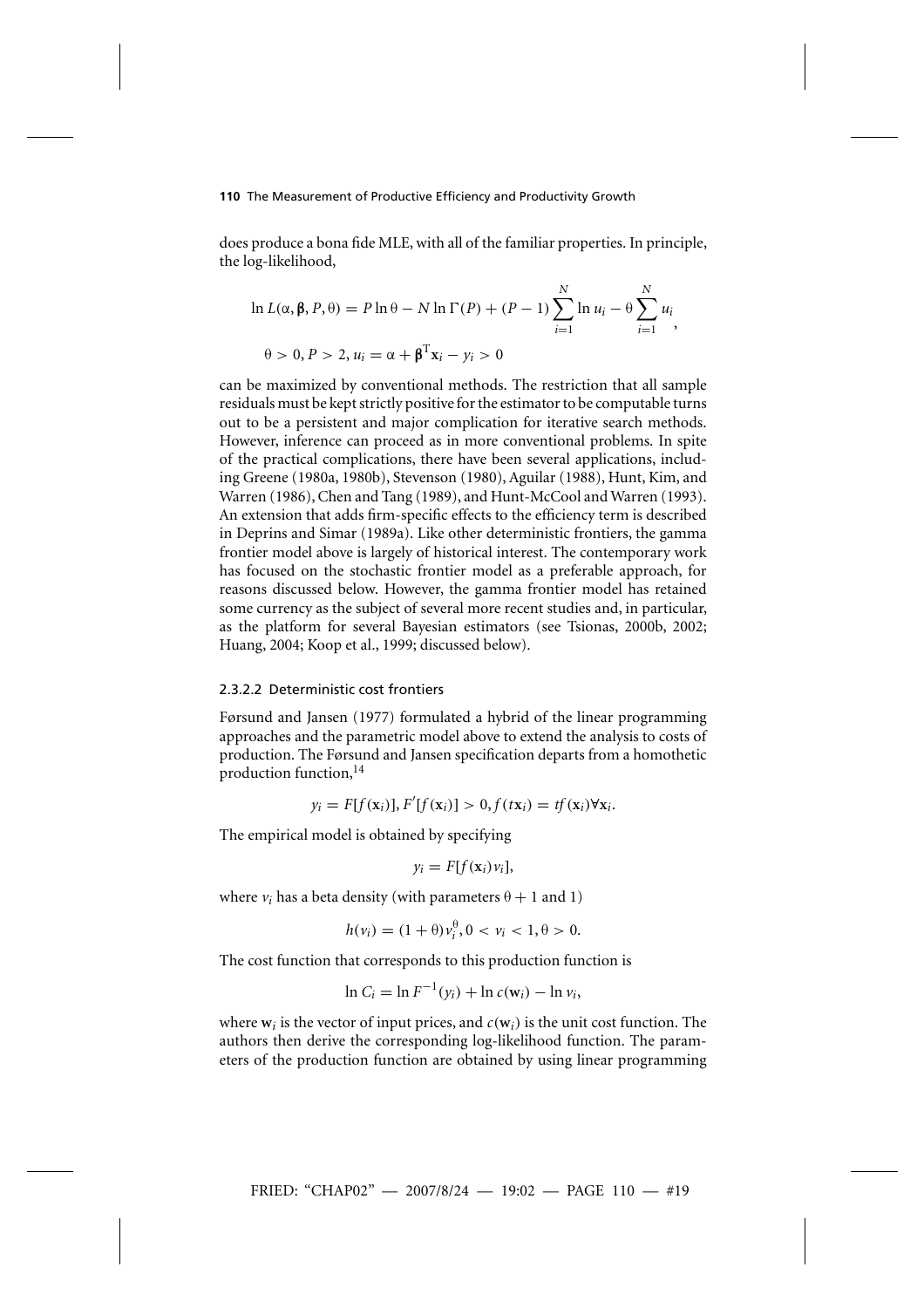#### The Econometric Approach to Efficiency Analysis **111**

to minimize  $\sum_{i=1}^{N} \ln C_i$  subject to the constraints that observed costs lie *on or above* the cost frontier.<sup>15</sup> There are three aspects of this approach that are of interest here. First, this construction is an alternative attempt to derive the linear programming criterion as the solution to an ML problem.<sup>16</sup> Second, this is one of the first applications to estimate a *cost frontier* instead of a production frontier. There is some controversy to this exercise owing to the possible contribution of allocative inefficiency to the observed estimates of firm inefficiency. Third, there is a subtle sleight-of-hand used in formulating the cost function. If the technical inefficiency component, *vi*, were to enter the production function more naturally, *outside* the transformation of the core function, the form in which it entered the cost frontier would be far more complicated. On the other hand, if the inefficiency entered the production function in the place of  $v_i$ **x**<sub>i</sub>, inside the homogeneous kernel function (in the form of inputoriented inefficiency), then its appearance in the cost function would be yet more complicated (see, e.g., Kumbhakar and Tsionas, 2005a; Kurkalova and Carriquiry, 2003).

## 2.3.2.3 COLS and MOLS estimators

The slope parameters in the deterministic frontier models can be estimated consistently by OLS. The constant term can be consistently estimated simply by shifting the least squares line upward sufficiently that the largest residual is zero. The resulting efficiency measures are  $-\hat{u}_i = e_i - \max_i e_i$ . Thus, absolute estimators of the efficiency measures in this model are directly computable using nothing more elaborate than OLS. In the gamma frontier model, *a*, the OLS estimate of α converges to plim  $a = \alpha - E[u_i] = \alpha - (P/\theta)$ . So, another approach would be to correct the constant term using estimates of *P* and θ. The gamma model also produces individual estimates of technical efficiency. A summary statistic that might also prove useful is  $E[u_i] = P/\theta = \mu$ , which can be estimated with the corrected residuals. Likewise, an estimate of var $[u_i]$  =  $P/\theta^2 = \sigma_u^2$  is produced by the least squares residual variance. Combining the two produces a standardized mean  $\mu/\sigma_u = \sqrt{P}$ . Here, as elsewhere, functions of the OLS parameter estimates and residuals can be used to obtain estimates of the underlying structural parameters. Consistent estimators of  $\theta = P/\mu$ and  $P = \theta \mu$  are easily computed. Using this correction to the least squares constant term produces the MOLS estimator. Another useful parameter to estimate is  $E[\exp(-u_i)] = [\theta/(1 + \theta)]^P$ . A similar approach is taken by Afriat (1972), who suggests that  $u_i$  be assumed to have a one-parameter gamma distribution, with  $\theta = 1$  in the preceding. Richmond (1974) builds on Afriat's model to obtain the distribution of  $e_i^{-u}$  and then derives  $E[\exp(-u_i)]$  and other population moments.17 Both authors suggest that the OLS residuals be used to estimate these parameters. As Richmond demonstrates, *P* can be consistently estimated simply by using the standard deviation of the OLS residuals.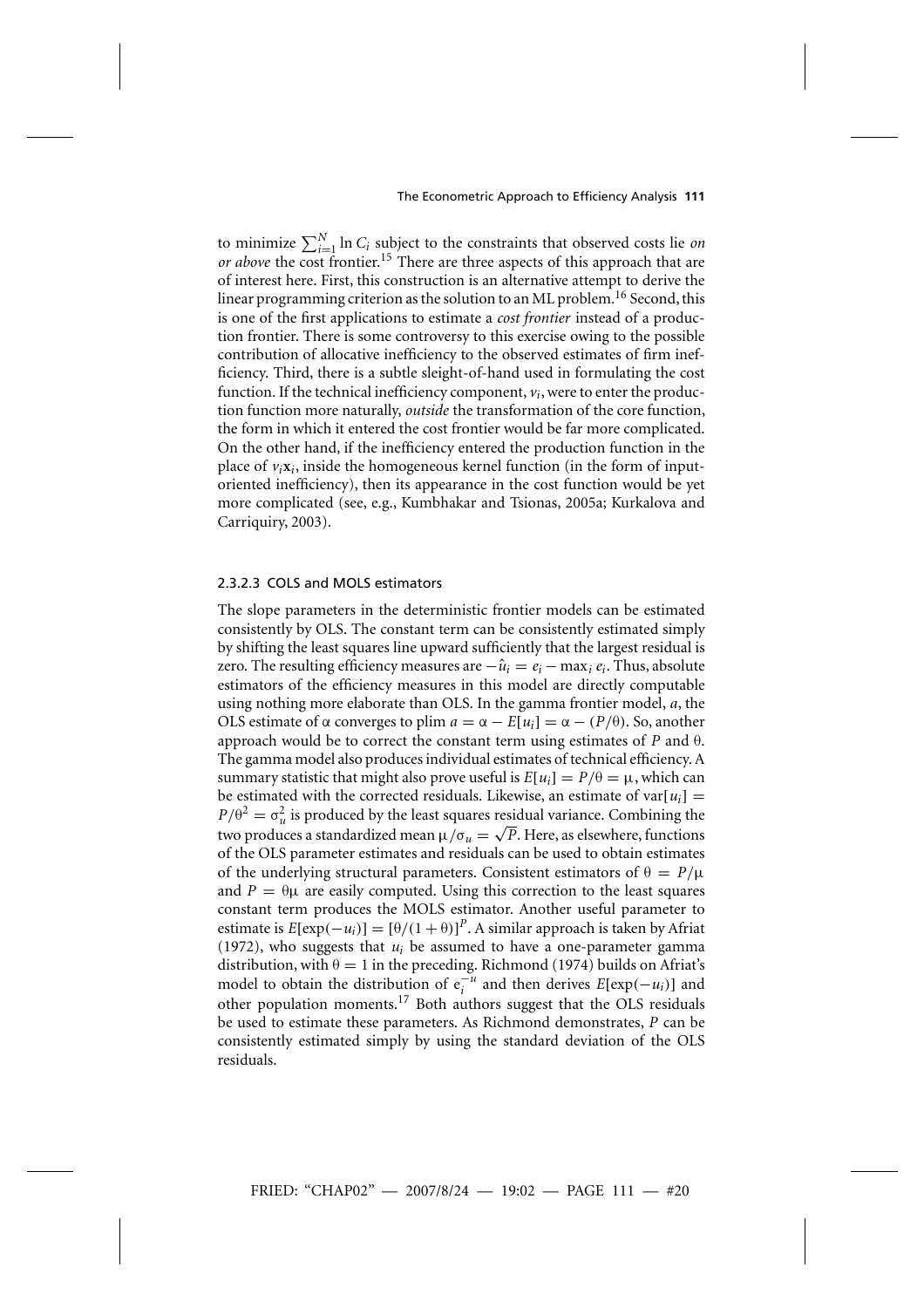# 2.3.2.4 Methodological questions

A fundamental practical problem with the gamma and all other deterministic frontiers is that any measurement error and any other outcome of stochastic variation in the dependent variable must be embedded in the one-sided disturbance. In any sample, a single errant observation can have profound effects on the estimates. Unlike measurement error in  $y_i$ , this outlier problem is not alleviated by resorting to large sample results.

There have been a number of other contributions to the econometrics literature on specification and estimation of deterministic frontier functions. Two important papers that anticipated the stochastic frontier model discussed in the next section are Timmer (1971), which proposed a probabilistic approach to frontier modeling that allowed *some* residuals to be positive, and Aigner, Amemiya, and Poirier (1976), who, in a precursor to Aigner et al. (1977), focused on asymmetry in the distribution of the disturbance as a reflection of technical inefficiency. Applications of the parametric form of the deterministic frontier model are relatively uncommon. The technical problems are quite surmountable, but the inherent problem with the stochastic specification and the implications of measurement error render it problematic. The nonparametric approach based on linear programming has an intuitive appeal and now dominates this part of the literature on frontier estimation.

## **2.3.3 Data envelopment analysis**

DEA is a body of techniques for analyzing production, cost, revenue, and profit data, essentially, without parameterizing the technology. This constitutes a growth industry in the management science literature, and appears with some frequency in economics, as well.18 We begin from the premise that *there exists a production frontier* that acts to constrain the producers in an industry. With heterogeneity across producers, they will be observed to array themselves at varying distances from the efficient frontier. By wrapping a hull around the observed data, we can reveal which among the set of observed producers are closest to that frontier (or farthest from it). Presumably, the larger the sample, the more precisely this information will be revealed. In principle, the DEA procedure constructs a piecewise linear, quasi-convex hull around the data points in the input space. As in our earlier discussions, technical efficiency requires production on the frontier,which in this case is the observed best practice. Thus, DEA is based fundamentally on a comparison among observed producers. Once again, to argue that this defines or estimates an ideal in any sense requires the analyst to assume, first, that there exists an ideal production point and, second, that producers strive to achieve that goal. Without belaboring the obvious, it is not difficult to construct situations in which the second of these would be difficult to maintain. The service sectors of the recently dismantled centrally planned economies of Eastern Europe come to mind as cases in point.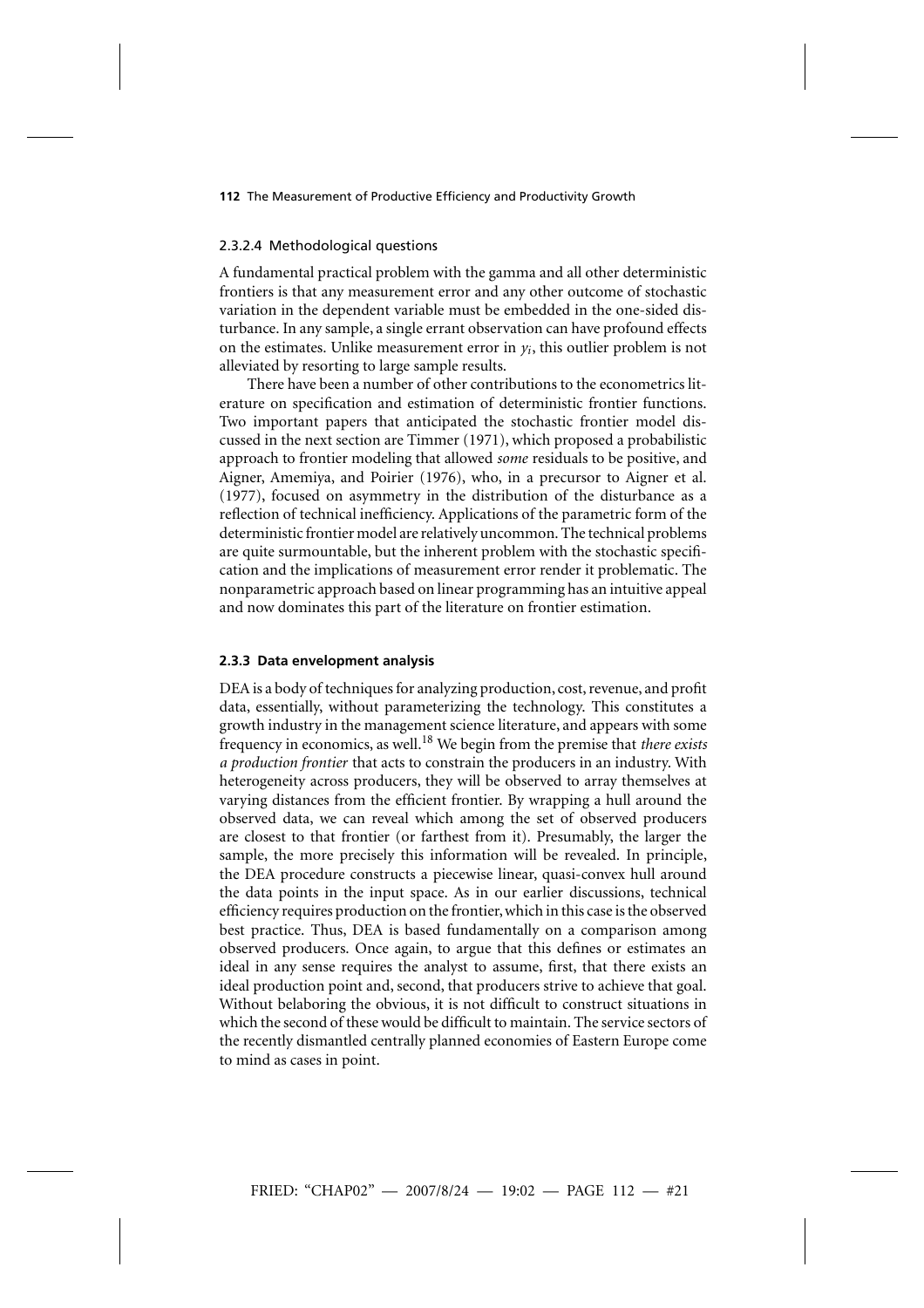## The Econometric Approach to Efficiency Analysis **113**

There are many survey-style treatments of DEA, including chapter 3 of this book. Because this chapter is devoted to econometric approaches to efficiency analysis, I eschew presentation of any of the mathematical details. Another brief (tight) and very readable sketch of the body of techniques is given in Murillo-Zamorano (2004, pp. 37–46).

The DEA method of modeling technical and allocative efficiency is largely atheoretical. Its main strength may be its lack of parameterization; it requires no assumptions about the form of the technology. The piecewise linearity of the efficient isoquant might be problematic from a theoretical viewpoint, but that is the price for the lack of parameterization. The main drawback is that shared with the other deterministic frontier estimators. Any deviation of an observation from the frontier must be attributed to inefficiency.<sup>19</sup> There is no provision for statistical noise or measurement error in the model. The problem is compounded in this setting by the absence of a definable set of statistical properties. Recent explorations in the use of bootstrapping methods has begun to suggest solutions to this particular shortcoming (see, e.g., Xue and Harker, 1999; Simar and Wilson, 1998, 1999; Tsionas, 2001b, which used efficiency measures produced by a DEA as priors for inefficiency in a hierarchical Bayes estimation of a stochastic frontier).

I do not return to the subject of DEA in this chapter, so at this point I note a few of the numerous comparisons that have been made between (nonparametric) DEA and statistics-based frontier methods, both deterministic and stochastic. Several studies have analyzed data with both DEA and parametric, deterministic frontier estimators. For example, Bjurek, Hjalmarsson, and Forsund (1990) used the techniques described above to study the Swedish social insurance system. Førsund (1992) did a similar analysis of Norwegian ferries. In both studies, the authors do not observe radical differences in the results with the various procedures. That is perhaps not surprising since the main differences in their specifications concerned functional form: Cobb-Douglas for the parametric models, and piecewise linear for the nonparametric ones. The differences in the inferences one draws often differ more sharply when the statistical underpinnings are made more detailed in the stochastic frontier model, but even here, the evidence is mixed. Ray and Mukherjee (1995), using the Christensen and Greene (1976) data on U.S. electricity generation, found good agreement between DEA and stochastic frontier-based estimates. Murillo-Zamorano and Vega-Cervera (2001) find similar results for a later (1990) sample of U.S. electricity generators. Cummins and Zi (1998) also found concordance in their analysis of the U.S. insurance industry. Finally, Chakraborty, Biswas, and Lewis (2001) found in analyzing public education in Utah that the empirical results using the various techniques are largely similar. These studies do stand in contrast to Ferrier and Lovell (1990), who found major differences between DEA and stochastic frontier-based inefficiency estimates in a multiple-out distance function fit in a large sample of American banks. Bauer et al. (1998) likewise found substantial differences between parametric and nonparametric efficiency estimates for a sample of U.S. banks. In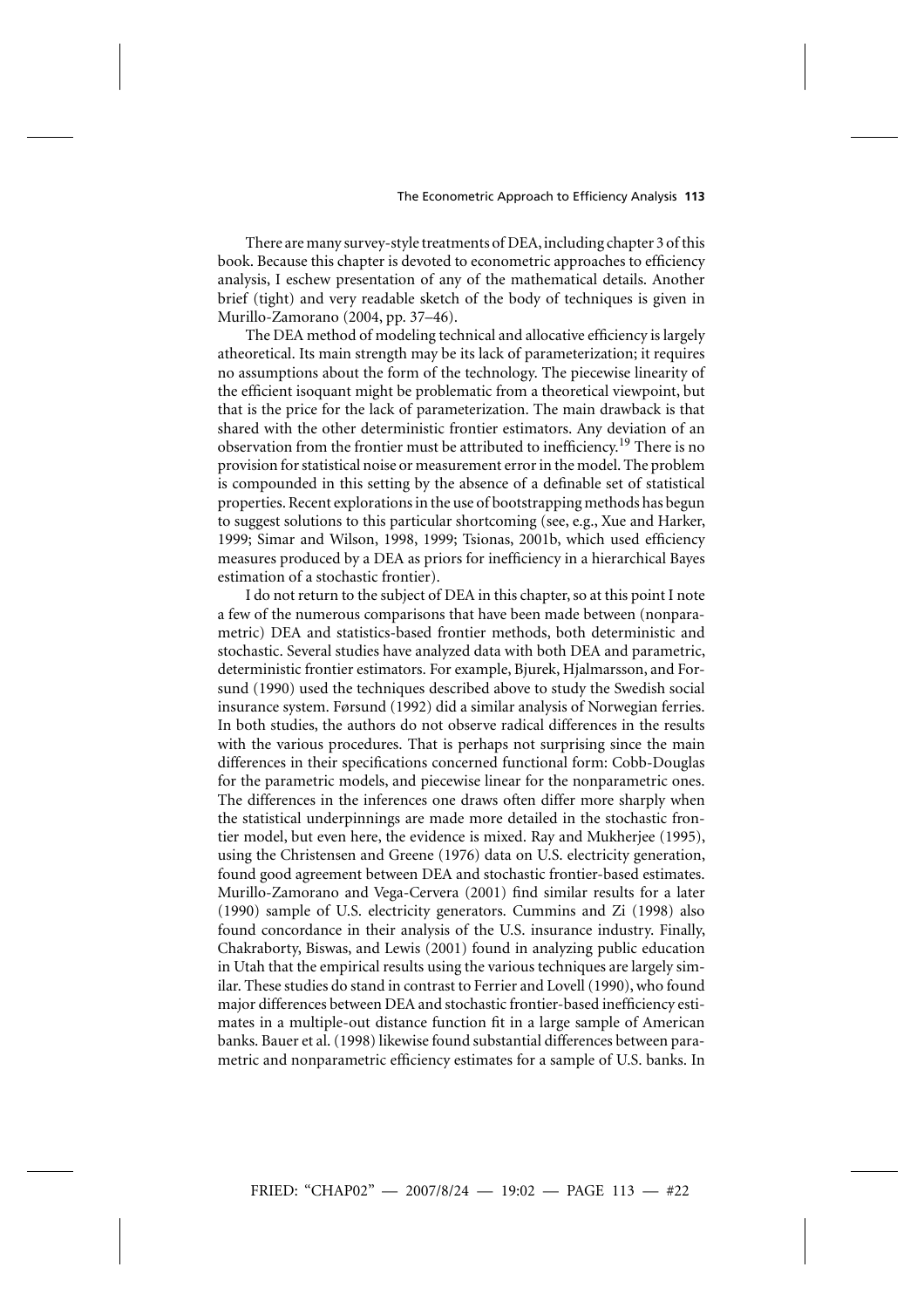sum, the evidence is mixed, but it does appear that, quite frequently, the overall pictures drawn by DEA and statistical frontier-based techniques are similar. That the two broad classes of techniques fail to produce the same pictures of inefficiencies poses a dilemma for regulators hoping to use the methods to evaluate their constituents (and, since they have the same theoretical underpinning, casts suspicion on both methods). As noted above, this has arisen in more than one study of the banking industry. Bauer et al. (1998) discuss specific conditions that should appear in efficiency methods to be used for evaluating financial institutions, with exactly this consideration in mind.

# **2.4 The Stochastic Frontier Model**

The stochastic production frontier proposed by Aigner et al. (1977) and Meeusen and van den Broeck  $(1977)^{20}$  is motivated by the idea that deviations from the production "frontier" might not be entirely under the control of the firm being studied. Under the interpretation of the deterministic frontier of the preceding section, some external events, for example, an unusually high number of random equipment failures, or even bad weather, might ultimately appear to the analyst as inefficiency. Worse yet, any error or imperfection in the specification of the model or measurement of its component variables, including the (log) output, could likewise translate into increased inefficiency measures. This is an unattractive feature of any deterministic frontier specification. A more appealing formulation holds that any particular firm faces its own production frontier, and that frontier is randomly placed by the whole collection of stochastic elements that might enter the model outside the control of the firm. [This is a similar argument to Førsund and Jansen's (1977) rationale for an average vs. best-practice frontier function.] An appropriate formulation is

$$
y_i = f(\mathbf{x}_i) \mathrm{TE}_i e^{\nu_i},
$$

where all terms are as defined above and  $v_i$  is unrestricted. The latter term embodies measurement errors, any other statistical noise, and random variation of the frontier across firms. The reformulated model is

$$
\ln y_i = \alpha + \beta^{T} x_i + v_i - u_i = \alpha + \beta^{T} x_i + \varepsilon_i.
$$

(The issue of functional form was considered in section 2.2.2. I use the linear specification above generically here.) As before,  $u_i > 0$ , but  $v_i$  may take any value. A symmetric distribution, such as the normal distribution, is usually assumed for  $v_i$ . Thus, the *stochastic frontier* is  $\alpha + \beta^T x_i + v_i$ , and as before,  $u_i$ represents the inefficiency.

Note, before beginning this lengthy section, that the ultimate objective in the econometric estimation of frontier models is to construct an estimate of *ui* or at least *ui* − min*<sup>i</sup> ui*. The first step, of course, is to compute the technology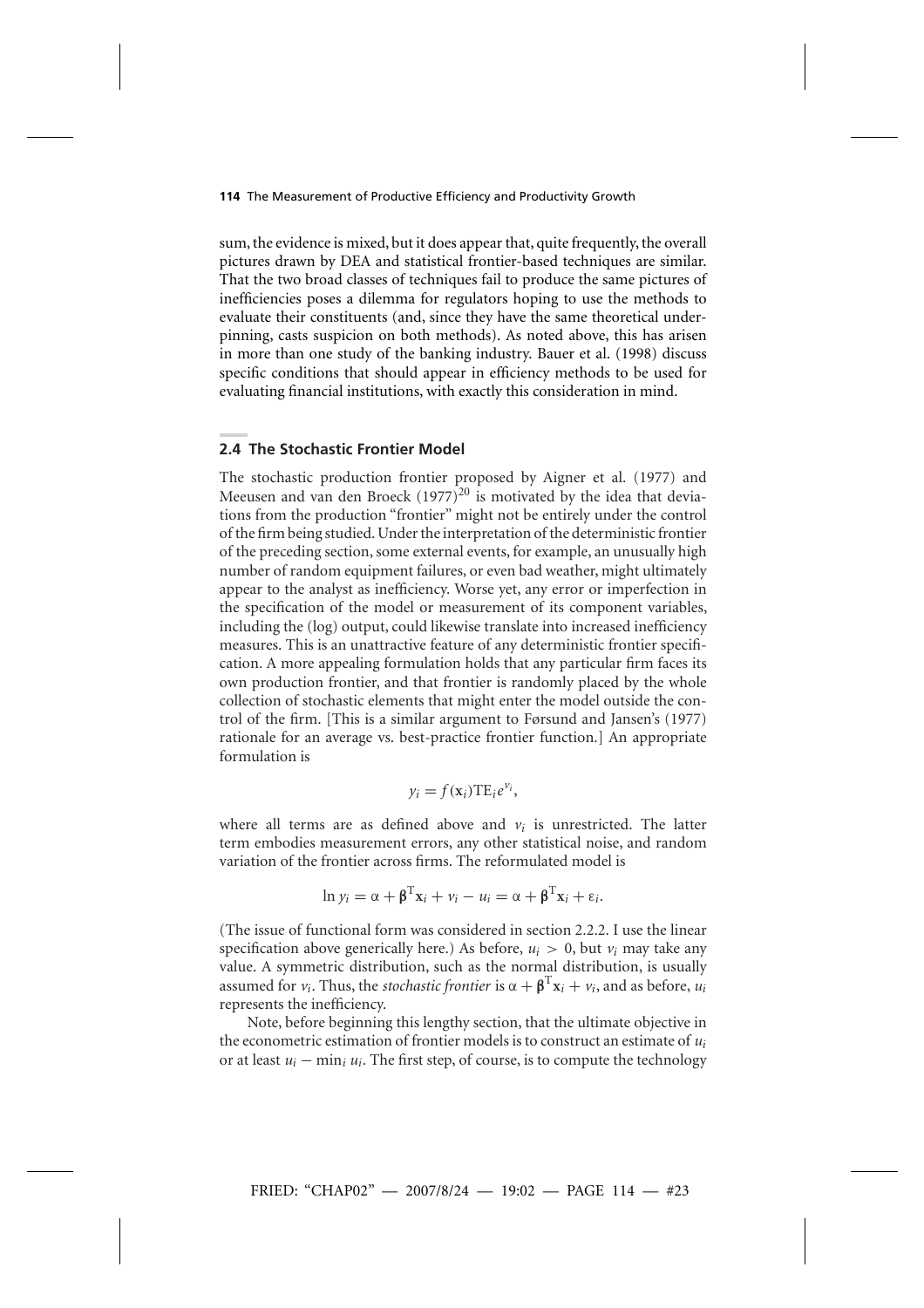parameters,  $\alpha$ ,  $\beta$ ,  $\sigma$ <sub>*u*</sub>, and  $\sigma$ <sub>*v*</sub> (and any other parameters). It does follow that, if the frontier model estimates are inappropriate or inconsistent, then estimation of the inefficiency component of  $\varepsilon_i$ , that is,  $u_i$ , is likely to be problematic, as well. So, we first consider estimation of the technology parameters. Estimation of *ui* is considered in detail in section 2.8.

## **2.4.1 Implications of least squares**

In the basic specification above, both components of the compound disturbance are generally assumed to be independent and identically distributed (iid) across observations.<sup>21</sup> As long as  $E[v_i - u_i]$  is constant, the OLS estimates of the slope parameters of the frontier function are unbiased and consistent. The average inefficiency present in the distribution is reflected in the asymmetry of the distribution, a quantity that is easily estimable, even with the results of OLS, with the third moment of the residuals,

$$
m_3 = \frac{1}{N} \sum_{i=1}^N (\hat{\varepsilon}_i - \hat{E}[\varepsilon_i])^3,
$$

however estimated, as long as the slope estimators are consistent. By expanding

$$
\mu_3 = E[v_i - (u_i - E[u_i])]^3,
$$

we see that, in fact, the skewness of the distribution of the estimable disturbance, ε*i*, is simply the negative of that of the latent inefficiency component, *ui*. So, for example, regardless of the assumed underlying distribution, the negative of the third moment of the OLS residuals provides a consistent estimator of the skewness of the distribution of *ui*. Since this statistic has units of measurement equal to the cube of those of the log of output, one might, as a useful first step in any analysis, examine the conventional normalized measure,  $\sqrt{b_3} = -m_3/s^3$ , where *s* is the sample standard deviation of the residuals. Values between 0 and 4 are typical. A Wald test of the hypothesis of no systematic inefficiency in the distribution could be based on the familiar chi-squared test,<sup>22</sup>

$$
\chi_1^2 = \frac{1}{6} \left[ \frac{-m_3}{s^3} \right]^2.
$$

The skewness coefficient of the least squares residuals in any finite sample could have the"wrong" sign (positive in this case). This might cast doubt on the specification of the stochastic frontier model and suggest that the Wald test is meaningless.<sup>23</sup> Other tests of the stochastic frontier specification are presented in Schmidt and Lin (1984). The skewness of the residuals turns out to be an important indicator of the specification of the stochastic frontier model. I emphasize, however, that this is merely a sample statistic subject to sampling variability. The skewness is only suggestive— $m_3$  could be positive even if the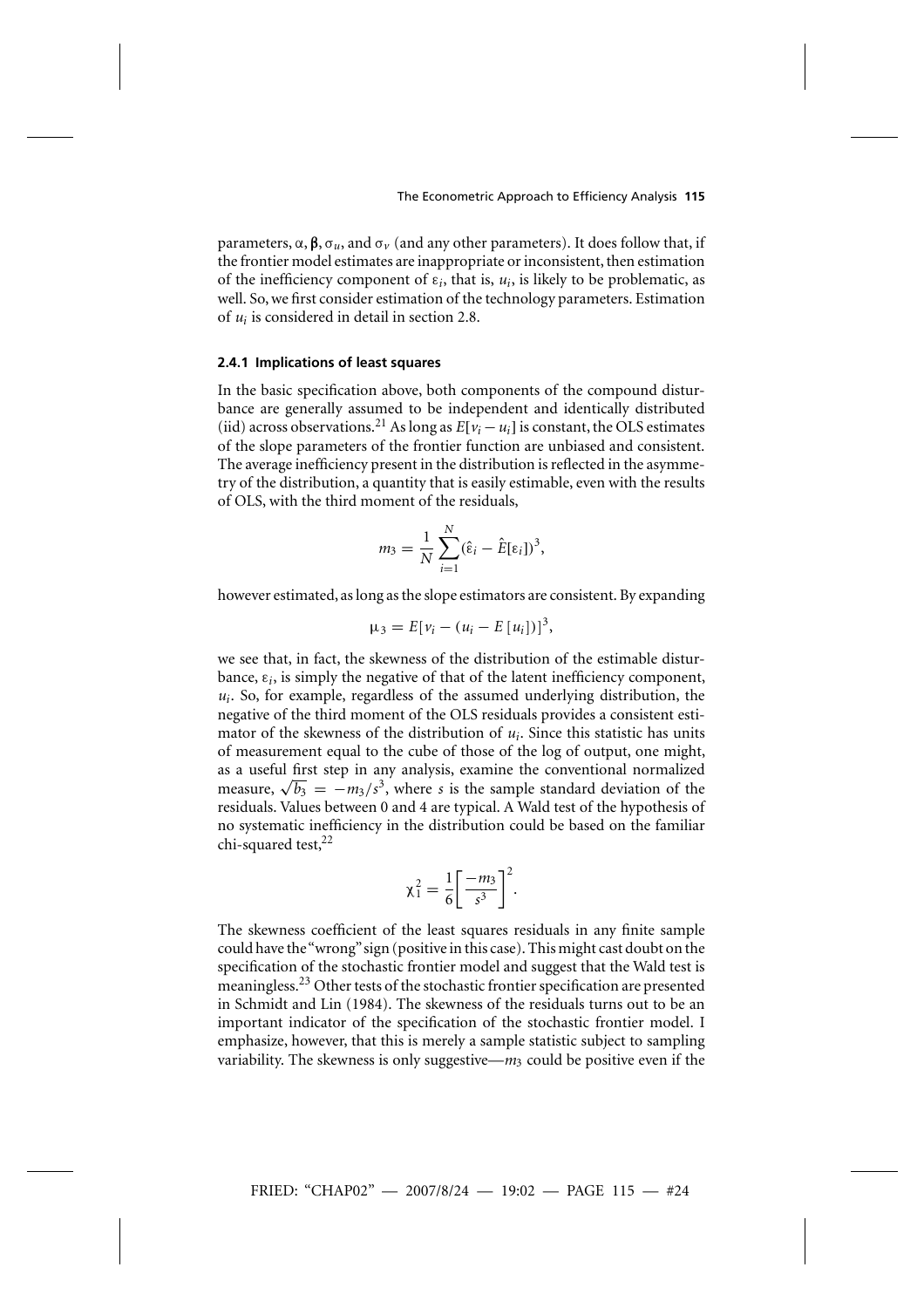stochastic frontier model is correct. Indeed, for a nonnormal specification of the random components,  $\mu_3$  could be positive in the population.

## **2.4.2 Forming the likelihood function**

We begin with a general formulation of the model and then narrow the specification to the particular models that have been proposed in the contemporary literature. The generic form of the stochastic frontier is

$$
\ln y_i = \alpha + \beta^{\mathrm{T}} x_i + v_i - u_i
$$
  
=  $\alpha + \beta^{\mathrm{T}} x_i + \varepsilon_i$ .

It is convenient to start with the simplest assumptions, that

- (a)  $f_v(v_i)$  is a symmetric distribution;
- (b)  $v_i$  and  $u_i$  are statistically independent of each other; and
- (c)  $v_i$  and  $u_i$  are independent and identically distributed across observations.

Thus, our starting point has both error components with constant means 0 and  $\mu$  and variances  $\sigma_{\nu}^2$  and  $\sigma_{u}^2$ , respectively, over all observations. To form the density of  $\ln y_i$  that underlies the likelihood function, we use these assumptions to obtain the joint density of the components,

$$
f_{v,u}(v_i, u_i) = f_v(v_i) f_u(u_i).
$$

Then,  $\varepsilon_i = v_i - u_i$ , so

$$
f_{\varepsilon,u}(\varepsilon_i,u_i)=f_u(u_i)f_v(\varepsilon_i+u_i).
$$

[The Jacobian of the transformation from  $(v, u)$  to  $(\varepsilon, u)$  is det  $\begin{bmatrix} 1 & 1 \\ 0 & 1 \end{bmatrix}^{-1} = 1$ .]

Finally, to obtain the marginal density of  $\varepsilon_i$ , we integrate  $u_i$  out of the joint density:

$$
f_{\varepsilon}(\varepsilon_i) = \int_0^\infty f_u(u_i) f_v(\varepsilon_i + u_i) du_i
$$

The final step gives the contribution of observation *i* to the log-likelihood

$$
\ln L_i(\alpha, \beta, \sigma_u^2, \sigma_v^2 | \ln y_i, \mathbf{x}_i) = \ln f_{\varepsilon}(y_i - \alpha - \beta^{\mathrm{T}} \mathbf{x}_i | \sigma_u^2, \sigma_v^2).
$$

In several important cases examined below, the integral has a convenient closed form so that estimation of the model by ML or through Bayesian methods based on the likelihood is straightforward. Note, however, that with current techniques of simulation-based estimation, closed forms for integrals such as this are not always necessary for estimation. $24$ 

FRIED: "CHAP02" — 2007/8/24 — 19:02 — PAGE 116 — #25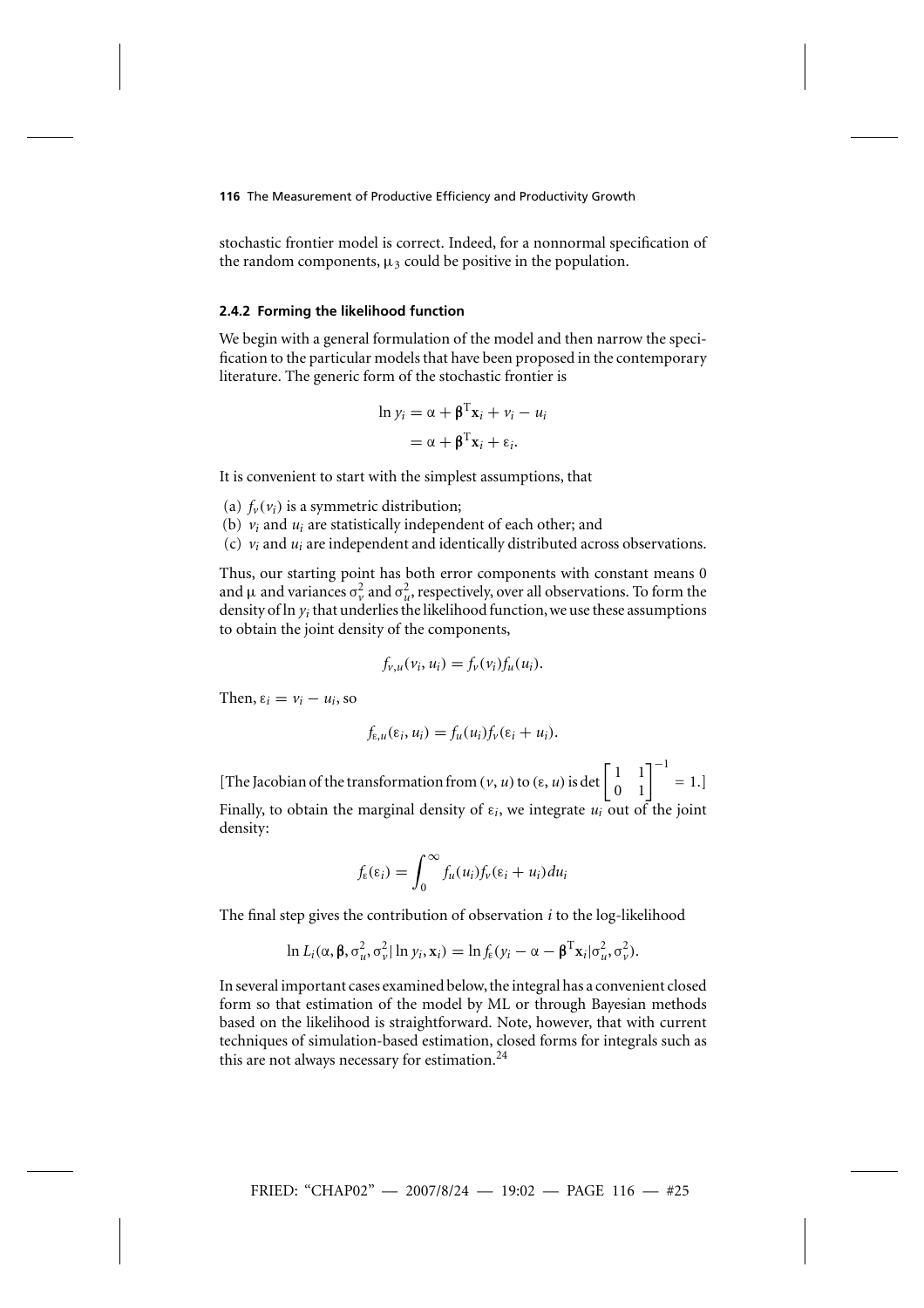The derivation above requires a trivial modification for a cost frontier. In this case,

$$
\ln C_i = \alpha + \beta^{\mathrm{T}} \mathbf{x}_i + v_i + u_i.
$$

(For convenience here, we retain the symbol **x** for the variables in the frontier function, though in a cost function, they would be output and the input prices, not the inputs.) Then,  $\varepsilon_i = v_i + u_i$  and  $f_{\varepsilon_i u}(\varepsilon_i, u_i) = f_u(u_i) f_v(\varepsilon_i - u_i)$ . Since  $v_i$ is assumed to have a symmetric distribution, the second term may be written  $f_v(\varepsilon_i - u_i) = f_v(u_i - \varepsilon_i)$ . Making this simple change, we see that in order to form the density for log cost for a particular model in which observations lie above the frontier, it is necessary only to reverse the sign of ε*<sup>i</sup>* where it appears in the functional form. An example below will illustrate.

## **2.4.3 The normal–half-normal model**

The compound disturbance in the stochastic frontier model, while asymmetrically distributed, is, for most choices of the disturbance distributions, otherwise well behaved. MLE is generally straightforward. The literature on stochastic frontier models begins with Aigner et al.'s (1977) normal–halfnormal model, in which

$$
f_{\nu}(v_i) = N[0, \sigma_{\nu}^2] = (1/\sigma_{\nu})\phi(v_i/\sigma_{\nu}), -\infty < v_i < \infty
$$

and

$$
u_i = |U_i| \text{ where } f_U(U_i) = N[0, \sigma_u^2] = (1/\sigma_u)\phi(U_i/\sigma_u), -\infty < U_i < \infty,
$$

where  $\phi(.)$  denotes the standard normal density. The resulting density for  $u_i$  is

$$
f_u(u_i) = [1/\Phi(0)](1/\sigma_u)\phi(u_i/\sigma_u), 0 \le u_i < \infty,
$$

where  $\Phi(.)$  is the standard normal cumulative distribution function (CDF). The symmetrically distributed  $v_i$  is usually to be assumed to be normal, which we denote  $f(v_i) = N[0, \sigma_v^2]$ . The distribution of the compound random variable  $\varepsilon_i = (v_i - u_i)$  has been derived by Weinstein (1964) and is discussed in Aigner et al.  $(1977)$ .<sup>25</sup> The end result, maintaining the form above, is

$$
f_{\varepsilon}(\varepsilon_i) = \frac{2}{\sqrt{2\pi(\sigma_u^2 + \sigma_v^2)}} \left[ \Phi\left(\frac{-\varepsilon_i(\sigma_u/\sigma_v)}{\sqrt{\sigma_u^2 + \sigma_v^2}}\right) \right] \exp\left(\frac{-\varepsilon_i^2}{2(\sigma_u^2 + \sigma_v^2)}\right).
$$

A convenient parameterization that also produces a useful interpretation is  $\sigma^2 = (\sigma_u^2 + \sigma_v^2)$  and  $\lambda = \sigma_u / \sigma_v^2$ . Then,

$$
f_{\varepsilon}(\varepsilon_i) = \frac{2}{\sigma\sqrt{2\pi}}\Phi\left(\frac{\varepsilon_i}{\sigma}\right)\left[\Phi\left(\frac{-\varepsilon_i\lambda}{\sigma}\right)\right].
$$

FRIED: "CHAP02" — 2007/8/24 — 19:02 — PAGE 117 — #26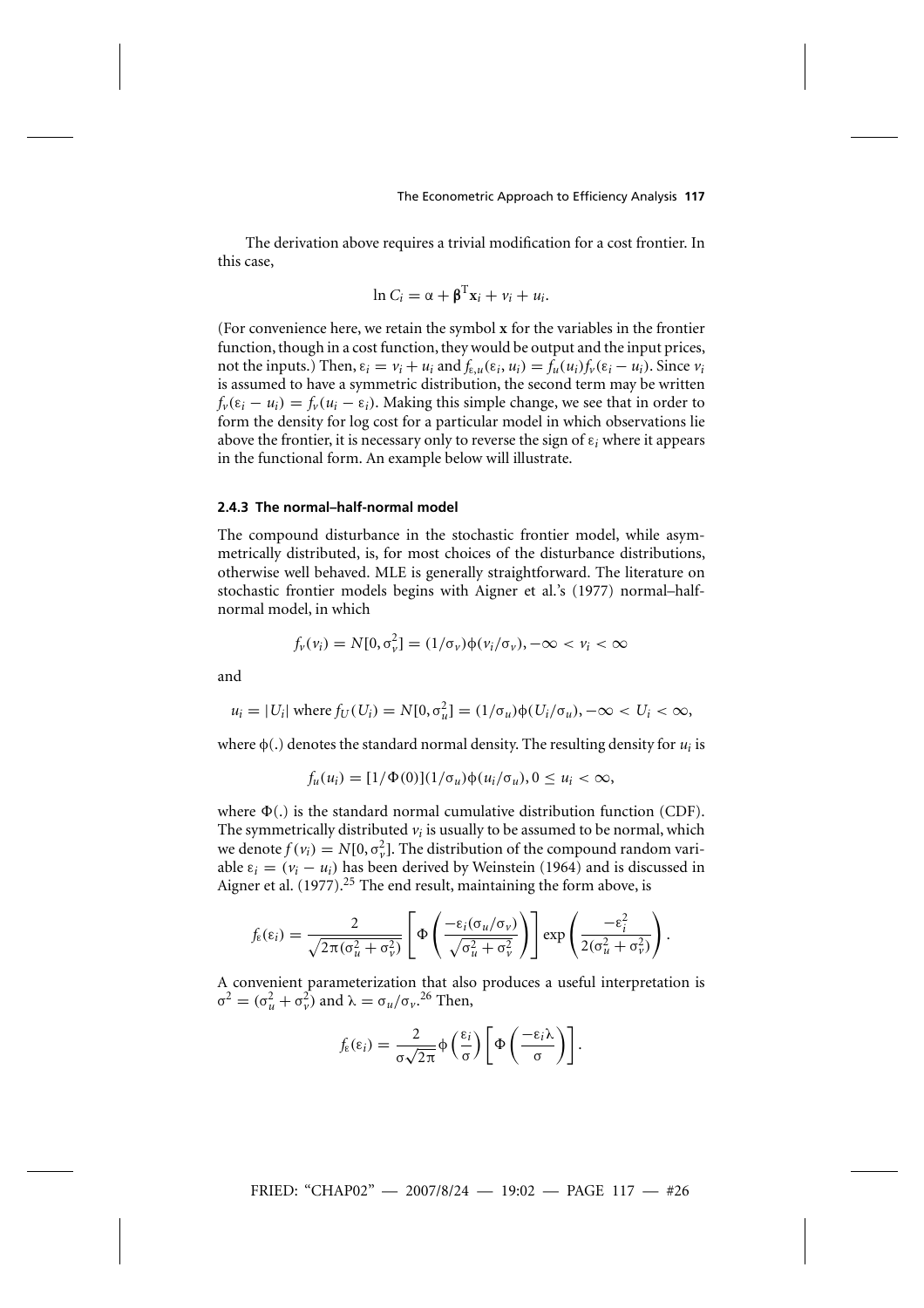

**Figure 2.4.** Density of a Normal Minus a Half-Normal

This density is skewed in the negative direction (see the above discussion). Figure 2.4 illustrates the shape of the distribution for  $\lambda = 2$  and  $\sigma = 1$ . The constructed parameter  $\lambda = \sigma_u/\sigma_v$  characterizes the distribution. If  $\lambda \to +\infty$ , the deterministic frontier results. If  $\lambda \rightarrow 0$ , the implication is that there is no inefficiency in the disturbance, and the model can be efficiently estimated by OLS.

With the assumption of a half-normal distribution, we obtain  $E[u]$  = With the assumption of a nail-normal distribution, we obtain  $E[u]$  =  $σ_u/\sqrt{2/π}$  and var[ $u_i$ ] =  $σ_u^2[(π − 2)/π]$ . A common slip in applications is to treat  $\sigma_u^2$  as the variance of  $u_i$ . In fact, this overstates the variance by a factor of nearly 3! Since  $\sigma_u$  is not the standard deviation of  $u_i$ , it gives a somewhat misleading picture of the amount of inefficiency that the estimates suggest is present in the data. Likewise, although  $\lambda$  is indicative of this aspect of the model, it is primarily a convenient normalization, not necessarily a directly interpretable parameter of the distribution. It might seem that the variance ratio  $\sigma_u^2/\sigma^2$  would be a useful indicator of the influence of the inefficiency component in the overall variance. But again, the variance of the truncatednormal random variable  $u_i$  is var $[U_i | U_i > 0] = [(\pi - 2)/\pi] \sigma_u^2$ , not  $\sigma_u^2$ . In the decomposition of the total variance into two components, the contribution of  $u_i$  is

$$
\frac{\text{var}[u]}{\text{var}[{\varepsilon}]} = \frac{[(\pi - 2)/\pi] \sigma_u^2}{[(\pi - 2)/\pi] \sigma_u^2 + \sigma_v^2}.
$$

Further details on estimation of the half-normal model may be found in Aigner et al. (1977) and in Greene (2003a). The parameter  $\lambda$  is the inefficiency component of the model. The simple regression model results if λ equals zero. The implication would be that every firm operates on its frontier. This does not imply, however, that one can "test" for inefficiency by the usual means, because the polar value,  $\lambda = 0$ , is on the boundary of the parameter space, not

FRIED: "CHAP02" — 2007/8/24 — 19:02 — PAGE 118 — #27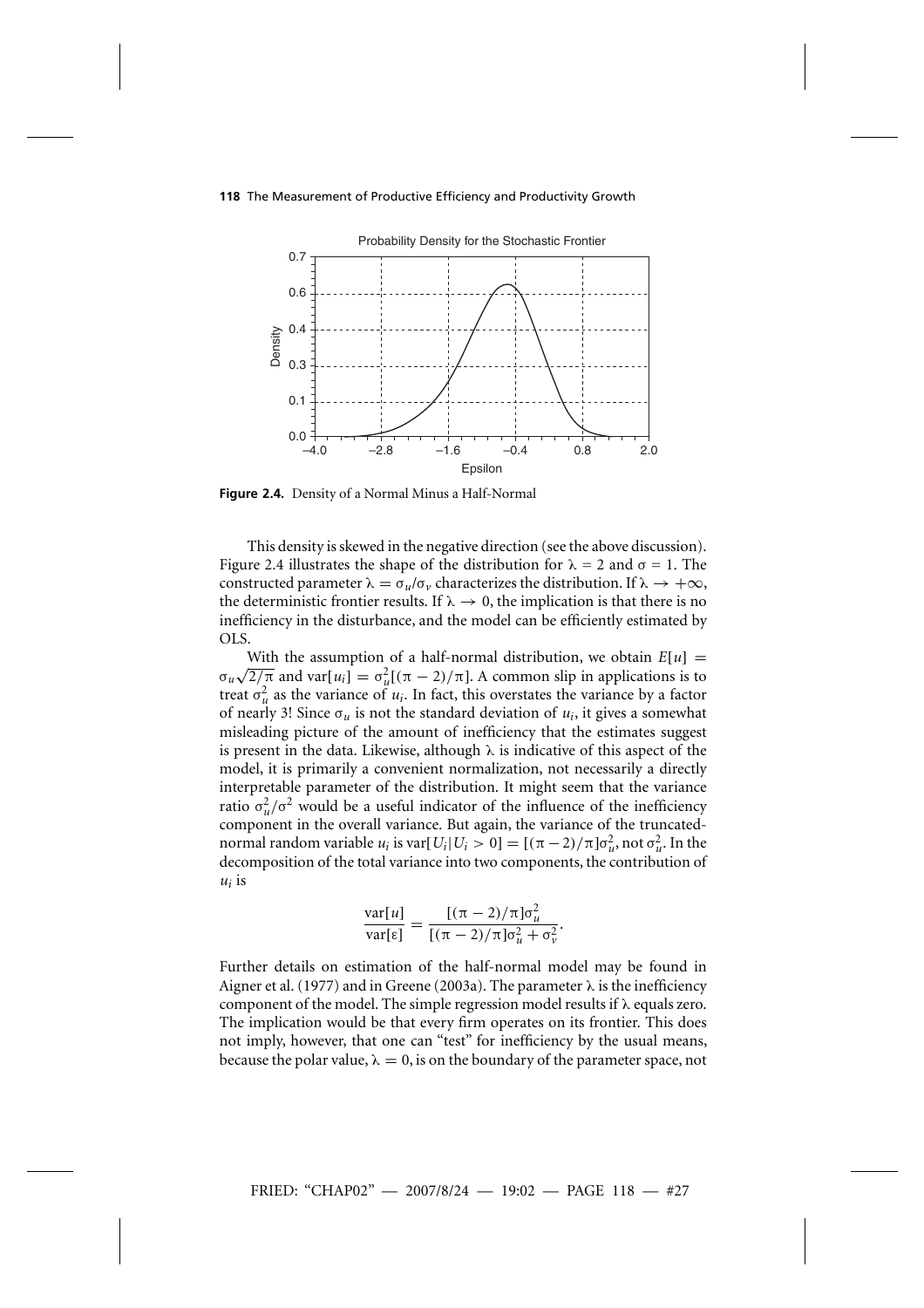in its interior. Standard tests, such as the Lagrange multiplier test, are likely to be problematic.<sup>27</sup>

The log-likelihood function for the normal–half-normal stochastic frontier model is

$$
\ln L(\alpha, \beta, \sigma, \lambda) = -N \ln \sigma - \text{ constant} + \sum_{i=1}^{N} \left\{ \ln \Phi \left[ \frac{-\epsilon_i \lambda}{\sigma} \right] - \frac{1}{2} \left[ \frac{\epsilon_i}{\sigma} \right]^2 \right\},\,
$$

where

 $\varepsilon_i = \ln y_i - \alpha - \beta^T x_i$ ,  $\lambda = \sigma_u/\sigma_v$ ,  $\sigma^2 = \sigma_u^2 + \sigma_v^2$ , and  $\Phi =$  the standard normal CDF.

The log-likelihood function is quite straightforward to maximize and has been integrated into several contemporary commercial computer packages, including *Frontier 4.1* (Coelli, 1996), *LIMDEP* (Greene, 2000), *Stata* (Stata, Inc., 2005), and *TSP* (TSP International, 2005; see also Greene, 2003a, for discussion of maximizing this log-likelihood). The normal–half-normal model has an intriguing and useful feature. Regarding an above point about the "incorrect" skewness of the least squares, Waldman (1982) has shown that in estimation of a stochastic production (cost) frontier with the normal–halfnormal model, if the OLS residuals, ignoring the frontier function altogether, are positively (negatively) skewed (i.e., in the wrong direction), then the maximizers of the log-likelihood are OLS for  $(α, β, σ<sup>2</sup>)$  and zero for  $λ<sup>28</sup>$  This is a very useful self-diagnostic on specification and estimation of this frontier model.<sup>29</sup>

## **2.4.4 Normal–exponential and normal–gamma models**

The assumption of half-normality has seemed unduly narrow, and numerous alternatives have been suggested. Meeusen and van den Broeck (1977) and Aigner et al. (1977) presented the log-likelihood and associated results for an exponentially distributed disturbance,<sup>30</sup>

$$
f_u(u_i) = \theta \exp(-\theta u_i), \theta > 0, u_i \ge 0.
$$

In the exponential model,  $\sigma_u = 1/\theta$ . To maintain continuity, it is helpful to use this parameterization. With this assumption,

$$
\ln L(\alpha, \beta, \sigma_{\nu}, \sigma_{u}) = \sum_{i=1}^{N} \left[ -\ln \sigma_{u} + \frac{1}{2} \left( \frac{\sigma_{\nu}}{\sigma_{u}} \right)^{2} + \ln \Phi \left( \frac{-(\epsilon_{i} + \sigma_{\nu}^{2}/\sigma_{u})}{\sigma_{\nu}} \right) + \frac{\epsilon_{i}}{\sigma_{u}} \right].
$$

MLE with this distribution is straightforward, as well, although, as discussed below, there can be some complications involved with obtaining starting values.<sup>31</sup> The asymptotic covariance matrix of the estimated parameters is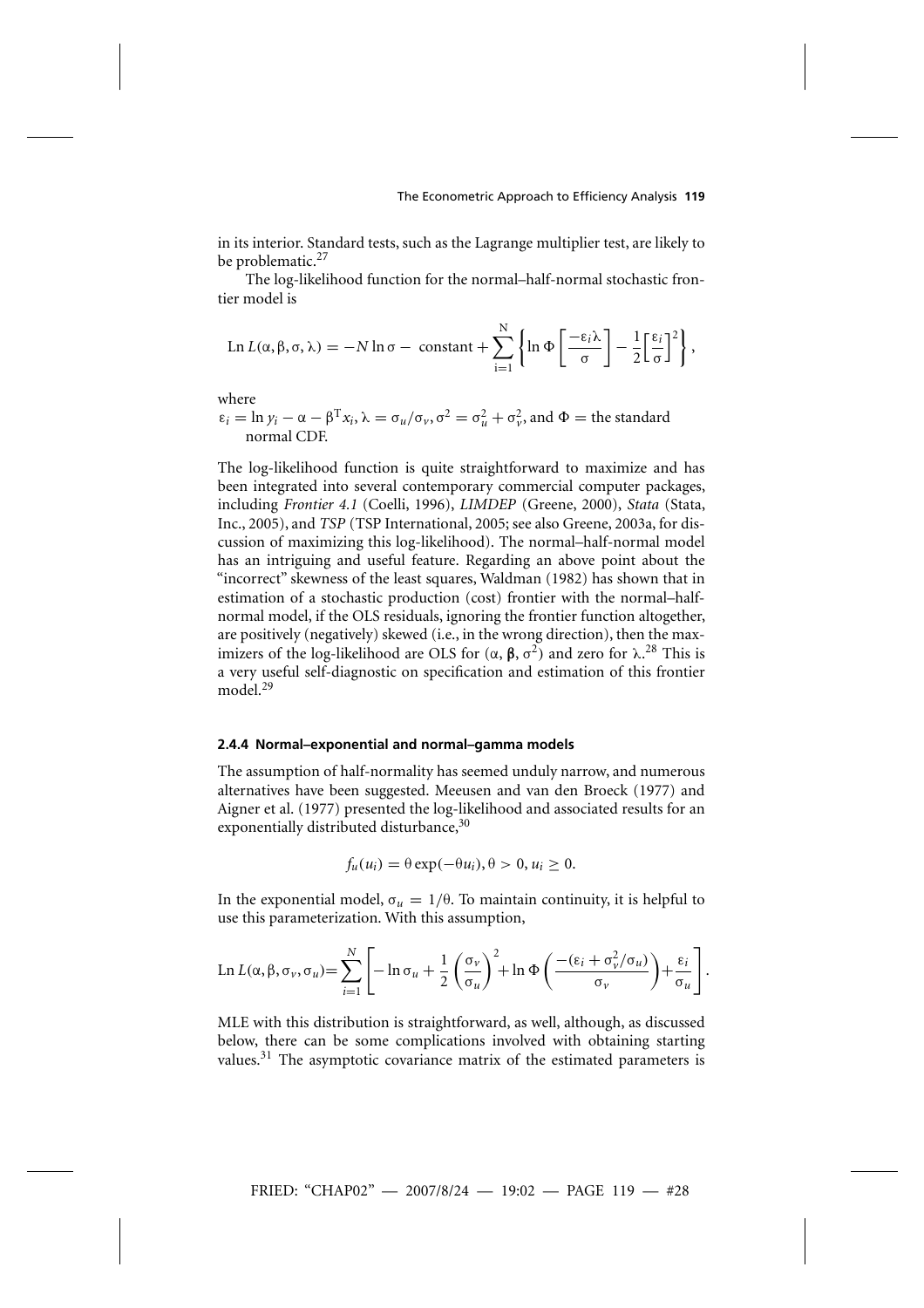

**Figure 2.5.** Half-Normal and Exponential Distributions

typically estimated by the Berndt, Hall, Hall and Hausman "outer product of gradients" method (Greene, 2003a), though the analytic Hessians are not overly burdensome (see Aigner et al., 1977).

The exponential model actually is qualitatively different from the halfnormal. Figure 2.5 shows the half-normal distribution with  $\sigma_u = 0.8$ —this is the one that underlies figure 2.4—and the exponential distribution with  $\theta =$ 1.659, which implies the same standard deviation  $[0.8(\pi-2)/\pi = 0.603]$ . As shown in figure 2.5, for a given value of the parameter, the exponential implies a tighter clustering of the values near zero. In practice, as explored below, this seems to make only a marginal difference in the estimated inefficiencies.

#### **2.4.5 Bayesian estimation**

Since van den Broeck et al. (1994) and Koop et al. (1994, 1995), there has been an active and rapid development of Bayesian estimators for stochastic frontier models.<sup>32</sup> Rather than treat this as a separate literature, which it is decidedly not, here I detail the basic form of the method and describe some of the numerous extensions in the different sections below, for example, on the gamma model and on multiple-output cost and distance functions. For reasons noted shortly, the basic platform for the Bayesian frontier estimator is the normal–exponential model. [I draw on Koop and Steel (2001) as a useful pedagogy for the interested reader.<sup>33</sup> Also, in the interest of readability, I deviate slightly from the conventional notation in Bayesian applications in which densities are usually formulated in terms of precision parameters (reciprocals of variances) rather than the natural parameters of the original model.]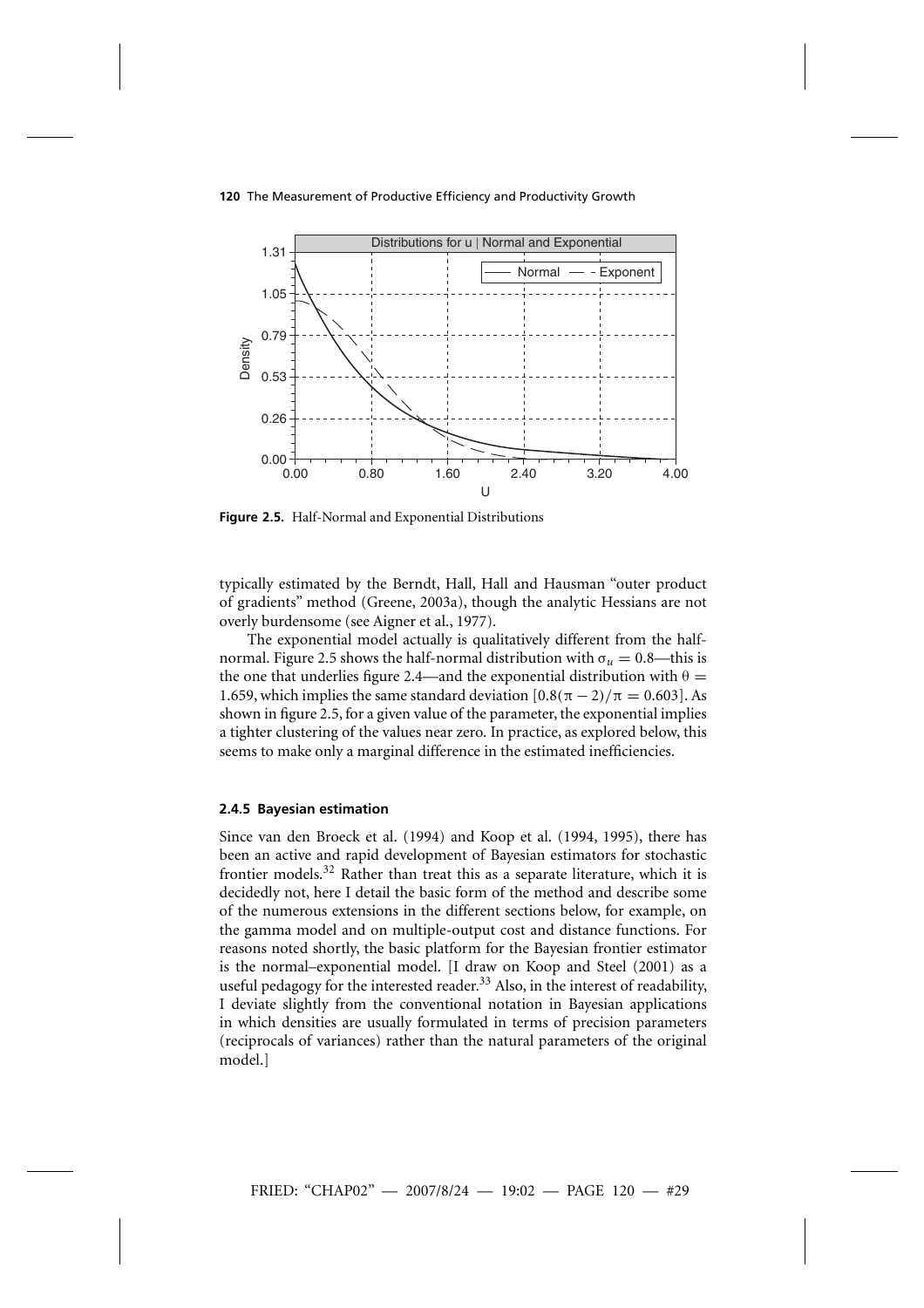The log of the likelihood function for the normal–exponential model is

$$
\text{Ln } L(\text{data}; \alpha, \beta, \sigma_{\nu}, \sigma_{u})
$$

$$
= \sum_{i=1}^{N} \left[ -\ln \sigma_u + \frac{1}{2} \left( \frac{\sigma_v}{\sigma_u} \right)^2 + \ln \Phi \left( \frac{-(\left(\nu_i - u_i\right) + \sigma_v^2/\sigma_u)}{\sigma_v} \right) + \frac{\nu_i - u_i}{\sigma_u} \right]
$$

where  $v_i - u_i = y_i - \alpha - \beta^T x_i$ . Estimation proceeds (in principle) by specifying priors over  $\mathbf{\Theta} = (\alpha, \beta, \sigma_v, \sigma_u)$  and then deriving inferences from the joint posterior  $p(\Theta | data)$ . In general, the joint posterior for this model cannot be derived in closed form, so direct analysis is not feasible. Using Gibbs sampling and known conditional posteriors, it is possible use Markov chain Monte Carlo (MCMC) methods to sample from the marginal posteriors and use that device to learn about the parameters and inefficiencies. In particular, for the model parameters, we are interested in estimating  $E[\Theta|{\rm data}]$  and var $[\Theta|{\rm data}]$  and perhaps even more fully characterizing the density  $f(\mathbf{\Theta} | \text{data})$ . In addition, we are interested in estimating the posterior mean inefficiencies  $E[u_i]$ data] and in constructing confidence intervals (or their Bayesian counterparts, highest posterior density [HPD] intervals), again, conditioned on the data.<sup>34</sup> The preceding does not include features of  $u_i$  in the estimation. One might, ex post, estimate *E*[*ui*|data] (see van den Broeck et al., 1994); however, it is more natural in this setting to include  $(u_1, ..., u_N)$  with  $\Theta$  and estimate the conditional means with those of the other parameters. (The method is known as *data augmentation*; see Albert and Chib, 1993.) We develop the priors for the model components, then the conditional posteriors, and, finally, the Gibbs sampler for inference based on the joint posterior.

Priors for the parameters are specified as follows: A diffuse (improper, uninformative) prior for (α, **β**) would have  $p(\alpha, \beta) \propto 1$  over all of  $R^{K+1}$ . Another typical approach is to specify a proper, but relatively diffuse prior,  $p(\alpha, \beta) \sim N[(\alpha^0, \beta^0), W]$  where  $(\alpha^0, \beta^0)$  is generally  $(0, 0)$  and W is large enough to avoid having an informative prior unduly influence the posterior.<sup>35</sup> For the stochastic elements of the frontier model, we specify  $p(v_i|\sigma_v) \sim$  normal  $(0, \sigma_v^2)$  and  $p(u_i | \sigma_u) \sim$  exponential( $\sigma_u$ ) independent of  $v_i$ . [Note that this is the departure point for extensions such as the gamma model (see discussion in Koop and Steel, 2001, and the analysis below) or a Dirichlet process (see the discussion of semiparametric estimators below).] For specifying the priors over the variance parameters, Koop and Steel (2001) note that

the researcher can, of course, use any prior in an attempt to reflect his/her prior beliefs. However, a proper prior for 1/σ*<sup>v</sup>* and σ*<sup>u</sup>* [maintaining our notation, not theirs] is advisable: Fernandez et al. (1997) show that Bayesian inference is not feasible (in the sense that AQ: Confirm that box is not a missing character in line "Prior for ...  $R^{k+1}$ .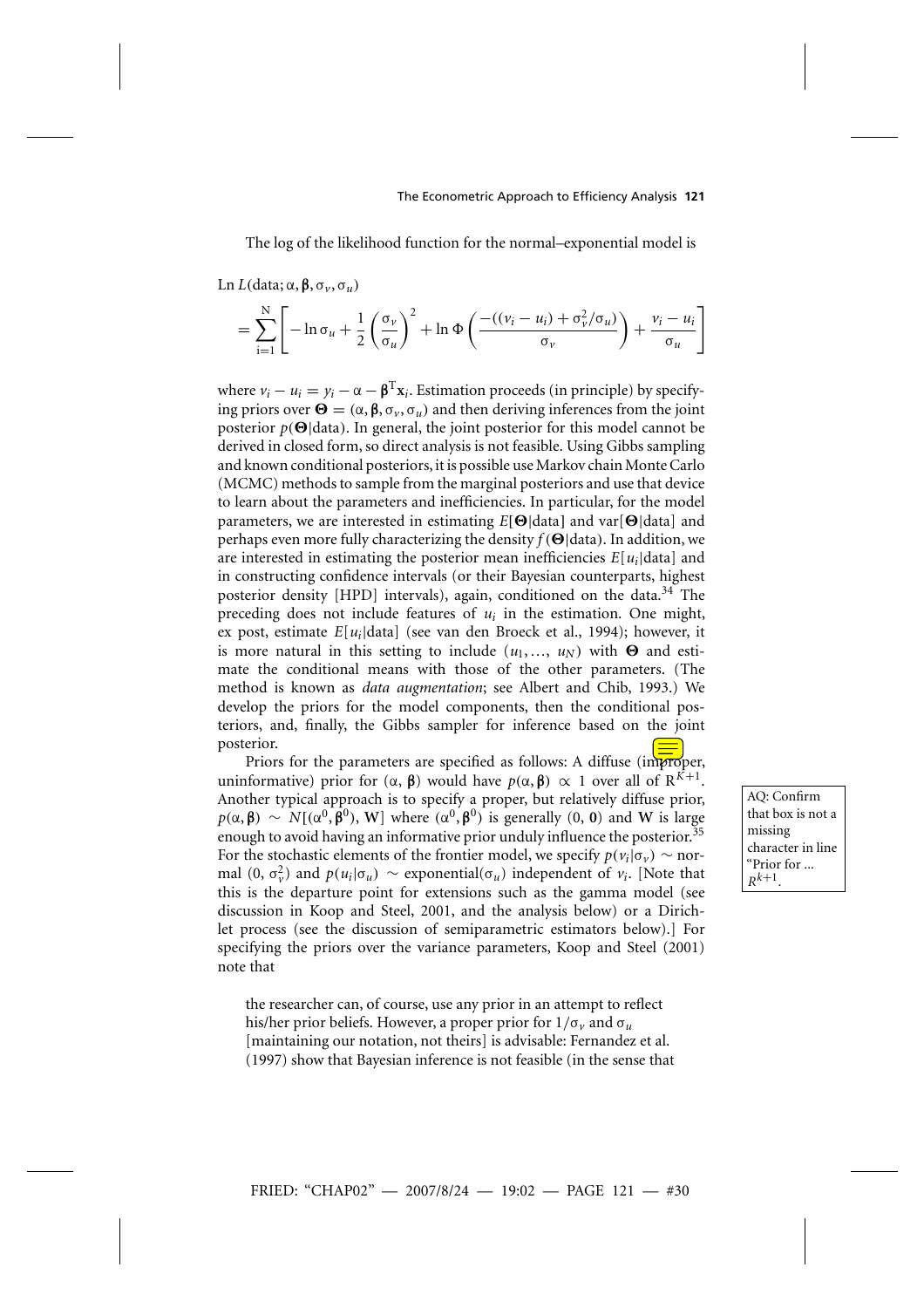the posterior is not well defined) under the usual improper priors for  $1/\sigma_{\nu}$  and  $\sigma_{\mu}$ . (p. 523)

Priors for assumed independent variance parameters in stochastic frontier models are usually assumed to follow gamma distributions:

$$
p(1/\sigma_{\nu}) \sim G(1/\sigma_{\nu}|\phi_{\nu}, P_{\nu}) = \frac{\phi_{\nu}^{P_{\nu}}}{\Gamma(P_{\nu})} \exp \left[-\phi_{\nu}(1/\sigma_{\nu})\right] (1/\sigma_{\nu})^{P_{\nu}-1}, 1/\sigma_{\nu} \ge 0
$$

The usual noninformative prior for  $1/\sigma_{\nu}$  has  $\phi_{\nu} = P_{\nu} = 0$  producing  $p(1/\sigma_v) = (1/\sigma_v)^{-1}$ , but use of this is precluded here. Different applications use different values—there is little uniformity as to how to choose these values, though in keeping with the aforementioned, values that produce more diffuse priors are preferred. For the parameter of the exponential inefficiency distribution, we likewise specify a gamma density:

$$
p(\sigma_u) \sim G(\sigma_u | \phi_u, P_u) = \frac{\phi_v^{P_u}}{\Gamma(P_u)} \exp \left[ -\phi_u \sigma_u \right] \sigma_u^{P_v - 1}, \sigma_u \ge 0
$$

Choice of the priors for the hyperparameters for the inefficiency distribution presents something of a difficulty, since, as above, a diffuse prior derails posterior inference. Many (possibly most) of the received applications have adopted a suggestion by Koop et al. (1997, and elsewhere). Setting  $P_u = 1$  produces an exponential distribution for the prior over  $\sigma_u$ . We then set  $\phi_u$  so that the prior median of efficiency,  $exp(-u_i)$ , has a reasonable value. This involves setting  $\phi_u = -\ln \tau^*$ , where  $\tau^*$  is the desired median. The value 0.875 is now conventional in the literature; hence,  $\phi_u = 0.1335$ . (Note that this is a fairly tight, quite informative prior. Koop et al. (1997, 2001) and subsequent researchers note that results seem not to be too dependent on this assumption.) The remaining detail is how to model the inefficiencies for the data augmentation. But that is already done in hierarchical fashion, since

$$
p(u_i|\sigma_u) = \sigma_u \exp(-\sigma_u u_i).
$$

We now have the joint prior for the parameters and  $\mathbf{u} = (u_1, \dots, u_N)$ ,

$$
p(\mathbf{\Theta}, \mathbf{u}) = p(\alpha, \beta) p(1/\sigma_{\nu}) p(\sigma_{u}) p(u_1, \dots, u_N | \sigma_{u})
$$

$$
= p(\alpha, \beta) p(1/\sigma_{\nu}) p(\sigma_{u}) \prod_{i=1}^{N} p(u_i | \sigma_{u})
$$

In order to draw inferences about the model components, we require information about the joint posterior

$$
p(\mathbf{\Theta}, \mathbf{u} | \text{data}) \propto p(\mathbf{\Theta}, \mathbf{u}) L(\text{data}; \mathbf{\Theta}, \mathbf{u}).
$$

The full posterior does not exist in closed form, so no analytic forms are available for the interesting characteristics, such as  $E[\Theta, \mathbf{u} | \text{data}]$ . The strategy to be adopted is to infer these values by random sampling from the posterior

FRIED: "CHAP02" — 2007/8/24 — 19:02 — PAGE 122 — #31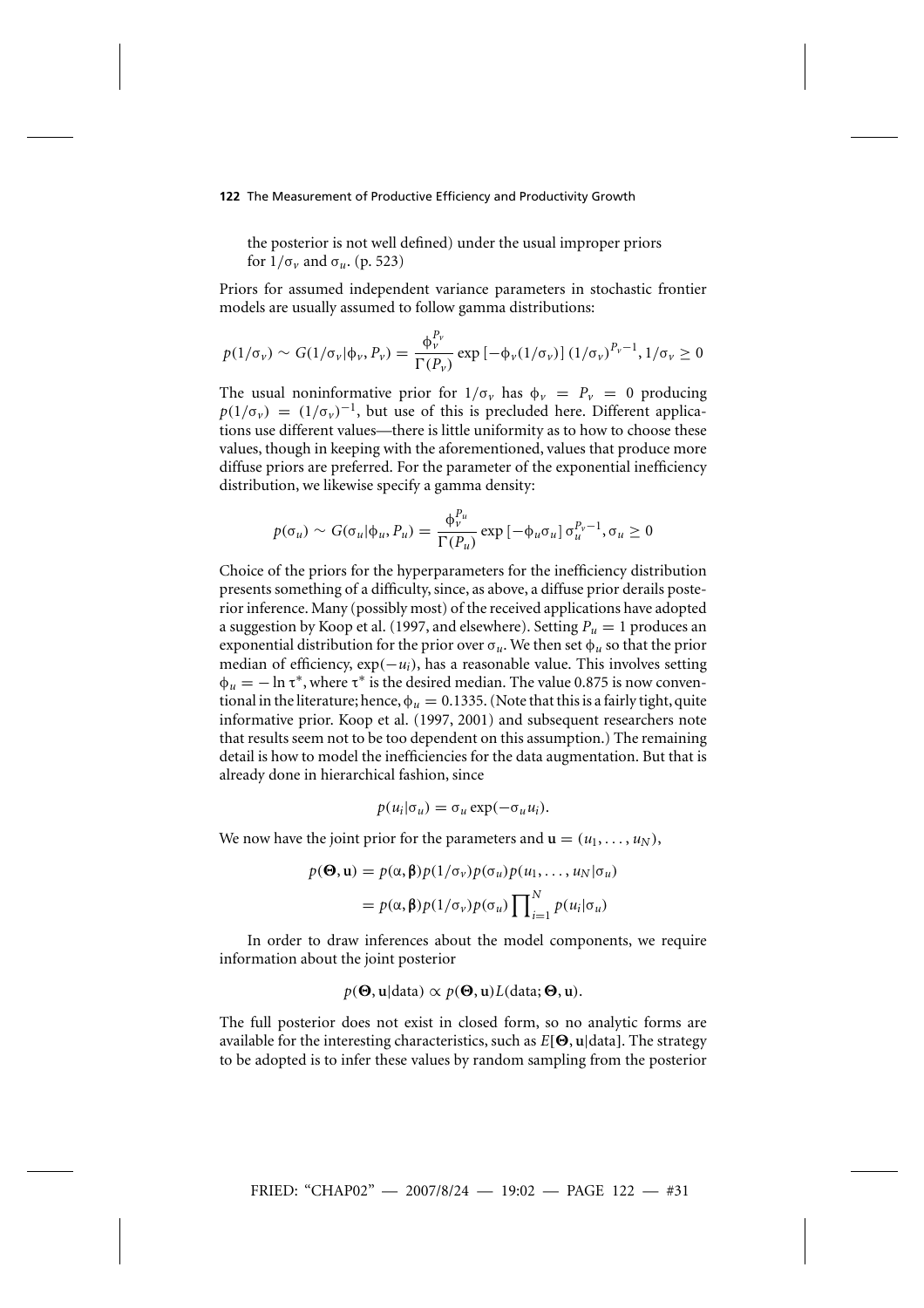and, relying on the laws of large numbers, use statistics such as means and variances to infer the characteristics. However, no method exists for random sampling from this joint posterior. The Gibbs sampler provides the needed device. In broad terms, we desire to sample from

 $p(\mathbf{\Theta}, \mathbf{u} | \text{data}) = p[(\alpha, \beta), 1/\sigma_{\nu}, \sigma_{\nu}, u_1, \dots, u_N | \text{data}].$ 

As noted, this is not feasible. However, it has been shown (see Casella and George, 1992) that the following strategy, Gibbs sampling, produces a set of samples from the marginal posteriors, which is all we need: We construct the conditional posteriors

$$
p[(\alpha, \beta)|1/\sigma_v, \sigma_u, u_1, \dots, u_N, \text{data}],
$$
  
\n
$$
p[1/\sigma_v | (\alpha, \beta), \sigma_u, u_1, \dots, u_N, \text{data}],
$$
  
\n
$$
p[\sigma_u | (\alpha, \beta), 1/\sigma_v, u_1, \dots, u_N, \text{data}],
$$
  
\n
$$
p[u_i | (\alpha, \beta), 1/\sigma_v, \sigma_u | \text{data}], i = 1, \dots, N
$$

Random samples from these, cycling in seriatim (an MCMC iteration), produces a set of random samples from the respective marginal posteriors. (The order of the draws does not matter.) The cycle begins at some value within the range of each variable. Many thousands of cycles are used, with the first several thousand discarded to eliminate the effects of the initial conditions for example, received reported values range from 10,000 with the first 5,000 discarded to 75,000 with every fifth draw after 10,000 retained.

It remains to derive the conditional posteriors. For the stochastic frontier model, these are known: With all other values including  $u_i$ ,  $i = 1, \ldots, N$ known,

$$
p[(\alpha, \beta)|1/\sigma_{\nu}, \sigma_{u}, u_1, \ldots, u_N, \text{data}] = p(\alpha, \beta) \times N[(a, b), \sigma_{\nu}^2 A],
$$

where  $(a, b)$  are the least squares coefficients in the linear regression of  $y_i + u_i$ on a constant and **x***i*, and **A** is the inverse of the usual second moment matrix for [1,  $\mathbf{x}_i$ ]. Recall  $p(\alpha, \beta) = 1$  in our application. Random draws from the multivariate normal distribution are simple to draw; they can be built up from primitive draws from the standard normal with straightforward calculations (see Greene, 2003a, p. 922). The conditional densities for the variance parameters are a bit more complicated. For the symmetric distribution,

$$
p[1/\sigma_{\nu}|(\alpha, \beta), \sigma_{u}, u_1, \ldots, u_N, \text{data}] = \gamma(f, P^*),
$$

where  $f = \phi_v + \frac{1}{2N} \sum_{i=1}^N (y_i - \mathbf{\beta}^T \mathbf{x}_i)^2$  and  $P^* = P_v + N/2$ . For the inefficiency parameter,

$$
p[\sigma_u | (\alpha, \beta), 1/\sigma_v, u_1, \ldots, u_N, \text{data}] = \gamma \left( \frac{1}{N} \sum_{i=1}^N u_i - \ln \tau^*, N+1 \right).
$$

FRIED: "CHAP02" — 2007/8/24 — 19:02 — PAGE 123 — #32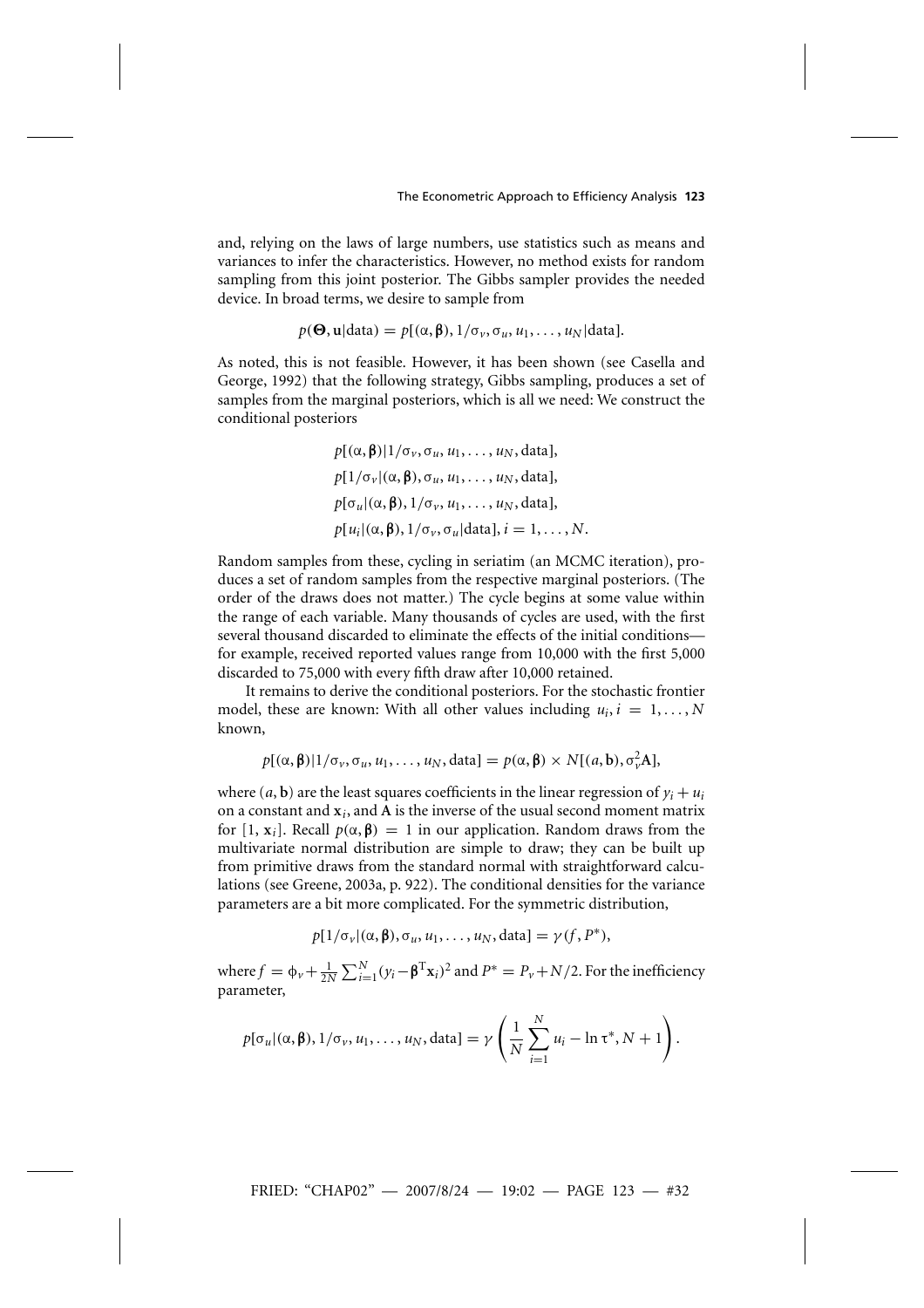Sampling from the gamma distribution is less straightforward than from the normal but can be done with published software, such as IMSL Libraries (Absoft, 2005). Finally, for the data augmentation step, we have

$$
p[u_i|(\alpha,\beta), 1/\sigma_{\nu}, \sigma_u, \text{data}) = N^+[-(y_i - \beta^T \mathbf{x}_i) + \sigma_{\nu}^2/\sigma_u, \sigma_{\nu}^2],
$$

where  $N^+$ [.] denotes the truncated normal distribution.<sup>36</sup> Sampling from a truncated normal distribution with a given underlying mean and standard deviation is also straightforward. Some authors (e.g., Tsionas, 2002) suggest acceptance/rejection—draw an observation, and either accept it if it is positive, or reject it and draw another. A simpler and smoother method requiring but a single draw is based on the inverse probability transform:  $u_{i,r} = \mu +$  $\sigma \Phi^{-1}[F_{i,r} + (1 - F_{i,r})\Phi(-\mu/\sigma)]$ , where the subscript *i*, *r* denotes the *r*th draw for observation  $i, \mu$  and  $\sigma$  are the mean and standard deviation noted above, <sup>−</sup>1(.) is the inverse function of the standard normal CDF, and *Fi*,*<sup>r</sup>* is a single standard uniform, *U*[0, 1] draw.

These equations define the Gibbs sampler, which can be used to produce samples from the desired marginal posterior distributions. Thus, after the iterations, the simple means and variances of the draws produce estimates of the means and variances of the conditional distributions,  $f[(\alpha, \beta)]$ data],  $f(1/\sigma_{\nu})$ data),  $f(\sigma_{\nu})$ data), and  $f(u_i)$ data). (Note, again, that the last of these is not an estimator of  $u_i$ ; it is an estimator of  $E[u_i|data]$ . No amount of data, manipulated in Bayesian or classical fashion, produces a convergent estimator of *ui*; we only estimate the mean of the conditional distribution.)

#### **2.4.6 The normal–gamma model**

Stevenson (1980) and Greene (1980a, 1980b) also proposed results for the gamma/normal distribution. In this case,

$$
f_u(u_i) = \frac{\sigma_u^{-p}}{\Gamma(P)} \exp(-u_i/\sigma_u) u_i^{p-1}, u_i \ge 0, P > 0.
$$

Note that the exponential results if  $P = 1$ . Unlike the case of the deterministic gamma frontier model, this model only requires *P* to be positive. The convolution with  $v_i$  makes the resulting distribution of  $\varepsilon_i$  regular for all positive values of *P*. Stevenson limited his attention to the Erlang form (integer values of *P*, 1.0, and 2.0), which greatly restricts the model. Beckers and Hammond (1987) first formally derived the log-likelihood for the convolution of a normal and a gamma variate. The resulting functional form was intractable, however. Greene (1990) produced an alternative formulation that highlights the relationship of the gamma model to the exponential model considered above. The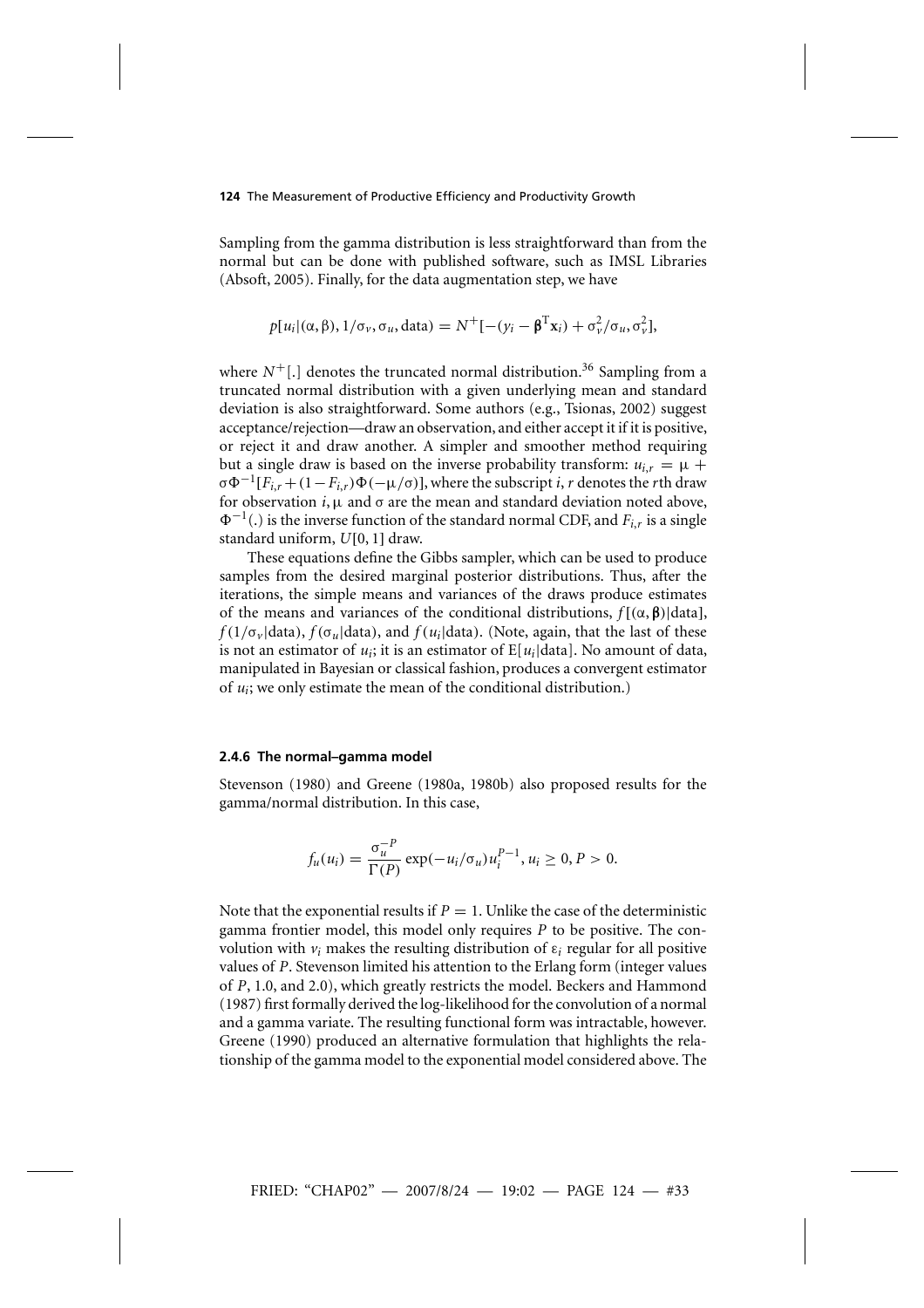# The Econometric Approach to Efficiency Analysis **125**

log-likelihood function with the normal–gamma mixture is

$$
\ln L(\alpha, \beta, \sigma_{\nu}, \sigma_{u}) = \sum_{i=1}^{N} \left[ \begin{array}{c} -P \ln \sigma_{u} - \ln \Gamma(P) + \ln q(P-1, \varepsilon_{i}) \\ + \frac{1}{2} \left( \frac{\sigma_{\nu}}{\sigma_{u}} \right)^{2} + \ln \Phi \left( \frac{-\varepsilon_{i} + \sigma_{\nu}^{2} / \sigma_{u}}{\sigma_{\nu}} \right) + \frac{\varepsilon_{i}}{\sigma_{u}} \end{array} \right],
$$

where

 $q(r, \varepsilon_i) = E[z^r | z > 0, \varepsilon_i], z \sim N[-\varepsilon_i + \sigma_v^2/\sigma_u, \sigma_v^2].$ 

The log-likelihood function can be written

$$
\text{Ln } L(\alpha, \beta, \sigma_v, \sigma_u) = \ln L_{\text{Exponential}} + \sum_{i=1}^{N} \left[ -(P - 1) \ln \sigma_u - \ln \Gamma(P) \right. \\ + \ln q(P - 1, \varepsilon_i) \Big].
$$

The  $q(r, \varepsilon)$  function is a (possibly) fractional moment of the truncated normal distribution.37 The additional terms drop out if *P* equals 1, producing the exponential model.

The gamma formulation has some appeal in that it allows for different distributions of inefficiency. Figure 2.6 suggests the possibilities. The heaviest plot in figure 2.6 shows the distribution with  $P = 0.8$ . When  $P < 1$ , the distribution only asymptotes to the vertical axis, which implies that there is large mass near zero. The middle plot has  $P = 1$ , which is the exponential distribution shown in figure 2.5. The lower plot shows that, with  $P > 1$ , the distribution can be pulled away from zero, which is likely



**Figure 2.6.** Gamma Distributions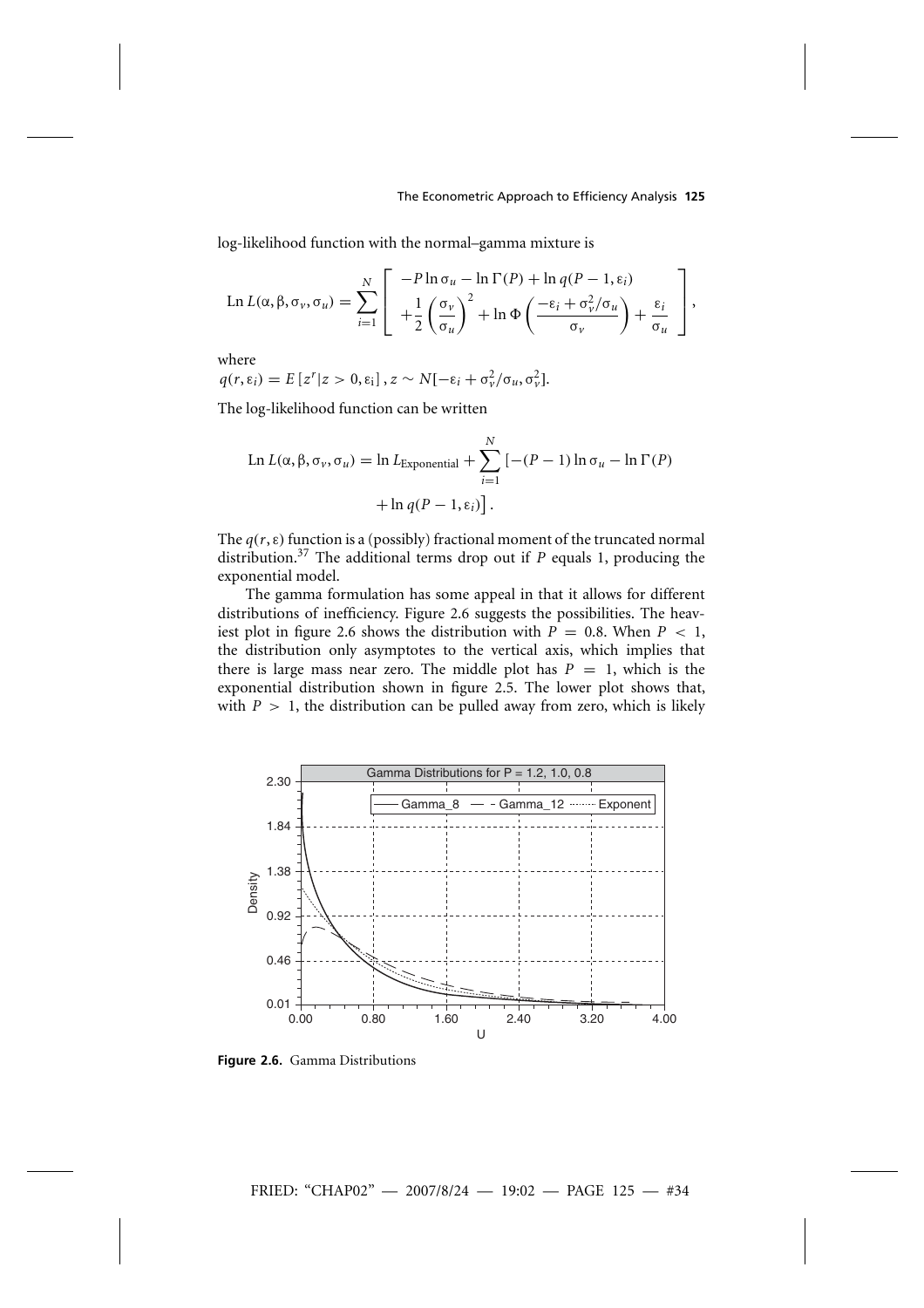to be a more reasonable characterization of inefficiency at least for some  $\frac{1}{2}$ plications.

Greene's formulation of the gamma model brought some substantial differences from the half-normal specification in an empirical application.<sup>38</sup> However, the greatly increased complexity of the procedure has somewhat inhibited its application.<sup>39</sup> van den Broeck et al. (1994) and Koop et al. (1995) have taken a Bayesian approach to the specification of the inefficiency term in the stochastic frontier model. The former study considers several prior distributions for *ui* including half- and truncated-normal, exponential, and the Erlang form of Greene's normal–gamma model.<sup>40</sup> Several other Bayesian applications (e.g., Tsionas, 2002; Huang, 2004) have employed the gamma model in stochastic frontier formulations—it provides a comfortable fit for the inverted gamma conjugate priors for variance parameters. Ritter and Simar (1997), however, have analyzed this model extensively and expressed considerable skepticism about its usability for classical formulation. They found that the parameters are very weakly identified, and estimation is exceedingly difficult. Accurate computation of the fractional moments is extremely difficult. Note, however, that the model that Ritter and Simar (1997) focus on has only a constant term, so their results may lack generality—they do stand as a caveat for researchers nonetheless. Greene (2000, 2003a, 2003b) proposes a more general approach than Ritter and Simar's, based on MSL that seems largely to overcome the previous problems of computation of the log-likelihood and its derivatives.

## 2.4.6.1 Classical estimation of the normal–gamma model

Several recent studies have resurrected the normal–gamma model. Greene (2003a) has produced an alternative approach to computing the complex part of the log-likelihood function, the expectations from the truncated normal distribution, using Monte Carlo simulation, rather than attempting to approximate the integrals directly. The method appears to produce more satisfactory results. The obstacle to estimation is accurate computation of  $q(r, \varepsilon_i)$  =  $E[z^r | z > 0]$  where  $z \sim N[\mu_i, \sigma_v^2], \mu_i = -(\varepsilon_i + \sigma_v^2/\sigma_u)$ . Since it is an expectation, and an otherwise straightforward function, the function can be consistently (pointwise) estimated with  $\hat{q}(r, \varepsilon_i) = (1/Q) \sum_{q=1}^{Q} z_{iq}^r$ , where  $z_{iq}$  is a random draw from the indicated truncated normal distribution. The MSL estimator then replaces  $q(r, \varepsilon_i)$  with  $\hat{q}(r, \varepsilon_i)$ . The remaining complication is how to obtain the random draws. Acceptance/rejection of a sample of draws from the untruncated normal population is unacceptable, since the resulting function is no longer smooth and continuous (different observations will be rejected depending on the parameters), it will take huge numbers of draws, and it will be very inaccurate in the tails. The alternative is to use the inverse probability transform, which translates random draws one for one. The strategy is implemented by using the generic formula for sampling from the truncated normal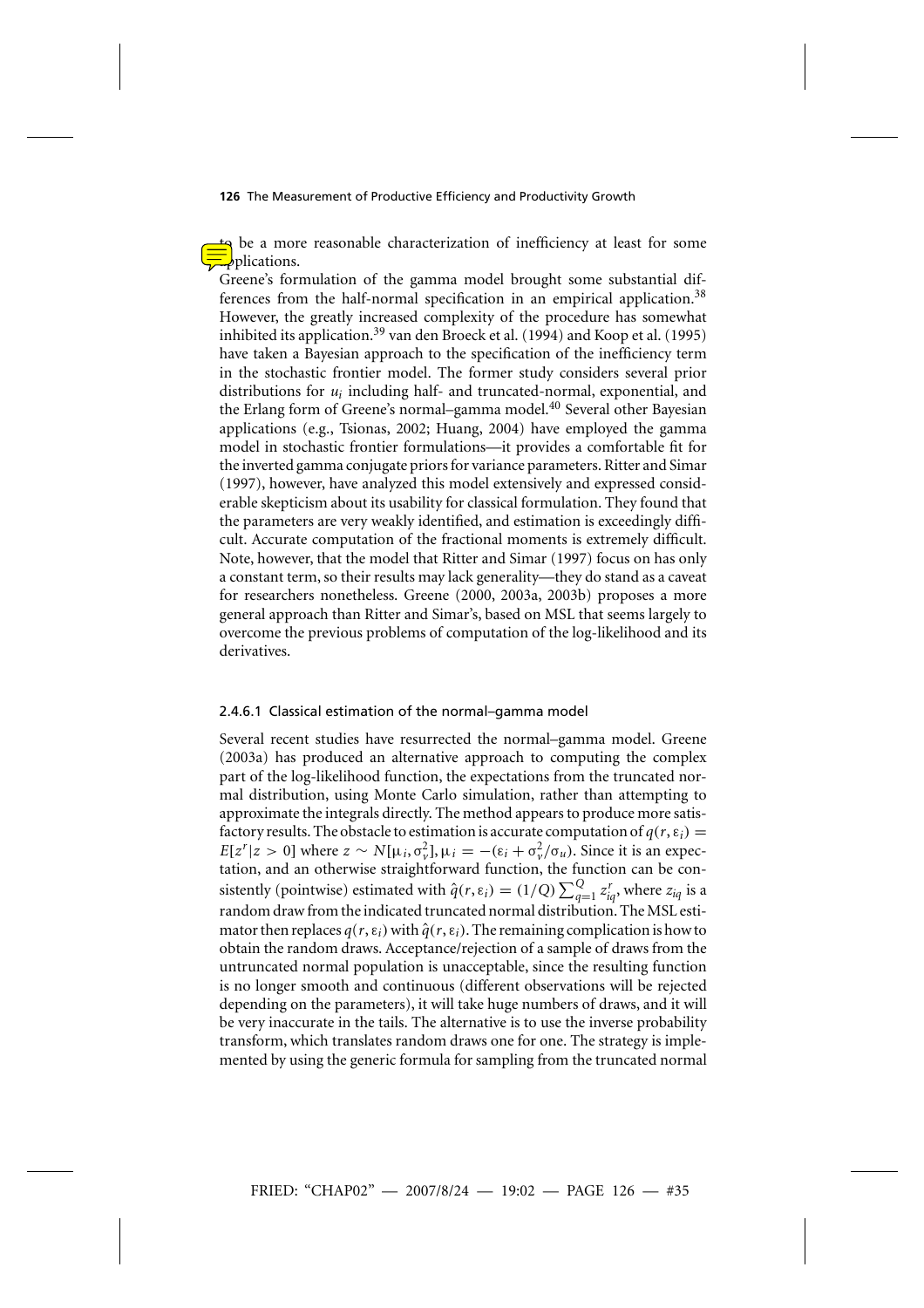#### The Econometric Approach to Efficiency Analysis **127**

distribution,

$$
z_{iq} = \mu_i + \sigma \Phi^{-1} [(1 - F_q)P_L + F_q],
$$

where  $\varepsilon_i = y_i - \beta^T \mathbf{x}_i, \mu_i = -\varepsilon_i - \sigma_v^2 / \sigma_u, \sigma = \sigma_v$ , and  $P_L = \Phi(-\mu_i / \sigma)$ , and  $F_q$  is a draw from the continuous uniform  $(0, 1)$  distribution. Combining all terms, then,

$$
\text{Ln } L_S(\alpha, \beta, \sigma_{\nu}, \sigma_{u})
$$

$$
= \sum_{i=1}^{N} \left[ \begin{array}{c} -P\ln \sigma_{u} - \ln \Gamma(P) + \frac{1}{2} \left(\frac{\sigma_{v}}{\sigma_{u}}\right)^{2} + \ln \Phi\left(\frac{-\varepsilon_{i} + \sigma_{v}^{2}/\sigma_{u}}{\sigma_{v}}\right) + \frac{\varepsilon_{i}}{\sigma_{u}}\\ + \ln \left\{ \frac{1}{Q} \sum_{q=1}^{Q} \left(\mu_{i} + \sigma_{v} \Phi^{-1}(F_{iq} + (1 - F_{iq}) \Phi(-\mu_{i}/\sigma_{v})\right)^{P-1} \right\} \end{array} \right].
$$

As complicated as it is, this form is vastly simpler than the Pochammer function invoked by Beckers and Hammond (1987) or the direct integration in Greene (1990). The function and its derivatives are smooth and continuous in all the parameters of the model. Further details appear in Greene (2003b, 2004a). Vitaliano (2003) is a recent application.

#### 2.4.6.2 Bayesian estimation of the normal–gamma model

Owing to its flexibility and its natural similarity to familiar forms of priors, the gamma model has also attracted researchers employing Bayesian methods to estimate stochastic frontier models. Tsionas (2002) begins with a normal– exponential model and an assumed panel-data setting. Each unit has its own parameter vector,  $\beta$ <sub>*i*</sub>, which is assumed to be generated by a prior normal density,  $N[\beta^0, \Omega]$ . Posterior means are derived for all the production parameters using the MCMC simulation method that is now standard in Bayesian applications. Finally, the posterior distribution for the inefficiencies,  $u_{it}$  is obtained as a truncated normal variable with a specified mean and variance that is a function of the other parameters in his model. Thus, estimates of *uit* are obtained after obtaining posterior estimates of the other parameters.<sup>41</sup> (The estimation of  $u_{it}$  and the use of panel data are both subjects of later sections of this chapter, but the use of the normal–gamma model remains somewhat out of the mainstream of empirical applications, so it seems appropriate to continue the thread of the discussion here rather than later, because this model does not figure prominently in most of the rest of the discussion.) Interestingly enough, after developing the model for panel-data applications, Tsionas (2002) applied it to a cross section—the Christensen and Greene (1976) electricity data. It seems likely that some of the fairly extreme empirical results in his paper were a consequence of stretching the panel-data estimator to samples of one in a cross section—his results appear to imply an average efficiency in the sample of more than 99%, which is considerably at odds with earlier findings with the same data set.) Tsionas proceeded to extend his model to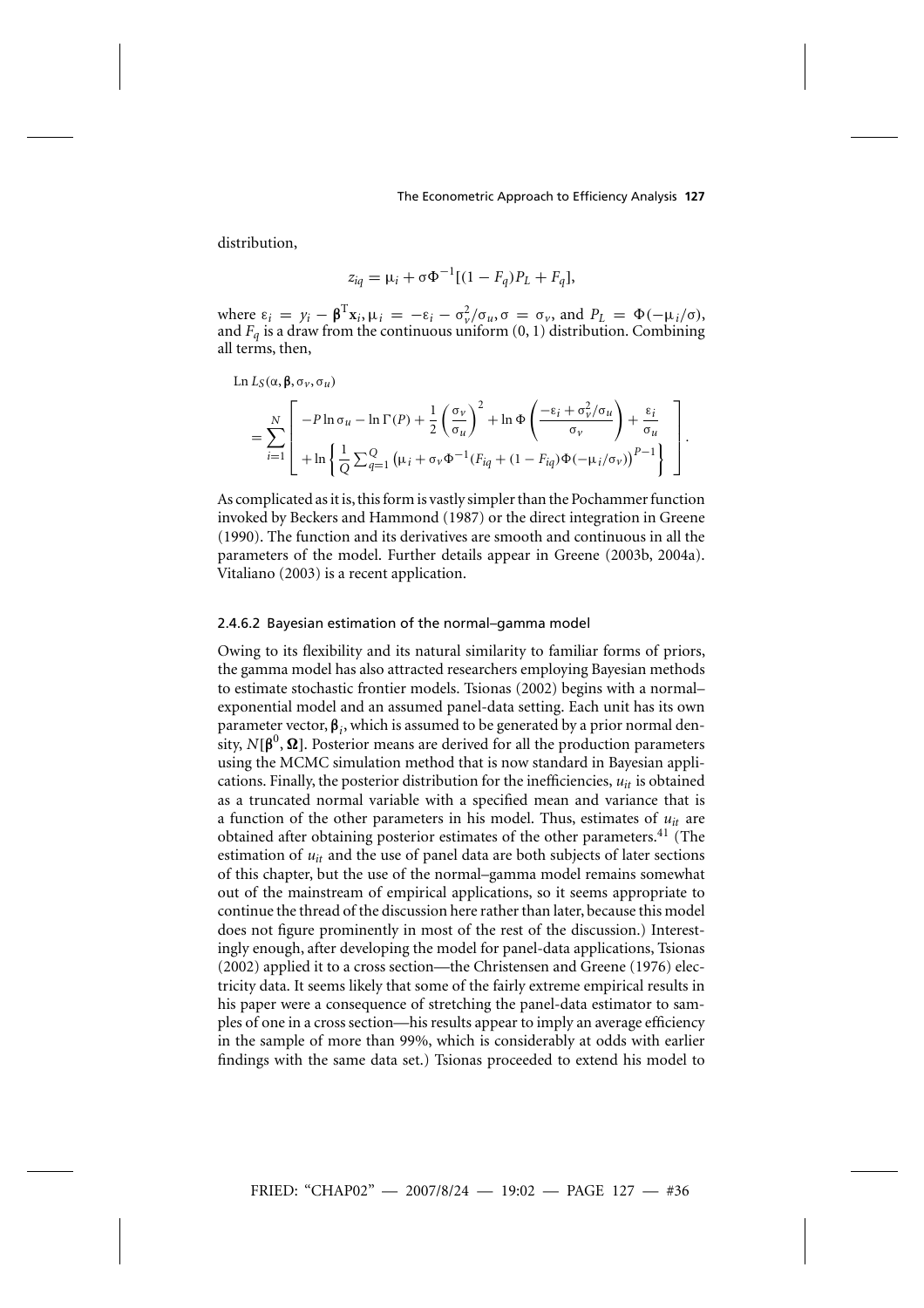half-normal and Erlang (gamma with  $P = 1, 2, 3$ ) distributions, employing similar methodologies in each case.

Van den Broeck et al. (1994) and Koop et al. (1995) have also examined the normal–Erlang model using Bayesian MCMC techniques. Surprisingly, in an *earlier* paper, Tsionas (2000b), again employing MCMC techniques, examined the implications of a noninteger value of *P* in the normal–gamma model. Suggestions elsewhere notwithstanding, he found that variation to noninteger values of *P*, even within a fairly narrow range, does produce substantive differences in the appearance of the inefficiency distribution. He continues to examine the model with various values of *P*. In an indicator of the complexity of the estimation problem, in his analysis, it becomes necessary to fix one of the other model parameters at an assumed value to proceed with estimation. In their Capital Asset Pricing Model (CAPM) study of mutual fund performance, Annaert et al. (2001) also fit the Erlang model with  $P = 1, 2$ , and 3 and then probabilistically pooled the three sets of estimates. With *P* fixed in each case, the estimator itself is easily fit using the straightforward MCMC methods mentioned above. In sum, the normal–gamma model with a free shape parameter has posed an ongoing challenge in the Bayesian literature, but one that has attracted a fair amount of attention. Ultimately, the flexibility of the twoparameter distribution and the variety of shapes that it can accommodate do have an appeal. (One might surmise that the convenience of the conjugate prior with the flexibility of the two-parameter gamma model make it an irresistible target in this literature.) In the most recent attack on this vexing estimation problem, Huang (2004) develops a full likelihood-based Bayesian estimator for the normal–gamma model without the Erlang restriction. His results on inefficiency estimates are essentially the same as Tsionas's; in his full model with parameter heterogeneity, the modal efficiency is roughly 0.99 (Huang's figure 4). The estimates presented in Huang's table 1 suggest that the overall distribution of inefficiency is roughly exponential with a mean and standard deviation of  $1/77.4337 = 0.0129$ . Both of these sets of implausible results are considerably at odds with other evidence of inefficiency in the Christensen and Greene data.42 Finally, Griffin and Steel (2004) propose a Dirichlet (semiparametric) specification for the inefficiencies in a semiparametric formulation of a Bayesian model. In passing, they also fit the normal–gamma (fully parametric) model. The application is based on Koop et al.'s (1997) hospital data, so we cannot compare the results to the foregoing. They do (apparently) find that for most of their sample the normal–gamma model tracks the semiparametric model fairly well, and far better than the normal–exponential model, which might be expected. Migon and Medici (2001) also propose methodology for the normal–gamma model but do not use it in their applications. (Unlike most other studies, they ultimately gravitated to a normal–lognormal model.)

In summary, then, it would appear that Greene (2003b) and Tsionas (2002)/Huang (2004) have reported considerable progress in the 20-plus year development of this strand of literature. Both estimation strategies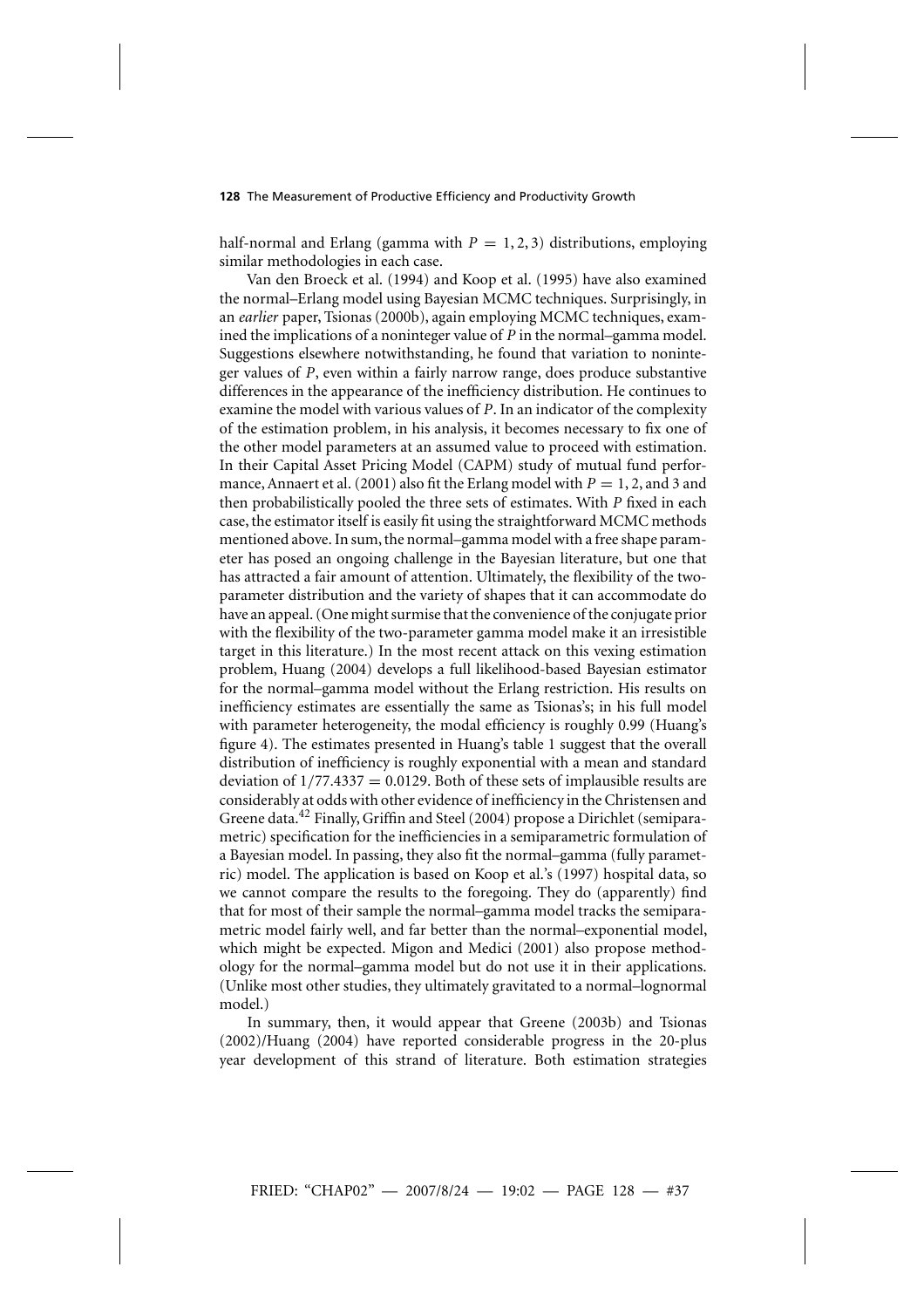# The Econometric Approach to Efficiency Analysis **129**

based on simulation—the former in the classical tradition, the latter in the Bayesian paradigm—appear to be reasonably (not extremely) straightforward to implement.<sup>43</sup> What remains unsettled, at least as a caveat, is the Ritter and Simar (1997) argument that the model is difficult to identify. The applications seem to suggest otherwise, but extensive analysis remains to be done.

There have been numerous Bayesian applications in the stochastic frontier literature. A significant proportion of them are listed above, and nearly all of the remainder (that I have located) appear at one point or another below.<sup>44</sup> As in most applications, since the specifications are stringent in their specification of noninformative (diffuse) priors, the results usually differ marginally, if at all, from MLEs derived from the classical approach.<sup>45</sup> There are, however, some aspects of Bayesian estimation in the stochastic frontier literature that are worthy of note. First, there are now Bayesian applications to problems that have not received much attention in the classical literature, for example, O'Donnell and Coelli's (2005) application in which they imposed the theoretical curvature conditions on a translog distance function. The estimation of technical or cost inefficiency poses an unusual challenge for Bayesian estimators, however. Since estimates of inefficiency (technical or cost) are individual observation specific, it is not possible to obtain them without assuming an informative prior. Thus, Koop et al. (1994), Tsionas (2002), and Huang (2004) all assume a gamma prior for ln *ui* with a known mean (and variance). Obviously, the results are sensitive to the assumption. The technique of data augmentation (Albert and Chib, 1993) is often used as a means to the end of posterior parameter mean estimation in models with missing data (e.g., the probit model). The estimates of the missing data values are generally of no intrinsic interest and are not analyzed at any length in the posterior analysis. The same technique is used in estimating  $u_i$  in stochastic frontier models, but in this setting, the augmented data are not a means to an end—they are the end. However, it is here that it is necessary to assume a fairly strongly informative prior in order to have a tractable posterior with finite variance. I return to this issue in some detail below.

In sum, some of the Bayesian applications merely demonstrate the existence of counterparts to classical estimators. Given diffuse priors, this produces little more than an alternative method (MCMC) of maximizing the likelihood function and then calling the new "estimate" something with a different name. (See Kim and Schmidt, 2000, for some evidence on this point.) But, at the same time, innovative applications that extend the model, such as Tsionas's (2003) dynamic model and Atkinson and Dorfman's (2005) distance function model, have begun to appear, as well. As of this writing, this strand of the literature remains a significant minority. I revisit it at various points below, but my treatment, like the literature it surveys, focuses primarily on classical, ML-based applications.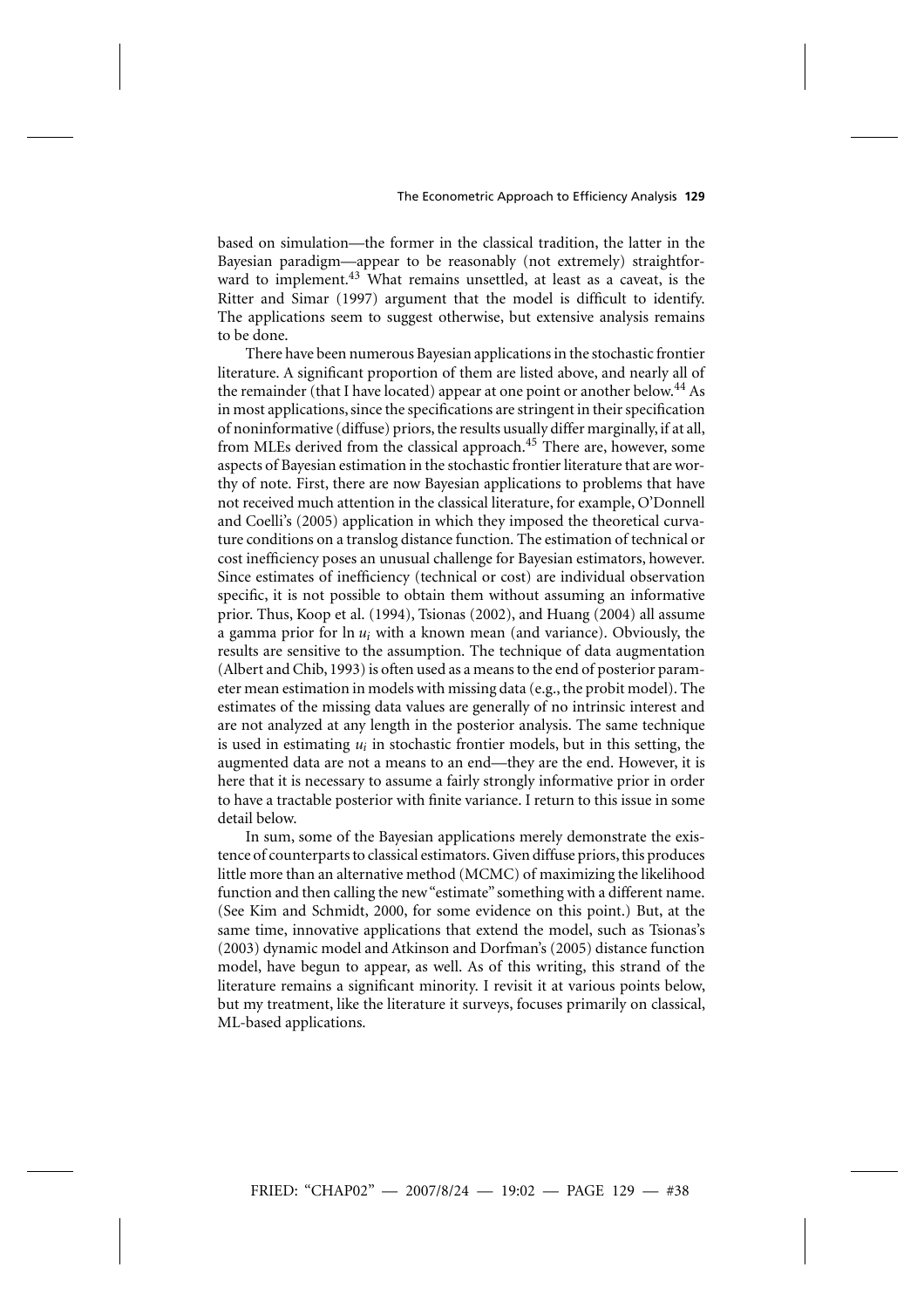# **2.4.7 The truncated-normal model**

Stevenson (1980) argued that the zero mean assumed in the Aigner et al. (1977) model was an unnecessary restriction. He produced results for a *truncated* as opposed to *half-normal* distribution. That is, the one-sided error term, *ui* is obtained by truncating at zero the distribution of a variable with possibly nonzero mean. The complete parameterization is

$$
\begin{aligned} v_i &\sim N[0, \sigma_v^2], \\ U_i &\sim N[\mu, \sigma_u^2], u_i = |U_i|. \end{aligned}
$$

For convenience, let us use the parameterizations given above for λ and σ. Then, the log-likelihood is

$$
\ln L(\alpha, \beta, \sigma, \lambda, \mu) = -N \left[ \ln \sigma + \frac{1}{2} \ln 2\pi + \ln \Phi(\mu/\sigma_u) \right] + \sum_{i=1}^{N} \left[ -\frac{1}{2} \left( \frac{\varepsilon_i + \mu}{\sigma} \right)^2 + \ln \Phi \left( \frac{\mu}{\sigma \lambda} - \frac{\varepsilon_i \lambda}{\sigma} \right) \right]
$$

,

where  $\sigma_u = \lambda \sigma /$ √  $\overline{1 + \lambda^2}$  (a derivation appears in Kumbhakar and Lovell, 2000). Starting values for the iterations in the stochastic frontier models are typically obtained by manipulating the results of OLS to obtain method-ofmoments estimators for the parameters of the underlying distribution. There does not appear to be a convenient method-of-moments estimator for the mean of the truncated normal distribution. But MLE presents no unusual difficulty. The obvious starting value for the iterations would be the estimates for a half-normal model and zero for  $\mu$ . The benefit of this additional level of generality is the relaxation of a possibly erroneous restriction. A cost appears to be that the log-likelihood is sometimes ill-behaved when  $\mu$  is unrestricted. As such, estimation of a nonzero  $\mu$  often inflates the standard errors of the other parameter estimators considerably, sometimes attends extreme values of the other parameters, and quite frequently impedes or prevents convergence of the iterations. It is also unclear how the restriction of  $\mu$  to zero, as is usually done,would affect efficiency estimates. The Bayesian applications of this model (e.g., Tsionas, 2001a; Holloway et al., 2005) have apparently encountered less difficulty in estimation of this model.

As explored in section 2.6, the parameters of the underlying distribution of *ui* provide a mechanism for introducing heterogeneity into the distribution of inefficiency. The mean of the distribution (or the variance or both) could depend on factors such as industry, location, and capital vintage. One way such factors might be introduced into the model could be to use

$$
\mu_i = \mu_0 + \mu_1^T z_i,
$$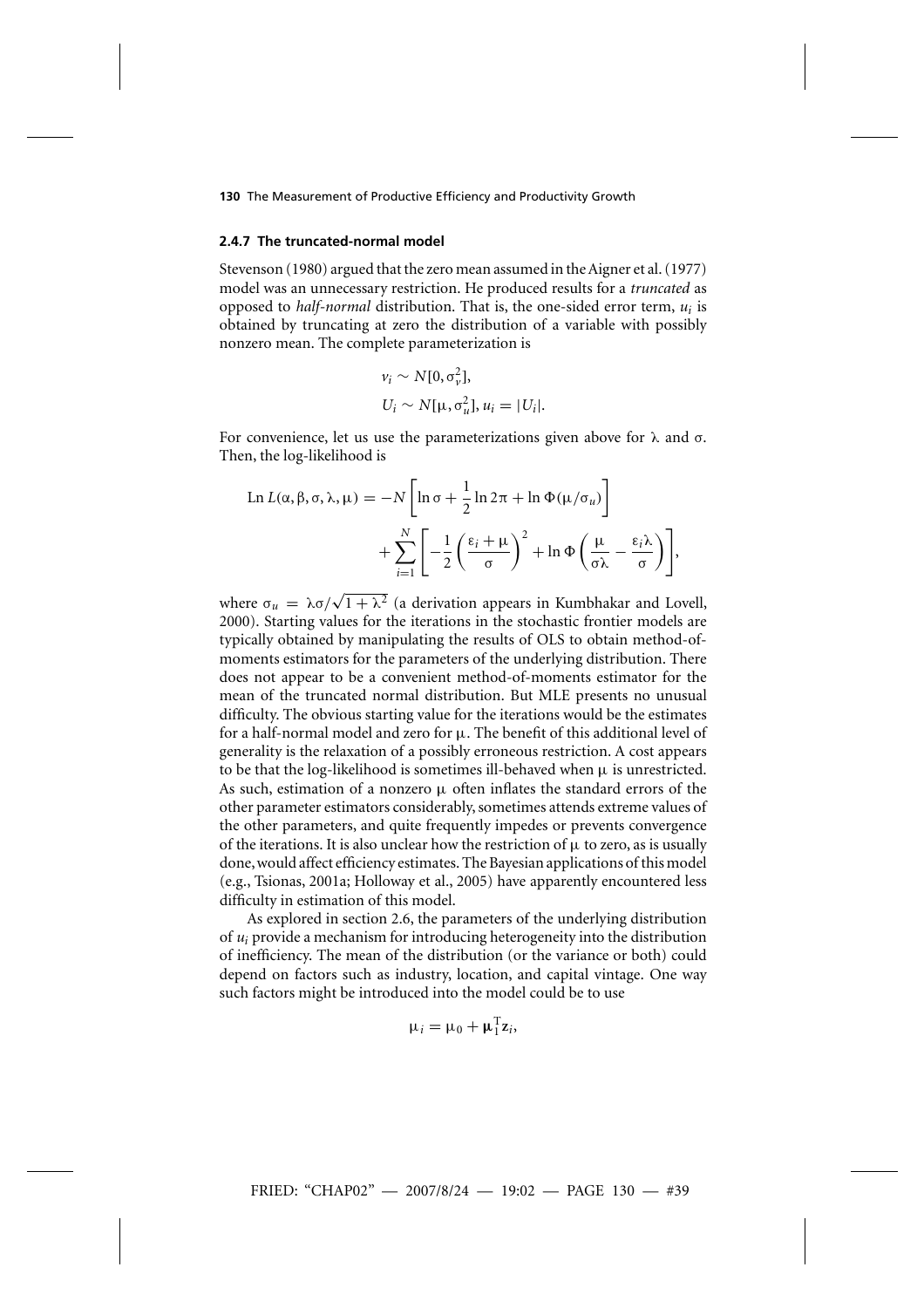where **z***<sup>i</sup>* is any variables that should appear in this part of the model. As noted, we revisit this possibility further below.

# **2.4.8 Estimation by COLS method-of-moments estimators**

The parameters of the stochastic frontier model can be estimated using the second and third central moments of the OLS residuals, *m*<sup>2</sup> and *m*3. For the half-normal model, the moment equations are

$$
m_2 = \left[\frac{\pi - 2}{\pi}\right] \sigma_u^2 + \sigma_v^2,
$$
  

$$
m_3 = \sqrt{\frac{2}{\pi}} \left[1 - \left(\frac{4}{\pi}\right)\right] \sigma_u^3.
$$

(Note that  $m_3$  is negative, since the offset in  $\varepsilon_i$  by  $u_i$  is negative.) Thus,  $\sigma_u$  and σ*<sup>v</sup>* are easily estimable. Since *E*[*ui*] = (2/π) <sup>1</sup>/2σ*u*, the adjustment of the OLS  $\sigma_v$  are easily estimable. Since  $E[u_i] = (2/\pi)^{1/2} \sigma_u$ , the adjustment of the OLS constant term is  $\hat{\alpha} = a + \hat{\sigma}_u \sqrt{2/\pi}$ . These MOLS estimators are consistent, but inefficient in comparison to the MLEs. The degree to which they are inefficient remains to be determined, but it is a moot point, since with current software, full MLE is no more difficult than least squares.

Waldman (1982) has pointed out an intriguing quirk in the half-normal model. Normally, there are two roots of the log-likelihood function for the stochastic frontier model: one at the OLS estimates and another at the MLE. In theory, the distribution of the compound disturbance is skewed to the left. But, if the model is badly specified, the OLS residuals can be skewed in the opposite direction. In this instance, the OLS results are the MLEs, and consequently, one must estimate the one-sided terms as 0.0.46 (Note that if this occurs, the MOLS estimate of σ is undefined.) One might view this as a built-in diagnostic, since the phenomenon is likely to arise in a badly specified model or in an inappropriate application. This "failure"—I use the term advisedly here, since analysts might differ on whether the estimation tools or the analyst has failed—occurs relatively frequently. Coelli's (1995) formulation may be more convenient in this regard (see note 26). He suggests the moment estimators

$$
\hat{\sigma}^2 = m_2 + \left(\frac{2}{\pi}\right) \left[\sqrt{\frac{\pi}{2}} \left(\frac{\pi}{\pi - 4}\right) m_{23}\right]^{\frac{2}{3}},
$$

$$
\hat{\gamma} = \left(\frac{1}{\hat{\sigma}^2}\right) \left[\sqrt{\frac{\pi}{2}} \left(\frac{\pi}{\pi - 4}\right) m_3\right]^{\frac{2}{3}},
$$

$$
\hat{\alpha} = a + \sqrt{\frac{2\hat{\gamma}\hat{\sigma}^2}{2}}.
$$

As before, the "wrong sign" on  $m_3$  can derail estimation of  $\gamma$ , but in this instance, a convenient place to begin is with some small value; Coelli suggests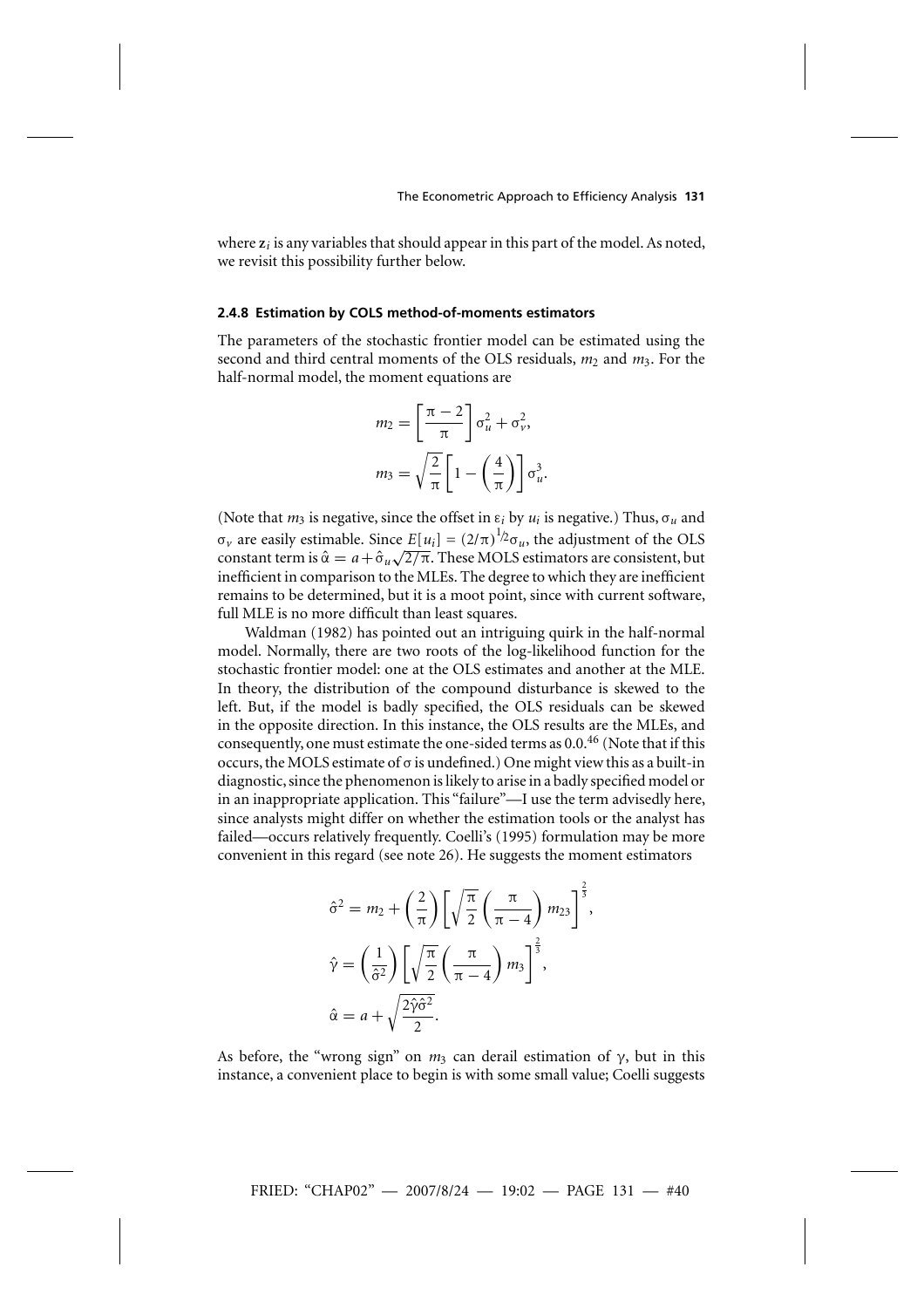0.05. As noted above, there is no obvious method-of-moments estimator for µ in Stevenson's truncated-normal model.

The MOLS estimators for the exponential model are based on the moment equations  $m_2 = \sigma_v^2 + \sigma_u^2$  and  $m_3 = -2\sigma_u^3$ . Thus,

$$
\hat{\sigma}_u = [-m_3/2]^{\frac{1}{3}}, \hat{\sigma}_v^2 = m_2 - \hat{\sigma}_u^2, \hat{\alpha} = a + \hat{\sigma}_u.
$$

For the gamma model, the MOLS estimators are

$$
\hat{\sigma}_u = -(m_4 - 3m_2^2)/(3m_3), \hat{P} = -m_3/(2\hat{\sigma}_u^3), \hat{\sigma}_v^2 = m_2 - \hat{P}\hat{\sigma}_u^2, \hat{\alpha} = a + \hat{P}\hat{\sigma}_u.
$$

Any of these can be used to obtain a full set of estimates for the stochastic frontier model parameters. They are all consistent. Thereafter, estimates of the efficiency distributions or of the individual coefficients, −*ui* or TE*i*, can be computed just by adjusting the OLS residuals. There is a question of the *statistical* efficiency of these estimators. One specific result is given in Greene (1980a) for the gamma-distributed, deterministic frontier model, namely, that the ratio of the true variance of the MLE of any of the slope coefficients in the model to its OLS counterpart is  $(P-2)/P$ . Thus, the greater the asymmetry of the distribution—the gamma density tends to symmetry as *P* increases—the greater is efficiency gain to using MLE (see Deprins and Simar, 1985, for further results). Of course, efficient estimation of the technical parameters is not necessarily the point of this exercise. Indeed, for many purposes, consistency is all that is desired. As noted, estimation of all of these models is fairly routine with contemporary software. The preceding are likely to be more useful for obtaining starting values for the iterations than as estimators in their own right.

#### **2.4.9 Other specifications for stochastic frontier models**

A number of other candidates have been proposed for the parametric forms of the stochastic frontier model. An early study by Lee (1983) proposed a four-parameter Pearson family of distributions for the purpose of testing the distributional assumptions of the model—the Pearson family nests a large number of familiar distributions. The model proved much too cumbersome for general usage, but it does suggest the possibility of alternatives to the familiar paradigm of normality coupled with a limited range of one-sided distributions for *ui*. This section surveys a few of the alternative distributions that have been proposed for the stochastic frontier model.

The question of how to model inefficiency in a data set that spans several time periods is a major point in the analysis of panel data. In particular, researchers differ—and the data are inconsistent—on whether it is reasonable to model inefficiency as a time-invariant, firm-specific effect or as an effect that varies freely and randomly over time, or whether some intermediate formulation, in which  $u_{i,t}$  (firm *i* at time *t*) evolves systematically, is appropriate. This subject is revisited at length in section 2.7. Note at this point, however, a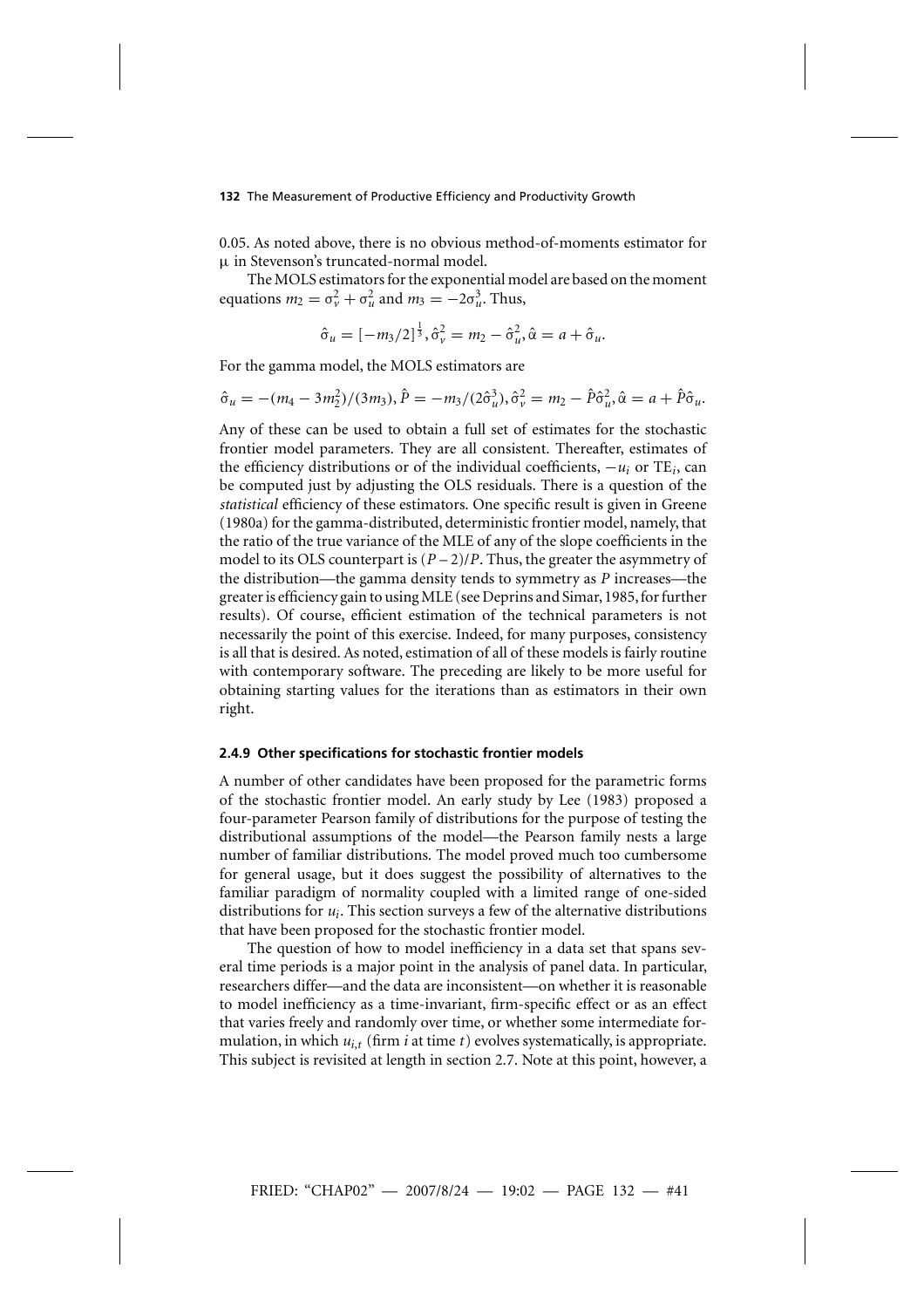proposal by Tsionas (2003) that could be used to analyze this issue, at least in part. He suggests the dynamic model

$$
\ln u_{i,t} | \mathbf{z}_{it}, \gamma, \rho, \omega, u_{i,t-1} \sim N \left[ \mathbf{\gamma}^{\mathrm{T}} \mathbf{z}_{it} + \rho \ln u_{i,t-1}, \omega^2 \right], \quad t = 2, \ldots, T,
$$
  

$$
\ln u_{i,1} | \mathbf{z}_{i1}, \gamma_1, \omega_1 \sim N[\mathbf{\gamma}_1^{\mathrm{T}} \mathbf{z}_{i1}, \omega_1^2],
$$

where  $z_{i,t}$  is a vector of exogenous effects (not the inputs). The startup process (initial condition) is allowed to be different from the process governing the evolution of the inefficiency. Tsionas (2003) applies the technique to Bayesian estimation of a cost frontier estimated for a sample of 128 U.S. banks over 12 years. A multiple-output translog function is estimated. The estimated posterior mean of  $\rho$  is 0.908, suggesting that, to some approximation, the measured inefficiency in his sample is close to constant over time. Note that this proposal employs a lognormal density for the inefficiency—a specification that has been used quite infrequently (see, e.g., Migon and Medici, 2001; Deprins and Simar, 1989b).

# 2.4.9.1 Other parametric models

Migon and Medici (2001) also use Bayesian methods to estimate a stochastic frontier model with lognormal inefficiencies. Estimation is straightforward using the MCMC methods they employ. It would be more difficult to replicate this with orthodox classical methods, since forming the density for a normal minus a lognormal is an unsolved problem. The method of Misra and Greene and Misra (2003), shown below, however, which would approach the problem in essentially the same fashion as the Bayesian estimator, could easily be adapted to a lognormal distribution. The normal–lognormal model remains to be explored in this literature. As (possibly) a two-parameter density that resembles the attractive gamma model, I would surmise that this specification offers some interesting potential. Tsionas and Greene (2003) showed how the Bayesian approach outlined above for the normal–gamma model could be adapted to other functional forms. Motivated by the possibility that ordinary outliers in the data might distort the estimated model and ultimately end up expanding the range of variation of *ui* in the estimated model, they proposed a Student's *t* for the symmetric distribution  $(v_i)$ , that is, a distribution with much thicker tails than the normal. In their discussion of the MCMC procedure, they suggested that formulation of a tractable posterior is the only obstacle to any other distribution. (The half-normal and exponential were demonstrated, as well.) Whether other distributions would provide any benefit, or even substantively change the results, remains to be seen. [An application that considers the lognormal and Weibull distributions in addition to those considered here is Deprins and Simar (1989b).]

A similar consideration underlies the proposal by Greene and Misra (2003), who essentially followed Tsionas and Greene's (2003) suggestion, in a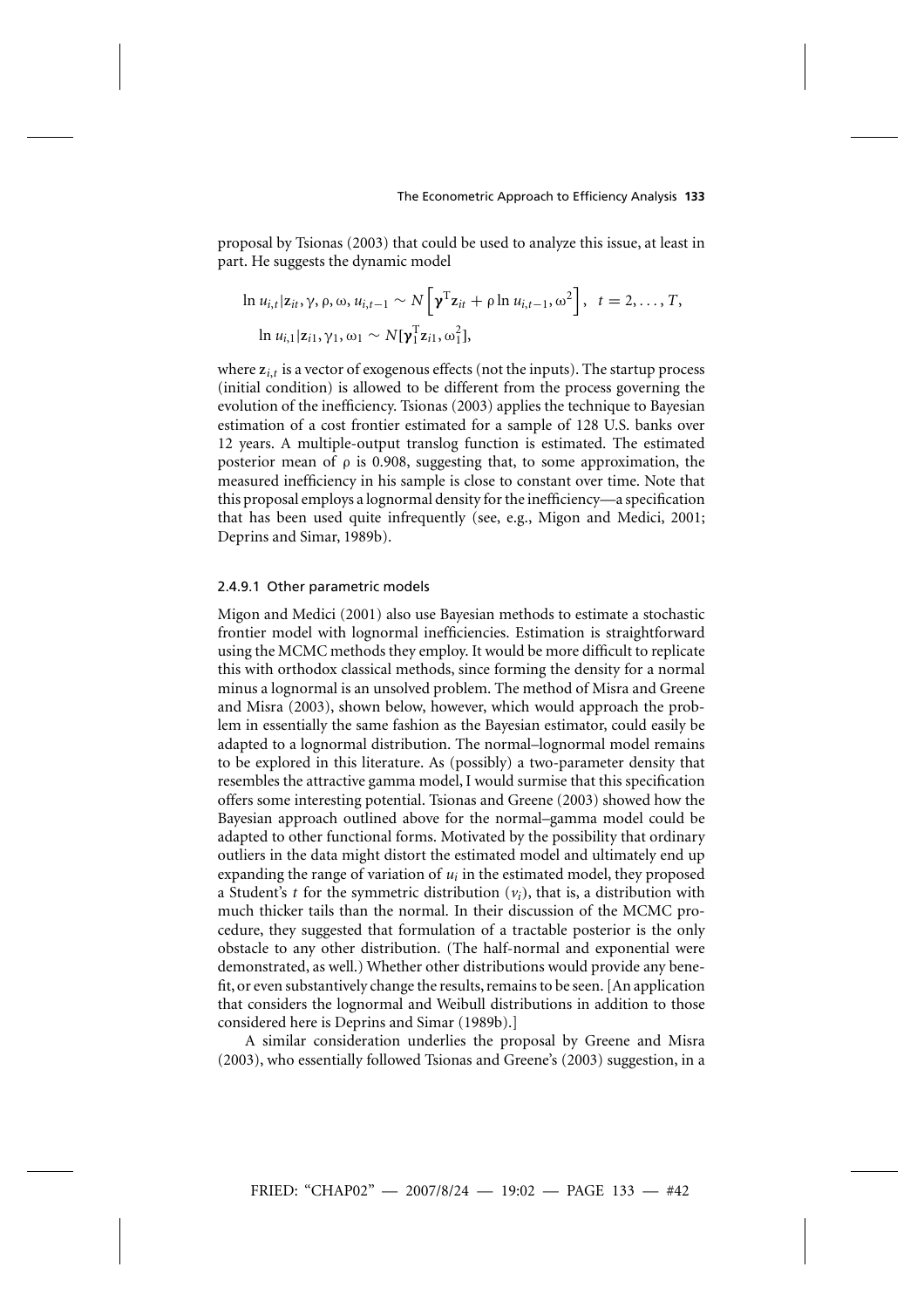classical estimator. Recall that the density for the observed data that underlies the log-likelihood is obtained as follows: First,  $y_i = \beta^T x_i + v_i - u_i$  and  $\varepsilon_i = y_i - \beta^T x_i = v_i - u_i$ . A symmetric density is assumed for  $v_i$  and a onesided one for *ui*. Then, the unconditional density that enters the likelihood function is

$$
f_{\varepsilon}(\varepsilon_i|\boldsymbol{\beta},\boldsymbol{\delta},\mathbf{x}_i)=\int_0^{\infty}f_{\nu}(\varepsilon_i+u_i)f_{\nu}(u_i)du_i,
$$

where **δ** is any parameters in the model other than  $\alpha$  and **β**, such as  $\sigma$ <sub>*u*</sub> and σ*<sup>v</sup>* in the half-normal and exponential models. The normal–half-normal and normal–exponential models are derived by obtaining a closed form for this integral. Since there is no closed form for the normal–gamma model, the relevant part of the log-likelihood is approximated by simulation. As observed at several pointsabove, the integral above is of the form of an expectation. In principle, it can be accurately approximated by simulation and averaging a number of draws from the appropriate underlying population. In order to apply the principle, the specification requires a distribution for  $u_i$  from which a random sample of draws can be obtained, and an explicit specification for the density of  $v_i$ . With these in place, a generic formulation of the simulated log-likelihood for the stochastic frontier model would be

$$
\log L_{S}(\alpha, \beta, \delta | \text{data}) = \sum_{i=1}^{N} \log \frac{1}{Q} \sum_{q=1}^{Q} f_{\nu}[y_{i} - \alpha - \beta^{T}x_{i} + u_{i}, \delta].
$$

This function is then maximized with respect to the underlying parameters. Like the normal–gamma model discussed above, it is smooth and continuous in the parameters. To take a specific example, the following shows an alternative way to estimate the normal–exponential model. The density (PDF) and CDF for the one-sided *ui* are

$$
f_u(u_i) = (1/\sigma_u) \exp(-u_i/\sigma_u), F(u_i) = 1 - \exp(-u_i/\sigma_u), u_i \ge 0, \sigma_u > 0.
$$

Inverting  $F(u_i)$  for  $u_i$  reveals the strategy for generating random draws on  $u_i$ :

$$
u_{ir}=-\sigma_u\ln(1-F_{ir}),
$$

where *Fir* is a random draw from the standard uniform distribution, *U*[0, 1], which one can do with any modern econometrics package. (For simplicity, the draw may simply be  $F_{ir}$ , since  $1 - F_{ir}$  is also from the  $U[0, 1]$  population.) The symmetric density is the normal distribution, so the simulated loglikelihood is

Ln 
$$
L_S(\alpha, \beta, \sigma_v, \sigma_u | \text{data})
$$
  
= 
$$
\sum_{i=1}^N \ln \frac{1}{R} \sum_{r=1}^R \frac{1}{\sigma_v} \phi \left[ \frac{y_i - \alpha - \beta^T x_i + (-\sigma_u \log F_{ir})}{\sigma_v} \right]
$$

FRIED: "CHAP02" — 2007/8/24 — 19:02 — PAGE 134 — #43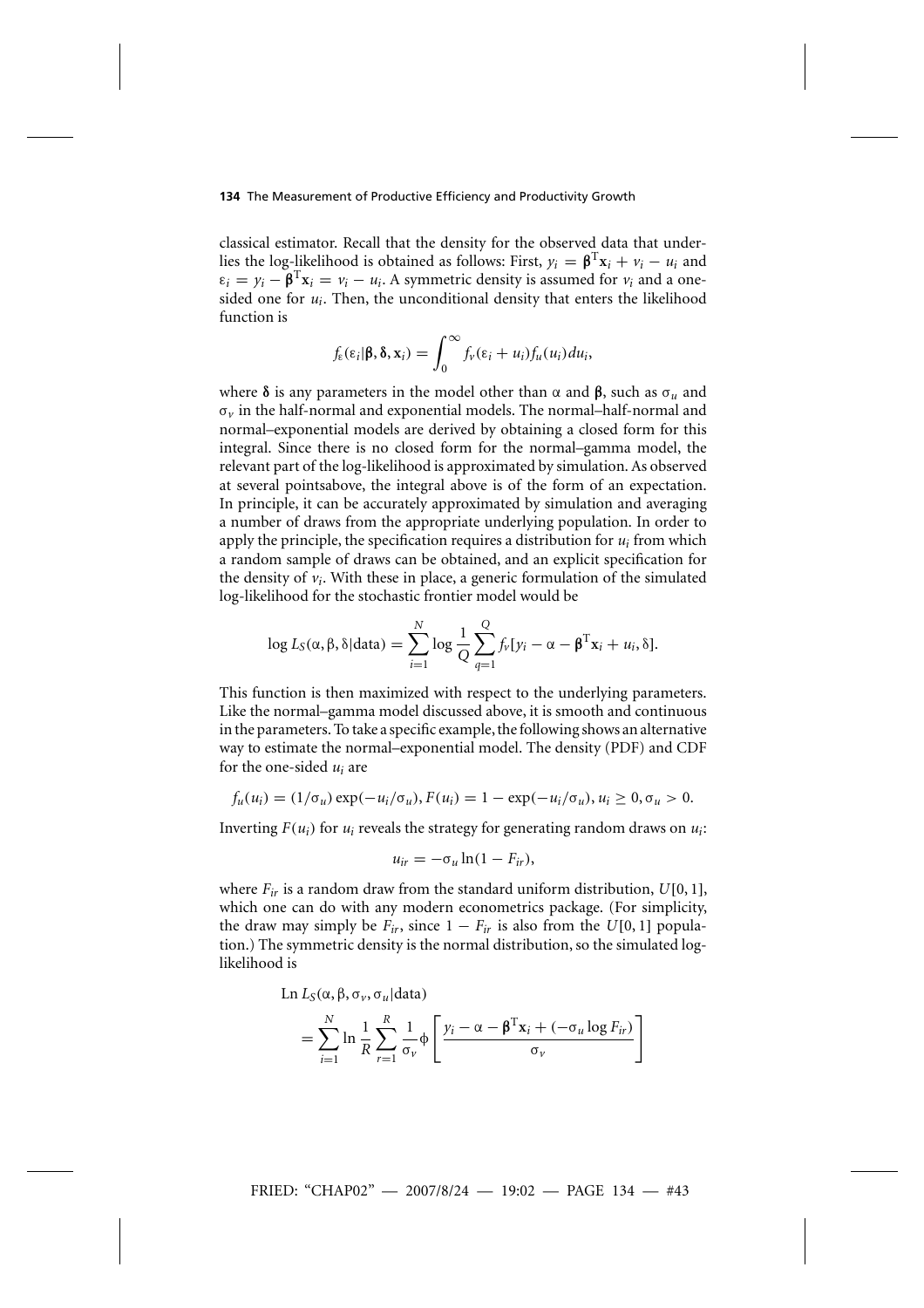# The Econometric Approach to Efficiency Analysis **135**

This function and its derivatives are smooth and continuous in the parameters and can be maximized by conventional means (assuming one is able to fix the set of random draws—the same set of *R* draws must be used each time the function is evaluated). The derivatives of this log-likelihood are as follows: For convenience, let the argument of the normal density be denoted  $a_{ir}$  =  $y_i - \alpha - \beta^T x_i - \sigma_u \ln F_{ir}$ , so that the bracketed function above is just  $\phi(a_{ir}/\sigma_v)$ . Let  $\theta$  denote the parameter vector  $(\alpha, \beta', \sigma_u)'$ . Then,

$$
\ln L_{S}(\theta, \sigma_{\nu} | \text{data}) = \sum_{i=1}^{N} \ln \frac{1}{R} \sum_{r=1}^{R} \frac{1}{\sigma_{\nu}} \phi \left( \frac{a_{ir}}{\sigma_{\nu}} \right),
$$

$$
\frac{\partial \ln L_{S}(\theta, \sigma_{\nu} | \text{data})}{\partial \theta} = \sum_{i=1}^{N} \frac{\frac{1}{R} \sum_{r=1}^{R} \frac{1}{\sigma_{\nu}} \left[ \left( \frac{a_{ir}}{\sigma_{\nu}} \right) \right] \phi \left( \frac{a_{ir}}{\sigma_{\nu}} \right) \frac{1}{\sigma_{\nu}} \left[ \frac{1}{\ln F_{ir}} \right]}{\frac{1}{R} \sum_{r=1}^{R} \frac{1}{\sigma_{\nu}} \phi \left( \frac{a_{ir}}{\sigma_{\nu}} \right)}.
$$

$$
\frac{\partial \ln L_{S}(\theta, \sigma_{\nu} | \text{data})}{\partial \sigma_{\nu}} = \sum_{i=1}^{N} \frac{\frac{1}{R} \sum_{r=1}^{R} \frac{1}{\sigma_{\nu}^{2}} \phi \left( \frac{a_{ir}}{\sigma_{\nu}} \right) \left[ \left( \frac{a_{ir}}{\sigma_{\nu}} \right)^{2} - 1 \right]}{\frac{1}{R} \sum_{r=1}^{R} \frac{1}{\sigma_{\nu}} \phi \left( \frac{a_{ir}}{\sigma_{\nu}} \right)}.
$$

Simultaneous equation of the two gradients to zero produces the maximum simulated likelihood (MSL) estimators. Either the (moderately complicated) Hessian or the BHHH estimator can be used to estimate the asymptotic covariance matrix for the estimator.

In principle, this approach can be used with any pair of densities,  $f_{\nu}(v_i)$ , that has a tractable functional form and  $f_u(u_i)$  from which a random sample of draws can be simulated. Greene and Misra (2003) worked out several pairs. Certainly there are others. (I noted the lognormal above, which was not considered by the authors.) There are two real questions yet to be considered in this setting: First, again, does the distribution really matter in terms of the estimates of *ui*? (How those are computed remains to be derived. This is revisited below.) Second, in any event, it is unclear how one can choose among the various models. Likelihood ratio tests are inappropriate, because the models are not nested. Vuong's (1989) test for nonnested models probably is appropriate, but it is for pairs of competing models, and there may be more than two here.

Researchers in a number of areas (e.g., Cameron et al., 2004) in their analysis of health care) have suggested the copula method of formalizing bivariate relationships when the marginal distributions are known but the joint distribution remains to be determined. For the stochastic frontier model, the tool suggests a means to consider the possibility of specifying a model in which the inefficiency, *ui*, might be correlated with the firm-specific idiosyncratic noise,  $v_i$ . The underlying economics may require a bit of investigation, but econometrically, this possibility points toward relaxing yet one more restriction in the stochastic frontier model. Smith (2004) has used the method to analyze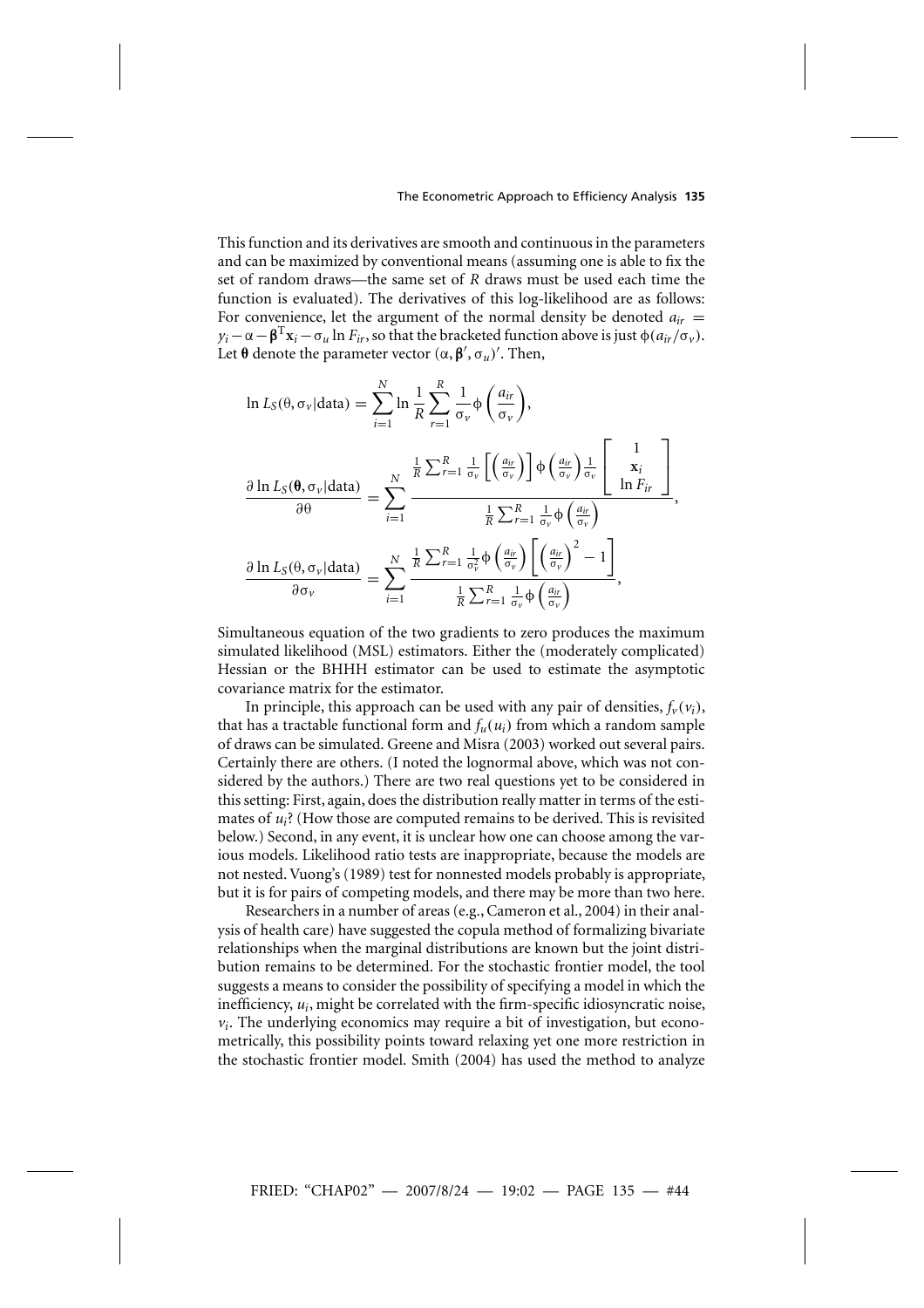(yet again) Christensen and Greene's (1976) electricity generation cost data and the panel data on airlines listed in Greene (1997). Interestingly enough, the copula model applied to the electricity data produce some fairly substantial changes compared to the standard normal–half-normal model. The chi-squared test with one degree of freedom for the copula model against the null of the standard model is 5.32, while the 95% critical value is 3.84. As noted, the economic interpretation of the richer model specification needs to be solidified, but the empirical results suggest an intriguing possibility. This is a nascent literature, so I have no further empirical results to report.

# 2.4.9.2 Semiparametric models

The stochastic frontier model considered thus far is fully parameterize—the production model is specified in full, and the full distributions of *vi* and *ui* are known up to the specific values of the parameters, which are estimated using either classical or Bayesian methods. Ongoing research has sought flexible specifications of the technology model and the distributions involved that relax the assumptions of the model. There have been many explorations in the production model and extensions of the distributions. The normal–gamma model, with its richer specification, for example, represents one such model extension. In addition, there have been numerous proposals to move away from specific distributional assumptions. The semiparametric approaches described here retain the essential framework of the stochastic frontier but relax the assumption of a specific distribution for  $v_i$  or  $u_i$ , or both.

Fan, Li, and Weersink (1996) suggested modifying the production model:

$$
y_i = g(x_i) + v_i - u_i,
$$

where  $g(x_i)$  remains to be specified. Since nearly all applications of the stochastic frontier model employ either the Cobb-Douglas or translog form, a semiparametric specification here represents relaxing one assumption restriction in the model, though it retains the fundamental stochastic (in their case, normal–exponential) specification. Huang and Fu (1999) continued this line of inquiry. In a similar analysis, Koop et al. (1994) specify a "seminonparametric" stochastic frontier cost function of the form

$$
\ln C_i = H(y_i) + \ln c(\mathbf{w}_i) + v_i + u_i,
$$

where  $H(y)$  is specified semiparametrically, in terms of polynomials in the log of output and ln *c*(**w**) is a Cobb-Douglas or translog function of the input prices.

In a series of studies, Park and Simar (1994), Park et al. (1998), Adams et al. (1999), Sickles et al. (2002), and Sickles (2005) have explored the implications of a variety of distributional assumptions on estimation in the

FRIED: "CHAP02" — 2007/8/24 — 19:02 — PAGE 136 — #45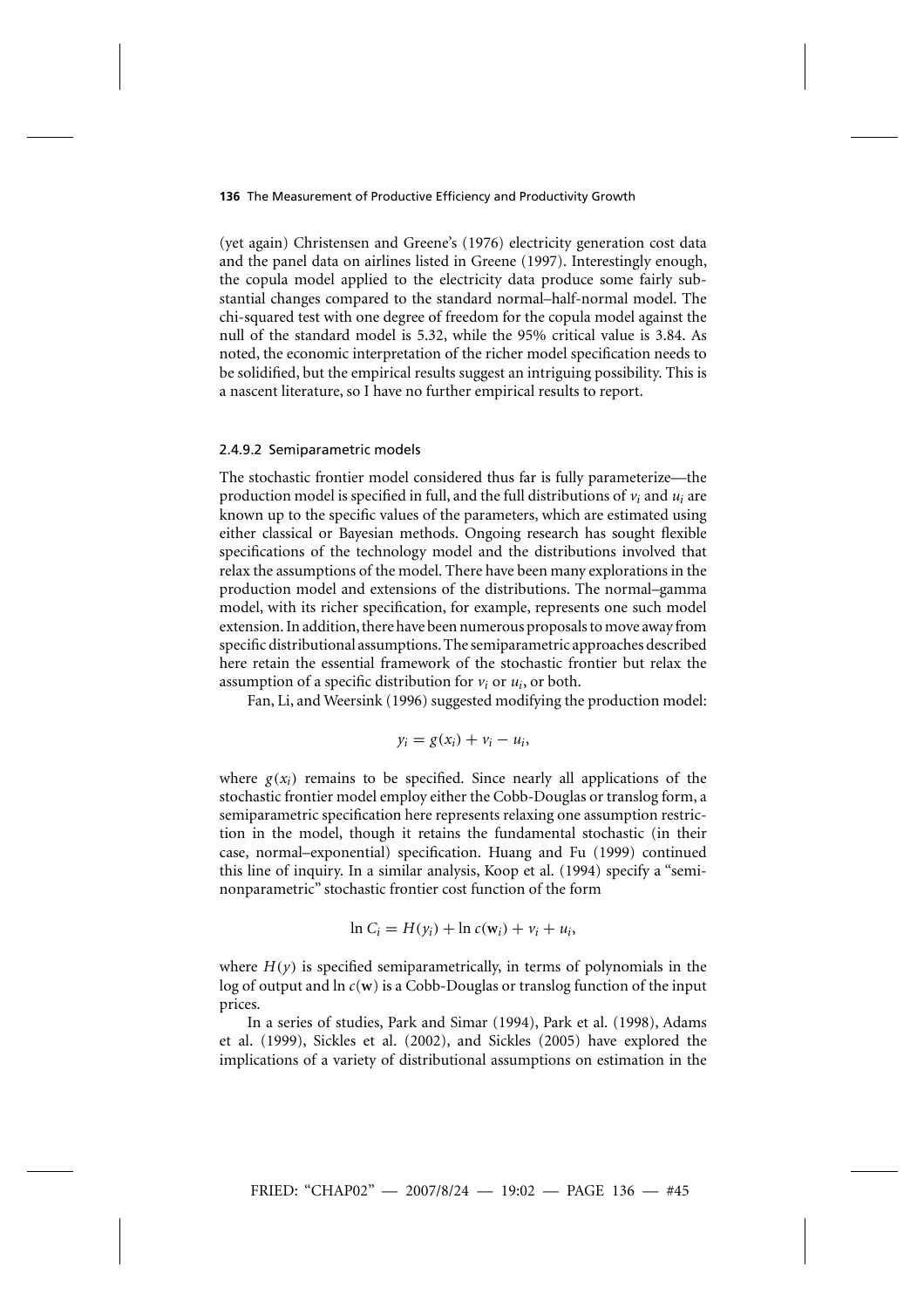panel-data model

$$
y_{it} = \beta^{\mathrm{T}} \mathbf{x}_{it} + \alpha_i + \varepsilon_{it}.
$$

Absent their much more general assumptions, this is a conventional fixed- or random-effects linear regression model. The various extensions involve different assumptions about  $\varepsilon_{it}$ , the relationships between  $\alpha_i$  and  $\mathbf{x}_{it}$ , and so on. The stochastic frontier aspect of the model is embodied in the use of  $\alpha_i - \max_i(\alpha_i)$ in the estimation of inefficiency, in the fashion of the deterministic frontier models discussed above. Instrumental variable, ML, generalized least squares (GLS), and generalized method of moments (GMM) estimation methods all appear in the different treatments. This body of results extends the assumptions behind the deterministic frontier models in a variety of directions but is not directed at the stochastic frontier model. The semiparametric nature of the model relates to the very loose specification of the effects and their relationship to the frontier. Section 2.7 returns to the discussion of panel models.

One way to extend the normal–half-normal stochastic frontier model (or others) with respect to the distribution of  $v_i$  is the finite mixture approach suggested by Tsionas and Greene (2003). I return to the methodological aspects of the finite mixture model below; for the moment, let us examine only the model formulation. The frontier model is formulated in terms of *J* "classes" so that, within a particular class,

$$
f_{\varepsilon}(\varepsilon_i \mid \text{class} = j) = \frac{2}{\sqrt{2\pi(\sigma_u^2 + \sigma_{vj}^2)}} \left[ \Phi\left(\frac{-\varepsilon_i(\sigma_u/\sigma_{vj})}{\sqrt{\sigma_u^2 + \sigma_{vj}^2}}\right) \right] \exp\left(\frac{-\varepsilon_i^2}{2(\sigma_u^2 + \sigma_{vj}^2)}\right),
$$
  

$$
\varepsilon_i = y_i - \alpha - \beta^T \mathbf{x}_i.
$$

(Note that the indexation over classes pertains to the variance of the symmetric component of  $\varepsilon_i$ ,  $\sigma_{v,i}$ .) We thus have a class-specific stochastic frontier model. The unconditional model is a probability weighted mixture over the *J* classes,

$$
f_{\varepsilon}(\varepsilon_i) = \sum_j \pi_j f_{\varepsilon}(\varepsilon_i | \text{class} = j), 0 < \pi_j < 1, \sum_j \pi_j = 1.
$$

The mixing probabilities are additional parameters to be estimated. The resulting unconditional model preserves the symmetry of the two-sided error component but provides a degree of flexibility that is somewhat greater than the simpler half-normal model. The mixture of normals is, with a finite number of classes, nonnormal.

This model lends itself well to either Bayesian (Tsionas and Greene, 2003) or classical (Orea and Kumbhakar, 2004; Greene, 2004a, 2005; Tsionas and Greene, 2003) estimation methods. The likelihood function is defined over  $f_{\varepsilon}(\varepsilon_i)$  in the usual way and, with the one caveat about the number of classes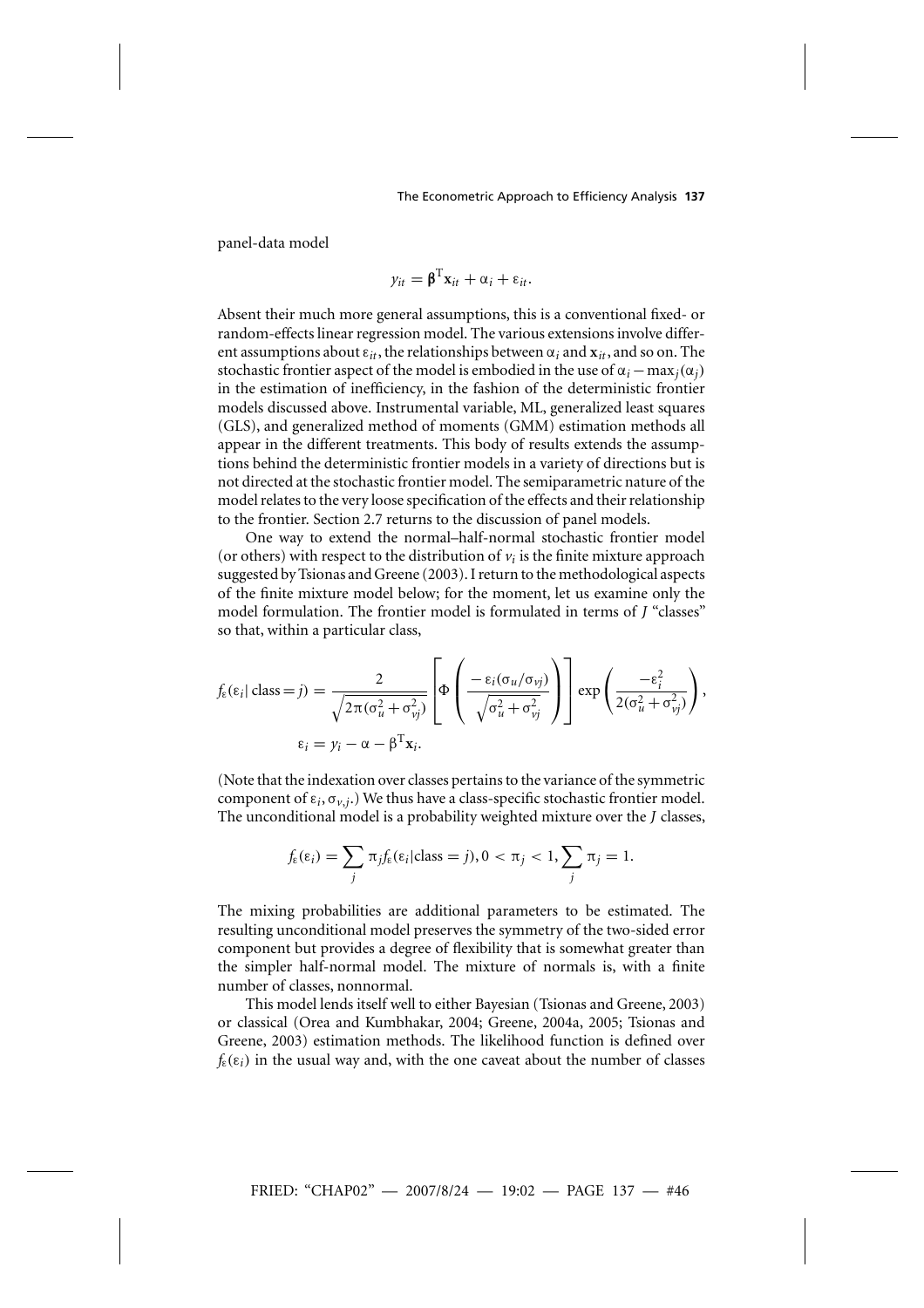noted below, is not particularly difficult to maximize.<sup>47</sup> After estimation, a conditional (posterior) estimate of the class that applies to a particular observation can be deduced using Bayes theorem:

$$
prob[class = j|y_i] = \frac{f(y_i|class = j)prob[class = j]}{\sum_{j=1}^{J} f(y_i|class = j)prob[class = j]} = \hat{\pi}_{ji}
$$

One would then assign an individual observation to the most likely class. Subsequent analysis, for example, efficiency estimation (see section 2.5), would then be based on the respective class for each observation.

Orea and Kumbhakar (2004), Tsionas and Greene (2003), and Greene (2004a, 2005) have extended this model in two directions. First, they allow the entire frontier model, not just the variance of the symmetric error term, to vary across classes. This represents a discrete change in the interpretation of the model. For the case above, the mixture model is essentially a way to generalize the distribution of one of the two error components. For the fully mixed models, we would reinterpret the formulation as representing a latent regime classification. In Greene (2004b), for example, the latent class model is proposed (ultimately with very limited success) as a means of accommodating heterogeneity in the extremely heterogeneous World Health Organization (Evans et al., 2000a, 2000b) data set. The implication of the more general model is that firms are classified into a set of different technologies and efficiency distributions. The specific classification is unknown to the analyst, hence the probabilistic mixing distribution. (This has a distinctly Bayesian flavor to it, as, in fact, the individual firm does reside in a specific class, but the analyst has only a set of priors, or mixing probabilities, to suggest which.) The second extension in the latter papers is to allow heterogeneity in the mixing probabilities:

$$
\pi_{ij} = \frac{\exp(\boldsymbol{\theta}_j^{\mathrm{T}} \mathbf{z}_i)}{\sum_{j=1}^J \exp(\boldsymbol{\theta}_j^{\mathrm{T}} \mathbf{z}_i)}, \boldsymbol{\theta}_J = 0
$$

The remainder of the model is a class-specific stochastic frontier model

$$
f_{\varepsilon}(\varepsilon_i | \text{ class } = j) = \frac{2}{\sigma_j} \phi \left( \frac{\varepsilon_i |j}{\sigma_j} \right) \left[ \Phi \left( \frac{-\lambda_j \varepsilon_i |j}{\sigma_j} \right) \right],
$$
  

$$
\varepsilon_i |j = y_i - \alpha_j - \beta_j^{\text{T}} \mathbf{x}_i
$$

This form of the model has all parameters varying by class. By suitable equality restrictions, however, subsets of the coefficients, such as the technology parameters, α and **β**, can be made generic.

There remains a modeling loose end in this framework. The number of classes has been assumed to be known, but there is no reason to expect this. How to determine the appropriate number of classes is an ongoing problem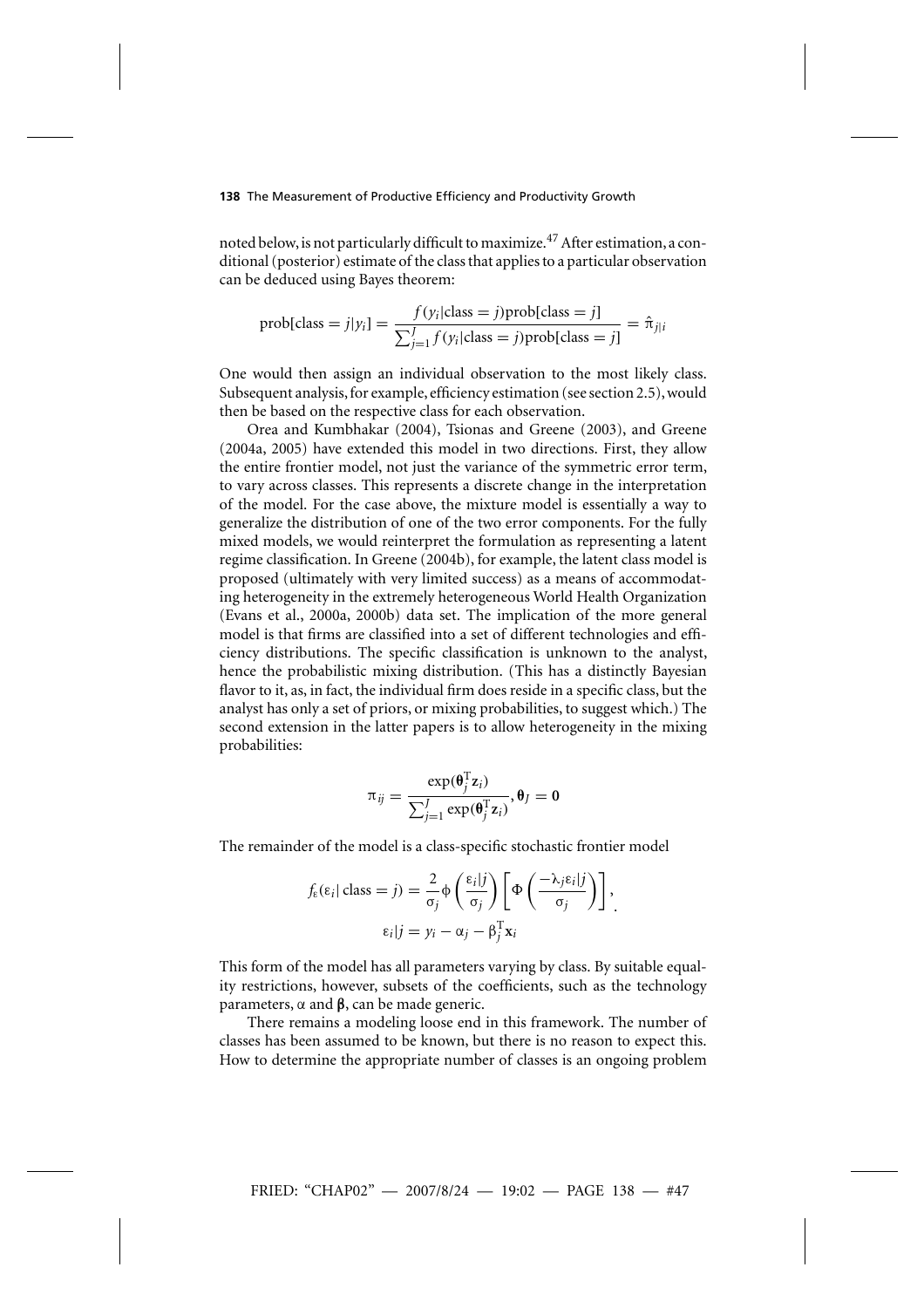in this literature. In principle, one could use a likelihood ratio test to test down from a *J* class model to a *J* − 1 class model. However, the number of degrees of freedom for the test is ambiguous. If the model parameters are the same in two classes, then the number of classes is reduced by one whether or not the two probabilities are similarly restricted. One cannot test "up" from a *J* − 1 class model to a *J* class model, because if the correct model has *J* classes, then the  $J - 1$  class model estimators will be inconsistent. A number of researchers have produced proposals for handling this problem, many of them involving information criteria such as the Akaike information criterion.

The latent class approach provides a means to build a large amount of cross-firm heterogeneity into the model. As discussed in section 2.6, this is a major, important extension of the model. With a sufficiently large number of classes, one can achieve quite a large amount of generality. As the number of classes grows, the model approximates a full random-parameters model, which is reconsidered in section 2.7.

The recent literature contains a number of studies of semiparametric approaches to frontier modeling. As discussed above, the "semiparametric" aspect of the model means different things in different studies. Sickles et al. (2002) and Sickles (2005) have loosened the assumptions about the "effects" in a deterministic frontier model. Orea, Kumbhakar, Greene, Tsionas, and others have relaxed the assumptions about all the model parameters through a finite mixture approach. Note, finally, two studies, Kopp and Mullahy (1989) and Griffin and Steel (2004), that have retained the essential structure of the stochastic frontier model but specifically focused on the specification of the inefficiency random variable, *ui*. Kopp and Mullahy (1989) have derived GMM estimators for the stochastic frontier model that require only that the distribution of *vi* be symmetric, that the distribution of *ui* be defined over the positive half of the real line, and that moments of  $u_i$  and  $v_i$  up to order six be finite. This provides a high level of generality, but at the very high cost that the method produces no definable estimate of *ui*, which ultimately is the point of the exercise. Under the assumptions made thus far, OLS estimates of the model with an adjusted constant term  $(\alpha + E[u_i])$  satisfies the assumptions of the Gauss Markov theorem. Griffin and Steel (2004) explore what one might reluctantly call a "normal–Dirichlet model":

$$
y_{it} = \alpha + \beta^{T} x_{it} + v_{it} - u_{i},
$$

where the model is all as above specified save for  $u_i \sim F$ , a "random probability" measure generated by a Dirichlet process." A variety of parametric settings are explored, with the finding that the results (estimates of *E*[*ui*|data]—a Bayesian estimator) are fairly strongly dependent on the assumptions. It does emerge that a fully parametric, normal–gamma model (estimated, again, using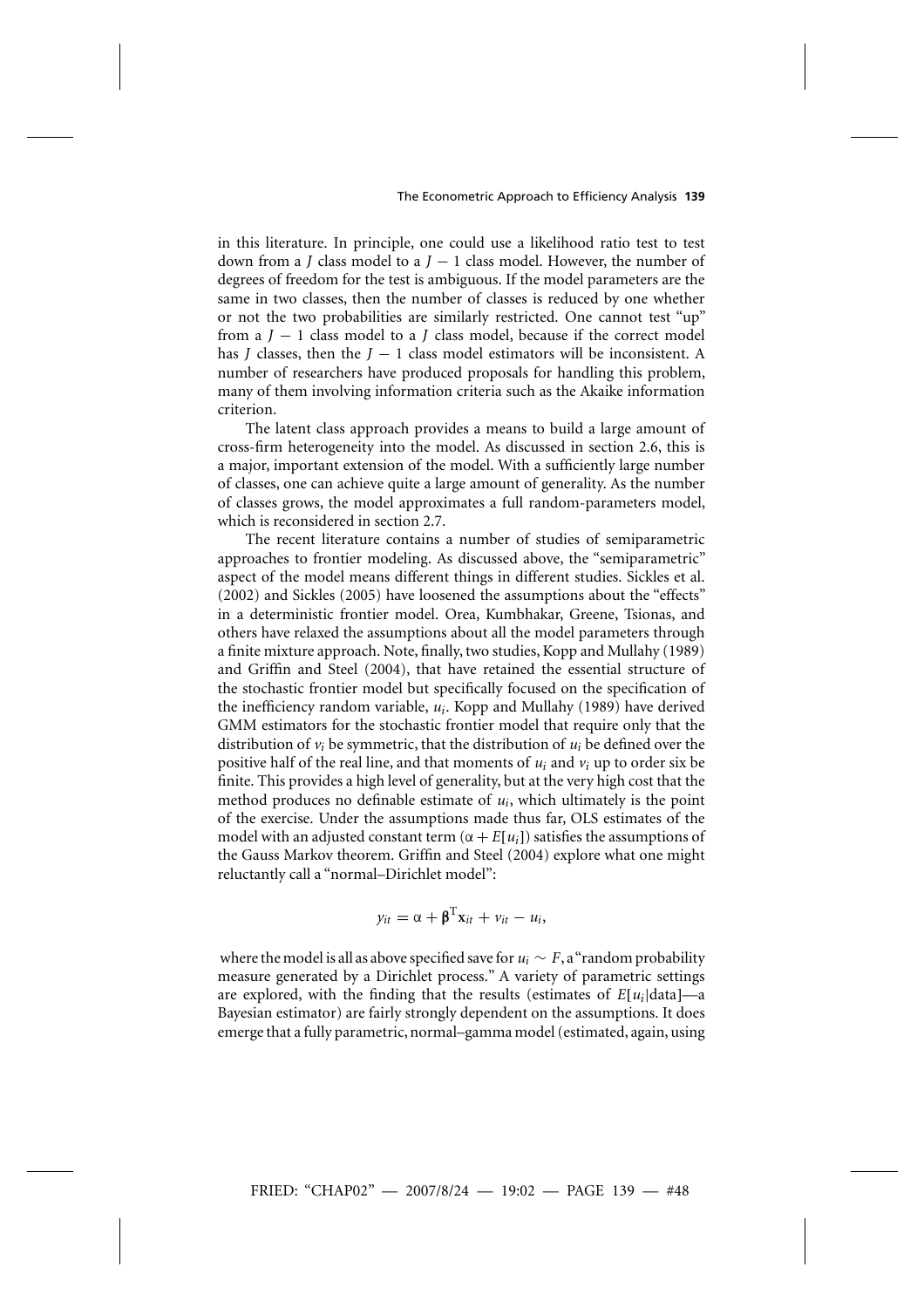MCMC procedures) fairly well resembles the much more general Dirichlet results.

## 2.4.9.3 Nonparametric approaches

Kumbhakar, Park, Simar, and Tsionas (2005; see also Kumbhakar and Tsionas, 2002) suggested the following nonparametric approach. The global MLE of the parameters of the normal-half-normal model<sup>48</sup> are

$$
\[\hat{\alpha}, \hat{\beta}, \hat{\sigma}, \hat{\lambda}\]_{MLE} = \arg \max \ln L(\alpha, \beta, \sigma, \lambda | \text{ data})\]
$$

$$
= \sum_{i=1}^{N} \frac{2}{\sigma} \phi\left(\frac{\varepsilon_i}{\sigma}\right) \left[ \Phi\left(\frac{-\varepsilon_i \lambda}{\sigma}\right) \right].
$$

Local maximization of the log-likelihood for the nonparametric model involves the following: Choose a multivariate kernel function

$$
K(\mathbf{d}) = (2\pi)^{-m/2} |\mathbf{H}|^{-1/2} \exp[-(1/2)\mathbf{d}^{\mathrm{T}} \mathbf{H}^{-1} \mathbf{d}],
$$

where **d** is a difference vector (defined below), *m* is the number of parameters in **β**, **H** = *h***S** where **S** is the sample covariance of the variables on the righthand side, and *h* is a bandwidth.<sup>49</sup> Then, for a particular value of  $x^*$ , the local estimator is defined by

$$
\left[\hat{\alpha}, \hat{\beta}, \hat{\sigma}, \hat{\lambda}\right](\mathbf{x}^*) = \arg \max \ln L_K(\alpha, \beta, \sigma, \lambda | \text{ data})
$$

$$
= \sum_{i=1}^N \frac{2}{\sigma} \phi\left(\frac{\varepsilon_i}{\sigma}\right) \left[\Phi\left(\frac{-\varepsilon_i \lambda}{\sigma}\right)\right] K(\mathbf{x}_i - \mathbf{x}^*).
$$

A full vector of parameters is defined for each vector **x**<sup>∗</sup> chosen. The authors suggest four reasons to prefer this approach: (1) There can be no functional form misspecification, since the full-parameter vector is a function of the data at every point. (2) The variances are also functions of **x**, so the model allows for heteroskedasticity of unknown form. (I return to this issue below.) (3) In their truncation model, the mean of the underlying inefficiency distribution is also a function of **x**, which represents a considerable generalization of the model. (4) This model generalizes Berger and Humphrey's (1991, 1992) thick frontier. While Berger and Humphrey's approach fits the model to specific quartiles of the data, this model fits the frontier at all points of the sample.

In a series of studies, Berger and Humphrey (e.g., 1991, 1992) analyze what they label the "thick frontier" approach to efficiency estimation. The analysis proceeds by first dividing the sample into classes by size and then within the size classes further subdividing the observations on the basis of average costs. "Best-practice" frontier models are then fit to the lowest quartiles of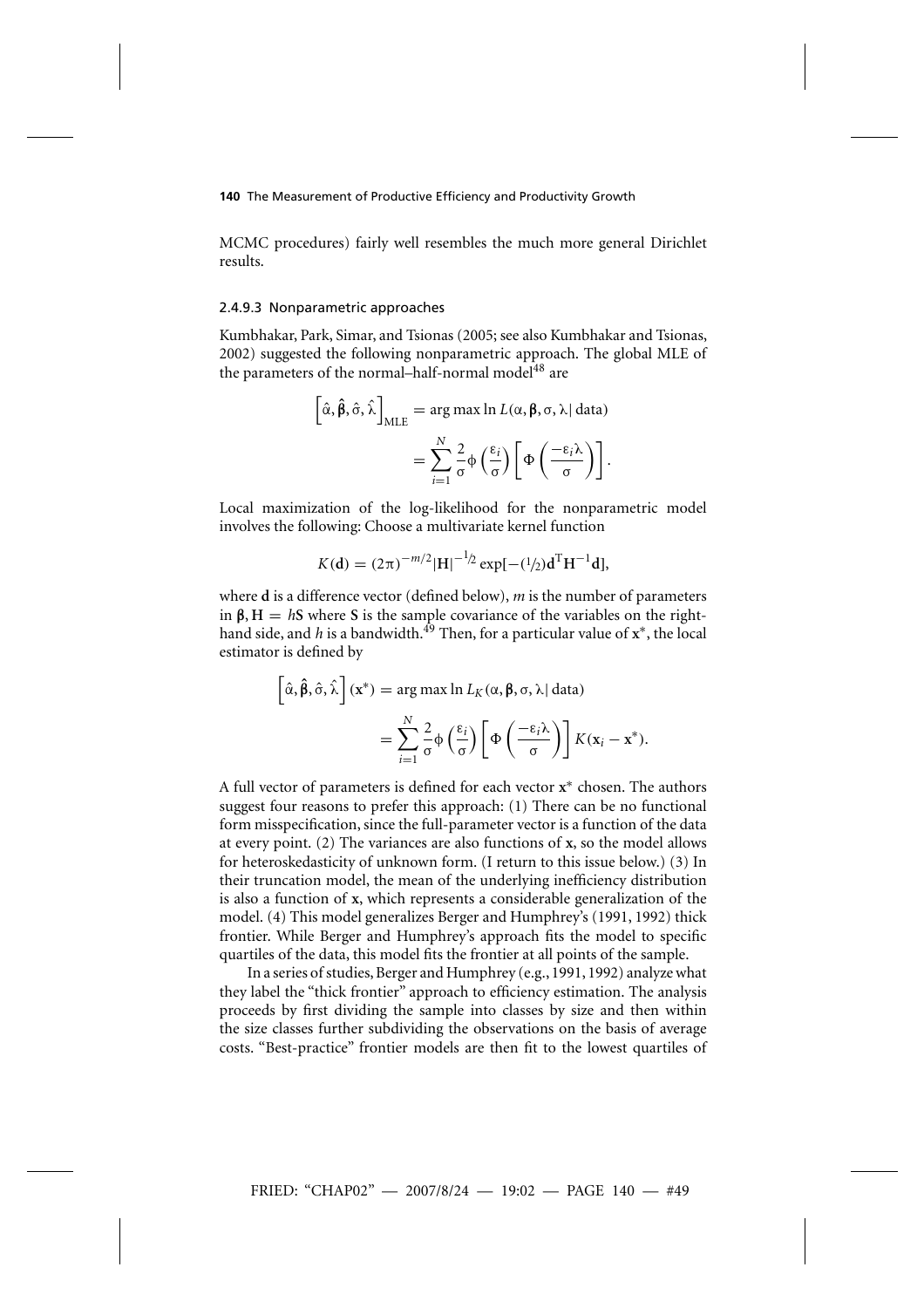# The Econometric Approach to Efficiency Analysis **141**

the size classes using OLS or GLS. Berger and Humphrey (1991) analyze a three-output translog cost function. They argue that this approach combines the logic of the DEA "best practice," data-driven analysis and the appealing feature of the stochastic frontier model that combines both randomness in the frontier (its "thickness") with a formal model of inefficiency. However, the thick frontier approach is somewhat less parameterized than the stochastic frontier while at the same time having more structure than DEA. A number of authors (e.g., Mester, 1994; Wagenvoort and Schure, 2005) have used the thick frontier method to analyze cost inefficiency in the banking industry. Berger and Humphrey (1992) is a panel-data approach that adds exogenous heterogeneity to the basic model. (See section 2.6 for additional material on heterogeneity in efficiency analysis.) To the extent that it isolates inefficiency in the data, this technique is a nonparametric frontier estimator insofar as no distribution is assumed. A thoroughly detailed application of the thick frontier concept is given in Lang and Welzel (1998).

Note, finally, that the entire body of results on DEA can be viewed as a distribution-free, nonparametric approach to frontier estimation and efficiency analysis. Because DEA is treated in great detail in chapter 3, I do not pursue the subject here. Another concise, very readable introduction to the topic is given in Murillo-Zamorano (2004).

# 2.4.9.4 Conclusion

All of these studies suggest that there is considerable scope for alternatives to the original normal–half-normal model of Aigner et al. All have appeared in applications in the literature. Nonetheless, the normal–half-normal model, along with some of the variants discussed below (e.g., the heteroskedastic model) has provided the most frequent specification for the recent research.

# **2.5 Stochastic Frontier Cost Functions, Multiple Outputs, and Distance and Profit Functions: Alternatives to the Production Frontier**

This section discusses a variety of specifications that model production and (in)efficiency in functional forms that differ from the single-output production function examined up to this point.

#### **2.5.1 Multiple-output production functions**

The formal theory of production departs from the transformation function that links the vector of outputs, **y**, to the vector of inputs, **x**:

$$
T(y, x) = 0
$$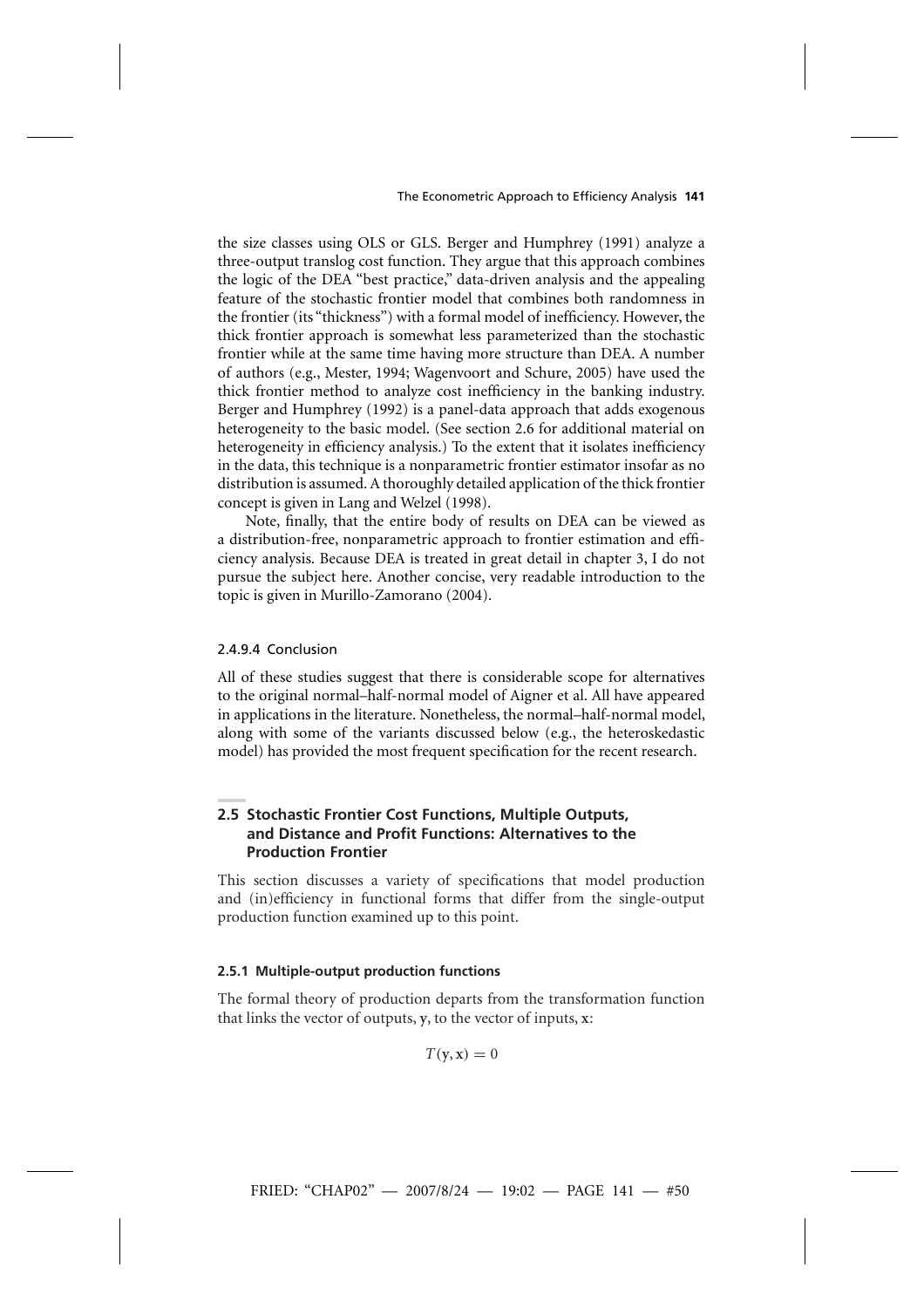As it stands, some further assumptions are obviously needed to produce the framework for an empirical model. By assuming homothetic separability, the function may be written in the form

$$
A(y) = f(x)
$$

(see Fernandez et al., 2000, for discussion of this assumption). The function *A*(**y**) is an output aggregator that links the "aggregate output" to a familiar production function. The assumption is a fairly strong one, but with it in place, we have the platform for an analysis of (in)efficiency along the lines already considered. Fernandez et al. (2000) proposed the multiple-output production model,

$$
\left(\sum_{m=1}^M \alpha_m^q y_{i,t,m}^q\right)^{1/q} = \beta^{\mathrm{T}} \mathbf{x}_{it} + v_{it} - u_{it}.
$$

Inefficiency in this setting reflects the failure of the firm to achieve the maximum aggregate output attainable. Note that the model does not address the economic question of whether the chosen output mix is optimal with respect to the output prices and input costs. That would require a profit function approach. Fernandez et al. (2000) apply the method to a panel of U.S. banks—the 798-bank, 10-year panel analyzed by Berger (1993) and Adams et al. (1999).<sup>50</sup> Fernandez et al. (1999, 2000, 2002, 2005) have extended this model to allow for "bads," that is, undesirable inputs. Their model consists of parallel equations for the "goods" (dairy output of milk and other goods in Dutch dairy farms) and "bads" (nitrogen discharge). The two equations are treated as a Seemingly Unrelated Regressions system and are fit (as is the banking model) using Bayesian MCMC methods. The study of the electric power industry by Atkinson and Dorfman (2005) takes a similar approach, but fits more naturally in section 2.5.4, which examines it in a bit more detail.

#### **2.5.2 Stochastic frontier cost functions**

Under a set of regularity conditions (see Shephard, 1953; Nerlove, 1963), an alternative representation of the production technology is the *cost function*,

$$
C(y, \mathbf{w}) = \min\{\mathbf{w}^{\mathrm{T}}\mathbf{x} : f(\mathbf{x}) \ge y\},\
$$

where **w** is the vector of exogenously determined input prices. The cost function gives the minimum expenditure needed to produce a given output, *y*. If a producer is technically inefficient, then its costs of production must exceed the theoretical minimum. It seems natural, then, to consider a frontier cost function as an alternative to the frontier production function model. The interpretation of the inefficiency terms in an empirical model is complicated a bit by the dual approach to estimation, however. Suppose that, on the production side of the model, the representation of a one-sided error term as reflective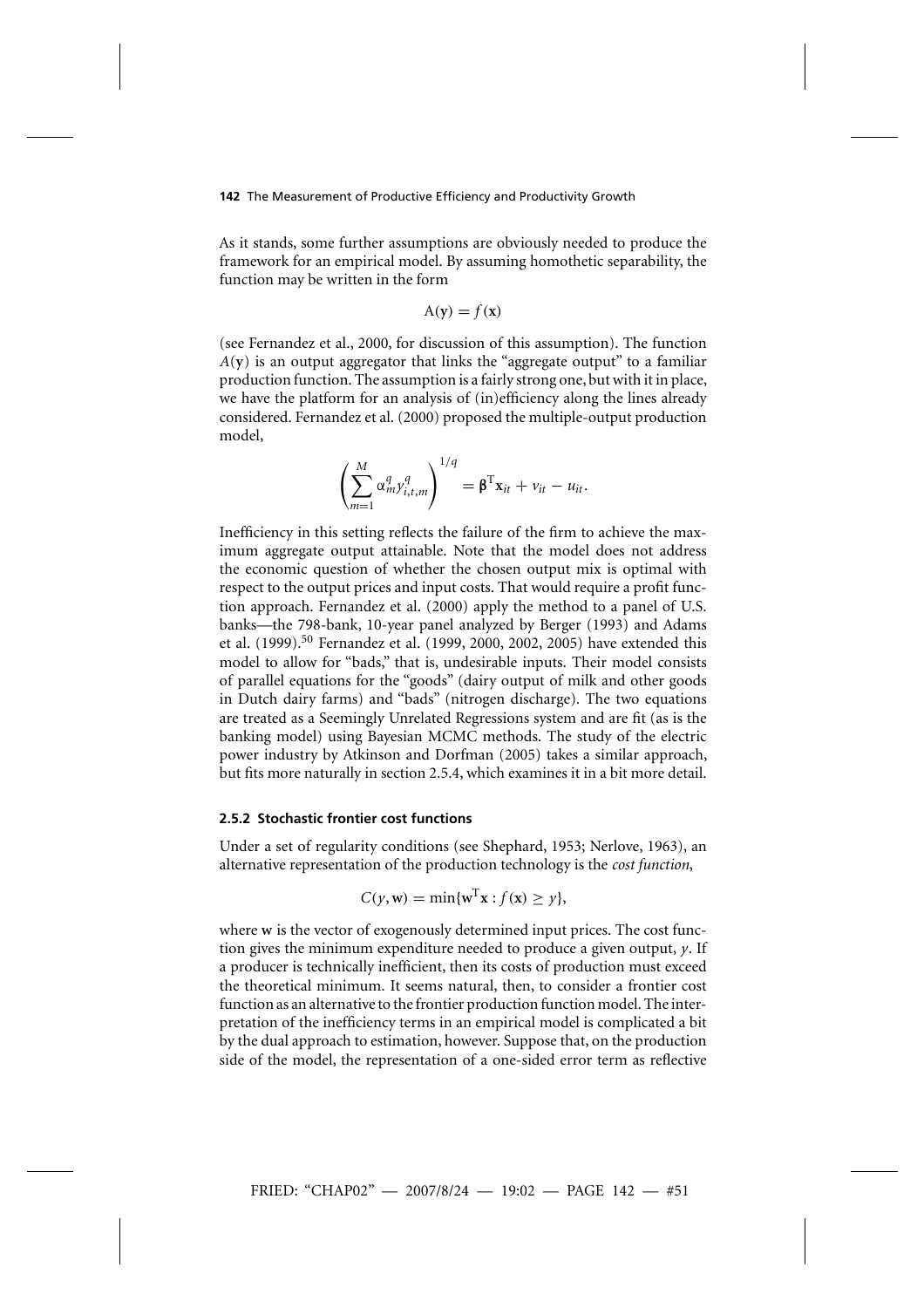### The Econometric Approach to Efficiency Analysis **143**

purely of technical inefficiency is appropriate. The computation is conditional on the inputs chosen, so whether the choice of inputs is itself allocatively efficient is a side issue. On the cost side, however, *any* errors in optimization, technical *or* allocative, must show up as higher costs. As such, a producer that we might assess as operating technically efficiently by a production function measure might still appear inefficient viz-à-viz a cost function.

Similar arguments would apply to a profit function. This does not preclude either formulation, but one should bear in mind the possible ambiguities in interpretation in these alternative models. It might make more sense, then, to relabel the result on the cost side as "cost inefficiency."The strict interpretation of technical inefficiency in the sense of Farrell may be problematic, but it seems counterproductive to let this be a straightjacket. The argument that there is a cost frontier that would apply to any given producer would have no less validity. Deviations from the cost frontier could then be interpreted as the reflection of both technical and allocative inefficiency. At the same time, both inefficiencies have a behavioral interpretation, and whatever effect is carried over to the production side is induced, instead. The same logic would carry over to a profit function. The upshot of this argument is that estimation techniques that seek to decompose cost inefficiency into an allocative and a true Farrell measure of technical inefficiency may neglect to account for the direct influence of output itself on the residual inefficiency once allocative inefficiency is accounted for.

Let us begin by examining the costs of production of a single output conditioned on the actual input choices. Thatis, neglecting the first-order conditions for optimality of the input choices, we consider the implications for the costs of production of technical inefficiency. For simplicity, we assume constant returns to scale. The production function,  $f(\mathbf{x})$ , is linearly homogeneous and therefore homothetic. For homothetic production functions,<sup>51</sup>

$$
y = F[f(\mathbf{x})],
$$

where  $F(t)$  is a continuous and monotonically increasing function when  $t$ is positive. We have the fundamental result (from Shephard, 1953) that the corresponding cost function is

$$
C(y, w) = F^{-1}(y)c(w),
$$

where  $c(w)$  is the unit cost function. For the stochastic frontier production function, then

$$
y_i = f(\mathbf{x}_i) \mathrm{TE}_i e^{\nu_i},
$$

so that the cost function is

$$
C_i = F^{-1}(y)c(\mathbf{w}_i) \left[ \frac{1}{\mathrm{TE}_i} \right] e^{-\nu_i}.
$$

This corresponds to Farrell's (1957) original efficiency measure, that is, the cost savings that would be realized if output were produced efficiently. The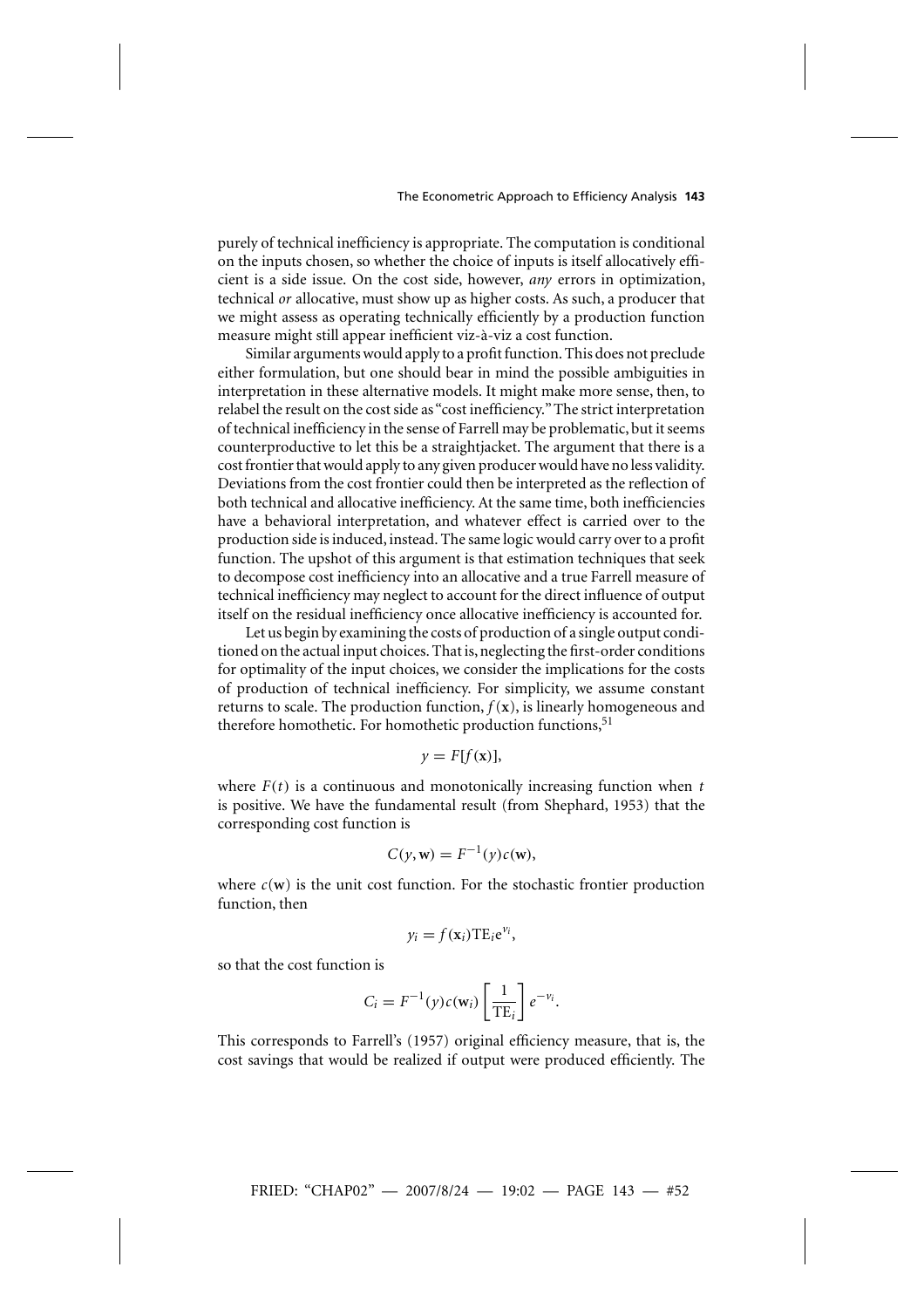theoretical counterpart would be the input-based measure. In logs, then,

$$
\ln C_i = \ln F^{-1}(y) + \ln c(\mathbf{w}_i) - \ln \mathrm{TE}_i - v_i.
$$

In terms of our original model, then, the stochastic cost frontier is

$$
\ln C_i = \ln F^{-1}(y) + \ln c(w_i) - v_i + u_i,
$$

which is what might be expected. The sign on  $v_i$  is inconsequential since its mean is zero and the distribution is symmetric (normal).

Now, suppose there are economies of scale in production. For the simplest case, we assume a Cobb-Douglas function with degree of homogeneity γ. The stochastic frontier cost function will be

$$
\ln C_i = A' + \beta \ln w_{1i} + (1 - \beta) \ln w_{2i} + \frac{1}{\gamma} \ln y_i + \frac{1}{\gamma} (-v_i) + \frac{1}{\gamma} u_i.
$$

Therefore, the composed disturbance on the cost frontier is

$$
\varepsilon_i' = \frac{1}{\gamma}(-v_i + u_i).
$$

The upshot is that the presence of economies of scale on the production side blurs somewhat the reflection of technical inefficiency on the cost side. The preceding result is general for a production function that exhibits a fixed degree of homogeneity.<sup>52</sup>

Evidently, the simple interpretation of the one-sided error on the cost side as a Farrell measure of inefficiency is inappropriate *unless the measure is redefined in terms of costs, rather than output*. That is, one might choose to make costs, rather than output, the standard against which efficiency is measured. At least in this context, this is nothing more than a matter of interpretation. It is equally clear that by some further manipulation, the estimated inefficiency obtained in the context of a cost function can be translated into a Farrell measure of technical inefficiency, that is, just by multiplying it by  $\gamma$ .

For the simple case above in which the production function is homogeneous, the effect of economies of scale can be removed by rescaling the estimated disturbance. A corresponding adjustment may be possible in more involved models such as the translog model. Suppose that the production function is homothetic, but not homogeneous. For convenience, let

$$
G(y_i) = F^{-1}(y_i).
$$

Then

$$
\ln C_i = \ln c(\mathbf{w}_i) + \ln G(y_i).
$$

The formulation above is clearly a special case. Unless  $\ln G(.)$  is linear in  $\ln \gamma_i$ , as it is when the production function is homogeneous, the technical inefficiency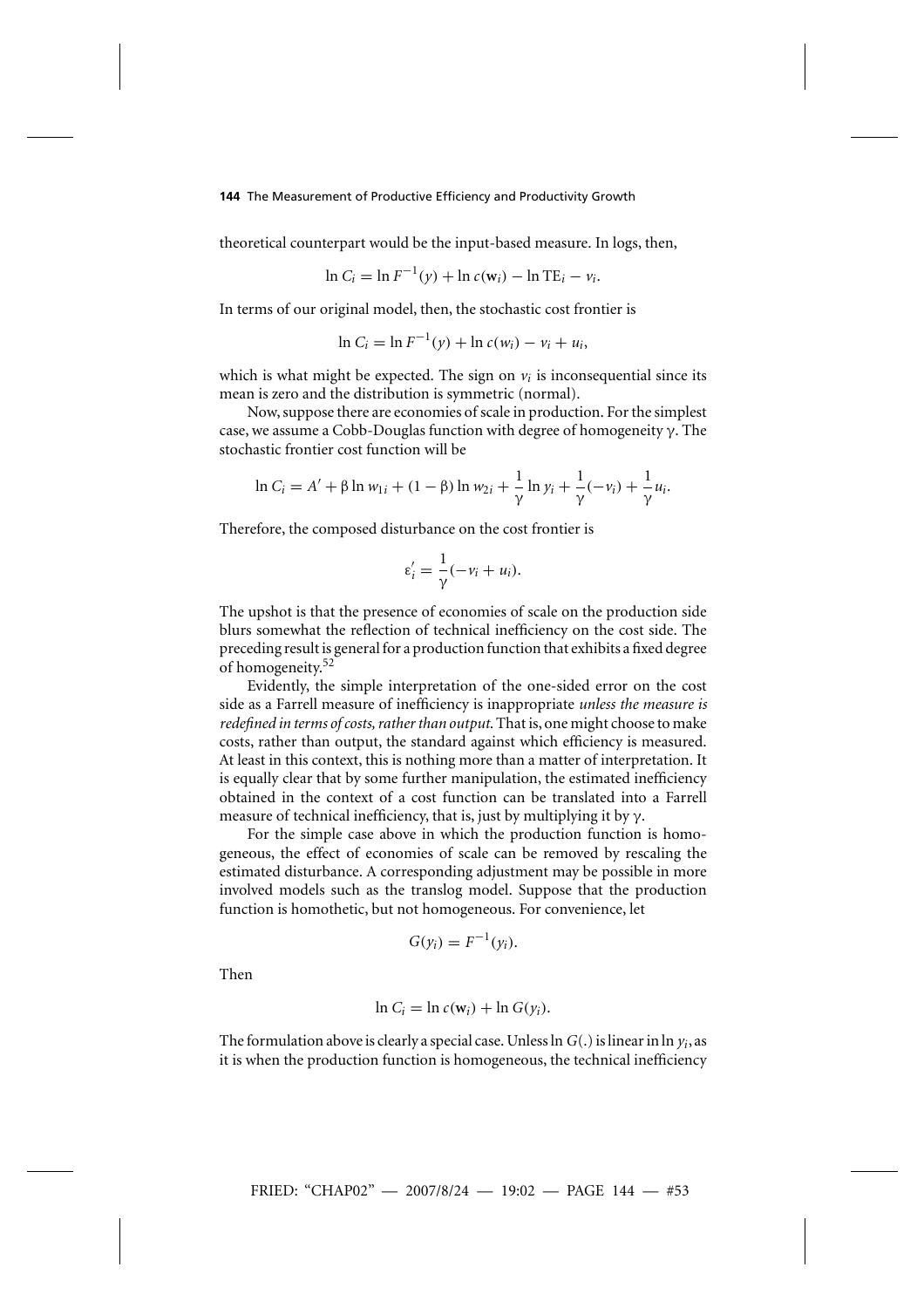may be carried over to the cost function in a very complicated manner.<sup>53</sup> The usual assumption that  $u_i$  in the stochastic frontier cost function can vary independently of  $y_i$  may be problematic.<sup>54</sup>

Any errors in production decisions would have to translate into costs of production higher than the theoretical norm. Likewise, in the context of a profit function, any errors of optimization would necessarily translate into lower profits for the producer. But, at the same time, the stochastic nature of the production frontier would imply that the theoretical minimum cost frontier would also be stochastic. Some recent applications that have been based on cost functions have made this explicit by further decomposing the stochastic term in the cost function to produce

$$
\ln C_i = \ln C(y_i, \mathbf{w}_i) + v_i + u_i + A_i,
$$

where *Ai* is strictly attributable to allocative inefficiency (see, e.g., chapter 4 in Kumbhakar and Lovell, 2000).

The preceding describes the production and cost of the firm in long-run "equilibrium." (The concept must be qualified, because it is unclear whether it is appropriate to characterize an inefficient firm as being in equilibrium.) For the short term, in which there are fixed inputs, the variable cost function is

$$
\ln C^F = \ln C(y, \mathbf{w}, \mathbf{x}^F).
$$

As before, relative to optimal costs, any deviation from optimality must translate into higher costs. Thus, for example, with one output and one fixed input, one might analyze a translog variable cost function

$$
\ln C^{F} = \alpha + \sum_{k=1}^{K} \beta_{k} \ln w_{k} + \beta_{F} \ln F + \beta_{y} \ln y
$$
  
+  $\frac{1}{2} \sum_{k=1}^{K} \sum_{l=1}^{K} \gamma_{kl} \ln w_{k} \ln w_{l} + \frac{1}{2} \gamma_{FF} \ln^{2} F + \frac{1}{2} \gamma_{yy} \ln^{2} y.$   
+  $\sum_{k=1}^{K} \gamma_{kF} \ln w_{k} \ln F + \sum_{k=1}^{K} \gamma_{ky} \ln w_{k} \ln y + \gamma_{Fy} \ln F \ln y + v_{i} + u_{i}$ 

In their analysis of Swiss nursing homes, Farsi and Filippini (2003) specified a cost function with labor and capital treated as variable factors and number of beds treated as a fixed input. The variable cost function provides a useful datum; the shadow cost of a fixed input is  $-\partial C^F / \partial x^F$ . For the translog variable cost function, this would be

$$
\frac{-\partial C^F}{\partial F} = \frac{-F}{C^F} (\beta_F + \gamma_{FF} \ln F + \sum_{k=1}^K \gamma_{kF} \ln w_k + \gamma_{Fy} \ln y).
$$

FRIED: "CHAP02" — 2007/8/24 — 19:02 — PAGE 145 — #54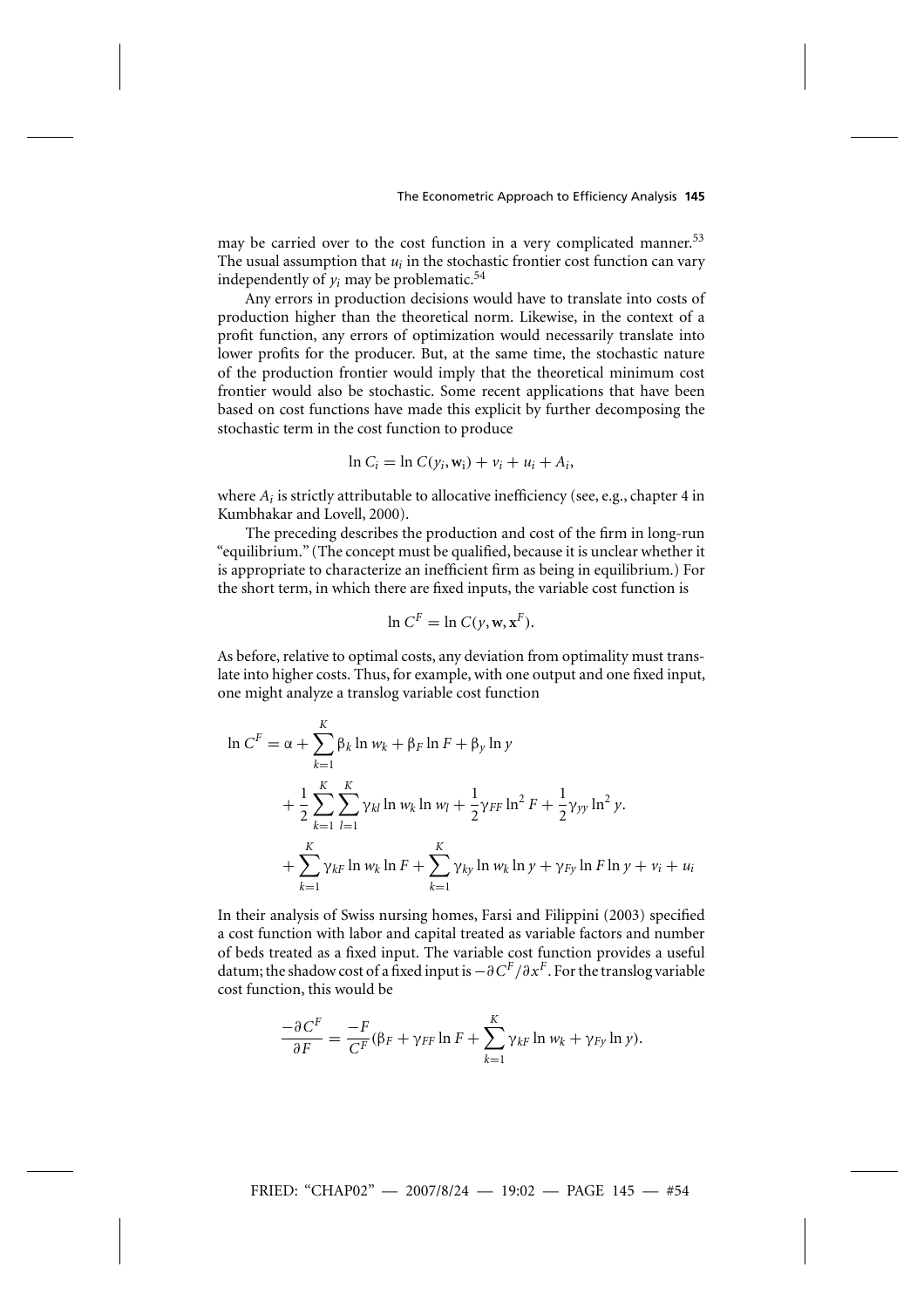#### **2.5.3 Multiple-output cost functions**

A significant advantage of analyzing efficiency on the cost side is the ease with which multiple outputs can be accommodated. Consider a transformation function

$$
T(\mathbf{y}, \mathbf{x}) = 0,
$$

where **y** is a vector of *M* outputs and **x** is a vector of *K* inputs. Assuming that production satisfies the necessary regularity conditions (including monotonicity, smoothness, and quasiconcavity), we may deduce that the cost function is of the form

$$
\ln C_i = \ln C(y_1, \ldots, y_M, w_1, \ldots, w_K),
$$

where the cost function is monotonic in outputs, monotonic in each input price, linearly homogeneous in the input prices, and so on. How we proceed from here, and how "inefficiency" enters the specification, depends crucially on the assumptions and will highlight the utility of not allowing the input versus output orientation discussed above to straightjacket the analysis.

Many analyses have proceeded directly to specification of a multipleoutput translog cost function

$$
\ln C_i = \alpha + \sum_{k=1}^{K} \beta \ln w_{ik} + \frac{1}{2} \sum_{k=1}^{K} \sum_{l=1}^{K} \gamma_{kl} \ln w_{ik} \ln w_{il}
$$
  
+ 
$$
\sum_{m=1}^{M} \delta \ln y_{im} + \frac{1}{2} \sum_{m=1}^{M} \sum_{r=1}^{M} \phi_{mr} \ln y_{im} \ln y_{ir}.
$$
  
+ 
$$
\sum_{m=1}^{M} \sum_{k=1}^{K} \kappa_{mk} \ln y_{im} \ln w_{ik} + v_i + u_i
$$

(One could also analyze a multiple-output variable cost function, with one or more fixed factors.) Note that there is no necessary assumption of homotheticity or separability on the production side. Tsionas and Greene (2003) analyze a cost frontier for U.S. banks in which there are five outputs and five inputs. In this formulation, *ui* is interpreted as "economic inefficiency." Thus, the source of *ui* is either technical or allocative inefficiency, or both.

Analyses of two industries in particular, health care and banking, have yielded a rich crop of applications and development of new methods. Data in the banking industry are of particularly high quality. A few of the innovative studies in banking are as follows:<sup>55</sup>

• Lang and Welzel (1998) fit a translog, five-output, three-input cost function to German banking data. The study develops the thick frontier estimator.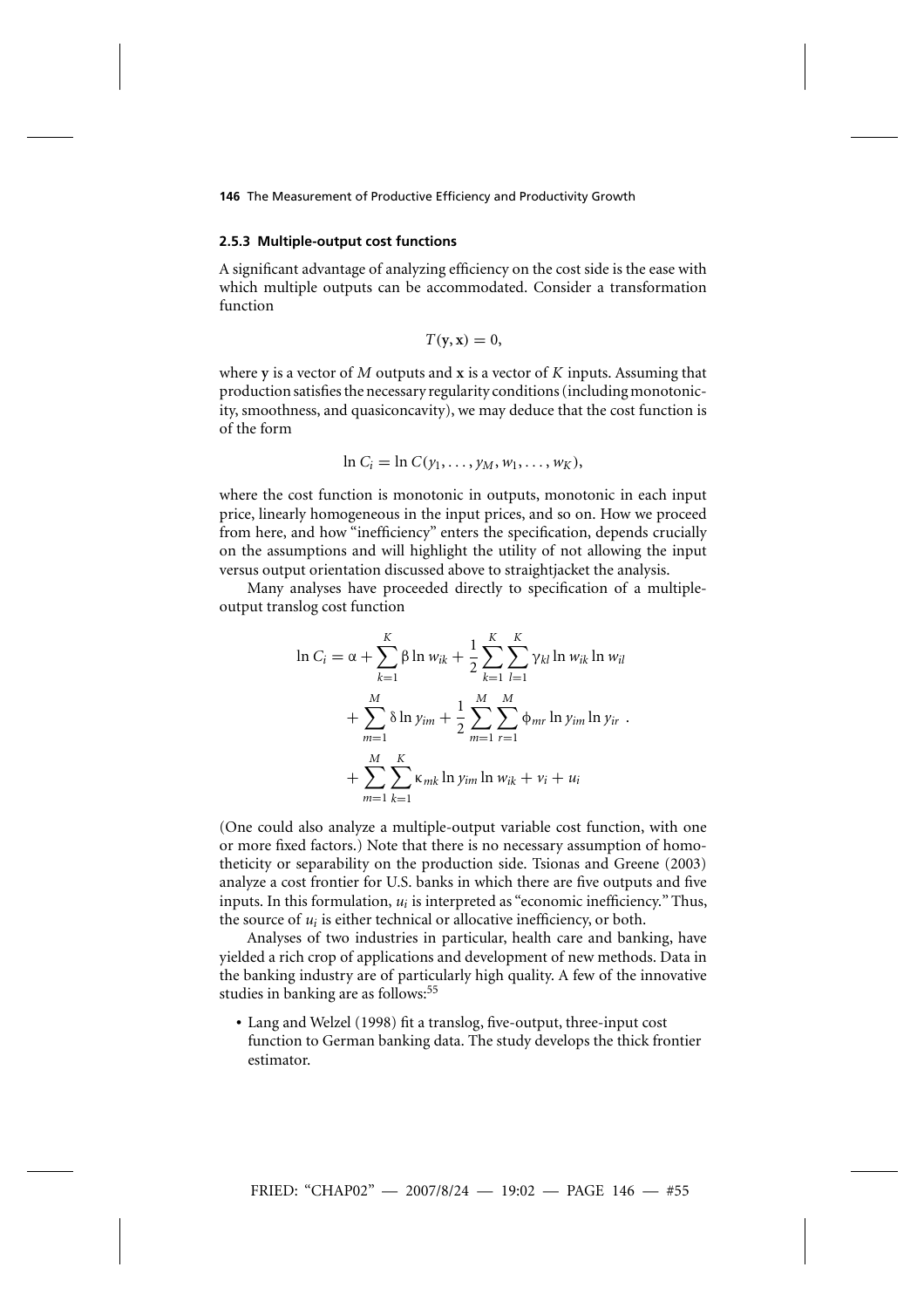# The Econometric Approach to Efficiency Analysis **147**

- Ferrier and Lovell (1990) fit a multiple-output cost function to U.S. banking data. Among the innovations in this study were a decomposition of cost inefficiency into technical and allocative components and the inclusion of a large number of "environmental" variables in the cost function.
- Huang and Wang (2004) used the Fourier functional form in conjunction with a translog kernel to study a sample of Taiwanese banks.
- Tsionas and Greene (2003) fit a finite mixture of translog multiple-output cost functions to U.S. banks. Orea and Kumbhakar (2004) fit a similar mixture of translog functions using a panel of Spanish banks.

In each of these cases, the cost functions involved three or five outputs, multiple inputs, and a variety of model specifications. The methodologies span the range of techniques already listed, including both classical and Bayesian methods. The health care industry also provides a natural setting for multipleoutput cost frontier analysis. In the banking industry studies, a challenging specification issue is how to identify the inputs and outputs and how to distinguish them—for example, are commercial loans, which produce loan interest income, an input or an output? A reading of the many received studies suggests that researchers have come to some agreement on these questions. In health care, there are difficult issues of identifying what the outputs are and, in some cases, measuring them. For example, the measurement of quality is a recurrent theme in this literature. Another question concerns residents in hospital cost studies—is training of residents an input or an output? Again, there are many questions in the literature, but there does seem to be at least broad agreement. A few studies that illustrate the analyses are as follows:

- Koop et al. (1997) use Bayesian methods to fit translog cost frontiers to a panel of U.S. hospitals. In their study, the outputs are number of discharges, number of inpatient days, number of beds, number of outpatient visits, and a case mix index. They also included a quasi-fixed input, capital in their cost function.
- Rosko (2001) analyzes a panel of U.S. hospitals. The translog cost function includes outputs inpatient discharges and outpatient visits. The mix of cases is also considered in this study but not as an output variable. A variety of panel-data techniques (Battese and Coelli, 1995) and models for heterogeneity in inefficiency are placed in the specification.
- Linna (1998) is similar to Rosko (2001) but also considers nonparametric (DEA) bases of inefficiency.
- Farsi and Filippini's (2003) analysis of Swiss nursing home costs analyzes a single output but includes two indicators of quality: a "dependency" index that reflects the intensity of care received by the facility's patients, and a nursing staff ratio.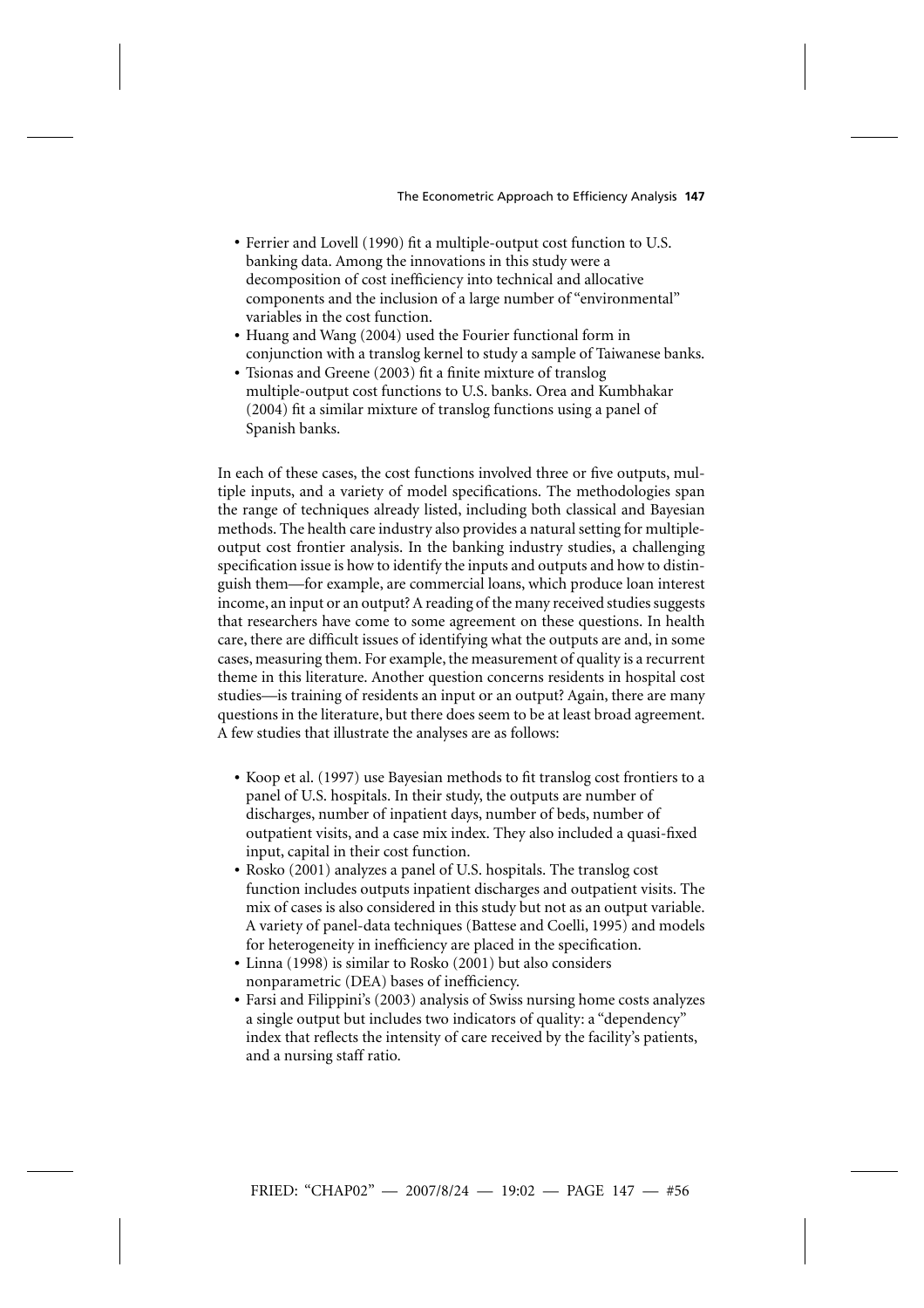#### **2.5.4 Distance functions**

The multiple-output cost frontier and the transformation function provide convenient vehicles for analyzing inefficiency in multiple-output contexts. Another approach that has proved useful in numerous empirical studies is based on the distance function. For output vector **y** and input vector **x**, Shephard's (1953) *input distance function* is  $D_I(y, x) = \max(\lambda : x/\lambda)$  is on the isoquant for **y**). It is clear that  $D_I(y, x) \ge 1$  and that the isoquant is the set of **x** values for which  $D_I(y, x) = 1$ . The corresponding output distance function would be  $D_O(x, y) = \min(\lambda : y/\lambda)$  is producible with **x**). In this instance,  $D_O(y, x) \leq 1$ . The definitions suggest efficiency measures, as noted earlier. Thus, the input distance suggests the degree to which **x** exceeds the input requirement for production of **y**, which we would identify with cost, or "economic" inefficiency. Likewise, the output distance suggests the degree to which output falls short of what can be produced with a given input vector, **x**, which relates to the technical inefficiency we have examined thus far.

To put these functions in the form of an econometric model, we use the restrictions implied by the underlying theory, namely, that the input distance function is linearly homogeneous in the inputs and the output distance function is linearly homogeneous in the outputs (see Kumbhakar et al., 2004). Thus, we normalize the input distance function on the (arbitrarily chosen) first input,  $x_1$ , and the output distance function on  $y_1$  to write

$$
x_1D_I(x_2/x_1, x_3/x_1, ..., x_K/x_1, y)TI = 1,
$$

where TI is the technical inefficiency index,  $0 \leq T I \leq 1$ . In similar fashion, we can formulate the output distance function,

$$
y_1D_O(x, y_2/y_1, y_3/y_1, ..., y_M/y_1)TO = 1,
$$

where TO is the economic inefficiency index, TO  $\geq 1$ . This formulation provides a natural framework for a stochastic frontier model. Most applications have used the translog form. Doing likewise, we write

 $0 = \ln x_1 + \ln D_I(x_2/x_1, x_3/x_1, \ldots, x_K/x_1, y) + v + \ln[\exp(-u)],$ 

where the deterministic part of the equation is formulated as the production model, *v* captures the idiosyncratic part of the model as usual, and  $u > 0$ produces  $TI = exp(-u)$ . For the output distance function, a similar strategy produces

$$
0 = \ln y_1 + \ln D_O(x, y_2/y_1, y_3/y_1, \ldots, y_M/y_1) + \nu + \ln[\exp(u)].
$$

Finally, in order to form a model that is amenable to familiar estimation techniques, we would shift the normalized variable to the left-hand side of the equation. Thus, the input distance stochastic frontier model would appear

$$
-\ln x_1 = \ln D_I(x_2/x_1, x_3/x_1, \ldots, x_K/x_1, y) + v - u,
$$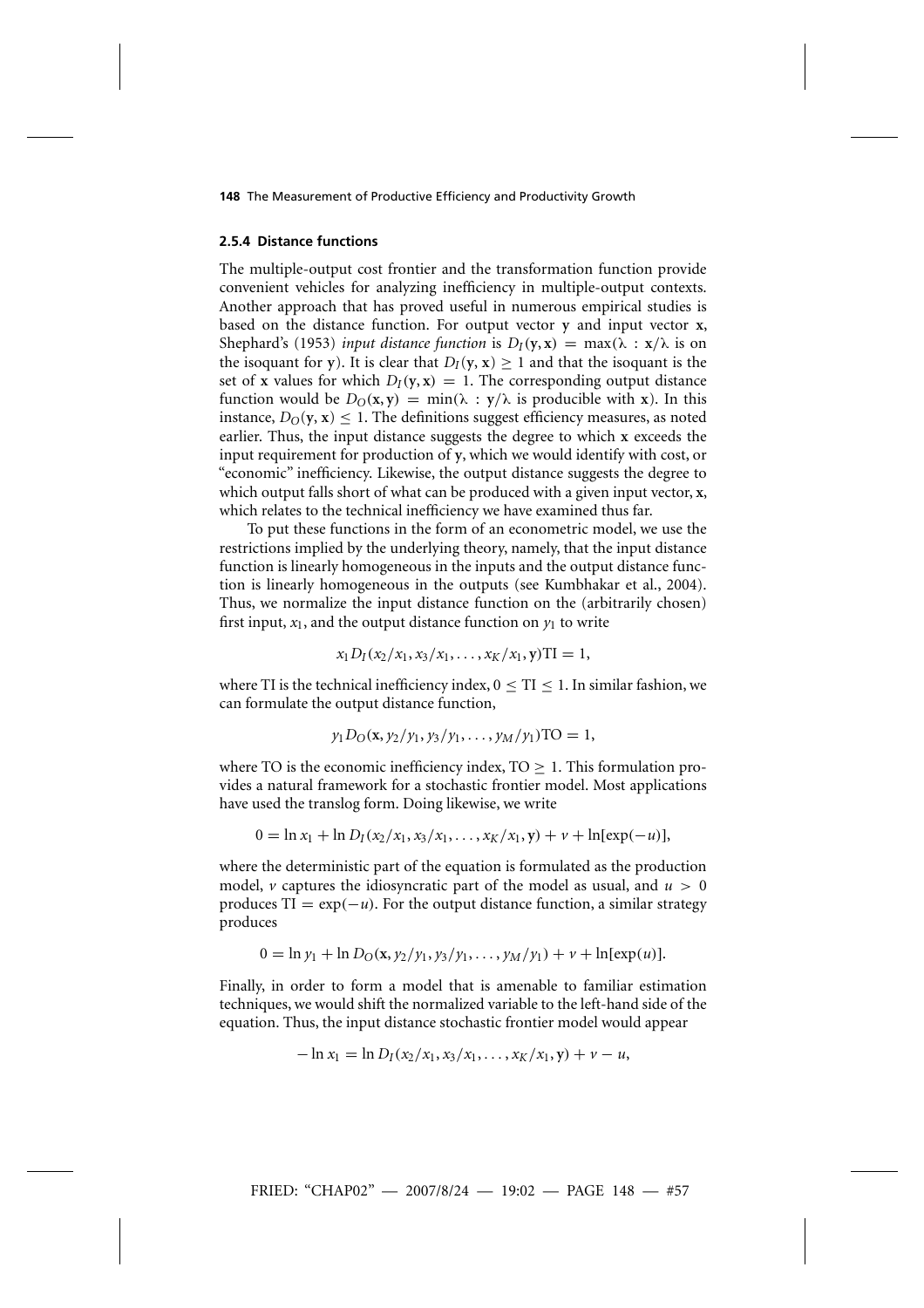and likewise for the output distance equation. Some methodological issues remain. As stated, it would seem that both input and output models would carry some type of simultaneous equations aspect, so that conventional estimators such as OLS would be persistently biased. Coelli (2000) and Cuesta and Orea (2002) consider these issues theoretically. Note that these methodologically oriented examinations come after the leading applications of the distance function technique (e.g., Sickles et al., 2002; Coelli and Perelman, 1996, 1999, 2000; all of which used the translog form as the modeling platform).

The distance function bears close resemblance to other specifications for studying efficiency. Thus, there have been comparisons of inefficiency estimates obtained from estimated distance functions to the counterparts obtained from DEA studies (see Coelli and Perelman, 1999; Sickles et al., 2002). Atkinson, Fare, and Primont (2003) used the concept of the distance function to derive a shadow cost function with which they studied allocative inefficiency. Finally, O'Donnell and Coelli (2005) forced the classical curvature (regulatory) conditions on their estimated distance function. They suggested their method of imposing restrictions on parameters in a Bayesian framework as an alternative to Kleit and Terrell (2001)—they used a Metropolis-Hastings procedure as opposed to Kleit and Terrell's accept/reject iteration.

Atkinson and Dorfman (2005) have extended the distance function method to include both desirable and undesirable outputs in the generation of electricity. The translog input distance function is of the form

$$
0 = \gamma_0 + T(\mathbf{y}_g, \mathbf{y}_b, t, \mathbf{x}) + v_{it} - u_{it},
$$

where  $y_g$  is a vector of "goods" (residential and commercial/industrial generation), **y***<sup>b</sup>* is a vector of "bads" (sulfur dioxide emissions), *t* is a time trend, and **x** is a vector of inputs (fuel, labor, and capital). *T*(…) is a full translog function. The underlying theory imposes a large number of linear constraints on the (also large number of) model parameters. In this study, the "bad" is treated as a "technology shifter" (in contrast to Fernandez et al., 2000, who treated nitrogen runoff in dairy farming as an undesirable output). The estimator in this study is an elaborate form of Bayesian method of moments (see Kim, 2002; Zellner and Tobias, 2001).

# **2.5.5 Profit functions**

The methodology described earlier can, in principle, be extended to revenue and profit functions. In terms of the received empirical literature, these two approaches have been less actively pursued than production, cost, and distance functions. Two explanations stand out. First, the estimation of a profit function would require a much greater range of assumptions about producer and market behavior. While production and cost functions are clearly reflective of individual firm optimization behavior, the profit function requires additional assumptions about market structure and price setting. Second, the data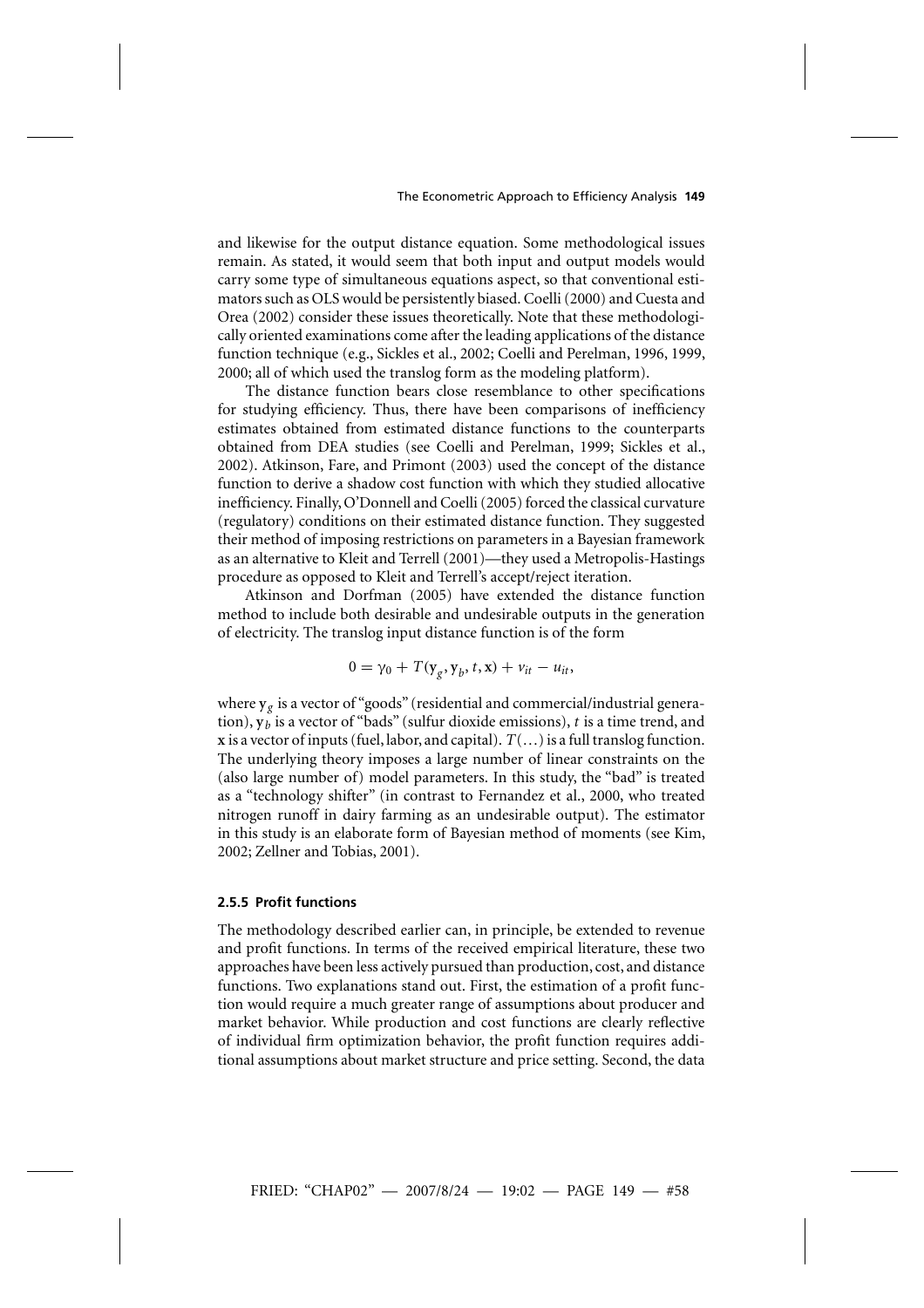demands for profit functions are considerably greater than those for cost and production functions.

A full implementation of a model for a profit frontier would include a production function and the first-order conditions for optimization (see Kumbhakar and Bhattacharyya, 1992; Kumbhakar and Lovell, 2000; Kumbhakar, 2001). For a multiple-output firm/industry, it would also require equations for the optimal mix and levels of the outputs. A full simultaneous equations framework (replete with many nonlinearities) is detailed in Kumbhakar and Lovell (2000; see also chapter 5). The authors also discuss the possibility of a "variable" profit function that takes some inputs as fixed. Again, the underlying assumptions behind such a model require much detail. The profit function framework shares a characteristic with the cost function; profit "inefficiency" would be a mix of both technical and allocative inefficiency. Moreover, there is a third layer that does not enter any of the frameworks considered thus far. For given output prices, any deviation from the optimal mix of outputs must reduce profits. Thus, this model presents yet another application of the "Greene problem" (discussed in greater detail below). Kumbhakar and Lovell (2000, p. 214) list a number of applications of different approaches to profit function estimation. Not surprisingly, because of the ready availability of very high-quality data, several of these studies (e.g., Akhavein et al., 1994; Berger and Mester, 1997; Humphrey and Pulley, 1997; Lozano-Vivas,1997) analyze (in)efficiency in the banking industry.

#### **2.5.6 Output-oriented and input-oriented inefficiency**

For output vector **y** and input vector **x**, Shephard's (1953) *input distance function* is  $D_I(y, x) = \max(\lambda : x/\lambda)$  is on the isoquant for y);  $D_I(y, x)$  $\geq$  1. The corresponding output distance function would be  $D_O(x, y)$  = min( $\theta$  :  $\mathbf{y}/\theta$  is producible with **x**);  $D_O(\mathbf{y}, \mathbf{x}) \leq 1$ . The input distance suggests the degree to which **x** exceeds the input requirement for production of **y**, which we would identify with cost, or "economic" inefficiency. The output distance suggests the degree to which output falls short of what can be produced with a given input vector, **x**, which relates to the technical inefficiency examined thus far. The definitions suggest efficiency measures, as noted above. The translation of these notions into frontier models has produced the familiar modeling platforms for production of a single output. Skipping the obvious algebraic steps, we have the generic stochastic frontier model

$$
y_i = f(\mathbf{x}_i) \theta_i \exp(v_i),
$$

or

$$
\ln y_i = \ln f(\mathbf{x}_i) + v_i + \ln \theta_i,
$$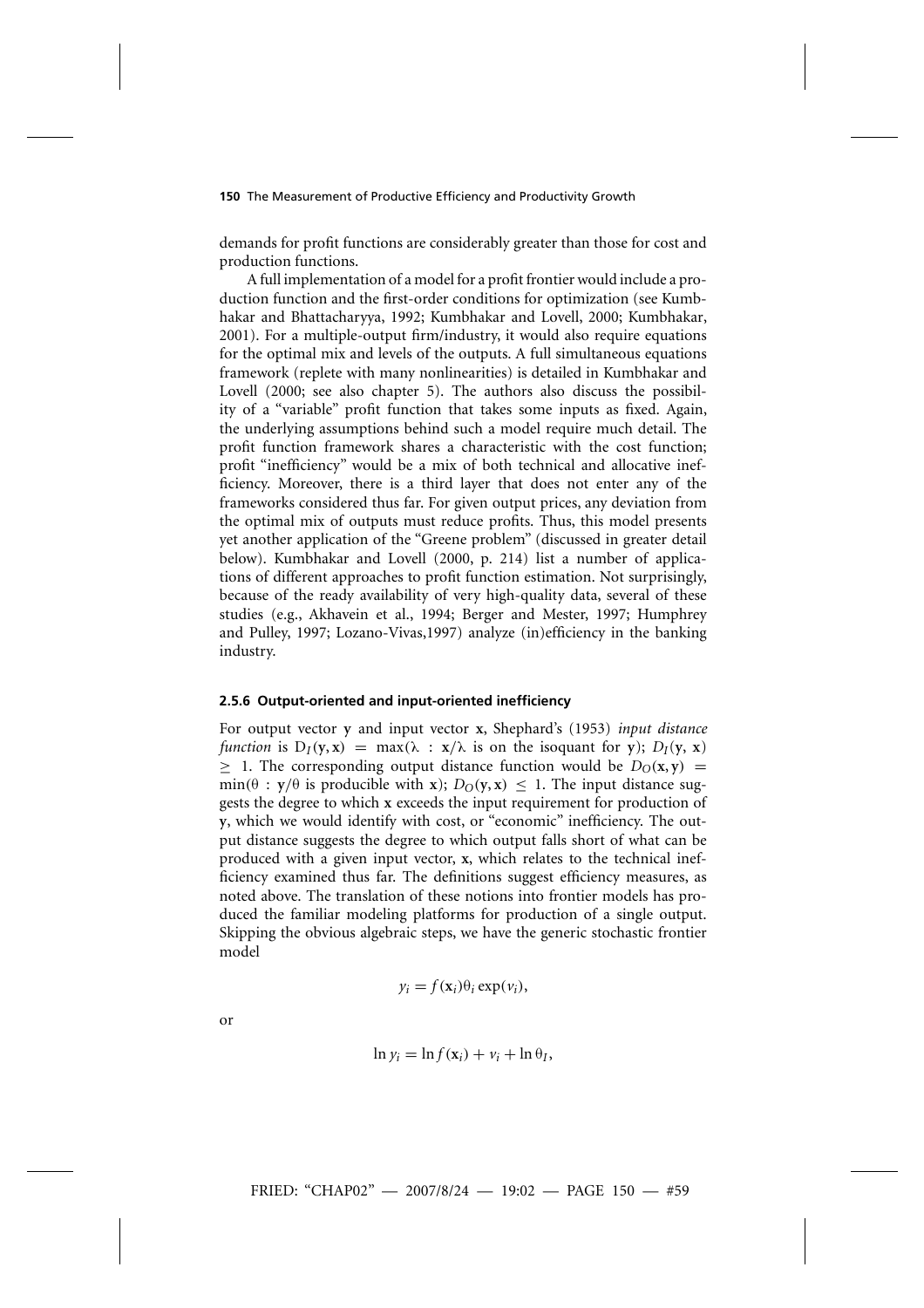where  $\theta_i = \exp(-u_i)$  in our model for output-oriented inefficiency. Taking logs produces our familiar stochastic frontier production model. For input-oriented inefficiency, we have the less commonly used formulation,

$$
y_i = f(\lambda_i \mathbf{x}_i) \exp(v_i),
$$

or

$$
\ln y_i = \ln f(\lambda_i \mathbf{x}_i) + v_i.
$$

In this formulation, the form of inefficiency in the production model is less clear. For example, moving to the usual Cobb-Douglas or translog model leaves a complicated function of  $(\ln x_{ki} + \ln \lambda_i)$ .

Most of the received applications have measured output-oriented inefficiency on the production side. On the cost side of the production model, the roles of the two measures are reversed. Neglecting  $v_i$  for the moment purely for convenience), we have

$$
y_i = \theta_i f(\mathbf{x}_i) \Leftrightarrow C_i = g(y_i/\theta_i, \mathbf{w}_i),
$$

so unless  $y_i$  enters the cost function (log)linearly, the form that  $\theta_i$  takes in the cost function will be complicated. In contrast, for input-oriented technical inefficiency, we have

$$
y_i = f(\lambda_i \mathbf{x}_i) \Leftrightarrow C_i = g(y_i, \mathbf{w}_i/\lambda_i).
$$

For technologies that satisfy the regularity conditions for the dual relationships to exist, the cost function must be linearly homogeneous in the input prices. Thus, we must have

$$
C_i = (1/\lambda_i)g(y_i, \mathbf{w}_i).
$$

Taking logs here and using the usual interpretation of λ*<sup>i</sup>* produces

$$
\ln C_i = \ln g(y_i, \mathbf{w}_i) - \ln \lambda_{ii}
$$
  
= 
$$
\ln g(y_i, \mathbf{w}_i) + u_i.
$$

Thus, we see that familiar applications of stochastic cost frontiers are based on a measure of input inefficiency. [I.e., unless it is assumed that the production function is homogeneous. If so, then  $\ln C_i = (1/\gamma) \ln(y_i/\theta_i)c(w_i)$ , where  $\gamma$  is the degree of homogeneity (see Christensen and Greene, 1976). In this case, input- and output-oriented inefficiency will be indistinguishable.]

Numerous applications have analyzed the distinction between input- and output-oriented inefficiency. Atkinson and Cornwell (1993), using panel data and a linear fixed-effects (deterministic frontier) model, found (perhaps not surprisingly) that the two assumptions produced different rankings of observations. As they point out, the distinction "matters." In similar kinds of analyses, Kumbhakar et al. (2004) and Alvarez et al. (2004) tested for the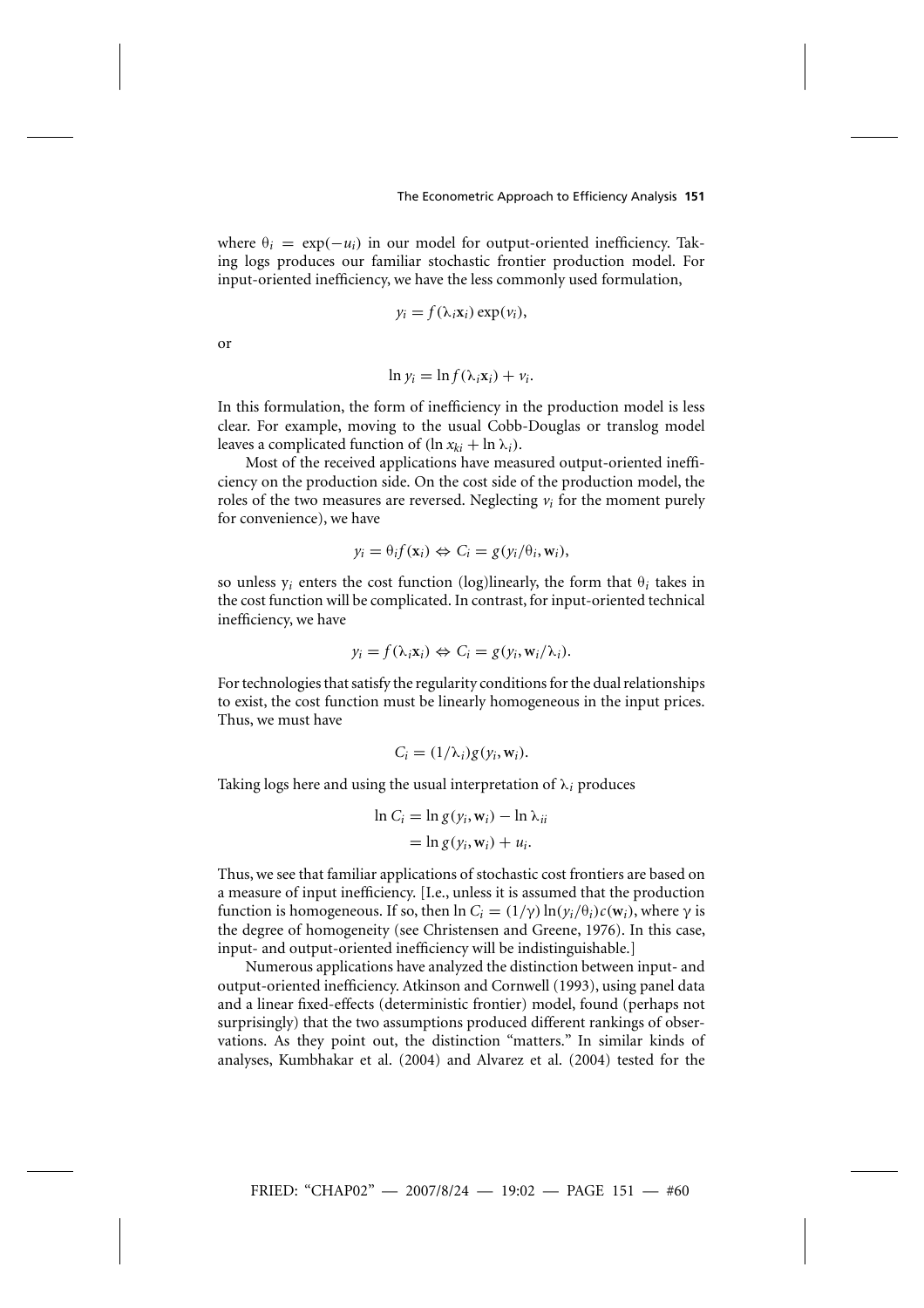presence of the two types of inefficiency. The latter study proceeded more or less on the lines of Atkinson and Cornwell (1993), using a panel-data set on Spanish dairy farms. Orea and Kumbhakar (2004). fit both input- and output-oriented models, and a hybrid that included both. They used a Vuong (1989) test was to test for the specification. Kurkalova and Carriquiry (2003) (using a technique suggested by Reinhard, Lovell, and Thijssen, 1999) estimated output-oriented inefficiency measures and then translated them ex post into input-oriented measures. Huang and Wang (2004) have also fit separate cost frontier models for input- and output-oriented inefficiency, in their case using the Fourier flexible form.

The preceding studies have steered around the inherent difficulty of the input orientation on the production side. Consider, in particular, a translog model, where we assume, as other authors have (looking ahead), panel data and time invariance for the inefficiency term. Thus,

$$
\ln y_{it} = \alpha + \sum_{k=1}^{K} \beta_k (\ln x_{i,t,k} - u_i) + \frac{1}{2} \sum_{k=1}^{K} \sum_{l=1}^{K} \gamma_{kl} (\ln x_{i,t,k} - u_i)(\ln x_{i,t,l} - u_i) + v_{i,t},
$$

where  $u_i \geq 0$ . Consistent with the received work, we would assume that  $u_i$ has a half-normal or exponential (or gamma or lognormal) distribution. As usual, estimation of the parameters is complicated by the presence of the unobserved *ui*. Consider the following approach based on MSL suggested by Kumbhakar and Tsionas (2004). (We have stripped their derivation down to its bare essentials here and changed notation a bit.) Note, first, that  $u_i$  is the same for all *t* and for all *k*, for a given *i*.

For convenience, write

$$
z_{i,t,k}(u_i) = \ln x_{i,t,k} - u_i.
$$

Conditioned on  $u_i$ , each term in the log-likelihood for  $y_{it}$  is the log of the corresponding normal density (for  $v_{i,t}$ ), so

$$
\ln L|\mathbf{u} = \sum_{i=1}^{N} \left[ -\frac{T_i}{2} \ln 2\pi - \frac{1}{2\sigma^2} \sum_{t=1}^{T_i} \left( \ln y_{it} - T \left[ z_{i,t}(u_i) \right] \right)^2 \right].
$$

where

$$
T\left[\mathbf{z}_{i,t}(u_i)\right] = \alpha + \sum_{k=1}^K \beta_k z_{i,t,k}(u_i) + \frac{1}{2} \sum_{k=1}^K \sum_{l=1}^K \gamma_{kl} z_{i,t,k}(u_i) z_{i,t,l}(u_i).
$$

FRIED: "CHAP02" — 2007/8/24 — 19:02 — PAGE 152 — #61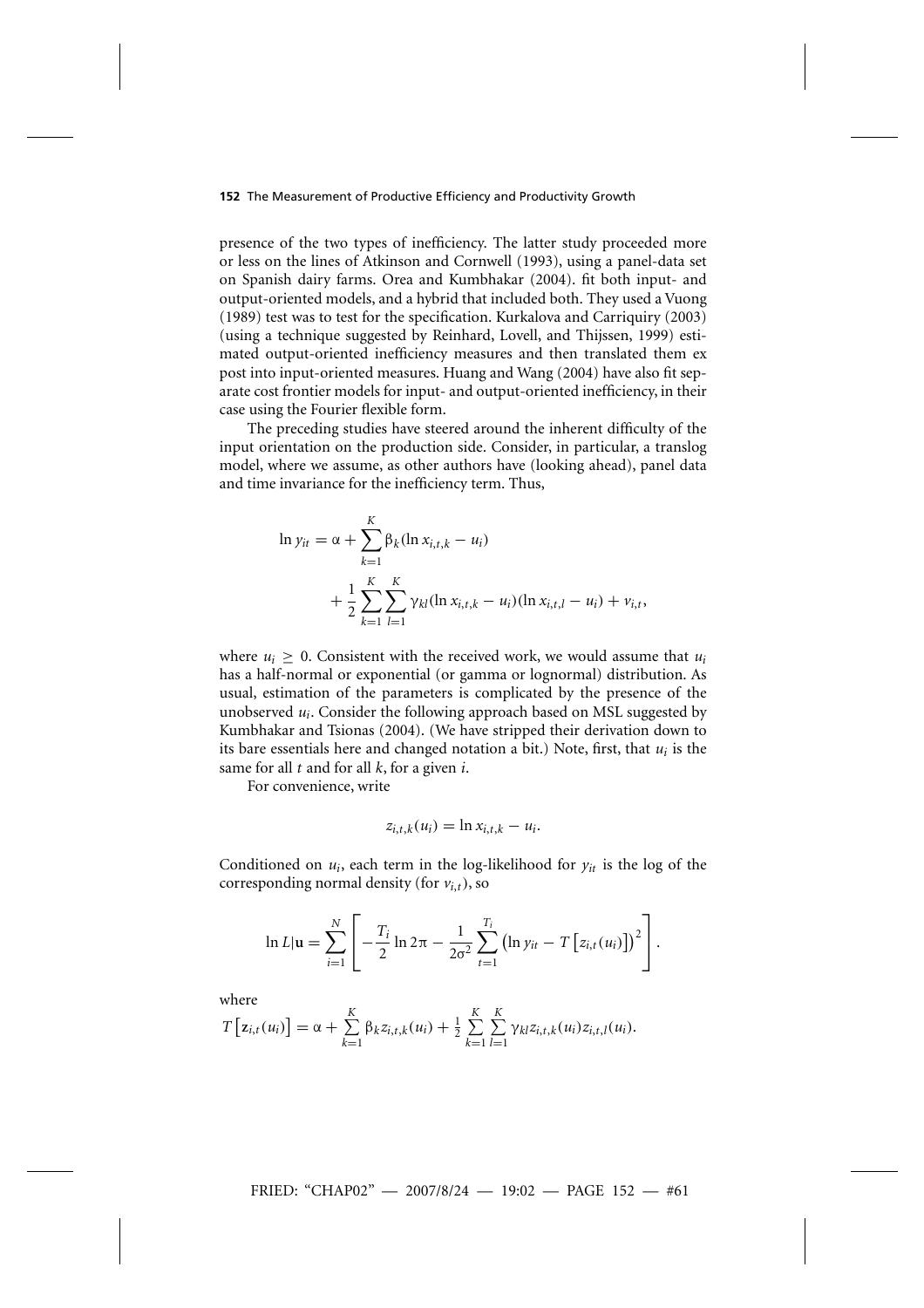# The Econometric Approach to Efficiency Analysis **153**

The inefficiency term must be integrated out of the log-likelihood before it can be maximized. The unconditional log-likelihood is

$$
\ln L = \sum_{i=1}^{N} \int_{u_i} \left[ -\frac{T_i}{2} \ln 2\pi - \frac{1}{2\sigma^2} \sum_{t=1}^{T_i} \left( \ln y_{it} - T \left[ z_{i,t}(u_i) \right] \right)^2 \right] p(u_i) du_i.
$$

The integrals cannot be expressed in closed form, so as it is above, this log-likelihood is not usable. However, for the distributions mentioned (halfnormal, exponential), random draws on  $u_i$  are easily obtainable. A usable simulated log-likelihood function is

$$
\ln L^{S} = \sum_{i=1}^{N} \frac{1}{R} \sum_{r=1}^{R} \left[ -\frac{T_i}{2} \ln 2\pi - \frac{1}{2\sigma^2} \sum_{t=1}^{T_i} \left( \ln y_{it} - T \left[ z_{i,t}(u_{i,r}) \right] \right)^2 \right].
$$

Maximizing ln *L<sup>S</sup>* produces estimates of all of the model parameters. [Tsionas (2004) shows how the Fourier transform produces an alternative, possibly simpler and faster algorithm for this optimization.] Ex post, it is useful to obtain an estimate of *ui*—this was the purpose of the exercise to begin with. Kumbhakar and Tsionas (2004) suggest a method of approximating *E*[*ui*|parameters, data]. I suggest a different (albeit similar) approach in section 2.7.

There is an element of ambiguity in the model as specified. Which form, input or output, is appropriate for a given setting? Alvarez et al. (2004) suggested that a given firm could be operating in either regime at any time. In their analysis of European railroads, they treated the input and output distance functions as two latent regimes in a finite mixture model. In essence, their model allows the data to sort themselves into the two regimes rather than arbitrarily assuming that all observations obey one or the other at the outset.

# **2.6 Heterogeneity in Stochastic Frontier Function Models**

This section is devoted to the issue of between firm heterogeneity in stochastic frontier modeling. We depart from a "pure" production model,

$$
\ln y_{it} = \alpha + \beta^{T} x_{it} + v_{it} - u_{it},
$$

or cost model,

$$
\ln C_{it} = C(y_{it}, \mathbf{w}_{it}; \boldsymbol{\beta}) + v_{it} + u_{it},
$$

in which  $v_{it}$  ∼  $N[0, \sigma_v^2]$  and  $u_{it}$  has some distribution characterized by a constant mean,  $\mu$  and constant variance,  $\sigma_u^2$ —sometimes both embodied in a single parameter, as in the exponential model. At this departure point, we say that the technology and the inefficiency distributions across individuals and

FRIED: "CHAP02" — 2007/8/24 — 19:02 — PAGE 153 — #62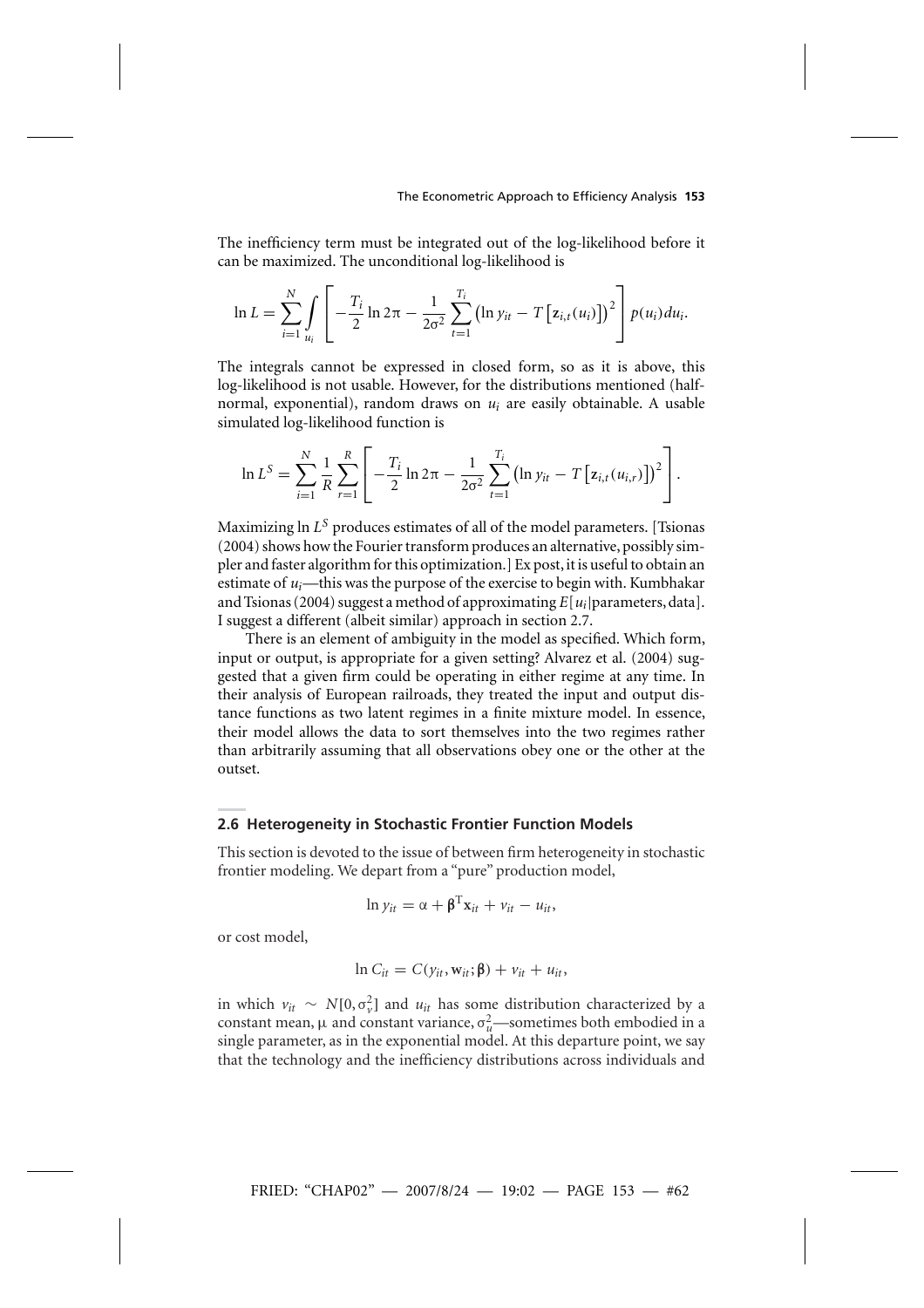time are homogeneous. They have the same parameters both in the production or cost function and in the inefficiency distribution. Of course, even at this point, that is not quite true, since the "stochastic" part of the *stochastic frontier* model specifically models the production technology as having a firm-specific (and time-specific) shift factor,  $v_{it}$ . Thus, at the outset, what we mean by homogeneity in the model is that firms differ only with respect to this random, noisy shift factor. We now wish to incorporate other forms of heterogeneity in the model. This includes, among other features, heteroskedasticity in the random parts of the model and shifts in the technology that are explainable in terms of variables that are neither inputs nor outputs. We begin by defining more precisely what we have in mind by heterogeneity.

## **2.6.1 Heterogeneity**

One important way to categorize heterogeneity is between observable and unobservable heterogeneity. By observable heterogeneity, we mean as reflected in measured variables. This would include specific shift factors that operate on the production or cost function (or elsewhere in the model). For example, in his study of hospital costs, Linna (1998) has an "exogenous" variable reflecting case mix in the cost function. How such variables should enter the model is an important question. (In brainstorming sessions on frontier modeling with my colleagues, we call this "where do we put the *z*'s?") They might shift the production function or the inefficiency distribution (i.e., enter the regression functions) or scale them (i.e., enter in the form of heteroskedasticity), or some combination of both (see Alvarez, Amsler, Orea and Schmidt, 2006, on the "scaling property") All of these possibilities fall in the category of observable heterogeneity (as I see it).

Unobserved heterogeneity, in contrast, enters the model in the form of "effects."This is usually viewed fundamentally as an issue of panel data, though I don't necessarily see it that way. Unobserved heterogeneity might (in principle, perhaps, always) reflect missing variables in the model. When these are not missing factors of production, or their unit prices, they have to be labeled as something different, however. Unobserved heterogeneity enters our model as characteristics, usually time invariant, that may or may not be related to the variables already in the model. We submit that unobserved heterogeneity should be considered as distinct from the unobservable object of most of our study, technical or cost inefficiency. For example, Greene (2004b) analyzes the problem of distinguishing the two in the World Health Organization's (WHO, 2000) vastly heterogeneous panel-data set on world health care attainment that includes 191 countries—virtually all of the world's population. I examine the issue in some detail below.

A related issue is parameter, or technology heterogeneity. Several studies to be discussed below have analyzed models with some type of shifting or cross-firm variation in the structural parameters of the model. Many of these are the sort of "random-parameter" models that are, again, usually associated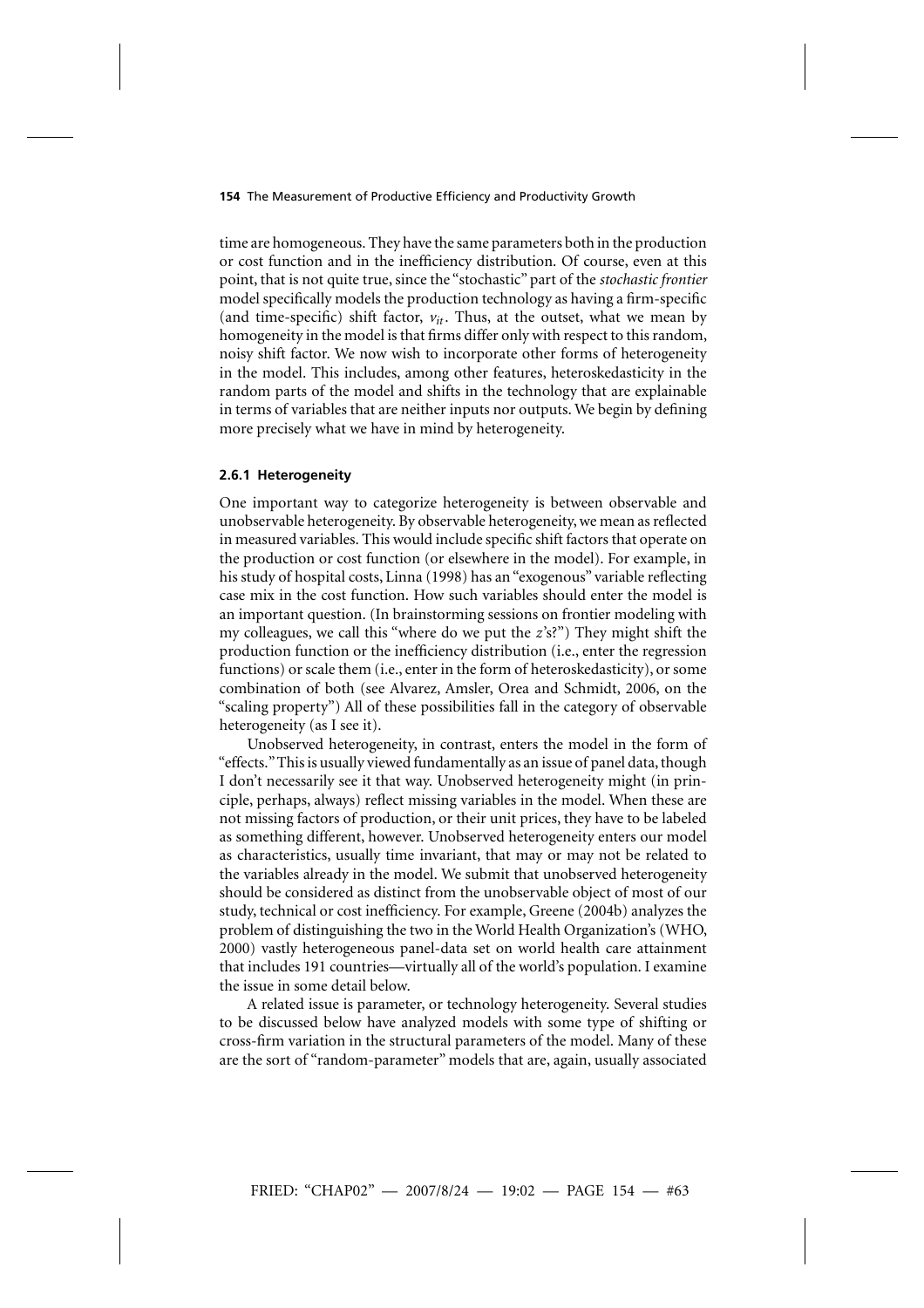with modeling in panel-data sets. I digress at this point to pin down a possibly misleading part of the modeling vernacular. In the numerous Bayesian treatments of frontier modeling, the parameters of the model are treated as "random," but the randomness in this context is not what I mean by parameter heterogeneity. In this discussion, what I intend by random parameters [e.g., in Huang (2004) or Orea and Kumbhakar's (2004) latent class model] is random difference across firms or individuals. The "randomness" of the parameters in a Bayesian treatment reflects "uncertainty" of the analyst, not heterogeneity across firms. I suggest the following litmus test: The parameter vector in a "random-parameters model" will contain an observation subscript "*i*," as in

$$
\ln y_{it} = \alpha_i + \boldsymbol{\beta}_i^{\mathrm{T}} \mathbf{x}_{it} + v_{it} - u_{it}.
$$

The Bayesian counterpart to this is the "hierarchical model,"which adds to the preceding priors that might appear as  $\beta$ <sup>*i*</sup> ∼ *N*[β, *a***Ω**];  $\beta$  ∼ *N*[0, **Ω**] (see, e.g., Tsionas, 2002; Huang, 2004). Variation in parameters is an important element of many studies. It can also be partly observable, for example, as in Kurkalova and Carriquiry (2003), in which parameters are allowed to vary systematically over time.<sup>56</sup>

A second, very important issue is the distinction between heterogeneity (latent or otherwise) in the production model and heterogeneity in the inefficiency model. These two have quite different implications for modeling and for estimation. Most of the literature on heterogeneity is focused on the latter, although to the extent that omitted heterogeneity in the production or cost model always shows up somewhere else (i.e., in the estimated features of *uit*), they are not unrelated.

#### **2.6.2 One-step and two-step models**

In cases in which heterogeneity is observable, we are sometimes interested in models in which those observables enter in the form of parameterized functions of "exogenous variables." The leading case is in which these variables are believed to affect the distribution of inefficiency. For example, in Greene (2004b), it is suggested that in the provision of health care, per capita income, and the distribution of income are relevant determinants of the efficiency of health care delivery. In such cases, researchers have often analyzed (in)efficiency in two steps. In the first, conventional estimates of inefficiency are obtained without accounting for these exogenous influences (see section 2.8 for estimation of  $u_i$ ). In the second step, these estimates are regressed or otherwise correlated with the exogenous factors (see, e.g., Greene, 2004b, table 6; Annaert et al., 2001).<sup>57</sup> It is easy to make a convincing argument that not accounting for the exogenous influences at the first step will induce a persistent bias in the estimates that are carried forward into the second. This is analyzed at length in Wang and Schmidt (2002), who argue that this is akin to an omitted variable problem in the linear regression model.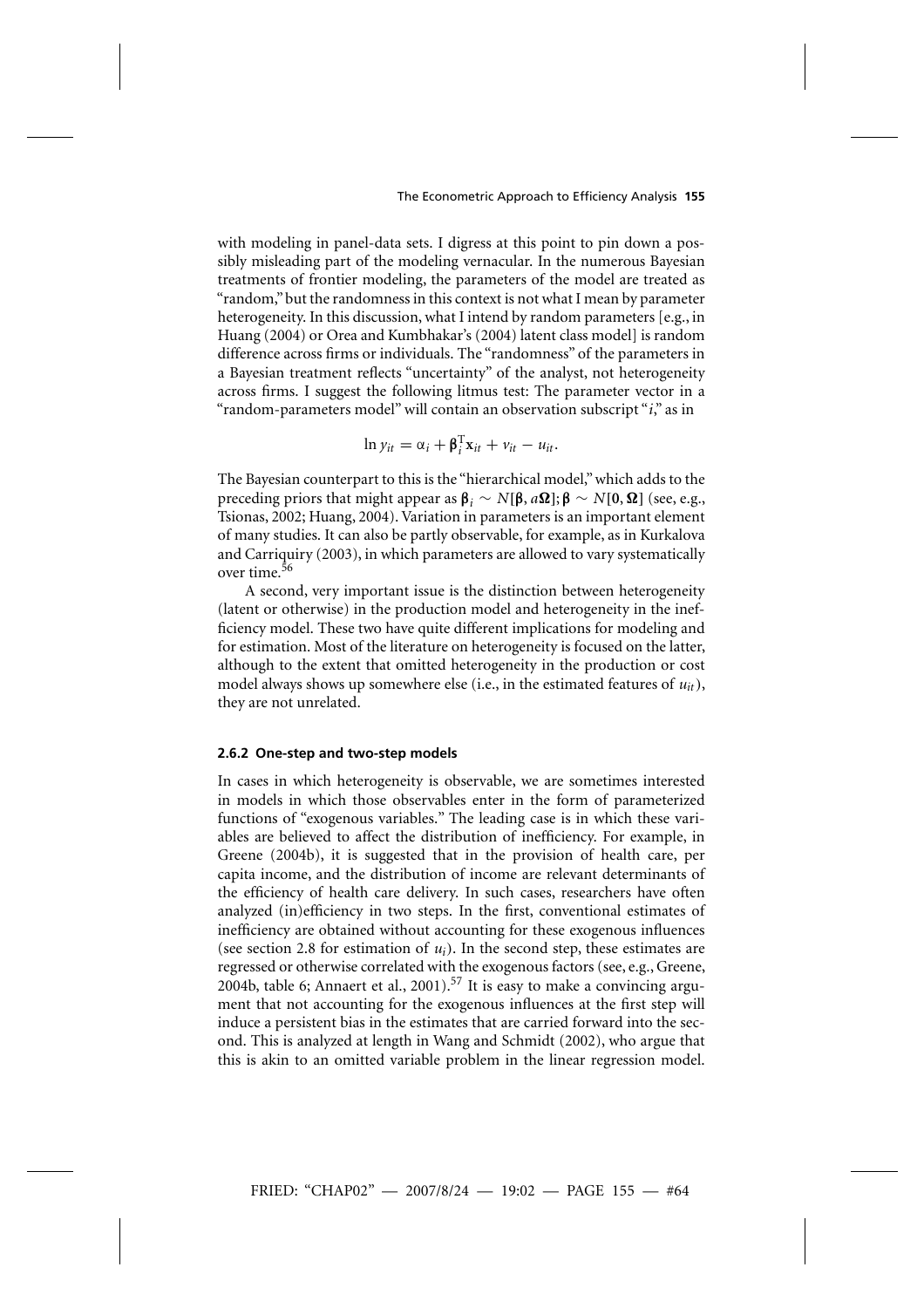The biases in estimated coefficients will be propagated in subsidiary estimates computed using those coefficients. Caudill and Ford (1993) and Caudill et al. (1995) provide evidence of such first-level biases in estimated technology coefficients that result from neglected heteroskedasticity. Wang and Schmidt (2002) take the analysis another step to consider how this bias affects estimates of "inefficiency."58 In their model, the neglected heterogeneity "scales" both the mean and variance of the inefficiency distribution. Ultimately, the case made by these authors is that when heterogeneity in the model is parameterized in terms of observables, those features should all appear in the model at the first step. In what follows, I will assume this is the case—the various model extensions noted below all presume "full information" (usually ML) estimation at the first step.

### **2.6.3 Shifting the production and cost function**

I have mentioned numerous applications in which exogenous variables that are not outputs, inputs, or input prices enter the model. Among the examples are time changes that likely reflect technological change [e.g., Berger and Mester (1997), the case mix variables in Linna's (1998) hospital cost study, and exogenous country effects such as form of government and climate in Greene (2004b)]. Little is changed in the model by adding exogenous shifts, environment variables, technical change, and so on, to the production, cost, or distance function, as in

$$
\ln y_{it} = f(\mathbf{x}_{it}, \beta) + g(\mathbf{z}_{it}, \delta) + h(t) + v_{it} - u_{it};
$$

however, it must be noted that there is a potential identification issue. The model is obviously indistinguishable from an otherwise"pure"model in which the inefficiency component is  $u_{it}^* = g(z_{it}, \delta) + h(t) - u_{it}$ . It is up to the model builder to resolve at the outset whether the exogenous factors are part of the technology heterogeneity or whether they are elements of the inefficiency distribution.

The more pernicious identification problem arises in panel-data models in which there is unobservable, time-invariant heterogeneity. A perennial issue in the analysis of efficiency is whether inefficiency is time invariant or varies through time (systematically or haphazardly). I examine several models that relate to this question in this section. In the WHO health care model (Evans et al., 2000a, 2000b), technical inefficiency is deduced from a fixed-effects model (see Schmidt and Sickles, 1984),

$$
\ln y_{it} = a_0 + \mathbf{\beta}^{\mathrm{T}} \mathbf{x}_{it} + v_{it} - [\max_j (a_j) - a_i].
$$

In this application (and others of the same type), any unobserved timeinvariant heterogeneity must be captured in the estimated "inefficiency,"  $[\max_i(a_i) - a_i]$ . For the WHO data, this component is potentially enormous,

FRIED: "CHAP02" — 2007/8/24 — 19:02 — PAGE 156 — #65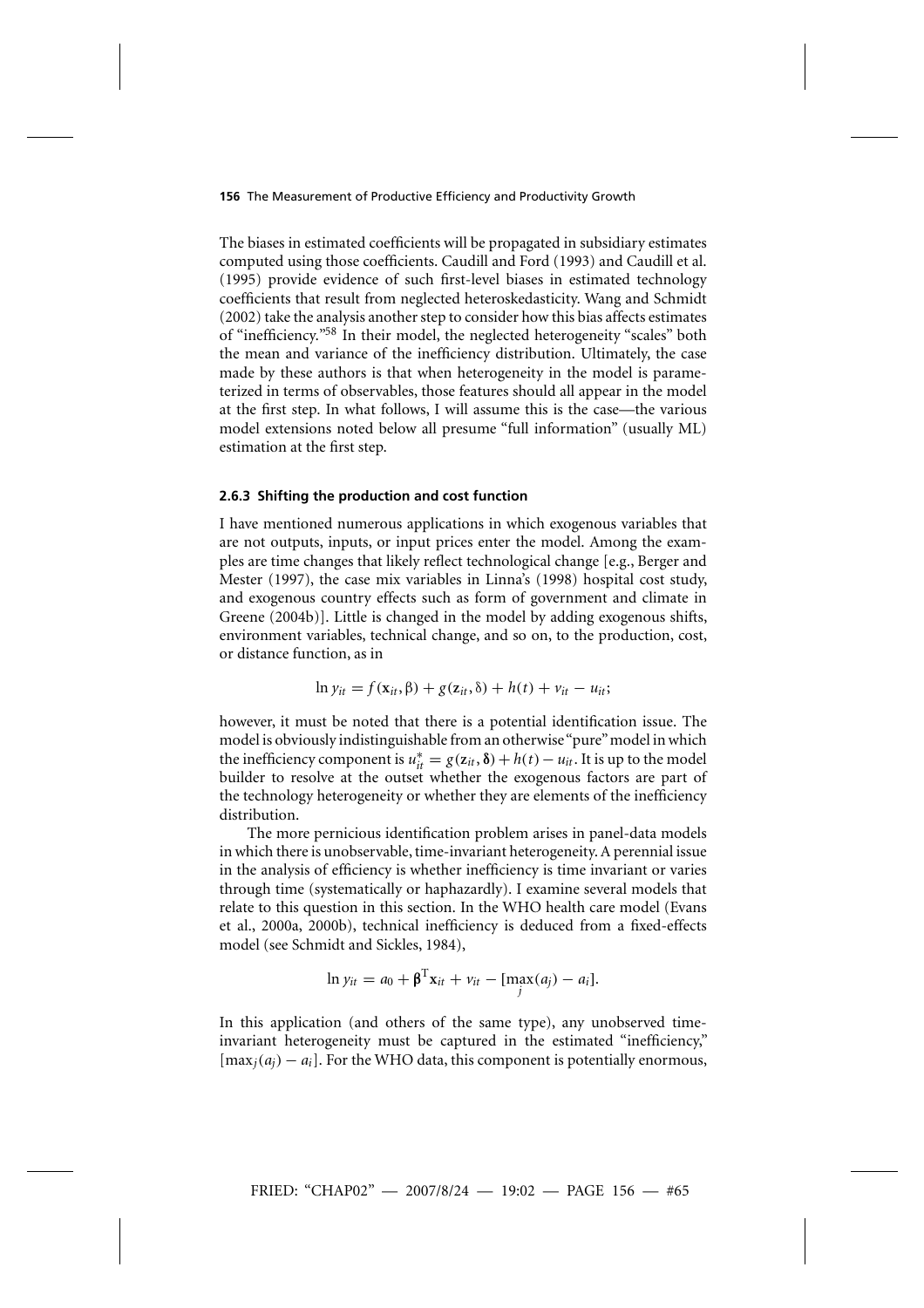because these are country-level data. A random-effects–style model (see, e.g., Pitt and Lee, 1981; Koop et al., 1997),

$$
\ln y_{it} = \alpha + \beta^{\mathrm{T}} \mathbf{x}_{it} + v_{it} - u_{i},
$$

fares no better—it simply layers on the additional assumption that both inefficiency and heterogeneity are uncorrelated with  $\mathbf{x}_{it}$ . To accommodate this undesirable feature of both treatments, Greene (2004a, 2004b, 2005) proposes "true" fixed- and random-effects models,

$$
\ln y_{it} = a_i + \beta^{\mathrm{T}} \mathbf{x}_{it} + v_{it} - u_{it}
$$

and

$$
\ln y_{it} = (\alpha + w_i) + \beta^{\mathrm{T}} x_{it} + v_{it} - u_{it}.^{59}
$$

In both cases, the assumptions of the stochastic frontier model are maintained, so the estimators are ML—in the former case by including the dummy variables in the model and in the latter case by MSL. Note that these models substantively change the assumptions about the time-invariant effects. In the prior specifications, the time-invariant term is entirely time-invariant inefficiency, and time-invariant heterogeneity is either assumed away or inadvertently buried in it. In the "true" effects model, all time-invariant effects are treated as unobserved heterogeneity, and the inefficiency component varies freely through time. Doubtless, the "truth" is somewhere between the two extremes. Unfortunately, there is an identification issue that is only resolved through nonsample information (i.e., additional assumptions). Farsi et al. (2003) have studied the impact of the different assumptions in a model of nursing home costs and found, perhaps not surprisingly, that the differences are quite noticeable. Kotzian (2005) extends the notion a bit to full-parameter vector heterogeneity and finds, likewise, that accounting for heterogeneity has substantial impacts on measured inefficiency.

# **2.6.4 Parameter variation and heterogeneous technologies**

In the frontiers context, cross-firm parameter variation would be viewed as heterogeneity in the technology being employed (see Huang, 2004, for discussion). The idea of parameter variability in regression models was proposed by Hildreth and Houck (1968), among others, who applied the idea to linear regression models. The guiding wisdom in many treatments is still provided by the linear model. Textbook treatments of random-parameter models thus often analyze the generalized regression model and methods of "mixing" group-specific least squares estimates—essentially a GLS estimator. Kalirajan and Obwona (1994) is an early application in the frontiers literature. More contemporary treatments have couched parameter variation in terms of parameter heterogeneity, generally in panel-data models. In general, such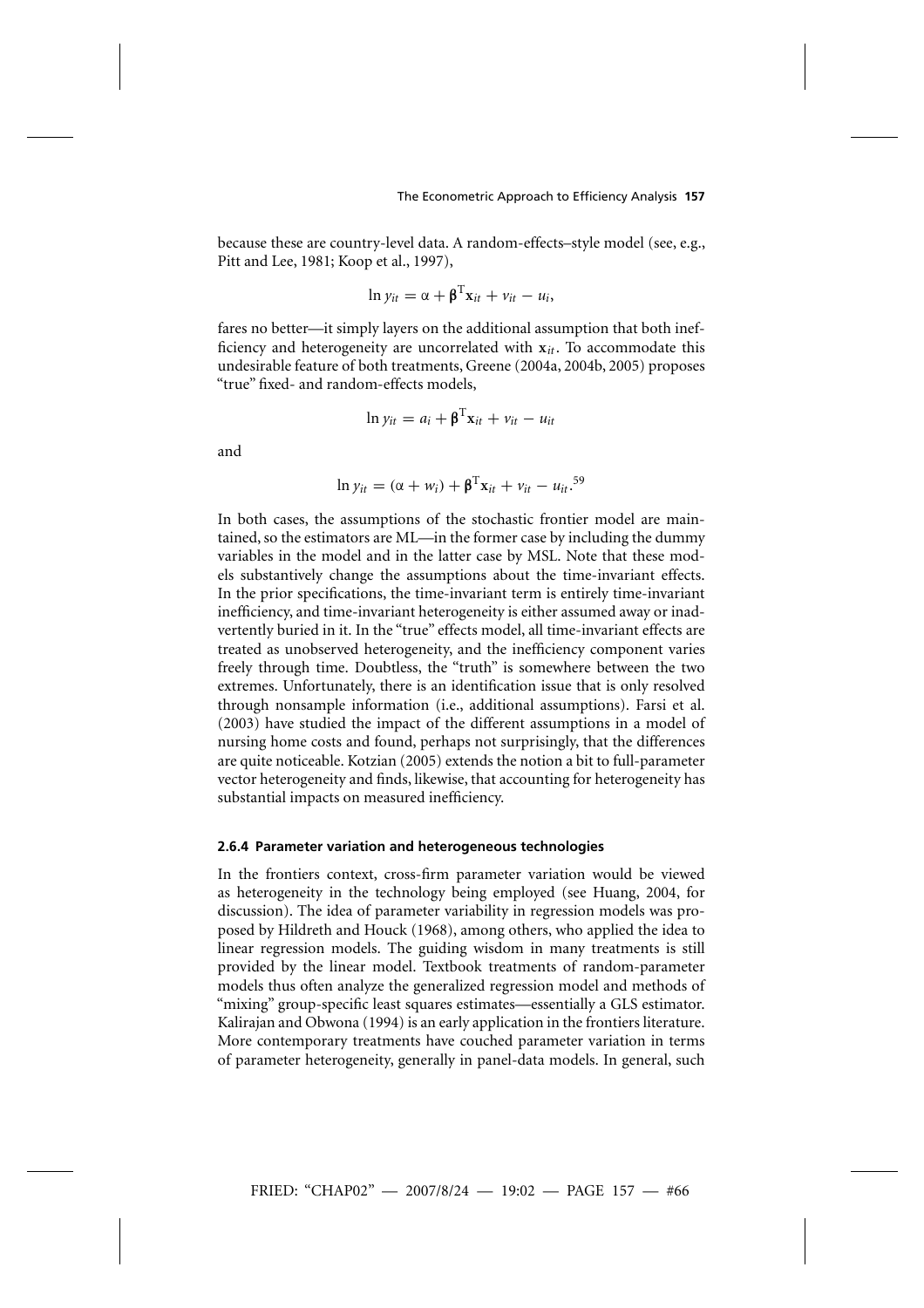models, both classical and Bayesian, are handled through likelihood-based and often simulation methods.<sup>60</sup>

When the parameter variation reflects observable heterogeneity, it is straightforward to build it directly in the model. Thus, Kotzian (2005) uses interactions with group-specific dummy variables to accommodate group differences in a model of health care attainment. Kurklova and Carriquiry (2003) do similarly with time variation in a production model for farm production.

A number of recent treatments have modeled technology heterogeneity with less systematic variation. In Orea and Kumbhakar (2004), Greene (2005), and O'Donnell and Griffiths (2004), a latent class specification is suggested to accommodate heterogeneity across firms in the sample. In the first two of these, the formulation captures differences in groups of firms within the sample. O'Donnell and Griffiths (2004), in contrast, use the latent class formulation to capture the effects of different weather "regimes" on rice farming. The latent class model, in general, is a stochastic frontier model,

$$
\ln y_{it} | q = f_q(\mathbf{x}_{it}, \boldsymbol{\beta}_q) + v_{it} | q - u_{it} | q,
$$

where *q* indicates the class or regime. Class membership is unknown, so the model proceeds to add the sorting probabilities,

$$
prob[class = q|z_i] = p(q|z_i).
$$

Note how exogenous factors may (but need not) enter the class probabilities. O'Donnell and Griffiths (2004) document a Bayesian MCMC method of estimating the model. Greene (2005) and Orea and Kumbhakar (2004) use ML methods instead.

Tsionas (2002) and Huang (2004) proposed a hierarchical Bayesian approach to frontier modeling with heterogeneous technologies. Tsionas's stochastic frontier model [applied to the Christensen and Greene (1976) electricity generation data] is

ln  $y_{it} = \alpha + \beta_i^T \mathbf{x}_{it} + v_{it} - u_{it}$ *f* (*v<sub>it</sub>*)=*N*[0, σ<sup>2</sup>], *p*(σ)=inverted gamma(*s*, *M*)∝ exp(−*s*/(2σ<sup>2</sup>)(σ<sup>2</sup>)<sup>−(*M*+1)/2</sup>,  $f(u_{it}) = \theta \exp(-\theta u_{it}), p(\theta) = \text{gamma}(q, N) = \theta^{N-1} \exp(-q\theta) [q^N / \Gamma(N)],$  $p(\beta_i) = N[\beta, \Omega], p(\beta) = \text{``flat''} \propto 1, p(\alpha) \propto 1,$  $p(\mathbf{\Omega}) = \text{inverted Wishart } \propto |\mathbf{\Omega}|^{-(K+\nu+1)/2} \exp(-\text{tr}\mathbf{\Omega}^{-1}\mathbf{W}/2).$ 

Assumed values for the elements of the priors, *s*, *M*, *q*, *N*, *v*, and **W** are discussed. The prior for  $\theta$  is crucial. As Tsionas (2002) notes,  $q = -\ln r^*$  is a crucial element in many studies (e.g., Koop et al., 1997). In most of these, the researchers use  $r^* = 0.875$ , implying a prior median efficiency of 87.5% when  $N = 1$  (exponential). Tsionas reports that he used  $N = 1$  (exponential) prior for θ), but  $q = 10^{-6}$ , which implies essentially a flat prior for θ over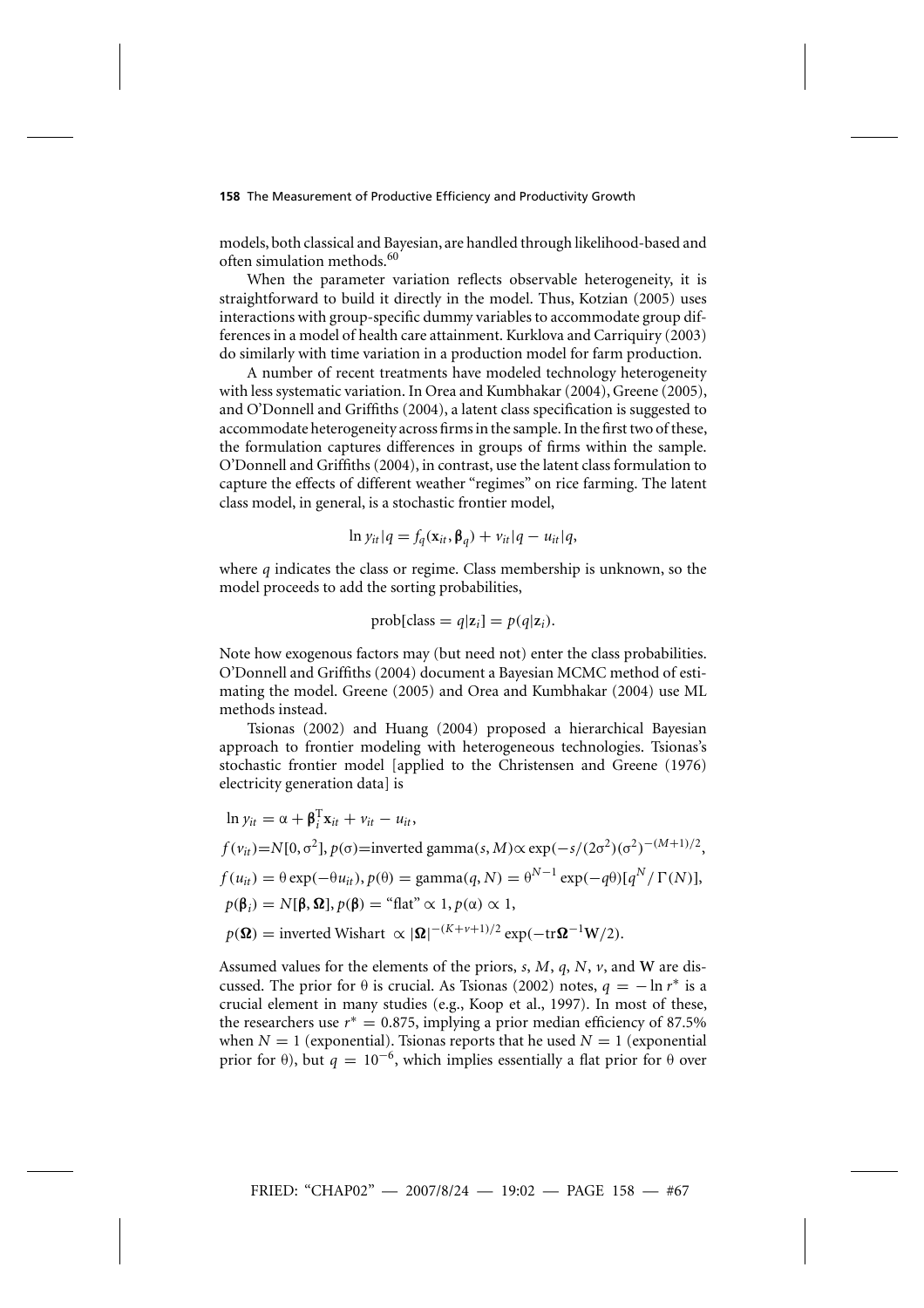the entire positive half line. For the other parameters, he reports prior values *s* =  $10^{-6}$  and *M* = 1, so *p*(σ)  $\alpha$  1/σ (approximately), which is a Jeffrey's (noninformative) prior;  $\nu = 1$ , and  $W = 10^{-6}$ **I**, so  $p(\Omega)$  is almost flat also. An MCMC-based Gibbs sampler is described for estimation. The parameter estimates (posterior means) are reasonable, but the estimated posterior mean for  $\theta$  in the full model is 75.12, implying an inefficiency distribution concentrated almost entirely at zero ("near perfect efficiency"—as he notes, estimated efficiencies are almost uniformly above 0.99). Using the same data, van den Broeck et al. (1994) found values ranging from 0.83 to 0.91 when *r*<sup>∗</sup> = 0.875 and even lower when  $r^* = 0.50$ . The difference is attributed to the extension of the model to individual-specific parameters. (The classical MLE of  $\theta$  is approximately 10, which implies median efficiency of roughly 93%.)

Tsionas (2002) hints at relaxing the exponential distribution assumption for  $f(u_{it})$  to allow the more flexible gamma distribution (see Greene, 1993, 2004b), but only suggests how to fit the Erlang form (integer *P*) of the model for  $P = 1$  (as above), 2, and 3. Huang (2004) presents a full extension of the model to the gamma distribution for  $u_{it}$ ,

$$
f(u_{it}) = u_{it}^{P-1} \exp(-\theta u_{it}) [\theta^P / \Gamma(P)].
$$

A second extension allows a subset of the parameters to remain equal across firms—Huang (2004) uses this to force the constant term to be the same for all firms, while the other parameters remain firm specific. The author is (ironically) vague about what prior is used for the parameters of  $f(u_{it})$ . *P* is taken to have gamma prior with parameters  $(1, 1)$ —that is, exponential with mean 1. But, for  $q$  in  $p(\theta)$ , he suggests that he is following van den Broeck et al. (1994) and Tsionas (2002), who use completely different values. A footnote suggests something in the neighborhood of 0.8 is used for− ln *r*<sup>∗</sup> = *q*. Huang's final results do not differ much from Tsionas's. The posterior means for  $\theta$  and *P* are 77.433 (Tsionas found 77.12) and 0.9063 (Tsionas forced the latter to equal 1). Huang (2004) likewise finds posterior estimates of mean efficiency that differ only trivially from 0.99. The values that he finds when he assumes homogeneous technologies are more in line with van den Broeck et al. (1994, their figure 2).

These results are not plausible. I surmise that they result from fitting a separate parameter vector to every observation in a cross section, something that cannot be done with classical, MSL procedures. The Gibbs sampler (MCMC) method has no built-in mechanism that will break down when one attempts to do so. (One could trace the Gibbs samples from different starting points in the chain and look for failures to converge. That does not appear to have been done here.) Consider a classical alternative. In Greene (2005), the random-parameters model

$$
\ln y_{it} = \alpha_i + \beta_i^{\mathrm{T}} x_{it} + v_{it} - u_i,
$$
  

$$
(\alpha_i, \beta_i) \sim N[(\alpha, \beta), \Sigma],
$$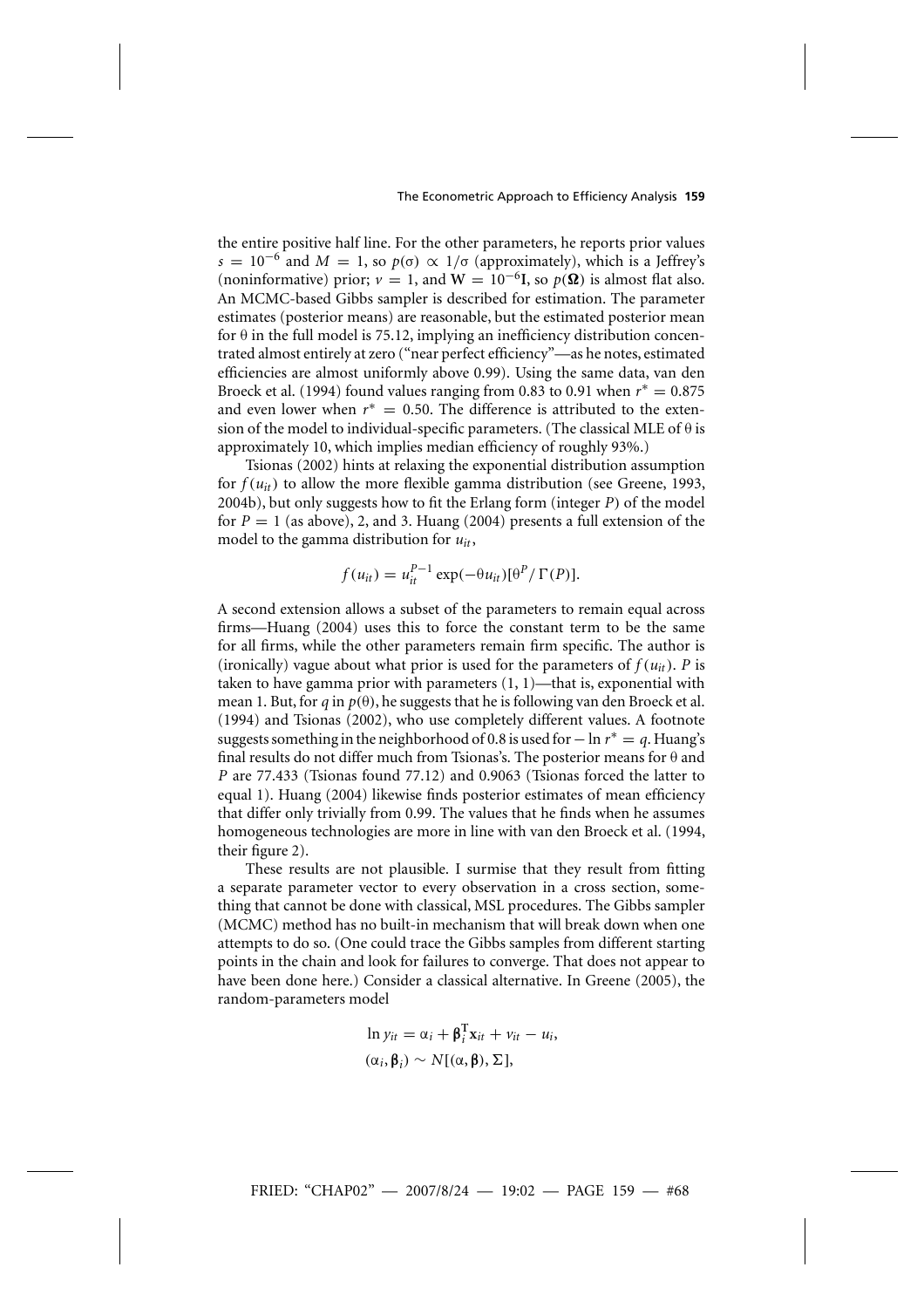$$
v_{it} \sim N[0, \sigma_v^2],
$$
  

$$
u_{it} \sim N[0, \sigma_u^2]
$$

is estimated by MSL. (An extension is proposed that allows the mean of the normal distribution to include a term  $\Delta z_i$  which produces a two-level model and adds an additional layer of heterogeneity in the model.) As a general rule, the classical estimator of this (any) random-parameters model does not work very well in a cross section. For the same data used in the preceding two studies, the MSL estimates appear quite reasonable, with the exception of the estimate of  $\sigma_v$ , which goes nearly to zero. All of the variation in  $v_{it}$  is soaked up by the firm-specific parameters, leaving nothing for the idiosyncratic disturbance. (In contrast, in the hierarchical Bayes model, all the variation in *u* is absorbed elsewhere in the estimated model.) The estimated efficiency values from this model (discussed further in the next section) are 0.984 (the result of a numerical problem in manipulating the near zero value of  $\sigma_{\nu}$ ), for every firm in the sample—equally implausible. If the normal–gamma model discussed above, with nonrandom (homogeneous) coefficients, is fit by MSL, the estimated efficiencies from that model (EFFG) produce the kernel density plot shown in figure 2.7. This figure is virtually identical to Huang's (2004) figure 2, which does likewise for the homogeneous technologies model, even including the small second mode near 0.67. To explore the idea suggested above, I divided the sample into 20 size classes and fit the random-parameters model with these 20 groups treated as a panel. The results corresponding to figure 2.7 appear in figure 2.8.

These results are strikingly at odds with the Bayesian estimates. To return to the issue of parameter heterogeneity, note that these are firm-level, not plant-level, data and that most of these firms are fairly large multiplant utilities.



**Figure 2.7.** Estimated Efficiencies for Electric Power Generation

FRIED: "CHAP02" — 2007/8/24 — 19:02 — PAGE 160 — #69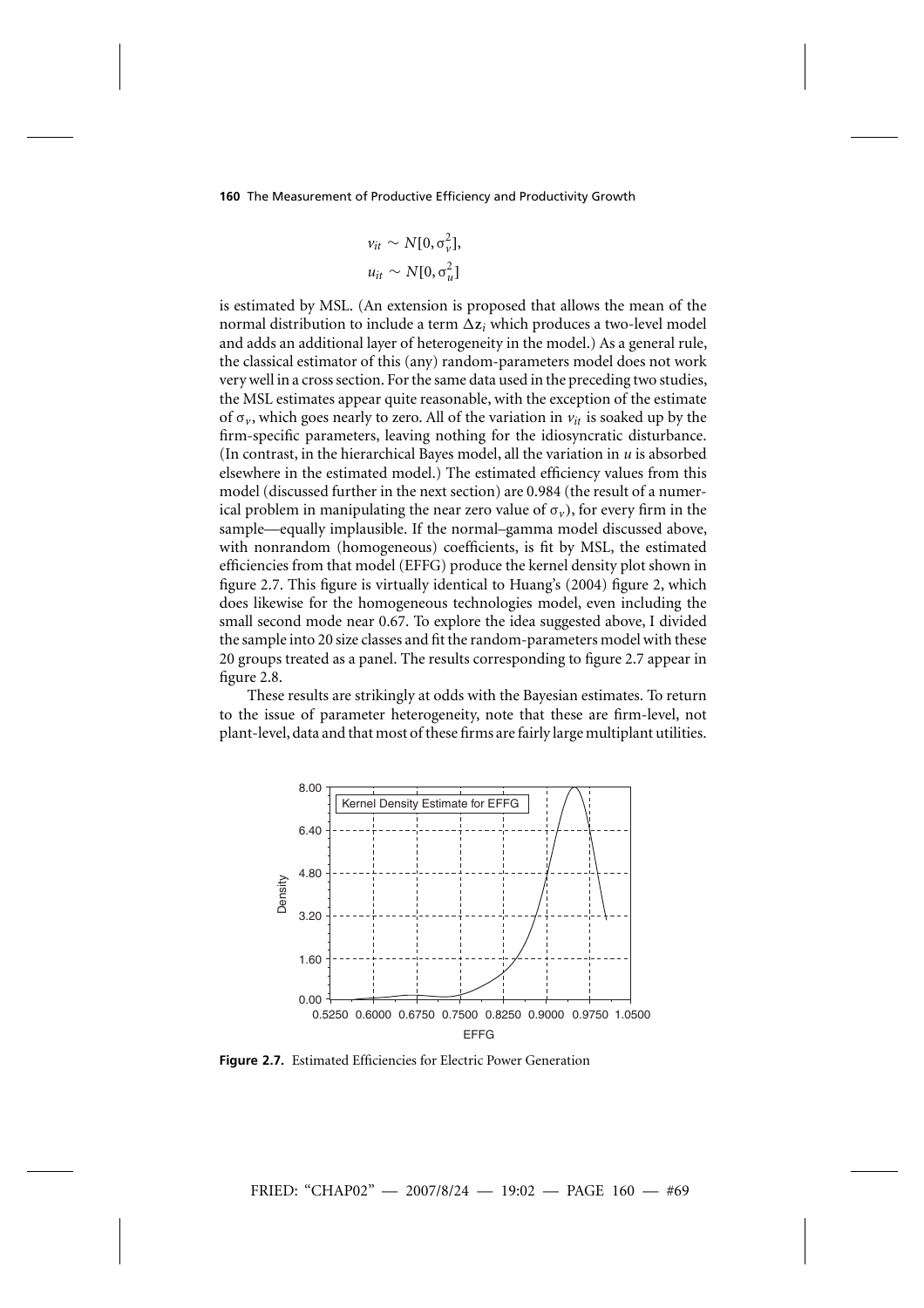## The Econometric Approach to Efficiency Analysis **161**



**Figure 2.8.** Efficiencies for Heterogeneous Technologies Model

The proposition that there are the very large differences in technology across firms suggested by the large parameter variances estimated in the heterogeneous parameter models seems dubious. The statistical issue of computing individual-specific coefficients in a cross section and the underlying economics suggest that these results need a much closer look.

# **2.6.5 Location effects on the inefficiency model**

Thus far, we have analyzed different approaches to introducing heterogeneity in the technology into the stochastic frontier while retaining the simple additive homogeneous inefficiency term. Let us now turn attention to models that consider the location and scale of the inefficiency itself. Heterogeneity of the sort examined above is also a natural place to focus the discussion. A central issue in this specification search is how to handle the possibility of time variation in inefficiency in a model for panel data. This is considered in section 2.7.

Kumbhakar's (1993) "production risk model,"

$$
\ln y_{it} = \alpha + T(\ln x_{it}, \beta) + g(x_{it}, \delta)\epsilon_{it},
$$

where  $g(\mathbf{x}_{it}, \mathbf{\delta}) = \sum_k \delta_k x_{itk}$  in a translog model (log-quadratic) and  $\varepsilon_{it}$  $\tau_i + \lambda_t + \nu_{it}$ , is similar. In this case, inefficiency is estimated with  $g(\mathbf{x}_{it}, \hat{\delta})(\hat{\alpha} + \hat{\beta}_{it})$  $\hat{\tau}_i$ ) – max<sub>*j*</sub>[g(**x**<sub>*it*</sub>,  $\hat{\delta}$ )( $\hat{\alpha}$  +  $\hat{\tau}_j$ )].

Whether inefficiency can be appropriately modeled in the preceding fashion is the subject of some debate. Forcing a pattern of any sort on all firms in the sample is restrictive. (Of course, it is less so than assuming there is no variation at all.) Another approach to capturing variation in inefficiency is the addition of a nonnegative effect directly to the production function. Deprins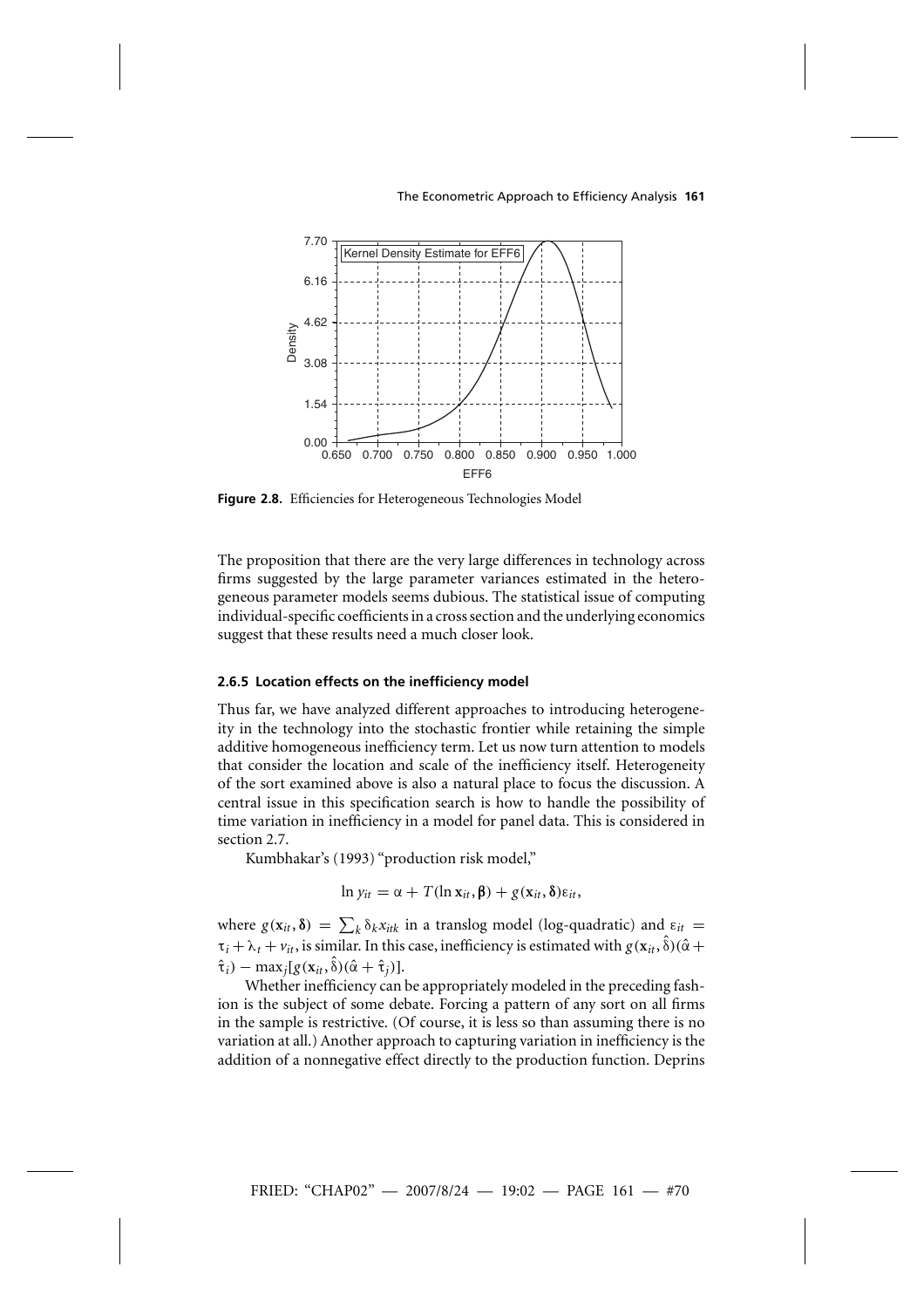and Simar (1989b) suggested  $E[u|z_i] = \exp(\delta^T z_i)$ , which produces the model

$$
\ln y_i = \ln f(\mathbf{x}_i, \boldsymbol{\beta}) - \exp(\boldsymbol{\delta}^{\mathrm{T}} \mathbf{z}_i) + \varepsilon_I,
$$

where  $E[\epsilon_i] = 0$ . A formal specification for the distribution of  $\epsilon$  completes the model. This approach is somewhat cumbersome analytically, because it loses the essential nature of the nonnegative inefficiency. Kumbhakar, Ghosh, and McGuckin (1991) suggested a similar specification,

$$
u_i = \delta^{\mathrm{T}} z_i + \varepsilon_I,
$$

with similar shortcomings. Constraining the sign of *ui* is difficult in the specifications considered thus far. Kumbhakar et al.'s (1991) solution has been used in many recent applications:

$$
u_i = |N[\delta^{\mathrm{T}} z_i, \sigma_u^2]|
$$

Reifschneider and Stevenson's (1991) proposal to address the issue is

$$
\ln y_i = \alpha + \beta^{\mathrm{T}} x_i - d(\delta, z_i) - u_i^* + v_i,
$$

where both  $d(\delta, z_i)$  and  $u_i^*$  are positive. Specifying  $d(\delta, z_i) = \exp(\delta^T z_i)$ and  $u_i^* \sim N^+[0, \sigma_u^2]$  satisfies the requirement. This is, of course, similar to Kumbhakar et al.'s (1991) model, but with an additional constraint satisfied. Reifschneider and Stevenson (1991) apply the model with truncated normal, exponential, and Erlang distributions assumed for *ui*. Actually, the model is overspecified, since it is not necessary for both  $\exp(\delta^T z_i)$  and  $u_i^*$  to be positive for  $u_i = u_i^* + \exp(\delta^T z_i)$  to be positive. Huang and Liu (1994) complete the specification by formulating the model so that only  $u_i^* \ge -\exp(\delta^T z_i)$  is built into the model. This is done by using a truncated normal rather than a half-normal distribution for  $u_i^*$ . [In Huang and Liu's formulation, the shift function also includes the levels of the inputs. This has implications for the elasticities as well as some ambiguous implications for whether inefficiency is input or output oriented. Battese and Coelli (1995) propose a specification that is generally similar to that of Huang and Liu (1994).] Since the truncation point enters the log-likelihood function nonlinearly, even for a linear function for d(**δ**, **z***i*), this substantially complicates the estimation. On the other hand, by manipulating the model a bit, we can show that the Huang and Liu model can be obtained from Stevenson's (1980) truncated-normal model just by replacing ε*<sup>i</sup>* with ε*<sup>i</sup>* + *d*(**δ**, **z***i*) and υ*<sup>i</sup>* with υ*<sup>i</sup>* + *d*(**δ**, **z***i*)—Huang and Liu specified  $d_i = \delta' z_i$  for a set of variables that need not appear in the production function. The model proposed by Kumbhakar et al. (1991) is, likewise, equivalent to that of Huang and Liu (1994).

A number of other variations on this theme have been suggested. Battese, Rambaldi, and Wan (1994) use

$$
y_i = f(\mathbf{x}_i, \boldsymbol{\beta}) + d(\boldsymbol{\delta}, \mathbf{z}_i)(u_i + v_i).
$$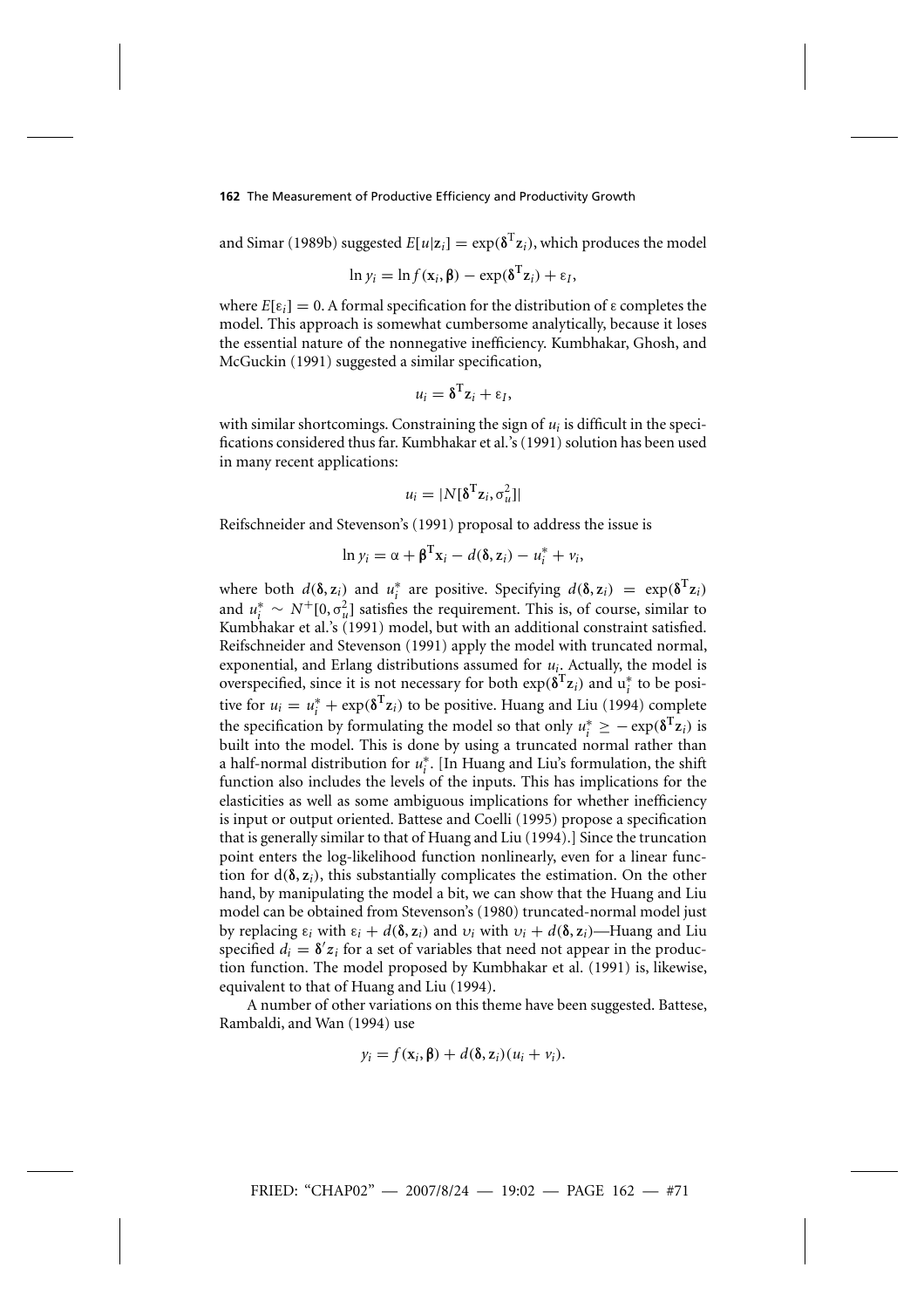Note the use of an additive as opposed to multiplicative disturbance in this model. Battese et al. were interested specifically in modeling  $y_i$  in "natural" units" (the authors" term). Technical efficiency in this model, defined as

$$
TE_i = \frac{E[y_i|u_i, \mathbf{x}_i]}{E[y_i|u_i = 0, \mathbf{x}_i]} = 1 - \frac{d_i}{f_i}u_i,
$$

clearly depends on  $d_i$ . [Note that since  $y_i$  is positive, TE<sub>i</sub>  $\in (0, 1)$ .] Battese et al. present the log-likelihood function for this model with Cobb-Douglas specifications for  $f(\cdot)$  and  $d(\cdot)$  in an appendix. Estimation is, at least in principle, straightforward, though the use of the additive form of the disturbance probably unnecessarily complicates the function and the maximization process. There is, however, a purpose to doing so; the main subject of the paper is *production risk*, defined for the *k*th input as

$$
\eta_k = \frac{\partial \text{var}[y_i|u_i, \mathbf{x}_i]}{\partial x_{ki}} = 2\beta_k \frac{\text{var}[y_i|u_i, \mathbf{x}_i]}{x_{ki}}
$$

for their model.

Last, an intuitively appealing modification of Battese et al.'s (1994) formulation is

$$
\ln y_i = f(\mathbf{x}_i, \mathbf{\beta}) + v_i - d_i u_i,
$$

where, as before,  $d_i$  is a nonnegative function and  $u_i$  has one of the distributions specified above. Suppose that we assume Stevenson's truncated-normal model for *ui*. Then, by using the change of variable formula, it is easy to show that  $d_i u_i$  has a truncated normal distribution, as well; when  $r_i = d_i u_i$ ,

$$
h(r_i) = \left[\frac{1}{d_i \sigma_u}\right] \frac{\phi[(r_i - d_i \mu)/d_i \sigma_u]}{\Phi\left[d_i \mu/d_i \sigma_u\right]}.
$$

Therefore, the log-likelihood function and all of the subsequent results needed for estimating the technical efficiency values for the observations can be obtained for this model just by replacing  $\mu$  with  $\mu_i = d_i \mu$  and  $\sigma_u$  with  $\sigma_{ui} = d_i \sigma_u$  in Stevenson's model. This implies that the transformed parameters,  $\sigma = (\sigma_u^2 + \sigma_v^2)^{1/2}$  and  $\lambda = \sigma_u/\sigma_v$ , will now be functions of  $d_i$ . An application of this model is Caudill and Ford (1993), who use this formulation with  $\mu = 0$  and  $d_i = [f(x_i, \beta)]^{\delta}$ . This adds a single new parameter to the model, δ. Since the authors are interested in the effects of the heteroskedasticity on the parameter estimates, it remains for subsequent researchers to establish how, if at all, this (and, for that matter, any of the aforementioned models) changes the estimates of *ui* and TE*i*.

## **2.6.6 Shifting the underlying mean of** *ui*

The discussion thus far [with the exception of Huang and Liu's (1994) model] has treated the distributions of the stochastic component of the frontier, *vi*, and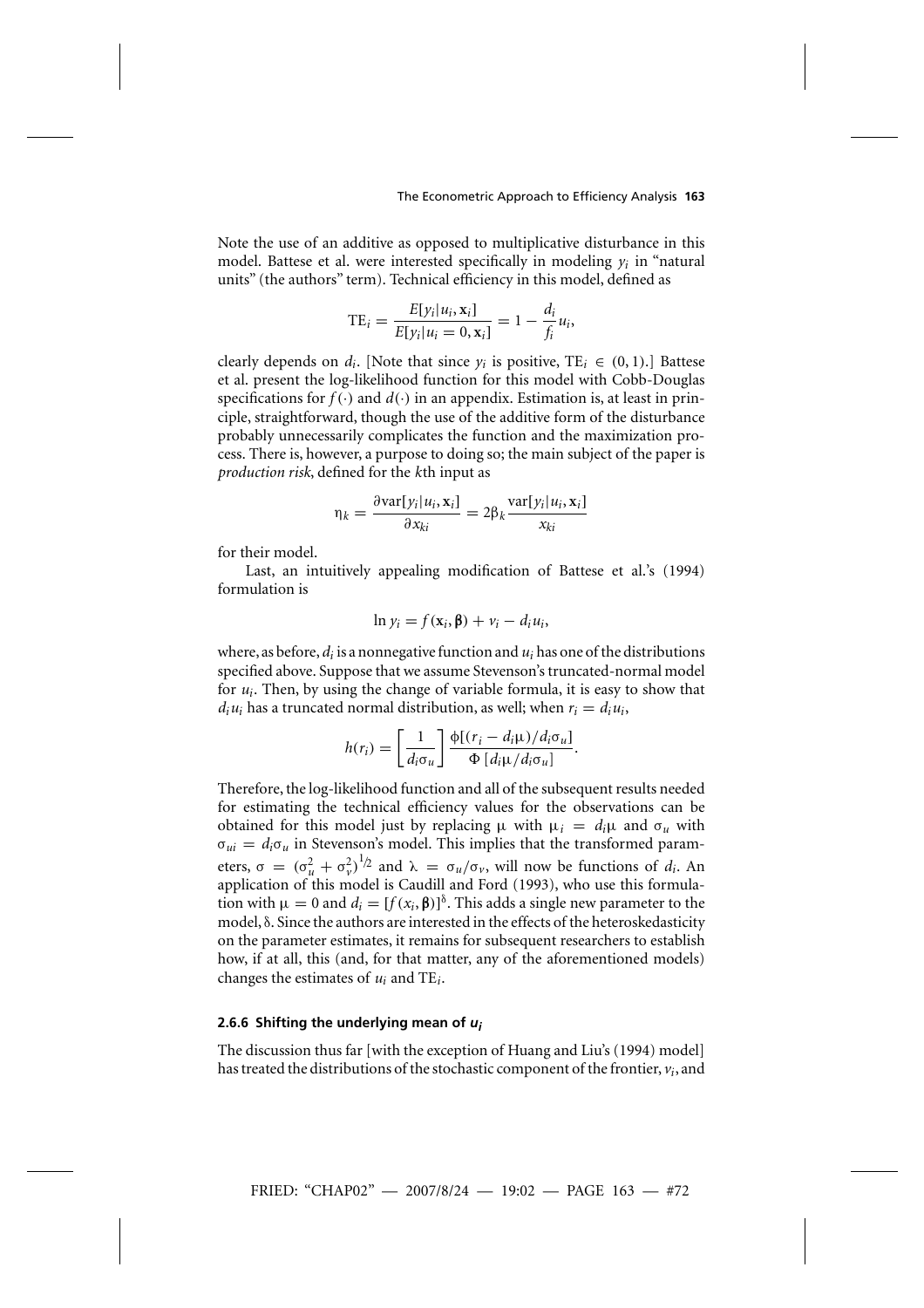the inefficiency component, *ui*, as homogeneous populations, with constant mean and variance and fixed distribution. Heterogeneity in the model arises only in the inputs (and any other control variables) in the production or cost functions. But, there is ample evidence that both of these characteristics can vary widely across firms, as well.

A natural starting point for accommodating heterogeneity in the inefficiency model is in the location of the distribution. Figure 2.9 shows the form of the density for a *truncated-normal* model for three values of µ : −0.5, 0.0 (the half-normal model), and 0.5. Clearly, the value of  $\mu$  makes a considerable difference in the shape of the distribution. Firm-specific heterogeneity can easily be incorporated into the model as follows:

$$
y_i = \mathbf{\beta}' \mathbf{x}_i + v_i - u_i,
$$
  
\n
$$
v_i \sim N[0, \sigma_v^2],
$$
  
\n
$$
u_i = |U_i|,
$$

where  $U_i \sim N[\mu_i, \sigma_u^2], \mu_i = \mu_0 + \mu'_1 z_i.$ 

As noted, this is the same as the reduced form of the model proposed by Huang and Liu (1994). The difference is that, here, the heterogeneity is specifically designed as the location parameter in the underlying distribution. One might include in **z***<sup>i</sup>* industry-specific effects or other technological attributes. For example, an analysis of production in the airline industry might include load factor (the proportion of seat-miles flown that are also passenger-miles, a number that has often varied around 0.75 in this industry). This brings a relatively minor change in the estimator (in principle), though in practice, the numerical properties of the estimator do change considerably. The modified



**Figure 2.9.** Truncated Normal Distributions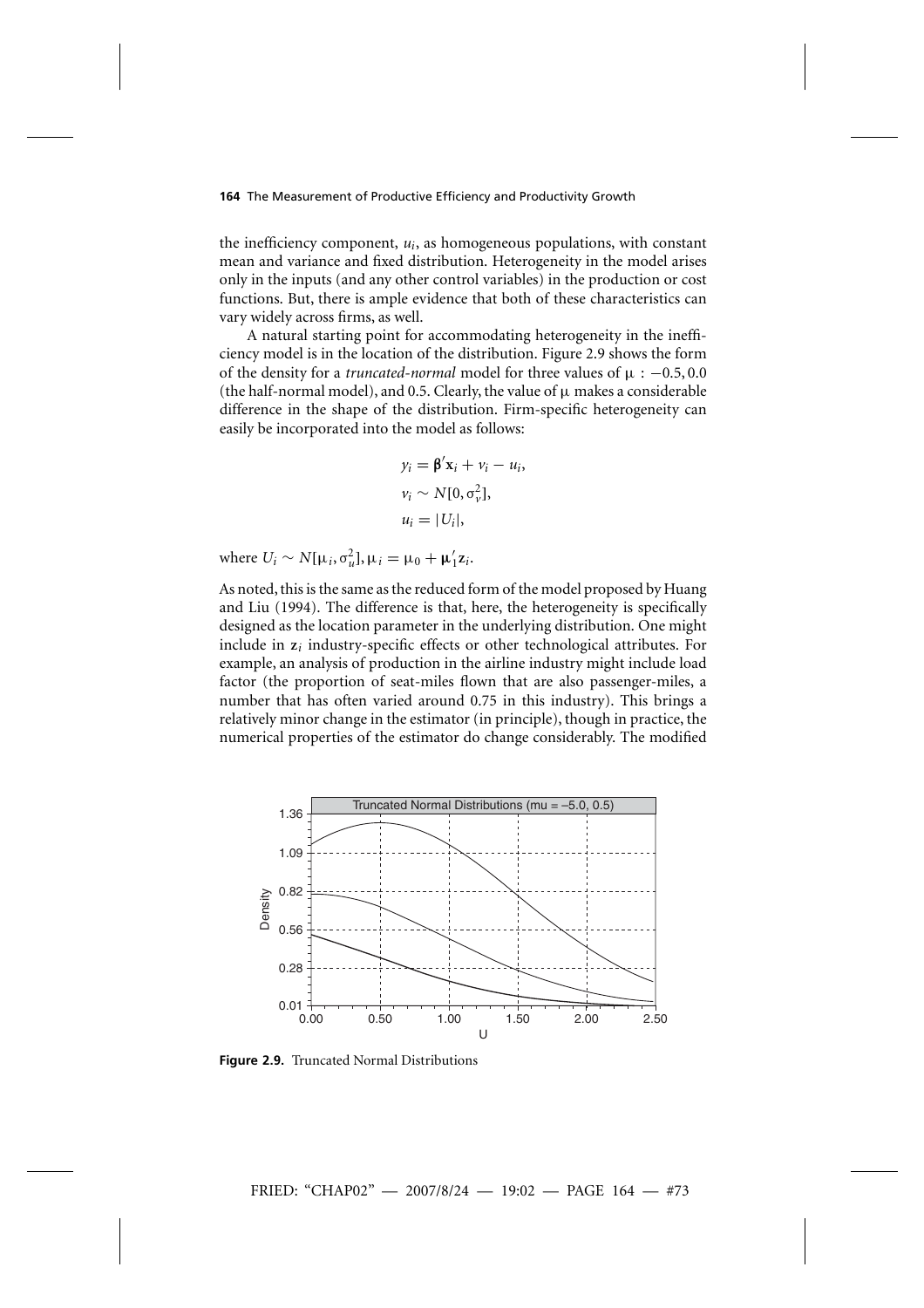log-likelihood is now

$$
\begin{aligned} \text{Ln}\,L(\alpha,\beta,\sigma,\lambda,\mu^0,\mu_1) &= -N \left[ \ln \sigma + \frac{1}{2} \ln 2\pi + \ln \Phi(\mu_i/\sigma_u) \right] \\ &+ \sum_{i=1}^N \left[ -\frac{1}{2} \left( \frac{\varepsilon_i + \mu_i}{\sigma} \right)^2 + \ln \Phi \left( \frac{\mu_i}{\sigma \lambda} - \frac{\varepsilon_i \lambda}{\sigma} \right) \right] \end{aligned}
$$

where  $\lambda = \sigma_u/\sigma_v, \sigma^2 = \sigma_u^2 + \sigma_v^2$  and  $\sigma_u = \lambda \sigma/v$ √  $1 + \lambda^2$ . The sign of  $\varepsilon_i$  is reversed in the two appearances for estimation of a cost or output distance frontier. This is a relatively minor modification of the original normal–halfnormal, though the interpretation has changed substantively.

### **2.6.7 Heteroskedasticity**

As in other settings, there is no reason to assume that heterogeneity would be limited to the mean of the inefficiency. A model that allows heteroskedasticity in  $u_i$  or  $v_i$  is a straightforward extension. A convenient generic form would be

$$
\text{var}[v_i|\mathbf{h}_i] = \sigma_v^2 g_v(\mathbf{h}_i, \delta), g_v(\mathbf{h}_i, 0) = 1,
$$
  

$$
\text{var}[U_i|\mathbf{h}_i] = \sigma_u^2 g_u(\mathbf{h}_i, \tau), g_u(\mathbf{h}_i, 0) = 1
$$

(see Reifschneider and Stevenson, 1991; Simar, Lovell, and Eeckhaut, 1994). We have assumed that the same variables appear in both functions, although with suitably placed zeros in the parameter vectors, this can be relaxed. The normalization  $g_v(\mathbf{h}_i, \mathbf{0}) = 1$  is used to nest the homoskedastic model within the broader one. The two functions are assumed to be strictly continuous and differentiable in their arguments. In applications, linear functions (e.g.,  $1 +$  $\delta<sup>T</sup>$ **h**<sub>*i*</sub>) are likely to be inadequate, because they would allow negative variances. Likewise, a function of the form  $\sigma_{ui}^2 = \sigma_u^2 (\boldsymbol{\beta}^T \mathbf{x}_i)^{\delta}$  (Caudill and Fort, 1993; Caudill et al., 1995) does not prevent invalid computations.<sup>61</sup> Reifschneider and Stevenson also suggested  $\sigma_{ui}^2 = \sigma_u^2 + g_u(\mathbf{h}_i, \mathbf{\tau})$ , which requires  $g_u(\mathbf{h}_i, \mathbf{\tau}) \geq 0$ and  $g_u(h_i, 0) = 0$ . A more convenient form is the exponential,

$$
g_{\nu}(\mathbf{h}_i, \delta) = [\exp(\delta^{\mathrm{T}} \mathbf{h}_i)]^2
$$
 and  $g_{\nu}(\mathbf{h}_i, \tau) = [\exp(\tau^{\mathrm{T}} \mathbf{h}_i)]^2$ 

(Hadri, 1999). $^{62}$  For estimation, it is necessary to revert to the parameterization that is explicit in the two variances,  $\sigma_{vi}^2$  and  $\sigma_{ui}^2$ , rather than the form in  $\lambda$ and  $\sigma^2$ , because if either of the underlying variances is heterogeneous, then both of these reduced-form parameters must be heterogeneous, but not in an obvious fashion. The resulting log-likelihood is somewhat cumbersome, but quite manageable computationally. The complication that arises still results

FRIED: "CHAP02" — 2007/8/24 — 19:02 — PAGE 165 — #74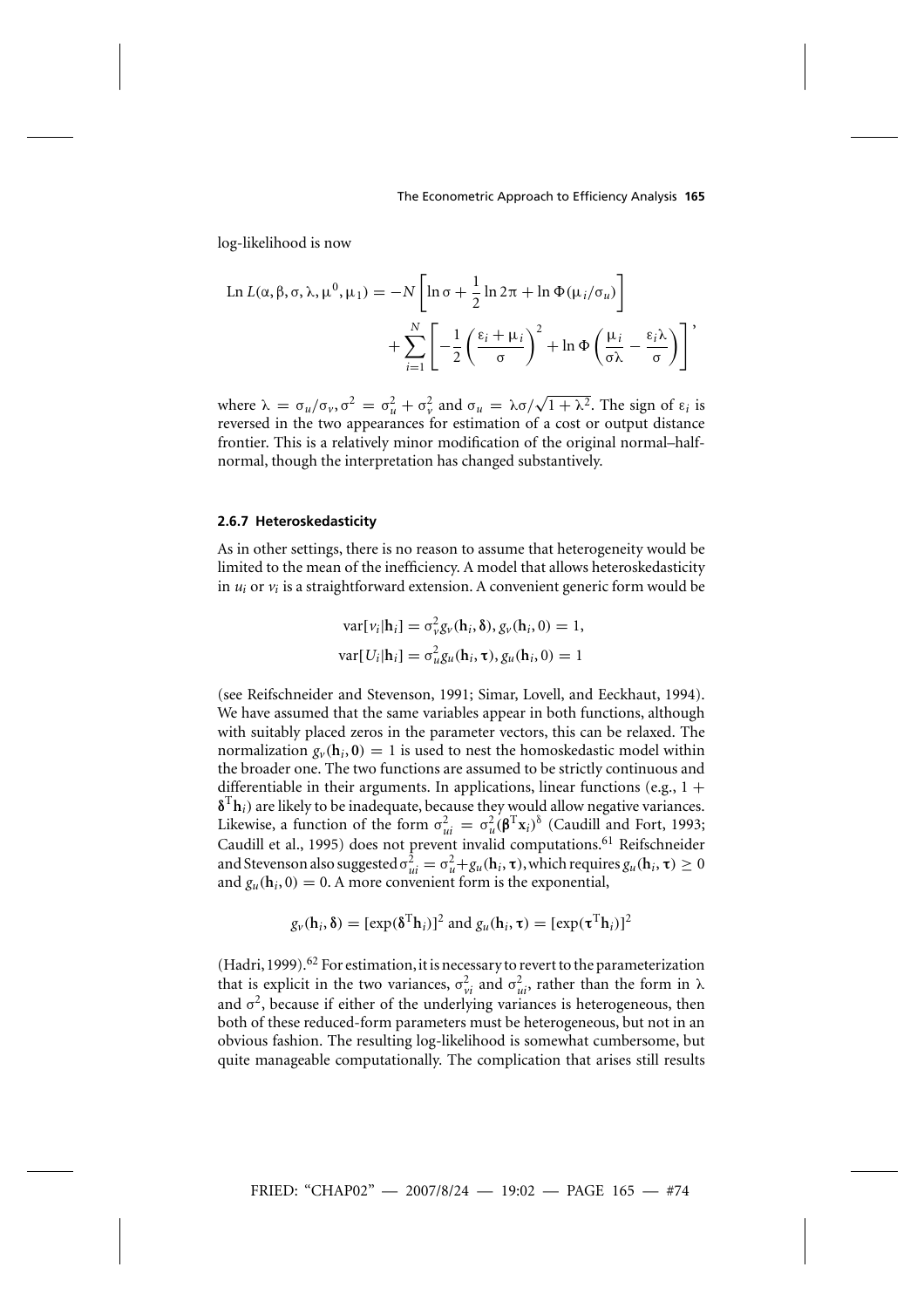from the heterogeneity in the mean:

$$
\begin{split} \text{Ln}\,L(\alpha,\beta,\sigma_{u},\sigma_{v},\delta,\tau,\mu_{0},\mu_{1}) \\ &= -\frac{N}{2}\ln 2\pi + \sum_{i=1}^{N}[\ln \sigma_{i}] + \sum_{i=1}^{N}\ln \Phi\left[\frac{\mu_{i}}{\sigma_{ui}}\right] \\ &+ \sum_{i=1}^{N}\left[-\frac{1}{2}\left(\frac{\varepsilon_{i}+\mu_{i}}{\sigma_{i}}\right)^{2} + \ln \Phi\left(\frac{\mu_{i}}{\sigma_{i}(\sigma_{ui}/\sigma_{vi})} - \frac{\varepsilon_{i}(\sigma_{ui}/\sigma_{vi})}{\sigma_{i}}\right)\right] \\ &\sigma_{i} = \sqrt{\sigma_{v}^{2}[\exp(\delta^{T}\mathbf{h}_{i})]^{2} + \sigma_{u}^{2}[\exp(\tau^{T}\mathbf{h}_{i})]^{2}} \\ &= \sqrt{\sigma_{vi}^{2} + \sigma_{ui}^{2}} \end{split}
$$

There are numerous applications, including Caudill and Ford (1993), Caudill et al. (1995), Hadri (1999), and Hadri et al. (2003a, 2003b), that specify a model with heteroskedasticity in both error components.

### **2.6.8 The scaling property**

Wang and Schmidt (2002) and Alvarez, Amsler, Orea, and Schmidt (2006) suggest a semiparametric approach to accounting for exogenous influences that they label the "scaling property" proposed by Simar et al. (1994). Thus,

$$
u_i = u(\delta, \mathbf{z}_i) = h(\delta, \mathbf{z}_i) \times u_i^*,
$$

where  $u_i^*$  is a nonnegative random variable whose distribution does not involve  $z_i$  and  $h(\delta, z_i)$  is a nonnegative function. [For our purposes, we will also require that  $h(\delta, z_i)$  be continuous in  $\delta$ , though this is not strictly required for the model to be internally consistent.] The extension goes beyond heteroskedasticity, because it implies  $E[u_i] = h(\delta, z_i)E[u_i^*]$ . Simar et al. (1994) exploit this to develop a nonlinear least squares estimator that does not require a distributional assumption. The likelihood function for the half- or truncatednormal or exponential model is not particularly difficult, however, though it does carry some testable restrictions that relate the mean and variance of the underlying distribution of *ui* (for further explorations of the scaling property, see Alvarez, Amsler, Orea, and Schmidt, 2006; see also related results in Bhattacharyya, Kumbhakar, and Bhattacharyya, 1995). Candidates for  $h(\delta, z_i)$  are the usual ones, linear,  $\delta^T z_i$  and exponential,  $\exp(\delta' z_i)$ . Simar et al. suggest the truncated normal  $N[\mu, \sigma_u^2]^+$  as a convenient specification that carries all of their assumptions. Wang and Schmidt (2002) then provide a lengthy argument why conventional estimators of the production parameters and the JLMS (Jondrow, Lovell, Materov, and Schmidt, 1982) estimates of *ui* will be seriously biased. The same arguments apply to estimates of  $TE_i$  =  $exp(-u_i)$ .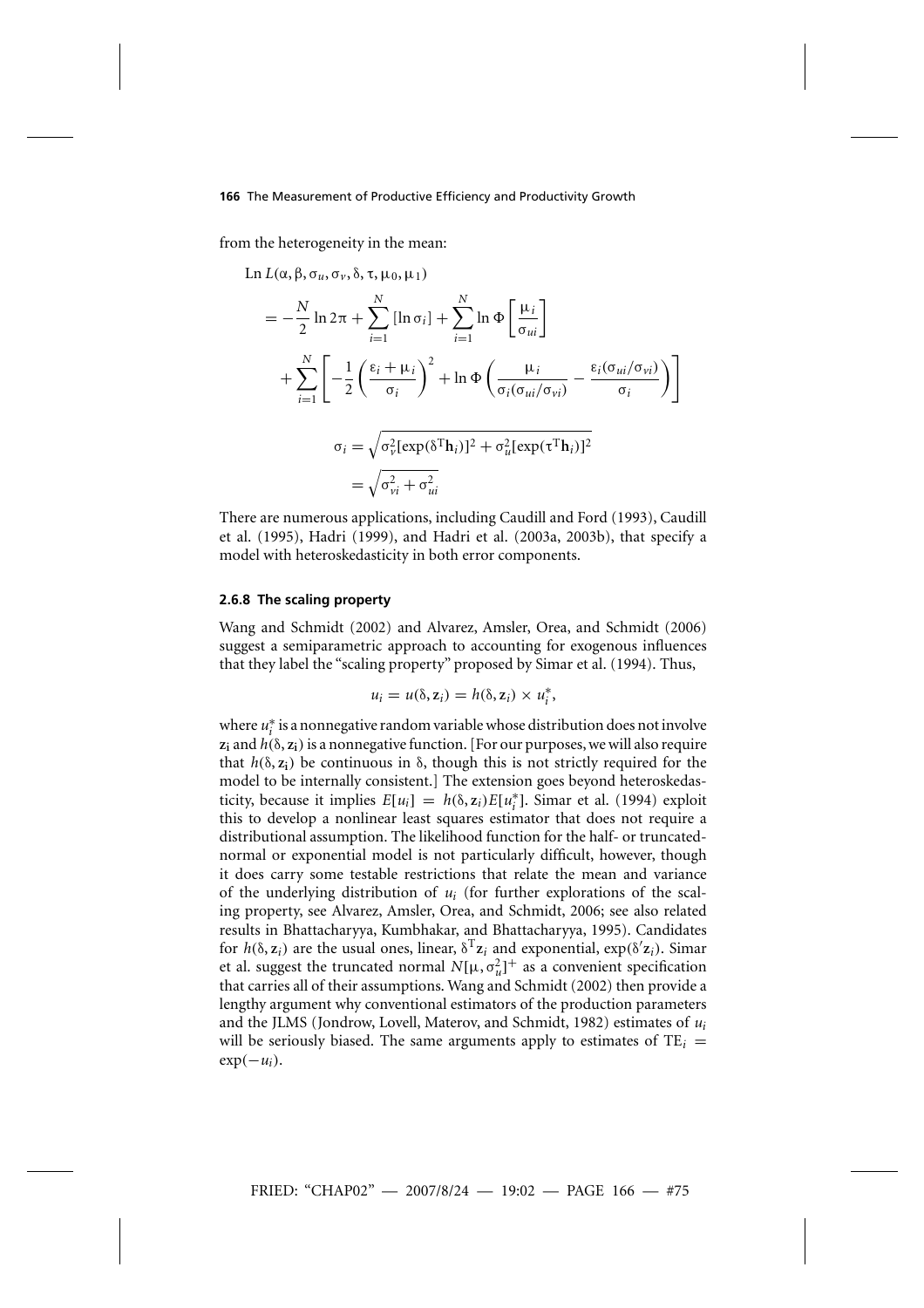Several parts of the earlier literature predate Wang and Schmidt (2002). Kumbhakaret al. (1991), Huang and Liu (1994), and Battese and Coelli (1995) have all considered normal–truncated-normal models in which  $\mu_i = \delta' \mathbf{z}_i$ . Reifschneider and Stevenson (1991), Caudill and Ford (1993), and Caudill, Ford, and Gropper (1995) suggested different functional forms for the variance, such as  $\sigma_{ui} = \sigma_u \times \exp(\delta^T z_i)$ . None of these formulations satisfies the scaling property, though a combination does. Let  $h(\delta, z_i) = \exp(\delta^T z_i)$ and assume the truncated-normal model. Then it follows that  $u_i = |U_i|$ ,  $U_i$  ∼ *N*{ $\mu$  × exp(δ<sup>T</sup>**z**<sub>*i*</sub>), [σ<sub>*u*</sub> × exp(δ<sup>T</sup>**z**<sub>*i*</sub>)]<sup>2</sup>}. Wang (2002) proposes a model that specifically violates the scaling property,  $\sigma_{ui}^2 = \exp(\delta^T \mathbf{z}_i)$  and  $\mu_i = \delta^T \mathbf{z}_i$ , to examine nonneutral shifts of the production function. Alvarez,Amsler, Orea and Schmidt (2006) examine the various specifications that are encompassed by this formulation. We note, in all these specifications, the underlying mean of *ui* is functionally related to the variance. This is a testable restriction.

The scaling property adds some useful dimensions to the stochastic frontier model. First, it allows firm heterogeneity to show up by shrinking or inflating the inefficiency distribution without changing its basic shape. Second, if  $u_i = h(\delta, z_i) \times u_i^*$ , then  $\partial \ln u_i / \partial z_i = \partial \ln h(\delta, z_i) / \partial z_i$  irrespective of the underlying distribution of *ui*\*. Third, in principle, the model parameters can be estimated by nonlinear least squares without a distributional assumption (for discussion, see Alvarez et al., 2006; Kumbhakar and Lovell, 2000). Given the robustness of estimates of *ui* explored in the preceding section, we suspect that this is a minor virtue. Moreover, the full model with this assumption built into it is not a major modification of the normal–truncated-normal model already considered, though it does have one built in ambiguity that we now explore. We will allow both  $u_i$  and  $v_i$  to be exponentially heteroskedastic. The log-likelihood for Wang and Schmidt's (2002) model is then

$$
\ln L(\alpha, \beta, \delta, \gamma, \mu^0) = -(N/2) \ln 2\pi - \sum_{i=1}^N \left[ \ln \sigma_i + \ln \Phi(\mu_i / \sigma_{ui}) \right]
$$

$$
+ \sum_{i=1}^N \left[ -\frac{1}{2} \left( \frac{\varepsilon_i + \mu_i}{\sigma_i} \right)^2 + \ln \Phi \left( \frac{\mu_i}{\sigma_i \lambda_i} - \frac{\varepsilon_i \lambda_i}{\sigma_i} \right) \right]
$$

where

 $\mu_i = \mu \exp(\delta^T z_i), \quad \sigma_{ui} = \sigma_u \exp(\delta^T z_i), \quad \sigma_{vi} = \sigma_v \exp(\gamma^T z_i),$  $\lambda_i = \sigma_{ui}/\sigma_{vi}$ , and  $\sigma_i = \sqrt{\sigma_{vi}^2 + \sigma_{ui}^2}$ .

We allow for  $\sigma_{ui}$  and  $\sigma_{vi}$  to differ by placing zeros in the parameter vectors where needed to allow different variables to appear in the functions. Note that there is a set of equality restrictions built into the model, across  $\mu_i$  and  $\sigma_{ui}$ . Also, though  $\sigma_u$  and  $\sigma_v$  must be positive [they could be written as exp( $\delta_0$ ) and  $\exp(\gamma_0)$  to impose this],  $\mu$  must be allowed to have either sign.

FRIED: "CHAP02" — 2007/8/24 — 19:02 — PAGE 167 — #76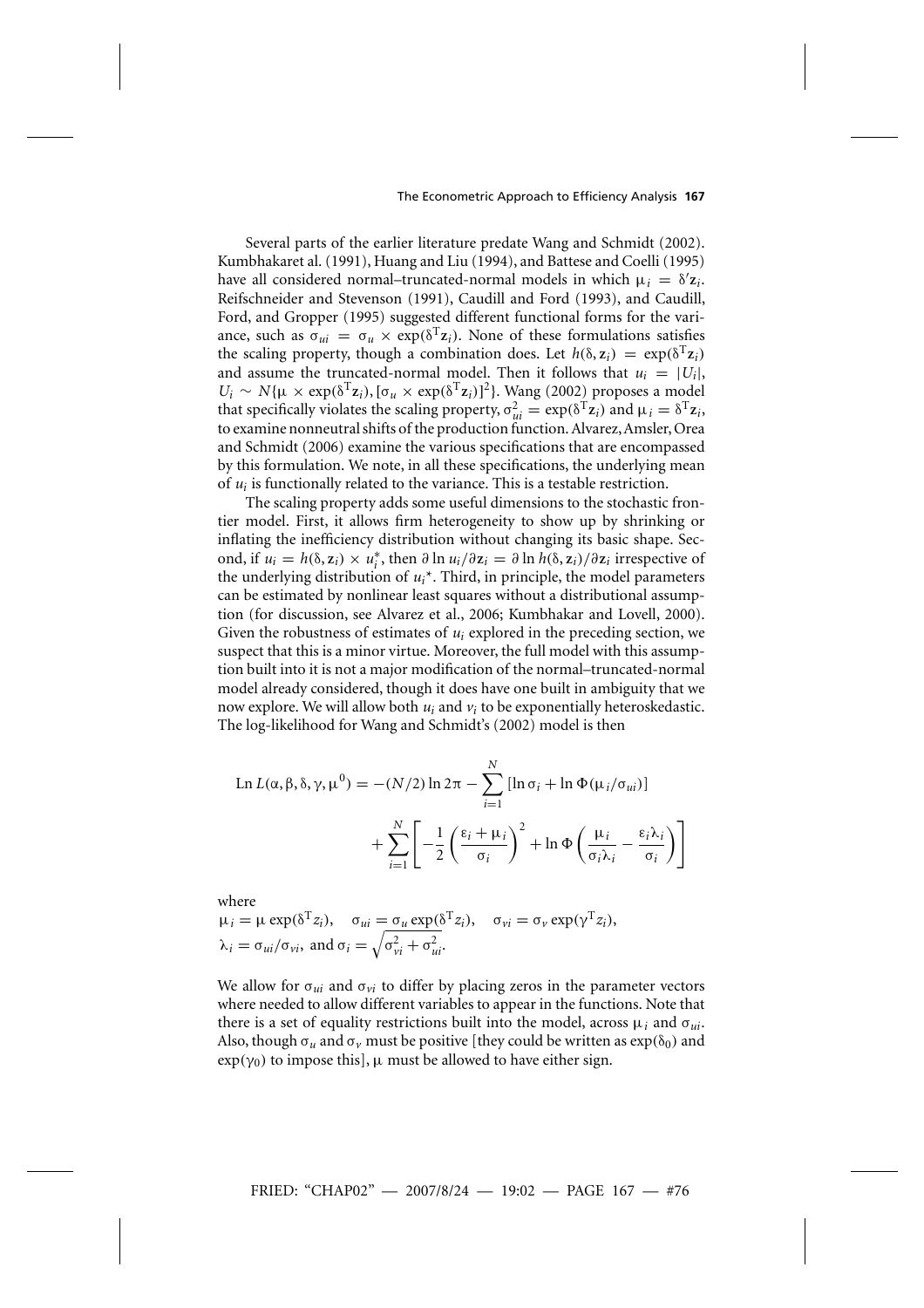Wang and Schmidt (2002) provide a Monte Carlo analysis of the biases that result if the scaling property is ignored. The point is well taken. It is also useful, however, to view the scaling property as an alternative specification of the stochastic frontier model that may or may not be consistent with the data (i.e., the underlying population). The assumption is easy to test, because we can simply relax the equality restriction that links the mean and the standard deviation of the distribution. (Note, however, that there remains what is probably a minor restriction in the Wang and Schmidt model, that with or without the scaling property imposed, the specification of the mean does not allow for a linear shift of  $\mu_i$  independent of  $z_i$ ; there is no free constant term in the equation for  $\mu_i$ . For this reason, even with the exponential specification for the variances, the truncation model is usually specified with  $\mu_i = \mu_0 + \delta^T \mathbf{z}_i$ .)

# **2.7 Panel-Data Models**

When producers are observed at several points in time, three shortcomings in the foregoing analysis can be handled explicitly.<sup>63</sup> In the stochastic frontier model, it is necessary to assume that the firm-specific level of inefficiency is uncorrelated with the input levels. This may be unwarranted. Some of the specifications discussed above (e.g., Huang and Liu, 1994) reconstructed the inefficiency term in the model to include functions of **x**. The assumption of normality for the noise term and half- or truncated normality for the inefficiency, while probably relatively benign, is yet another assumption that one might prefer not to make. A few alternatives are noted in the preceding. Nonetheless, under certain assumptions, more robust panel-data treatments are likely to bring improvements in the estimates. A fundamental question concerns whether inefficiency is properly modeled as fixed over time. The point is moot in a cross section, of course. However, it is very relevant in the analysis of panel data. Intuition should suggest that the longer the panel, the "better" will be the estimator of time-invariant inefficiency in the model, however computed. But, at the same time, the longer the time period of the observation, the less tenable the assumption becomes. This is a perennial issue in this literature, without a simple solution.

In this section, we will detail several models for inefficiency that are amenable to analysis in panel-data sets. Actual computation of estimators of *ui* or *uit* are considered in section 2.8. Treatments of firm and time variation in inefficiency are usefully distinguished in two dimensions. The first, as mentioned, is whether we wish to assume that it is time varying or not. Second, we consider models that make only minimal distributional assumptions about inefficiency ("fixed-effects" models) and models that make specific distributional assumptions such as those made above: half-normal, exponential, and so forth. The former have a virtue of robustness, but this comes at a cost of a downward bias (see Kim and Schmidt, 2000). The latter make possibly restrictive assumptions but bring the benefit of increased precision.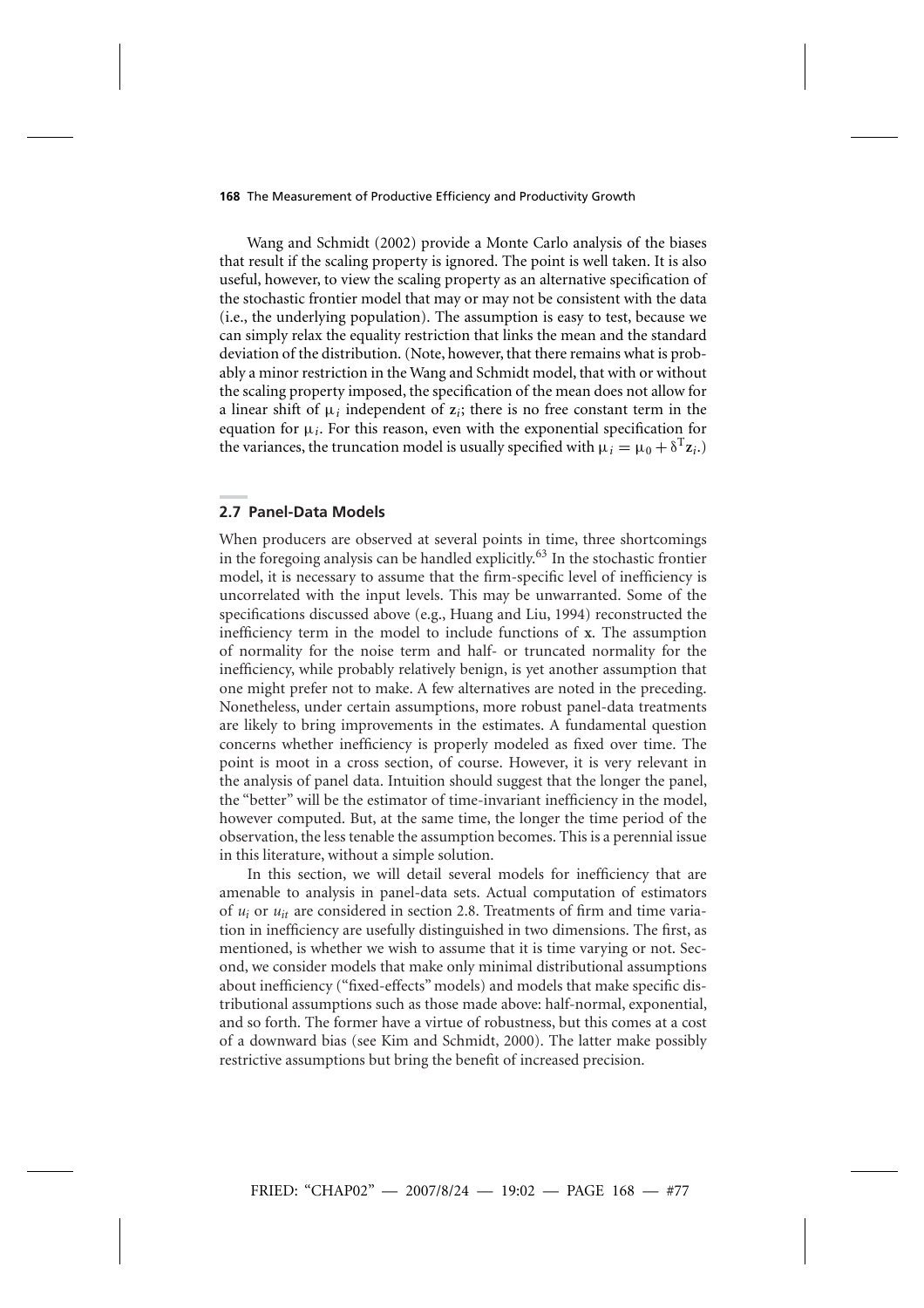There are  $N$  firms and  $T_i$  observations on each. (It is customary to assume that  $T_i$  is constant across firms, but this is never actually necessary.) If observations on  $u_{it}$  and  $v_{it}$  are independent over time as well as across individuals, then the panel nature of the data set is irrelevant and the models discussed above will apply to the pooled data set. But, if one is willing to make further assumptions about the nature of the inefficiency, a number of new possibilities arise. We consider several of them here.

#### **2.7.1 Time variation in inefficiency**

A large proportion of the research on panel-data applications analyzes (essentially) a deterministic frontier in the context of "fixed-effects" models:

$$
\ln y_{it} = \alpha + \beta^T x_{it} + a_i + v_{it},
$$

where *ai* is the fixed effect normalized in some way to accommodate the nonzero constant. This regression style model is typically identified with the fixed-effects linear model. If the  $u_i$  values are treated as firm-specific constants, the model may be estimated by OLS, as a "fixed-effects" model (using the "within-groups" transformation if the number of firms is too large to accommodate with simple OLS).64 It is more useful here to think in terms of the specification being distribution free, particularly in view of the Bayesian treatments in which the distinction between "fixed" and "random" effects is ambiguous. Development of this model begins with Schmidt and Sickles (1984),who propose essentially a deterministic frontier treatment of estimated inefficiencies

$$
\hat{u}_i = \max_j (\hat{a}_j) - \hat{a}_i.
$$

Sickles (2005) presents a wide variety of approaches and interpretations of this model. Note the assumption of time invariance in this treatment. One individual in the sample is fully efficient  $(u<sub>i</sub> = 0)$ , and others are compared to it, rather than to an absolute standard.

This fixed-effects approach has the distinct advantage of dispensing with the assumption that the firm inefficiencies are uncorrelated with the input levels. Moreover, no assumption of normality is needed. Finally, this approach shares the consistency property of the deterministic frontier model in the estimation of  $u_i$ . This estimate is consistent in  $T_i$ , which may, in practice, be quite small. But, as noted above, this consistency may make no economic sense—the longer the time interval, the less tenable the time invariance assumption.

An extension suggested by Kumbhakar (1990, 1993) is to add a "time" effect,  $\gamma_t$ , to the fixed-effects model. Strictly in terms of estimation, the statistical properties of  $c_t = \hat{\gamma}_t$  depend on *N*, which is more likely to be amenable to conventional analyses. This can be treated as a fixed- or random-effects model, of course. In either case, it is necessary to compensate for the presence of the time effect in the model. However, since the time effect is the same for all

FRIED: "CHAP02" — 2007/8/24 — 19:02 — PAGE 169 — #78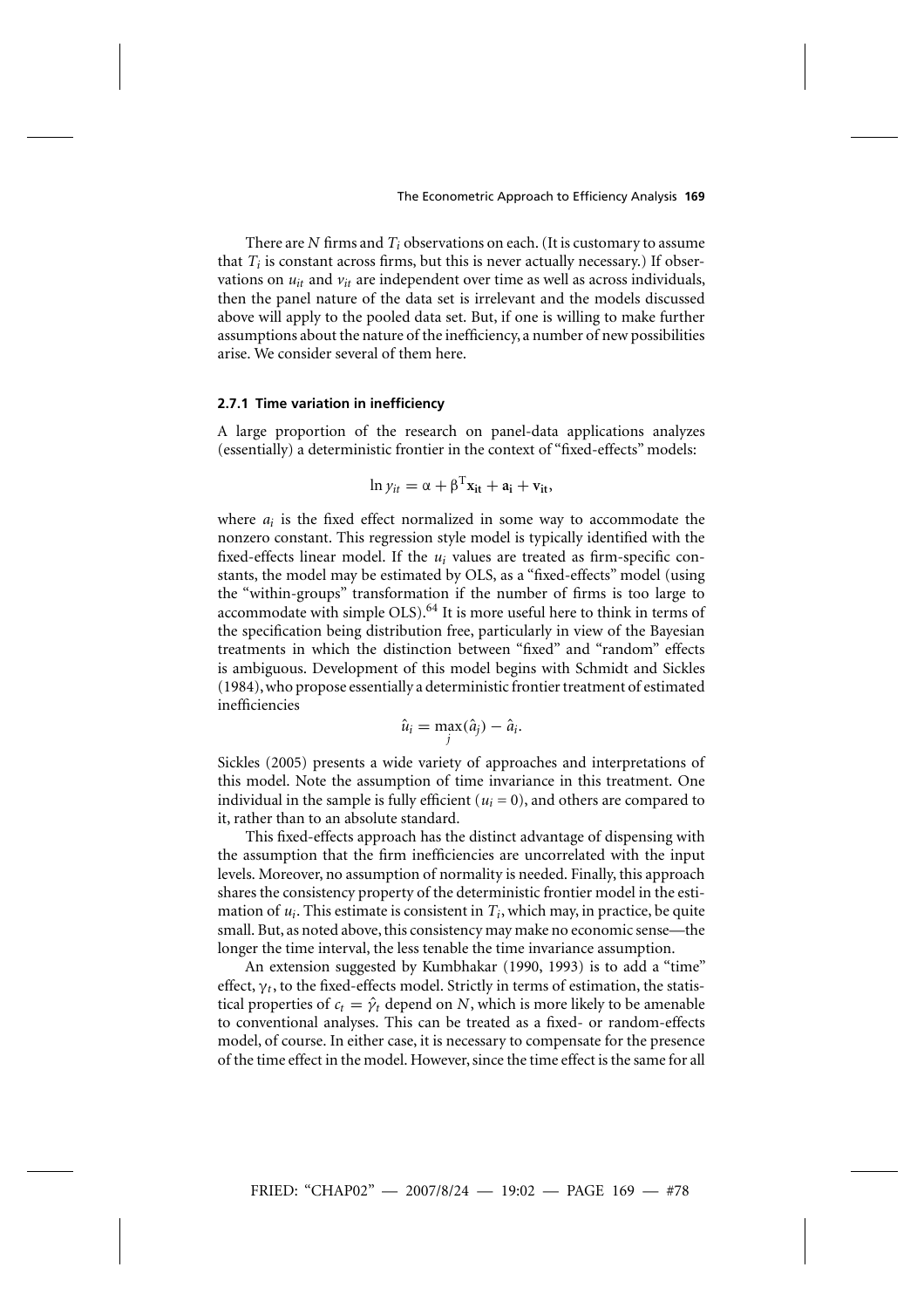firms in each period, the earlier expression for  $\hat{u}_i$  would now define  $\hat{u}_{it}$  rather than  $\hat{u}_i$ . This does relax the assumption of time invariance of the production function, but it does not add to the specification of the inefficiency term in the model. The modification considered next does.

Kumbhakar and Hjalmarsson (1995) also suggested a precursor to Greene's (2004a) true fixed- and random-effects models. They proposed

$$
u_{it} = \tau_i + a_{it}
$$

where  $a_{it}$  ∼ *N*<sup>+</sup>[0,  $\sigma^2$ ]. They suggested a two-step estimation procedure that begins with either OLS/dummy variables or feasible GLS and proceeds to a second-step analysis to estimate τ*i*. (Greene's estimators are full information MLEs that use only a single step.) Heshmati and Kumbhakar (1994) and Kumbhakar and Heshmati (1995) consider methodological aspects of these models, including how to accommodate technical change.

Cornwell et al. (1990) propose to accommodate systematic variation in inefficiency, by replacing *ai* with

$$
a_{it} = \alpha_{i0} + \alpha_{i1}t + \alpha_{i2}t^2.
$$

Inefficiency is still modeled using  $u_{it} = \max(a_{it}) - a_{it}$ . With this modified specification, the most efficient firm can change from period to period. Also, since the maximum (or minimum, for a cost frontier) is period specific and need not apply to the same firm in every period, this will interrupt the quadratic relationship between time and the inefficiencies. [Kumbhakar (1990) proposes some modifications of this model and examines the implications of several kinds of restrictions on the parameters.] The signature feature of this formulation is that inefficiency for a given firm evolves systematically over time. Cornwell et al. (1990) analyze the estimation problem in this model at some length (see also Hausman and Taylor, 1981). For large *N*, this presents a fairly cumbersome problem of estimation (note 65 notwithstanding). But, for data sets of the size in many applications, this enhanced fixed-effects model can comfortably be estimated by simple, unadorned least squares.65 Alternative approaches are suggested by Kumbhakar (1991a), Kumbhakar and Heshmati (1995), and Kumbhakar and Hjalmarsson (1995). Applications are given by, for example, Cornwell et al. (1990), Schmidt and Sickles (1984), and Gong and Sickles (1989), who apply the preceding to a cost frontier model; and Good, Roller, and Sickles (1993, 1995), Good and Sickles (1995), and Good, Nadiri, Roller, and Sickles (1993), who use various models to analyze the airline industry. Some semiparametric variations on the Cornwell et al. (1990) approach are discussed in Park, Sickles, and Simar (1998) and Park and Simar (1992).

Lee and Schmidt (1993) proposed a less heavily parameterized fixedeffects frontier model,

$$
\ln y_{it} = \beta^{\mathrm{T}} \mathbf{x}_{it} + a_{it} + v_{it},
$$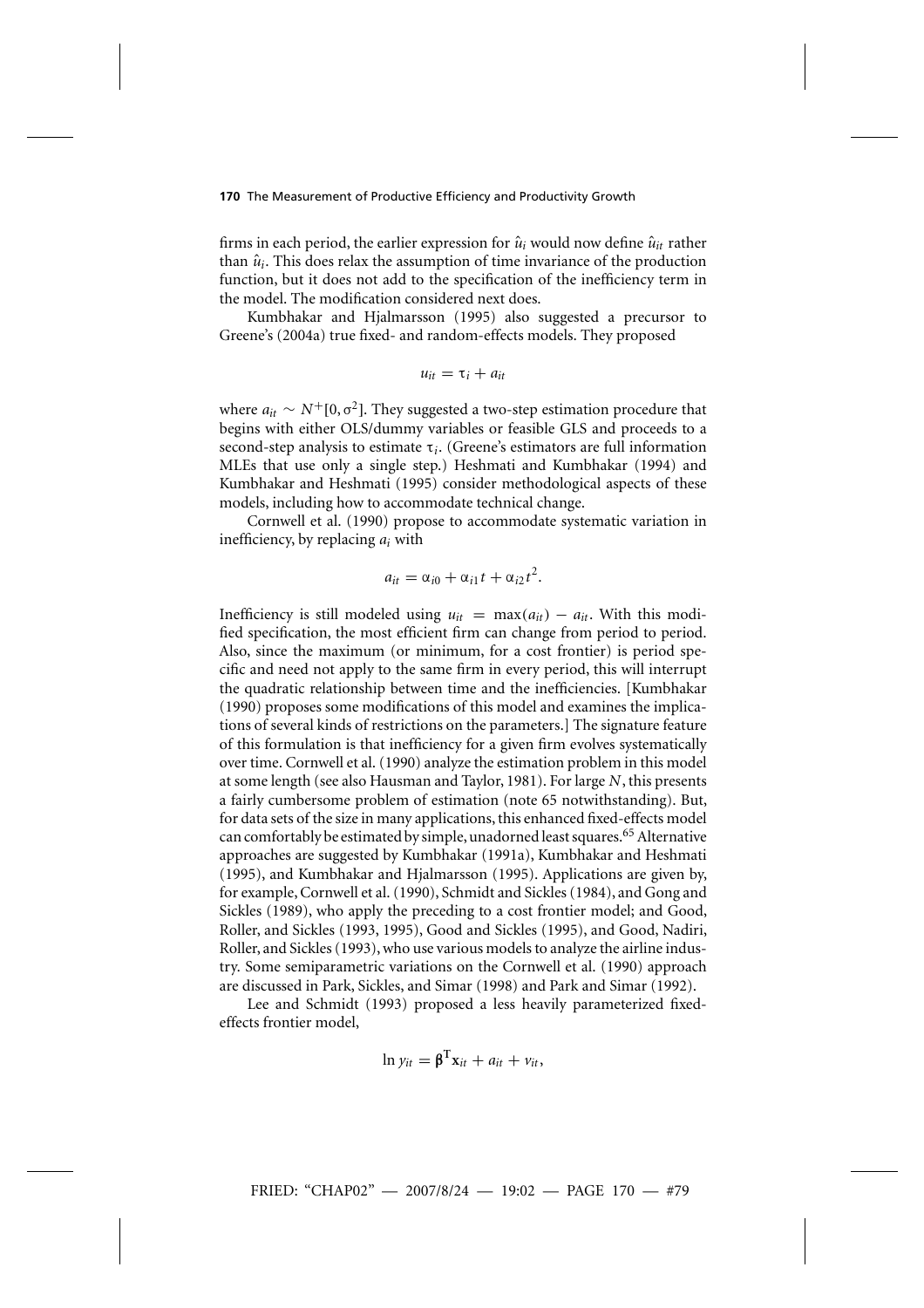where  $a_{it} = \theta_t a_i, \theta_t$  is a set of time dummy variable coefficients, and, as before,  $\hat{u}_{it} = \max_i(\hat{\theta}_t \hat{a}_i) - \hat{\theta}_t \hat{a}_i$ . This differs from the familiar fixed-effects model,  $\alpha_{it} = \theta_t + \delta_i$ , in two ways. First, the model is nonlinear and requires a more complicated estimator. Second, it allows the unobserved firm effect to vary over time. A benefit is that time-invariant firm effects may now be accommodated. The authors describe both fixed- and random-effects treatments of  $\theta_t$ .

Numerous similarly motivated specifications have been proposed for the stochastic frontier model

$$
\ln y_{it} = \alpha + \beta^{T} x_{it} + v_{it} - u_{it}.
$$

Two that have proved useful in applications are Kumbhakar's (1990) model,

$$
u_{it} = u_i/[1 + \exp(\gamma_1 t + \gamma_2 t^2)],
$$

and Battese and Coelli's (1992) formulation (which is the model of choice in many recent applications),

$$
u_{it} = u_i \times \exp[-\eta(t-T)].
$$

An alternative formulation that allows the variance effect to be nonmonotonic is

$$
u_{it} = u_i \times \exp[\eta_1(t - T) + \eta_2(t - T)^2].
$$

In all formulations,  $u_i = |U_i| \sim N^+[0, \sigma_u^2]$ . The Battese and Coelli model has been extended to the truncated-normal model, as well, in Kumbhakar and Orea (2004) and Greene (2004a). Cuesta (2000) also proposed a modification, with firm-specific scale factors,  $\eta_i$ , in the scaling function. The authors present full details on the log-likelihood, its derivatives, and the computation of *E*[*u*|ε] and *E*[ $e^{-u}$ |ε].

Tsionas (2003) proposed an autoregressive model in which inefficiency evolves via an autoregressive process:

$$
\ln u_{it} = \gamma^{\mathrm{T}} \mathbf{z}_{it} + \rho \ln u_{i,t-1} + w_{it}
$$

(Specific assumptions are also made for the initial value, which would be important here because the typical panel in this setting is very short.) The autoregressive process embodies "new sources of inefficiency." In Tsionas's Bayesian MCMC treatment, the Gibbs sampler is used to draw observations directly from the posterior for *uit* rather than using the JLMS (Jondrow, Lovell, Materov, and Schmidt, 1982) estimator ex post to estimate firm- and timespecific inefficiency. In an application to U.S. banks, he finds the posterior mean  $\rho = 0.91$ , which implies that the process is almost static. The implied short- and long-run efficiencies for the whole sample range around 60%.

# **2.7.2 Distributional assumptions**

If the assumption of independence of the inefficiencies and input levels can be maintained, then a random-effects approach brings some benefits in precision.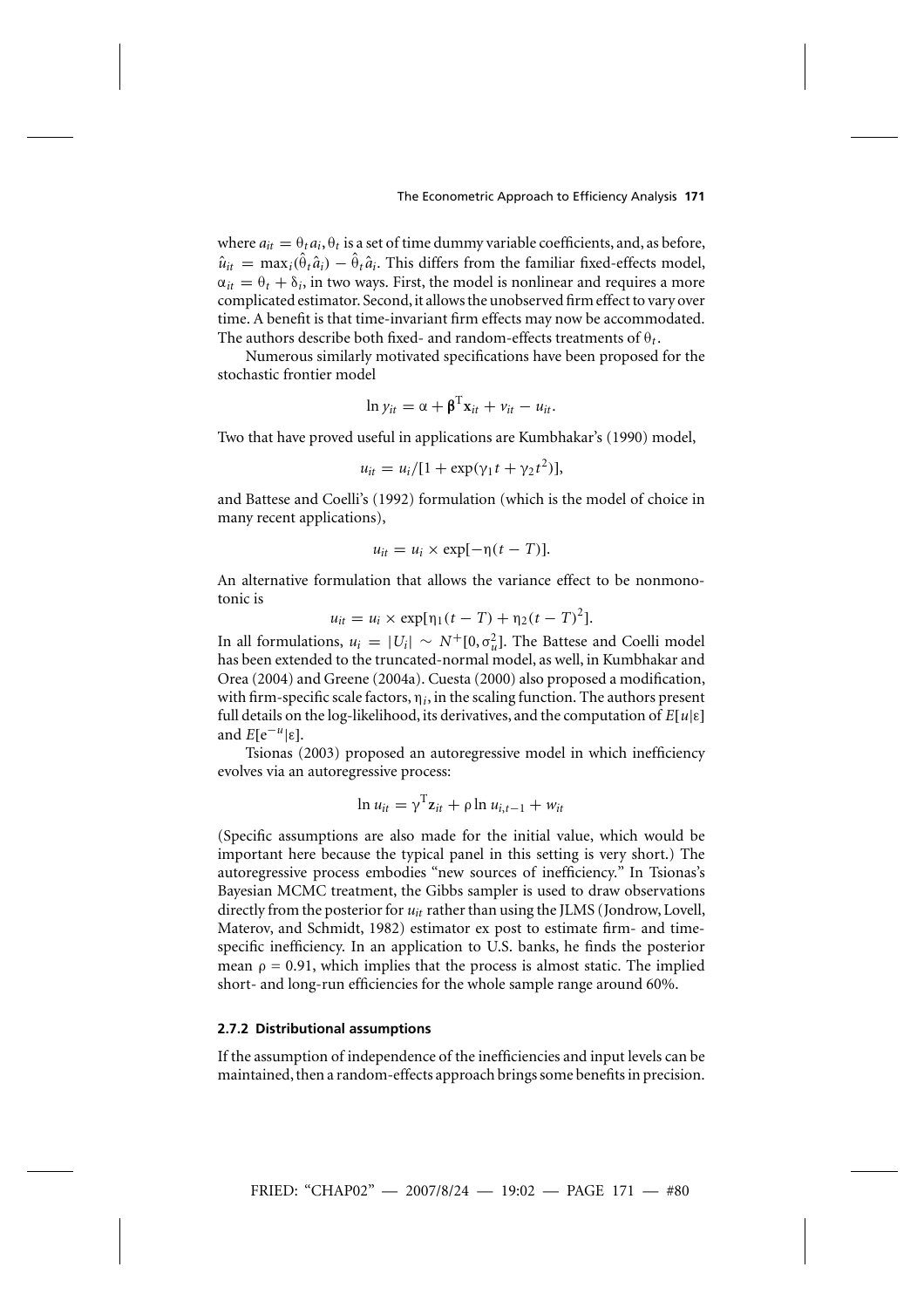One advantage of the random-effects model is that it allows time-invariant firm-specific attributes, such as the capital stock of a firm that is not growing, to enter the model. The familiar random-effects regression model is easily adapted to the stochastic frontier model. There are also some interesting variants in the recently received literature. We consider the basic model first.

The relevant log-likelihoodfor a random-effects model with a half-normal distribution has been derived by Lee and Tyler (1978) and Pitt and Lee (1981) and is discussed further by Battese and Coelli (1988).<sup>66</sup> The truncated-normal model of Stevenson (1980) is adopted here for generality and in order to maintain consistency with Battese and Coelli (1988), who provide a number of interesting results for this model. The half-normal model can be produced simply by restricting  $\mu$  to equal 0. We also allow the underlying mean to be heterogeneous. Note, as well, that the extension of the model to include multiplicative heteroskedasticity in *vit* and/or *uit* is straightforward. I omit this detail in the interest of brevity. The structural model is, then,

$$
y_{it} = \alpha + \beta^{\mathrm{T}} x_{it} + v_{it} - u_{it},
$$
  
\n
$$
u_{i} \sim |N[\mu_{i}, \sigma_{u}^{2}]|
$$
  
\n
$$
v_{it} \sim N[0, \sigma_{v}^{2}].
$$

As before, there are *Ti* observations on the *i*th firm. Battese and Coelli (1988) and Battese, Coelli, and Colby (1989) have extensively analyzed this model, with Stevenson's extension to the truncated normal distribution for  $u_i$ . They also provide the counterpart to the JLMS (Jondrow et al., 1982) estimator of *ui*. With our reparameterization, their result is

$$
E[u_i|\varepsilon_{i,1},\varepsilon_{i,2},\ldots,\varepsilon_{i,T_i}] = \mu_i^* + \sigma_{i^*} \left[ \frac{\phi(\mu_i^*/\sigma_{i^*})}{\Phi(-\mu_i^*/\sigma_{i^*})} \right],
$$
  
\n
$$
\mu_i^* = \gamma_i \mu + (1 - \gamma_i)(-\bar{\varepsilon}_i),
$$
  
\n
$$
\varepsilon_{it} = y_{it} - \alpha - \beta^T x_{it},
$$
  
\n
$$
\gamma_i = 1/(1 + \lambda T_i),
$$
  
\n
$$
\lambda = \sigma_u^2/\sigma_v^2,
$$
  
\n
$$
\sigma_{i^*}^2 = \gamma_i \sigma_u^2.
$$

As  $T_i \to \infty$ ,  $\gamma_i \to 0$ , and the entire expression collapses to  $-\bar{\varepsilon}_i$ , which in turn converges to *ui*, as might be expected. As Schmidt and Sickles (1984) observe, this can be interpreted as the advantage of having observed  $u_iN$  times. Taking the mean averages out the noise contained in  $v_{it}$ , which only occurs once. It is worth noting that the preceding, perhaps with the simplifying assumption that  $\mu = 0$ , could be employed after estimation of the random-effects model by GLS, rather than ML. The aforementioned corrections to the moment-based variance estimators would be required, of course. Battese and Coelli (1988,

FRIED: "CHAP02" — 2007/8/24 — 19:02 — PAGE 172 — #81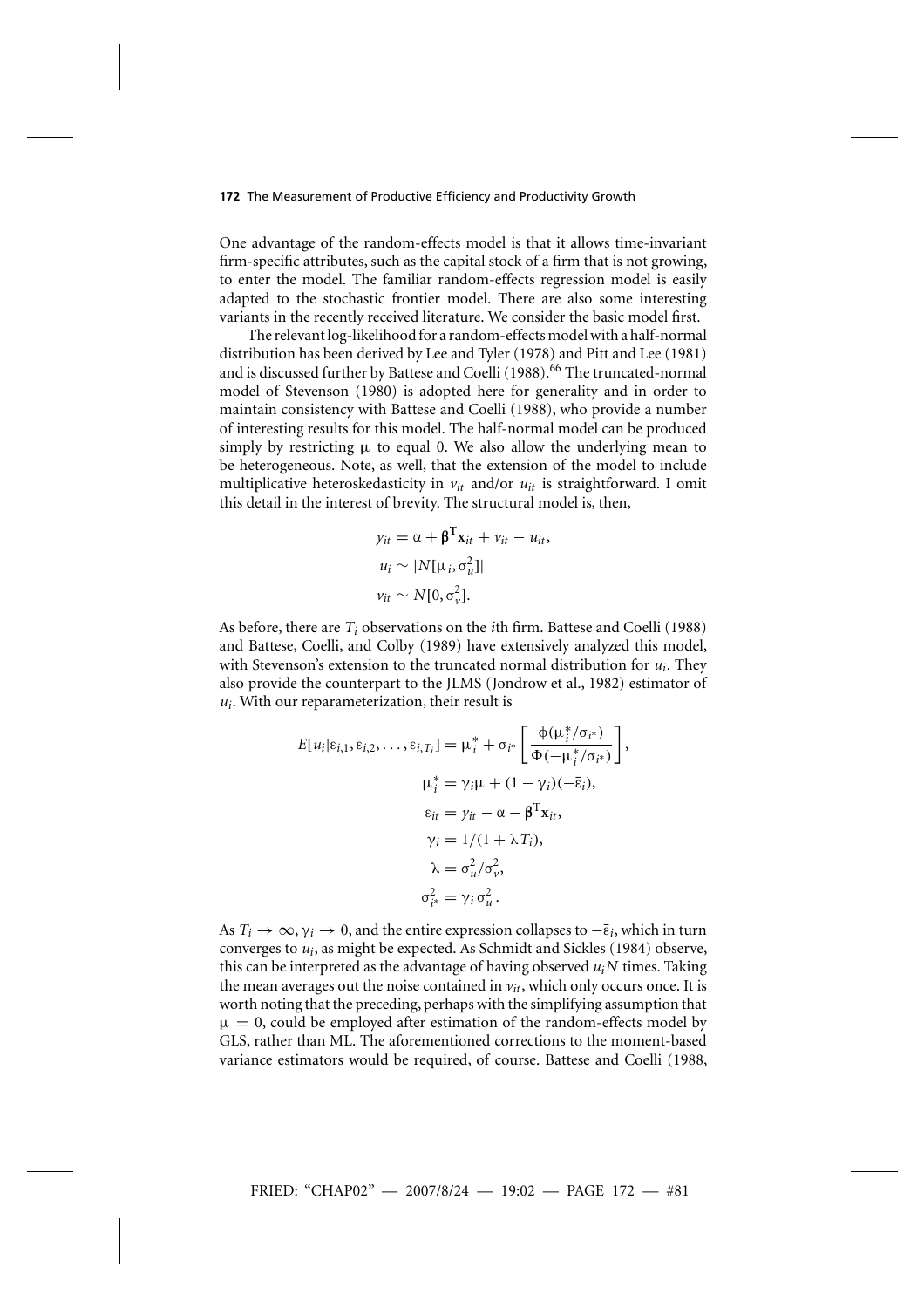1992) have also derived the panel-data counterpart to  $E[e^{-u_i|\epsilon_i}]$ ,

$$
E[\exp(-u_i)|\varepsilon_{i1},\varepsilon_{i2},\ldots,\varepsilon_{iT_i}]=\left[\frac{\Phi[(\mu_i^*/\sigma_{*i})-\sigma_{*i}]}{\Phi(\mu_i^*/\sigma_{*i})}\right]\exp[-\mu_{i^*}+\frac{1}{2}\sigma_{i^*}^2].
$$

### **2.7.3 Fixed-effects, random-effects, and Bayesian approaches**

An obstacle to the fixed-effects approach is the presence of time-invariant attributes of the firms. If the model is conditioned on firm attributes such as the capital stock, location, or some other characteristics, and if these do not vary over time, then the Least Squares Dummy Variable estimator cannot be computed as shown above. Worse yet, if these effects are simply omitted from the model, then they will reappear in the fixed effects, masquerading as inefficiency (or lack of), when obviously they should be classified otherwise. The question is one of identification. Hausman and Taylor (1981) have discussed conditions for identification of such effects and methods of estimation that might prove useful. However, the economic content of this discussion may be at odds with the algebraic and statistical content. Regardless of how fixed effects enter the model discussed above, they will reappear in the estimates of inefficiency and thereby create some ambiguity in the interpretation of these estimates. As such, alternative treatments, such as the random-effects model, may be preferable.

Consider the base case model,

$$
\ln y_{it} = \alpha + \beta^{T} x_{it} + v_{it} - u_{i},
$$

where either the fixed-effects interpretation described above or the randomeffects model described in the next subsection is adopted. The time-invariant element in the model, *ui*, is intended to capture all and only the firm-specific inefficiency. If there are time-invariant effects, such as heterogeneity, in the data, they must also appear in *ui* whether they belong there or not. [This is exactly the opposite of the argument made by Kumbhakar and Hjalmarsson (1995), who argued that the time-varying  $v_{it}$  would inappropriately capture *time-varying* inefficiency.] In analyzing theWHO panel data on 191 countries, Greene (2004b) argued that under either interpretation, *ui* would be absorbing a large amount of cross-country heterogeneity that would inappropriately be measured as inefficiency. He proposed a "true" fixed-effects model,

$$
\ln y_{it} = \alpha_i + \beta^{\mathrm{T}} x_{it} + v_{it} - u_{it},
$$
  

$$
v_{it} \sim N[0, \sigma_v^2],
$$
  

$$
u_{it} \sim |N[0, \sigma^2]|,
$$

which is precisely a normal–half-normal (or truncated-normal or exponential) stochastic frontier model with the firm dummy variables included. This model is a very minor extension of existing models that nonetheless has seen little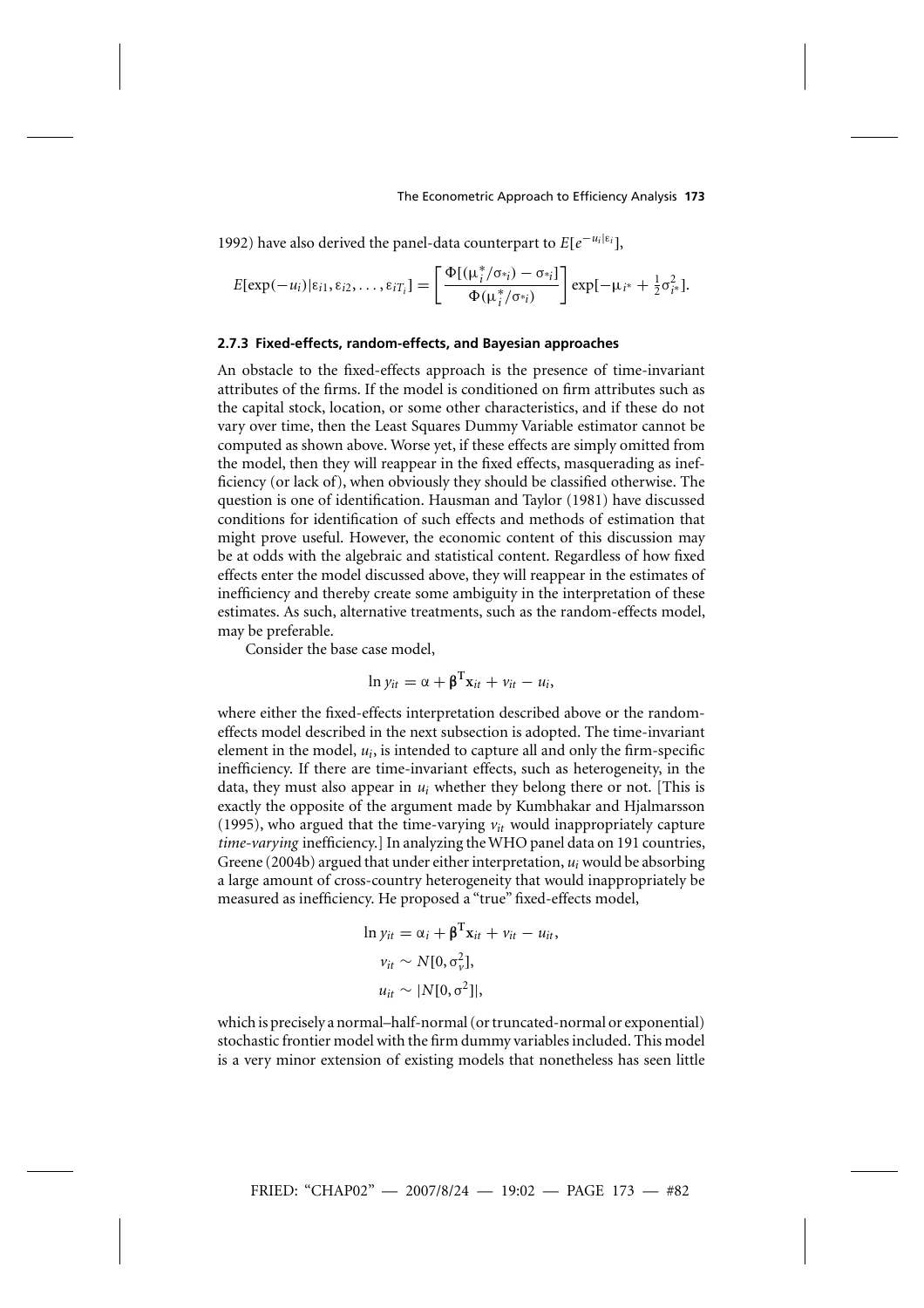use. Most panel-data sets in this literature are quite small, so the number of dummy variable coefficients is usually manageable—Greene (2003a, 2004a, 2004b, 2005) shows how to fit the model with large numbers of firms, but in point of fact, in common applications where there are only a few dozen firms or so, this is trivial. The formulation does assume that inefficiency varies randomly across time, however, which is the substantive change in the model. As noted above, the "truth" is probably somewhere between these two strong assumptions. Greene (2005) also considers a "true random-effects" model that modifies the parameterized models in the next section, in this case, a random-parameters (random-constant) model

$$
\ln y_{it} = (\alpha + w_i) + \beta^{\mathrm{T}} x_{it} + v_{it} - u_{it},
$$
  
\n
$$
v_{it} \sim N[0, \sigma_v^2],
$$
  
\n
$$
u_{it} \sim |N[0, \sigma_u^2]|,
$$
  
\n
$$
w_i \sim \text{with mean 0 and finite variance.}
$$

[Note this is the complement to Huang's (2004) model, which contained a homogeneous constant term and heterogeneous slope vectors.] This model is fit by MSL methods. Farsi et al. (2003) examined the relative behavior of these four models in a study of Swiss nursing homes and noted a preference for the true random-effects specification.

The preceding sections have noted a variety of applications of Bayesian methods to estimation of stochastic frontier models. As the next section turns specifically to the estimation of inefficiencies,  $u_{it}$ , or efficiency,  $\exp(-u_{it})$ , note the essential component of the Bayesian approach. Koop, Osiewalski, and Steel (1997; KOS) and numerous references cited there and above lay out this method. For the "fixed-effects" approach,<sup>67</sup> the model is simply a linear regression model with firm dummy variables. The Bayesian inference problem is simply that of the linear model with normal disturbances and  $K + N$  regressors. The posterior mean estimator of the slopes and constants are the least squares coefficients and

$$
\hat{\alpha}_i = \bar{y}_i - \hat{\beta}^{\mathrm{T}} \bar{\mathbf{x}}_i.
$$

Estimation of *ui* is done in precisely the same fashion as it classical counterpart:

$$
\hat{u}_i = (\max_j \hat{\alpha}_j) - \hat{\alpha}_i
$$

(Posterior variances and statistical inference are considered in the next section.) Thus, with noninformative priors, the Bayesian estimators are identical to their classical counterparts (of course). For the "random-effects" approach, *ui* values are treated as missing data. The technique of data augmentation is used for estimation. The simplest model specification, based on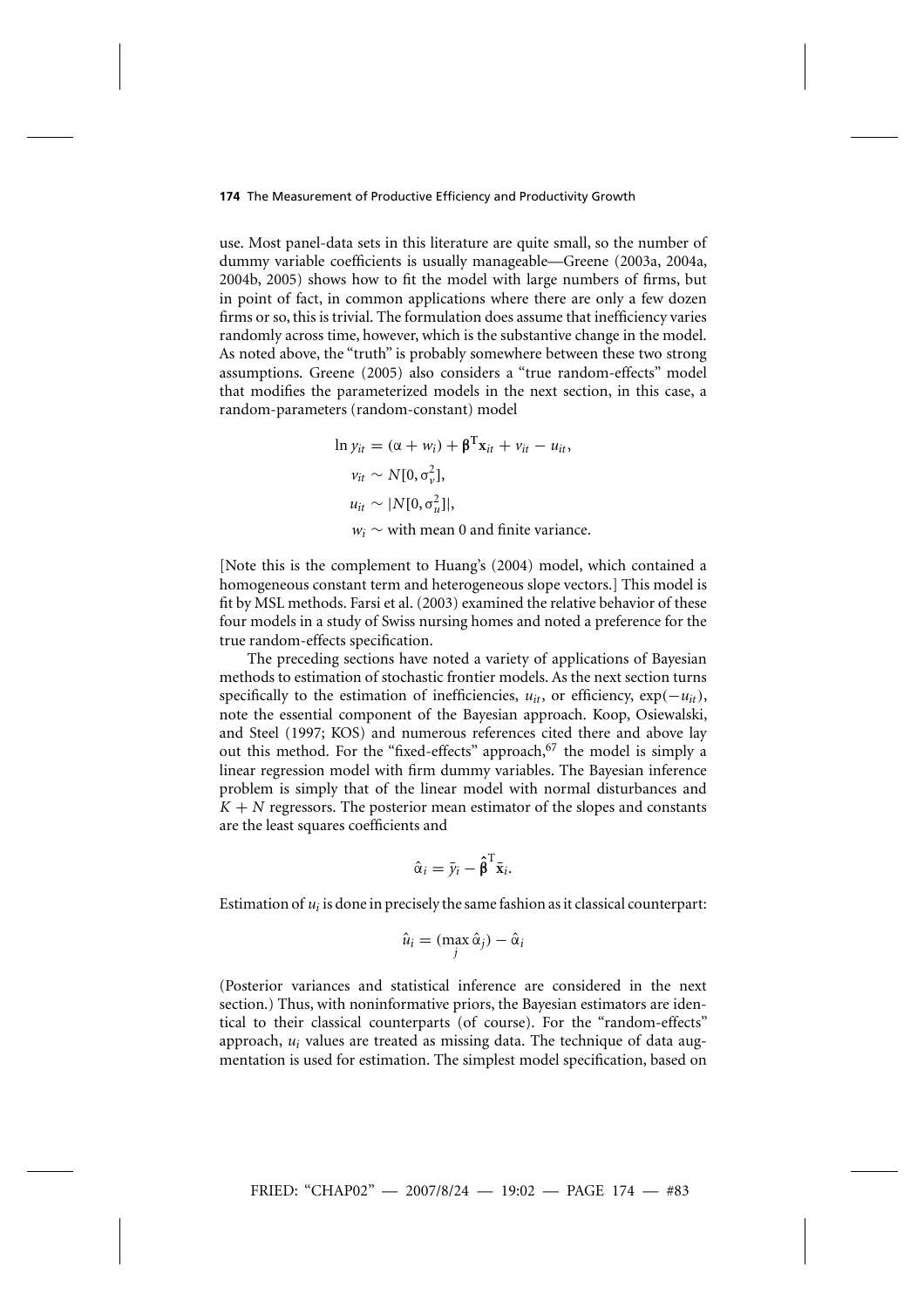KOS (see also Tsionas, 2002), would be

ln *y<sub>it</sub>* = α + β<sup>T</sup>x<sub>it</sub> + *v<sub>it</sub>* – u<sub>i</sub>,  
\n
$$
p(vit) = N[0, σ2], p(σ) = inverted gamma(s, M)
$$
\n
$$
\propto \exp [-s/(2σ2)] (σ2)-(M+1)/2,
$$
\n
$$
p(uit) = (1/λ) \exp(-ui/λ), p(λ) to be determined,\n
$$
p(β) = "flat" \propto 1, p(α) \propto 1.
$$
$$

The Gibbs sampler for this model is quite simple—see KOS for details. The controversial part is the necessary informative prior density for  $\lambda$ . Kim and Schmidt (2000) describe several alternative approaches.

We note that this formulation has the same two shortcomings as its classical counterpart. The "fixed-effects"form cannot accommodate any timeinvariant covariates. Neither the fixed- nor the random-effects form has any provision for unmeasured time-invariant heterogeneity. The true fixed- and random-effects models could also be accommodated in this framework. For the true fixed-effects model,

ln 
$$
y_{it} = \alpha_i + \beta^T x_{it} + v_{it} - u_{it}
$$
,  
\n $p(v_{it}) = N[0, \sigma^2], p(\sigma) = \text{inverted gamma}(s, M),$   
\n $p(u_{it}) = (1/\lambda) \exp(-u_i/\lambda), p(\lambda)$  to be determined,  
\n $p(\beta) = \text{``flat''} \propto 1, p(\alpha_i) \propto 1.$ 

This is KOS's random-effects form with a complete set of firm-specific constants and inefficiency both firm and time varying. The joint posterior would involve the *N* + *K* regression parameters, σ, λ, and all *NT* missing values *uit* . With an ample data set, this is essentially the same as KOS's random-effects model—the dimensionality of the parameter space increases (dramatically so), but the computations are the same. One advantage of this formulation is that the difficult inference problem associated with  $\hat{u}_i = (\max_j \hat{\alpha}_j) - \hat{\alpha}_i$  is avoided. For the true random-effects model, we would have

ln *y<sub>it</sub>* = α<sub>i</sub> + β<sup>T</sup>x<sub>it</sub> + *v<sub>it</sub>* + *w<sub>i</sub>* − *u<sub>it</sub>*,  
\n
$$
p(vit) = N[0, σ2], p(σ) = inverted gamma(s, M),
$$
\n
$$
p(wi) = N[0, τ2], p(τ) = inverted gamma(r, T),
$$
\n
$$
p(uit) = (1/λ) exp(-uit/λ), p(λ) to be determined,
$$
\n
$$
p(β) = α 1, p(α) α 1.
$$

Note that  $w_i$  is time invariant. Once again, this is the same as KOS's randomeffects model. Now, the data augmentation problem is over  $N+NT$  dimensions for the values of *wi* and *uit* .

**FRIED: "CHAP02" — 2007/8/24 — 19:02 — PAGE 175 — #84**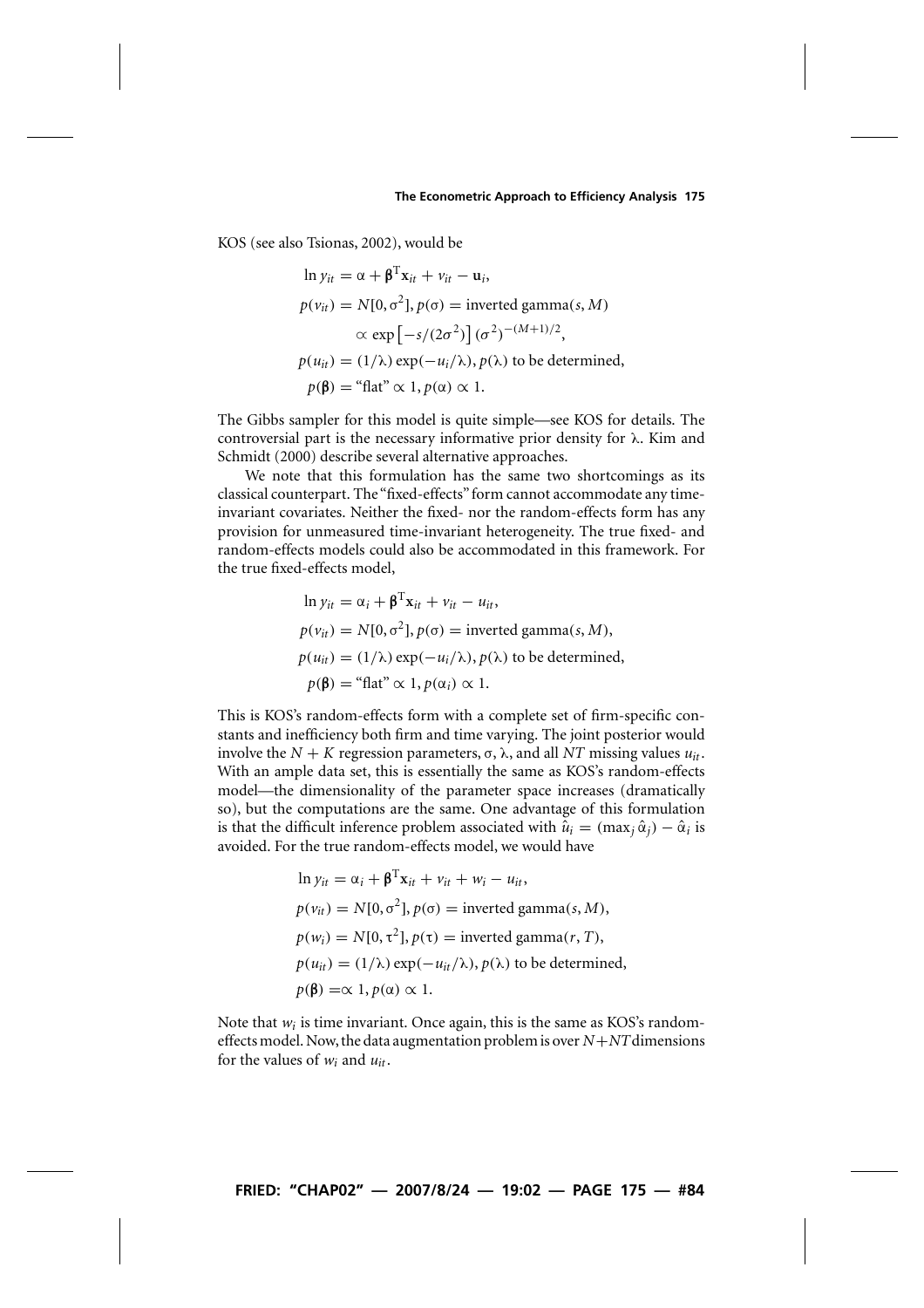# **2.8 Estimation of Technical Inefficiency**

Arguably, the main purpose of the preceding is to lay the groundwork for estimation of inefficiency, that is,  $u_i$  or  $TE_i = \exp(-u_i)$ . For example, along with an abundance of DEA applications, regulators in many fields have begun to employ efficiency analyses such as those discussed here to compare and analyze regulated firms and to set policies (see, e.g., the discussion in chapter 1). Bauer et al. (1998) sounded some cautions for regulators who might use the results of the analysis described here in their oversight of financial institutions. Among others, regulators are keenly interested in these techniques. This section describes methods of using the estimated models to estimate technical inefficiency in the stochastic frontier setting.

The core model we have used to reach this point is

$$
\ln y_{it} = \alpha + \beta^{T} x_{it} + v_{it} - u_{it},
$$

where we allow for observations across firms and time. The various model forms, including normal–half-normal, truncation, exponential, and gamma models with heterogeneity of various sorts, panel-data and cross-section treatments, and Bayesian and classical frameworks, have all provided platforms on which the main objective of the estimation is pursued: analysis of inefficiency, *uit* .

The estimation effort in the preceding sections is all prelude to estimation of the inefficiency term in the equation,  $u_{it}$ , or some function of it. Note, before continuing, a variety of obstacles to that objective. Foremost is the fundamental result that the inefficiency component of the model,  $u_{it}$ , must be observed indirectly. In the model as stated, the data and estimates provide only estimates of  $\varepsilon_{it} = v_{it} - u_{it}$ . We will have to devise a strategy for disentangling these, if possible. Second, regardless of how we proceed, we must cope not only with a noisy signal  $(v_{it}$  with  $u_{it}$ ), but we must acknowledge estimation error in our estimate—α and **β** are not known with certainty. For the "fixed-effects" estimators, estimation of technical inefficiency is only relative. Recall in this setting, the model is

$$
\ln y_{it} = \alpha_i + \beta^{\mathrm{T}} x_{it} + v_{it},
$$

and the estimator is  $u_i = \max(\alpha_i) - \alpha_i$ . Finally, adding to the difficult estimation problem is the complication of devising a method of recognizing a degree of uncertainty in the estimate. A point estimate of  $u_{it}$  may be insufficient. It is one thing to suggest that inefficiency is on the order of 10%, but quite another to suggest that one's best guess is from 0 to 35% with a mean of 10%, which conveys considerably less information.

This section details some known results about estimation of technical inefficiency. [Kim and Schmidt (2000) is a useful source for more complete presentation.] I consider both fixed-effects and stochastic frontier estimators, and briefly visit Bayesian as well as the classical estimator. The focus of the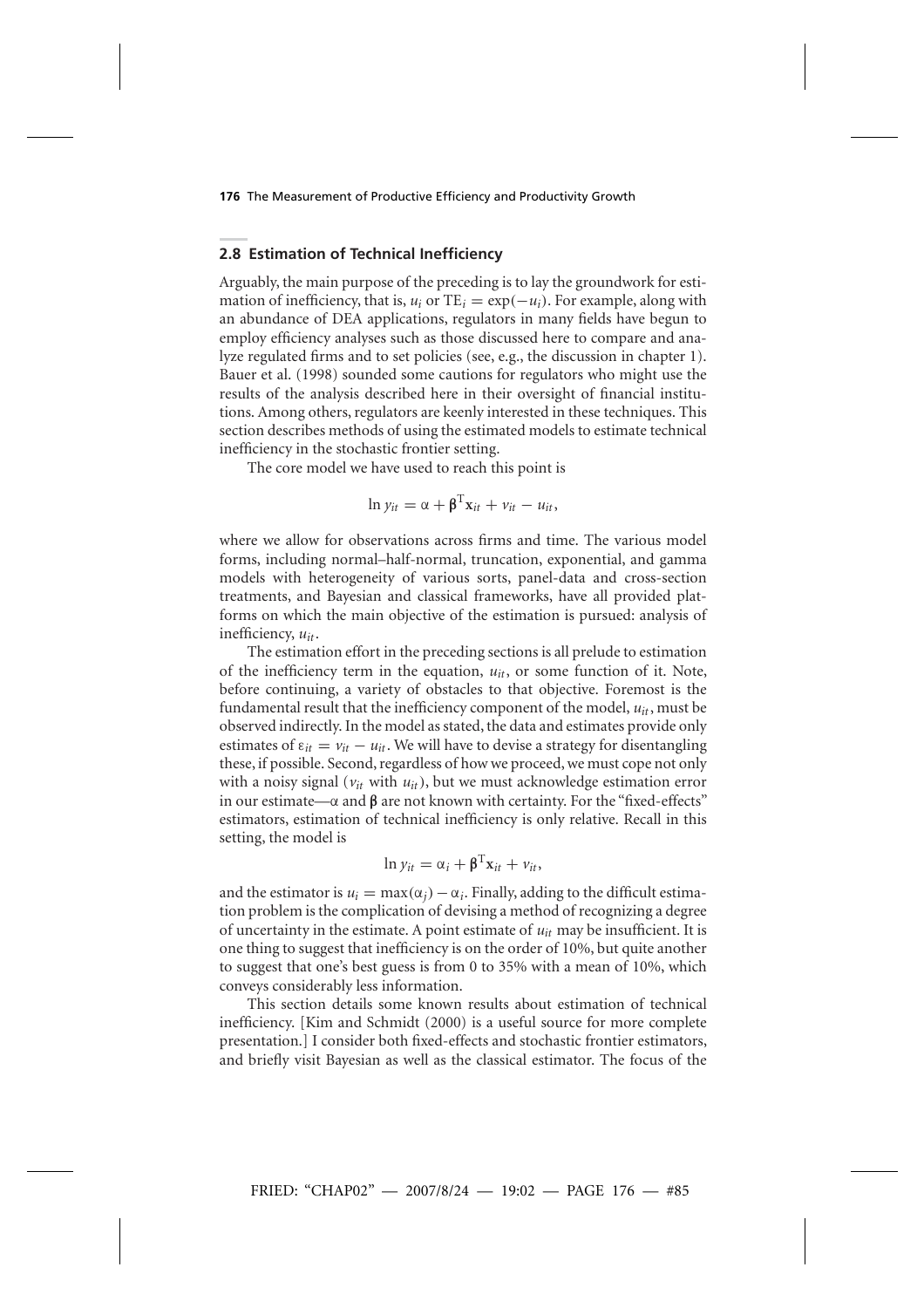discussion is the workhorse of this branch of the literature, Jondrow et al.'s (1982) conditional mean estimator.

# **2.8.1 Estimators of technical inefficiency in the stochastic frontier model**

However the parameters of the model are computed, the residual,  $y_{it} - \hat{\boldsymbol{\beta}}^{\mathrm{T}} \boldsymbol{x}_{it}$ estimates  $\varepsilon_{it}$ , not  $u_{it}$ . The standard estimator of  $u_{it}$ , is the conditional mean function, *E*[*uit* |ε*it*]. Recall

$$
f(u_{it}|\varepsilon_i) = \frac{f(u_{it}, \varepsilon_{it})}{f(\varepsilon_{it})} = \frac{f(u_{it})f(\varepsilon_{it}|u_{it})}{f(\varepsilon_{it})}
$$

$$
= \frac{f_u(u_{it})f_v(\varepsilon_{it} + u_{it})}{\int_0^\infty f_u(u_{it})f_v(\varepsilon_{it} + u_{it})du_{it}}.
$$

We will use as the estimator the conditional mean from the conditional distribution,

$$
E(u_{it}|\varepsilon_{it}) = \frac{\int_0^\infty u_{it}f_u(u_{it})f_v(\varepsilon_{it} + u_{it})du_{it}}{\int_0^\infty f_u(u_{it})f_v(\varepsilon_{it} + u_{it})du_{it}}.
$$

In several leading cases, this function has a known form.<sup>68</sup> JLMS (Jondrow, Lovell, Materov, and Schmidt, 1982) present the explicit result for the halfnormal model,

$$
E[u_{it}|\varepsilon_{it}] = \left[\frac{\sigma\lambda}{1+\lambda^2}\right] \left[\tilde{\mu}_{it} + \frac{\phi(\tilde{\mu}_{it})}{\Phi(\tilde{\mu}_{it})}\right], \tilde{\mu}_{it} = \frac{-\lambda\varepsilon_{it}}{\sigma},
$$

where  $\phi(.)$  and  $\Phi(.)$  are the density and CDF of the standard normal distribution. For the truncated-normal model, the result is obtained by replacing  $\tilde{\mu}_{it}$ with  $\tilde{\mu}_{it} + \mu \sigma_u^2 / \sigma^2$ . The corresponding expressions for the exponential and gamma models are

$$
E[u_{it}|\varepsilon_{it}] = z_{it} + \sigma_v \frac{\phi(z_{it}/\sigma_v)}{\Phi(z_{it}/\sigma_v)}, z_{it} = \varepsilon_{it} - \sigma_v^2/\sigma_u
$$

and

$$
E[u_{it}|\varepsilon_{it}] = \frac{q(P, \varepsilon_{it})}{q(P-1, \varepsilon_{it})},
$$

respectively.<sup>69</sup> Note, for the gamma model, that this must be computed by simulation (see section 2.4.6). The estimator of u*it* in the random-parameters model (Greene, 2005) is also computed by simulation.

Battese and Coelli (1988) suggested the alternative estimator

$$
E[TEt_i|\varepsilon_{it}] = E[\exp(-u_{it})|\varepsilon_{it}].
$$

FRIED: "CHAP02" — 2007/8/24 — 19:02 — PAGE 177 — #86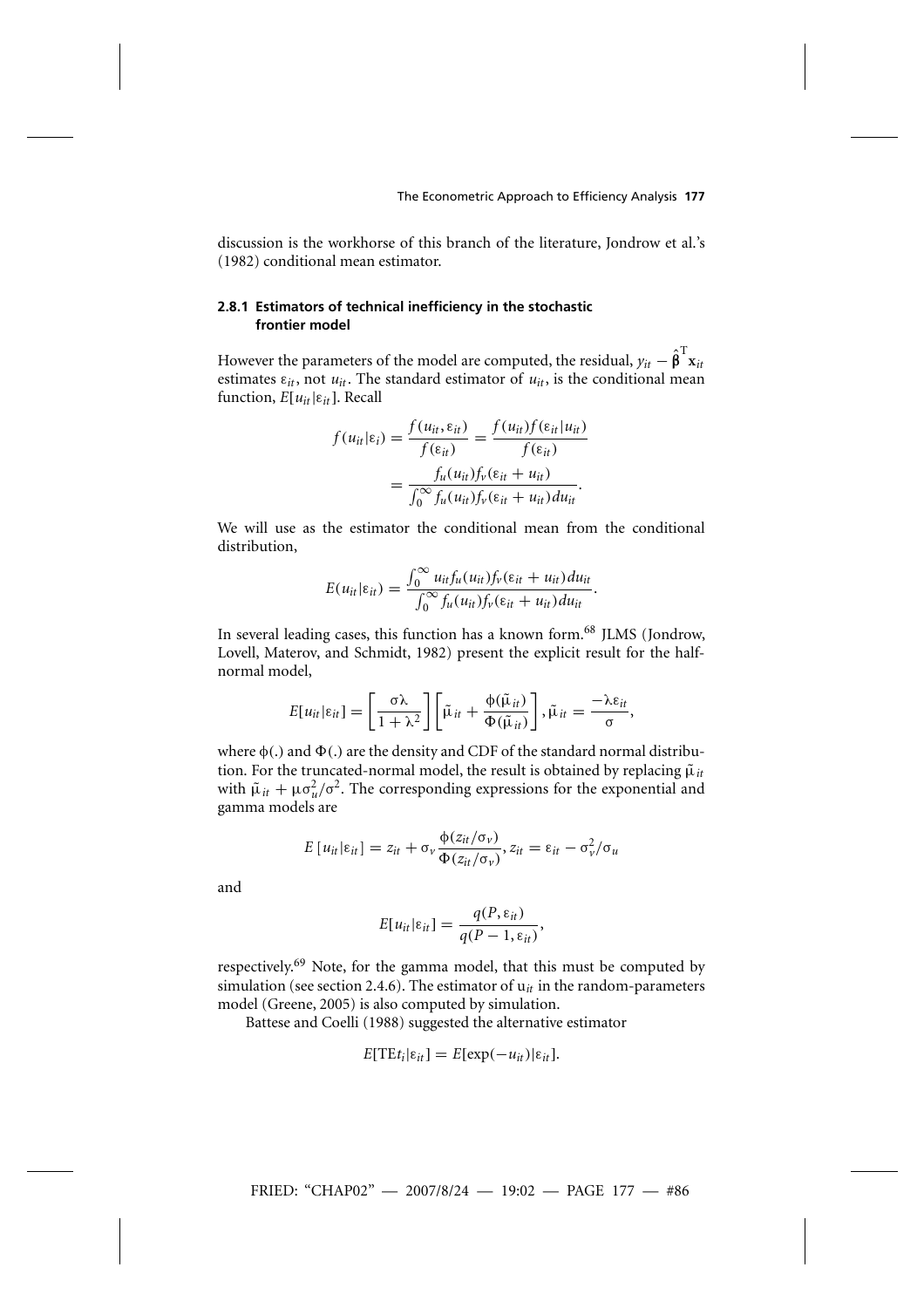For the truncated-normal model (which includes the half-normal case), this is

$$
E[\exp(-u_{it})|\varepsilon_{it}] = \frac{\Phi[(\mu_{it}^*/\sigma_*) - \sigma_*]}{\Phi[(\mu_{it}^*/\sigma_*)]}
$$
  $\exp\left[-\mu_{it}^* + \frac{1}{2}\sigma_*^2\right],$ 

where

 $\mu_{it}^* = \tilde{\mu}_{it} + \mu \sigma_u^2 / \sigma^2.$ 

Recalling the approximation  $u_{it} \approx 1-\text{TE}_{it}$ , Battese and Coelli (1988) observed that the difference between the two estimates reflects the inaccuracy of the approximation  $1 - u_{it}$  to  $exp(-u_{it})$ . For the JLMS results, Battese and Coelli report the alternative estimate based on the preceding as 8.9% as opposed to 9.6% for the conditional mean. The difference is fairly small in this instance, but many studies report technical efficiency values considerably less than the 90% they reported.

Some additional results that are useful for the practitioner are, first, that estimation of cost inefficiency based on the preceding results can be accomplished simply by changing the sign of ε where it appears in any expression. Second, for analysis of a panel with time-invariant effects, Kim and Schmidt (2000) point out that one need only replace  $\varepsilon$  with the group mean  $\epsilon$  ε-overbar  $>$ <sub>*i*</sub>, and  $\sigma_v^2$  with  $\sigma_v^2/T$  to obtain the appropriate results. Finally, in all these expressions, the heterogeneous or heteroskedastic models may be imposed simply by employing the firm-specific formulations for  $\mu$ ,  $\sigma_u$ , and/or  $\sigma_{\nu}$ . In what follows, I limit attention to a simple model and leave the extensions in these directions to be employed by the practitioner as needed.

#### **2.8.2 Characteristics of the estimator**

I digress at this point to note some possible misperceptions in the literature (abetted, alas, by the Greene [1993] survey). The JLMS estimator is unbiased as an estimator of *uit* only in the sense that it has the same expectation that *uit* does. It does not estimate *uit* unbiasedly in the sense that in repeated sampling, the mean of a set of observations on  $E[u_{it} | \varepsilon_{it}]$  would equal  $u_{it}$ . They would not. First, the notion of repeated sampling is itself inconsistent with the definition, since the estimator is conditioned on a specific set of data. This does not mean that it is conditioned on the data for a particular firm—it is conditioned on a specific  $y_{it}$  and  $\mathbf{x}_{it}$ . To see the logic of this objection, consider that there is nothing inconsistent in doing the analysis on a sample that contains two firms that have identical  $y_{it}$  and  $\mathbf{x}_{it}$ , but different  $u_{it}$ . Indeed, that is precisely the point of the stochastic frontier model. Thus, the estimator  $E[u_{it}|\varepsilon_{it}]$  is an estimator of the mean of the distribution that produces these two observations with this particular  $y_{it}$  and  $\mathbf{x}_{it}$ . There is nothing in its construction that makes us expect the JLMS estimator to be an *unbiased* estimator of either one of the two hypothetical draws on  $u_{it}$ . It is an estimator of the mean of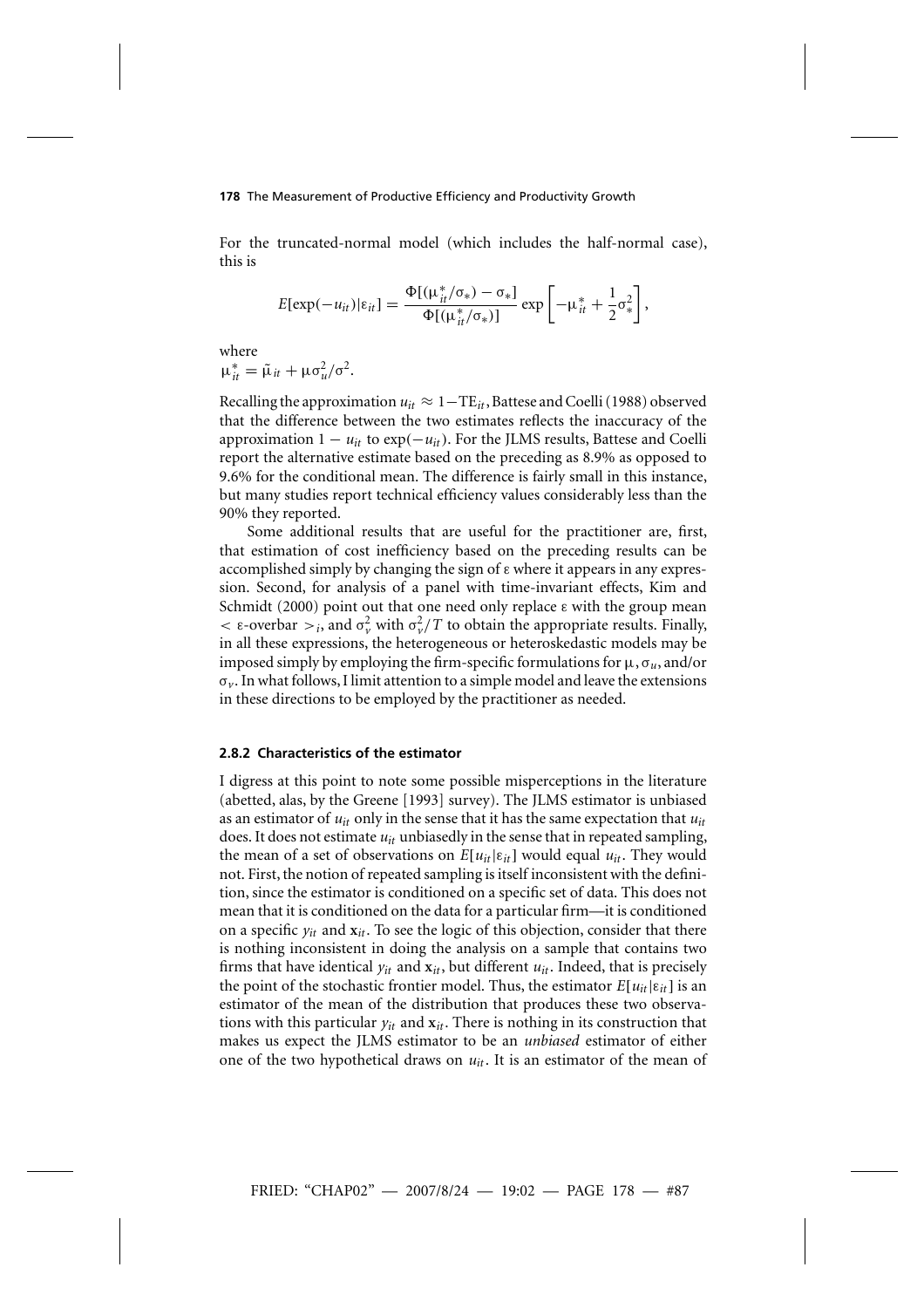this conditional distribution from which both are drawn. The empirical estimator based on the ML or Bayesian parameter estimates is not unbiased for  $E[u_{it}|\varepsilon_{it}]$  either, by the way, since it is a nonlinear function of the parameter estimators.

In general, the empirical estimator of  $E[u_{it} | \varepsilon_{it}]$  is a consistent estimator, for the usual reasons. Again, it is a conditioned on a particular  $(y_{it}, \mathbf{x}_{it})$ , so the JLMS estimator is not based on a sample of one at all. The estimator, computed using the MLEs or random draws from the posterior, converges to the true conditional mean function. That is,

$$
\text{plim}\left\{\left[\frac{\hat{\sigma}\hat{\lambda}}{1+\hat{\lambda}^2}\right]\left(\hat{\mu}_i+\frac{\varphi(\hat{\mu}_{it})}{\Phi(\hat{\mu}_{it})}\right)\middle|\hat{\mu}_{it}=\frac{-\left(y_{it}-\hat{\beta}^{\mathrm{T}}\mathbf{x}_{it}\right)\hat{\lambda}}{\hat{\sigma}}\right\}=E[u_{it}|\varepsilon_{it}].
$$

The JLMS estimator is not a consistent estimator of *uit* either, again for the reasons noted above. No amount of data can reveal *uit* perfectly in the stochastic frontier model. It can in a panel-data model in which it is assumed that  $u_{it}$  is time invariant, since then, like any common-effects model, a method-ofmoments estimator of the"effect"is consistent in *T*. But, absent this possibility, the JLMS estimator does not converge to u*it* . (And, note once again, the idea that *ui* would remain the same long enough for asymptotics with respect to *T* to apply would require some difficult economic justification.) On the other hand, it does converge to something:  $E[u_{it} | y_{it}, x_{it}, \beta, \ldots]$ . But, again, this is not  $u_{it}$ ; it is the mean of the distribution from which  $u_{it}$  is generated.

The foregoing extends to Bayesian estimation, as well, notwithstanding the reflexive assertion that Bayesian inference is "exact" (while classical inference is inexact) that now fashionably precedes every Bayesian analysis. Indeed, a closer look at the Bayesian estimator of  $u_{it}$  in the "standard model" is revealing. In the Gibbs sampling MCMC iterations in the standard, normal–exponential model, we have

$$
p(u_{it}|\boldsymbol{\beta}, \sigma_v^2, \sigma_u, y_{it}, \mathbf{x}_{it}) = \text{truncated at zero } N \left[ \boldsymbol{\beta}^{\mathrm{T}} \mathbf{x}_{it} - y_{it} - \sigma_v^2 / \sigma_u, \sigma_v^2 \right]
$$

(see Koop et al., 1995, p. 357). The Gibbs sampler draws observations from this distribution in the cycle. At any particular draw, a close look at this distribution shows that its conditional mean is precisely the JLMS estimator for the exponential distribution, for the specific values of the parameters at that cycle. (It would seem pathological if anything else emerged, since the estimator is, ultimately, the posterior mean in the conditional distribution.) Does this estimator "converge" to something? Ultimately, we hope to sample from the marginal posterior  $p(u_{it} | \mathbf{x}_{it}, \mathbf{y}_{it})$ , but clearly at every step on the way, this is going to be computed using draws that employ some model parameters. So, where does this end up? With noninformative priors, the Bayesian posterior means of the parameters are going to converge to the same point that the MLEs converge to. (This is merely the well-known result that, with noninformative

FRIED: "CHAP02" — 2007/8/24 — 19:02 — PAGE 179 — #88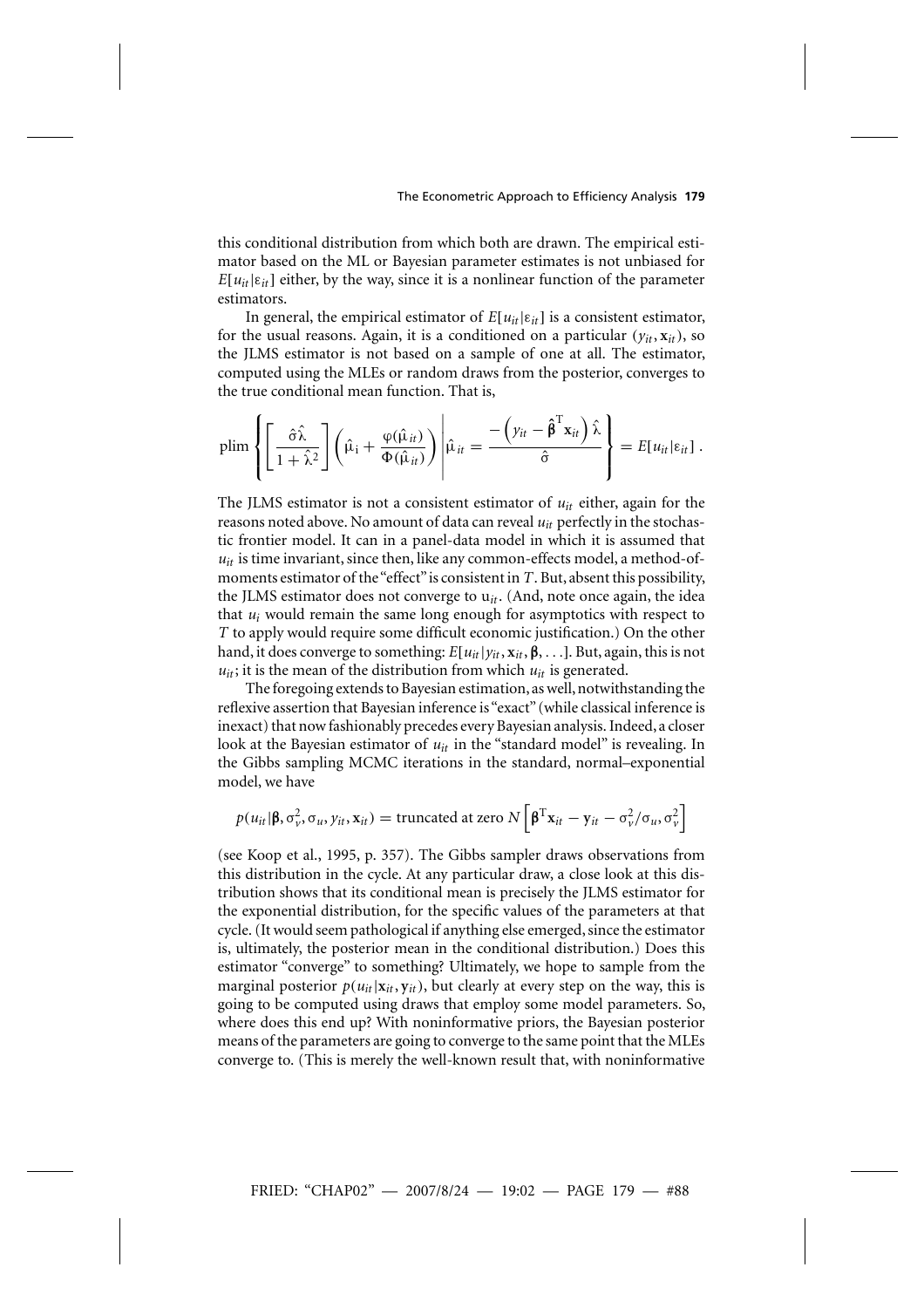priors, the likelihood function must eventually dominate the posterior, and the mode of the likelihood converges to the posterior mean as the sample size grows without bound.) The end result of this argument is that the Bayesian estimators of *uit* are based on the same estimator as the classical estimator. The former estimates  $E[u_{it} | \varepsilon_{it}]$  by sampling from  $p(u_{it} | y_{it}, x_{it}, E[\beta| \text{data}], \text{etc.}),$ while the latter computes the function directly using the MLEs. Therefore, the Bayesian estimator, like the classical one, is not a consistent estimator of *uit* . Nor is it unbiased, again, for the same reasons.

Aside from what are likely to be minor numerical differences, the Bayesian and classical estimators differ in two other respects. [See Kim and Schmidt (2000) and the above study of the gamma model for examples.] The sampling variance of the MLE-based estimator will be larger than its Bayesian counterpart, for the usual reasons. However, this raises another important similarity. The difference in the sampling behavior of the statistics speaks to the behavior of the statistic, not to a difference in the quantity being estimated. That is, we have yet to examine var[ $u_{it}$ | $\varepsilon_{it}$ ], which is the same regardless of how we choose to estimate it. Kim and Schmidt (2000) have examined this in detail. I briefly note their results below. A remaining aspect of this comparison, however, concerns how "confidence intervals"for *uit* are constructed. A natural (at least intuitively appealing) strategy is to use the (admittedly flawed) estimator *E*[ $u_{it}$ | $\varepsilon_{it}$ ] and bracket it with two lengths of an estimate of  $(\text{var}[u_{it} | \varepsilon_{it}])^{1/2}$ . This is essentially what the classical estimators discussed below attempt to do. Indeed, it is becoming customary in both settings to report both the point and variance estimators. But, for the Bayesian estimator, this is a demonstrably suboptimal strategy. Since, for example, for the exponential model, it is known exactly that the posterior density is truncated normal, which is asymmetric, an "HPD interval" containing the usual 95% of the distribution will be less than four standard deviations wide. Bayesian estimators typically include pictures of the posterior density for a few observations. Delineation of the HPD intervals in these densities might be a useful addition to the reported results.

# **2.8.3 Does the distribution matter?**

Many authors have pursued the question in the section title, in cross-section and panel-data sets, across a variety of platforms. Most of the received results suggest the encouraging finding that the estimates of inefficiency are reasonably robust to the model specification. Since all results are application specific, however, the question does not have an analytical answer. In order to continue that thread of discussion, we consider a small example, following along the presentation in Kumbhakar and Lovell (2000). The authors report estimates based on the cost frontier estimated in Greene (1990) using the Christensen and Greene (1976) electricity data (described further below). Kumbhakar and Lovell obtained rank correlations for estimates of inefficiencies from the four distributions examined above that ranged from a low of 0.7467 (exponential and gamma) to a high of 0.9803 (half-normal and truncated normal). The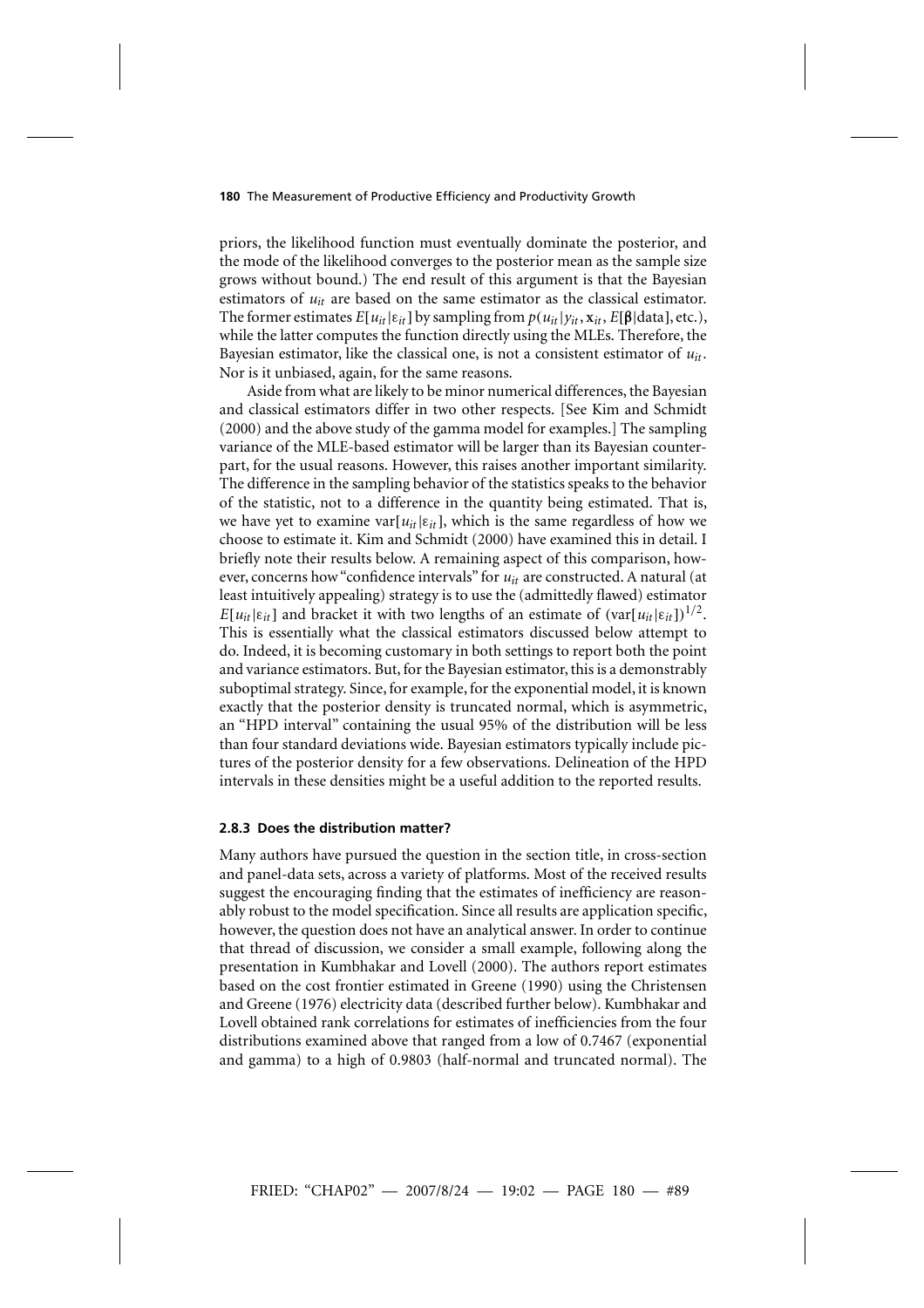results below based on these same data are considerably stronger. I suspect that at least two reasons lie behind this: First, the results below are based on a full translog model, which is probably a more appropriate functional form— Christensen and Greene (1976) found likewise; second, the simulation-based estimator for the gamma model appears to be a considerably better algorithm than the brute force method used in the above studies. We also fit a production function, rather than a cost function.

The first application (there are several others to follow in later sections) is an extension of Christensen and Greene's (1976) estimates of a translog cost function for U.S. electricity generation in 1970. The sample consists of data on 123 American (fossil-fueled) electric-generating companies. The data set contains the variables described in table 2.1. The authors (and Kumbhakar and Lovell, 2000) used these data to fit a translog cost function in a single output (generation) based on three inputs: capital, labor, and fuel. I obtained physical input figures from the cost, factor shares, and input prices and then used these data to fit a translog production function.

Data on physical units are obtained by computing  $x_k$ , = cost  $\times$ share $k$ /price $k$ . The translog production function is then

$$
\ln y = \alpha + \sum_{k=K,L,F} \beta_k \ln x_k + \sum_{k=K,L,F} \sum_{m=K,L,F} \gamma_{km} \ln x_k \ln x_m + v_i - u_i.
$$

Estimates of the parameters of the stochastic frontier functions under various assumptions are shown in table 2.2. (The data are not normalized.) The OLS and method-of-moments estimators for the variance parameters are given in the first column. For brevity, standard errors and indicators of significance are omitted, because at this point the purpose is only to compare the coefficient estimates. Based on the differences in the parameter estimates in table 2.2,

**Table 2.1** Descriptive Statistics for Christensen and Greene Electricity Data (123 Observations)

| Variable      | Mean     | <b>Standard Deviation</b> | Minimum        | Maximum    |
|---------------|----------|---------------------------|----------------|------------|
| Cost          | 48.467   | 64.0636                   | 0.1304         | 282.9401   |
| Output        | 9501.146 | 12512.82                  | 4.0            | 72247.0    |
| Capital price | 72.895   | 9.516264                  | 39.127         | 92.65      |
| Capital share | 0.22776  | 0.060103                  | 0.0981         | 0.4571     |
| Labor price   | 7988.560 | 1252.83                   | 5063.49        | 10963.9    |
| Labor share   | 0.14286  | 0.0563198                 | 0.0527         | 0.03291    |
| Fuel price    | 30.80661 | 7.928241                  | 9.0            | 50.4516    |
| Fuel share    | 0.62783  | 0.088789                  | 0.02435        | 0.08136    |
| Capital       | 0.14397  | 0.19558                   | 0.000179168    | 1.28401    |
| Labor         | 0.074440 | 0.00098891                | 0.000004341821 | 0.00490297 |
| Fuel          | 1.00465  | 1.28670                   | 0.002641465    | 6.9757     |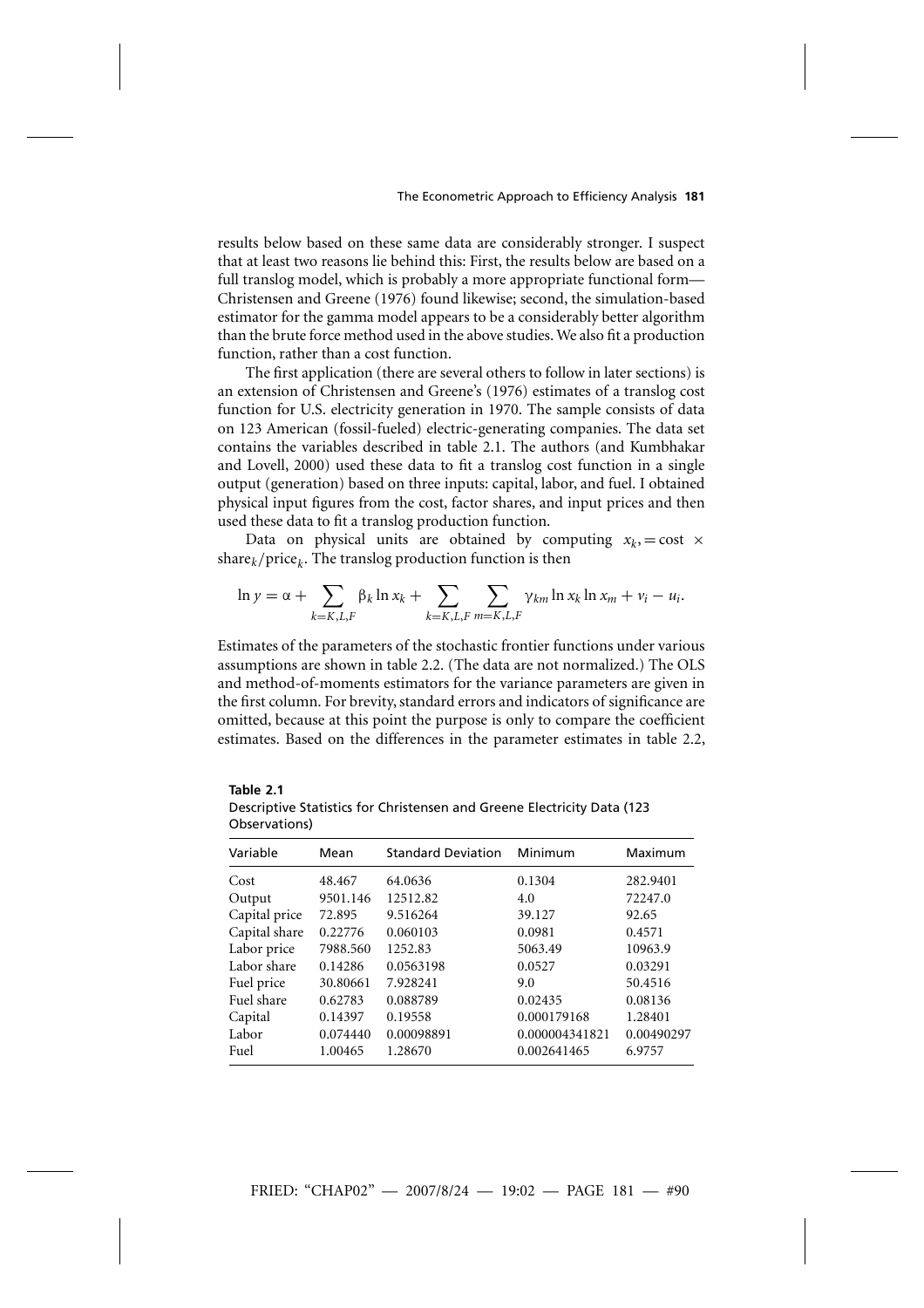| Parameter      | <b>OLS</b> | Half-Normal | Truncated | Exponential | Gamma     |
|----------------|------------|-------------|-----------|-------------|-----------|
| $\alpha$       | 5.381      | 6.199       | 7.137     | 7.136       | 7.037     |
| $\beta K$      | 1.364      | 1.272       | 1.296     | 1.299       | 1.335     |
| βL             | $-1.403$   | $-1.174$    | $-0.910$  | $-0.911$    | $-0.942$  |
| $\beta F$      | 1.327      | 1.224       | 0.978     | 0.976       | 0.964     |
| $\gamma K K$   | 0.479      | 0.469       | 0.397     | 0.394       | 0.346     |
| γLL            | $-0.204$   | $-0.170$    | $-0.139$  | $-0.139$    | $-0.148$  |
| $\gamma FF$    | 0.319      | 0.316       | 0.301     | 0.300       | 0.276     |
| $\gamma KL$    | 0.051      | 0.041       | 0.065     | 0.066       | 0.084     |
| $\gamma K F$   | $-0.581$   | $-0.562$    | $-0.502$  | $-0.500$    | $-0.463$  |
| $\gamma L F$   | 0.204      | 0.185       | 0.133     | 0.132       | 0.120     |
| λ              | 0.218      | 0.956       | 15.791    | 0.806       | 1.071     |
| $\sigma$       | 0.127      | 0.144       | 1.481     | 0.120       | 0.133     |
| μ              | <b>NA</b>  | NA          | $-29.084$ | NA          | <b>NA</b> |
| P              | <b>NA</b>  | NA          | NA        | NA.         | 0.674     |
| $\sigma_u$     | 0.02714    | 0.0995      | 1.477     | 0.0750      | 0.097     |
| $\sigma_{\nu}$ | 0.1244     | 0.1041      | 0.0936    | 0.0931      | 0.0906    |
| Ln L           | 85.996     | 86.292      | 88.186    | 88.209      | 88.849    |

Estimated Stochastic Frontier Production Functions

**Table 2.2**

it does appear that the functional form matters considerably. However, the estimates of *E*[*ui*|ε*i*] tell a quite different story. Figure 2.10 and tables 2.3 and 2.4 show that the JLMS estimates of  $u_i$  are almost identical. The agreement between the exponential and truncated-normal model is striking. Note that the correlation matrix shows both raw correlations among the estimates and rank correlations based on the ranks of the inefficiencies. These results are considerably closer than those found by Kumbhakar and Lovell (2000). The parameter estimates for the truncated-normal model do look extreme. In fact, judging from the estimate of  $\sigma^2$ , the truncated-normal model has considerably altered the results. The estimate of  $\sigma$  is 1.481 compared to 0.144 for the halfnormal model, a 10-fold increase. The very large estimate of  $\mu$  suggests, in turn, that the inefficiency estimates should be drastically affected, but this turns out not to be the case. The argument of the function *E*[*u*|ε] can be written as  $[a(-\varepsilon) + (1 - a)\mu]$ , where  $a = \sigma_u^2/\sigma^2$ . For these data, *a* is roughly 0.9945, so, in fact,  $\mu$  hardly figures into the estimated inefficiencies at all. The kernel density estimate in figure 2.11 based on the estimates of *ui* for the truncated-normal model is essentially identical to that obtained for the other three sets of estimates. The estimated residuals,*ei*, from the truncation model look essentially the same as for the other distributions, as well. We conclude, based on this example, as noted above, that the estimated inefficiencies seem quite robust to the model specification.

We note, finally, a caution about figure 2.11 (and counterparts in many other studies, such as the nearly identical figure 2 in Huang, 2004): The density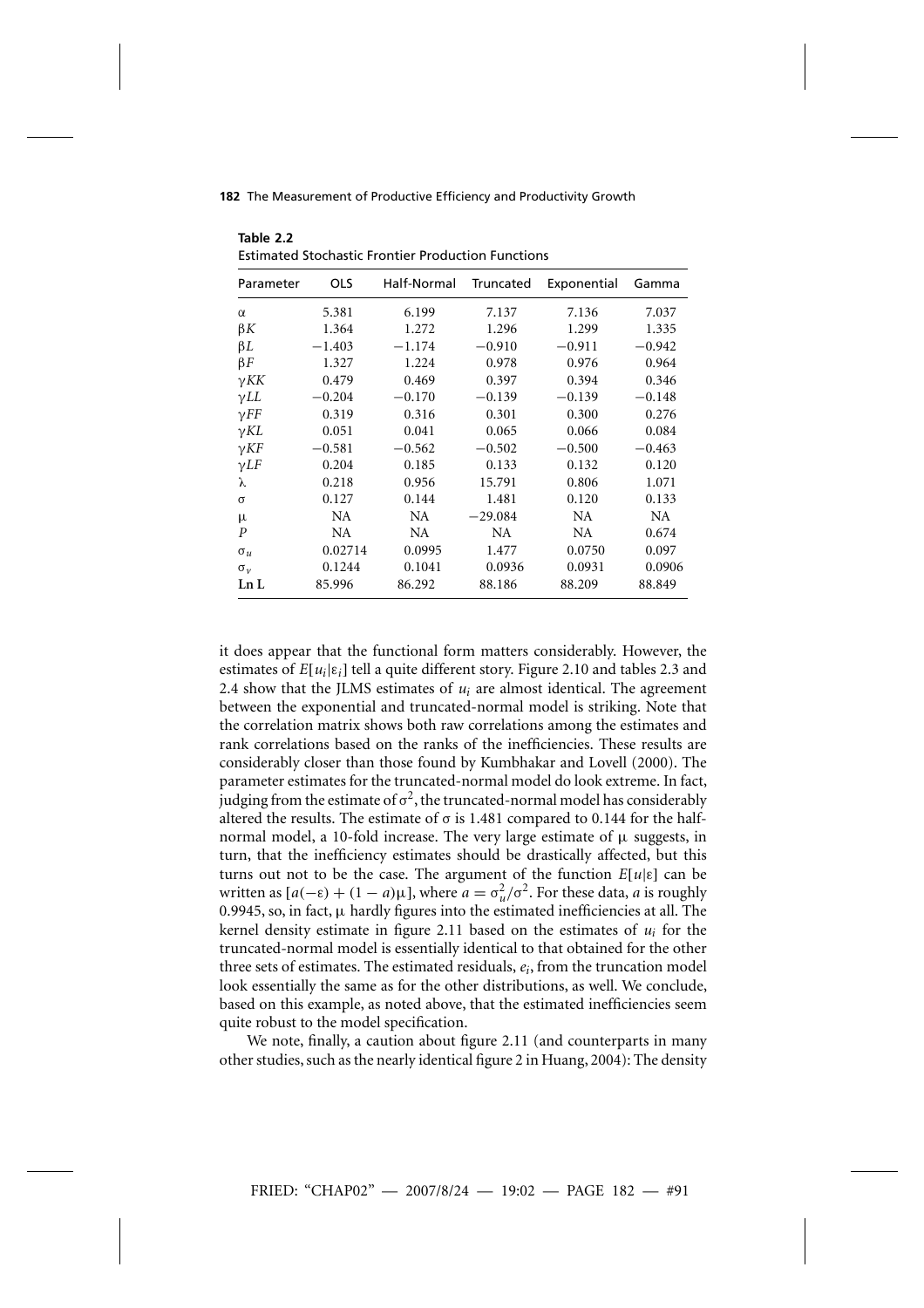

**Figure 2.10.** Scatter Plots of Inefficiencies from Various Specifications

| Descriptive Statistics for Estimates of $E[u_i \varepsilon_i]$ (123 Observations) |         |                           |         |         |  |  |
|-----------------------------------------------------------------------------------|---------|---------------------------|---------|---------|--|--|
| <b>Distribution</b>                                                               | Mean    | <b>Standard Deviation</b> | Minimum | Maximum |  |  |
| Half-normal                                                                       | 0.07902 | 0.03246                   | 0.02630 | 0.27446 |  |  |
| Truncated normal                                                                  | 0.07462 | 0.05936                   | 0.01824 | 0.47040 |  |  |
| Exponential                                                                       | 0.07480 | 0.06001                   | 0.01810 | 0.47324 |  |  |
| Gamma                                                                             | 0.06530 | 0.06967                   | 0.01136 | 0.49552 |  |  |

#### **Table 2.4**

**Table 2.3**

**Pearson and Spearman Rank Correlations for Estimates of**  $E[u_i|\varepsilon_i]$ **<sup>a</sup>** 

|                  | Half-Normal | Truncated Normal | Exponential | Gamma   |
|------------------|-------------|------------------|-------------|---------|
| Half-normal      | 1.00000     | 0.99280          | 0.99248     | 0.95540 |
| Truncated normal | 0.95291     | 1.00000          | 0.99994     | 0.96864 |
| Exponential      | 0.95158     | 0.99998          | 1.00000     | 0.96897 |
| Gamma            | 0.91163     | 0.98940          | 0.99019     | 1.00000 |

*<sup>a</sup>* Pearson correlations below diagonal; Spearman rank correlations above diagonal.

estimator above shows the distribution of a sample of estimates of  $E[u_i|\varepsilon_i]$ , not a sample of estimates of *ui*. (Huang's figures are correctly identified as such.) The mean of the estimators is correctly suggested by the figure. However, the spread of the distribution of *ui* is understated by this figure. In this bivariate distribution,  $var(E[u_i|\varepsilon_i]) = var[u_i] - E(var[u_i|\varepsilon_i])$ . There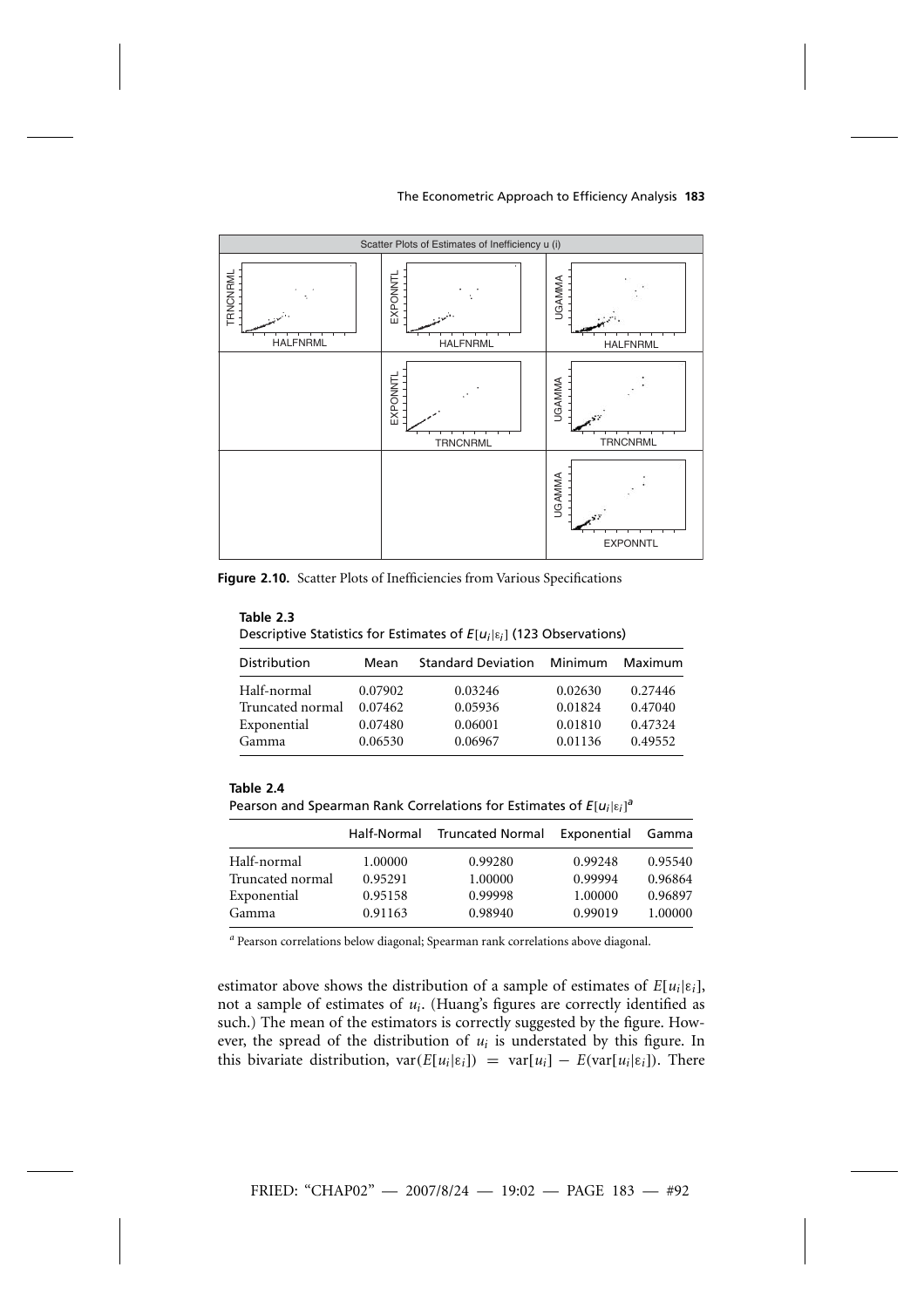

**Figure 2.11.** Kernel Density Estimator for Mean Efficiency

is no reason to expect the latter term in this expression to be small. We can get a quick suggestion of the extent of this error with a small numerical experiment. We take the normal–half-normal results as the basis. We take the estimates in table 2.2 as if they were the true parameters. Thus, σ*<sup>u</sup>* = 0.0995, σ*<sup>v</sup>* = 0.1041, σ = 0.144, λ = 0.9558. Derived from these, we have  $E[u] = σ<sub>u</sub>φ(0)/Φ(0) = 0.07939$ , var[*u*] =  $σ<sub>u</sub><sup>2</sup>(π − 2)/π = 0.003598$ ,  $var[\varepsilon] = \sigma_v^2 + var[u] = 0.0144$ . Now, using  $E[u|\varepsilon] = JLMS(\varepsilon)$  as given above, a function of ε, we use the delta method to approximate the variance of *E*[*u*|ε]. This value based on the results above is 0.008067, so the standard deviation is 0.0284 which is roughly the standard deviation of the data shown in the kernel density estimator above. (This value approximates the 0.03246 in the table.) However, the unconditional standard deviation of *u*, which is what we actually desire, is the square root of 0.003598, or about 0.05998. The upshot is that, as this example demonstrates, descriptive statistics and kernel density estimators based on the JLMS estimators correctly show the expectation of *u* but underestimate the variation. Ultimately, a quick indication of the extent is suggested by  $\lambda$ ; the smaller is  $\lambda$ , the worse the distortion will be.<sup>70</sup>

#### **2.8.4 Confidence intervals for inefficiency**

Horrace and Schmidt (1996, 2000) suggest a useful extension of the JLMS result. Jondrow et al. (1982) have shown that the distribution of  $u_i|\varepsilon_i$  is that of an  $N[\mu_i^*, \sigma^*]$  random variable, truncated from the left at zero, where  $\mu_i^* = -\varepsilon_i \lambda^2/(1 + \lambda^2)$  and  $\sigma^* = \sigma \lambda/(1 + \lambda^2)$ . This result and standard results for the truncated normal distribution (see, e.g., Greene, 2003a) can be used to obtain the conditional mean and variance of *ui*|ε*i*. With these in hand, one can construct some of the features of the distribution of *ui*|ε*<sup>i</sup>* or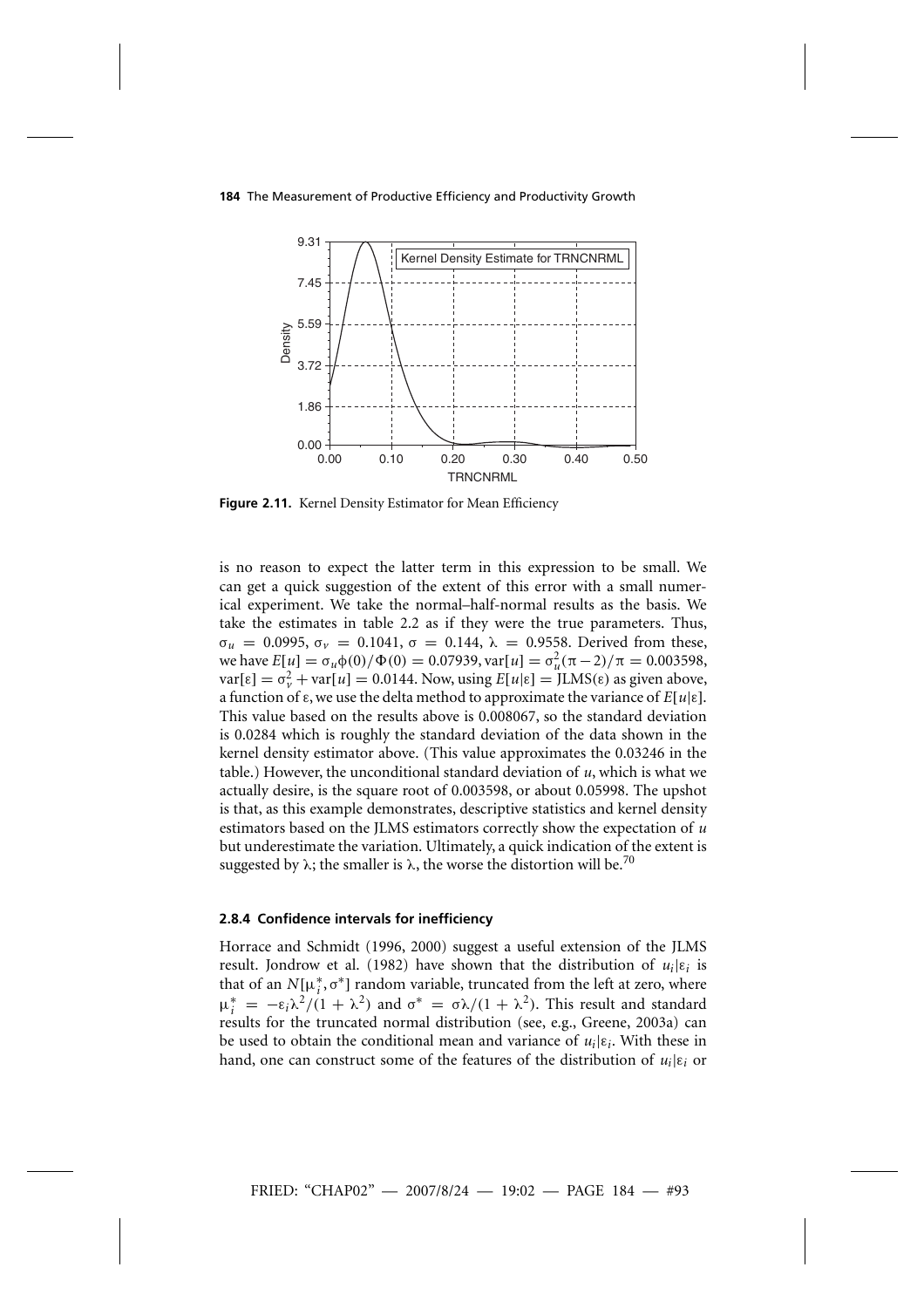$E[TE_i|\varepsilon_i] = E[\exp(-u_i)|\varepsilon_i]$ . The literature on this subject, including the important contributions of Bera and Sharma (1999) and Kim and Schmidt (2000), refers generally to "confidence intervals"for *ui*|ε*i*. For reasons that will be clear shortly, we will not use that term—at least not yet, until we have made more precise what we are estimating.

For locating  $100(1 - \alpha)$ % of the conditional distribution of  $u_i|\varepsilon_i$ , we use the following system of equations:

$$
\sigma^2 = \sigma_v^2 + \sigma_u^2
$$
  
\n
$$
\lambda = \sigma_u/\sigma_v
$$
  
\n
$$
\mu_i^* = -\varepsilon_i \sigma_u^2/\sigma^2 = -\varepsilon_i \lambda^2/(1 + \lambda^2)
$$
  
\n
$$
\sigma^* = \sigma_u \sigma_v/\sigma = \sigma \lambda/(1 + \lambda^2)
$$
  
\n
$$
LB_i = \mu_i^* + \sigma^* \Phi^{-1} \left[1 - \left(1 - \frac{\alpha}{2}\right) \Phi\left(\mu_i^* / \sigma^*\right)\right]
$$
  
\n
$$
UB_i = \mu_i^* + \sigma^* \Phi^{-1} \left[1 - \frac{\alpha}{2} \Phi\left(\mu_i^* / \sigma^*\right)\right]
$$

Then, if the elements were the true parameters, the region [LB*i*, UB*i*] would encompass  $100(1 - \alpha)$ % of the distribution of  $u_i|\varepsilon_i$ . Although the received papers based on classical methods have labeled this a *confidence interval* for  $u_i$ , I emphatically disagree. It is a range that encompasses  $100(1 - \alpha)$ % of the probability in the conditional distribution of  $u_i|\varepsilon_i$ . The range is based on  $E[u_i|\varepsilon_i]$ , not  $u_i$  itself. This is not a semantic fine point. Once again, note that, in a sample that contains two identical observations in terms of  $y_i$ ,  $\mathbf{x}_i$ , they could have quite different  $u_i$ , yet this construction produces the same "interval" for both. The interval is "centered" at the estimator of the conditional mean,  $E[u_i|\varepsilon_i]$ , not the estimator of  $u_i$  itself, as a conventional "confidence interval" would be. The distinction is more transparent in a Bayesian context. In drawing the Gibbs sample, the Bayesian estimator is explicitly sampling from, and characterizing the conditional distribution of, *ui*|ε*i*, not constructing any kind of interval that brackets a particular  $u_i$ —that is not possible.<sup>71</sup> For constructing "confidence intervals" for TE<sub>*i*</sub>| $\varepsilon_i$ , it is necessary only to compute TE UB<sub>*i*</sub> = exp(-LB<sub>*i*</sub>) and TE  $LB_i = \exp(-UB_i).$ 

These limits are conditioned on known values of the parameters, so they ignore any variation in the parameter estimates used to construct them. Thus, we regard this as a minimal width interval.<sup>72</sup>

## **2.8.5 Fixed-effects estimators**

Numerous recent studies have approached efficiency analysis with a fixedeffects model. This frees the analyst from having to layer a distributional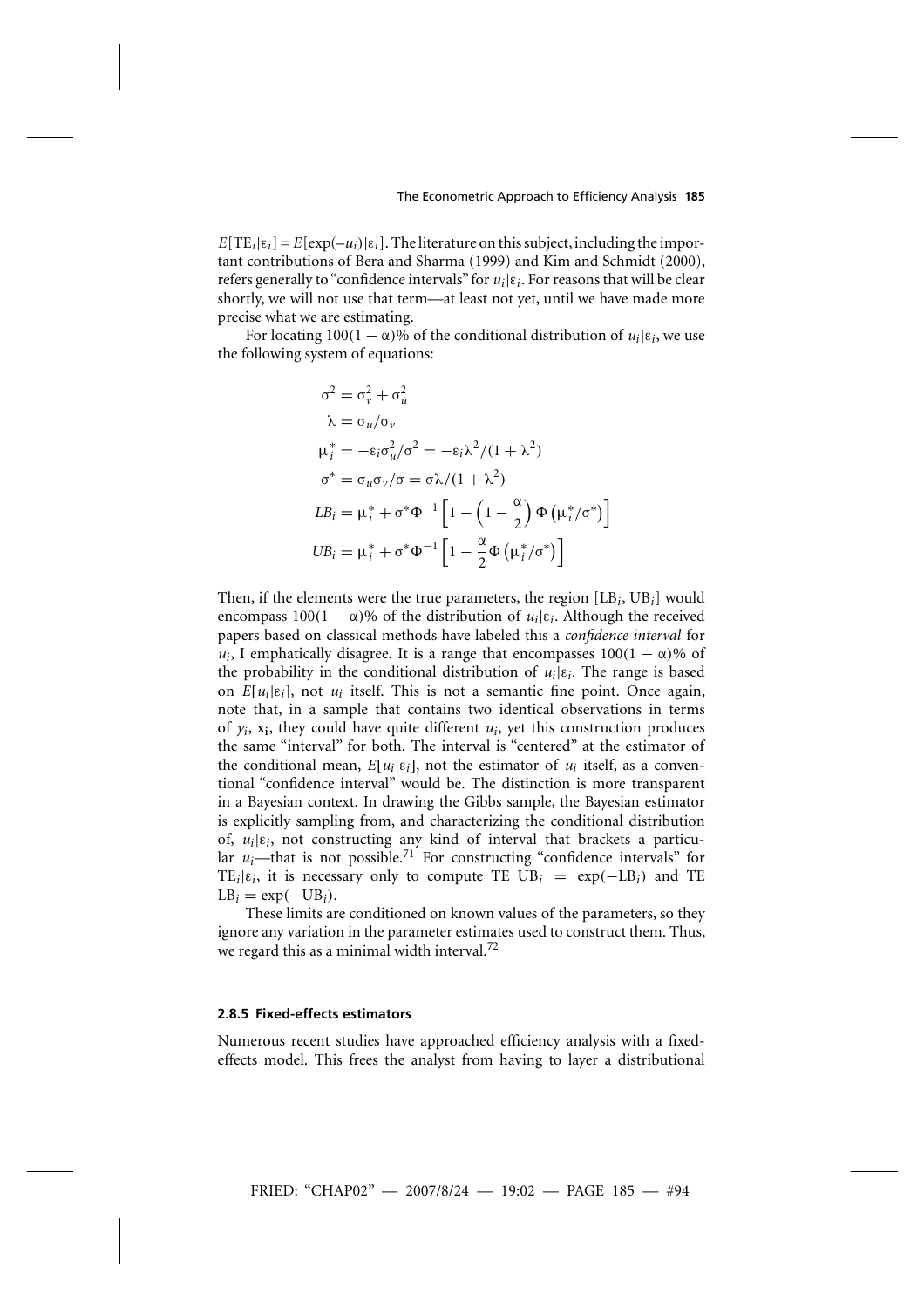assumption on the inefficiency element of the model. The model departs from the usual assumptions,

$$
y_{it} = \alpha + \beta^{T} x_{it} + v_{it} - u_{i}.
$$

We define  $\alpha_i = \alpha - u_i$ , then

$$
y_{it} = \alpha_i + \beta^{\mathrm{T}} x_{it} + v_{it},
$$

then  $u_i = \alpha - \alpha_i$ . Estimation proceeds via least squares, Interest in this setting focuses on the relative inefficiencies, which are estimated via

$$
\hat{\alpha}_i = \bar{y}_i - \hat{\beta}^\mathrm{T} \bar{\mathbf{x}}_i \n= \alpha_i + \bar{\mathbf{v}}_i - (\hat{\beta} - \beta)^\mathrm{T} \bar{\mathbf{x}}_i; \n\hat{\alpha} = \max_j (\hat{\alpha}_j) \n\hat{\mathbf{u}}_i = \hat{\alpha} - \hat{\alpha}_i.
$$

Technically, efficiency is estimated in the usual fashion via  $TE_i = \exp(-u_i)$ . By construction, these estimates are relative to the most efficient (at least estimated as such) firm in the sample, whereas the estimates of  $u_i$  in the stochastic frontier model are absolute—relative to zero, that is. Horrace and Schmidt (1996, 2000) and Kim and Schmidt (2000) describe methods of computing asymptotic variances and doing statistical inference for these MCB ("multiple comparisons with the best") estimators.

The MCB computations are reasonably complicated. Kim and Schmidt (2000) suggest an alternative bootstrapping procedure (see also Horrace and Richards, 2005). The procedure departs a bit from familiar applications of the bootstrap. The model is fit using the full observed sample as specified above. Bootstrap iterations are constructed by then resampling from the estimated normal distribution of  $v_{it}$  and computing the bootstrap sample,  $y_{it}^{(b)} = \hat{\alpha}_i + \hat{\beta}_i$  $\hat{\beta}^{\text{T}}\textbf{x}_{it} + \hat{\nu}^{\textit{(b)}}_{it}$ . The sample of sets of estimates of *u<sub>i</sub>* are used to make inference about the distributions of inefficiency. They also note that these estimators are prone to a downward bias. Kim and Schmidt (2000) propose an adjustment to deal with the bias.

There is a fundamental difference between this approach and the one detailed above for the stochastic frontier model. In this case, the estimator is  $\hat{u}_i = \hat{\alpha} - \hat{\alpha}_i$ , not *E*[ $u_i$ | $\varepsilon_i$ ]. There is no "noise" in this estimator. Thus, the "confidence interval" in this setting is for  $u_i$ , not for the mean of the distribution that generates  $u_i$ . But, it must be borne in mind that the  $u_i$  underlying the computations is only relative to the (estimate of the) minimum  $u_i$  in the sample.

FRIED: "CHAP02" — 2007/8/24 — 19:02 — PAGE 186 — #95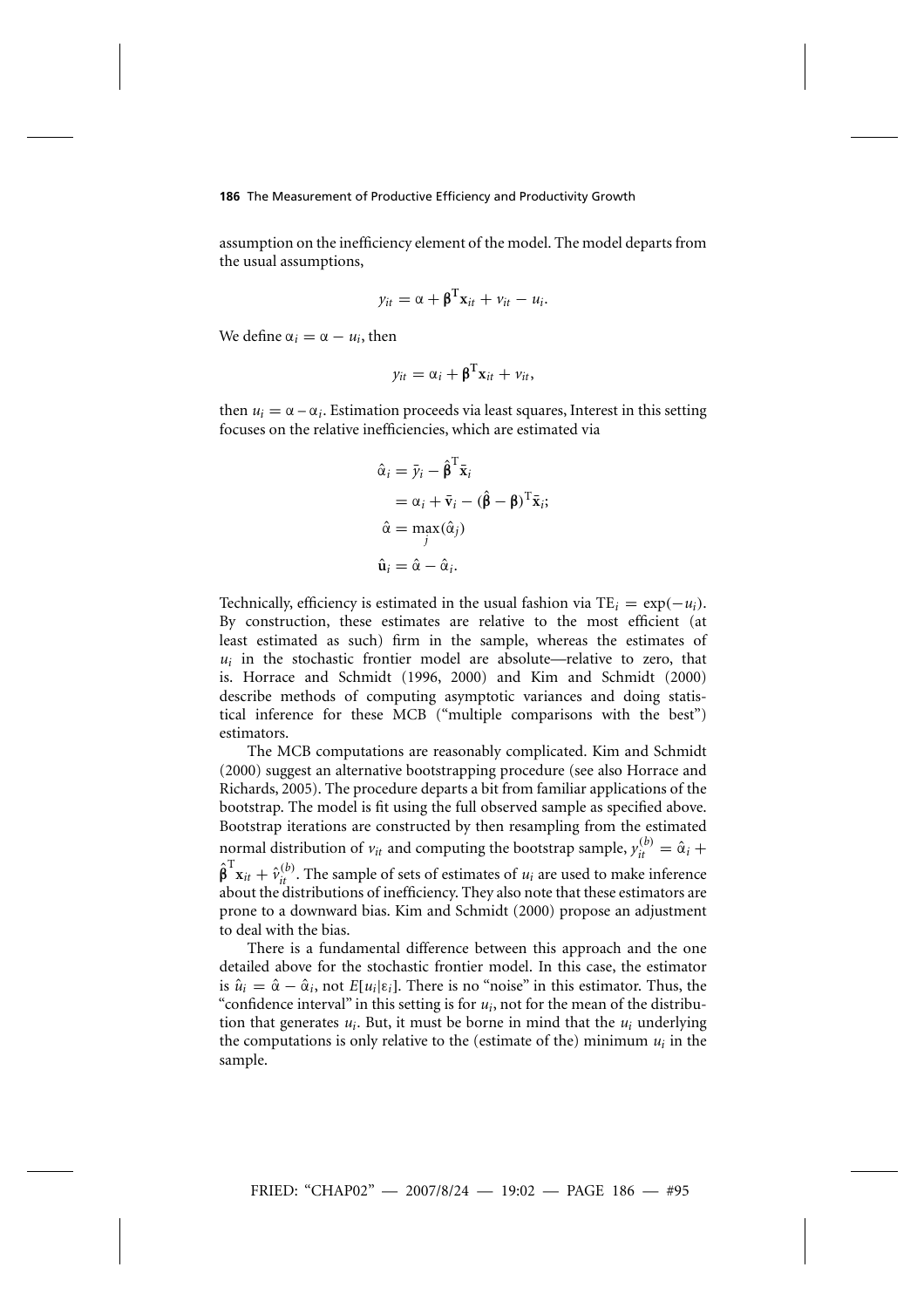### **2.8.6 The Bayesian estimators**

Koop et al. (1997) describe procedures for Bayesian estimation of both "fixed-effects" and "random-effects"models for technical inefficiency. We have detailed both of these above. In the fixed-effects approach, they merely add the firm-specific intercepts to the classical normal regression model; the posterior means are the usual within-groups estimators. The posterior distribution is, however, multivariate *t*, rather than multivariate normal. Since the number of degrees of freedom in any reasonable data set will be sufficiently large to render the posterior essentially normal, it follows that the Bayesian estimators of  $\alpha_i$  are the same as the classical ones, as will be the confidence intervals. For the comparisons to the best,  $\hat{u}_i = \max_j(\hat{\alpha}_j) - \hat{\alpha}_i$ , "exact" inference will be difficult, because the precise distribution will remain complicated even though the marginal posterior is known. However, simple Monte Carlo analysis can be used to reveal characteristics such as the percentiles of the distribution for each  $\hat{u}_i$ . The authors do note that although a similar analysis can be used for TE<sub>*i*</sub> =  $\exp(-\hat{u}_i)$ , this estimator will have a built in downward bias. No simple solution is proposed. For the "random-effects," that is, stochastic frontier model, the Gibbs sampler with data augmentation described above is used both for point estimation of  $E[u_i|\varepsilon_i]$  and for interval estimation—both mean and variance (and quantiles) of the conditional distribution are computed during the MCMC iterations, so no post estimation processing, other than arranging the sample data, is necessary.

### **2.8.7 A comparison**

Kim and Schmidt (2000) compared the several estimators discussed above in four applications. Consistent with the experiment in section 2.8.3, they found that the different estimators do tell very similar stories. The overall conclusions are that Bayesian and classical estimators of comparable models give comparable results, and by and large, fixed-effects estimators produce greater inefficiency estimates than random effects. Based on the above results and Greene (2004a, 2004b), I would conjecture that at least some of this is due to the role of latent heterogeneity that is not otherwise accommodated in the model. This would be, of course, subject to further investigation.

### **2.9 Allocative Inefficiency and the Greene Problem**

A classic application of the theory of the preceding discussion is the Averch and Johnson (1955) hypothesis that rate-of-return regulation of electric utilities in the United States in the 1950s led to"gold plating"of physical facilities. Utilities were alleged (by economists, at least) to be wasting money on excessively capitalized facilities. This type of inefficiency would clearly fall under what we have labeled "economic inefficiency" and would fall outside the scope of technical inefficiency. *Allocative inefficiency* refers to the extent to which the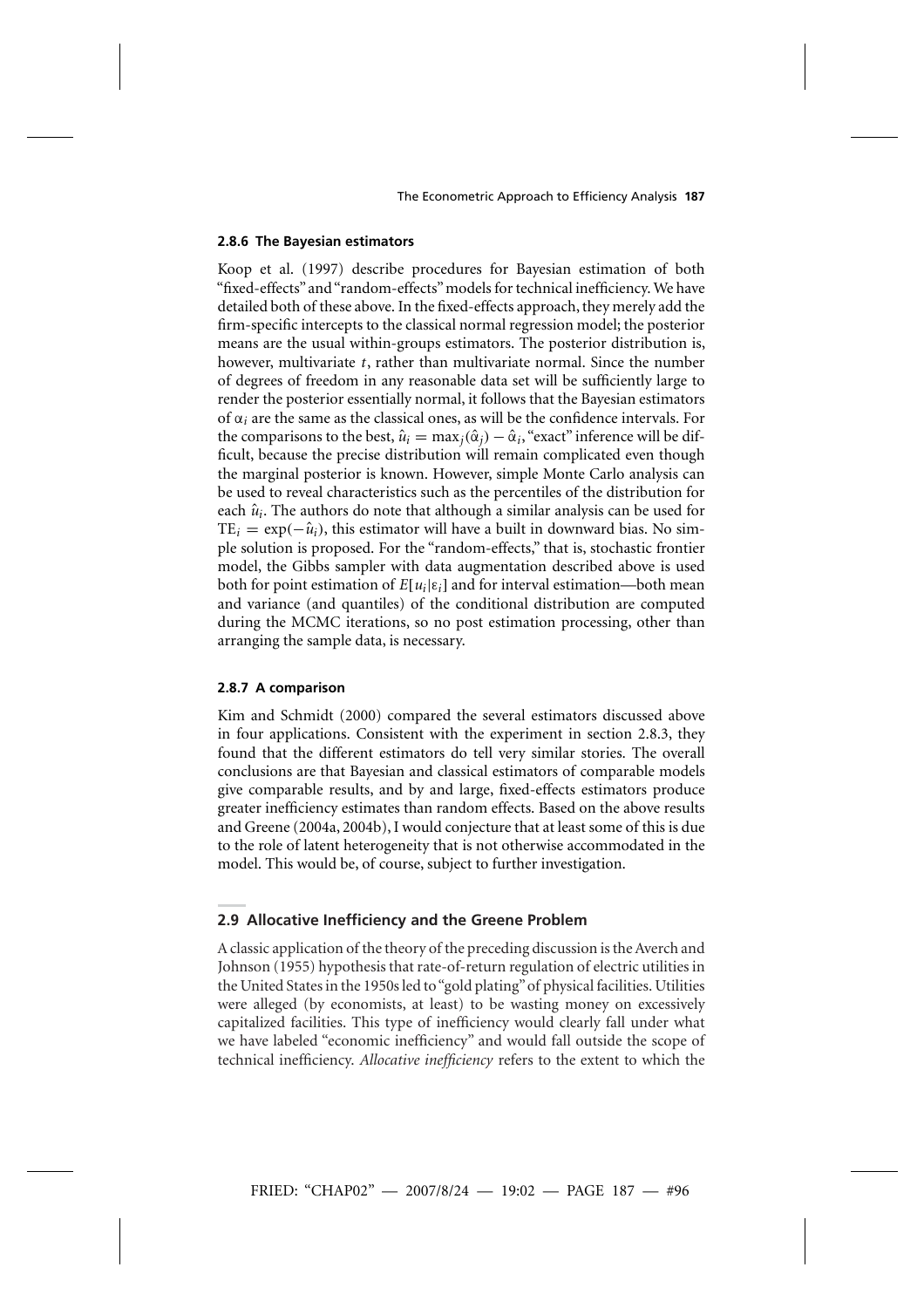input choices fail to satisfy the marginal equivalences for cost minimization or profit maximization. The essential element of a complete model would be a cost or profit function with a demand system in which failure to satisfy the optimization conditions for profit maximization or cost minimization, irrespective of what happens on the production side, translates into lower profits or higher costs. The vexing problem, which has come to be known as the "Greene problem" (see the first edition of this survey, Greene, 1993), is the formulation of a complete system in which the demands are derived from the cost function by Shephard's lemma, or a profit function by Hotelling's (1932) lemma, and in which deviations from the optimality conditions in any direction translate to lower profits or higher costs.

Several approaches to measuring allocative inefficiency based on cost functions and demand systems have been suggested. See Greene (1993), for details on some of these early specifications. Lovell and Sickles (1983), for example, analyze a system of output supply and input demand equations. Unfortunately, no method is yet in the mainstream that allows convenient analysis of this type of inefficiency in the context of a fully integrated frontier model. [See Kumbhakar and Tsionas (2004, 2005a) for some significant progress in this direction. Kumbhakar and Lovell (2000, chapter 6) also discuss some of the elements of what would be a complete model.] Some of these models are based on the notion of shadow prices and shadow costs—the nonoptimality of the input choices is taken to reflect "optimality" with respect to the "wrong" or "shadow" prices. Some of the early work in this direction is detailed in the 1993 edition of this survey. A recent study that takes this approach is Atkinson, Fare, and Primont (2003).

Research in this area that would lead to a convenient mainstream methodology remains at an early stage (note the aforementioned), so I leave for the next version of this survey to lay out the details of the emerging research.

# **2.10 Applications**

In order to illustrate the techniques described above, this section presents some limited studies based on several widely traveled data sets. The Christensen and Greene (1976) electricity generation cross-section data have been used by many researchers, particularly those studying Bayesian methods. A small panel-data set from the pre-deregulation U.S. domestic airline industry (admittedly now quite outdated) that was previously used (e.g., in Kumbhakar, 1991a, 1991b) provides a convenient device for illustrating some of the more straightforward fixed- and random-effects techniques.<sup>73</sup> The banking data set used by Kumbhakar and Tsionas (2002) and by Tsionas and Greene (2003) provides a larger, more homogeneous panel that we can use to study some of the more recently proposed panel-data techniques. Finally, WHO (2000) paneldata set on health care attainment has been used by numerous researchers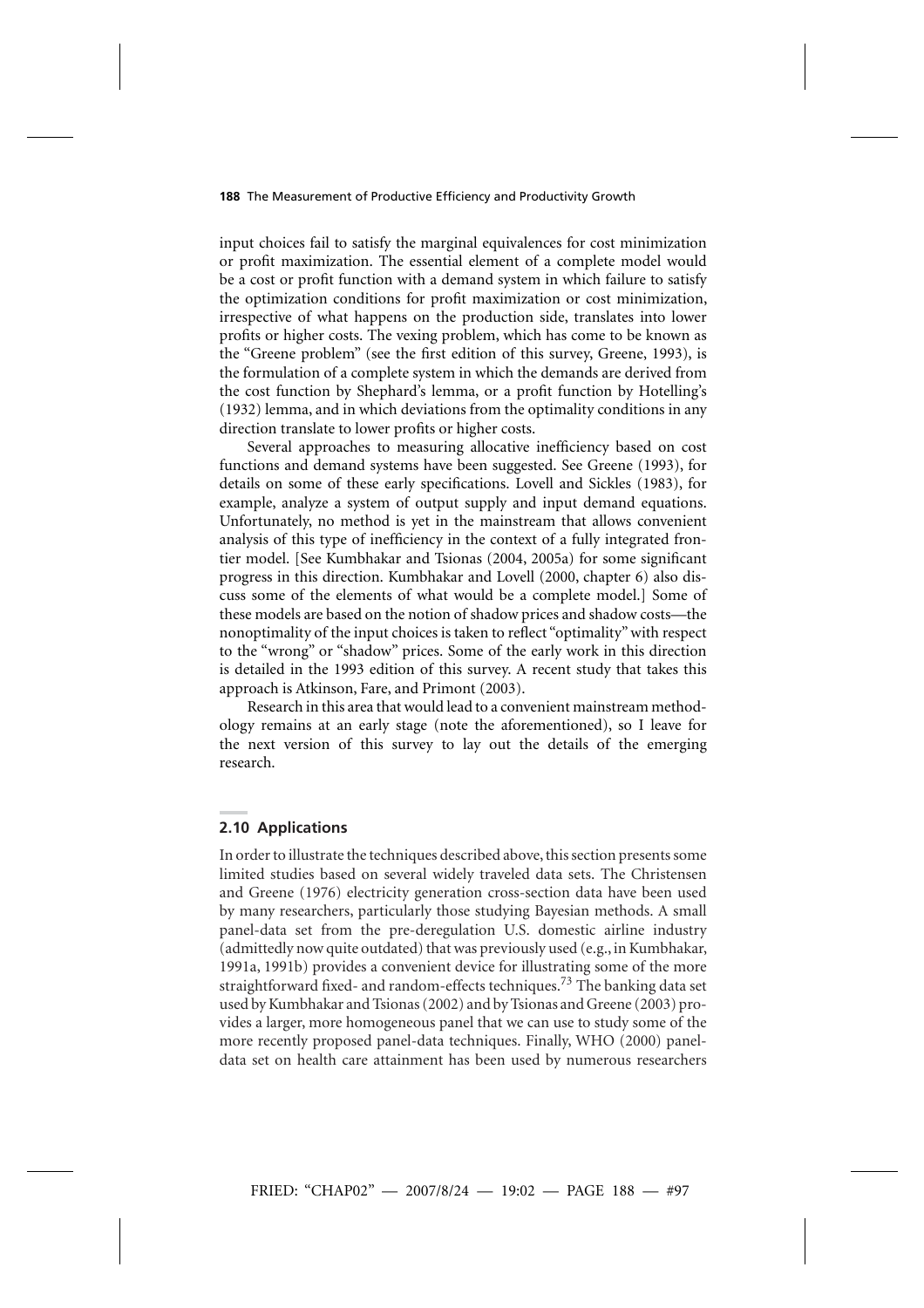for studying different approaches to efficiency modeling (e.g., Evans et al., 2000a, 2000b; Greene, 2004b; Gravelle et al., 2002a, 2002b; Hollingsworth and Wildman, 2002). For our purposes, these data are a well-focused example of a heterogeneous panel.

As noted in the introduction to this chapter, the body of literature on stochastic frontier estimation is very large and growing rapidly. There have been many methodological innovations in the techniques, some of which have "stuck" and are now in the broad range of tools familiar to practitioners, and others of which have proved less popular. The range of computations in this section is very far from exhaustive. The purpose here is only to illustrate some of the most commonly used methods, not to apply the complete catalogue of the empirical tools that appear in the literature. This section begins with a description of computer programs that are currently used for frontier estimation. Subsequent subsections provide some additional details on the data sets and the series of applications.

As noted above, the applications are based on four well-known data sets. This section provides some additional details on the data. The actual data sets are available from my home page (http://http://www.stern. nyu.edu/∼wgreene) in the form of generic *Excel* spreadsheet (.xls) files and *LIMDEP* project (.lpj) files. The *LIMDEP* command sets used to generate the results are also posted so that interested readers can replicate the empirical results.74 Each of the four applications illustrates some particular aspect or feature of stochastic frontier estimation. We begin with a basic stochastic cost frontier model estimated for U.S. electric power generators.

# **2.10.1 Computer software**

The analysis presented below is carried out using version 8 of *LIMDEP* (Econometric Software, Inc., 2000). Some of the techniques are available in other packages. Of course, least squares and variants thereof can be handled with any econometrics program. Basic panel-data operations for linear regression models (linear fixed- and random-effects estimation) can be carried out with most econometrics packages, such as *SAS* (SAS Institute, Inc., 2005),*TSP* (TSP International, 2005), *RATS* (Estima, 2005), *Stata* (Stata, Inc., 2005), *LIMDEP*, *EViews* (QMS, 2005), or *Gauss* (Aptech Systems, Inc., 2005). Low-level languages such as *Matlab*, *Gauss*, *S-plus*, *Fortran*, and *C*++ can be used to carry out most if not all of the computations described here, but contemporary, commercially available software obviates the extensive programming that would be needed for most techniques.75

In specific terms, the contemporary software offers essentially the following: *TSP* supports the basic cross-section version of the normal–half-normal stochastic frontier model. The cross-sectional version of the stochastic frontier model is actually quite straightforward and, for example, is easily programmed with *Matlab*, *Gauss*, *R*, or *Fortran*, or even with the command languages in *Stata*, *LIMDEP*, or *TSP*. Coelli's (1996) *Frontier 4.1* also handles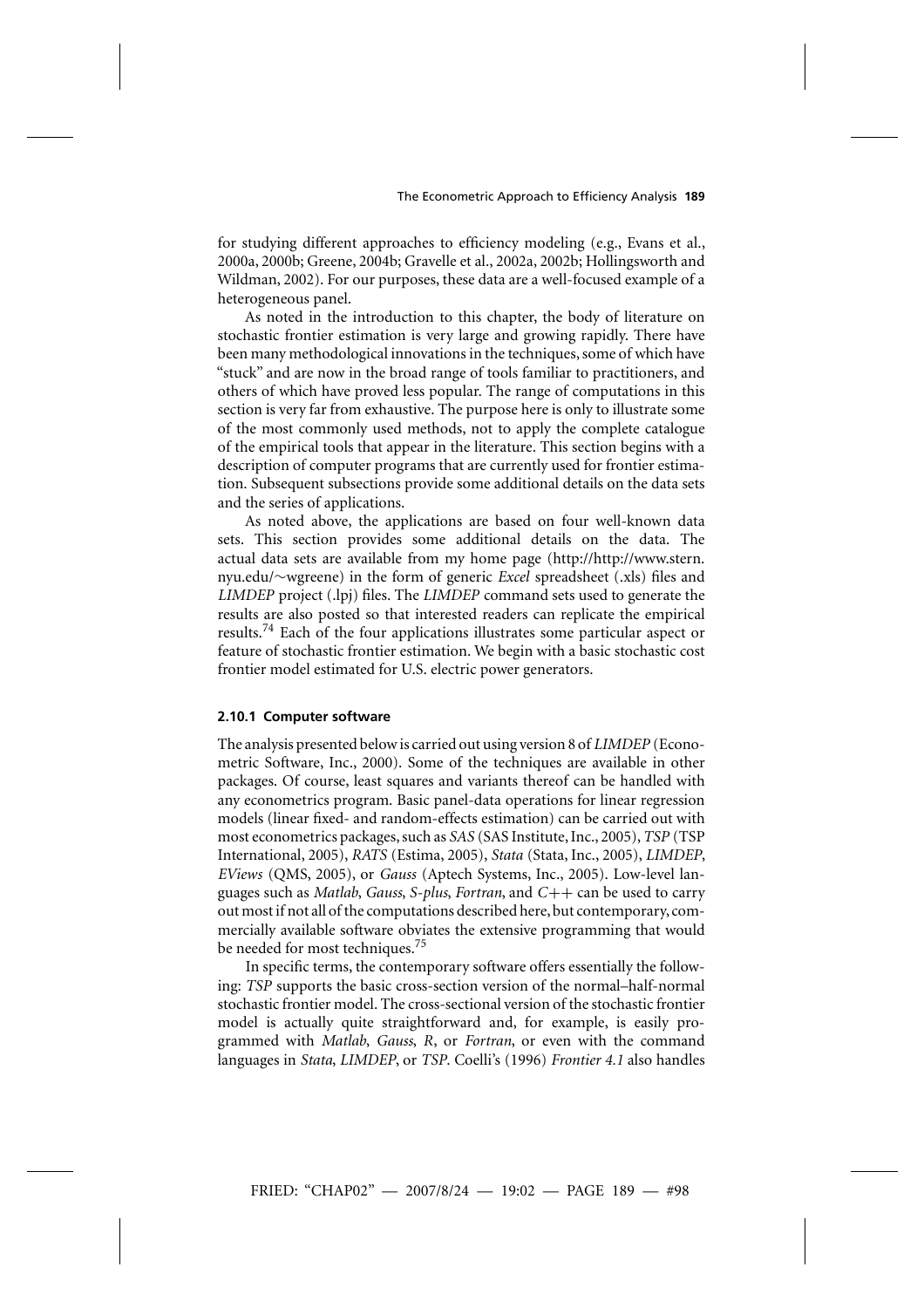a few additional cross-section and panel-data variants of the stochastic frontier model.<sup>76</sup> To date, only two general econometrics programs, Stata and *LIMDEP/NLOGIT*, contain as supported procedures more than the basic stochastic frontier estimator. *Stata* provides estimators for the half- and truncated-normal and exponential models for cross sections (with heteroskedasticity in the distribution of *ui*), and panel-data variants for the Battese and Coelli (1992, 1995) specifications. *LIMDEP* and *NLOGIT* include all of these and a variety of additional specifications for heteroskedasticity and heterogeneity for cross sections and numerous additional panel-data specifications for fixed-effects, random-effects, random-parameters, and latent class models.

The preceding are all single-equation methods and estimators. Simultaneous estimation of a cost function and a demand system based on a multivariate normal distribution for all disturbances presents no particular obstacle with modern software (once again, *TSP*, *LIMDEP*, *RATS*, *Gauss*). But, there is no general-purpose program yet availablefor handling a properly specified system of cost and demand equations that would estimate both technical and allocative inefficiency (i.e., solve the Greene problem). Kumbhakar and Tsionas (2004, 2005a, 2005b, 2005c) used *Gauss* for Bayesian and classical estimation of their technical/allocative inefficiency analysis systems.

There seems to be no general-purpose software for Bayesian estimation of stochastic frontier models. A few authors have offered downloadable code; for example, Griffin and Steel (2004) provide in "zipped"format some *C*++ code that users will have to compile on their own computer systems. O'Donnell and Griffiths (2004) offer their *Matlab* code. Other Bayesian estimators appear to have been based on Gauss or Matlab code and the freely distributed *WinBugs* (MRC, 2005) package. As a general proposition, there seem to be a great variety of ad hoc strategies adopted more or less "on the fly" (e.g., Metropolis Hastings algorithms for intractable integrals, experimentation with different priors to see how they affect the results, different strategies for using specified draws from the Markov chain). The lack of a general-purpose program such as *Frontier* seems natural.<sup>77</sup> I did find a reference to "BSFM: a Computer Program for Bayesian Stochastic Frontier Models" by Arickx et al. (1997), but no later reference seems to appear. Since nearly all of the development of Bayesian estimators for stochastic frontier model has occurred after 1997, this is of limited usefulness unless it has been further developed. For better or worse, practitioners who opt for the Bayesian approach to modeling will likely be using their own custom-written computer code.

#### **2.10.2 The stochastic frontier model: electricity generation**

The Christensen and Greene (1976) data have been used by many researchers to develop stochastic frontier estimators, both classical and Bayesian. The data are a 1970 cross section of 123 American electric utilities.<sup>78</sup> The main outcome variables are generation (output) in billions of kilowatt hours and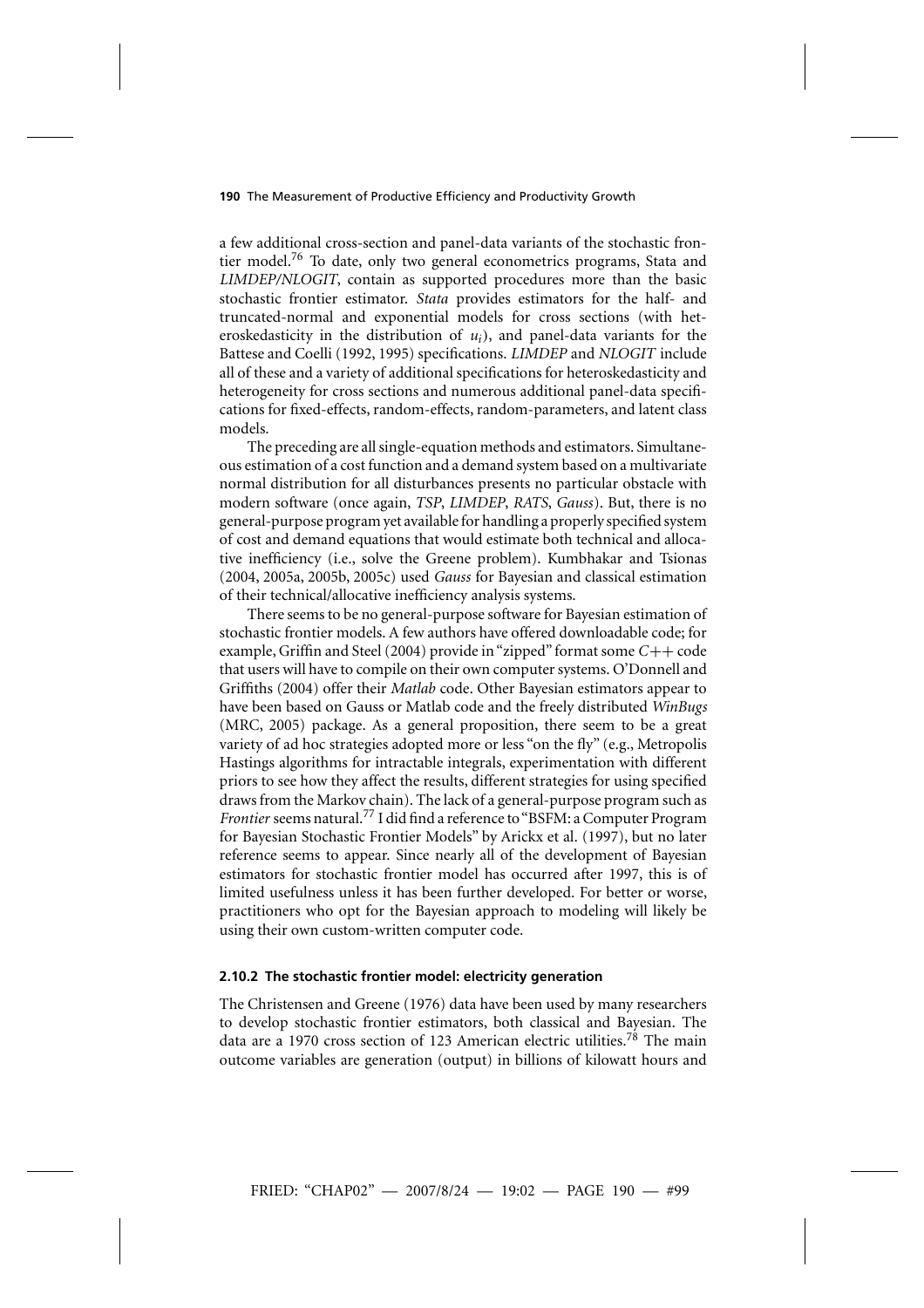total cost (\$million) consisting of total capital, labor, and fuel cost incurred at the generation stage of production. Other variables in the data set are the prices and cost shares for the three inputs. Remaining variables, including logs and squares and products of logs, are derived. The basic data set is described in table 2.1.

### 2.10.2.1 Cost frontier model specification

The original Christensen and Greene (1976) study was centered on a translog cost function. Many recent applications use the Cobb-Douglas model for the goal function, though the translog function is common, as well. (Variables are provided in the data set for the full translog model for the interested reader.) In order to provide a comparison with numerous other estimates that appear in the recent literature, we will analyze a homothetic, but not homogeneous, version of the cost function, constructed by adding a quadratic term in log output to the Cobb-Douglas cost function:

$$
\ln(C/P_F) = \beta_1 + \beta_2 \ln(P_K/P_F) + \beta_3 \ln(P_L/P_F)
$$

$$
+ \beta_4 \ln y + \beta_5 (1/2 \ln^2 y) + \varepsilon
$$

This is the form used in the Bayesian analyses discussed below and the applications discussed above.

### 2.10.2.2 Corrected and modified least squares estimators

OLS estimates of the cost function are presented in the first column of table 2.5. Linear homogeneity in prices has been imposed by normalizing cost,  $P_K$  and *PL*, by the price of fuel, *PF* . The functional form conforms to a homothetic but

**Table 2.5** Estimated Stochastic Cost Frontiers (Standard Errors in Parentheses)

| Variable                                   | Least Squares   | Half-Normal     | Exponential     | Gamma           |
|--------------------------------------------|-----------------|-----------------|-----------------|-----------------|
| Constant                                   | $-7.294(0.344)$ | $-7.494(0.330)$ | $-7.634(0.327)$ | $-7.652(0.355)$ |
| $\ln P_K/P_F$                              | 0.0748(0.0616)  | 0.0553(0.0600)  | 0.0332(0.0586)  | 0.0293(0.0656)  |
| $\ln P_L/P_F$                              | 0.2608(0.0681)  | 0.2606(0.0655)  | 0.2701(0.0632)  | 0.2727(0.0678)  |
| $\ln y$                                    | 0.3909(0.0370)  | 0.4110(0.0360)  | 0.4398(0.0383)  | 0.4458(0.0462)  |
| $1/2 \ln^2 y$                              | 0.0624(0.00515) | 0.0606(0.00493) | 0.0575(0.00506) | 0.0568(0.00604) |
| $\lambda = \sigma_u / \sigma_v$            | <b>NA</b>       | 1.373           | <b>NA</b>       | <b>NA</b>       |
| $\sigma = (\sigma_w^2 + \sigma_w^2)^{1/2}$ | 0.1439          | 0.1849          | <b>NA</b>       | <b>NA</b>       |
| $\theta$                                   | <b>NA</b>       | <b>NA</b>       | 10.263          | 8.425           |
| P                                          | <b>NA</b>       | NA.             | 1.000           | 0.6702          |
| $\sigma_u$ (= 1/ $\theta$ for exp.)        | 0.1439          | 0.1494          | 0.09742         | 0.09716         |
| $\sigma_{\nu}$                             | <b>NA</b>       | 0.1088          | 0.1044          | 0.1060          |
| Log-likelihood                             | 66.4736         | 66.8650         | 67.9610         | 68.1542         |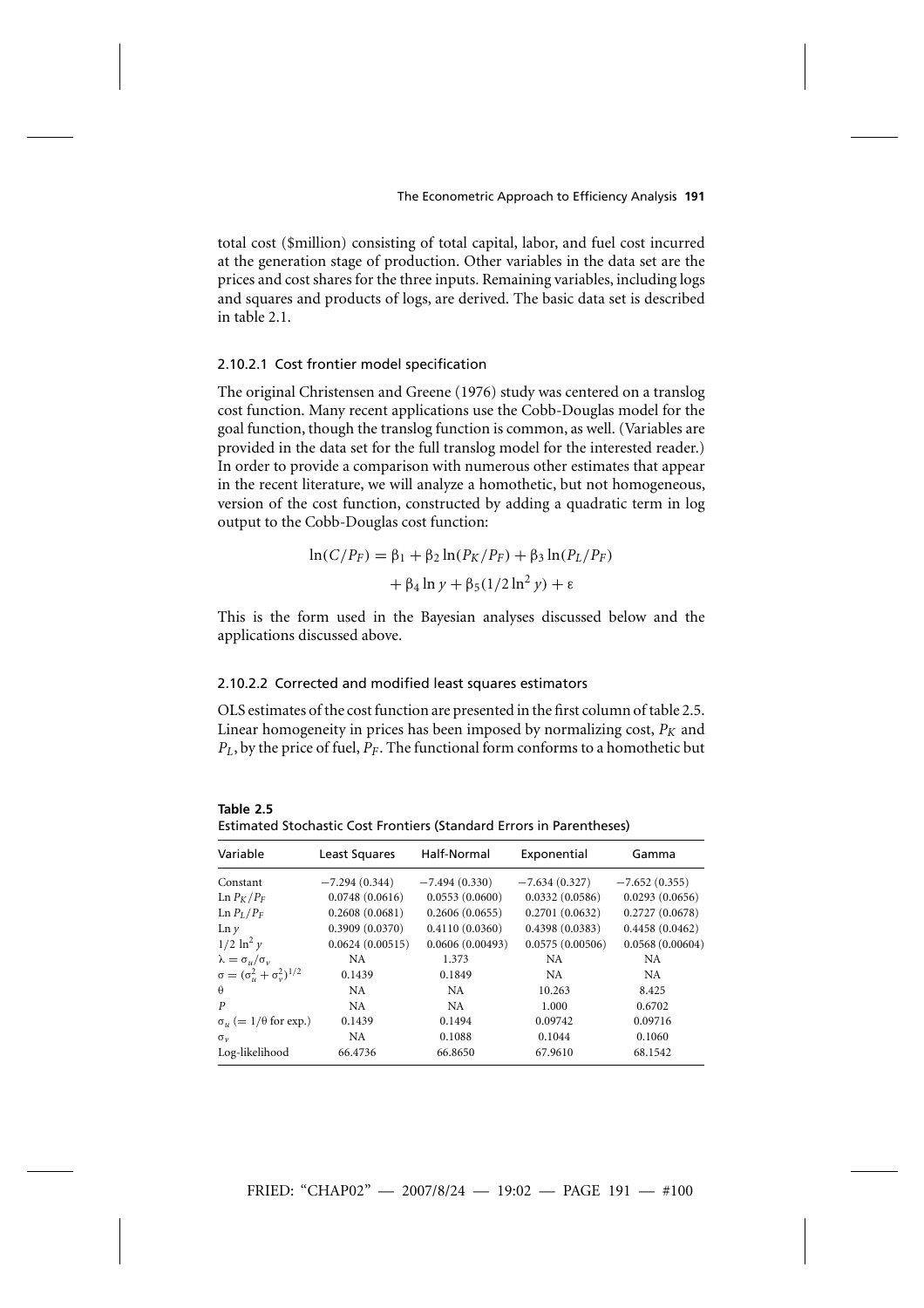not homogeneous production function (see Christensen and Greene, 1976). Economies of scale ES in this model are measured by the scale elasticity:

$$
ES = \{1/[\beta_4 + \beta_5 \ln y]\} - 1
$$

The estimated coefficients are in line with expectations. The theoretical values for the capital, labor, and fuel coefficients are the factor shares. The sample averages of 0.23, 0.14, and 0.63 are reasonably consistent with the coefficients of 0.07, 0.26, and 0.67. Scale economies range from 100% for the smallest firms to minus 10% for the very largest—the mean is 0.13, which is roughly what was observed in the original study based on a translog model.

The least squares residuals,*ei*, provide implied estimates of inefficiencies. Under the assumption of a *deterministic* frontier, we can obtain estimates of *ui* by adjusting the intercept of the estimated production or cost function until all residuals (save one that will be zero) have the correct sign. Thus, for the production frontier,  $\hat{u}_i = \max_i(e_i) - e_i$  while for a cost frontier,  $\hat{u}_i = e_i - \min_i(e_i)$ . Under the deterministic frontier interpretation, the mean,  $\bar{u}$ , and variance,  $s^2$ , of the derived estimates of *ui* can be used to compute method-of-moments estimators for the underlying parameters. The moment equations and estimates of the various parameters are reported in table 2.6. The sample mean and variance provide conflicting estimates of  $\theta$  for the exponential distribution. We use a GMM estimator to reconcile them. The sample mean  $\bar{u}$  was used as an initial consistent estimator,  $\gamma^0$ , of  $E[u] = \gamma = 1/\theta$ . [Note that here,  $\bar{u} = -\min_i(e_i)$ .] The weighting matrix was then **W** =  $1/N^2$  times the 2 × 2 moment matrix for  $m_{i1} = (\bar{u}_i - \gamma_0)$  and  $m_{i2} = [(\hat{u}_i - \bar{u})^2 - \gamma_0^2]$ . We then

#### **Table 2.6**

Method of Moments Estimators for Efficiency Distribution for Deterministic Frontier Model Based on OLS Residuals

| Estimator                           | Exponential                           | Gamma                                         | Half-Normal                           |
|-------------------------------------|---------------------------------------|-----------------------------------------------|---------------------------------------|
|                                     | <b>Population Moments</b>             |                                               |                                       |
| $E[u_i]$                            | $1/\theta$                            | $P/\theta$                                    | $(2/\pi)^{1/2}\sigma_u$               |
| $Var[u_i]$                          | $1/\theta^2$                          | $P/\theta^2$                                  | $[(\pi - 2)/\pi] \sigma_u^2$          |
| $E[\exp(-u_i)]$                     |                                       | $[\theta/(1+\theta)]$ $[\theta/(1+\theta)]^P$ | $2\Phi(-\sigma_u) \exp(\sigma_u^2/2)$ |
|                                     | Implied Estimates <sup><i>a</i></sup> |                                               |                                       |
| $\sigma_u$                          | 0.3930                                | 0.1415                                        | 0.2348                                |
| $\theta$                            | 2.544                                 | 2.258                                         | NA                                    |
| P                                   | 1.000                                 | 1.021                                         | NA                                    |
| $E[\exp(-u_i)]$                     | 0.7179                                | 0.6424                                        | 0.8371                                |
| Sample mean efficiency <sup>b</sup> | 0.6425                                | 0.6425                                        | 0.6425                                |

*<sup>a</sup>* σ*<sup>u</sup>* = 1/θ for exponential, σ*<sup>u</sup>* = *P*1/2/θ for gamma.

*b* Sample average of exp(−*u<sub>i</sub>*).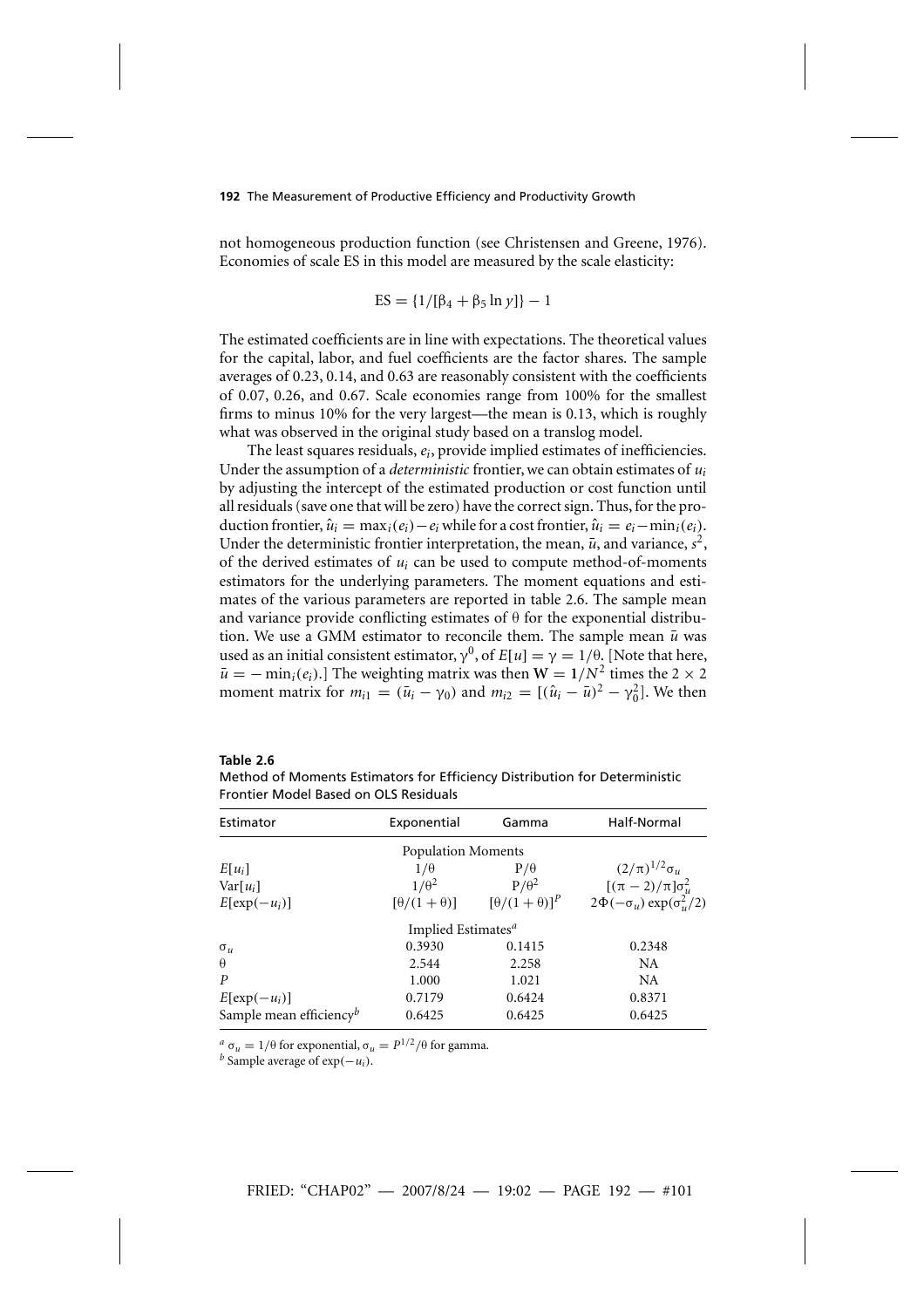minimized with respect to  $\gamma$  the quadratic form

$$
q = [(\bar{u} - \gamma), (s_u^2 - \gamma^2)]^T W^{-1} [(\bar{u} - \gamma), (s_u^2 - \gamma^2)]^{79}
$$

We use the sample variance to form the estimator for the half-normal frontier. The estimated mean technical efficiency,  $E[\exp(-u_i)]$ , can be computed using the sample moment or by using the estimated functions of the underlying parameters for the specific model. Overall, the three models produce estimates of mean cost efficiency ranging from 64% to 84%. This is considerably lower than other estimates produced from these data for these models (e.g., see the discussion of the Bayesian estimators below).

Under the assumption of a *stochastic* frontier model, each raw residual *ei* is an estimate of

$$
y_i - (\alpha - E[u_i]) - \beta^T \mathbf{x}_i = v_i - (u_i - E[u_i]).
$$

Moments of the disturbances now involve  $\sigma_{\nu}^2$ , as well as the parameters of the distribution of *u*. The moment equationsfor the parameters of the distribution of *ui* in the models are as follows:

Exponential: 
$$
\theta = (-2/m_3)^{1/3}
$$
,  $P = 1.0$ ,  $\sigma_v = (m_2 - 1/\theta^2)^{1/2}$ ,  
\n $\alpha = a + 1/\theta$   
\nGamma:  $\theta = -3m_3/(m_4 - 3m_2^2)$ ,  $P = (-1/2)\theta^3 m_3$ ,  
\n $\sigma_v = (m_2 - P/\theta^2)^{1/2}$ ,  $\alpha = a + P/\theta$   
\nHalf-normal:  $\sigma_u = \{m_3/[ (2/\pi)^{1/2} (1 - [4/\pi]) ]\}^{1/3}$ ,  
\n $\sigma_v = (m_2 - [(\pi - 2)/\pi] \sigma_u^2)^{1/2}$ ,  $\alpha = a + \sigma_u (2/\pi)^{1/2}$ 

Counterparts to the results just given for the normal–gamma, normal– exponential, and normal–half-normal models based on the first four central moments (the first is zero) are given in table 2.7. I emphasize that all of these estimators are consistent. They are demonstrably less efficient than the MLEs, but the extent to which this affects the end results remains to be shown. The estimates do seem somewhat erratic—particularly compared to the MLEs given further below. However, the estimates clearly show that allowing for

**Table 2.7** Method of Moments Estimates for Stochastic Frontier Models Based on OLS Residuals

|                | Exponential | Gamma     | Half-Normal |
|----------------|-------------|-----------|-------------|
| $\theta$       | 23.62       | 1.467     | NA          |
| P              | 1.000       | 0.0002399 | NA          |
| $\sigma_u$     | 0.0424      | 0.0106    | 0.08864     |
| $\sigma_{\nu}$ | 0.1344      | 0.1406    | 0.1304      |
| $\alpha$       | $-7.256$    | $-7.294$  | $-7.223$    |
| $E[\exp(-u)]$  | 0.9594      | 0.9999    | 0.9330      |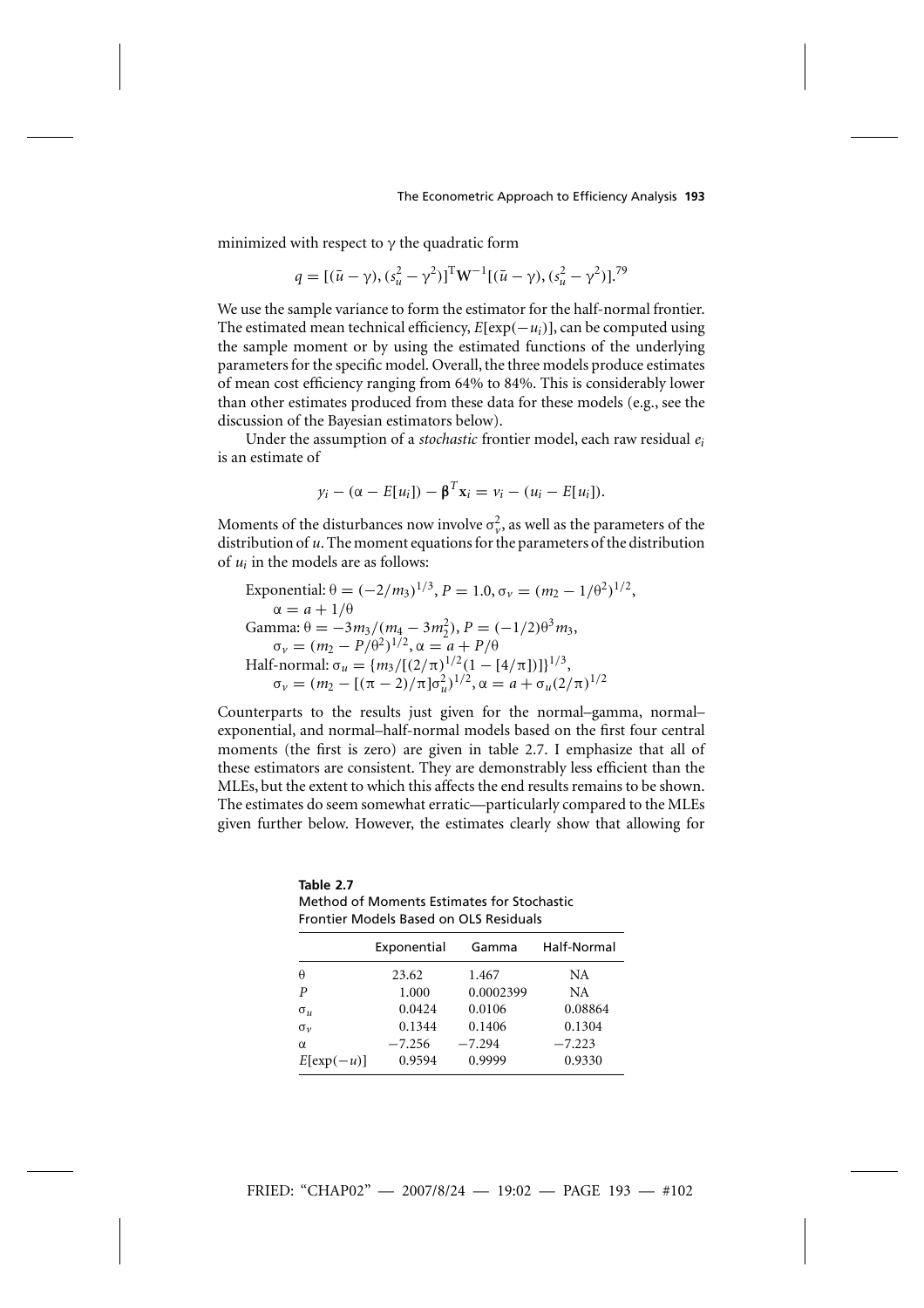the firm-specific stochastic effect  $v_i$  considerably reduces the estimated coefficients of inefficiency—the average efficiency rises from about 70% to more than 90%. Clearly, what is estimated to be a considerable amount of random noise in the stochastic frontier model is identified as inefficiency in the deterministic frontier model.

# 2.10.2.3 MLE of the stochastic cost frontier model

Table 2.5 contains the MLEs of the half-normal, exponential, and gamma stochastic cost frontier models. Though the structural parameters are still fairly variable, the estimated distributions of *ui* implied by these estimates are much more stable than the method-of-moments estimators based on OLS. Estimates of the firm-specific inefficiencies, *E*[*ui*|ε*i*], were computed using the JLMS method. Descriptive statistics appear in table 2.8. Figure 2.12 displays the estimated distribution for the efficiency terms from the gamma model.

**Table 2.8** Descriptive Statistics for JLMS Estimates of *E*[*ui*|ε*i*] Based on MLEs of Stochastic Frontier Models

| Model       | Mean     | Standard Dev. | Minimum  | Maximum |
|-------------|----------|---------------|----------|---------|
| Normal      | 0.11867  | 0.060984      | 0.029822 | 0.37860 |
| Exponential | 0.097438 | 0.076407      | 0.022822 | 0.51387 |
| Gamma       | 0.081423 | 0.077979      | 0.016044 | 0.52984 |



**Figure 2.12.** Kernel Density Estimate for Estimated Mean Efficiencies Based on Normal–Gamma Stochastic Frontier Model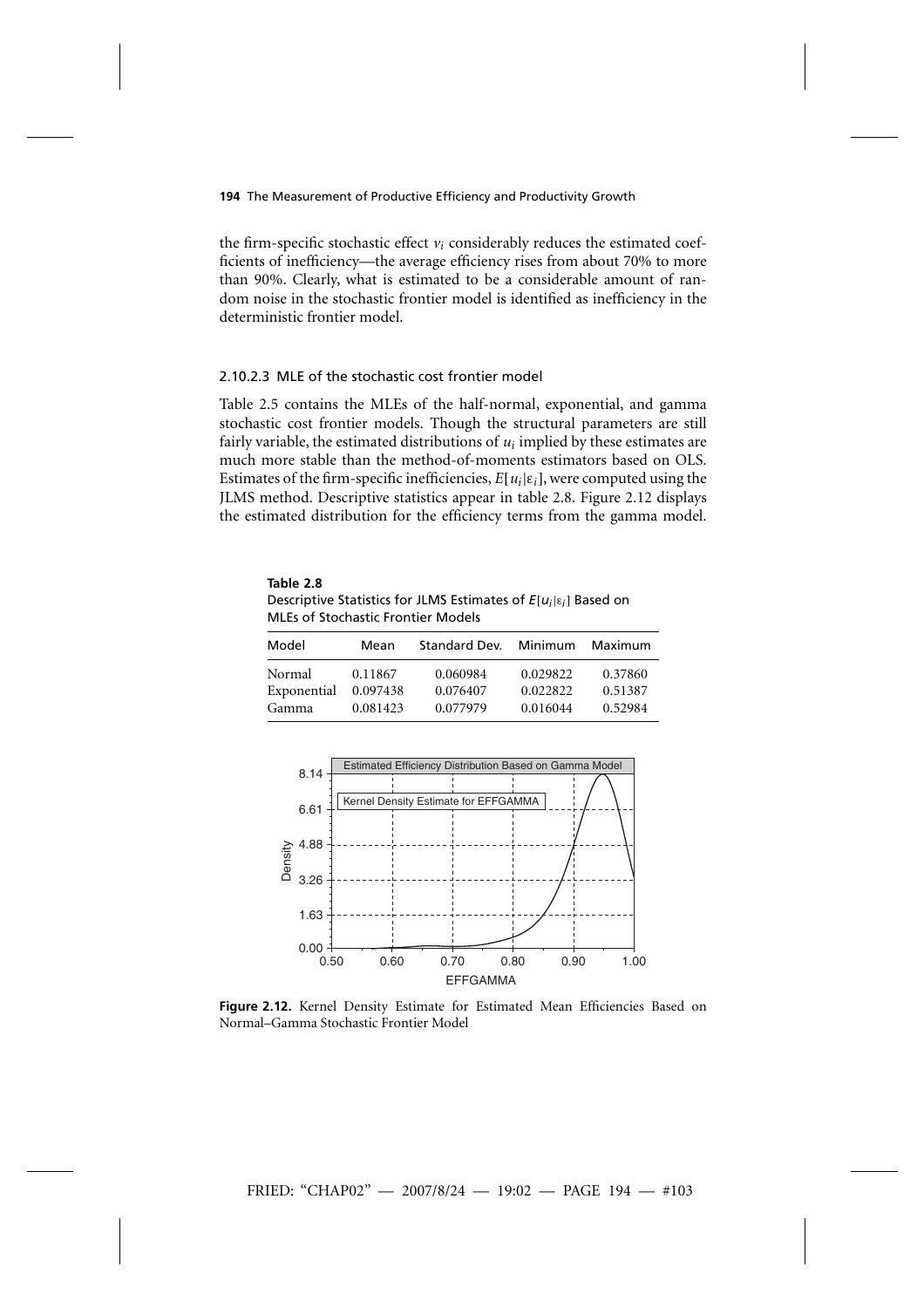The three estimates are very similar: The correlations are 0.968 for (normal, exponential), 0.944 for (normal, gamma), and 0.994 for (exponential, gamma). Figure 2.13 shows the three sets of estimates. The observations are sorted by output, so the figure also suggests that the large estimates for *ui* mostly correspond to very small outputs, which is to be expected. Finally, figure 2.14 shows the upper and lower confidence bounds for the total efficiency estimates using the Horrace and Schmidt (1996) and Bera and Sharma (1999) procedures described in section 2.8 for the normal–half-normal results.



**Figure 2.13.** Estimates of  $E[u_iE_i]$ 



**Figure 2.14.** Confidence Limits for  $E[u_iE_i]$ 

FRIED: "CHAP02" — 2007/8/24 — 19:02 — PAGE 195 — #104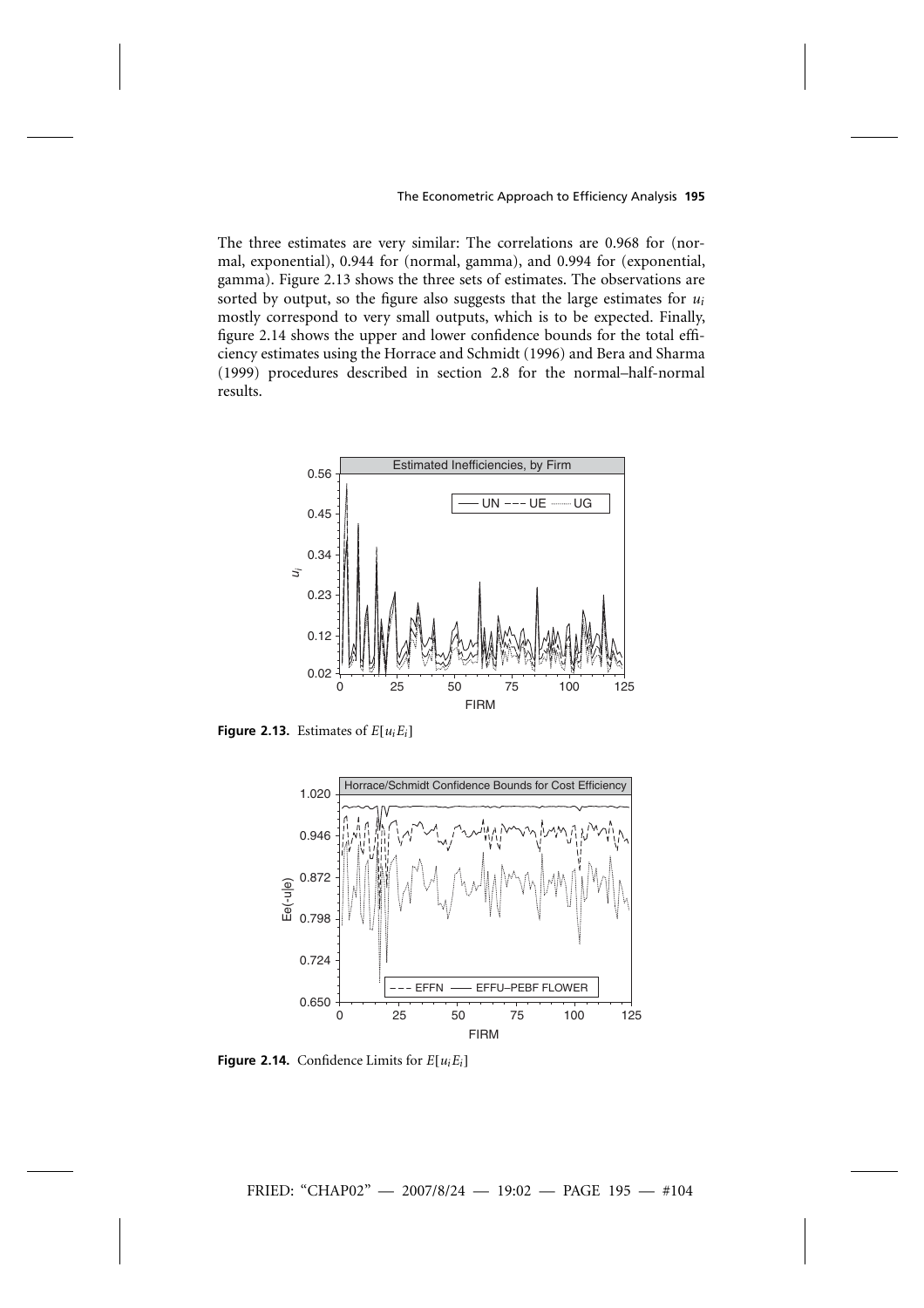# 2.10.2.4 Bayesian and classical estimates of the normal–gamma frontier model

The Aigner-Lovell-Schmidt normal–half-normal model has provided the centerpiece of the stochastic frontier model specification in the large majority of studies. However, the literature contains a long succession of attempts to generalize the model, as discussed above. One of the enduring strands of research, beginning with Greene (1980a) and most recently augmented by Huang (2004), has been the development of the normal–gamma model. The original proposal in Greene (1980) suggested a deterministic frontier model with gamma distributed inefficiencies:  $\varepsilon_i = u_i$  and  $f(u_i) =$  $[\lambda^P/\Gamma(P)] \exp(-\lambda u_i) u_i^{P-1}$ . The deterministic frontier approach in general, and this specification in particular, has since taken a back seat in the evolution of the model. Beckers and Hammond (1987) and Greene (1990) proposed a stochastic frontier form of the gamma model. The normal– gamma model was not successfully implemented in either study. Its title notwithstanding, the complexity of the former seems to have prevented implementation. The latter presented a potentially simpler approach, but numerical difficulties examined closely by van den Broeck at al. (1994) and Ritter and Simar (1997) suggested that the classical MLEs suggested for the model in Greene (1990) were not accurately computed. Bayesian estimators were suggested in van den Broeck et al. (1994, 1995), which demonstrated the feasibility of the Bayesian method. Greene (2003b) has proposed a simulation-based MLE that appears to surmount the numerical problems. Concurrently, Huang's (2004) extension of Tsionas's (2002) and van den Broeck et al.'s (1994) Bayesian estimator brought considerable progress in allowing full variation in the crucial shape parameter in the gamma model.<sup>80</sup>

There have been numerous Bayesian applications of the stochastic frontier model since about 1995 (see, e.g., Koop et al., 1994; Kim and Schmidt, 2000). Owing to the mathematical convenience of the exponential and gamma densities, most of these have relied on the normal–exponential and normal–gamma specification. The theoretical development of the Bayesian approach has often applied the normal–gamma model, and in this strand of the literature, the Christensen and Greene (1976) data used here have provided a convenient common ground. First in the line are van den Broeck et al. (1994) and Koop et al. (1995), who fit the same quadratic model used above. The primary innovation in their study was to propose a data augmentation algorithm that produced posterior estimates of the inefficiency terms, *ui*, along with the technology parameters.<sup>81</sup> As has been observed elsewhere (see Koop et al., 1997), estimation of the counterpart of a fixed-effects model in the Bayesian paradigm requires an informative prior. In their case, they equivalently assumed that *ui* were drawn from a gamma prior with prior median efficiency *r*<sup>∗</sup> = 0.875. As shown below, their findings were actually quite similar to those presented here<sup>82</sup>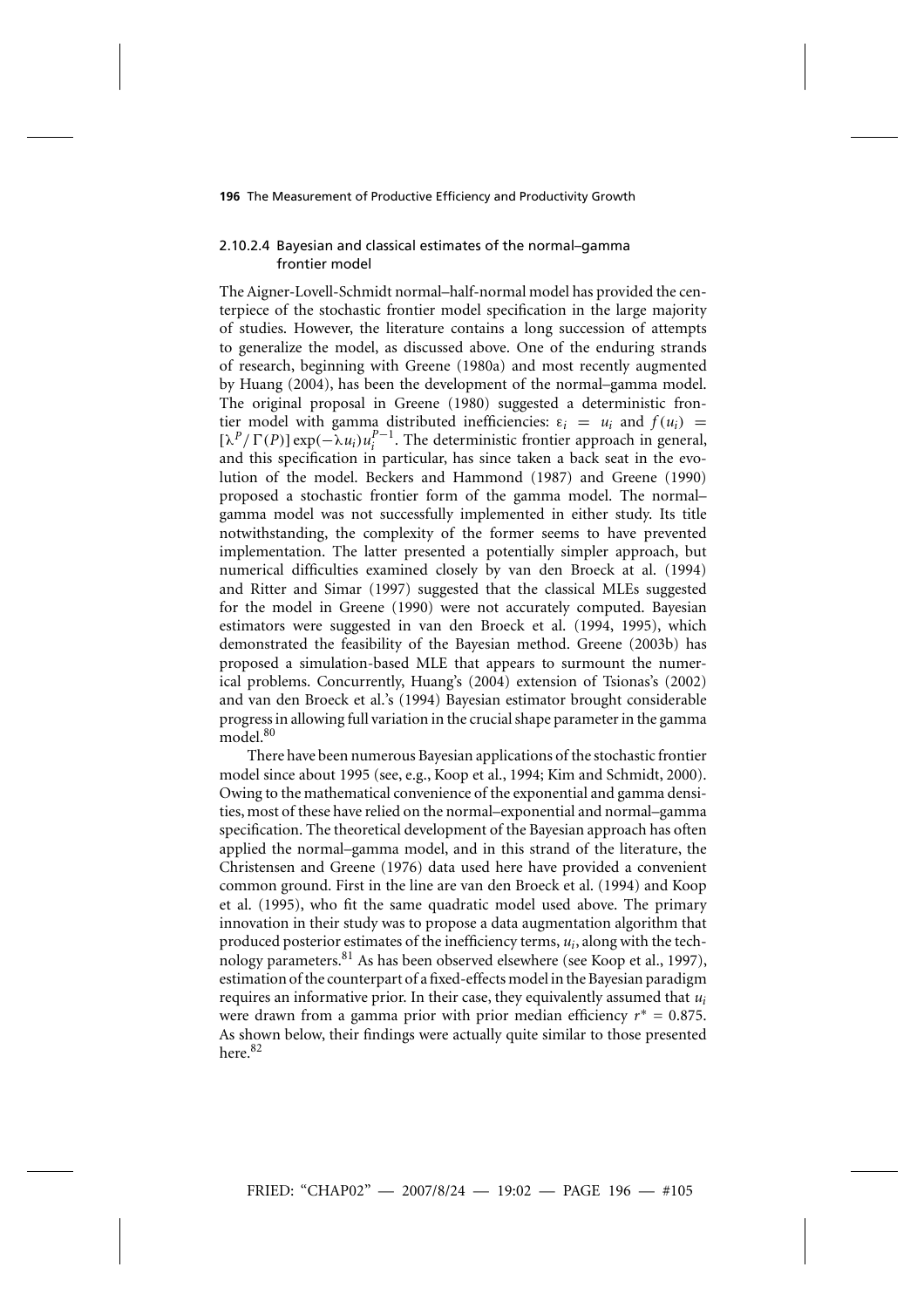Following on van den Broeck et al.'s (1994) model, which assumes the Erlang (integer *P*) form of the normal–gamma model, Tsionas (2002) shows how the assumptions can be relaxed and the algorithm updated. Unlike Koop et al. (1995), who used importance sampling, Tsionas used a Gibbs sampler to draw observations from the posterior. In addition, his proposed method produces a hierarchical Bayesian estimator (ostensibly suggested for panel data) that yields firm-specific estimates for the technology parameters in the cost function as well as the firm-specific inefficiencies, *ui*. It is useful to lay out Tsionas's specification in some detail. The cost model is

$$
y_{it} = \alpha + \beta_i^{\mathrm{T}} x_{it} + v_{it} + u_{it},
$$

where, initially,  $f(u_{it}) = \theta \exp(-\theta u_{it})$ . Later, this is extended to the twoparameter gamma model given above. Independent priors for the model are specified: α,  $\beta$ <sup>*i*</sup> ∼ *N*[(*a*, **b**), **Ω**], *i* = 1, ..., *N*; (*a*, **b**) ∼ *N*[(0, 0), *W*]; **Ω** ∼ inverted Wishart; θ ∼ two-parameter gamma; σ*<sup>v</sup>* ∼ inverted gamma. Under his specification, *uit* values are draws from an exponential population with parameter θ, where the prior mean for θ is, in turn,  $q = -\ln r^*$ . [Lengthy details on this specification are given in Tsionas's (2002) paper.] The Gibbs sampler for Tsionas's method for exponentially distributed  $u_{it}$  ( $P = 1$ ) is as follows:

- 1. Draw **β***<sup>i</sup>* from a conditional normal distribution.
- 2. Draw σ from a conditional gamma distribution.
- 3. Draw (*a*, **b**) from a conditional normal distribution.
- 4. Draw  $\Omega$  from a conditional inverted Wishart distribution.
- 5. Draw *uit* from a conditional truncated normal distribution.
- 6. Draw θ from a conditional gamma distribution.

The samples from the posterior distributions are obtained by cycling through these steps. The slightly more general cases of  $P = 2$  and  $P = 3$  are also considered. These cases greatly complicate step 5—direct sampling of random draws from the conditional distribution of *uit* becomes impossible when *P* is not equal to one. Tsionas proposes a separate algorithm developed in a separate paper (Tsionas, 2000a), whereas Huang (2004) suggests a Metropolis Hastings strategy in his study.

Huang (2004) notes incorrectly that Tsionas allows noninteger values of *P* in his implementation. Huang, in contrast, does and specifies continuous gamma priors for both θ and *P* in his model. He goes on to discuss sampling from the posterior distribution of *uit* under the fully general specification. Thus, arguably, Huang brings full generality to the normal–gamma model. In comparison to Greene's approach, the extension would be the hierarchical Bayes extension of the model to allow separate coefficient vectors *even in a cross section*. Whether this is actually a feasible extension remains for ongoing research to establish. It is worth noting that the Tsionas and Huang methods have established a method of obtaining posterior means and variances (indeed,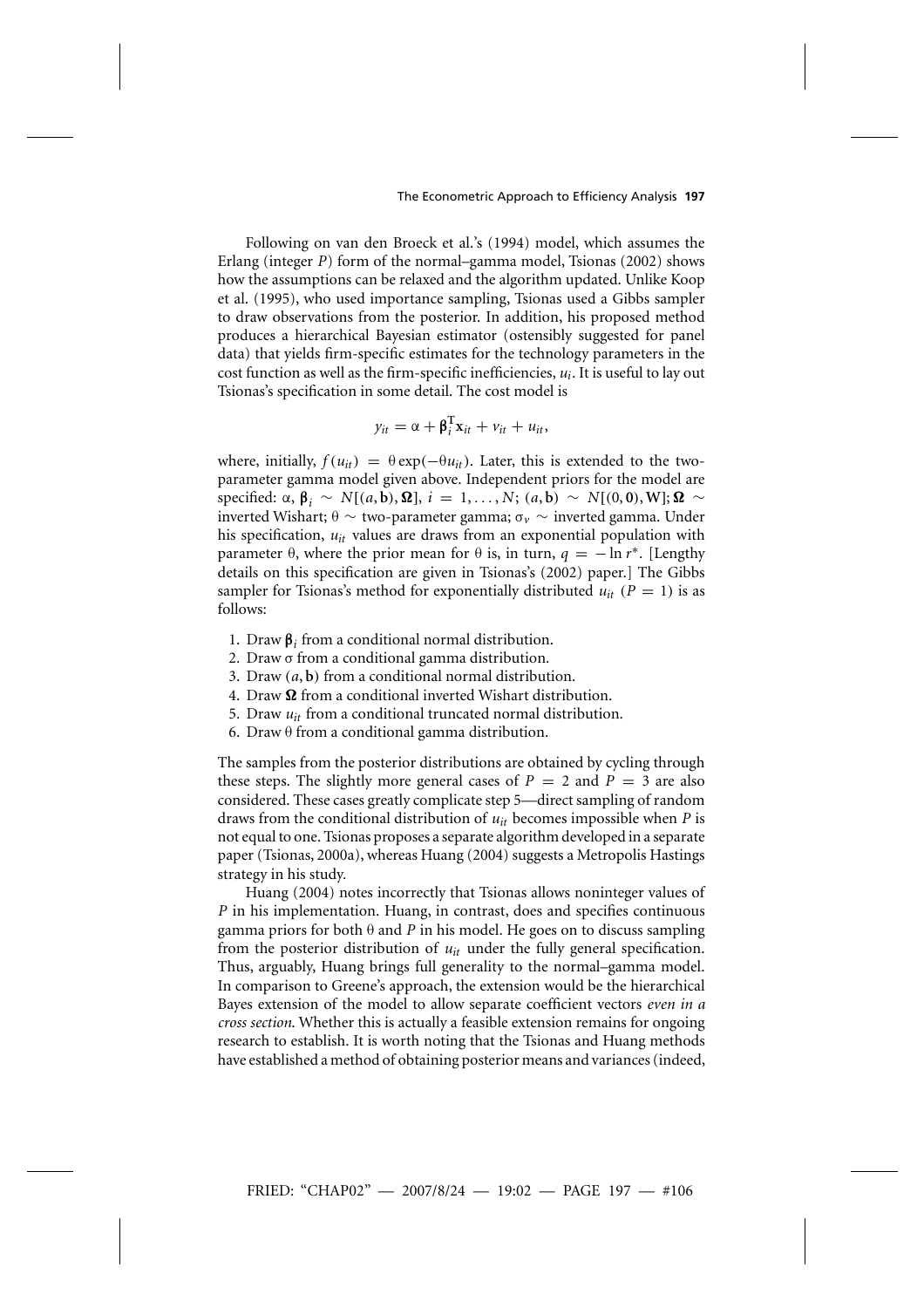entire distributions) for 761 parameters,  $[(\alpha_i, \beta_i, u_i), i = 1, \ldots, 123]a, b, \Omega, P$ , θ, σ*u*) based on a sample that contained 615 values in total on cost, log output and its square, and the logs of the two price ratios.

Table 2.9 displays the sets of estimates of the gamma frontier models obtained by classical MLE methods and the preferred set of Bayesian estimates (posterior means) from each of the three studies. The structural parameter estimates are somewhat similar.<sup>83</sup> The striking aspect of the results is in the estimated inefficiencies. van den Broeck et al.'s estimates are quite close to those here. Tsionas reports an implausible set of estimates that imply that every firm is at least 99.9% efficient. Huang's results for the heterogeneous translog model (firm-specific parameters) are essentially the same as Tsionas's, but those for his homogeneous parameters model are almost identical to those presented here. Indeed, figure 2 in Huang (2004, p. 286) is indistinguishable from figure 2.12, even including the slight second mode around abscissa of 0.67. Moreover, figure 1 in van den Broeck et al. (1994, p. 290) is likewise strikingly similar to figure 2.12 and Huang's figure 2.

With Tsionas (2002), Huang (2004), and Greene (2003b), it does seem that the technological problem of the normal–gamma model has largely been solved. The extension to "random" parameters yielded by the former two in cross-section data does seem overly optimistic. The random-parameters form has been extended to classical "mixed-model" estimation in, for example, Train (2003) and Greene (2003a, 2004b), with attendant "estimators" of the conditional means of individual specific parameter vectors. In both the classical and Bayesian frameworks, it seems at this juncture an interesting to pursue the question of what the implications are of extracting more posterior estimates of parameter distributions than there are numbers in the sample. In

#### **Table 2.9**

|                   | Greene                         |          | van den Broeck Tsionas |          | Huang     |           |
|-------------------|--------------------------------|----------|------------------------|----------|-----------|-----------|
|                   | Exponential Gamma <sup>a</sup> |          | Gamma                  | Gamma    | Random    | Fixed     |
| Constant          | $-7.6336$                      | $-7.652$ | $-7.479$               | $-7.416$ | $-7.217$  | $-7.4784$ |
| Lny               | 0.4398                         | 0.4458   | 0.4276                 | 0.445    | 0.3668    | 0.4447    |
| Ln <sup>2</sup> y | 0.02875                        | 0.02839  | 0.0295                 | 0.023    | 0.0335    | 0.0284    |
| $LnP_L/P_F$       | 0.2701                         | 0.2727   | 0.2492                 | 0.247    | 0.2517    | 0.2346    |
| $Ln P_K/P_F$      | 0.03319                        | 0.02933  | 0.0449                 | 0.043    | 0.0695    | 0.0590    |
| θ                 | 10.263                         | 8.425    | 11.273                 | 75.12    | 77.4337   | 9.9025    |
| P                 | 1.0000                         | 0.6702   | 1.0000                 | 1.000    | 0.9063    | 0.9575    |
| $\sum_{\nu}$      | 0.1044                         | 0.1060   | 0.1136                 | 0.0781   | 0.0374    | 0.1114    |
| Ln L              | 67.961                         | 68.154   | NA                     | NA       | <b>NA</b> | NA        |
| Mean effect       | 0.9072                         | 0.9276   | 0.91                   | 0.999    | 0.9891    | 0.9103    |

Estimates of the Normal–Gamma Stochastic Frontier Model (Coefficients or Posterior Means Only)

*<sup>a</sup>*Simulations for maximum simulated likelihood are computed using 200 Halton draws.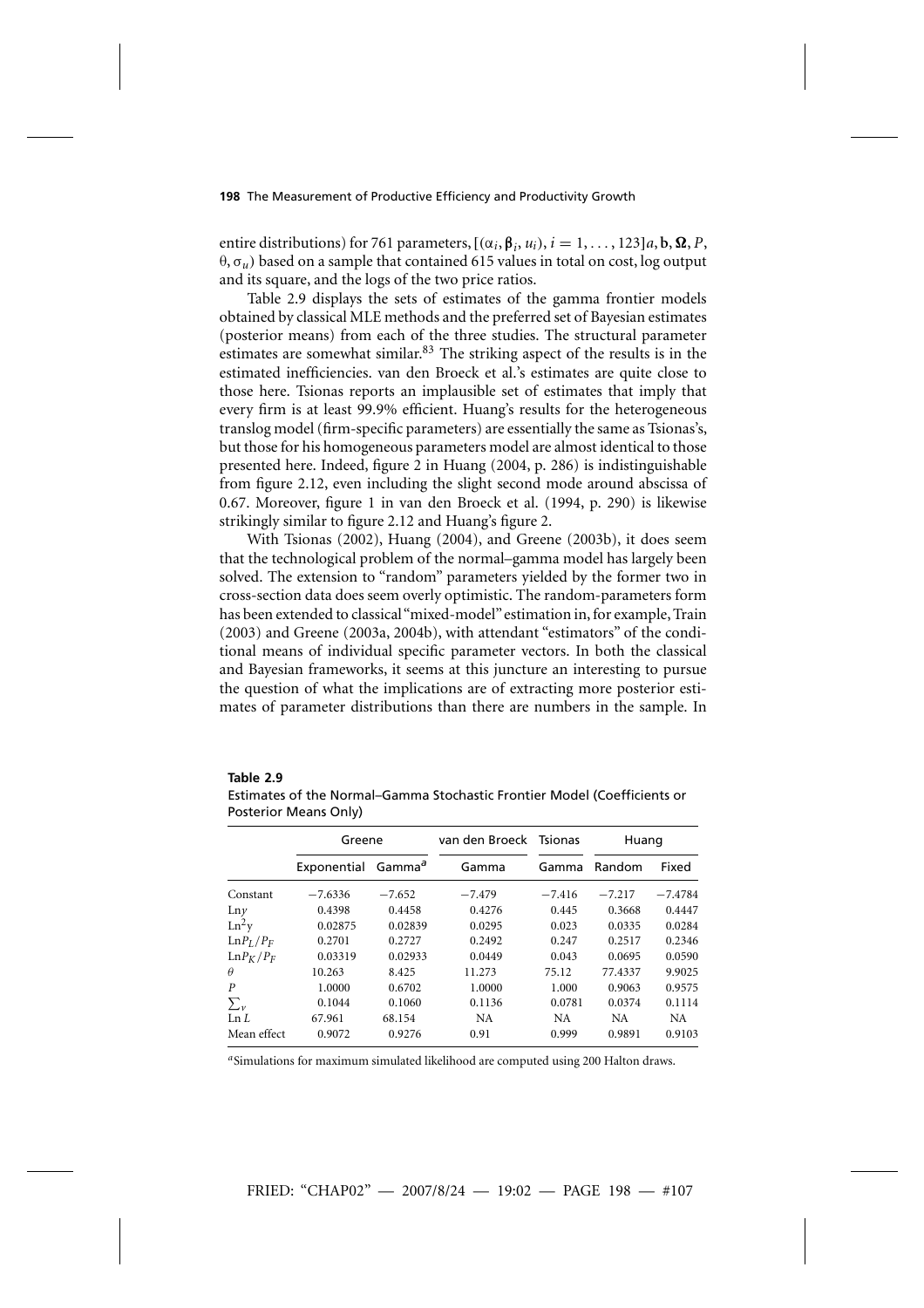the end, however, as others have also observed, there appears to be notably little difference between the Bayesian posterior mean and classical MLEs of the stochastic frontier model.

#### 2.10.2.5 Duality between production and cost functions

Christensen and Greene (1976) studied, among other aspects of costs, the appropriate form of the production and cost function. Their specification search ultimately led to a translog cost function that was dual to a nonhomothetic production function. With linear homogeneity in the factor prices imposed, the full cost specification is

$$
\ln\left(\frac{C}{PF}\right) = \alpha + \beta_K \ln\left(\frac{PK}{PF}\right) + \beta_L \ln\left(\frac{PL}{PF}\right) + \delta_y \ln y + \delta_{yy} \frac{1}{2} \ln^2 y
$$
  
+  $\gamma_{KK} \frac{1}{2} \ln^2 \left(\frac{PK}{PF}\right) + \gamma_{LL} \frac{1}{2} \ln^2 \left(\frac{PL}{PF}\right) + \gamma_{KL} \ln\left(\frac{PK}{PF}\right) \ln\left(\frac{PL}{PF}\right)$   
+  $\theta_{yK} \ln y \ln\left(\frac{PK}{PF}\right) + \theta_{yL} \ln y \ln\left(\frac{PL}{PF}\right) + v + u.$ 

Likelihood ratio tests firmly favored the full translog model over the restricted, homothetic technology that results if the final two terms are omitted. In translating this estimation exercise to the present stochastic frontier exercise, we find that in the nonhomothetic version, the estimate of  $\lambda$  (and with it, any evidence of inefficiency) virtually disappears.With a homothetic function, the estimates of σ*<sup>u</sup>* and σ*<sup>v</sup>* are 0.16826 and 0.09831; thus, *u* accounts for about 52% of the total variance of  $[(\pi - 2)/\pi] \sigma_u^2 + \sigma_v^2$ . With the full nonhomothetic form, these fall to 0.0000 and 0.13742, respectively. That is, the nonhomotheticity terms have picked up some of the idiosyncratic variation (in *v*) and all of the variation in *u*. Since the previous frontier analyses of these data have all used restricted versions of the cost function, this raises some interesting questions as to what our predecessors have actually found. It does seem reasonable to guess that estimates of inefficiency all equal to zero are themselves implausible as well, so some intriguing possibilities remain for future researchers to sort out.

With the preceding as a backdrop, we recompute the cost function using the homothetic form ( $\theta_{\gamma K} = \theta_{\gamma L} = 0$ ) and recompute the JLMS estimators of cost inefficiency, *E*[*u*|ε]. We also compute a translog production frontier, without restricting it to homogeneity. The full unrestricted translog frontier would be

$$
\ln y = \alpha_0 + \sum_{j=K,L,F} \beta_j \ln X_j + \frac{1}{2} \sum_{j=K,L,F} \sum_{m=K,L,F} \gamma_{jm} \ln X_j \ln X_m + \nu - u.
$$

(Estimates of the frontier parameters are omitted in the interest of brevity.) We do impose the symmetry restrictions on the second-order terms. (I did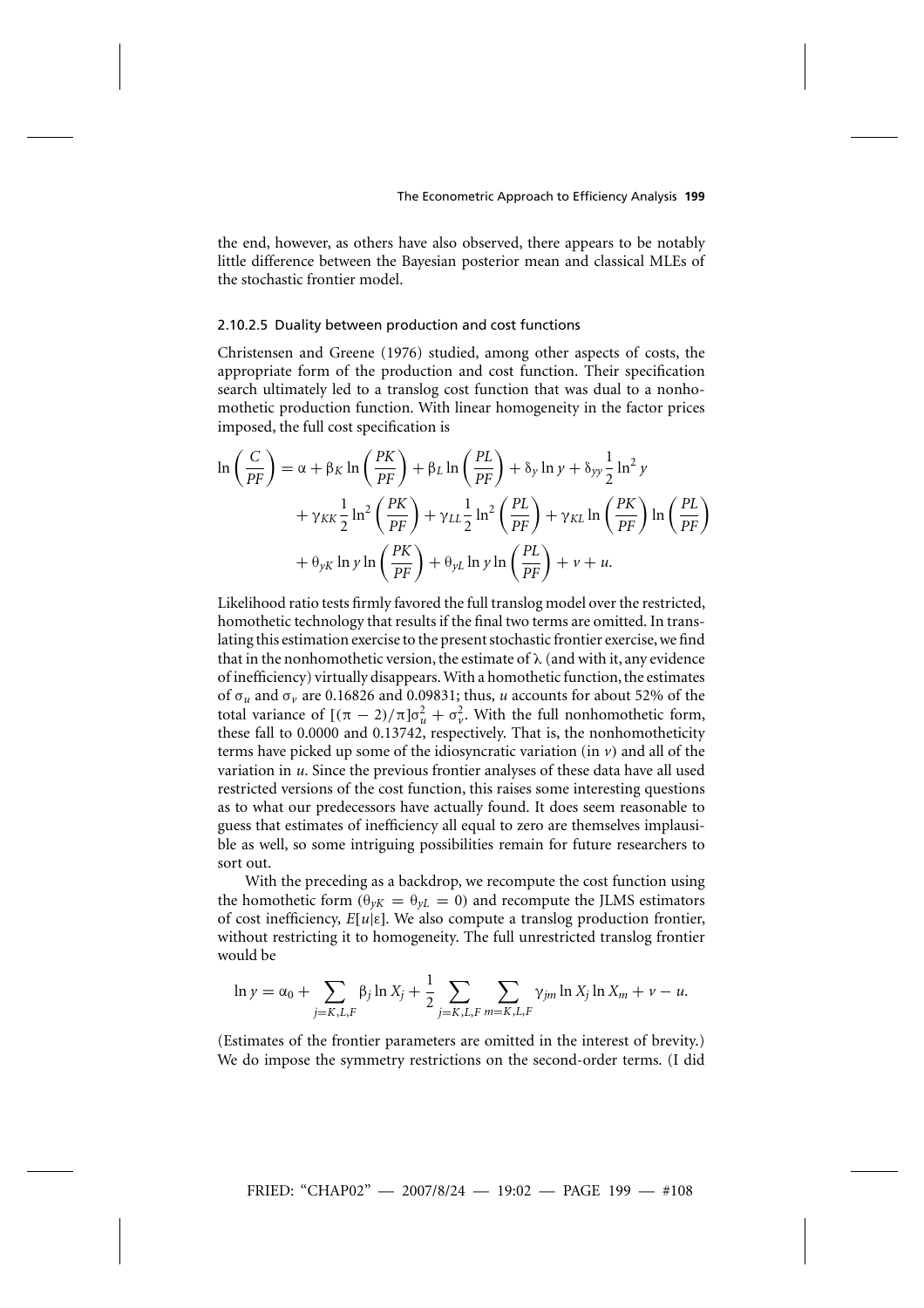not check or impose the second-order monotonicity or quasiconcavity conditions.) As noted above, the relationship between the "inefficiency" in production and that from the cost function is confounded by at least two factors. In the absence of allocative inefficiency, if there are economies of scale, then  $u_i$  in the cost function would equal  $1/r$  times its counterpart on the production side where *r* is the degree of homogeneity. The second source of ambiguity is the allocative inefficiency that will enter the cost inefficiency but not the technical (production) inefficiency. Acknowledging this possibility, we compute the JLMS estimates of *ui* from both functions. Using the production function parameters, we then compute the implied (local) scale elasticity,

$$
ES = \sum_{j=K,L,F} \frac{\partial \ln \gamma}{\partial \ln X_j} = \sum_{j=K,L,F} \left[ \beta_j + \frac{1}{2} \sum_{m=K,L,F} \gamma_{jm} \ln X_m \right].
$$

We then divide each estimated inefficiency from the cost function by this elasticity computed from the production frontier. Figure 2.15 displays the scatter plot of these two sets of inefficiency estimates, which, with the expected variation, are clearly indicating the same "story" about inefficiency in these data. (The correlation between the two sets of estimates is 0.579.) Note that the mean inefficiency on the cost side of 0.124 (oddly close to the standard Bayesian prior value of 0.125) is noticeably larger than its counterpart on the production side of 0.080. It is tempting to attribute the difference to allocative inefficiency, which would not appear on the production side, as well as to a small distortion that results from the effect of economies of scale.



**Figure 2.15.** Cost and Production Inefficiencies

FRIED: "CHAP02" — 2007/8/24 — 19:02 — PAGE 200 — #109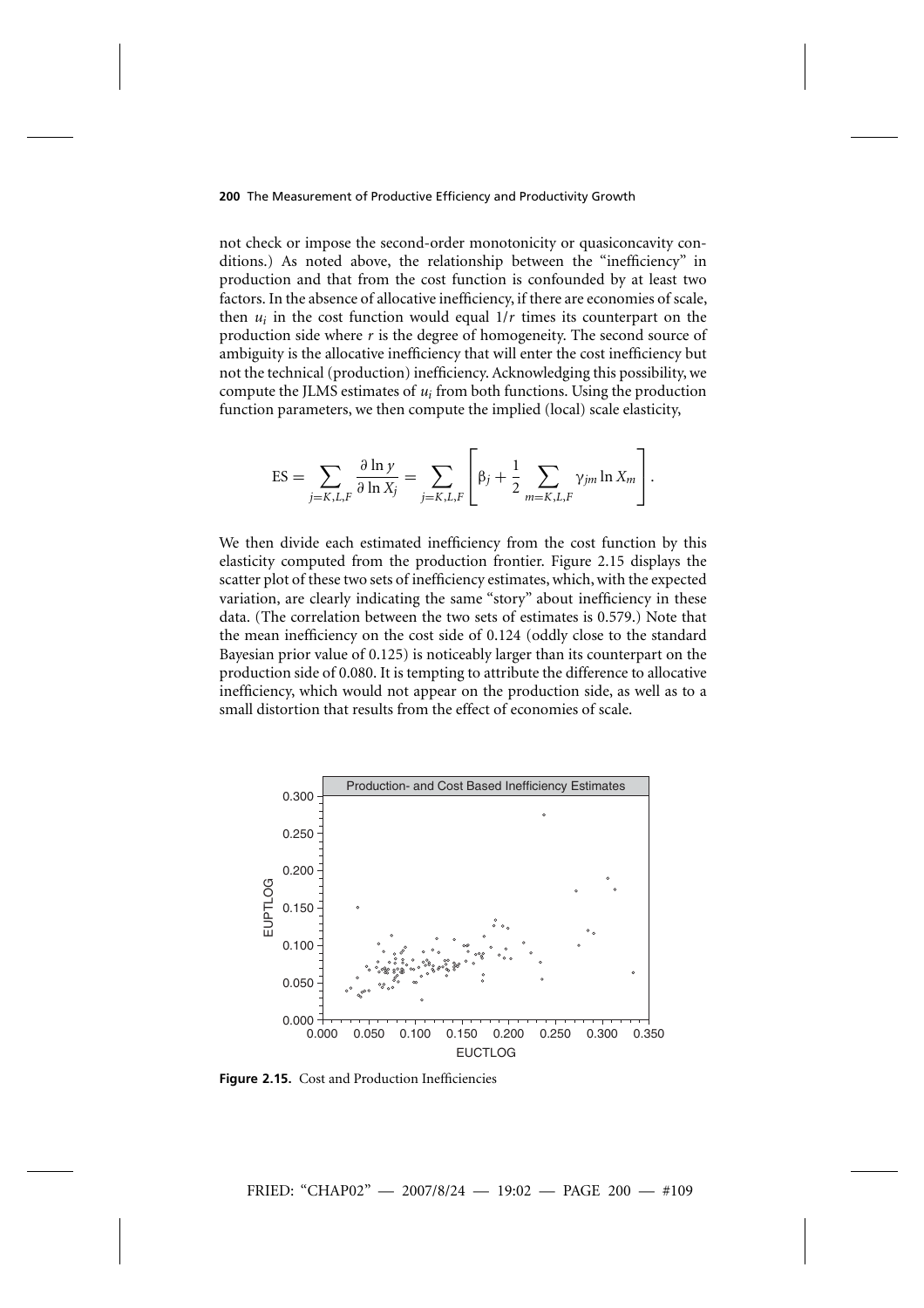## **2.10.3 Time-invariant and time-varying inefficiency: airlines panel data**

These data are from the pre-deregulation days of the U.S. domestic airline industry. The data are an extension of Caves et al. (1980) and Trethaway and Windle (1983). The original raw data set is a balanced panel of 25 firms observed over 15 years (1970–1984). After removing observations because of strikes, mergers, and missing values, the panel becomes an unbalanced one with a total of 256 observations on 25 firms. In a few cases, the time series contain gaps. Some of the models discussed above, notably Battese and Coelli (1992, 1995) and Cornwell et al. (1990), involve functions of time, *t*, which would have to be computed carefully to ensure the correct treatment of "time"; the gaps must be accounted for in the computations. Also, for firms that are not observed in the first year of the overall data set,when we consider functions of "time" with respect to a baseline, in keeping with the spirit of the stochastic frontier model, this baseline will be for the specific firm, not for the overall sample window. The unbalanced panel has 256 observations with  $T_i = 4, 7$ , 11, and 13 (one firm each), 12 (two firms) 9, 10, and 14 (three firms), 2 (four firms), and 15 (six firms). We will use these data to estimate frontier models with panel data and time-varying and time-invariant inefficiency.

Production and cost frontiers are fit for a five-input Cobb-Douglas production function: The inputs are labor, fuel, flight equipment, materials, and ground property. Labor is an index of 15 types of employees. Fuel is an index based on total consumption. The remaining variables are types of capital. It might be preferable to aggregate these into a single index, but for present purposes, little would be gained. Output aggregates four types of service: regular passenger service, charter service, mail, and other freight. Costs are also conditioned on two control variables: (log) average stage length, which may capture an economy of scale not reflected directly in the output variable, and load factor, which partly reflects the capital utilization rate. We also condition on the number of points served so as to attempt to capture network effects on costs. The data are described in table 2.10.

## 2.10.3.1 Cobb-Douglas production frontiers

We first fit a Cobb-Douglas production function. This estimation illustrates a common problem that arises in fitting stochastic frontier models. The least squares residuals are positively skewed—the theory predicts they will be negatively skewed. We are thus unable to compute the usual first-round, method-of-moments estimators of  $\lambda$  and  $\sigma$  to begin the iterations. This finding does not prevent computation of the stochastic frontier model. However, it does necessitate some other strategy for starting the iterations. To force the issue, we simply reverse the sign of the third moment of the OLS residuals and proceed. Consistent with Waldman (1982), however, we then find that the log-likelihood function for the estimated model differs only trivially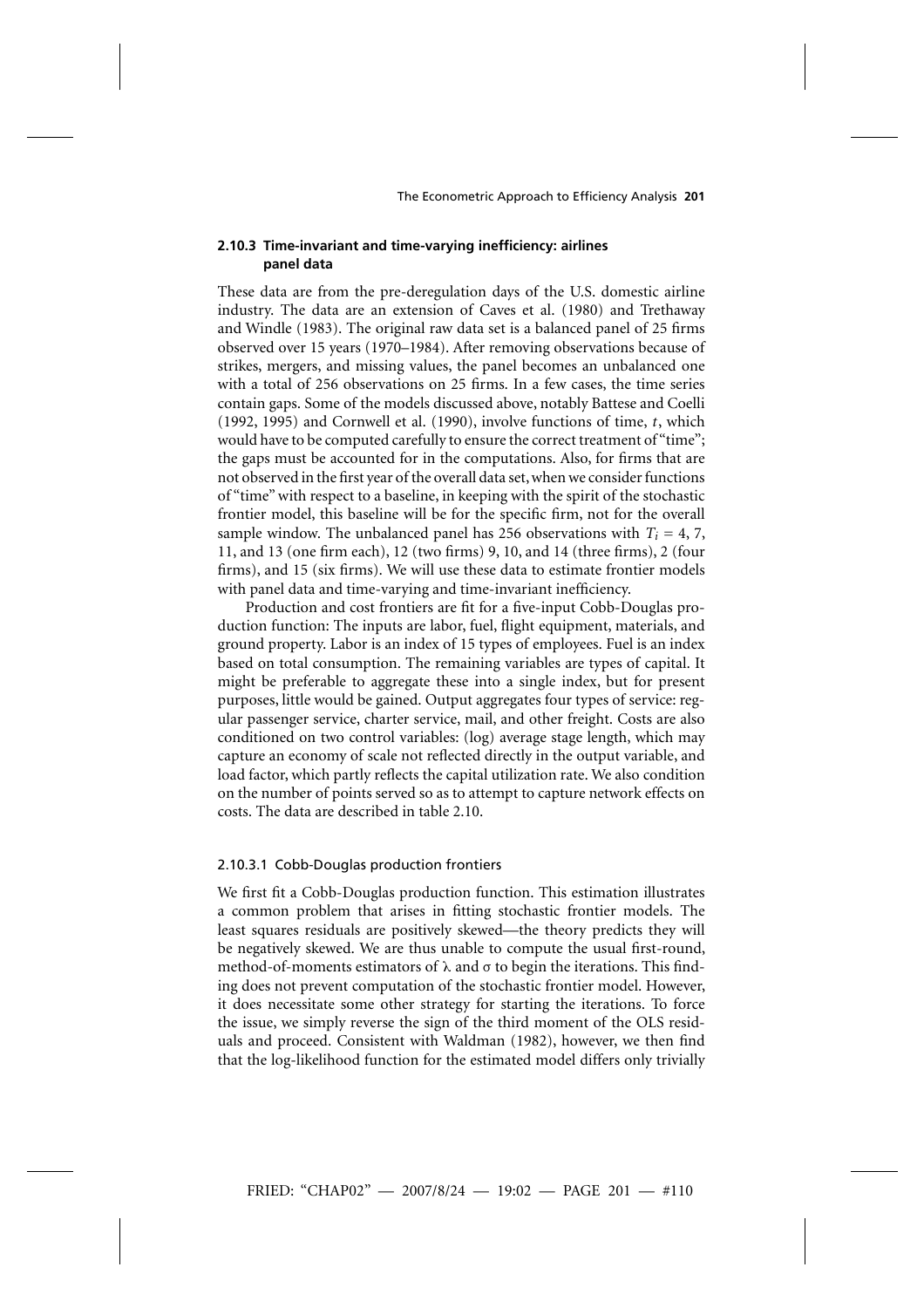| Airlines Data   |             |                           |                           |  |
|-----------------|-------------|---------------------------|---------------------------|--|
| Variable        | Mean        | <b>Standard Deviation</b> | Description               |  |
| <b>FIRM</b>     | 11.8398438  | 7.09001883                | Firm, $i = 1, \ldots, 25$ |  |
| <b>OUTPUT</b>   | 0.628784239 | 0.591862922               | Output, index             |  |
| COST            | 1172861.09  | 1197945.05                | Total cost                |  |
| MTL             | 0.751572192 | 0.642973957               | Material, quantity        |  |
| FUEL            | 0.583878603 | 0.503828645               | Fuel, quantity            |  |
| EOPT            | 0.651682905 | 0.567659248               | Equipment, quantity       |  |
| <b>LABOR</b>    | 0.595048662 | 0.508245612               | Labor, quantity           |  |
| <b>PROP</b>     | 0.656212972 | 0.692635345               | Property, quantity        |  |
| PM.             | 491733.758  | 165628.591                | Materials price           |  |
| РF              | 427637.977  | 316179.137                | Fuel price                |  |
| <b>PE</b>       | 266391.048  | 110114.994                | Equipment price           |  |
| PL              | 669768.628  | 269367.140                | Labor price               |  |
| PP              | 40699.8592  | 19405.2501                | Property price            |  |
| <b>LOADFCTR</b> | 0.526460328 | 0.120249828               | Load factor               |  |
| STAGE           | 492.642179  | 308.399978                | Average stage length      |  |
| <b>POINTS</b>   | 70.1328125  | 29.6541823                | Number of points served   |  |

**Table 2.10**

from the log-likelihood for a linear regression model with no one-sided error term. However, the estimates of  $σ<sub>u</sub>, σ<sub>v</sub>, λ$ , and  $σ$  are quite reasonable, as are the remaining parameters and the estimated inefficiencies; indeed, the estimate of  $\lambda$  is statistically significant, suggesting that there is, indeed, evidence of technical inefficiency in the data. $84$  The conclusion to be drawn is that, for this data set, and more generally, when the OLS residuals are positively skewed (negatively for a cost frontier), then there is a second maximizer of the log-likelihood, OLS, that may be superior to the stochastic frontier. For our data, the two modes produce roughly equal log-likelihood values. For purposes of the analysis, the finding does suggest that one might want to take a critical look at the model specification and its consistency with the data before proceeding.

The least squares and MLEs of the parameters are given in table 2.11. The Pitt and Lee (1981) random-effects model is also fitted, which assumes that technical inefficiency is fixed through time and still half-normally distributed. The parameter estimates appear in table 2.11. Figure 2.16 shows the relationship between the two sets of estimates of  $E[u_i|\varepsilon_i]$ . Unfortunately, they are far from consistent. Note the widely different estimates of σ*u*: 0.07 in the pooled model and 0.27 in the Pitt and Lee (1981) model. The time-invariant estimates vary widely across firms and are, in general, far larger. The timevarying values actually display relatively little within firm variation—there does not appear to be very much time variation in inefficiency suggested by these results. We might surmise that the time-invariant estimates are actually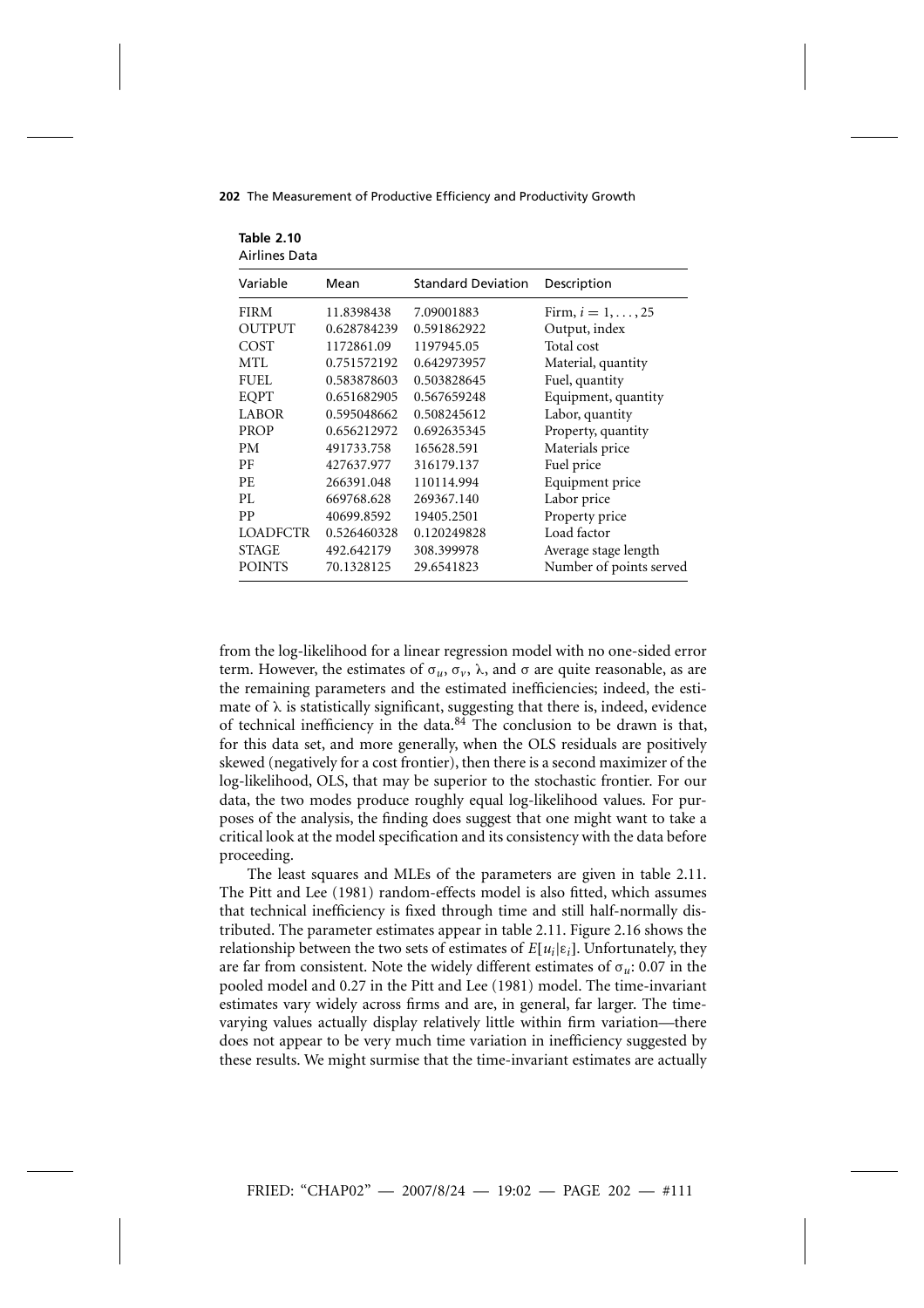| Parentheses) |                   |                        |                       |  |  |
|--------------|-------------------|------------------------|-----------------------|--|--|
| Variable     | Least Squares     | <b>Pooled Frontier</b> | <b>Random Effects</b> |  |  |
| Constant     | $-1.1124(0.0102)$ | $-1.0584(0.0233)$      | $-0.8801(0.0302)$     |  |  |
| Ln fuel      | 0.3828(0.0712)    | 0.3835(0.0704)         | 0.2110(0.0951)        |  |  |
| Ln materials | 0.7192(0.0773)    | 0.7167(0.0765)         | 0.8170(0.0666)        |  |  |
| Ln equipment | 0.2192(0.0739)    | 0.2196(0.0730)         | 0.3602(0.120)         |  |  |
| Ln labor     | $-0.4101(0.0645)$ | $-0.4114(0.0638)$      | $-0.3166(0.0770)$     |  |  |
| Ln property  | 0.1880(0.0298)    | 0.1897(0.0296)         | 0.1131(0.0224)        |  |  |
| λ            | 0.0               | 0.43515                | 2.2975                |  |  |
| $\sigma$     | 0.1624            | 0.16933                | 0.29003               |  |  |
| $\sigma_u$   | 0.0               | 0.06757                | 0.26593               |  |  |

σ*<sup>v</sup>* 0.1624 0.15527 0.11575 Log-likelihood 105.0588 105.0617 155.3240

**Table 2.11** Estimated Cobb-Douglas Production Frontiers (Standard Errors in



**Figure 2.16.** Pooled Time-Varying Versus Time-Invariant Inefficiencies

dominated by heterogeneity not related to inefficiency. In sum, these results are so inconsistent that, if anything, they suggest a serious specification problem with at least one of the two models. Let us turn to the cost specification to investigate.

## 2.10.3.2 Stochastic cost frontiers

Estimates of the Cobb-Douglas stochastic frontier cost function are given in table 2.12, with the least squares results for comparison. Cost and the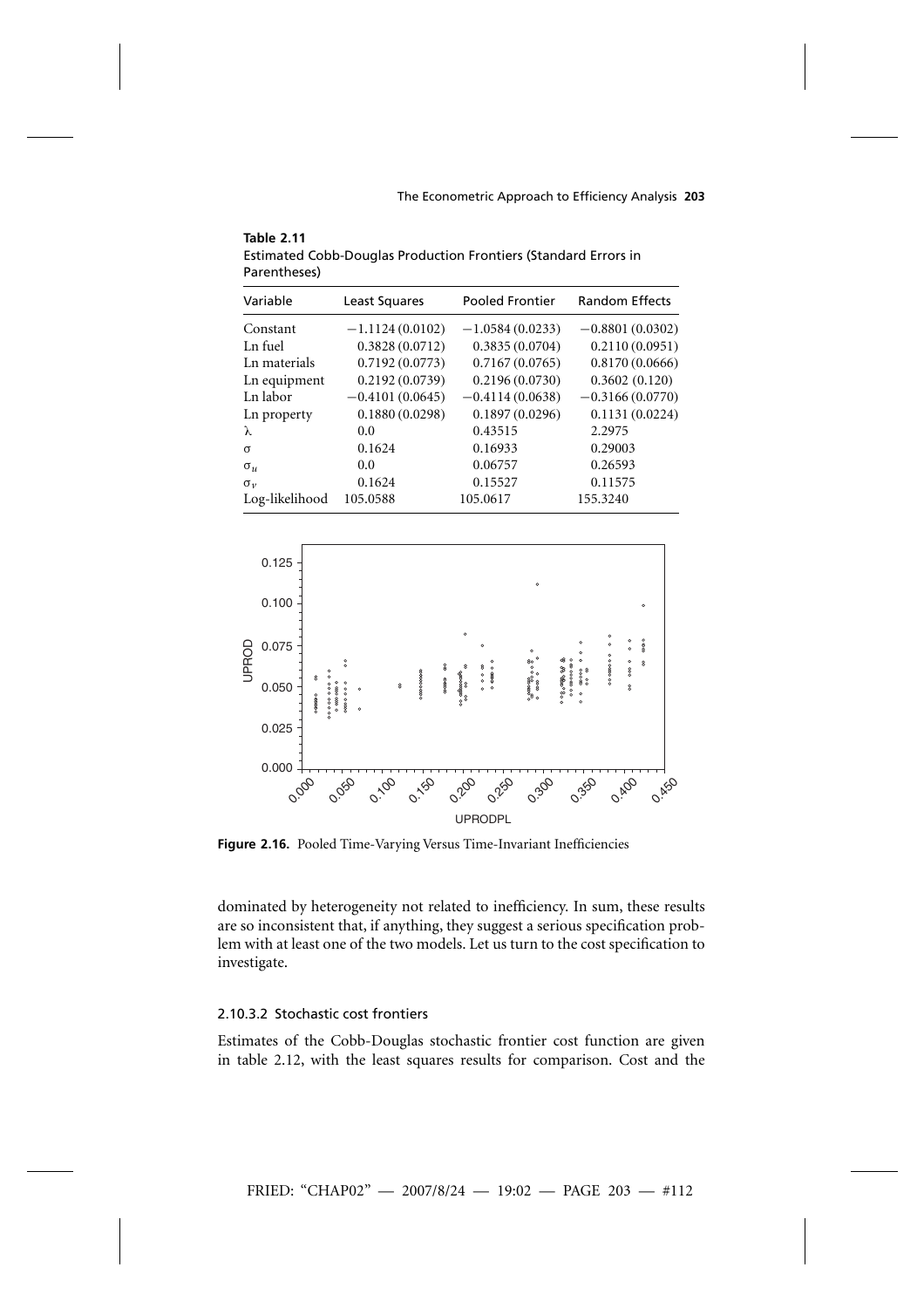| Estimated Stochastic Cost Frontier Models (Standard Errors in Parentheses) |                      |                      |                         |  |  |
|----------------------------------------------------------------------------|----------------------|----------------------|-------------------------|--|--|
| Variable                                                                   | Least Squares        | Half-Normal          | <b>Truncated Normal</b> |  |  |
| Constant                                                                   | $-13.610(0.0865)$    | $-13.670(0.0848)$    | $-13.782(0.145)$        |  |  |
| $Ln(P_M/P_P)$                                                              | 1.953(0.0754)        | 1.9598 (0.0726)      | 1.9556 (0.0666)         |  |  |
| $Ln(P_F/P_P)$                                                              | $-0.6562(0.0141)$    | $-0.6601(0.0139)$    | $-0.6590(0.01516)$      |  |  |
| $\text{Ln}(P_L/P_P)$                                                       | $-0.06088(0.0533)$   | $-0.07540(0.0532)$   | $-0.08667(0.0577)$      |  |  |
| $Ln(P_E/P_P)$                                                              | $-0.1935(0.0690)$    | $-0.1840(0.0663)$    | $-0.1652(0.0546)$       |  |  |
| $\ln y$                                                                    | 0.01054(0.0133)      | 0.01063(0.0129)      | 0.007384(0.0145)        |  |  |
| $1/2 \ln^2 y$                                                              | 0.009166(0.00435)    | 0.008714(0.00427)    | 0.007919(0.00444)       |  |  |
| Constant                                                                   | NA.                  | NA.                  | $-0.1372(0.777)$        |  |  |
| Load factor                                                                | $-0.4712(0.103)$     | $-0.4265(0.0992)$    | 0.5603(0.318)           |  |  |
| Ln stage length                                                            | 0.03828(0.00889)     | 0.03495(0.00858)     | $-0.04397(0.0437)$      |  |  |
| Points                                                                     | 0.00007144(0.000252) | 0.00001464(0.000250) | $-0.0002034(0.000285)$  |  |  |
| λ                                                                          | 0.0                  | 0.88157              | 1.05196                 |  |  |
| $\sigma$                                                                   | 0.08915              | 0.10285              | 0.09214                 |  |  |
| $\sigma_u$                                                                 | 0.0                  | 0.06801              | 0.06678                 |  |  |
| $\sigma_{\nu}$                                                             | 0.08915              | 0.07715              | 0.06348                 |  |  |
| Log-likelihood 260.7117                                                    |                      | 261.1061             | 261.3801                |  |  |
|                                                                            |                      |                      |                         |  |  |

**Table 2.12** Estimated Stochastic Cost Frontier Models (Standard Errors in Parentheses)

remaining prices are normalized on the property price. Additional "shift factors" that appear in the cost equation are load factor, the log of stage length, and the number of points served. These three variables affect costs the way we might expect. Note at the outset that three of the price coefficients have the wrong sign, so the model is suspect from this point on. But let us continue for the sake of the example. We compute the JLMS estimates of  $E[u_i|\varepsilon_i]$ from the MLEs of the estimated cost frontier. They are essentially uncorrelated  $(r = 0.04)$  with their counterparts from the production frontier. As noted above, this adds to the impression that there is something amiss with the specification of the model—we suspect the production model. The kernel density estimator for exp(−*ui*) based on the JLMS estimates in figure 2.17 appears reasonable, and at least numerically consistent with the production model. However, like other descriptive statistics, it does mask the very large differences between the individual production and cost estimates. Table 2.12 also presents results for the normal–truncated-normal model in which

 $u_i = |U_i|$ ,  $E[U_i] = \mu_0 + \mu_1$  (load factor)<sub>i</sub> +  $\mu_2$  ln (stage length)<sub>*i*</sub>  $+ \mu_3$  points<sub>*i*</sub>

That is, these three exogenous influences are now assumed to shift the distribution of inefficiency rather than the cost function itself. Based on the estimates and statistical significance, this model change does not appear to improve it. Surprisingly, the estimated inefficiencies are almost the same.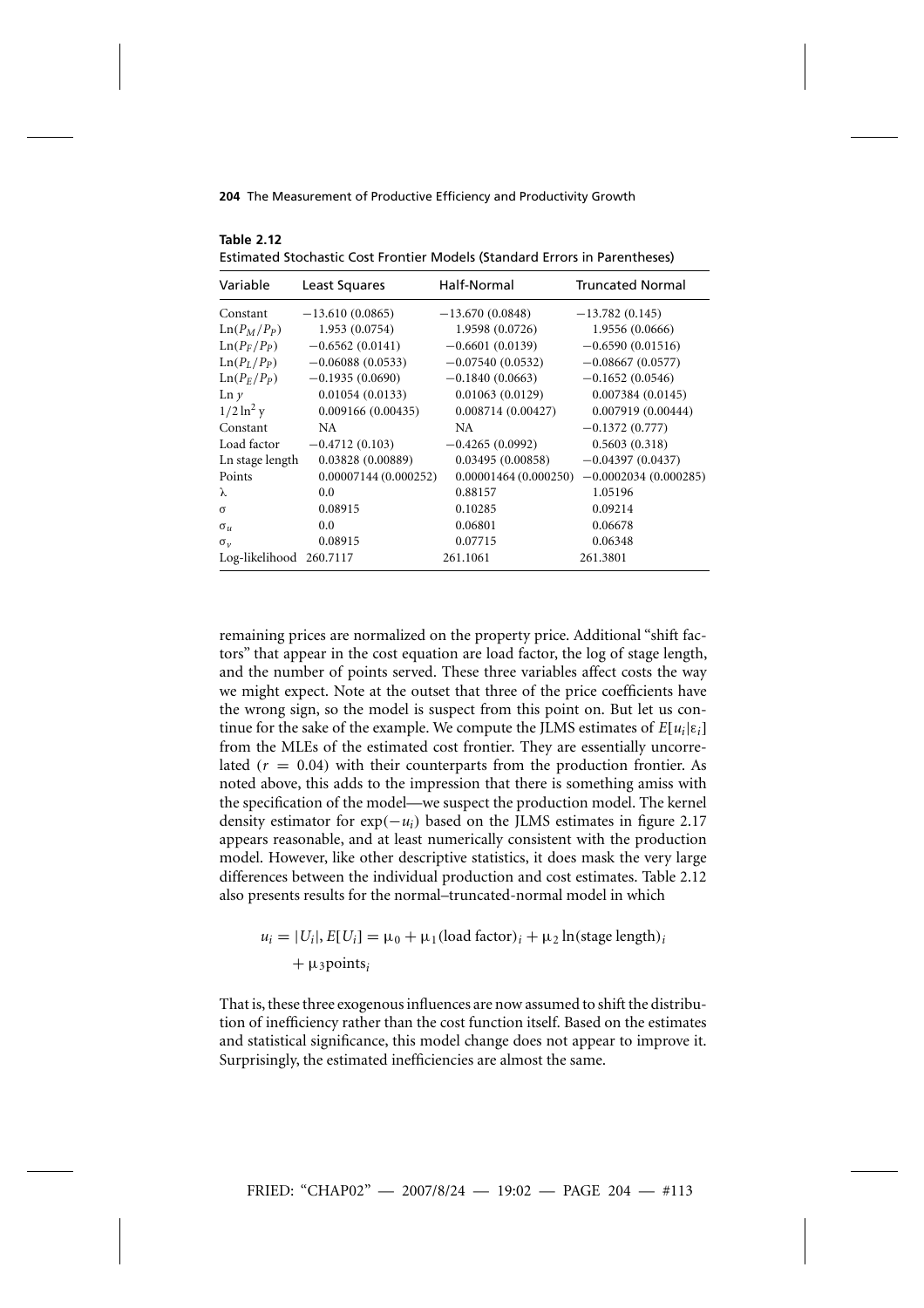

**Figure 2.17.** Kernel Estimator for  $E[\exp(-u_i)]$ 

| <b>Table 2.13</b>                                                          |  |
|----------------------------------------------------------------------------|--|
| Estimated Stochastic Cost Frontier Models (Standard Errors in Parentheses) |  |

|                 |                      | Time-Invariant Inefficiency | Time-Varying Inefficiency |                               |  |
|-----------------|----------------------|-----------------------------|---------------------------|-------------------------------|--|
| Variable        | Fixed<br>Effect      | Random<br>Effect            | Fixed<br>Effect           | Random<br>Effect <sup>a</sup> |  |
| Constant        | NA                   | $-13.548(0.373)$            | NA.                       | $-13.540(0.0552)$             |  |
| $Ln(P_M/P_P)$   | 1.7741 (0.0869)      | 2.0037 (0.0763)             | 1.8970 (0.101)            | 2.0092 (0.0457)               |  |
| $Ln(P_F/P_P)$   | $-0.5347(0.0180)$    | $-0.6440(0.0260)$           | $-0.7115(0.020)$          | $-0.6417(0.00962)$            |  |
| $Ln(P_I/P_P)$   | $-0.01503(0.0525)$   | $-0.07291(0.0952)$          | $-0.04252(0.0625)$        | $-0.07231(0.0377)$            |  |
| $Ln(P_F/P_P)$   | $-0.2225(0.0753)$    | $-0.2643(0.0632)$           | $-0.05125(0.0898)$        | $-0.2711(0.0383)$             |  |
| $\ln y$         | $-0.1990(0.0473)$    | 0.01781(0.0360)             | 0.03840(0.0404)           | 0.01580(0.00932)              |  |
| $1/2 \ln^2 y$   | $-0.009713(0.00824)$ | 0.0119(0.00833)             | 0.008306 (00872)          | 0.01221(0.00307)              |  |
| Load factor     | $-0.4918(0.183)$     | $-0.4482(0.172)$            | $-0.4148(0.180)$          | $-0.4576(0.0500)$             |  |
| Ln Stage length | $-0.001397(0.0114)$  | 0.03326(0.0378)             | 0.05870(0.0133)           | 0.032823 (0.00443)            |  |
| Points          | $-0.0006279(0.0005)$ | $-0.000134(0.000743)$       | 0.000631(0.0006)          | $-0.000119(0.0002)$           |  |
| λ               | 0.0                  | 0.58809                     | 0.5243                    | 0.50148                       |  |
| $\sigma$        | 0.07526              | 0.09668                     | 0.10475                   | 0.08900                       |  |
| $\sigma_u$      | 0.0                  | 0.04901                     | 0.04865                   | 0.03990                       |  |
| $\sigma_{\nu}$  | 0.07526              | 0.08334                     | 0.09278                   | 0.07956                       |  |
| Log-likelihood  | 317.2061             | 263.2849                    | 247.2508                  | 262.4393                      |  |

*<sup>a</sup>* Estimated standard deviation of w is 0.03306.

## 2.10.3.3 Panel-data models for costs

Table 2.13 presents estimates of the fixed-effects linear regression and Pitt and Lee random-effects models. The behavior of the latter was discussed above. Figure 2.18 shows the results for the Schmidt and Sickles (1984) calculations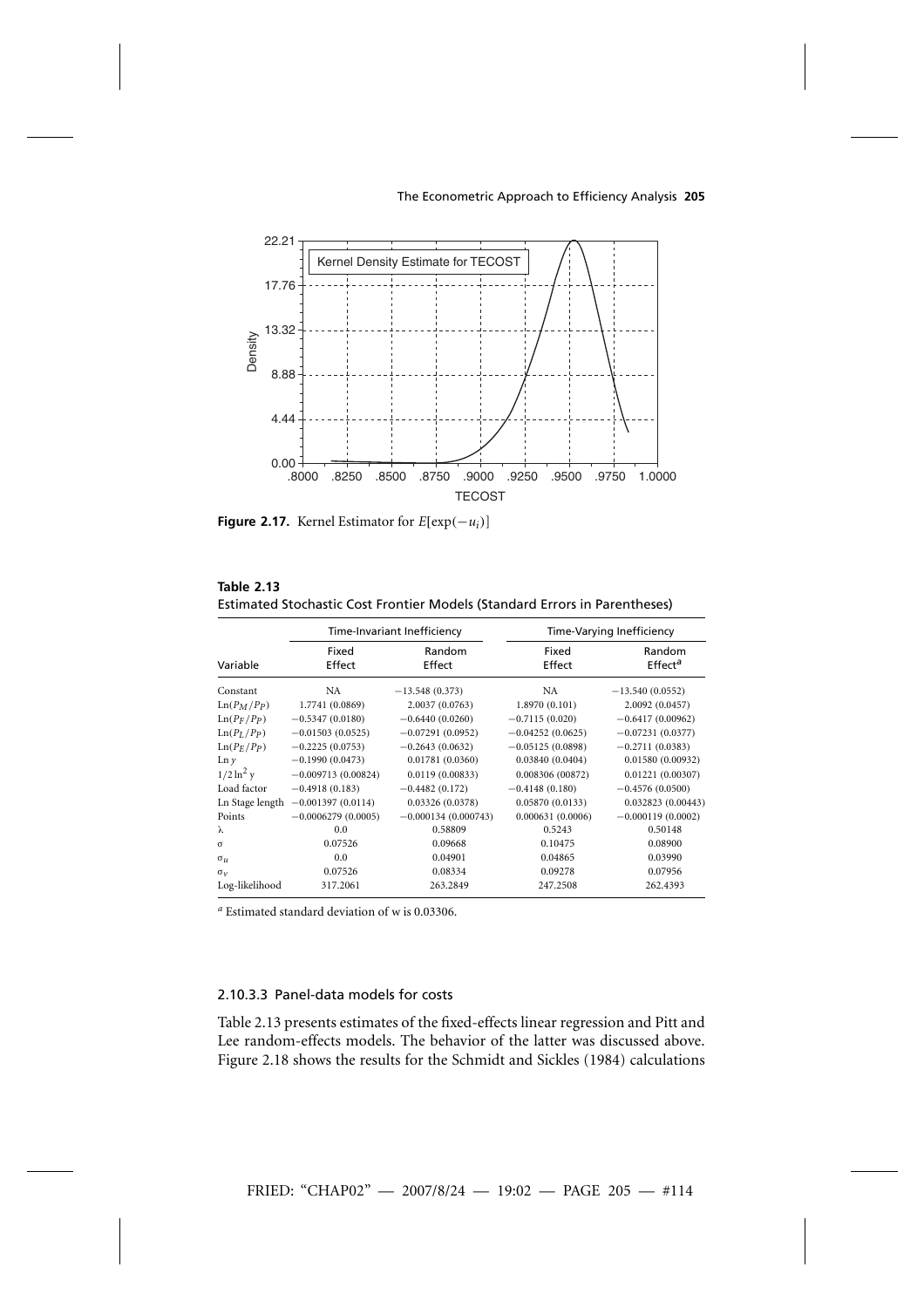

**Figure 2.18.** Estimated *E*[u*iEi*] from Fixed-Effects Model

based on the fixed effects. Note, again, that the estimates of *ui* are vastly larger for this estimator than for the pooled stochastic frontier cost or production model. We also fit a "true" fixed-effects model with these data, with some surprising results. The model is

$$
\ln(C/P_P)_{it} = \sum_{k} \beta_k \ln(P_k/P_P) + \beta_y \ln y_{it} + \beta_{yy} \left(\frac{1}{2} \ln^2 y_{it}\right) + \gamma_1 (\text{load factor})_{it}
$$

$$
+ \gamma_2 \ln(\text{stage})_{it} + \gamma_3 \text{points}_{it} + \sum_i \alpha_i d_{it} + v_{it} + u_{it},
$$

that is, a stochastic cost frontier model with half-normal inefficiency and with the firm dummy variables. The log-likelihood function has two distinct modes. At one, the values of the parameters are quite reasonable, and the value of the log-likelihood is 247.2508, *compared to 261.1061 for the linear model without the firm dummy variables*. A second maximum of the log-likelihood occurs at the least squares dummy variable estimator—the estimated value of λ is 0.00004226—where the log-likelihood value is 317.2061. We conclude that this model is saturated. While the model that assumes that there is no unobserved heterogeneity and that inefficiency is time invariant (the Pitt and Lee model) creates extreme and apparently distorted values for the inefficiency, this model that assumes that all time-invariant effects are heterogeneity and that inefficiency varies haphazardly over time appears to be overspecified. Finally, to continue this line of inquiry, we fit the "true random-effects model,"

$$
\ln(C/P_P)_{it} = (\alpha + w_i) + \sum_{k} \beta_k \ln(P_k/P_P) + \beta_y \ln y_{it} + \beta_{yy} \left(\frac{1}{2} \ln^2 y_{it}\right)
$$

$$
+ \gamma_1 (\text{load factor})_{it} + \gamma_2 \ln(\text{stage})_{it} + \gamma_3 \text{points}_{it} + v_{it} + u_{it},
$$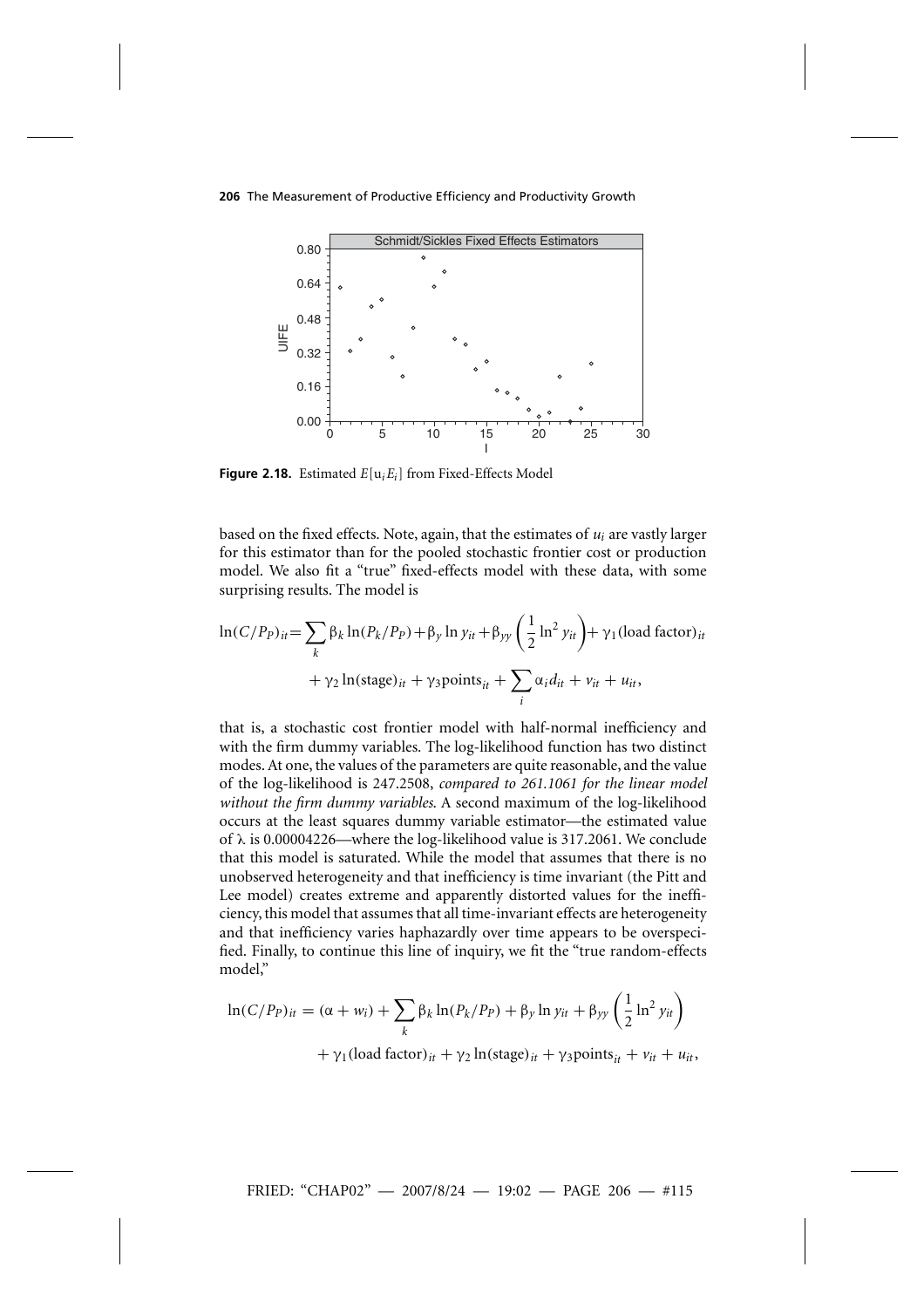

**Figure 2.19.** True Random-Effects and True Fixed-Effects Estimators

where  $w_i$  picks up time-invariant heterogeneity assumed to be uncorrelated with everything else in the model, and  $v_{it} + u_{it}$  are the familiar stochastic frontier specification. This model is fit by MSL, using 100 Halton draws for the simulations. Note that this model is an extension of the pooled stochastic frontier model, not the Pitt and Lee model. Figure 2.19 plots the estimated inefficiencies from the two true effects models. The striking agreement is consistent with results found in other studies. In general (see Kim and Schmidt, 2000, for commentary), the differences from one specification to another do not usually hang so much on whether one uses a fixed- or random-effects approach as they do on other aspects of the specification. On the other hand, note also the above findings that distributional assumptions do not appear to be a crucial determinant, either. Nor, it turns out, does the difference between Bayesian and classical treatments often amount to very much. One conclusion that does appear to stand out from the results here, and in Greene (2004a, 2004b, 2005), is that the assumption of time invariance in inefficiency does bring very large effects compared to a model in which inefficiency varies through time.

A final note, the log-likelihood for the true random-effects model is 262.4393, compared to 261.1061 for the pooled model. Chi squared is only 2.666, so we would not reject the hypothesis of the pooled model. The evidence for a panel-data treatment with these data is something less than compelling. As a final indication, we use the Breusch and Pagan (1980) Lagrange multiplier statistic from the simple linear model. The value is only 1.48. As a chi squared with one degree of freedom, this reinforces the above conclusion: For these data, a pooled model is preferable to any panel-data treatment.

## **2.10.4 Random- and fixed-effects models: data on U.S. banks**

Data for this study are taken from the Commercial Bank Holding Company Database maintained by the Chicago Federal Reserve Bank.<sup>85</sup> Data are derived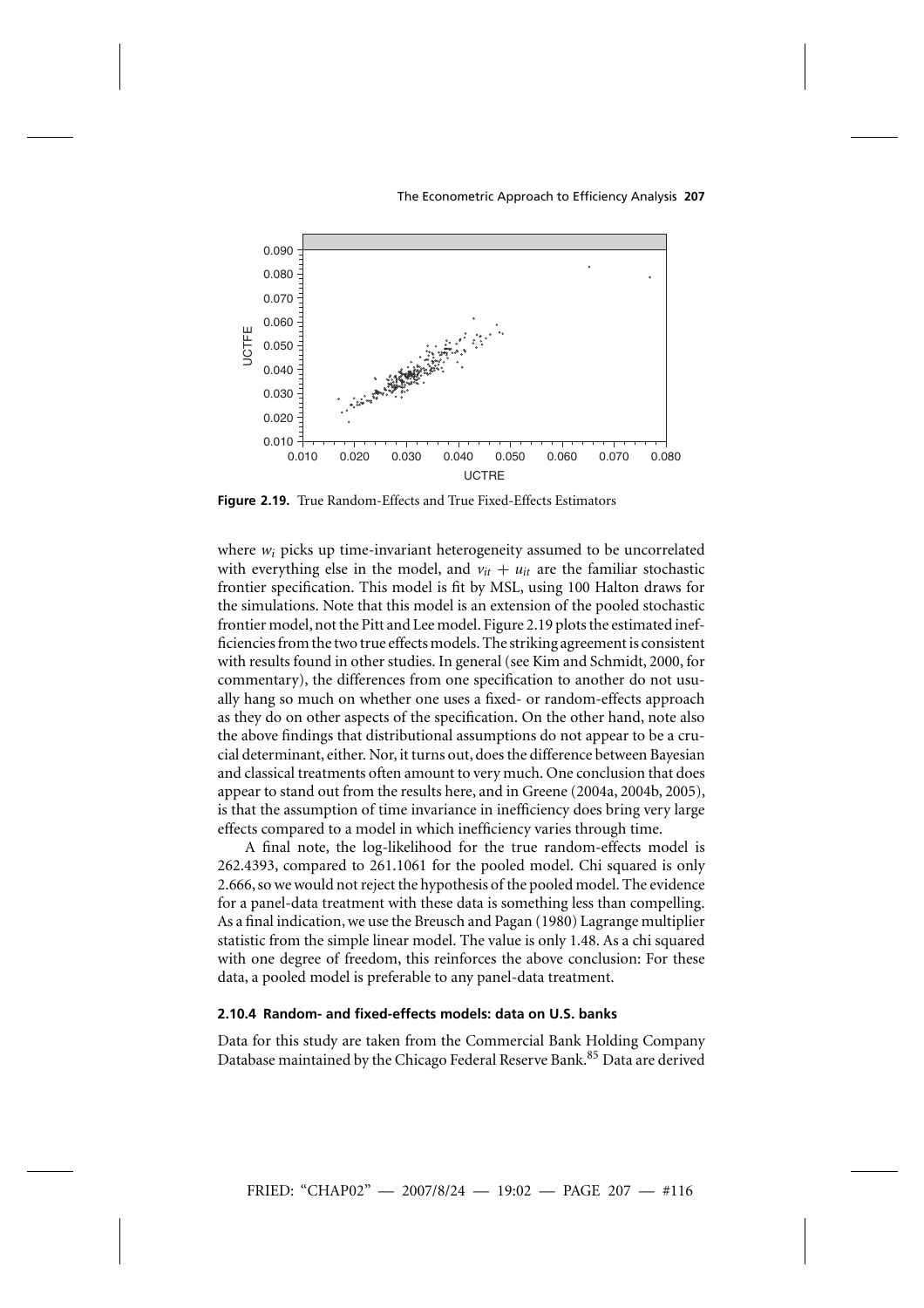from the Report of Condition and Income (Call Report) for all U.S. commercial banks that report to the Federal Reserve Banks and the Federal Deposit Insurance Corporation. A random sample of 500 banks from a total of more than 5,000 was used. This is a balanced panel of five observations (1996–2000) on each of 500 banks. Observations consist of total costs,*Cit* , five outputs, *ymit* , and the unit prices, denoted  $w_{kit}$ , of five inputs,  $x_{kit}$ . The measured variables used to construct the data set used in the analysis are described in table 2.14 (descriptive statistics are omitted for lack of meaning and interest).

The transformed variables contained in the maintained data set and used in the study to follow (the names in the data file) are given in table 2.15. The banking data are used typically to fit multiple-output translog models (see, e.g., Kumbhakar and Tsionas, 2004, 2005a, 2005b). In the interest of maintaining

| <b>Table 2.14</b>                              |  |
|------------------------------------------------|--|
| Data Used in Cost Frontier Analysis of Banking |  |

| Variable     | Description                                                                                                                                                                                                                                                                                    |
|--------------|------------------------------------------------------------------------------------------------------------------------------------------------------------------------------------------------------------------------------------------------------------------------------------------------|
| $C_{it}$     | Total cost of transformation of financial and physical resources<br>into loans and investments $=$ the sum of the five cost items<br>described below                                                                                                                                           |
| $y_{1it}$    | Installment loans to individuals for personal and household<br>expenses                                                                                                                                                                                                                        |
| $y_{2it}$    | Real estate loans                                                                                                                                                                                                                                                                              |
| $y_{3it}$    | Business loans                                                                                                                                                                                                                                                                                 |
| <i>Y</i> 4it | Federal funds sold and securities purchased under agreements to<br>resell                                                                                                                                                                                                                      |
| $y_{5it}$    | Other assets                                                                                                                                                                                                                                                                                   |
| $W_{1it}$    | Price of labor, average wage per employee                                                                                                                                                                                                                                                      |
| W2it         | Price of capital = expenses on premises and fixed assets divided<br>by the dollar value of premises and fixed assets                                                                                                                                                                           |
| $W_3$ it     | Price of purchased funds $=$ interest expense on money market<br>deposits plus expense of federal funds purchased and securities<br>sold under agreements to repurchase plus interest expense on<br>demand notes issued by the U.S. Treasury divided by the dollar<br>value of purchased funds |
| $W_4$ it     | Price of interest-bearing deposits in total transaction accounts $=$<br>interest expense on interest-bearing categories of total transaction<br>accounts                                                                                                                                       |
| W5it         | Price of interest-bearing deposits in total nontransaction accounts<br>= interest expense on total deposits minus interest expense on<br>money market deposit accounts divided by the dollar value of<br>interest-bearing deposits in total nontransaction accounts                            |
| t            | Trend variable; $t = 1, 2, 3, 4, 5$ for years 1996, 1997, 1998, 1999,<br>2000                                                                                                                                                                                                                  |

FRIED: "CHAP02" — 2007/8/24 — 19:02 — PAGE 208 — #117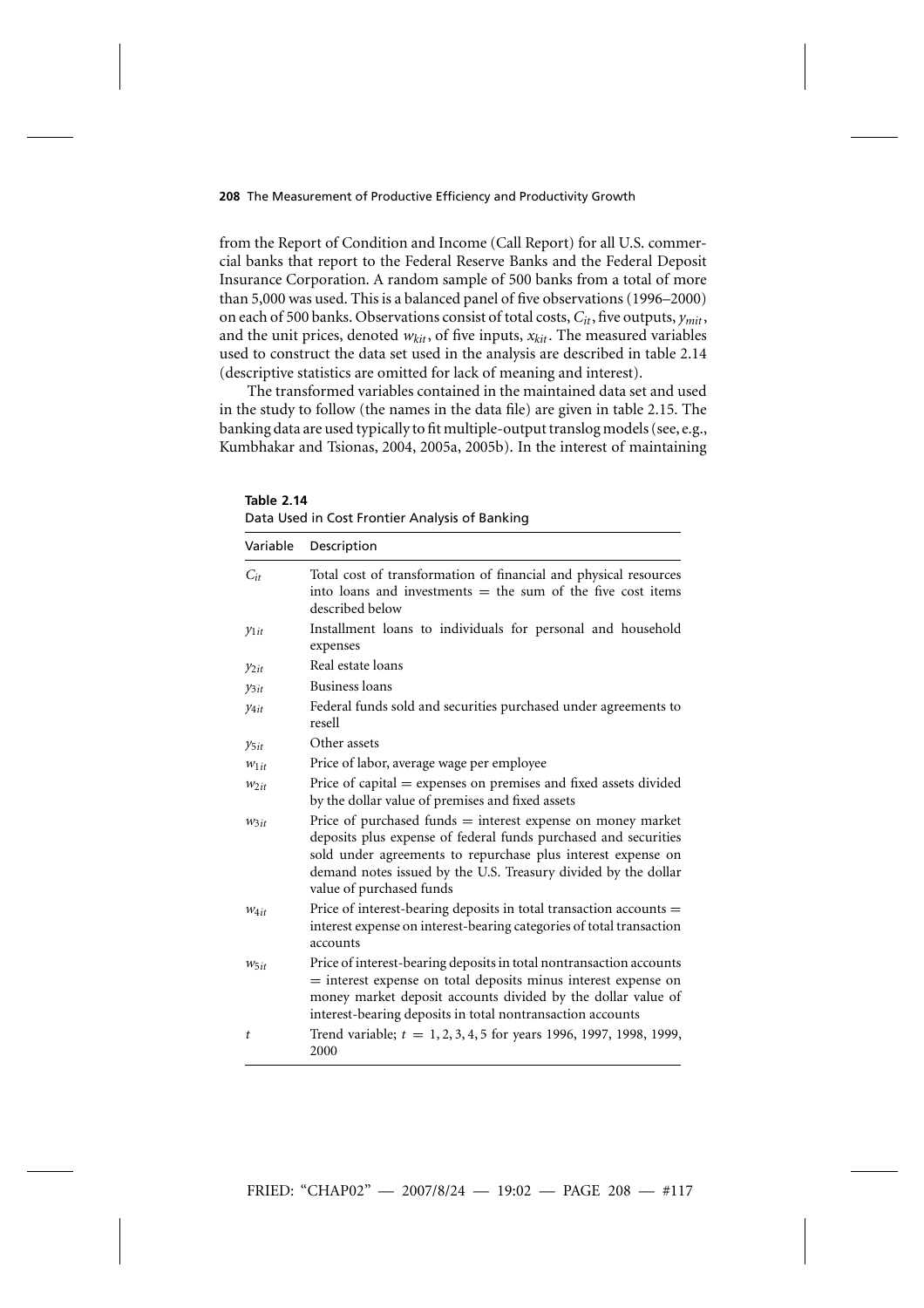| Variables Used in Cost Frontier Analysis of Banking |                                                             |  |  |
|-----------------------------------------------------|-------------------------------------------------------------|--|--|
| Variable                                            | Description                                                 |  |  |
| C                                                   | $Log(Cost/w_5)$                                             |  |  |
| $y_1,\ldots,y_5$                                    | Logs of outputs                                             |  |  |
| $\mathcal V$                                        | Log of sum of all five outputs                              |  |  |
| $W_1, \ldots, W_4$                                  | $Log(w_1/w_5), \ldots, log(w_4/w_5)$                        |  |  |
| $y_{11}, y_{12}, \ldots$                            | 1/2 Squares and cross-products of log output variables      |  |  |
| $W_{11}, W_{12}, \ldots$                            | 1/2 Squares and cross-products of log price ratio variables |  |  |
| $W_1V_1,\ldots,W_4V_5$                              | Cross products of log price ratios times log outputs        |  |  |
| t                                                   | $1/2t^2$                                                    |  |  |
| $tw_1, \ldots, tw_4$                                | Cross products of t with log price ratios                   |  |  |
| $ty_1, \ldots, ty_5$                                | Cross products of t with log outputs                        |  |  |

**Table 2.15**

a simple example for our application, I have combined the outputs into a single scale variable, which is the simple sum of the five outputs. Whether the aggregation would be appropriate given the technology is debatable—it would be testable—but in the interest of keeping the presentation simple, we will maintain the hypothesis. In addition, though these data are detailed and "clean enough" to enable estimation of translog models, we will, again in the interest of simplicity, restrict attention to variants of the (more or less standard) Cobb-Douglas cost function with the additional squared term in log output.

In this application, we will examine some additional panel-data estimators, including fixed-effects, random-effects, random-parameters, and the Battese and Coelli (1992, 1995) model of systematic time variation in inefficiency.

## 2.10.4.1 Estimating inefficiency and unobserved heterogeneity

The observations in this data set are relatively homogeneous. They do differ substantially with respect to scale. However, the technology of banking is well known and smoothly dispersed, and there is little reason to expect latent heterogeneity to be a major factor. In this application, we will examine the impact of the different specifications for unobserved heterogeneity on estimates of cost inefficiency. Table 2.16 presents estimated parameters for simplest forms of the five common specifications:

$$
\ln\left(\frac{C}{w_5}\right) = \alpha + \gamma_y \ln y + \gamma_{yy} \left(\frac{1}{2}\ln^2 y\right) + \sum_{k=1}^4 \beta_k \ln\left(\frac{w_k}{w_5}\right) + v + u
$$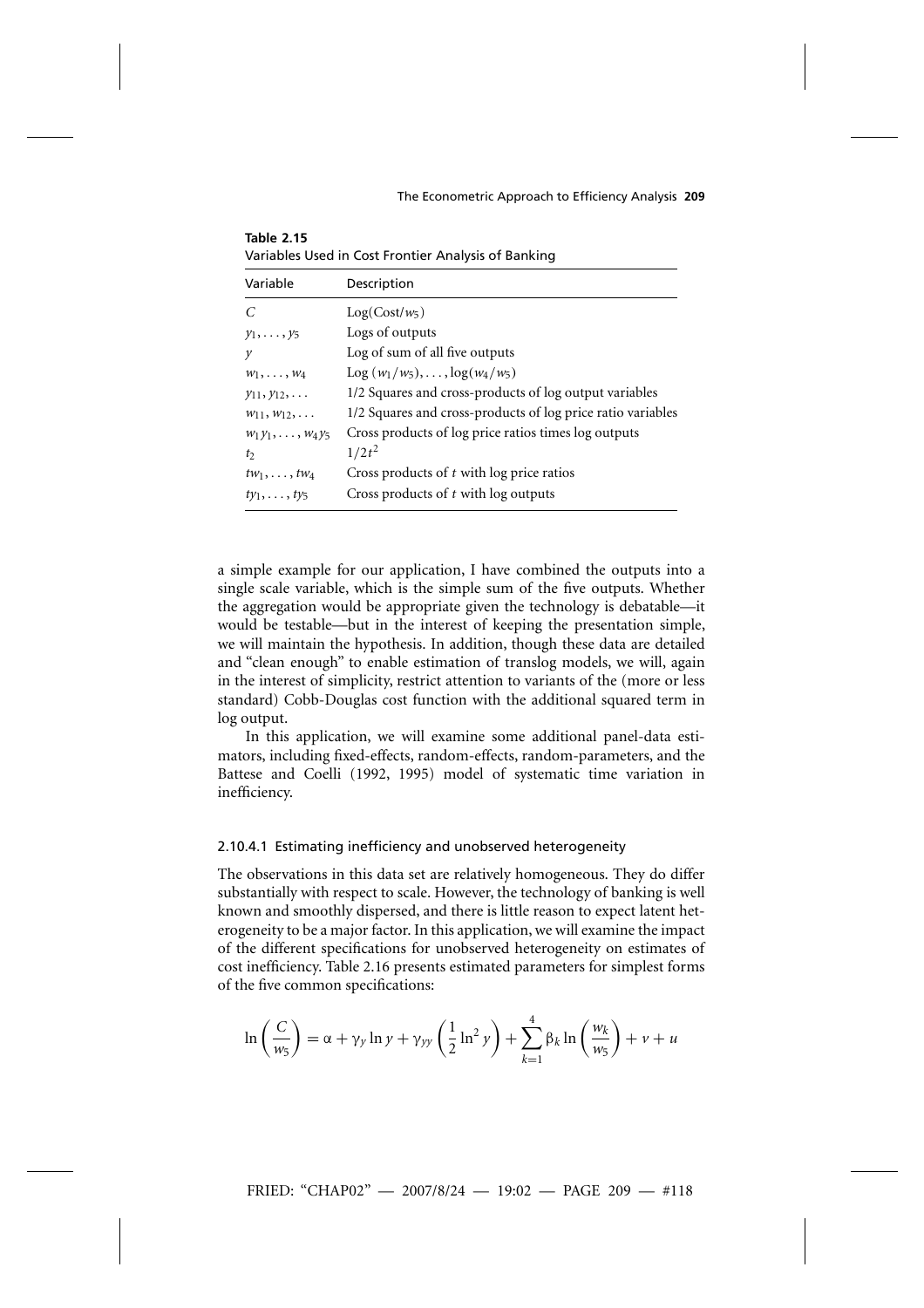| <b>Table 2.16</b>                                |  |
|--------------------------------------------------|--|
| <b>Estimated Stochastic Cost Frontier Models</b> |  |

|                    |                                                        | Pooled     |             | Time-Varying Effects Time-Invariant Effects |          |          |
|--------------------|--------------------------------------------------------|------------|-------------|---------------------------------------------|----------|----------|
| Variable           | Half-Normal Truncated <sup>a</sup> Random <sup>b</sup> |            |             | Fixed                                       | Random   | Fixed    |
| Constant           | $-0.066983$                                            | $-0.16838$ | $-0.065942$ | Varies                                      | 0.51228  | Varies   |
| Ln <sub>y</sub>    | 0.66914                                                | 0.69865    | 0.66959     | 0.65829                                     | 0.58515  | 0.58556  |
| $1/2 \ln^2 y$      | 0.023879                                               | 0.021374   | 0.023835    | 0.024922                                    | 0.030907 | 0.030743 |
| $\text{Ln}w_1/w_5$ | 0.38815                                                | 0.38733    | 0.38764     | 0.39766                                     | 0.39721  | 0.38387  |
| $\text{Ln}w_2/w_5$ | 0.020565                                               | 0.02010    | 0.020758    | 0.016966                                    | 0.032037 | 0.036016 |
| $\text{Ln}w_3/w_5$ | 0.17959                                                | 0.17730    | 0.17995     | 0.17259                                     | 0.17780  | 0.18758  |
| $\text{Ln}w_4/w_5$ | 0.13479                                                | 0.13442    | 0.13483     | 0.133419                                    | 0.13784  | 0.13823  |
| λ                  | 1.81064                                                | 18.33032   | 1.82158     | 1.88219                                     | 0.30418  | 0.0      |
| $\sigma$           | 0.31866                                                | 3.07476    | 0.31796     | 0.40601                                     | 0.23572  | 0.22750  |
| $\sigma_u$         | 0.27894                                                | 3.07019    | 0.27872     | 0.35854                                     | 0.06860  | 0.0      |
| $\sigma_{\nu}$     | 0.15406                                                | 0.16749    | 0.15301     | 0.19049                                     | 0.22552  | 0.22750  |
| Log-likelihood     | 183.9359                                               | 207.0714   | 184.0844    | 234.4165                                    | 136.6902 | 436.8185 |

 $a$  MLE of  $\mu$  is 60.03185.

*<sup>b</sup>* MLE of σ*<sup>w</sup>* is 0.01891958.

Pooled:  $\ln(C/w_5)_{it} = \alpha + \beta^T x_{it} + v_{it} + u_{it}$ 

• This model is estimated by ML as discussed above. The JLMS estimator is used to estimate *uit* .

Random Effects: 
$$
\ln(C/w_5)_{it} = \alpha + \beta^{T}x_{it} + v_{it} + u_i
$$

• This is the Pitt and Lee (1981) model, also fit by ML. The form of the log-likelihood appears in Pitt and Lee (1981) and Greene (2000). The JLMS estimator is used by replacing  $\varepsilon_{it}$  with  $\bar{\varepsilon}_i$  and  $\sigma^2$  with  $\sigma^2/T$  (see Kim and Schmidt, 2000).

Fixed Effects:  $\ln(C/w_5)_{it} = \alpha_0 + \beta^T x_{it} + v_{it} + (\alpha_i - \alpha_0)$ 

• This is the Schmidt and Sickles (1984) approach, fit be ordinary (within-groups) OLS, followed by translation of the constants:  $u_i = a_i - \min(a_i).$ 

True Random Effects:  $\ln(C/w_5)_{it} = (\alpha + w_i) + \beta^T x_{it} + v_{it} + u_{it}$ 

• The model is developed in Greene (2005). The parameters are estimated by MSL. The JLMS estimator is employed by integrating *wi* out of  $E[u_{it}|\varepsilon_{it}(w_i)]$ . That is,  $\varepsilon_{it}$  is a function of  $w_i$ , and then  $w_i$  is integrated out of *uit* .

True Fixed Effects:  $\ln(C/w_5)_{it} = \alpha_i + \beta_i^T x_{it} + v_{it} + u_{it}$ 

• The model is estimated by brute force ML using the methods described in Greene (2004a). The JLMS estimator is used directly for *uit* .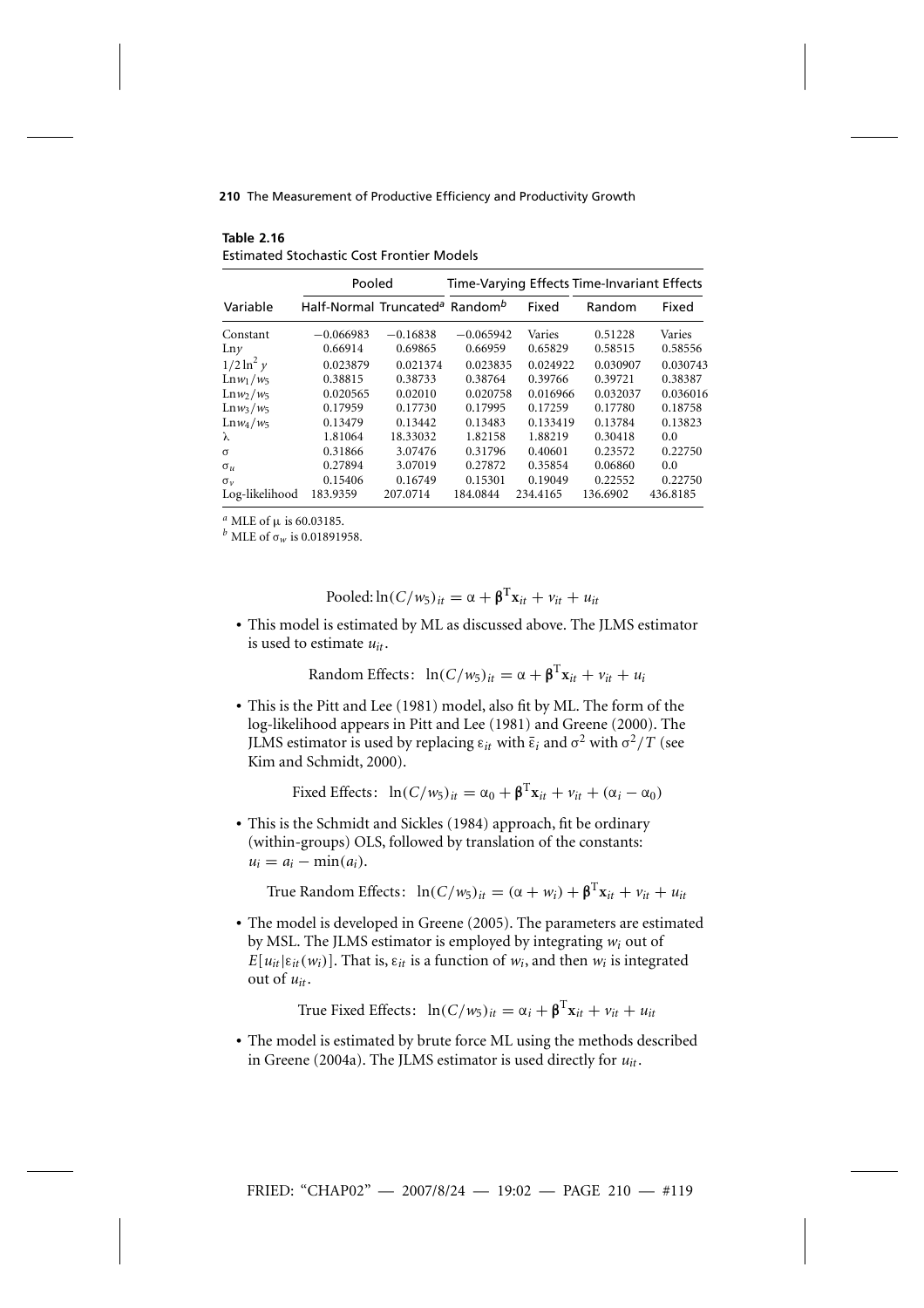Parameter estimates are given table 2.16 to enable comparison of the models. Standard errors are omitted in the interest of brevity.

The estimated parameters are consistent across frameworks but differ surprisingly with respect to the assumption of whether the inefficiency is assumed to be time invariant or not. This finding is consistent with what we have observed elsewhere. In terms of its impact on model estimates, the assumption of time invariance seems to have much greater influence than the difference between fixed and random effects. Note, within the assumption of time-varying inefficiency, that neither the fixed- nor the random-effects model is preferred to the pooled model based on the likelihood ratio statistic. (The likelihood function rises substantially for the fixed-effects model, but with 499 degrees of freedom, the value of 100.96 is far from significant.) The truncation model displays the characteristic erratic behavior. The technology parameters are quite stable, but the truncation model substantially alters the estimated distribution of  $u_{it}$ . Superficially, the truncation model appears more reasonable. Figure 2.20 compares the estimated distributions—the upper figure is for  $E[u_{it}|\varepsilon_{it}]$  for the half-normal model.



**Figure 2.20.** Estimated Mean Inefficiencies for Half-Normal (top) and Truncated-Normal (bottom) Models

FRIED: "CHAP02" — 2007/8/24 — 19:02 — PAGE 211 — #120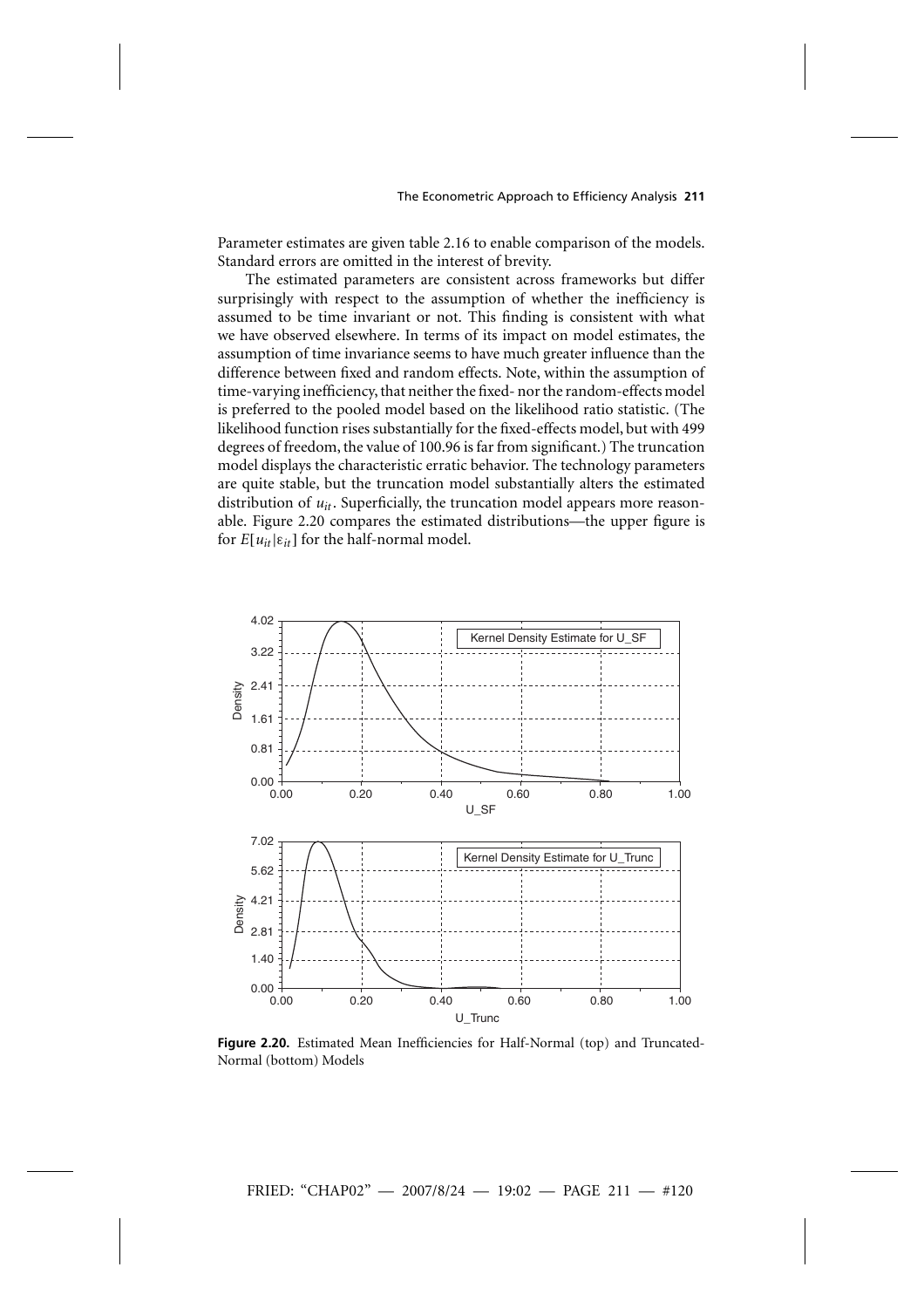**Table 2.17** Descriptive Statistics for Estimated Inefficiencies

| Model               | Mean     | SD        | <b>Skewness</b> | Minimum   | Maximum  |
|---------------------|----------|-----------|-----------------|-----------|----------|
| Pooled              | 0.220143 | 0.127907  | 1.59129         | 0.0371616 | 0.795649 |
| True fixed effects  | 0.255033 | 0.118152  | 1.61515         | 0.0658233 | 1.02899  |
| True random effects | 0.220369 | 0.130749  | 1.84823         | 0.0372414 | 1.18654  |
| Random effects      | 0.0546   | 0.0168001 | 2.07666         | 0.0266957 | 0.165469 |
| Fixed effects       | 0.291174 | 0.106474  | 0.472136        | $\Omega$  | 0.764483 |
| Truncated normal    | 0.128167 | 0.0684533 | 1.96499         | 0.0341525 | 0.54011  |
| Latent class        | 0.110435 | 0.082082  | 2.13809         | 0.0157056 | 0.703589 |
| Random parameters   | 0.199054 | 0.1217    | 1.89409         | 0.0340895 | 1.08773  |

| <b>Table 2.18</b>                         |  |
|-------------------------------------------|--|
| Correlations among Inefficiency Estimates |  |

|           | Pooled  | Truncated True RE True FE |         |         | Random  | Fixed   |
|-----------|---------|---------------------------|---------|---------|---------|---------|
| Pooled    | 1.00000 |                           |         |         |         |         |
| Truncated | 0.44376 | 1.00000                   |         |         |         |         |
| True FE   | 0.99567 | 0.44473                   | 1.00000 |         |         |         |
| True RE   | 0.90975 | 0.10552                   | 0.91713 | 1.00000 |         |         |
| Random    | 0.44354 | 0.99716                   | 0.44570 | 0.10565 | 1.00000 |         |
| Fixed     | 0.44675 | 0.95960                   | 0.44159 | 0.08743 | 0.96629 | 1.00000 |

FE, fixed effects; RE, random effects.

Descriptive statistics for the estimates of  $E[u_{it} | \varepsilon_{it}]$  (or  $E[u_i | \varepsilon_{it}, t]$ 1, ... , *T*] in the case of the time-invariant models) are given in tables 2.17 and 2.18. For the time-invariant cases, consistent with the model, the fixed value of *ui* is repeated for the five observations for bank *i*. Among the notable features of the results are the high correlation between random- and fixed-effects estimates, but the far lower correlations across the two modeling platforms, time-varying and time-invariant effects. This is once again consistent with results observed elsewhere. Finally, scatter plots of the sets of estimates are consistent with what is suggested in tables 2.17 and 2.18. When estimates from one model that assumes *uit* varies across time are plotted against another, the estimates are essentially the same. However, as observed in Greene (2004a, 2004b), when, for example, the estimates of  $u_{it}$  (or the group means) from either true effects model are plotted against (repeated) *ui* from the model with time-invariant inefficiency, the plot confirms that the estimates are almost uncorrelated.

## 2.10.4.2 Parameter heterogeneity

Finally, we consider the two classical methods of allowing for parameter heterogeneity in the model, the random-parameters model and the latent class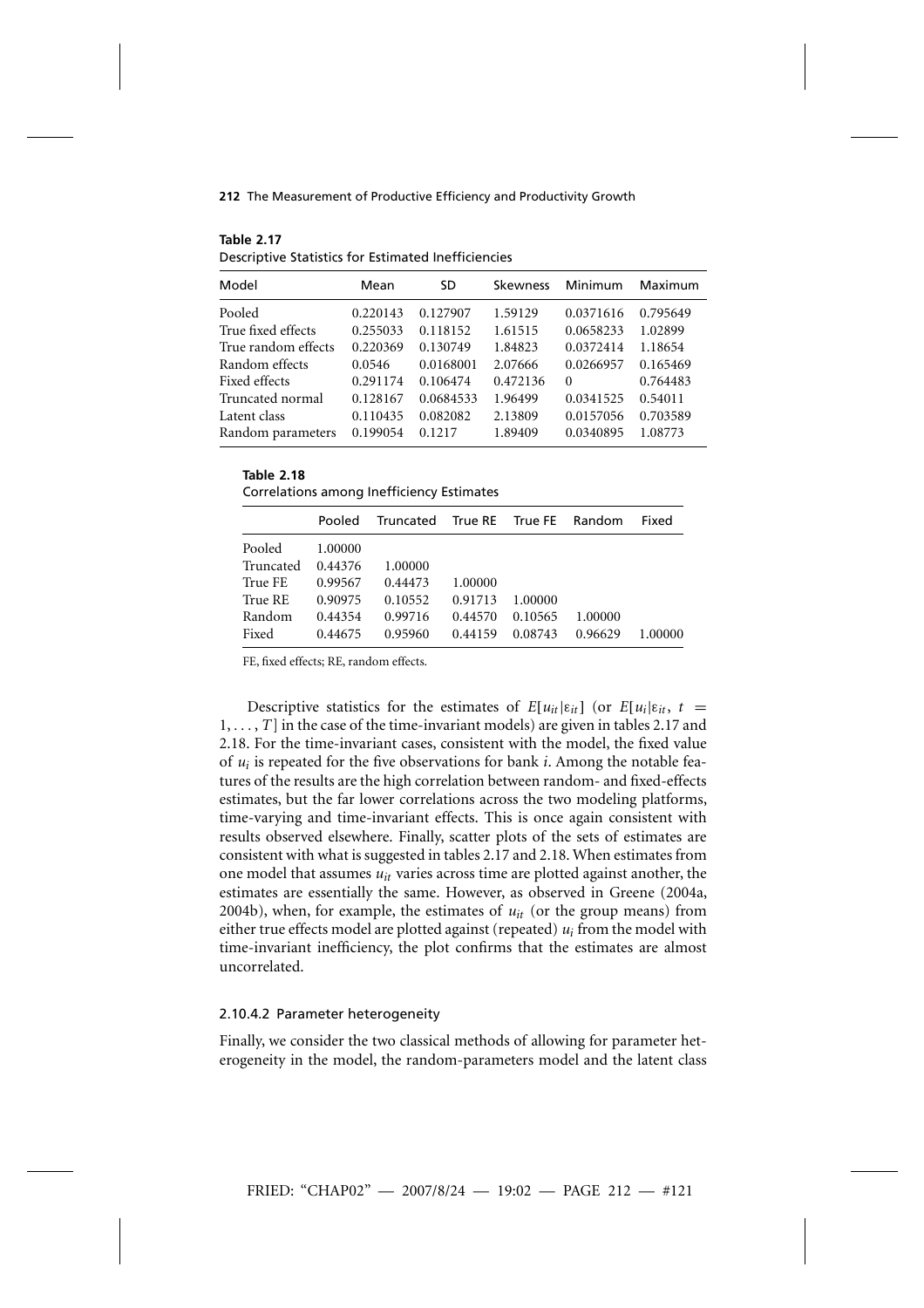model, which allows for discrete parameter variation. Both depart from the normal–half-normal stochastic frontier model.

The random-parameters model is

$$
y_{it} = \alpha_i + \boldsymbol{\beta}_i^T \mathbf{x}_{it} + v_{it} + u_{it}
$$

$$
(\alpha_i, \boldsymbol{\beta}_i^T)^T \sim N[(\alpha_0, \boldsymbol{\beta}_0^T)^T, \boldsymbol{\Sigma}].
$$

The technology parameters are allowed to vary randomly (normally) across firms. The marginal distributions of the random components,  $u_{it}$  and  $v_{it}$ , are assumed to be common. The model is estimated by MSL as described in Greene (2004a).<sup>86</sup> It is useful to digress briefly to document the computation of the estimators of  $E[u_{it}|\varepsilon_{it}]$ . For convenience, let  $\mathbf{\theta} = (\alpha, \beta^T)^T$  denote the full vector of parameters, so  $\theta_i$  is what appears in the model. We can write the random-parameters component of the model as

$$
\theta_i = \theta + w_i,
$$

where  $w_i$  ∼  $N[0, Σ]$ .

During estimation, we go a step further, and write  $w_i = \Gamma h_i$ , where  $\Gamma \Gamma^T = \Sigma$ and **hi** ∼ *N*[**0**,**I**]. Then, the JLMS estimator conditioned on **wi** is

$$
\hat{E}[u_{it}|\varepsilon_{it}(\mathbf{w}_i)] = \frac{\lambda \sigma}{1 + \lambda^2} \left[ \frac{-\varepsilon_{it}(\mathbf{w}_i)\lambda}{\sigma} + \frac{\phi[-\varepsilon_{it}(\mathbf{w}_i)\lambda/\sigma]}{\Phi[-\varepsilon_{it}(\mathbf{w}_i)\lambda/\sigma]} \right],
$$

where  $\varepsilon_{it}(\mathbf{w}_{ii}) = \mathbf{y}_{it} - (\mathbf{\theta} + \mathbf{w}_i)^T(\mathbf{1}, \mathbf{x}_{it}).$ 

We now must integrate  $w_i$  out of the expression; the unconditional estimator will be

$$
\hat{\hat{E}}[u_{it}|\text{data}] = E_{w_i} \hat{E}[u_{it}|\epsilon_{it}(w_i)]
$$
\n
$$
= \int_{w_i} \frac{\lambda \sigma}{1 + \lambda^2} \left[ \frac{-\epsilon_{it}(w_i)\lambda}{\sigma} + \frac{\phi[-\epsilon_{it}(w_i)\lambda/\sigma]}{\Phi[-\epsilon_{it}(w_i)\lambda/\sigma]} \right] f(w_i) dw_i.
$$

(This is essentially the same as the Bayesian posterior mean estimator of the same quantity.) We are conditioning on all the data for this observation, including the dependent variable. Thus, what we have denoted  $f(w_i)$  is actually  $f(w_i|data_i)$ . The simulation-based estimator will condition out the dependent variable (for discussion, see Train, 2003, chapter 10; Greene, 2003a). The integral cannot be computed in closed form, so it is approximated by simulation. The estimator is

$$
\hat{\hat{E}}^{S}[u_{it}|\text{data}] = \frac{1}{R}\sum_{r=1}^{R}\hat{f}_{ir}\frac{\lambda\sigma}{1+\lambda^{2}}\left[\frac{-\varepsilon_{it}(\mathbf{w}_{ir})\lambda}{\sigma} + \frac{\phi[-\varepsilon_{it}(\mathbf{w}_{ir})\lambda/\sigma]}{\Phi[-\varepsilon_{it}(\mathbf{w}_{ir})\lambda/\sigma]}\right],
$$

where draws from the distribution of  $w_i$  are obtained as  $\Gamma h_i$ , where  $h_i$  is a vector of primitive draws from the standard normal distribution and recall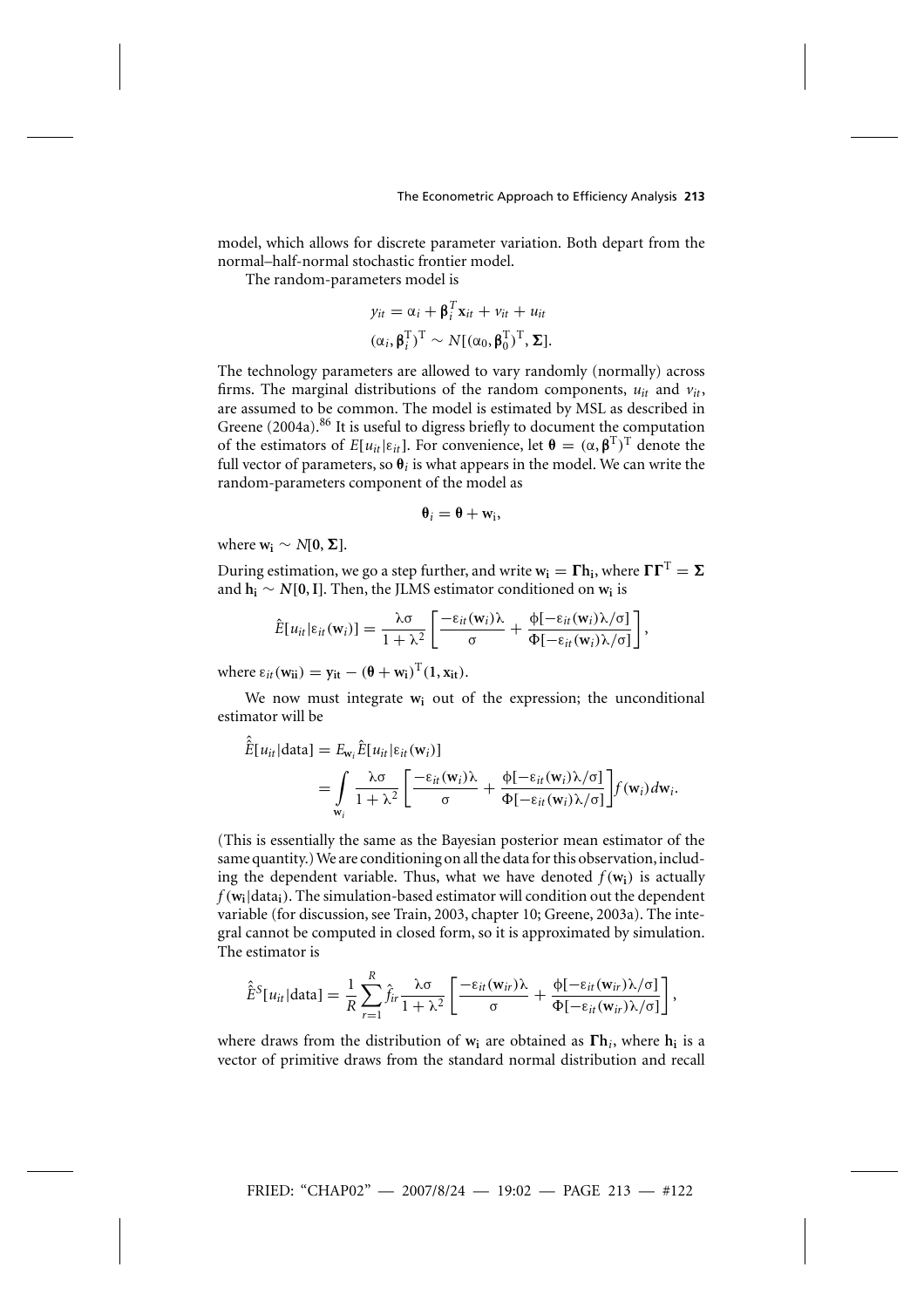$\boldsymbol{\Gamma}\boldsymbol{\Gamma}^{\mathrm{T}} = \boldsymbol{\Sigma}^{.87}$  The weights in the summation are

$$
\hat{f}_{ir} = \frac{L_{ir}}{\frac{1}{R}\sum_{r=1}^{R}L_{ir}},
$$

where  $L_{ir}$  is the joint likelihood (not the log) for the  $T$  observations for individual (bank) *i* computed at **θ***ir*, λ, σ. Note that the full set of computations is done ex post based on the MLEs of  $\lambda$ , σ, ( $\alpha_0$ ,  $\beta_0$ ), and **Γ**. (In implementation, it is convenient to compute this quantity at the same time the simulated loglikelihood is computed, so it does not actually require very much additional computation—at the final iteration, these conditional estimates are present as a byproduct of the computation of the likelihood.)

Estimation of the latent class model is described in section 2.4.9.2. For estimates of  $E[u_{it}|\varepsilon_{it}]$ , we use the following strategy. [Again, I sketch only the overview. For further details, Greene (2003a, chapter 16) has additional material.] The latent class stochastic frontier model estimates consist of  $(\alpha_i, \beta_i, \lambda_i, \sigma_i, \pi_i)$ , where *j* indicates the *j*th of *J* classes and  $\pi_i$  is the unconditional (counterpart to "prior") probability of membership in the *j*th class. The conditional probabilities of class membership for bank *i* are obtained via Bayes theorem; these equal

$$
\pi(j|i) = \frac{\pi_j L(i|j)}{\sum_{j=1}^J \pi_j L(i|j)},
$$

where  $L(i|j)$  is the likelihood (not its log) for bank *i*, computed at the parameters specific to class *j*. (These are the counterparts to posterior probabilities in a Bayesian treatment.) Let  $E[u_{it} | \varepsilon_{it}, j]$  denote the JLMS estimator of  $E[u_{it} | \varepsilon_{it}]$ in specific class *j*—that is, computed using the parameters of class *j*. Then, our estimate of  $E[u_{it}|\varepsilon_{it}]$  is

$$
\hat{E}[u_{it}|\varepsilon_{it}] = \sum_{j=1}^{J} \pi(j|i)\hat{E}[u_{it}|\varepsilon_{it},j].
$$

The computations are done ex post, based on the MLEs of  $(\alpha_j, \beta_j, \lambda_j, \sigma_j, \pi_j)$ ,  $j = 1, \ldots, J$ . (As in the random-parameters model, this computation is actually done at the same time the log-likelihood is computed, each time it is computed, so that at convergence, the estimated inefficiencies are already computed as a byproduct of the optimization process.)

Table 2.19 contains estimates of the parameters for the pooled stochastic frontier model, a full random-parameters model, and a three-class latent class model. (Three was chosen more or less arbitrarily for this pedagogy. In practice, one would do a more systematic search for the right number of classes.) The full covariance matrix for the random parameters (not shown) is computed using  $\Gamma \Lambda \Lambda \Gamma^{T}$ , where  $\Gamma$  is the lower triangular, Cholesky decomposition of the correlation matrix and  $\Lambda$  is the diagonal matrix of standard deviations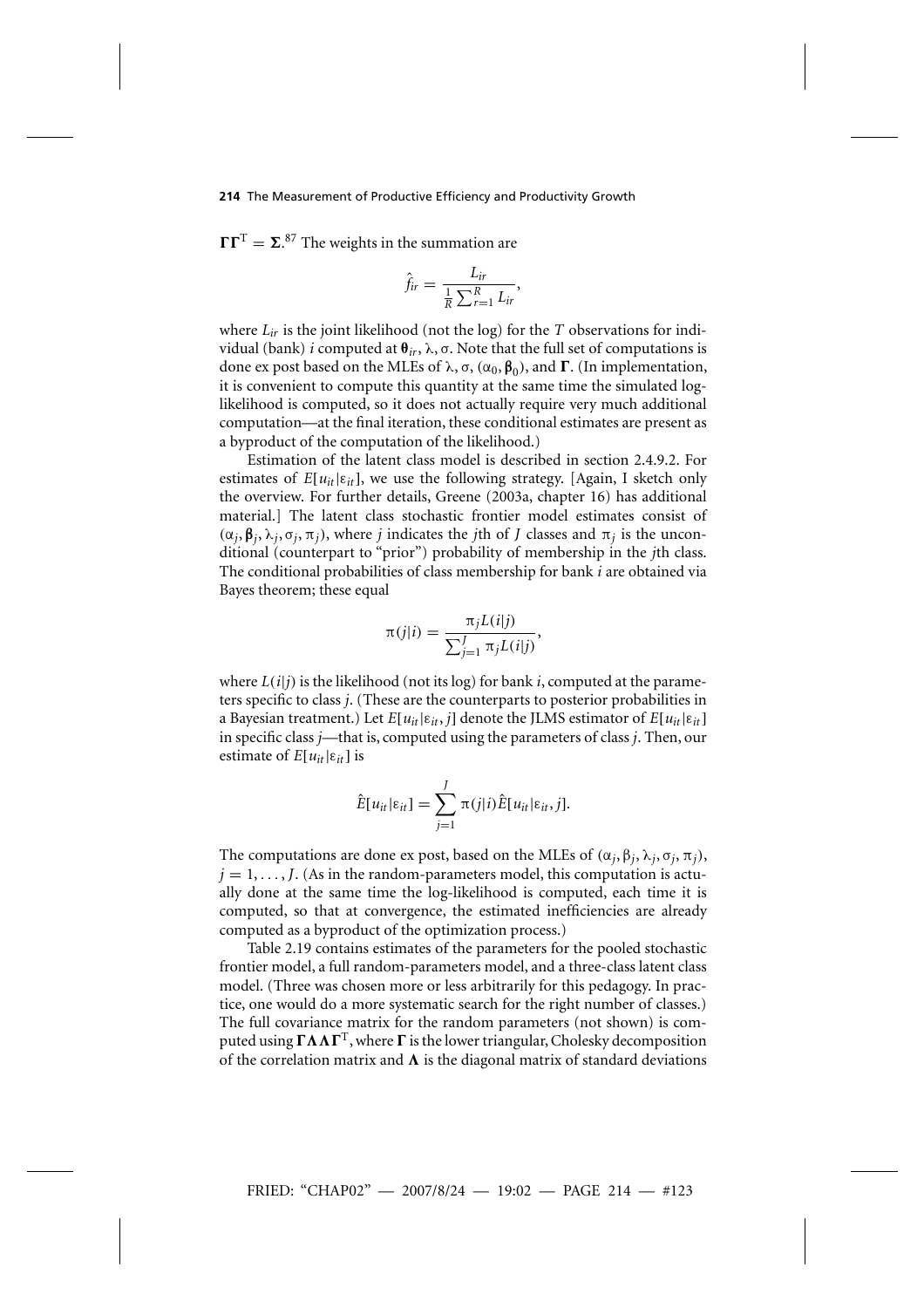|                     |             | <b>Random Parameters</b> |          |          | Latent Class                                         |               |
|---------------------|-------------|--------------------------|----------|----------|------------------------------------------------------|---------------|
| Variable            | Pooled      | Means                    | SD       |          | $1:\pi_1=0.2765$ 2: $\pi_2=0.3656$ 3: $\pi_3=0.3579$ |               |
| Constant            | $-0.066983$ | 0.60582                  | 0.94844  | 0.97366  | $-1.76168$                                           | 2.86413       |
| $\ln y$             | 0.66914     | 0.62883                  | 0.08092  | 0.48163  | 0.92320                                              | 0.49111       |
| $1/2 \ln^2 y$       | 0.023879    | 0.027914                 | 0.00763  | 0.039745 | 0.0025294                                            | 0.040041      |
| $\text{Ln}w_1/wP_5$ | 0.38815     | 0.31048                  | 0.06313  | 0.38237  | 0.444271                                             | 0.067207      |
| $\text{Ln}w_2/w_5$  | 0.020565    | 0.025300                 | 0.05939  | 0.064287 | $-0.036128$                                          | 0.026086      |
| $\text{Ln}w_3/w_5$  | 0.17959     | 0.14430                  | 0.15692  | 0.15152  | 0.22077                                              | $-0.00040723$ |
| $\text{Ln}w/w_5$    | 0.13479     | 0.10129                  | 0.06767  | 0.143330 | 0.15303                                              | $-0.018279$   |
| λ                   | 1.81064     | 2.27161                  | 0.0      | 2.23409  | 1.20080                                              | 2.62612       |
| $\sigma$            | 0.31866     | 0.29715                  | 0.0      | 0.39960  | 0.23755                                              | 0.25030       |
| $\sigma_u$          | 0.27894     | 0.27196                  | 0.0      | 0.36473  | 0.18255                                              | 0.23392       |
| $\sigma_{\nu}$      | 0.15406     | 0.11972                  | 0.0      | 0.16325  | 0.15202                                              | 0.089073      |
| Log<br>-likelihood  | 183.9359    |                          | 249.0411 |          | 310.7142                                             |               |

**Table 2.19** Estimates of Stochastic Frontier Models with Parameter Heterogeneity

that are shown in table 2.19. I emphasize that the estimated "standard deviations" (SD) in table 2.19 are not standard errors (one would not divide the means by the standard deviations to compute *t* ratios). These are the estimates of the standard deviations of the marginal distributions of the parameters distributed across the banks in the sample. The sampling "standard errors" are not shown below. As the results suggest, particularly in the latent class model, there is a fair amount of variation across firms in the frontier model parameters. For the present purposes, the more important question is the impact on the estimated inefficiencies. This is shown in the composite scatter plots in figure 2.21. The two upper figures plot the heterogeneous models against the pooled, base-case stochastic frontier model. The lower panel plots the two random-parameters models. There is, as one might expect, strong similarity across the three sets of estimates. Nonetheless, it is evident that the effects are not negligible. To assess whether the greater generality of the randomparameters approaches are indicated as necessary by the data, we can revert back to a likelihood ratio test. For the random-parameters model, the chisquared statistic is 130.21 with 28 degrees of freedom (the number of free elements in  $\Sigma$ ). The critical value is 41.33, so the hypothesis of homogeneity would be rejected. For the latent class model, the chi-squared statistic is 253.56. The number of degrees of freedom is unclear, since if the parameters are constrained across the three classes, the same model results regardless of the unconditional values of  $\pi_j$ . This suggests that 18 is the appropriate count. If, instead, one must also assume that the three values of  $\pi_i$  equal one-third, then 20 is the appropriate count. In either case, the critical value would be far below the sample statistic. Note, finally, that the framework does not provide an obvious way to choose between continuous and discrete parameter variation.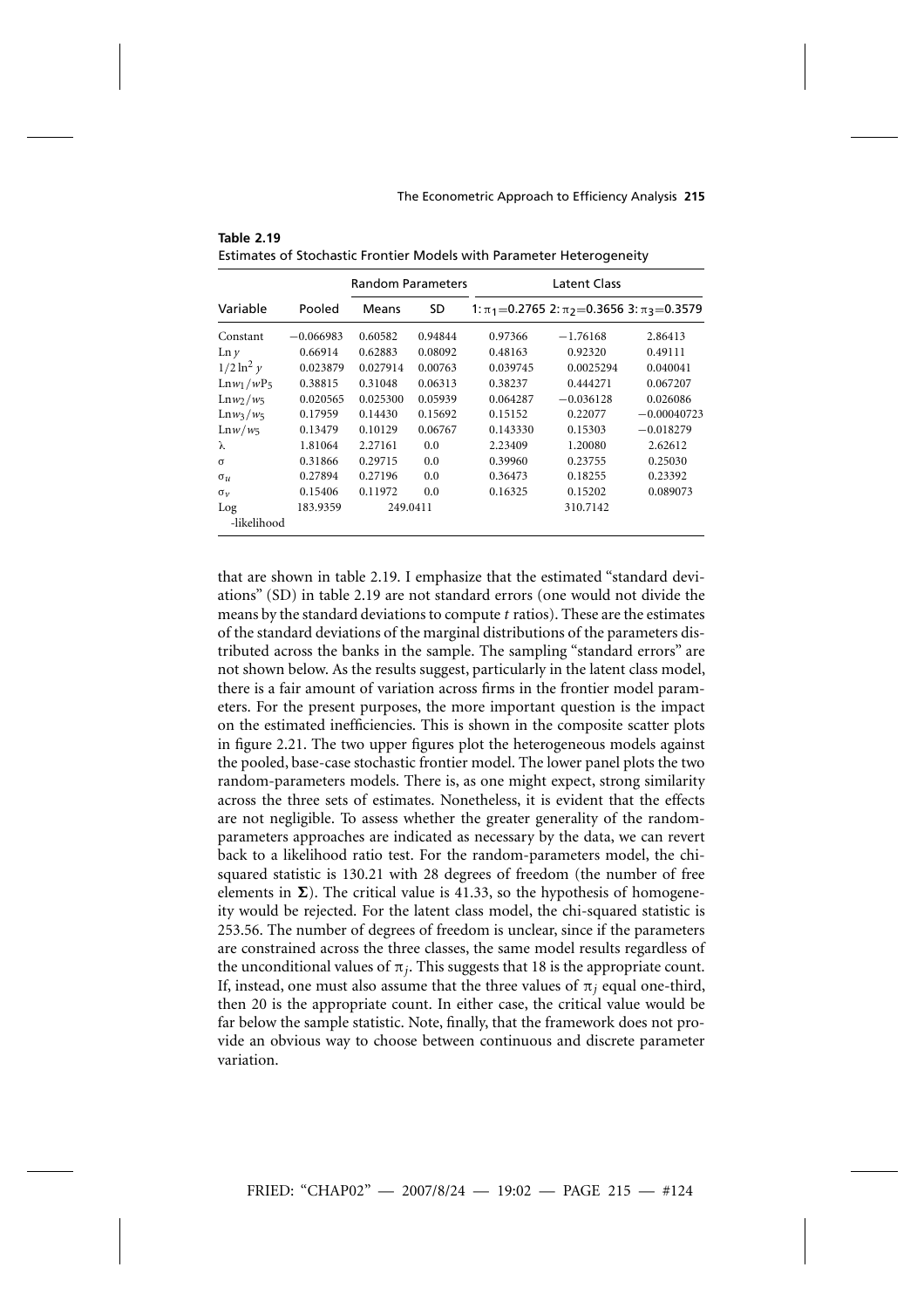

**Figure 2.21.** Estimated Inefficiencies from Pooled (top) and Random-Parameter (bottom) Models

## **2.10.5 Heterogeneity in production: WHO data**

These data are a country-level panel on health care attainment. The two main variables of interest are"disability-adjusted life expectancy" (DALE) and"composite health attainment" (COMP). The former is a standard variable used to measure health care attainment. The latter is an innovative survey-based measure created by the researchers at WHO. The health attainments are viewed as the outputs of a production (function) process and were modeled in this fashion by WHO (2000) and Greene (2004b). Two input variables are health expenditure (HEXP) and education levels (EDUC). There are a number of other covariates in the data set that I view as shifters of the production function or as influences on the level of inefficiency, but not direct inputs into the production process. The data are measured for five years, 1993–1997. However, only COMP, DALE, HEXP, and EDUC actually vary across the years; the other variables are time invariant, dated 1997. In addition, as discussed by Gravelle et al. (2002a, 2002b), among others, there is relatively little actual time (within country) variation in these data; the within-groups variation for the time-varying variables accounts for less than 2% of the total. This rather limits what can be done in terms of panel-data analysis. However, in spite of this limitation, this data set provides an interesting platform for placing heterogeneity in a stochastic frontier model. [The examples to follow will build on Greene (2004b).] The WHO data are described in table 2.20.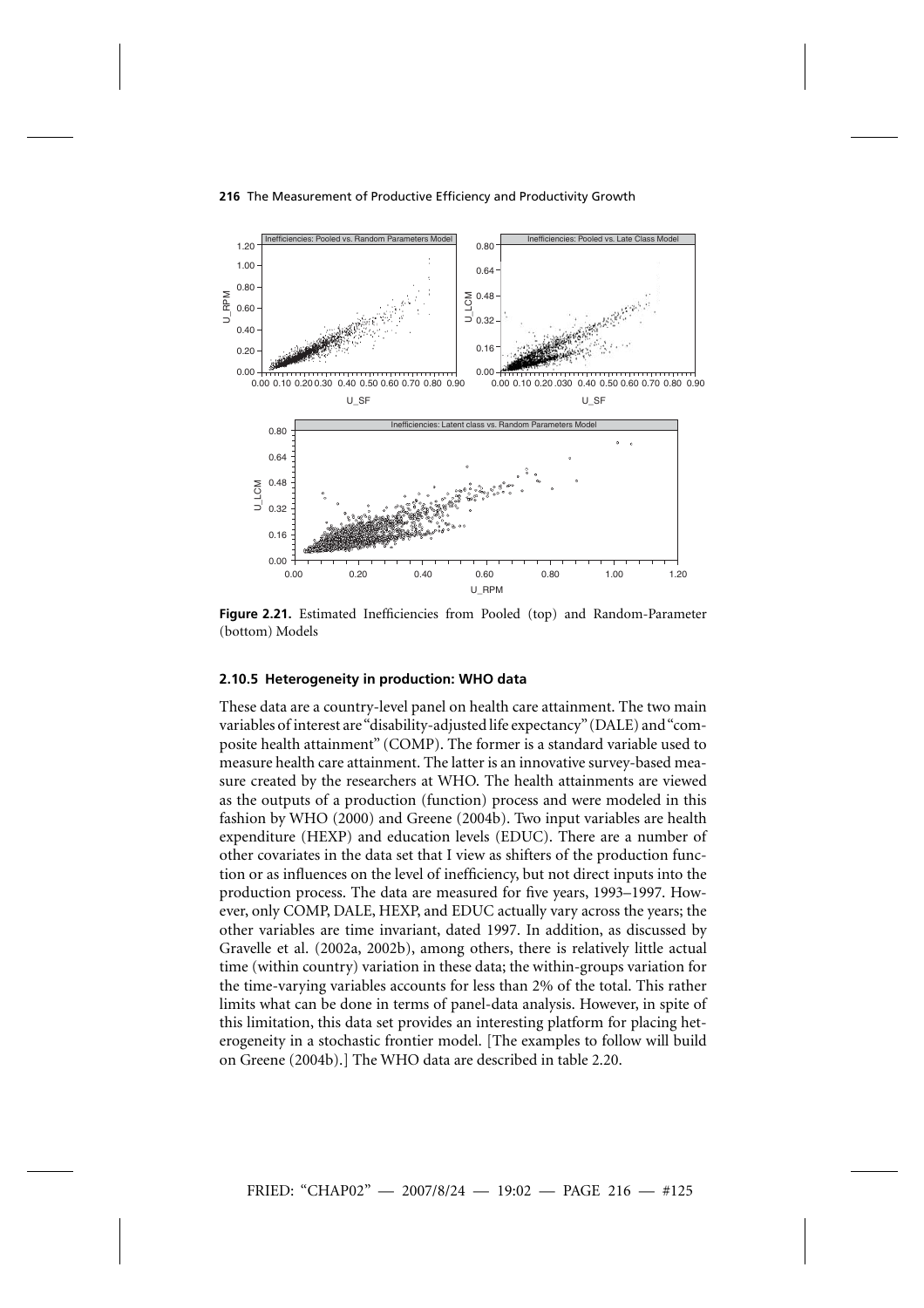| Table 2.20                                               |
|----------------------------------------------------------|
| World Health Organization Data on Health Care Attainment |

| Variable       | Mean        | <b>SD</b>   | Description                                                        |
|----------------|-------------|-------------|--------------------------------------------------------------------|
| COMP           | 75.0062726  | 12.2051123  | Composite health care attainment                                   |
| <b>DALE</b>    | 58.3082712  | 12.1442590  | Disability-adjusted life expectancy                                |
| <b>HEXP</b>    | 548.214857  | 694.216237  | Health expenditure per capita, PPP<br>units                        |
| <b>EDUC</b>    | 6.31753664  | 2.73370613  | Education, years                                                   |
| WBNUMBER       | 138.989286  | 79.8358634  | World Bank country number                                          |
| <b>COUNTRY</b> | 97.3421751  | 54.0810680  | Country number omitting internal<br>units                          |
| OECD           | 0.279761905 | 0.449149577 | OECD member country, dummy<br>variable                             |
| SMALL          | 0.373809524 | 1.20221479  | Zero or number if internal state or<br>province                    |
| <b>YEAR</b>    | 1995.21310  | 1.42464932  | Year (1993–1997) (T = year - 1992;<br>$Tyy = year$ dummy variable) |
| <b>GDPC</b>    | 8135.10785  | 7891.20036  | Per capita GDP in PPP units                                        |
| <b>POPDEN</b>  | 953.119353  | 2871.84294  | Population density per square<br>Kilometer                         |
| <b>GINI</b>    | 0.379477914 | 0.090206941 | Gini coefficient for income<br>distribution                        |
| <b>TROPICS</b> | 0.463095238 | 0.498933251 | Dummy variable for tropical location                               |
| <b>PUBTHE</b>  | 58.1553571  | 20.2340835  | Proportion of health spending paid by<br>government                |
| <b>GEFF</b>    | 0.113293978 | 0.915983955 | World bank government effectiveness<br>measure                     |
| <b>VOICE</b>   | 0.192624849 | 0.952225978 | World bank measure of<br>democratization                           |

I have placed these data on my home page (http://http://www.stern.nyu. edu/∼wgreene (Publications))for the interested reader who wishes to replicate or extend our results. Some of the variables listed in table 2.20 (e.g., PUBTHE, SMALL) are not used here but are listed as a guide for the reader. These data and the issue they address have been analyzed and discussed widely by researchers at many sites. Greene (2004b) is part of that discussion. I do not replicate any of these studies here. Rather, we will use a subset of the data set (actually, most of it) to examine a few additional models that were not estimated above. Note some features of the data set and analysis: First, the WHO data consist of an unbalanced panel on 191 countries plus a large number of smaller political units (e.g., states of Mexico, Canadian provinces); 140 of the countries were observed in all five years (1993–1997), one (Algeria) was observed in four years, and the remaining units were all observed once, in 1997. Purely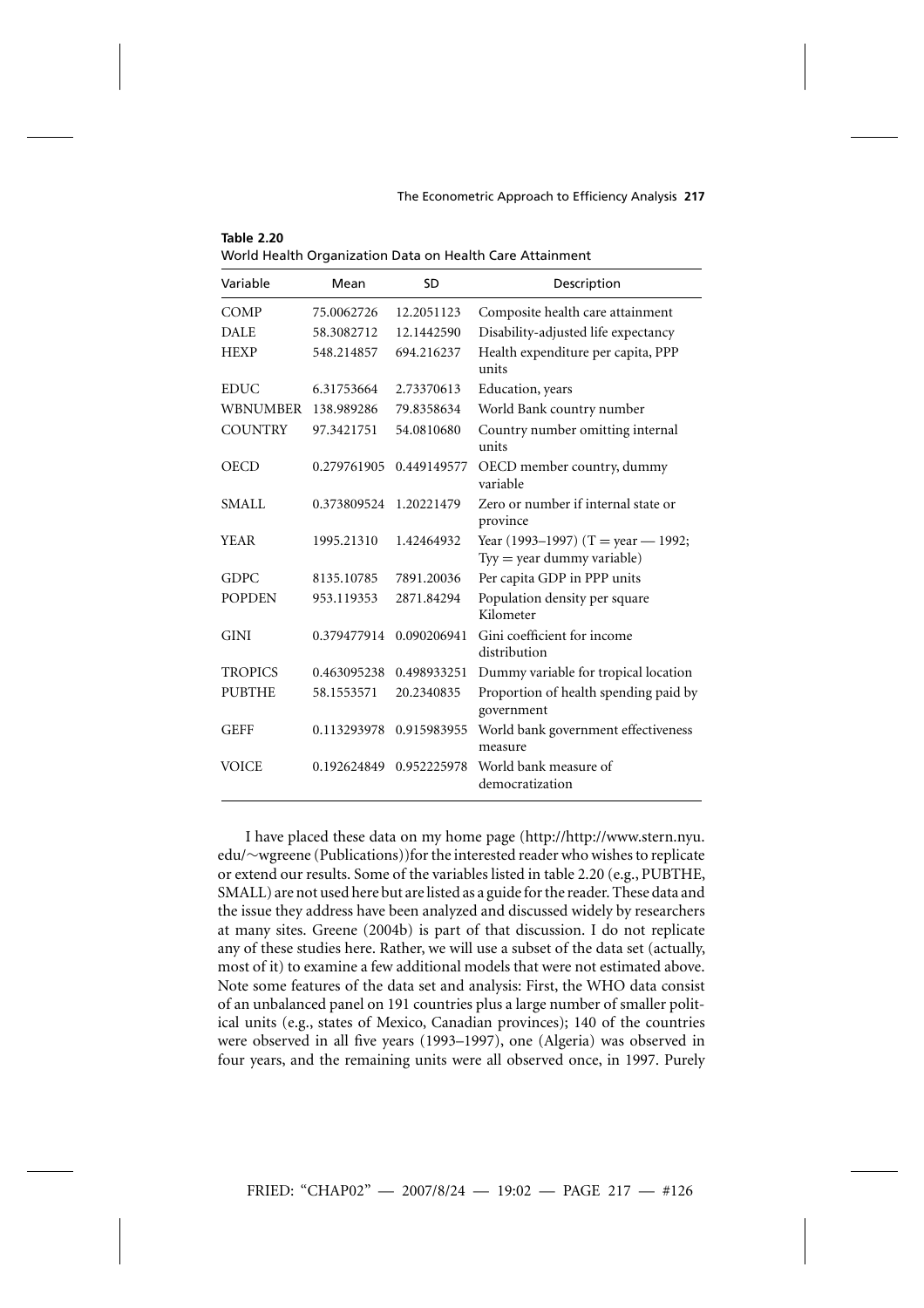for convenience and for purposes of our pedagogy here, we will limit our attention to the balanced panel of the 140 countries observed in all five years. Second, given that the outcome variables in the model (life expectancy and composite health care attainment) are not obviously quantitative measures such as cost or physical output units, the numerical values of efficiency measures (*uit*) have ambiguous meaning. To accommodate this, the researchers at WHO focused their attention on rankings of efficiency measures, rather than on values. Third, the WHO study was innovative in several respects, notably in its attempt to include many (all) countries, in contrast to above studies that nearly always focused on the 30 member countries of the Organisation for Economic Co-operation (OECD). However, little attention was paid in the WHO studies (Evans et al., 2000a, 2000b) to the distinction between OECD and non-OECD countries in the results, perhaps by design. Greene (2004b) found a striking distinction in the results between the two groups. In short, nearly all of the "action" in the inefficiency distributions pertains to the non-OECD observations. The OECD countries area always clustered near the origin. This is an important angle that might be pursued in further analysis.

TheWHO study treated the process of health care provision at the national level as a production process,

# health<sub>*it*</sub> =  $f$ (education<sub>*it*</sub>, expenditure<sub>*it*</sub>).

Whether it is reasonable to view the outcome here as an optimization process in which agents maximized the production of "health" while using these two inputs is, of course, debatable. For better or worse, the model employed is

# ln health*it* = α + β<sup>1</sup> ln HEXP*it* + β<sup>2</sup> ln EDUC*it* + β<sup>3</sup> ln<sup>2</sup> EDUC*it* + *vit* − *uit* .

Differences among subsequent researchers concerned the functional form, the stochastic specification, and the method of handling the cross heterogeneity. We will explore a few of those issues here, though not with an eye toward commenting on other received analyses. We are interested in two modeling aspects in this section. As noted above, in some applications, notably this one, there are covariates that arguably affect production and/or efficiency. The modeling question raised above is, "where do we put the *z*'s?" That is, how should measured heterogeneity enter the model? Unfortunately, there are numerous choices, and no clearly right answer, as will become obvious presently. The number of possibilities is yet doubled here, as we have two outcome variables to study. Without attempting to resolve the question, I present a handful of model estimates under different formulations to illustrate the techniques. We have no basis on which to prefer any particular one at this juncture. The interested reader may wish to continue the analysis. The second feature we examine, briefly further below, is the extent to which accommodating measured (and unmeasured) heterogeneity affects estimates of inefficiency. It is straightforward to make a case that,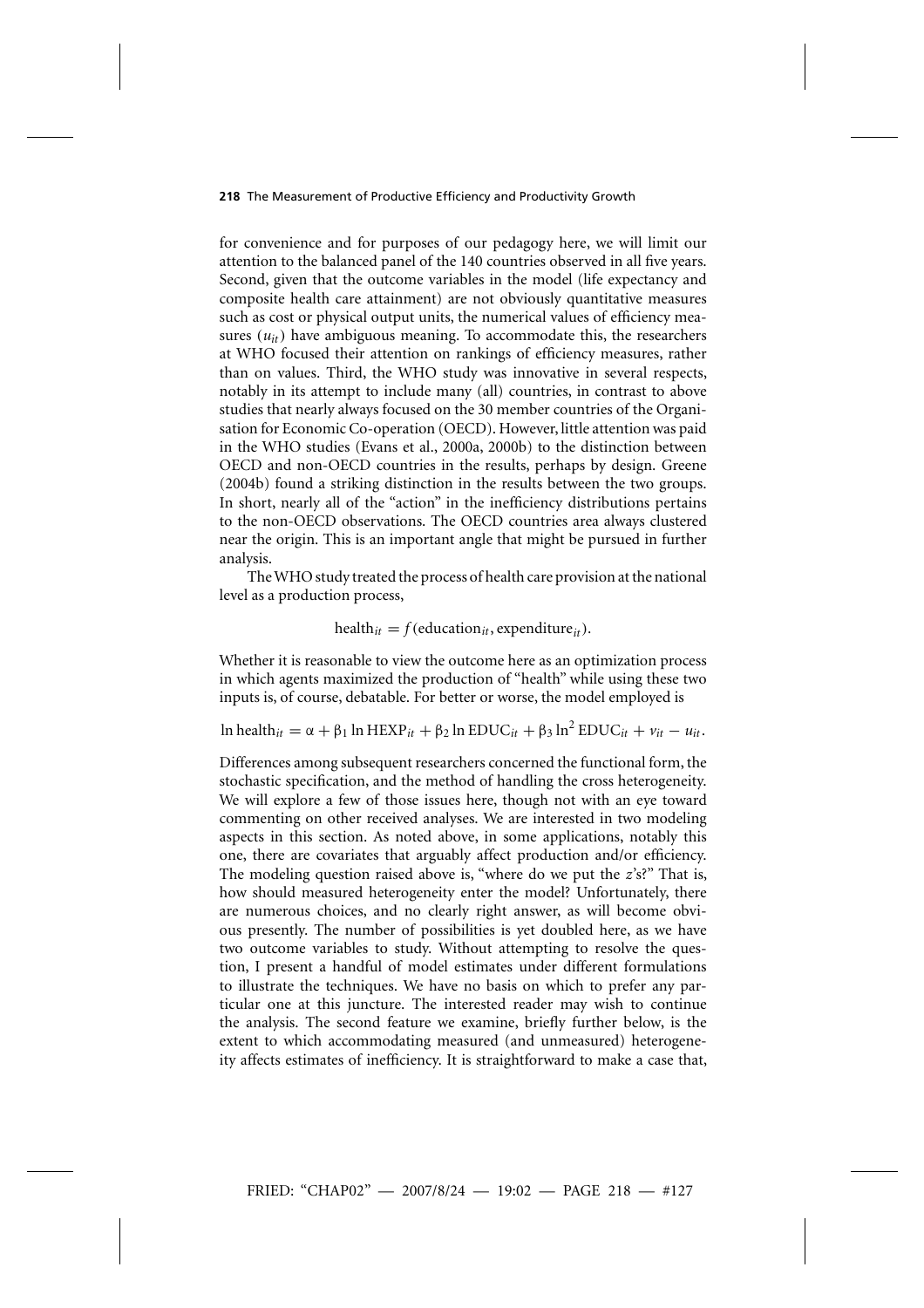under most reasonable specifications, inappropriate treatment of heterogeneity will distort estimates of inefficiency. Whether it will affect rankings of inefficiencies, which were the focus of attention in theWHO study, is, however, unresolved.

## 2.10.5.1 Accommodating measured heterogeneity

We will define the vectors

$$
\mathbf{x}_{it} = \ln \text{HERP}_{it}, \ln \text{EDUC}_{it}, \ln^2 \text{EDUC}_{it},
$$
  

$$
\mathbf{z}_{i,p} = \text{TROPICS}_{i}, \ln \text{POPDEN}_{i},
$$
  

$$
\mathbf{z}_{i,e} = \text{GINI}_{i}, \ln \text{GDPC}_{i}, \text{GEFF}_{i}, \text{VOICE}_{i}, \text{OECD}_{i}.
$$

Note that the latter two are time invariant; only the outputs and inputs are measured in all years. We will condition the production directly on **z***i*,*p*. The other vector of covariates will enter the efficiency models at various points as shown below. Obviously, other arrangements of the variables are possible. It seems natural that location and population density are less policy related than the other variables and so appear more naturally as shift parameters in the production function. Other assignments might also seem appropriate; the interested reader may wish to experiment—for example, Greene (2004b) also included a time trend in **z***i*,*e*. Tables 2.21–2.23 present estimates for the following models:

*Stochastic Frontier: Normal–Half-Normal (Aigner et al., 1977)*

 $\ln \text{health}_{it} = \alpha + \beta^{\text{T}} \mathbf{x}_{it} + \theta^{\text{T}}_{p} \mathbf{z}_{i,p} + \theta^{\text{T}}_{e} \mathbf{z}_{i,e} + v_{it} - u_{it}$  $v_{it} \sim N[0, \sigma_v^2]$  $u_{it} = |U_{it}|, U_{it} \sim N[0, \sigma_u^2]$ 

*Normal–Truncated Normal (Stevenson, 1980)*

 $\ln \text{health}_{it} = \alpha + \pmb{\beta}^{\text{T}} \textbf{x}_{it} + \pmb{\theta}^{\text{T}}_{p} \textbf{z}_{i, p} + \nu_{it} - \nu_{it}$  $v_{it} \sim N[0, \sigma_v^2]$  $u_{it} = |U_{it}|$ ,  $U_{it} \sim N[\mu + \theta_e^T \mathbf{z}_{i,e}, \sigma_u^2]$ 

*Heteroskedastic Normal (singly or doubly; Hadri, 1999, and Hadri et al., 2003a,b)*

 $\ln \text{health}_{it} = \alpha + \pmb{\beta}^{\text{T}} \textbf{x}_{it} + \pmb{\theta}^{\text{T}}_{p} \textbf{z}_{i, p} + \nu_{it} - \nu_{it}$  $v_{it} \sim N[0, \sigma_{vi}^2]; \sigma_{vi} = \sigma_v \times \exp(\mathbf{\gamma}_{pv}^T \mathbf{z}_{i,e})$  $u_{it} = |U_{it}|$ ,  $U_{it} \sim N[0, \sigma_{ui}^2]; \sigma_{ui} = \sigma_u \times \exp(\gamma_{pu}^T z_{i,e})$ 

FRIED: "CHAP02" — 2007/8/24 — 19:02 — PAGE 219 — #128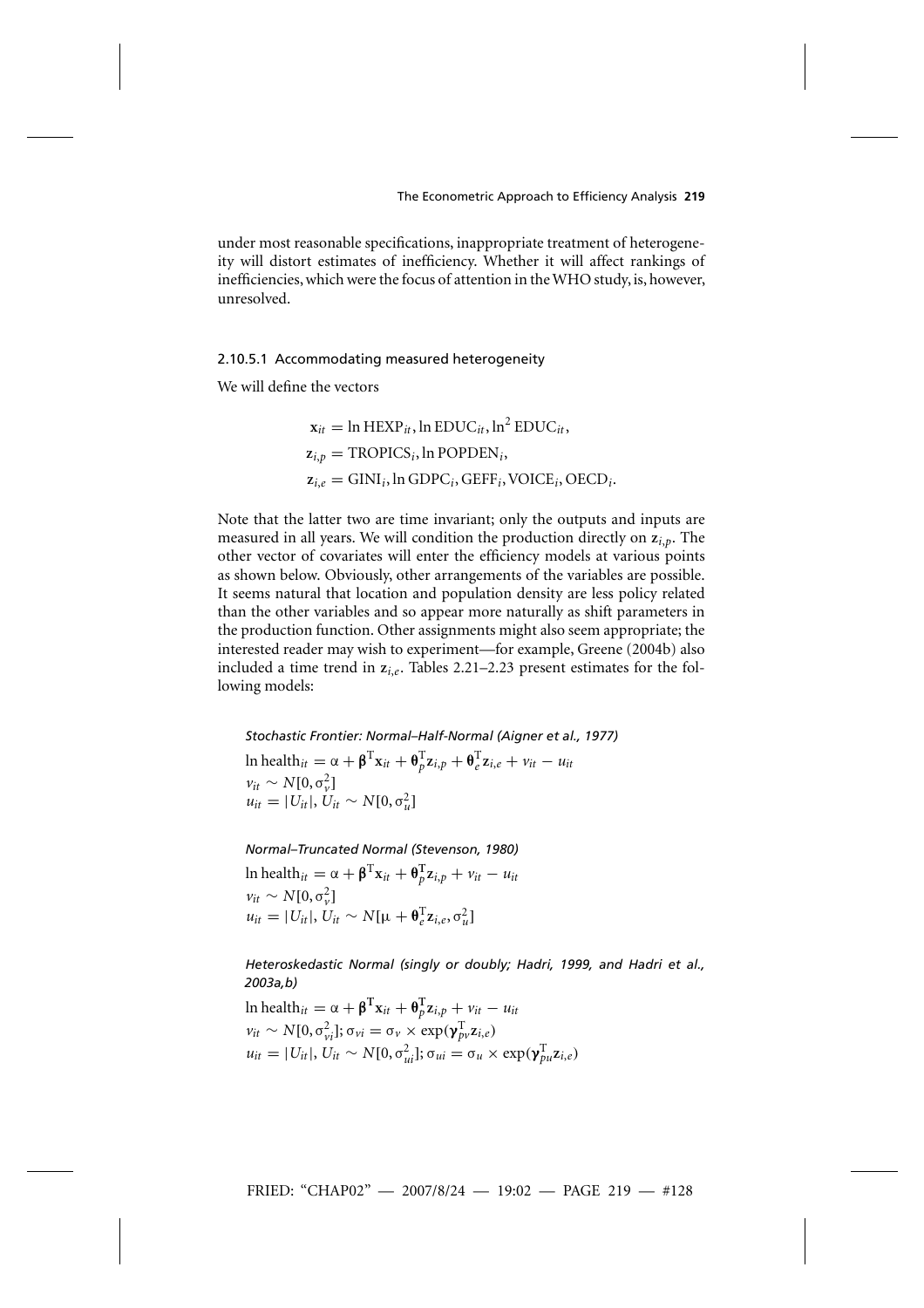| <b>LSUINATED TIETER OGENEOUS STOCHASTIC FRONTIER INTOGETS FOR INDEXILL</b> |             |                                  |                                      |                               |               |  |
|----------------------------------------------------------------------------|-------------|----------------------------------|--------------------------------------|-------------------------------|---------------|--|
| Variable                                                                   |             | Half-Normal Model                |                                      | <b>Truncated-Normal Model</b> |               |  |
| Constant                                                                   | 3.50708     | 3.50885                          | 3.28004                              |                               | 3.90626*      |  |
| EXP.                                                                       | 0.066364    | 0.065318                         | 0.019171                             |                               | $0.03532*$    |  |
| EDUC.                                                                      | 0.288112    | 0.307518                         | 0.277322                             |                               | $0.22911*$    |  |
| EDUC. <sup>2</sup>                                                         | $-0.110175$ | $-0.12711$                       | $-0.11729$                           |                               | $-0.12480*$   |  |
| <b>TROPICS</b>                                                             |             | $-0.025347$                      | $-0.016577$                          | $-0.12480$                    |               |  |
| LnPOPDEN                                                                   |             | 0.0013475                        | $-0.00028902$                        | 0.0014070                     |               |  |
|                                                                            |             | <b>Shift Production Function</b> |                                      | Production<br>Function        | Mean of $U_i$ |  |
| Constant                                                                   |             |                                  |                                      |                               | 2.33052*      |  |
| <b>GINI</b>                                                                |             |                                  | $-0.21864$                           | $-0.090319$                   | 1.90648*      |  |
| LnGDPC                                                                     |             |                                  | 0.072409                             | $-0.0096963$                  | $-0.40107*$   |  |
| <b>GEFF</b>                                                                |             |                                  | $-0.0088535$                         | 0.010164                      |               |  |
|                                                                            |             |                                  |                                      | 0.0047021                     |               |  |
| <b>VOICE</b>                                                               |             |                                  | 0.012679                             | $0.016304*$                   |               |  |
|                                                                            |             |                                  |                                      | 0.00092454                    |               |  |
| <b>OECD</b>                                                                |             |                                  | $-0.045681$                          | $-0.018195$                   | $-2.82321$    |  |
|                                                                            |             |                                  | Noise and Inefficiency Distributions |                               |               |  |
| λ                                                                          | 5.72629     | 5.19739                          | 6.31057                              |                               | 9.92754       |  |
| $\sigma$                                                                   | 0.21063     | 0.20669                          | 0.20223                              |                               | 0.20818       |  |
| $\sigma_u$                                                                 | 0.21063     | 0.20297                          | 0.19974                              |                               | 0.20713       |  |
| $\sigma_{\nu}$                                                             | 0.03623     | 0.03905                          | 0.03165                              |                               | 0.02086       |  |
| Log-likelihood                                                             | 501.4585    | 506.1130                         | 536.9086                             |                               | 859.4868      |  |

**Table 2.21** Estimated Heterogeneous Stochastic Frontier Models for lnDALE

<sup>∗</sup> Statistically significant at the 95% level.

The truncation and heteroskedasticity models can be combined and permuted. The formulation of the Alvarez et al (2006). scaling model shows one possibility:

*Scaling (Alvarez, Amsler, Orea and Schmidt, 2006)*  $\ln \text{health}_{it} = \alpha + \pmb{\beta}^{\text{T}} \textbf{x}_{it} + \pmb{\theta}^{\text{T}}_{p} \textbf{z}_{i, p} + \nu_{it} - \nu_{it}$  $v_{it} \sim N[0, \sigma_v^2]$  $u_{it} = |U_{it}|$ ,  $U_{it} \sim N[\mu_i, \sigma_{ui}^2]; \mu_i = \mu \times \exp(\mathbf{\gamma}_{pu}^T \mathbf{z}_{i,e}) \sigma_{ui}$  $= \sigma_u \times \exp(\mathbf{\gamma}_{pu}^T \mathbf{z}_{i,e})$ 

Note that the scale factors on the mean and standard deviation of the distribution of *uit* are identical. This constraint can be relaxed, though if so, the model no longer obeys the scaling property suggested by the authors. Alvarez et al. suggested linear rather than loglinear scale factors. This is potentially problematic since the linear function is not constrained to be positive, and it is not possible to impose the constraint on the optimization procedure. As a final candidate for a platform for the measured heterogeneity, we consider a latent class formulation in which allows both the production and efficiency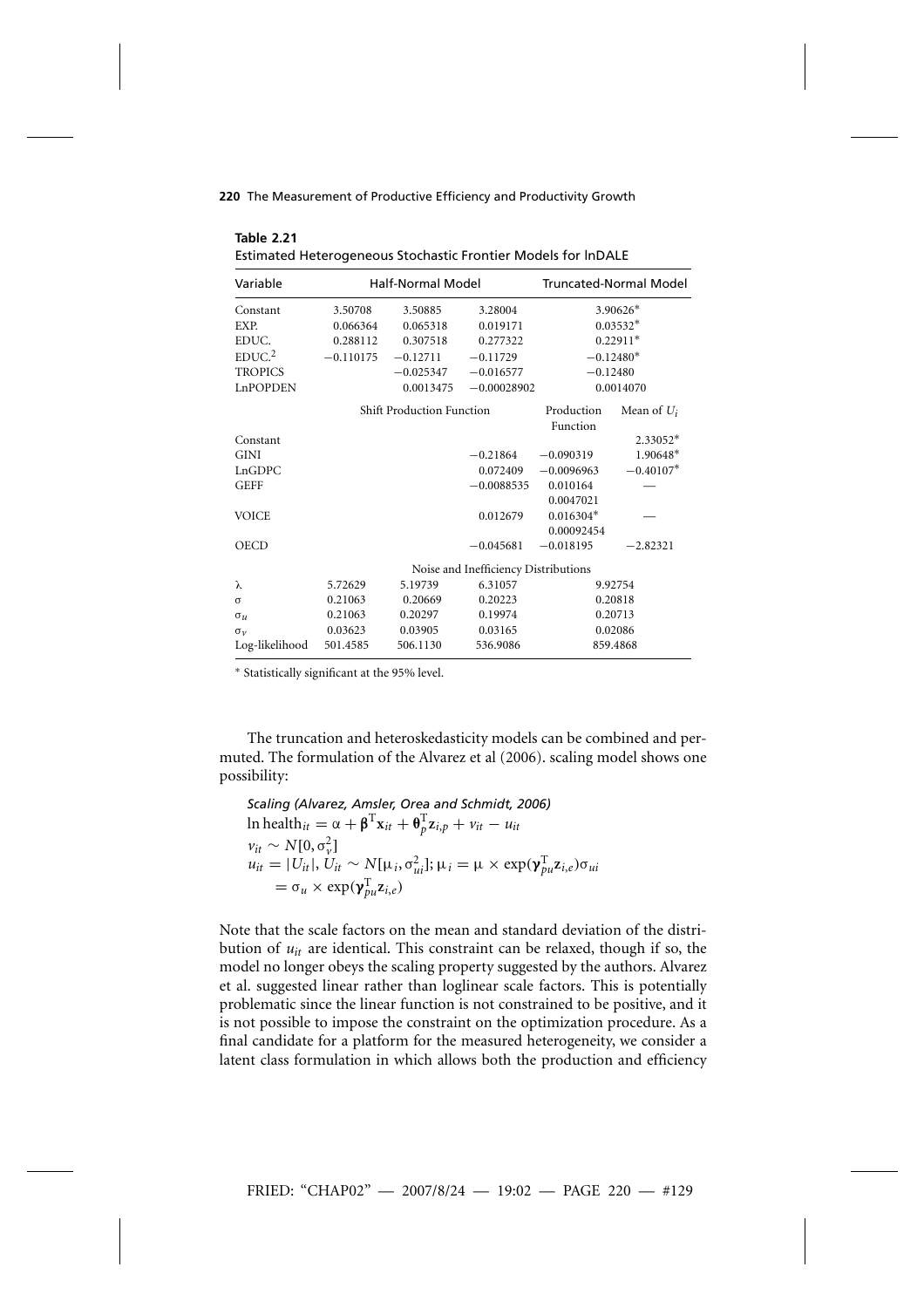| Table 2.22                                                                                                                                            | Estimated Heteroskedastic Stochastic Frontier Models                        |                                                                         |                                                                                            |                                                                                                     |                                                                        |                                                                                         |                                                                                                              |                           |
|-------------------------------------------------------------------------------------------------------------------------------------------------------|-----------------------------------------------------------------------------|-------------------------------------------------------------------------|--------------------------------------------------------------------------------------------|-----------------------------------------------------------------------------------------------------|------------------------------------------------------------------------|-----------------------------------------------------------------------------------------|--------------------------------------------------------------------------------------------------------------|---------------------------|
| Variable                                                                                                                                              | lf-Normal<br>훈                                                              | skedasticity<br>Hetero-<br>n u                                          | in Both u and v                                                                            | Heteroskedasticity                                                                                  | u Time Invariant<br>in u and v;                                        | Heteroskedasticity                                                                      | Scaling Model;<br>Heterogeneity<br>in E[U], Same<br>Scale for $\sigma_{U}$                                   |                           |
| <b>nPOPDEN</b><br><b>ROPICS</b><br>Constant<br>EDUC.<br>EDUC. <sup>2</sup><br>EXP.                                                                    | $-0.000289$<br>0.277322<br>$-0.016577$<br>0.019171<br>$-0.11729$<br>3.28004 | 0.037812<br>$-0.011027$<br>0.000299<br>$-0.17715$<br>3.67243<br>0.34194 | $-0.17415$                                                                                 | 0.00028812<br>$-0.010097$<br>3.69419<br>0.04056<br>0.31867                                          |                                                                        | 0.016895<br>0.011575<br>0.025598<br>0.003334<br>0.10816<br>3.91430                      | 0.041866<br>$-0.000493$<br>$-0.008782$<br>$-0.16676$<br>0.32555<br>3.64980                                   |                           |
| $\begin{array}{c} {\rm LnGDPC} \\ {\rm GEF} \\ {\rm VOICE} \\ {\rm OECD} \end{array}$<br>$\begin{array}{c} \text{Constant} \\ \text{GNU} \end{array}$ |                                                                             | 1.78679<br>0.14326<br>$-1.13106$<br>$-0.24609$<br>9.64724<br>$-1.65801$ | 1.562677<br>0.039271<br>$-0.64829$<br>$-0.93913$<br>$-1.23320$<br>$-3.19744$<br>$\sigma^2$ | $-0.169847$<br>0.055723<br>$-1.10138$<br>2.09808<br>10.34564<br>1.29694                             | $-0.27988$<br>4.28185<br>0.75772<br>$-0.27222$<br>0.58151<br>$-1.0714$ | 0.082344<br>0.020814<br>$-0.41316$<br>0.68495<br>7.20613<br>$-0.63463$                  | $-0.65734$<br>$-0.050936$<br>$-0.04697$<br>$-1.17259$<br>5.77792<br>$-23.1551$                               | 2.08169<br>$\sigma_{\mu}$ |
| .og-likelihood                                                                                                                                        | 0.03165<br>6.31057<br>0.19974<br>0.20223<br>6.9086<br>53                    | $0.24556^{a}$<br>$0.24467^a$<br>$4.08669^{a}$<br>0.05987<br>812.9505    |                                                                                            | Variance Parameters<br>$0.28975^{a}$<br>$0.25104^{a}$<br>$0.06218^{a}$<br>$4.80460^{a}$<br>829.5840 | 1910.944                                                               | Variance Parameters<br>$0.32400^{b}$<br>$0.75772^{a}$<br>$0.68495^{b}$<br>$2.11404^{a}$ | Variance Parameters<br>$0.024914^{a}$<br>$0.45382^{a}$<br>$0.45450^{a}$<br>15.57378 <sup>a</sup><br>817.2499 |                           |
|                                                                                                                                                       | Computed by averaging the sample estimates of country-specific variances    |                                                                         |                                                                                            |                                                                                                     |                                                                        |                                                                                         |                                                                                                              |                           |

# The Econometric Approach to Efficiency Analysis **221**

FRIED: "CHAP02" — 2007/8/24 — 19:02 — PAGE 221 — #130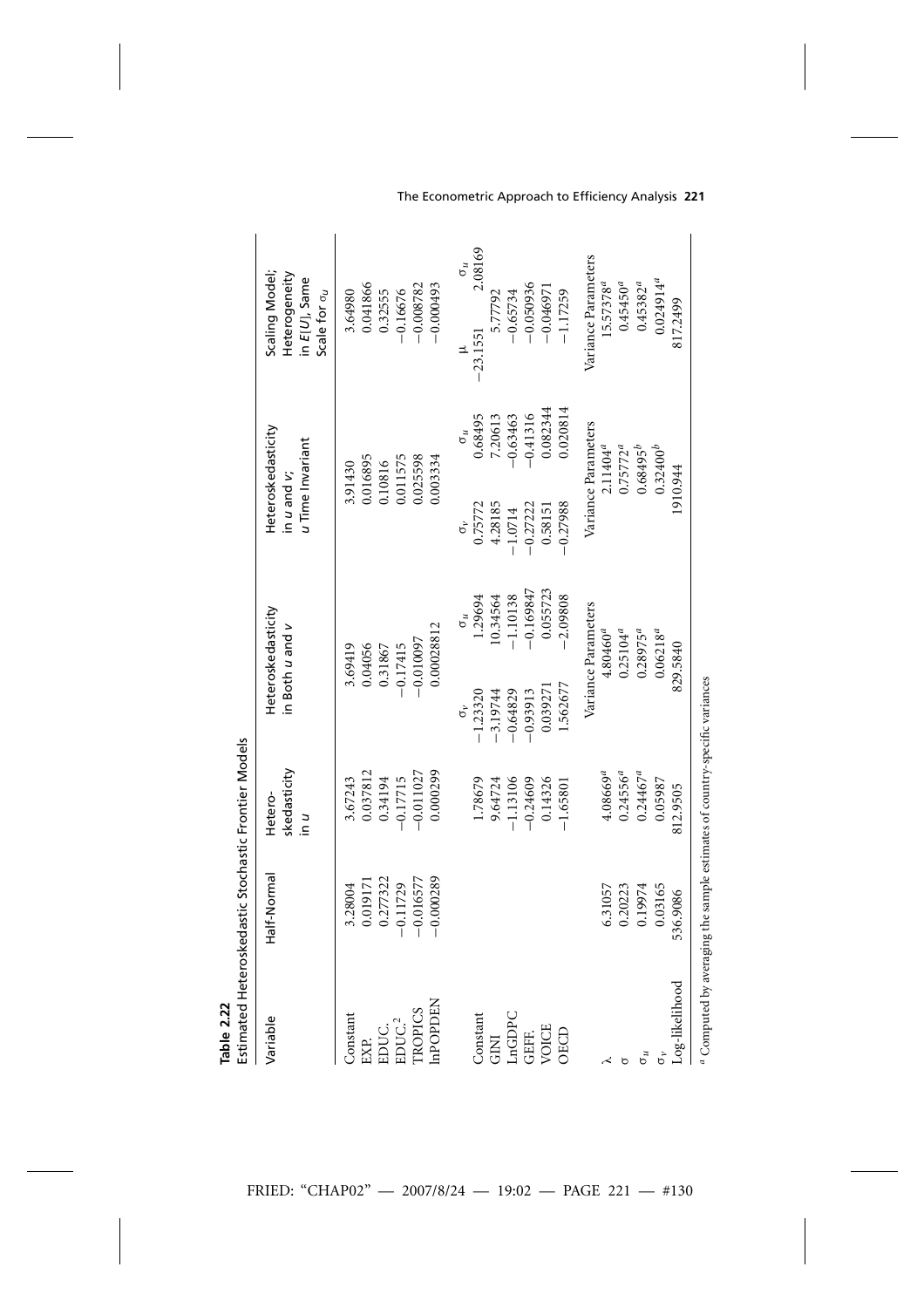| Estimated Latent Class Stochastic Frontier Model |               |              |                    |  |  |  |  |
|--------------------------------------------------|---------------|--------------|--------------------|--|--|--|--|
| Variable                                         | Half-Normal   | Class 1      | Class <sub>2</sub> |  |  |  |  |
| Constant                                         | 3.28004       | 3.53884      | 2.91203            |  |  |  |  |
| EXP.                                             | 0.019171      | 0.044493     | 0.025945           |  |  |  |  |
| EDUC.                                            | 0.277322      | 0.33199      | $-0.072499$        |  |  |  |  |
| EDUC.                                            | $-0.11729$    | $-0.15674$   | 0.12832            |  |  |  |  |
| <b>TROPICS</b>                                   | $-0.016577$   | $-0.001768$  | $-0.0079229$       |  |  |  |  |
| LnPOPDEN                                         | $-0.00028902$ | $-0.0033528$ | 0.0058591          |  |  |  |  |
| <b>GINI</b>                                      | $-0.21864$    | $-0.185551$  | $-0.48646$         |  |  |  |  |
| LnGDPC                                           | 0.072409      | 0.016297     | 0.12076            |  |  |  |  |
| GEFF.                                            | $-0.0088535$  | 0.00056079   | 0.13722            |  |  |  |  |
| VOICE                                            | 0.012679      | 0.013583     | $-0.17573$         |  |  |  |  |
| <b>OECD</b>                                      | $-0.045681$   | $-0.022626$  | 0.10688            |  |  |  |  |
| Class probability                                | 1.00000       | 0.83916      | 0.16084            |  |  |  |  |
| λ                                                | 6.31057       | 1.86032      | 8.50170            |  |  |  |  |
| $\sigma$                                         | 0.20223       | 0.071261     | 0.11716            |  |  |  |  |
| $\sigma_u$                                       | 0.19974       | 0.062768     | 0.116365           |  |  |  |  |
| $\sigma_{\nu}$                                   | 0.03165       | 0.033740     | 0.013687           |  |  |  |  |
| Log-likelihood                                   | 536.9086      | 1011.858     |                    |  |  |  |  |

**Table 2.23**

heterogeneity to enter the production function, and the efficiency heterogeneity also to enter the class probabilities. The model is

*Latent class (Greene, 2004a; Orea and Kumbhakar, 2004)*

 $\ln \text{health}_{it} | j = \alpha_j + \boldsymbol{\beta}_j^{\text{T}} \mathbf{x}_{it} + \boldsymbol{\theta}_{p,j}^{\text{T}} \mathbf{z}_{i,p} + \boldsymbol{\theta}_{e,j}^{\text{T}} \mathbf{z}_{i,e} + v_{it} - u_{it}$  $v_{it}$  | $j \sim N[0, \sigma_{v,j}^2]$  $u_{it}$ | $j = |U_{it}|j|, U_{it}|j \sim N[0, \sigma_{uj}^2]$ Class probability:  $\pi_{i,j} = \exp(\tau_{0j} + \tau_j^T \mathbf{z}_{i,e}) / \sum_j \exp(\tau_{0j} + \tau_j^T \mathbf{z}_{i,e})$ 

The latent class model can be applied in a cross-section or pooled model. Since we have a panel model, we will fit this as such—the force of the treatment is that the class probabilities apply unchanged to all five observations for each country.

My purpose here is to illustrate computation of the models. The JLMS estimator of *E*[*u*|ε] is computed using all the above results. Since there are so many combinations of the models available, each with its own implied set of estimates, I forgo a secondary analysis of the implied inefficiency estimates, with one exception. An important specification issue for analysts—the subject of this exercise—is the effect of the measured covariates, the "*z*s," on estimates of  $E[u|\varepsilon]$  or  $E[\exp(-u)|\varepsilon]$ . To pursue this issue, researchers often estimate the generic frontier model without the covariates and then,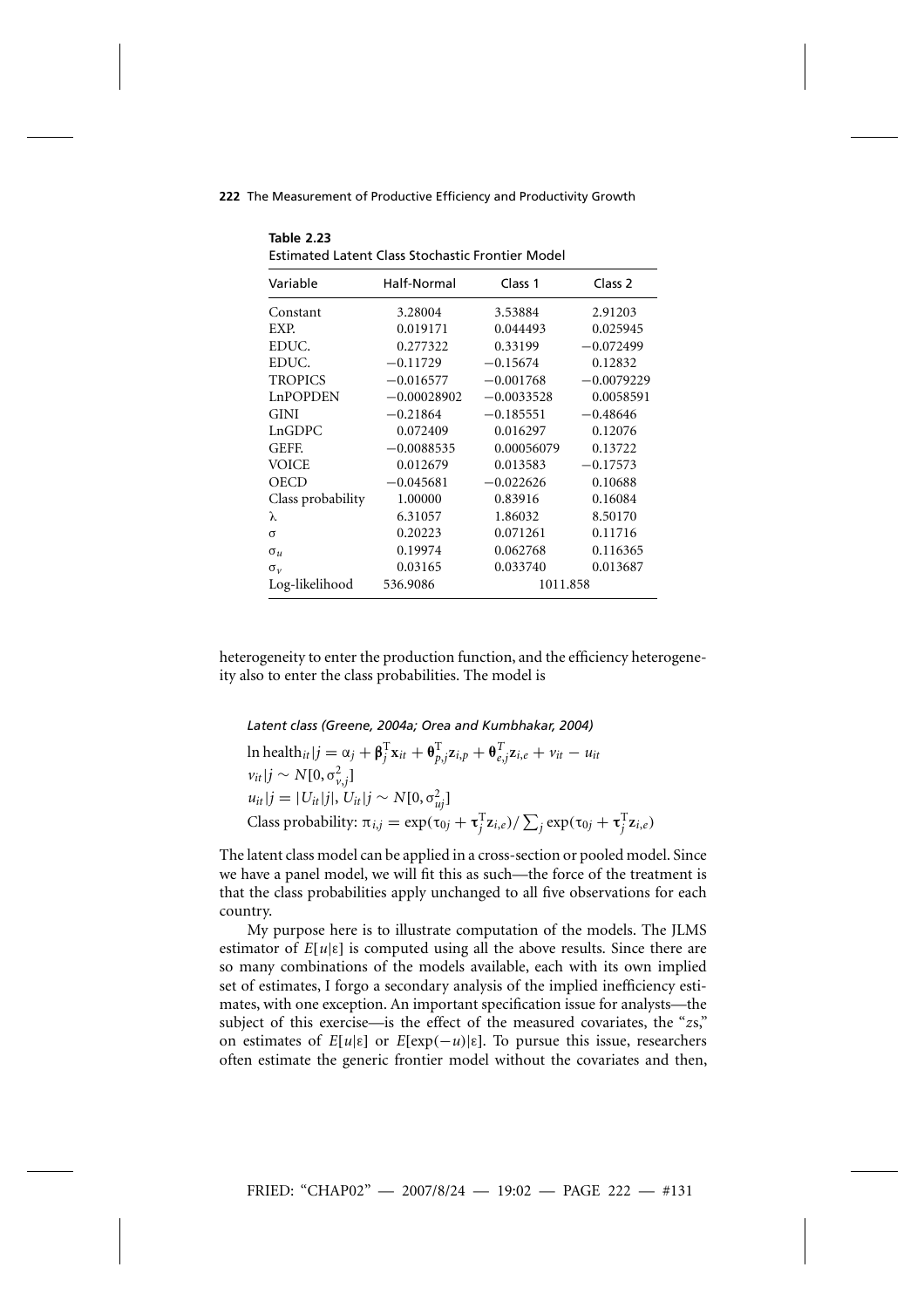|              | <b>Stochastic Frontier Production</b> |            | Heterogeneous Truncated Normal |           |  |
|--------------|---------------------------------------|------------|--------------------------------|-----------|--|
| Variable     | Estimate                              | $t$ -Ratio | Estimate                       | t-Ratio   |  |
| Constant     | 0.27632                               | 8.802      | 0.23059                        | 14.790    |  |
| Tropics      | 0.018463                              | 3.431      | 0.0021116                      | 0.790     |  |
| LnPOPDEN     | $-0.0010252$                          | $-0.905$   | $-0.00024979$                  | $-0.444$  |  |
| <b>GINI</b>  | 0.15700                               | 5.537      | 0.056483                       | 4.011     |  |
| lnGDPC       | $-0.027559$                           | $-7.842$   | $-0.019621$                    | $-11.243$ |  |
| GEFF.        | 0.010052                              | 2.165      | 0.0039423                      | 1.710     |  |
| <b>VOICE</b> | $-0.0031805$                          | $-0.888$   | $-0.0025433$                   | $-1.431$  |  |
| <b>OECD</b>  | 0.035059                              | 4.661      | $-0.017854$                    | $-4.780$  |  |
| $R^2$        |                                       | 0.2576678  | 0.5346847                      |           |  |
| <b>SE</b>    |                                       | 0.0533936  |                                | 0.026517  |  |

| <b>Table 2.24</b>                                                       |  |  |
|-------------------------------------------------------------------------|--|--|
| Second-Step Regression of Estimates of $E[u \varepsilon]$ on Covariates |  |  |

in a second step, regress the estimated (in)efficiencies on the covariates. Wang and Schmidt (2002) have cautioned against this, arguing that the omission of the covariates at the "first step" is tantamount to the omitted variable problem in ordinary regression. Nonetheless, this procedure is fairly common and, indeed, is routine in the DEA literature. (In fact, the first step of DEA provides no mechanism for including the *z* values in the model, so this is to be expected.) Table 2.24 shows a second-step analysis of the estimates from the generic model and from the truncated regression model.

Table 2.21 shows the impact of introducing the observed indicators of heterogeneity directly into the production model and into the mean of *Ui*. The first three columns show the estimation of the half-normal model with progressively more extensive lists of covariates. The base production parameters change relatively little. However, the estimate of σ*<sup>u</sup>* gets progressively smaller, though less than we might have expected. The last set of results shows the normal–truncated-normal model, with the full set of effects both in the production function and in the inefficiency distribution. Intuition might suggest, however incorrectly, that estimation of the model with the variables in both the production function and in  $E[U_i]$  would be difficult because of weak identification—a multicollinearity problem, if nothing else. In fact, estimation of the model was routine. For the example, coefficients that were "significant" in this model are indicated by asterisks. Of the 19 parameters estimated in the full model, 12 "*t*-ratios" were larger than 1.0, and only three were less than 0.5. Figure 2.22 shows the kernel density estimators for the sample of estimates of  $E[u_i|\varepsilon_i]$  for the least specified model, at the left, and the most general model, at the right. The x-axes of the two figures are the same. The much tighter distribution of the latter is consistent with expectations about introducing heterogeneity into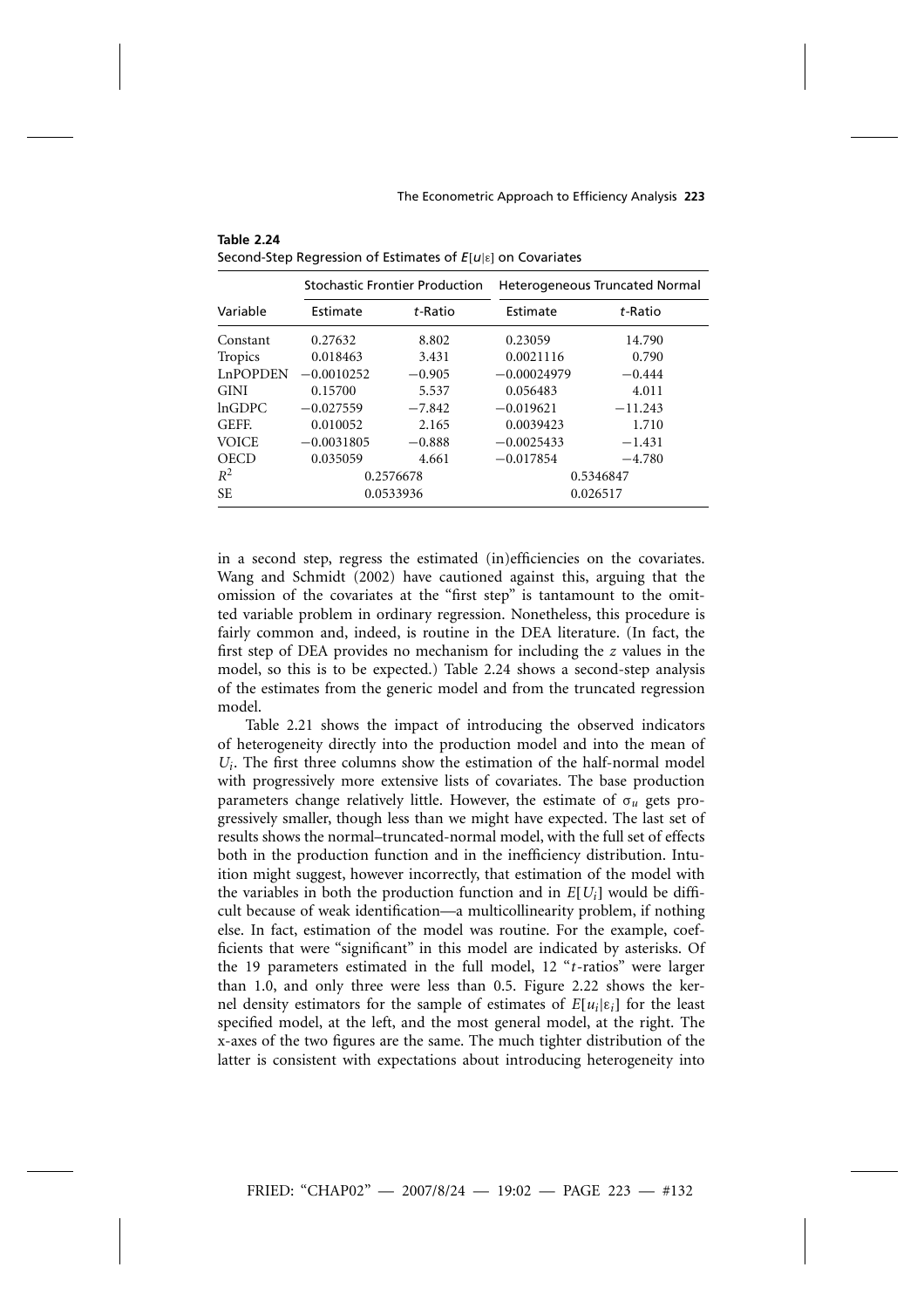

**Figure 2.22.** Kernel Density Estimates for Inefficiency Distributions

the model. (I have no theory at this point for the bimodality of the two estimates.)

Table 2.22 displays the estimated parameters for models in which the heterogeneity appears in the variances rather than the means. The results do illustrate the computations. It is difficult to frame a prior for whether heterogeneity in the mean of the variance would be the preferred model. That would depend on the application. One interesting outcome is shown in figure 2.23, which plots the estimates of *E*[*u*|ε] for the doubly heteroskedastic model. Though the shape of the distribution is more in line with priors, its range is much larger than that for the preceding model, in which the heterogeneity is in the mean. This may suggest a basis on which to formulate the preferred model. The third set of results displays the Alvarez Amsler, Orea and Schmidt (2006). "scaling model." Again, it is difficult to form priors, but note here that the assumption of the scaling model has the result that nearly all of the variation in ε (and some not found before) is shifted from *v* to *u*, compared to the truncation model in table 2.21 and the doubly heteroskedastic model in table 2.22.

The final set of results, in table 2.23, show a two-class latent class model. In the model estimated, the efficiency covariates,*zi*,*e*, are also determinants of the class probabilities (in the form of a binomial logit model with these as the independent variables).

Table 2.24 displays regression results when the JLMS estimates of *E*[*u*|ε] are regressed on the observed indicators of heterogeneity. The estimates computed from the half-normal stochastic frontier model contain only expenditure, education, and its square. In those computed from the normal– truncated-normal model, all variables listed appear in the production function, and the GINI coefficient, lnGDP, and so on, also appear in the mean of the inefficiency distribution. Table 2.24 reveals that the heterogeneity significantly improves the prediction of *E*[*u*|ε]. The stochastic frontier results confirm our expectation, that omitted heterogeneity is an important element of the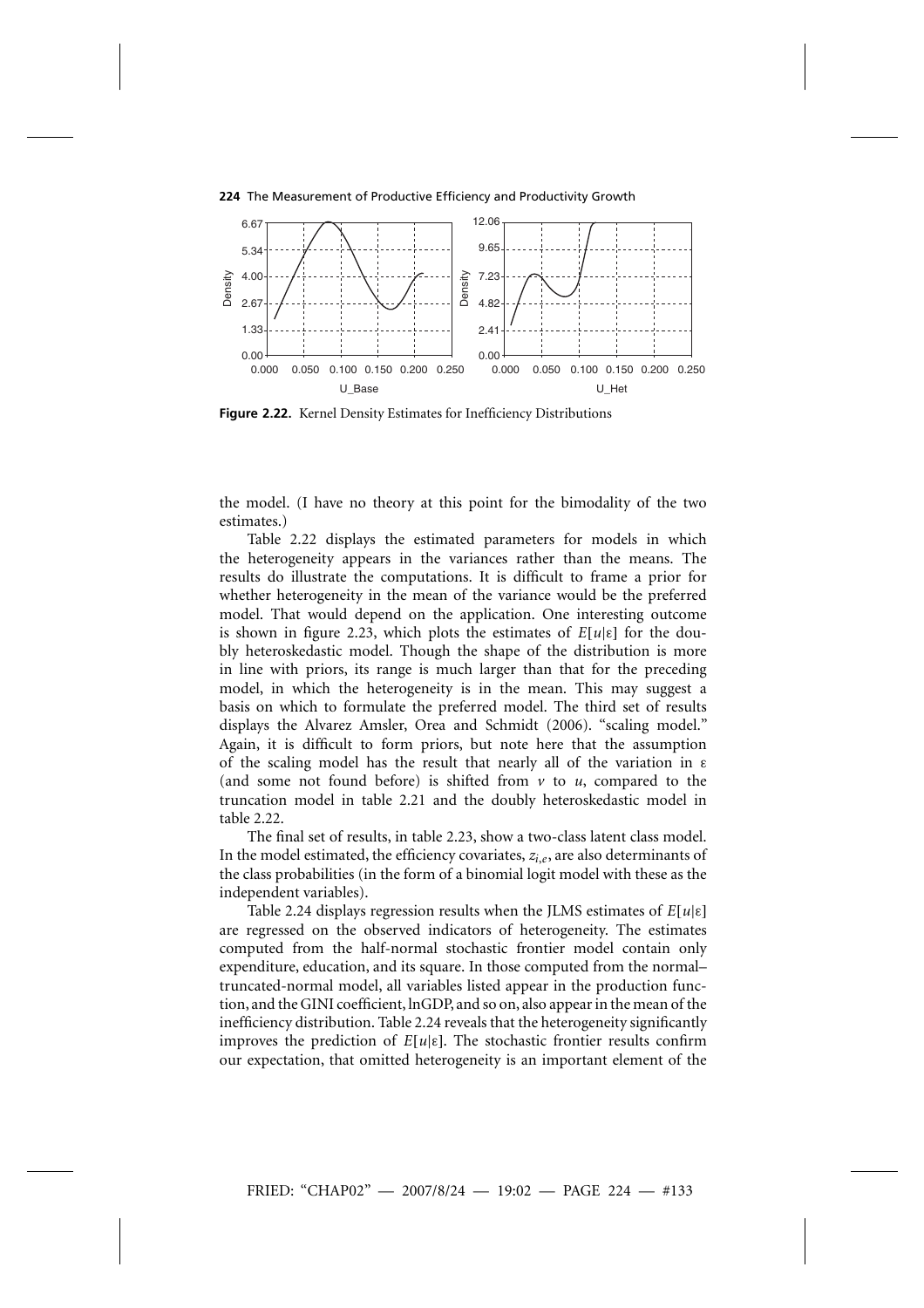

**Figure 2.23.** Kernel Density for Inefficiencies on Doubly Heteroskedastic Model

measurement of inefficiency in these data. Intuition might suggest something amiss in the normal–truncated-normal results. Since the heterogeneity is already in the equation, shouldn't it be absent from the residuals? Yes, but no, because the JLMS estimator of  $E[u|e]$  is not the residual; it is explicitly a function of the data. Thus, there is no surprise in the normal–truncatednormal results in table 2.24. Note also that the fit of the "regression" is considerably in the truncated-normal model. The much lower value of *s* (0.0265 vs. 0.0534) reflects the purging of these heterogeneity effects from the estimates of inefficiency. Table 2.24 casts no light on whether the omission of heterogeneity has significantly impacted the estimates of *E*[*u*|ε], save for the apparently lower values. Figure 2.24 plots the two sets of estimates against each other.<sup>88</sup> What the figure reveals is that there is much less correlation between the two than one might hope for—the simple correlation is about 0.7. If we correlate the ranks, instead, the rank correlation is about 0.65. As a final exercise, we compute the country means of the estimates and then compute the ranks. The scatter plot of the two sets of ranks is shown in figure 2.25. The plot is illuminating. It shows, first, that, in fact, the rankings are crucially dependent on the treatment of heterogeneity. This was the original premise in Greene (2004b). Second, the nicely arranged line of points at the upper left of the figure consists of the 30 OECD countries whose high rankings (low estimates) are clearly evident.

# 2.10.5.2 The effect of mishandled heterogeneity on inefficiency measurement

The possibility that unmeasured heterogeneity could masquerade as technical inefficiency has at least an intuitive appeal. To examine the issue,let us compare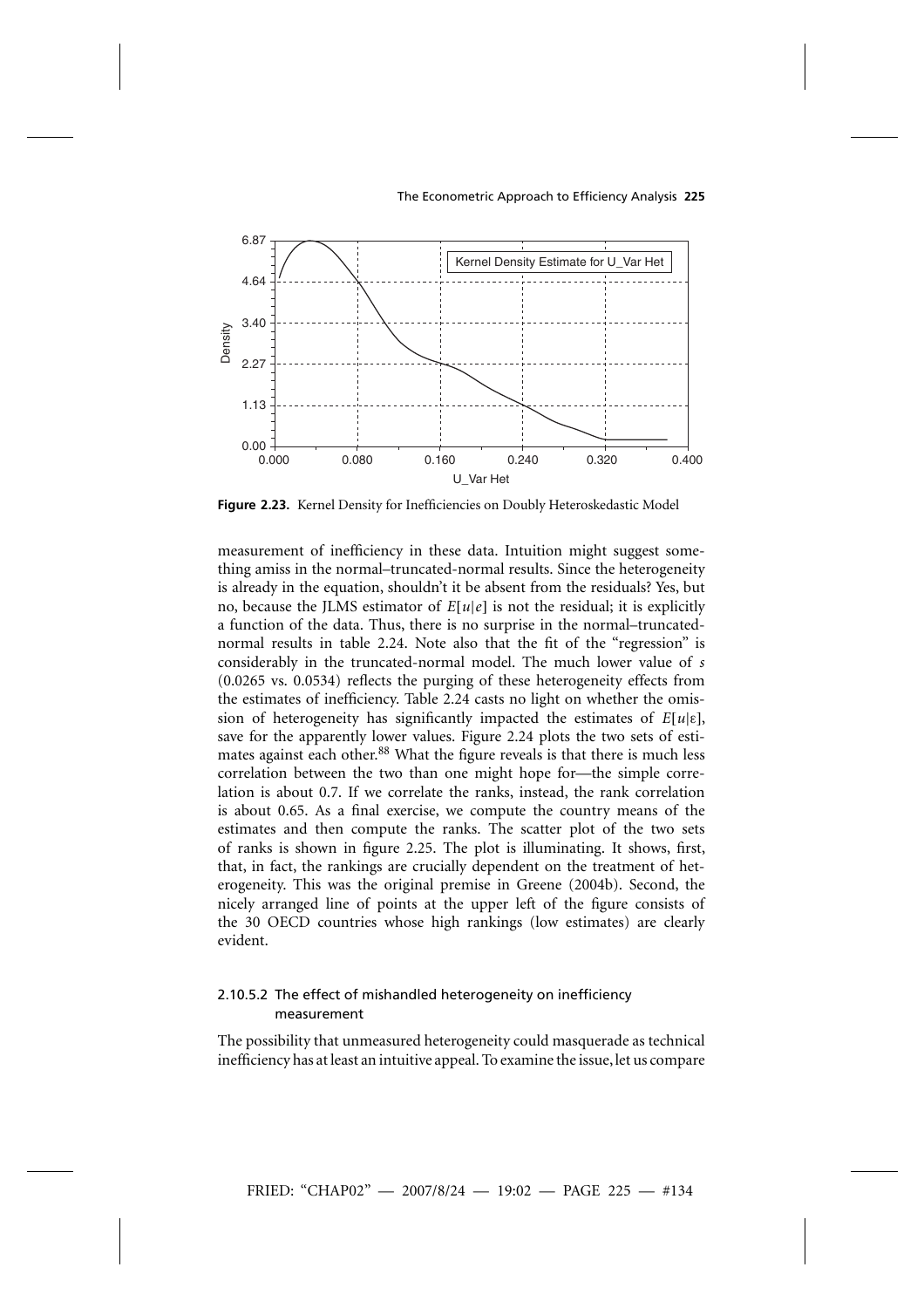



Figure 2.24. Scatter Plot of Estimated Inefficiencies



**Figure 2.25.** Plot of Ranks of Group Means of Inefficiencies

the estimates of *E*[*u*|ε] from a generic, surely underspecified model,

$$
\ln \text{health}_{it} = \alpha + \beta^{\mathrm{T}} \mathbf{x}_{it} + v_{it} - u_{it},
$$

to several alternatives:

- True random effects: ln health<sub>it</sub> = ( $\alpha \pm w_i$ ) +  $\beta$ <sup>T</sup>**x**<sub>*it*</sub> + *v*<sub>*it*</sub> *u*<sub>*it*</sub>
- True fixed effects: ln health<sub>it</sub> =  $\alpha_i + \beta^T x_{it} + v_{it} u_{it}$

FRIED: "CHAP02" — 2007/8/24 — 19:02 — PAGE 226 — #135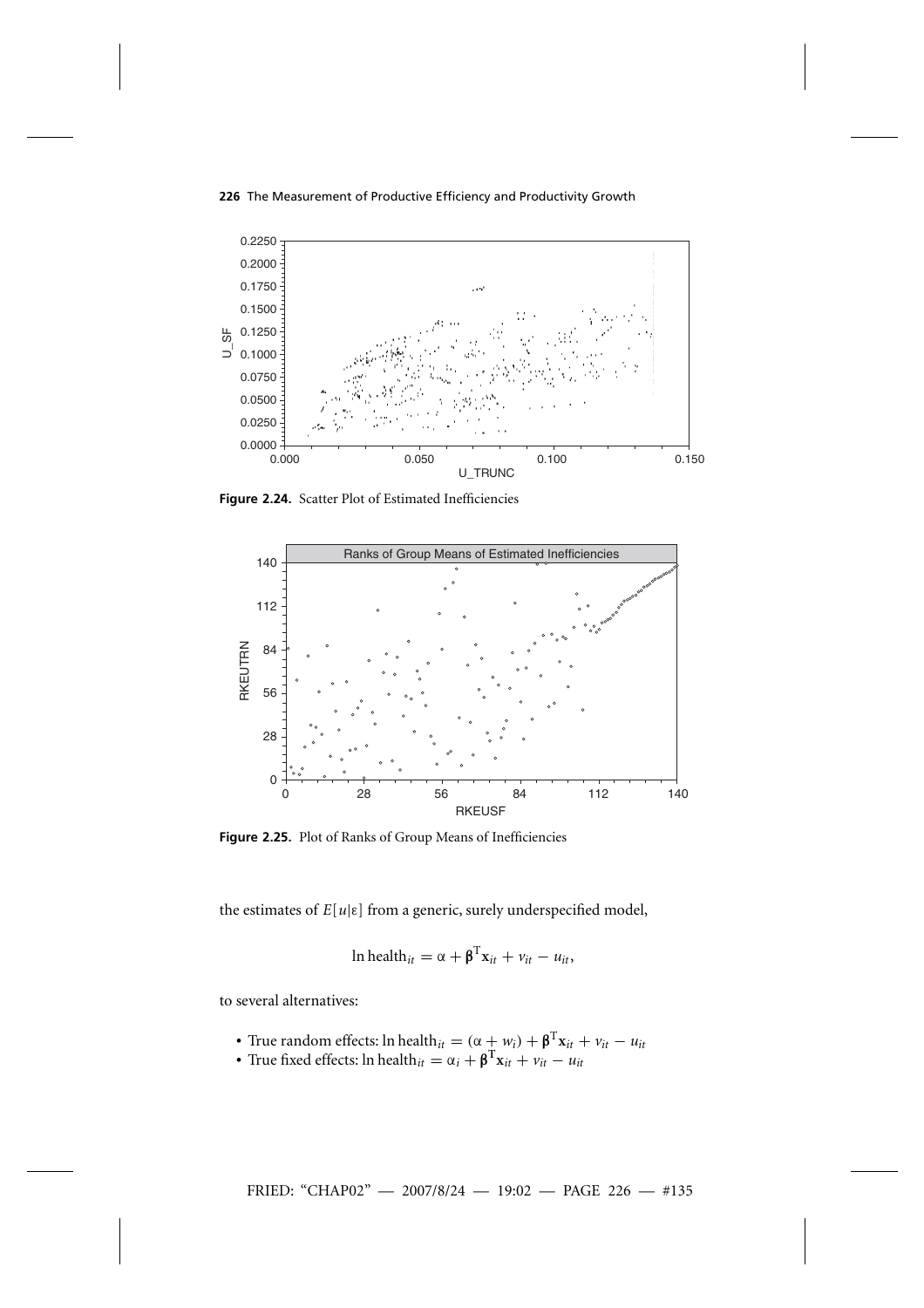• Heterogeneous truncated-normal model

$$
\ln \text{ health}_{it} = \alpha + \beta^{\text{T}} \mathbf{x}_{it} + \theta^{\text{T}}_{p} \mathbf{z}_{i,p} + v_{it} - u_{it}
$$
\n
$$
v_{it} \sim N[0, \sigma_{v}^{2}]
$$
\n
$$
u_{it} = |U_{it}|, U_{it} \sim N[\mu + \theta_{e}^{\text{T}} \mathbf{z}_{i,e}, \sigma_{u}^{2}]
$$

In each case, our expectation is that the explicit treatment of heterogeneity (unobserved or measured) should purge the disturbance of this effect. The interesting question is whether the effect being purged would have initially been placed in  $u_{it}$  (our conditional mean estimate of it) or in  $v_{it}$ . [Note that there is no ambiguity about the outcome in the deterministic frontier methodology analyzed, e.g.,in Cornwell et al. (1990) and in Schmidt and Sickles (1984) or in the Pitt and Lee (1981) random-effects model. A demonstration of the effect in these data appears in Greene (2004a, 2004b).]

Table 2.25 gives descriptive statistics for the four sets of estimates of  $E[u_{it}|\varepsilon_{it}]$  for both health outcomes. Note, first, that the assumption of the true random-effects model, that the unobserved heterogeneity is uncorrelated with the observed variables, seems extremely unlikely to be correct. The results in table 2.25 seem consistent with this: The estimated inefficiencies are an order of magnitude smaller than the other three. For the others, we see the anticipated effect. The average values are significantly smaller for the models that accommodate heterogeneity (truncation and true fixed effects). The kernel density estimators in figure 2.26 show that the latter distributions are also much tighter. The left pair is for *DALE*; the right is for *COMP*. The upper figure of each pair is the density estimator for the results based on the true fixed-effects estimator. The lower one is the estimator for the base model with no terms for heterogeneity.

| <b>Descriptive statistics for Estimates of E</b> TURT |          |               |            |          |
|-------------------------------------------------------|----------|---------------|------------|----------|
| Model                                                 | Mean     | SD            | Minimum    | Maximum  |
|                                                       |          | Ln DALE       |            |          |
| Base                                                  | 0.11580  | 0.061660      | 0.12211    | 0.21060  |
| True fixed effect                                     | 0.077081 | 0.012237      | 0.042582   | 0.17549  |
| True random effect                                    | 0.011091 | 0.0059746     | 0.0013537  | 0.074813 |
| Truncation                                            | 0.088570 | 0.043287      | 0.0094572  | 0.13648  |
|                                                       |          | Ln COMP       |            |          |
| Base                                                  | 0.069964 | 0.034603      | 0.0075750  | 0.11065  |
| True fixed effect                                     | 0.042728 | 0.010689      | 0.018934   | 0.13264  |
| True random effect                                    | 0.0      | $0.0^{\circ}$ | 0.0        | 0.0      |
| Truncation                                            | 0.038745 | 0.014894      | 0.00308415 | 0.048302 |

Descriptive statistics for Estimates of *E*[*u*|ε]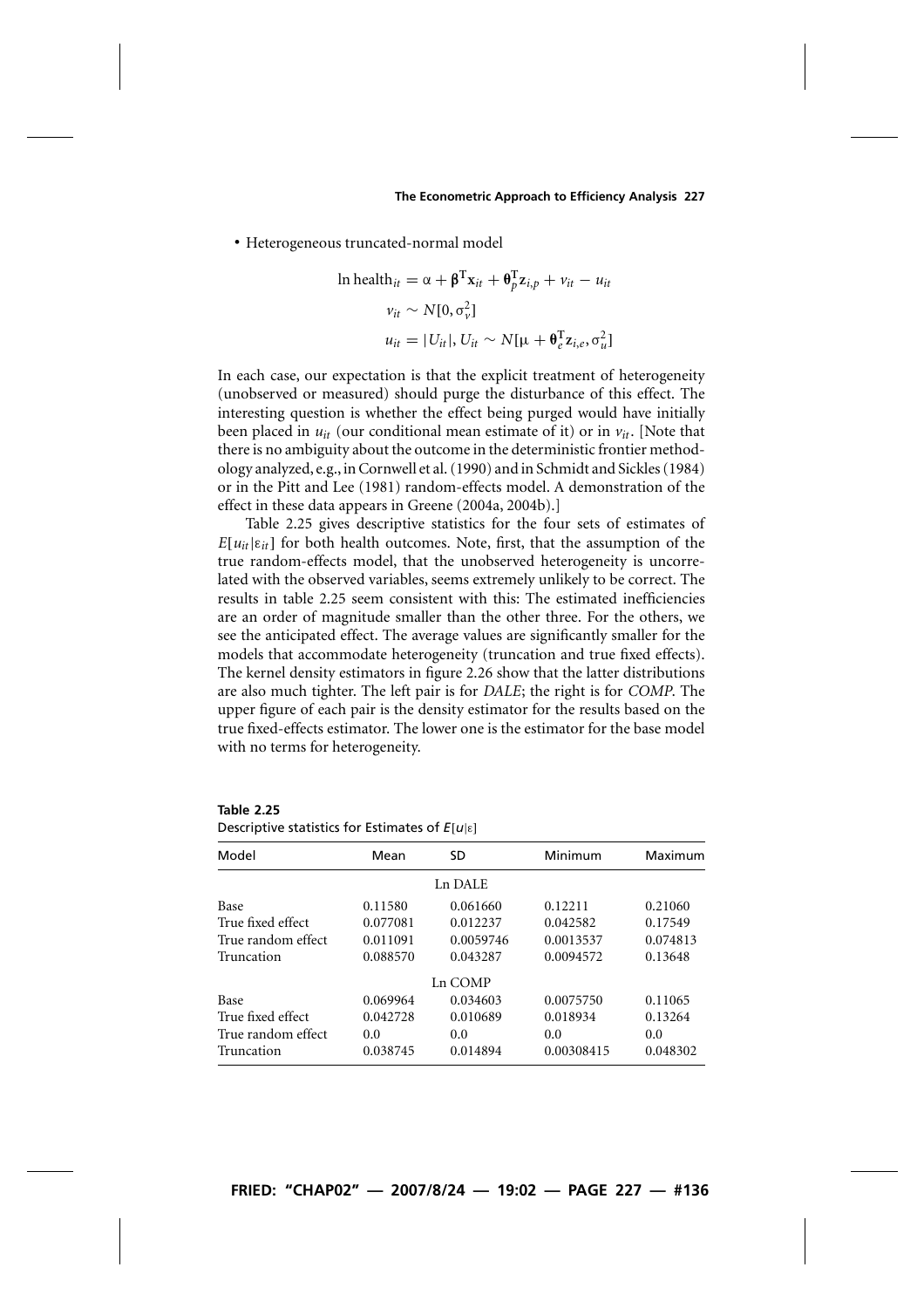

**Figure 2.26.** Kernel Density Estimators for Estimates of *E*[*uE*]

# **2.11 Conclusions**

Current practice includes two approaches to efficiency measurement: the programming approach and the econometric approach. The deterministic frontier models presented in section 2.3 represent a hybrid of these two approaches. Although it is difficult to draw general conclusions from a single study, the results of this one concur with the common perception that the main advantage of the econometric approach lies in its ability to shift the deleterious effect of measurement error away from estimates of efficiency. The values produced by the deterministic estimators section 2.10.3 seem not only to be implausibly large, but also to distort the expected relationship between cost and production frontiers.

The stochastic frontier approach has a number of virtues, notably its internal consistency and its ease of implementation. For single-equation, cross-section analysis, with modern computer software, the stochastic frontier model is not appreciably more complex than a linear regression model. The possibility of adding a shift parameter to it, and the numerous interesting ancillary calculations derived by Jondrow et al. (1982) and Battese and Coelli (1992, 1995) suggest that the half-normal model is the most useful formulation. Other variants such as the truncated-normal model with heterogeneity in the mean allow for great flexibility in the modeling tools.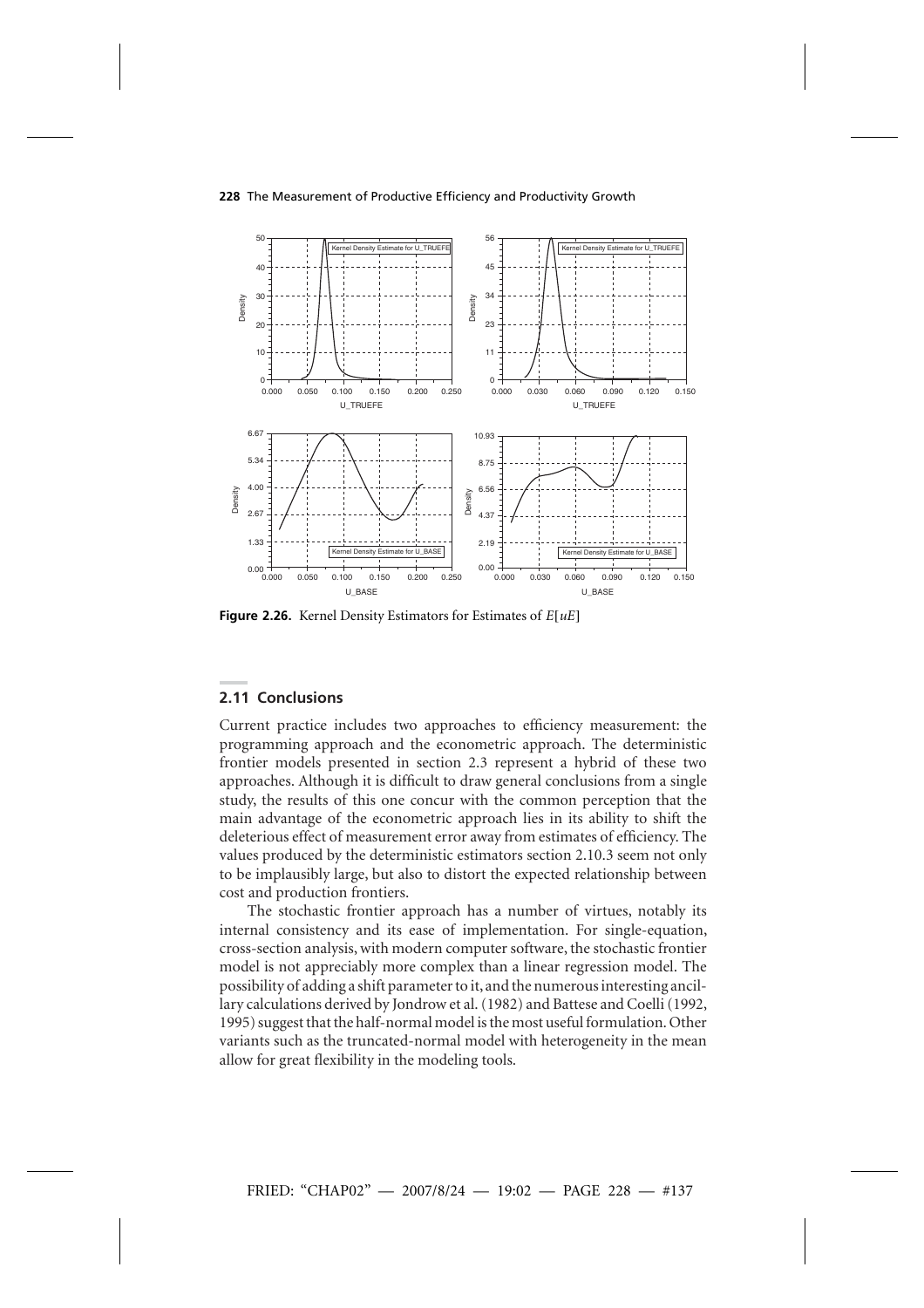Panel data open up numerous interesting possibilities. Approaches based on regression analysis of the fixed- and random-effects models have the appeal of robustness and the potential for a consistent estimator of inefficiency. The fixed-effects model does carry with it the necessity that the analyst revert back, essentially, to the deterministic frontier model. The random-effects model, on the other hand, has the appeal of the single-equation stochastic frontier. However, as in other settings, the drawback to this approach is that the effects must be assumed to be uncorrelated with the regressors (factors). This is likely to be minor in this context. It is routinely assumed in any event. The impact of the assumption of time invariance of inefficiency seems to be the one large effect of model specification. Consistent with other researchers, we have found in this study that estimates of technical and cost inefficiency are quite robust to distributional assumptions, to the choice of fixed or random effects and to methodology, Bayesian versus classical, but they are quite sensitive to the crucial assumption of time invariance (or the lack thereof).

## **Notes**

1. Some econometric issues that arise in the analysis of primal productions and dual cost functions are discussed in Paris and Caputo (2004).

2. Some current research is directed at blurring this distinction by suggesting a statistical underpinning for DEA. Because DEA is the subject of subsequent chapters in this book, I do not visit the topic here.

3. A more complete listing appears in chapter 1.

4. A second edition of the latter is forthcoming as of this writing.

5. This does not fully solve the problem of zero values in the data, because the appropriate standard errors for the Box-Cox model still require the logarithms of the variables. See Greene (2003a, p. 174).

6. A few other applications do note the idea, including Koop et al. (1994, 1997), Tsionas (2002), and Kumbhakar and Tsionas (2005a). Mention of the "regularity conditions" (to be kept distinct from the regularity conditions for maximum likelihood estimators) is common in the frontier applications, though relatively few actually impose them. It is more common to "check" the conditions after estimation. For example, Farsi and Filippini (2003) estimated a translog cost frontier for Swiss nursing homes and observed ex post that the estimated parameters did not satisfy the concavity conditions in the input prices. This result was attributed to the price-setting mechanism in this market.

7. Førsund et al. (1980, pp. 21–23) argue that economic dogma has essentially painted its proponents into a corner. Every action taken by an economic agent must be efficient, or else it would not have been taken. This takes a bit of artful footwork in some cases.

8. See chapter 1 for a more complete exposition.

9. There is a tendency on the part of many authors in economics to equate an *estimation technique* with a *model*. In few places is this more evident than in the literature on DEA.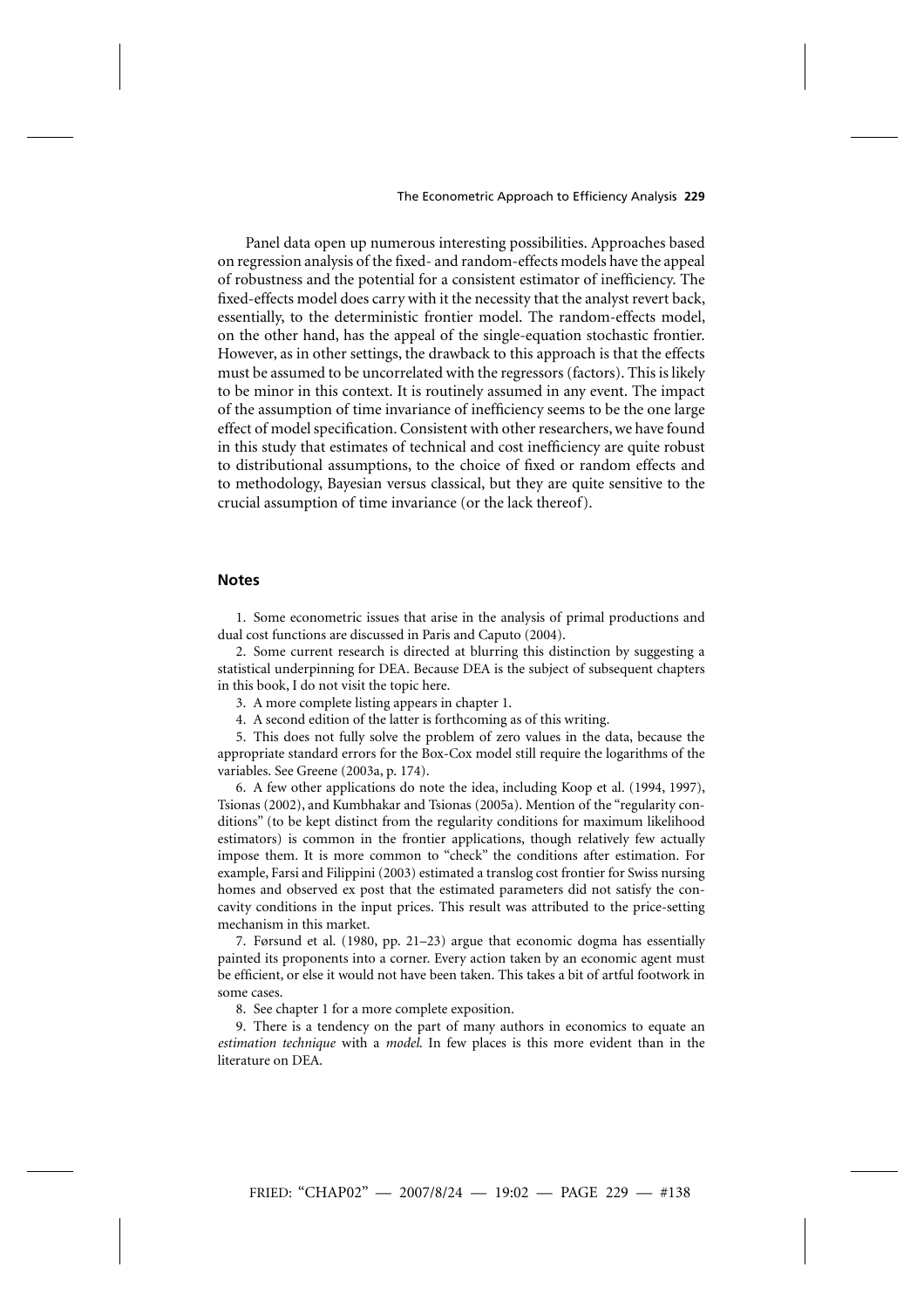10. A crucial assumption that was discussed early in this literature, but is now implicit, is that there is no correlation between **xi** and ε*<sup>i</sup>* in the model. Refer to Zellner, Kmenta, and Dreze (1966) for discussion of the proposition that deviations of the observed factor demands **xi** from the cost-minimizing or profit-maximizing values could be uncorrelated with the deviation of  $y_i$  from its ideal counterpart as specified by the production function. Further discussion and a model specification appear in Sickles and Streitweiser (1992).

11. See Richmond (1974) for the application to this distribution. Afriat (1972) examined TE*<sup>i</sup>* similarly under the assumption of a beta distribution.

12. See Greene (1980a) for discussion.

13. See Greene (1980a) for technical details and Deprins and Simar (1985, 1989b) for some corrections to the derivations.

14. See Christensen and Greene (1976) for discussion. The outer transformation is strictly monotonic, and the inner function is linearly homogeneous.

15. The constrained linear programming solution is not the maximizer of the loglikelihood function.

16. This is an antecedent to the recent DEA literature (e.g., Bankar, 1993, 1997) that has attempted to cast the linear programming approach as the maximizer of a log-likelihood function. An application, among many, that compares econometric approaches to this linear programming methodology is Ferrier and Lovell (1990).

17. As we can see from the expression for  $E[e^{-u_i}]$ , when  $\theta = 1$ ,  $E[e^{-u_i}]$  is  $2^{-p}$ , which is Richmond's result.

18. For discussion, see Lovell (1993), Ali and Seiford (1993), and chapter 3 of this volume.

19. For extensive commentary on this issue, see Schmidt (1985). Banker and Maindiratta (1988) show how DEA gives an upper bound for efficiency. With input price data, one can also use the technique to compute a lower bound.

20. An application that appeared concurrently is Battese and Corra (1977).

21. Recent research has begun to investigate the possibility of correlation across the two components of the composed disturbance. The econometric issues are considerable; e.g., identification is a problem. The underlying economics are equally problematic. As of this writing (mid-2007), the returns on this model extension are far from complete, so I eschew further consideration of the possibility.

22. See Schmidt and Lin (1984) for this test and Coelli (1995) for a slightly different form of the test. The statistic appears in a slightly different form in Pagan and Hall (1983).

23. This need not be the case. The skewness of  $\varepsilon_i$  is entirely due to  $u_i$ , and as long as  $u_i$  is positive, in fact, the skewness could go in either direction. Nonetheless, in the most common formulations of the stochastic frontier model, involving the normal distribution, the skewness provides an important diagnostic check on the model specification.

24. See Train (2003), Greene (2003a, section 17.8; 2005), and Greene and Misra (2003).

25. The derivation appears in many other sources, e.g., Pitt and Lee (1981), Greene (1990), and Kumbhakar and Lovell (2000).

26. An alternative parameterization that is convenient for some other forms of the model is  $\gamma = \sigma_u^2/\sigma^2$ . See Battese and Corra (1977), Battese (1992), Coelli (1991), and Greene (2000, chapter 28).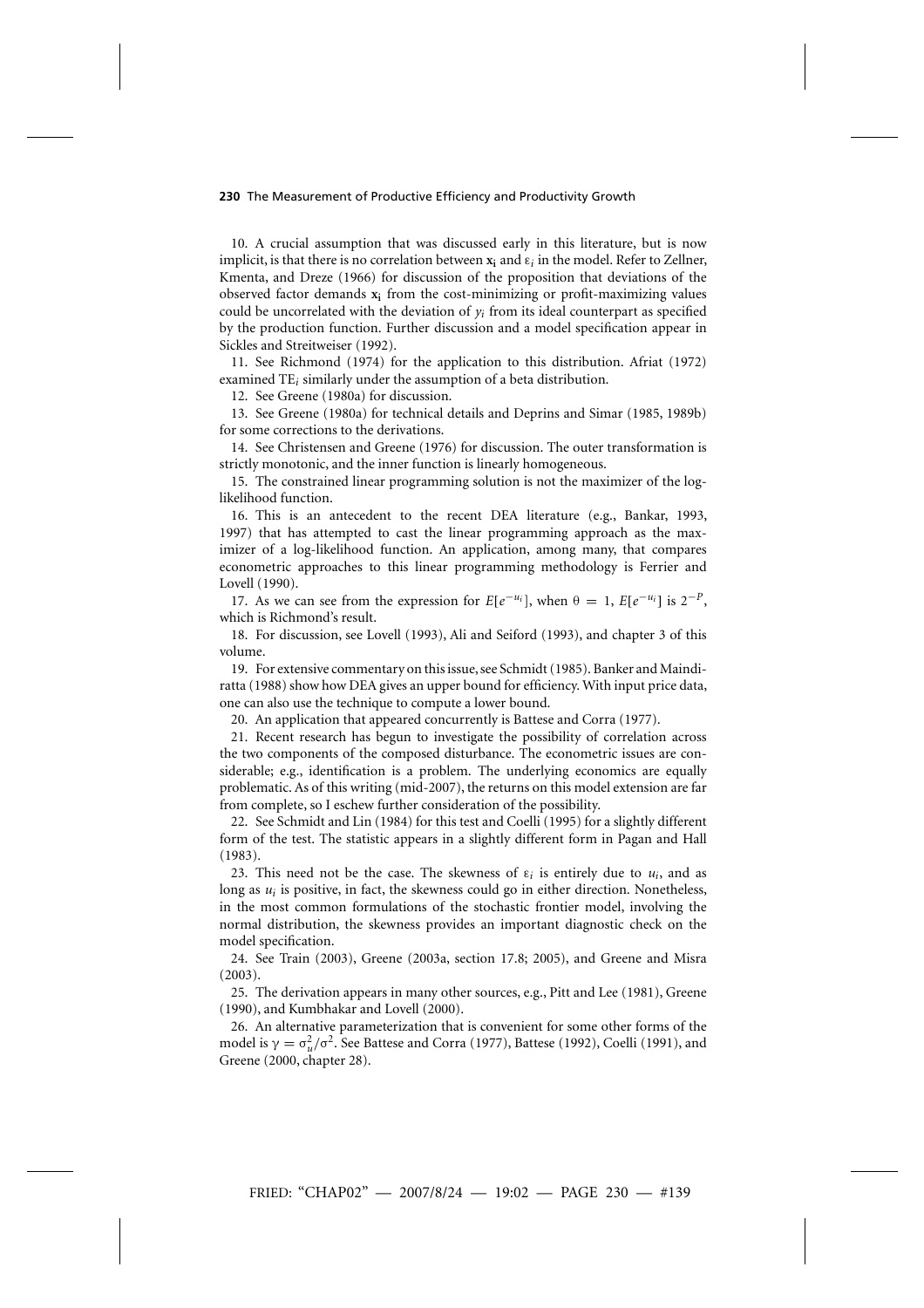27. The standard statistics, LM, Wald, and LR, are quite well defined, even at  $\lambda = 0$ , which presents something of a conundrum in this model. There is, in fact, no problem computing a test statistic, but problems of interpretation arise. For related commentary, see Breusch and Pagan (1980). The corresponding argument regarding testing for a one-sided error term would be the same. In this case, the parametric "restriction" would be  $\lambda \to +\infty$  or  $(1/\lambda) \to 0$ , which would be difficult to test formally. More encouraging and useful results are given in Coelli (1995), who shows that the likelihood ratio statistic has a limiting distribution that is a tractable mix of chi-squared variates.

28. The log-likelihood for the normal–half-normal model has two roots, one at OLS with  $\lambda = 0$  and one at the MLE with positive  $\lambda$ . In the event noted, the first solution is "superior" to the second.

29. It does create a bit of a dilemma for the practitioner. In itself, the result is an important diagnostic for the model specification. However, it does not carry over to other model formulations and more elaborate extensions. As such, one might choose to proceed despite the warning. Then again, some of the estimators of these elaborate models use the"plain vanilla"ALS frontier estimates as starting values for the iterations. In this case, at least the warning will be heard. I note, for the benefit of the practitioner, that the occurrence of this result is not indicative of a problem with the data or the software—it signals a mismatch between the model and the data. The appropriate conclusion to draw is that the data do not contain evidence of inefficiency. A more encouraging result, however, is that this result is specific to the half-normal model above. Other formulations of the model, or more highly developed specifications, might well reveal the presence of inefficiency. That is, this finding can emerge from several sources.

30. Of course, this assumption is no less restrictive than half-normality.

31. One apparently reliable strategy is based on OLS for the slopes, and the method of moments for the remaining parameters.

32. My literature search returned roughly 35 references in total. Most are described in the various sections to follow, so I eschew a rote listing of them here. I will wait for my next edition of this survey before applying any generic appellation to the nascent Bayesian literature, because at least 16 of those 35 studies were produced by the same four authors. Suffice to say, as of this writing, the Bayesian methodology has made a significant contribution to the larger literature.

33. Other treatments that contain useful entry-level introductory material are Osiewalski and Steel (1998), Kleit and Terrell (2001), Tsionas (2001a), and Kim and Schmidt (2000).

34. Impressions (and assertions) to the contrary notwithstanding, neither Bayesian nor classical procedures estimate *ui*, conditionally or otherwise. They estimate the conditional mean function,  $E[u_i]$  data], the mean of the conditional distribution of the population that generated *ui*. Section 2.8 revisits this issue.

35. For the production or cost model, Koop and Steel (2001) suggest a refinement to include  $p(β)$   $\propto$  an indicator function that includes the regularity conditions. [This device is used by Kleit and Terrell (2001).] For example, in a Cobb-Douglas model, we require the elasticities to be positive. As stated, their "indicator function" cannot actually be a "prior" in a flexible functional form, since the regularity conditions are only local and functions of the present data. Given the ambiguity, we will maintain the simpler prior over the technology parameters and leave the question to be resolved elsewhere.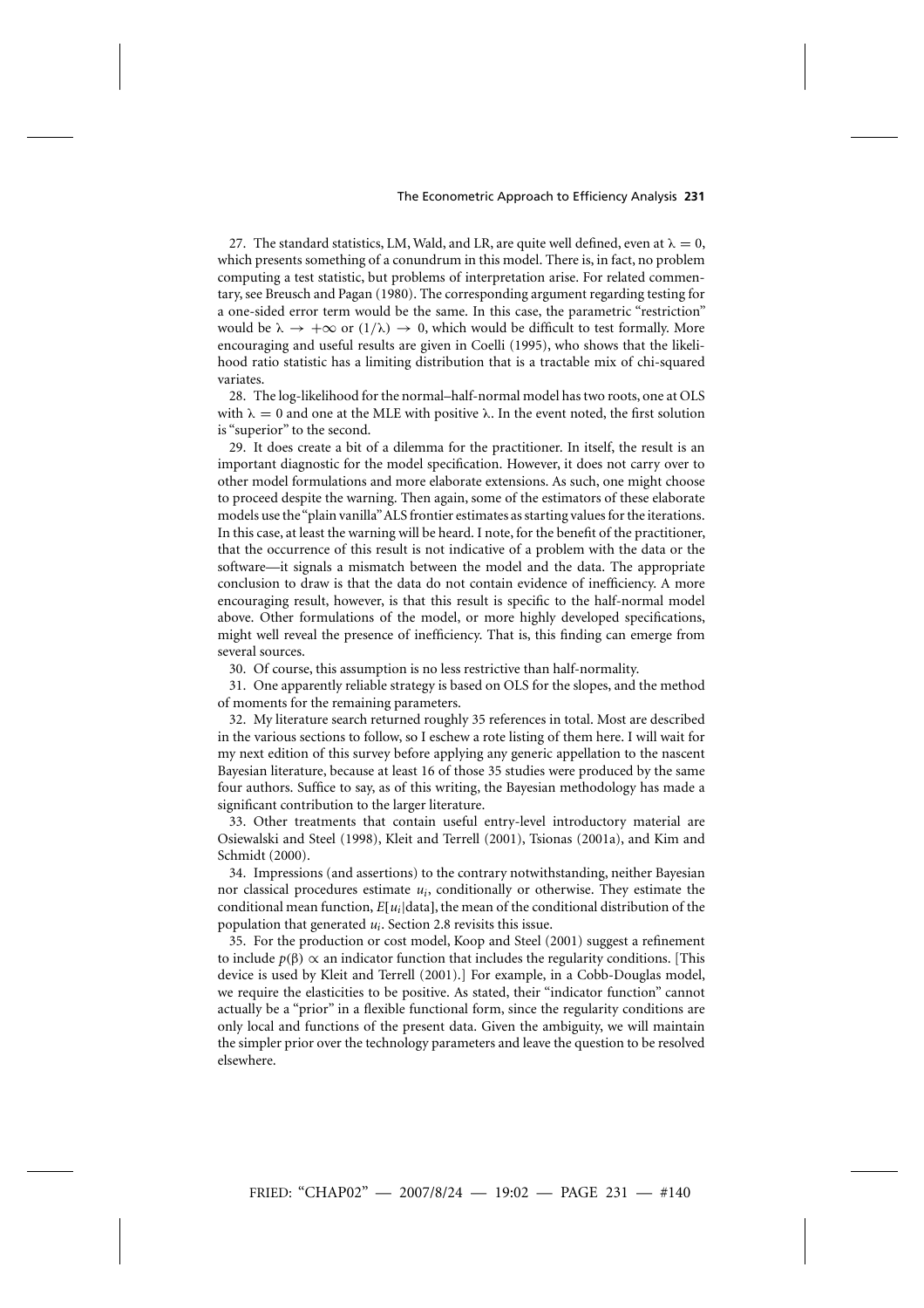36. Note a point here that appears to have been lost in the received Bayesian applications that frequently cite the shortcomings of the JLMS (Jondrow, Lovell, Materov, and Schmidt, 1982) "estimator" of  $u_i$ . The conditional mean being estimated at the data augmentation step of the Gibbs sampler is precisely the same conditional mean function that is computed by the classical estimator using the JLMS results. This is not surprising, of course, since, in fact, conditional means are all that can be estimated in this context under either methodology. I return to this point below.

37. The closed form for a few integer values may be found in Amemiya (1973).

38. However, there is some evidence given by van den Broeck et al. (1994) that Greene's results may have been influenced by some complications in the numerical procedures. Coincidentally, these authors (p. 17) likewise experience considerable difficulty in estimating a nonzero  $\mu$  in the truncated-normal model.

39. The difficulty lies in accurately computing the moment of the truncated normal distribution [the  $q(r, \varepsilon_i)$  function]. An equally complex model that has also not been used empirically is Lee's (1983) four-parameter Pearson family of distributions.

40. The authors obtain some results in this study which suggest that Greene's results were heavily influenced by the method of approximating the integrals  $q(r, \varepsilon_i)$ . Their results are reasonably strong, though clearly the extension to noninteger *P* would be useful.

41. Estimation of the posterior mean of  $u_{it}$  requires sampling from the truncated normal distribution. Tsionas (2002) suggests acceptance/rejection and a modification thereof for the troublesome tail areas. The inverse probability transformation discussed above would be an improvement.

42. In my literature search, I found, up to mid-2005, roughly 35 applications of Bayesian methods to frontier modeling; five of these, those mentioned above, use the Christensen and Greene (1976; CG) data, and one (Kleit and Terrell, 2001) builds on the principles in CG but uses an updated data set. [The widely circulated "classical" study by Bera and Sharma (1999) also uses these data.] Curiously, Kleit and Terrell (2001) argue that the CG data are outdated (possibly so), but also that the CG data were a "limited sample of fossil fuel electric generators" (p. 524). In fact, the CG 1970 firm-level sample contained within a percent or two the entire universe of privately owned fossil-fueled generators in the United States in 1970, whereas their updated plant-level data set included 78 of the several hundred U.S. generators in 1996. This adds a useful layer to the use of the CG data as an application. While the Bayesian methods limit their inferences to the sample data, classical ("asymptotic") methods attempt to extend the reach of the results to the broader population. But, for these data, in that year, the sample *is* the population. There remains, therefore, some scope for researchers to dig a bit deeper and examine the differences between Bayesian and classical results—small though they usually are. It is also striking that, although one of the oft-touted virtues of the Bayesian methodology is that it enables the researcher to incorporate "prior information," not one of these six studies used a single result from CG or any of the other studies in formulating their "priors" for any of the model parameters or the inefficiency estimates. In the same fashion, several studies (e.g., Tsionas, 2000b; Smith, 2004) have used the airline panel data in Greene (1997), but, again, none of these found useful prior information in any of the predecessors. I note (only) three studies: Tsionas (2001b), in which prior (DEA efficiency) estimates are incorporated in the estimation priors, and Kim and Schmidt (2000) and O'Donnell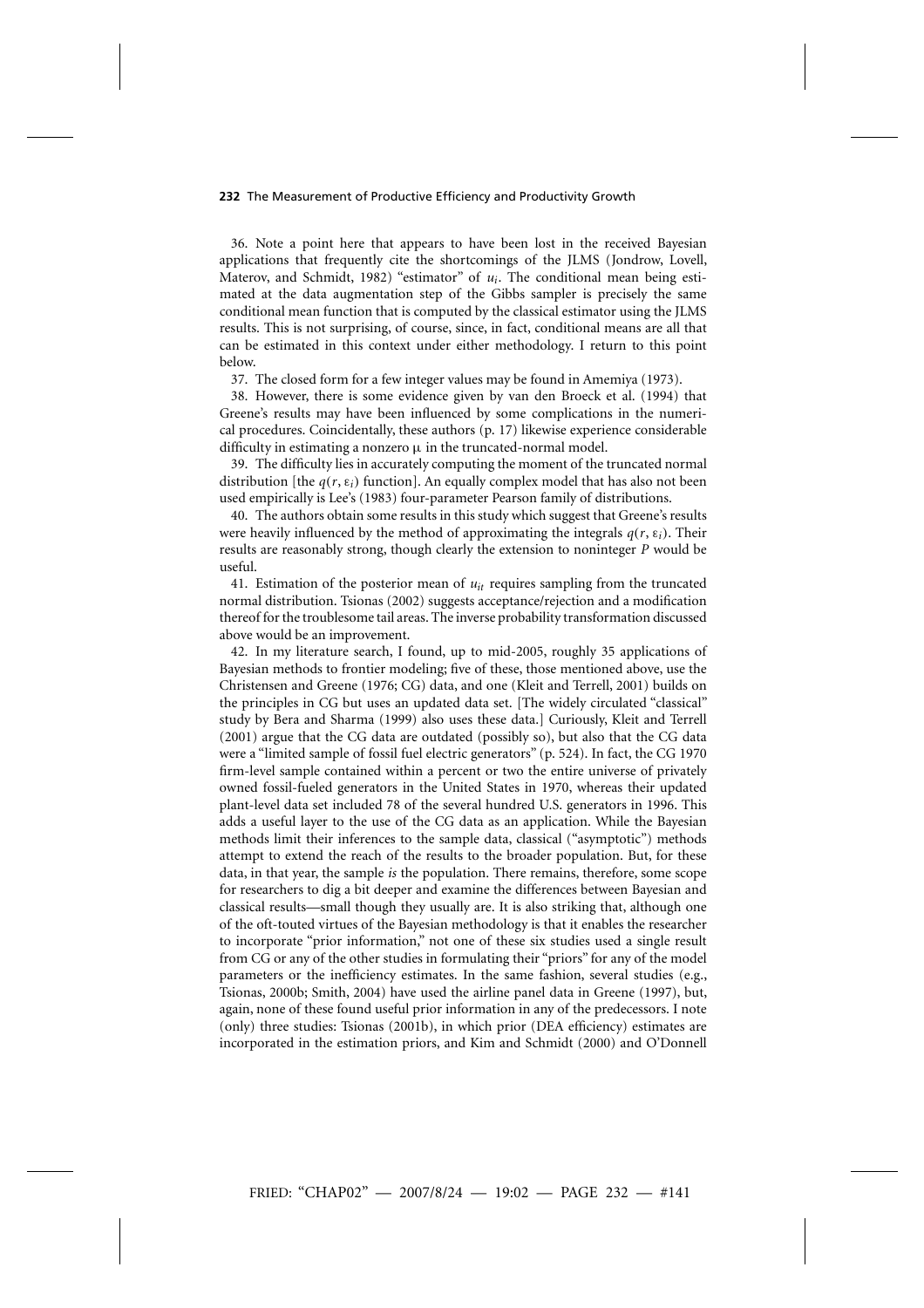and Coelli (2005), which use the classical MLEs for the variance parameters, for the study at hand.

43. Of course, once they are added to commercial software, the issue of difficulty of implementation becomes a moot point.

44. See van den Broeck et al. (1994), Osiewalski and Steel (1998), Koop and Steel (2001), and Tsionas (2001a) for surveys and introductory analyses.

45. This is to be expected given the well-known result that, in the presence of diffuse priors, the Bayesian posterior mean will converge to the mode of the likelihood function—in the absence of prior information, the likelihood function dominates the Bayesian estimator. See Kim and Schmidt (2000) for commentary.

46. The results are extended in Lee (1993), who addresses the issue of inference in the stochastic frontier model at the boundary of the parameter space,  $\lambda = 0$ .

47. There is a complication in the Bayesian approach to estimation of this model that does not arise in the classical method—the "labeling problem." A Bayesian estimator must actually decide a priori which class is which and make a distinction during estimation. An approach that is sometimes used is to identify as "class 1" the class with the largest prior class probability, and the others similarly. The classical MLE just allows the classes to fall out of the maximization process.

48. The authors analyzed the truncated-normal model and considered a cost frontier model. I have simplified the formulation a bit for purposes of the description, and changed the parameterization slightly, as well.

49. There is a minor ambiguity in Kumbhakar et al. (2005). The authors define *m* to be the number of parameters in the model, but the definition of the kernel function is only consistent with  $m$  equal the number of variables in  $x_i$ .

50. Koop (2001) also applied this approach to the output of major league baseball players were the four outputs are singles, doubles and triples, home runs, and walks and the "inputs" are time, team, and league dummy variables—illustrative of the technique, but perhaps of limited policy relevance.

51. See Christensen and Greene (1976).

52. Some additional useful related results appear in Kumbhakar (1991b) and in Kumbhakar and Lovell (2000).

53. Note what would be the utility of the Førsund and Jansen's (1977) input-oriented efficiency formulation,  $y_i = F[f(TE_i\mathbf{x}_i)]$ . Under this assumption, the cost function would always be of the form  $\ln C_i = \ln F^{-1}(y) + \ln c(w_i) - v_i - \ln TE_i$ . See Alvarez, Arias, and Greene (2005) for an analysis along these lines that explicitly accounts for the internal relationships and Alvarez et al. (2004) for an analysis of mixtures of input and output-oriented inefficiency models.

54. The lack of invariance to the units of measurement of output also conflicts with the useful Farrell measure of economic efficiency.

55. As I noted in the preface (section 2.1.5), my apologies to the very large number of researchers whose work is not listed here. For these two industries, there are scores of applications, and in the interest of brevity, I can list only a few of them. Those chosen are only illustrative of these very large literatures.

56. In a remarkably obscure study, Greene (1983) proposed a translog cost model in which all parameters were of the form  $\theta_{k,t} = \theta_{k,0} + \theta_{k,1}t$ . The Kurkalova and Carriquiry (2003) study does likewise, although with only two periods, their formulation is much simpler. Cornwell et al. (1990) added a quadratic term,  $\theta_{k,2}t^2$ .

57. This approach has become essentially standard in the DEA literature.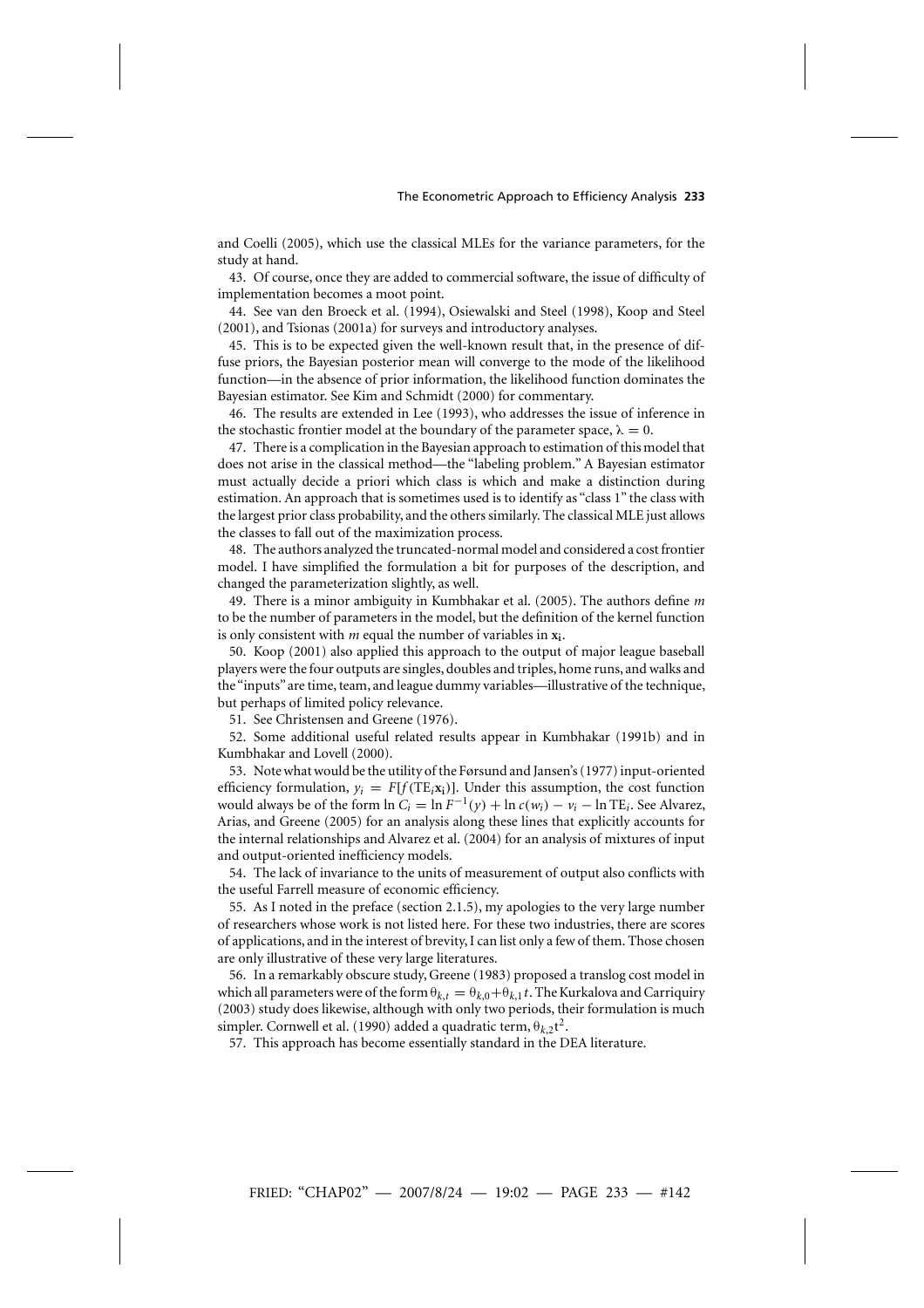58. It does not follow automatically that biases in the estimates of the parameters of the production or cost function will translate into biases in estimates of inefficiency (though the evidence does suggest it does). In a linear regression model, omitted variable biases in coefficients do not always translate into biases in forecasts. Under some reasonable assumptions, one can, e.g., safely truncate a distributed lag model.

59. These models are anticipated in Kumbhakar and Hjalmarsson (1995), who proposed representing time-varying inefficiency with equivalents to these models. Their proposed estimators do not maintain the stochastic frontier specification, however. Methodological issues are discussed in Heshmati and Kumbhakar (1994) and Kumbhakar and Heshmati (1995).

60. Swamy and Tavlas (2001) label these "first-generation" and "second-generation" methods. In the current literature, one can find a vast library of treatments on "mixed" models,"hierarchical"models,"multilevel"models, and "random-parameters"models, all of which are the same. Applications can be found in every area in the social sciences.

61. Their study demonstrated, as one might guess from the functional form, that ignoring heteroskedasticity of this form would lead to persistent biases in MLEs of the production or cost function parameters.

62. A Monte Carlo study of the properties of this model is Guermat and Hadri (1999). The exponential model with nonmonotonic effects on estimated inefficiency is examined at length in Wang (2002). An application of the doubly heteroskedastic model is Hadri et al. (2003a, 2003b).

63. See Schmidt and Sickles (1984).

64. There seems to be a presumption in some writings that the fixed-effects model when fit to panel data *must* be computed by using the "within" transformation (deviations from group means). In fact, this is merely a means to another end and, with modern software, some of which is quite capable of estimating regressions with hundreds of coefficients (even with desktop computers), may be quite unnecessary. The point is that this ought not to be construed as any sort of model in itself; it is merely a computational device usable for solving a practical problem. Note this is the motivation behind Greene's (2005) "true" fixed-effects model.

65. For example, their model involved 14 basic coefficients and a [α, γ, δ]*<sup>i</sup>* for each of eight firms, a total of 38 coefficients. This is well within the reach of any modern regression package, even on a desktop computer. The point is that there are few practical obstacles to computing estimators for the various frontier models given the current state of computer software.

66. Kumbhakar (1991a) proposes a hybrid of the frontier model and a two-way random-effects model. The disturbance specification is  $\varepsilon_{it} = w_i + c_t + v_{it} - u_{it}$ (my notation) in which  $w_i$ ,  $c_t$ , and  $v_{it}$  constitute, with normal distributions, a more or less conventional model by Balestra and Nerlove (1968), but *uit* is the truncation of a normally distributed variable with mean  $\mu_{it}$  (which may depend on exogenous variables). Thus, the fact that  $u_{it}$  is positive embodies the frontier aspect of the model, but the panel nature of the model is carried by  $w_i$  and  $c_t$ . Once again, this is essentially the same as Greene's (2004a) true random-effects model.

67. In the Bayesian framework, the distinction between fixed and random effects does not have the same interpretation as in the classical framework. As will be evident momentarily, the distinction becomes simply whether the inefficiencies are treated as parameters or as missing data. Estimation is the same either way.

68. Greene and Misra (2003) discuss simulation-based estimation of this quantity for cases in which the precise functional form is not known.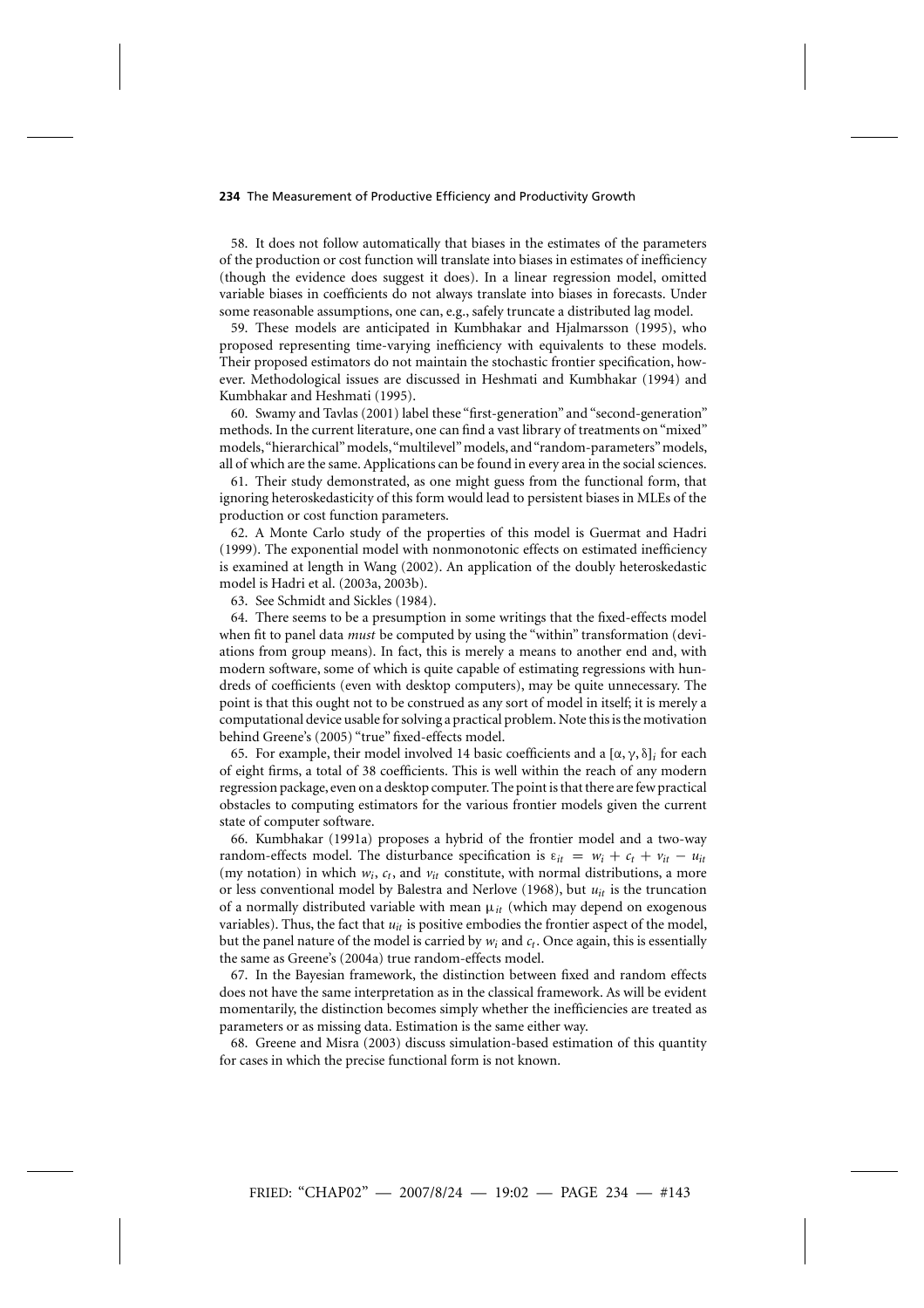69. For the gamma model,  $E[u_{it}^r | \varepsilon_{it}] = q(P + r - 1, \varepsilon_{it})/q(P - 1, \varepsilon_{it}).$ 

70. I have also investigated experimentally the relationship between the JLMS estimator and the actual inefficiencies when the latter are "known." Not surprisingly, I found that the overall quality of the estimator degrades with smaller  $\lambda$  values, that is, with larger noise components, *v*.What was a bit surprising was that the JLMS estimator tends systematically to underpredict *u* when *u* is small and overpredict it when *u* is large—again, with improvement as  $\lambda$  increases.

71. There is one other small point that might be considered in either a Bayesian or a classical context. The interval thus constructed is not as short as it might be. In order to encompass  $100(1 - \alpha)$ % of this asymmetric distribution, with the narrowest interval possible, we should find the equivalent of the Bayesian HPD interval. For the truncated normal distribution, we can actually deduce what this is. Suppose we wish to capture 95% of the mass of the distribution. For a density in which more than 2.5% of the untruncated distribution is to the left of zero (and this will be most of the time), the shortest interval will be from zero to the 95th percentile of the truncated normal distribution. By construction, this interval will be shorter than one that puts 2.5% of the mass from zero to L and 2.5% of the mass to the right of *U*. A simple figure makes this obvious.

72. See Bera and Sharma (1999) and Hjalmarsson, Kumbhakar, and Heshmati (1996). Bera and Sharma also provide the expressions needed for the Battese and Coelli measures, *E*[TE*i*|ε*i*].

73. There have been a number of panel-data analyses of this industry, including Sickles (1987), Sickles, Good, and Johnson (1986), Schmidt and Sickles (1984), Good, Nadiri, Roller, and Sickles (1993), Good, Roller, and Sickles (1993), Good, Roller, and Sickles (1995), Good and Sickles (1995), and Alam and Sickles (1998, 2000), and the references cited therein.

74. Results extracted from other studies, notably the Bayesian estimates reported in section 2.10.2.1, were not replicated here. Researchers who wish to replicate those results should contact the original authors.

75. There are no general-purpose econometric packages that specifically contain MLEs for deterministic frontier models, though there are any number of programs with which the linear and quadratic programming "estimators" can be computed. Likewise, the gamma model with only one-sided residuals can be programmed but presents an exceedingly difficult problem for conventional estimation.

76. A separate package, downloadable at no cost (as is *Frontier 4.2*), distributed by the Center for Efficiency and Productivity Analysis at the University of Queensland in Australia, can be used for DEA (http://http://www.scripting.com/frontier/newReleases/ Frontier42.html).

77. The lack of replicability in empirical econometrics has been widely documented and is, ultimately, a major challenge and shortcoming of a large amount of contemporary research (see, e.g., Anderson et al., 2005). Even a cursory reading of the Bayesian applications of stochastic frontier modeling will suggest how difficult it would be to replicate this type of work the way it is currently documented.

78. The original data set contained the 123 observations discussed above and 35 holding company aggregates of some of the firms. My data file contains all 158 observations, but we will be using only the 123 firm-level observations.

79. Using the standard deviation of  $u_i$  rather than the mean as the initial estimator of  $\gamma$  to form the weighting matrix led to an implausible value of  $\theta$  in excess of 6.0.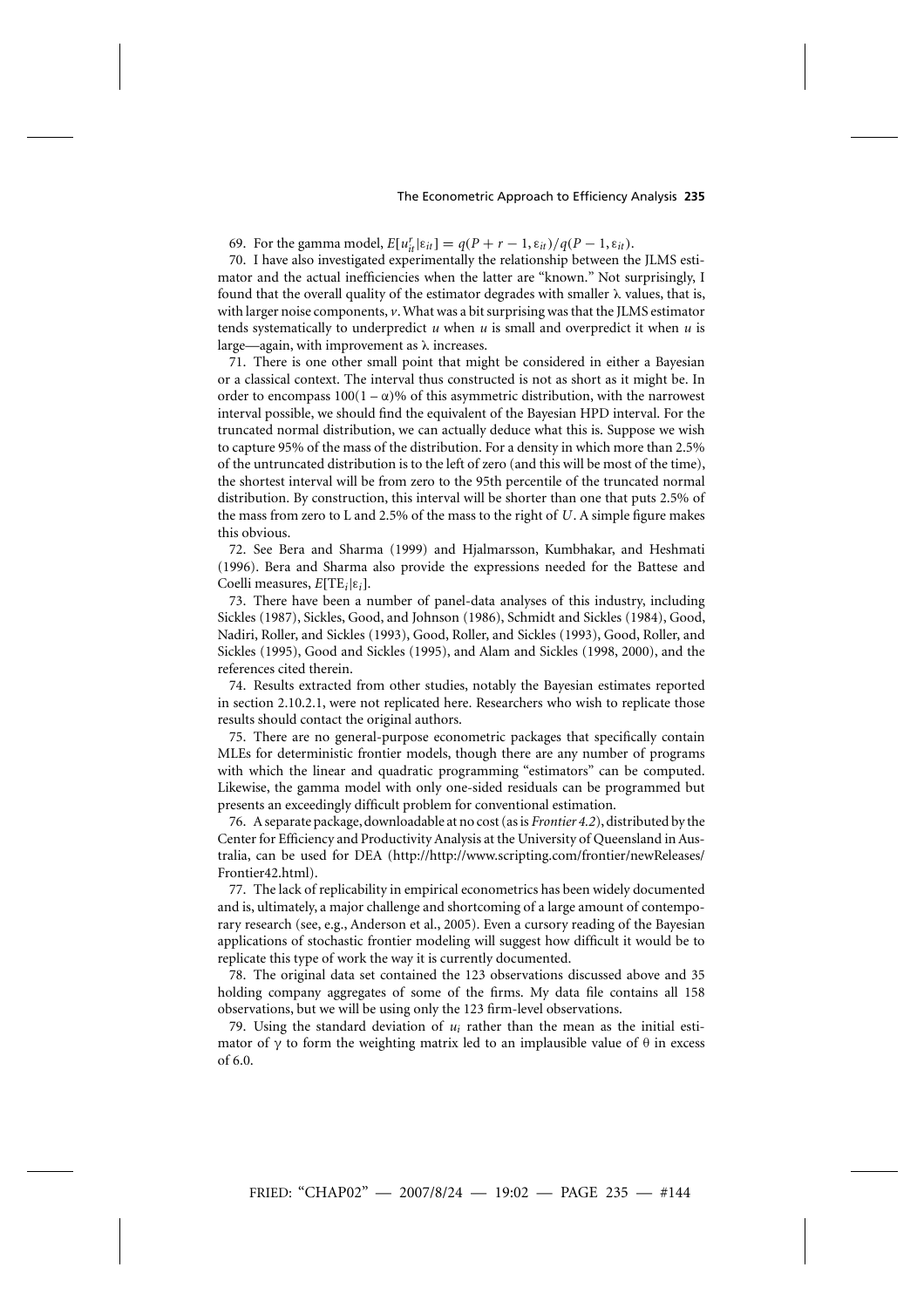80. The parameter heterogeneity feature of these two applications takes the model in a different direction. It appears that this feature has induced the peculiar findings with respect to inefficiency, but that is aside from the specification issue.

81. Their conclusion,"This paradigm thus allows direct posterior inference on firmspecific efficiencies, avoiding the much criticized two-step procedure of Jondrow et al. (1982)," overreaches a bit. Subsequent researchers continue to rely comfortably on JLMS and the extensions suggested by Horrace and Schmidt (1996), Bera and Sharma (1999), and Kim and Schmidt (2000). And, as shown above, the Bayesian posterior estimators are essentially the same as the classical JLMS estimator.

82. Kim and Schmidt (2000) found, likewise, that the Bayesian and classical estimators when applied to the same model under the same assumptions tended to produce essentially the same results.

83. It appears that there might have been some small differences in the data used the "fixed-parameter" estimates reported seem to resemble, but not quite equal, our classical, least squares estimates or our normal–gamma estimates. Because we are interested here only in the methodology, I leave it to subsequent researchers to fine-tune the comparison.

84. If we restrict the sample to only the firms with all 15 years of data, the entire problem vanishes, and there is no problem fitting the stochastic production frontier model. As a general rule, we would not do the specification search in this fashion, so we will not pursue this angle.

85. These data were developed and provided by S. Kumbhakar and E. Tsionas. Their assistance is gratefully acknowledged here.

86. This model as given would be the classical counterpart to a hierarchical Bayes formulation, e.g., in Tsionas (2002). The fixed values of  $\lambda$  and  $\sigma$  would correspond to flat priors, which would lead to the MLEs.

87. In our implementation of this procedure, we do not actually use random draws from the distribution. The terms in the simulation are built up from Halton sequences, which are deterministic. Details on this method of integration appear in Train (2003) and Greene (2003a).

88. The wall of points at the right in the scatter plot is the value produced for relatively extreme observations, where the numerical limit of our ability to compute the standard normal CDF is reached: at about 8.9 standard deviations.

## **References**

Absoft, 2005, *IMSL Libraries, Reference Guide*, http://www.absoft.com/Products/ Libraries/imsl.html.

- Adams, R., A. Berger, and R. Sickles, 1999, "Semiparametric Approaches to Stochastic Panel Frontiers with Applications in the Banking Industry," *Journal of Business and Economic Statistics*, 17, pp. 349–358.
- Afriat, S., 1972, "Efficiency Estimation of Production Functions," *International Economic Review*, 13, pp. 568–598.
- Aguilar, R., 1988, "Efficiency in Production: Theory and an Application on Kenyan Smallholders," Ph.D. Dissertation, Department of Economics, University of Göteborg, Sweden.
- Aigner, D., T. Amemiya, and D. Poirier, 1976, "On the Estimation of Production Frontiers," *International Economic Review*, 17, pp. 377–396.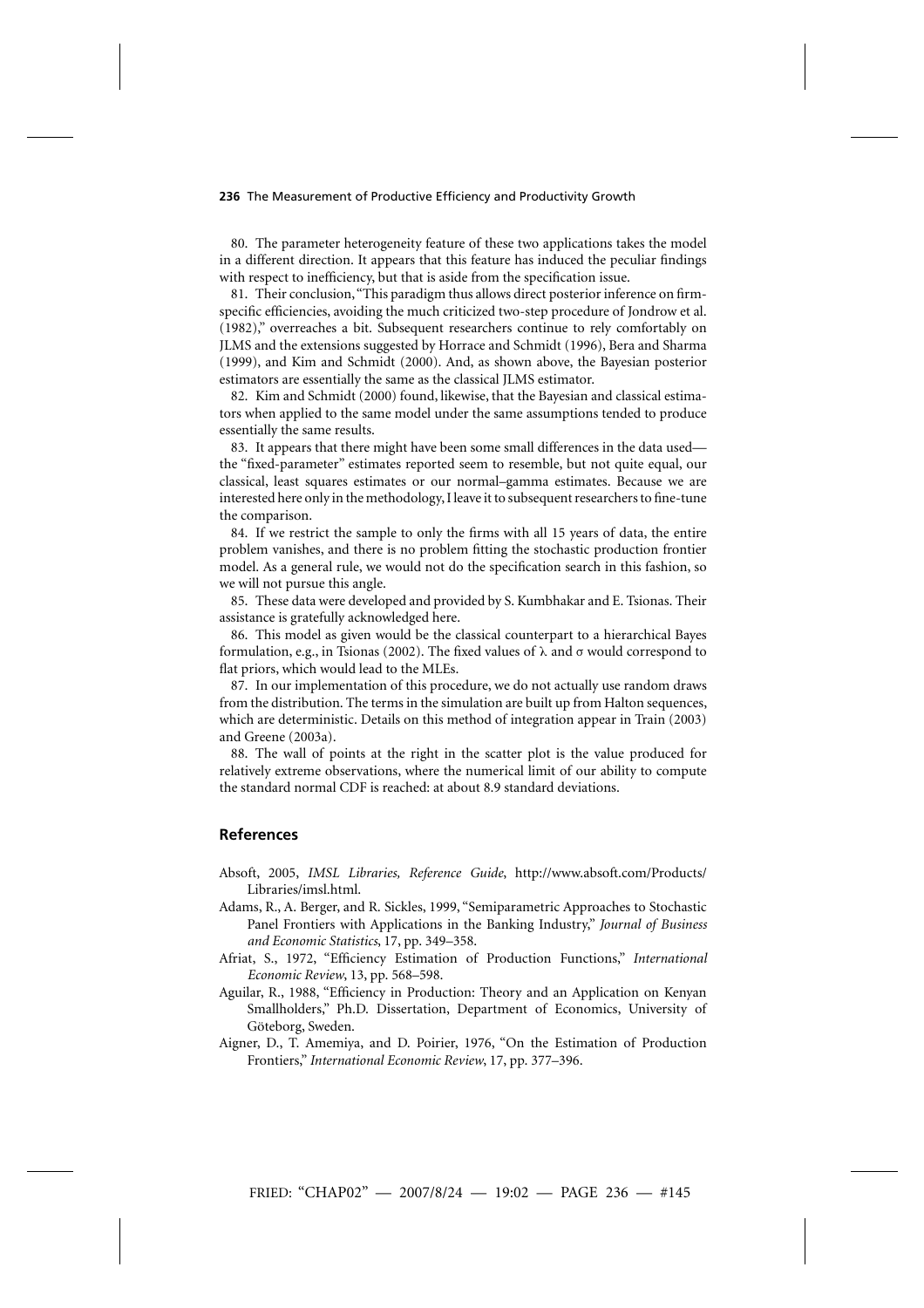- Aigner, D., and S. Chu, 1968, "On Estimating the Industry Production Function," *American Economic Review*, 58, pp. 826–839.
- Aigner, D., K. Lovell, and P. Schmidt, 1977, "Formulation and Estimation of Stochastic Frontier Production Function Models," *Journal of Econometrics*, 6, pp. 21–37.
- Akhavein, J., P. Swamy, and S. Taubman, 1994,"A General Method of Deriving Efficiencies of Banks from a Profit Function,"Working Paper No. 94-26,Wharton School, University of Pennsylvania, Philadelphia.
- Alam, I., and R. Sickles, 1998, "The Relationship Between Stock Market Returns and Technical Efficiency Innovations: Evidence from the U.S. Airline Industry,"*Journal of Productivity Analysis*, 9, pp. 35–51.
- Alam, I., and R. Sickles, 2000, "A Time Series Analysis of Deregulatory Dynamics and Technical Efficiency: The Case of the U.S.Airline Industry,"*International Economic Review*, 41, pp. 203–218.
- Albert, J., and S. Chib, 1993, "Bayesian Analysis of Binary and Polytomous Response Data," *Journal of the American Statistical Association*, 88, pp. 669–679.
- Albriktsen, R., and F. Førsund, 1990, "A Productivity Study of the Norwegian Building Industry," *Journal of Productivity Analysis*, 2, pp. 53–66.
- Ali, A., and L. Seiford, 1993, "The Mathematical Programming Approach to Efficiency Analysis," in *The Measurement of Productive Efficiency*, H. Fried, K. Lovell, and S. Schmidt, eds. Oxford University Press, New York.
- Alvarez, A., C. Amsler, L. Orea, and P. Schmidt, 2006, "Interpreting and Testing the Scaling Property in Models Where Inefficiency Depends on Firm Characteristics," *Journal of Productivity Analysis*, 25, 3, 2006, pp. 201-212.
- Alvarez, A., C. Arias, and W. Greene, 2005, "Accounting for Unobservables in Production Models: Management and Inefficiency," Working Paper, Department of Economics, University of Oviedo, Spain.
- Alvarez, A., C. Arias, and S. Kumbhakar, 2004, "Additive Versus Interactive Unobservable Individual Effects in the Estimation of Technical Efficiency," Working Paper, Department of Economics, University of Oviedo, Spain.
- Amemiya, T., 1973, "Regression Analysis When the Dependent Variable Is Truncated Normal," *Econometrica*, 41, pp. 997–1016.
- Anderson, R., W. Greene, B. McCullough, and H. Vinod, 2005, "The Role of Data and Program Archives in the Future of Economic Research," Working Paper 2005-14, Federal Reserve Bank, St. Louis, MO.
- Annaert, J., J. van den Broeck, and R. Vennet, 2001, "Determinants of Mutual Fund Performance: A Bayesian Stochastic Frontier Approach,"Working Paper 2001/103, University of Gent, Ghent, Belgium.
- Aptech Systems, Inc., 2005, *Gauss Reference Guide*, http://http://www.aptech.com, Kent, WA.
- Arickx, F., J. Broeckhove, M. Dejonghe, and J. van den Broeck, 1997, "BSFM: A Computer Program for Bayesian Stochastic Frontier Models,"*Computational Statistics*, 12, pp. 403–421.
- Arrow, K., H. Chenery, B. Minhas, and R. Solow, 1961,"Capital Labor Substitution and Economic Efficiency," *Review of Economics and Statistics*, 45, pp. 225–247.
- Atkinson, S., and C. Cornwell, 1993, "Estimation of Technical Efficiency with Panel Data: A Dual Approach," *Journal of Econometrics*, 59, pp. 257–262.
- Atkinson, S., and J. Dorfman, 2005, "Bayesian Measurement of Productivity and Efficiency in the Presence of Undesirable Outputs: Crediting Electric Utilities for Reducing Air Pollution," *Journal of Econometrics*, 126, pp. 445–468.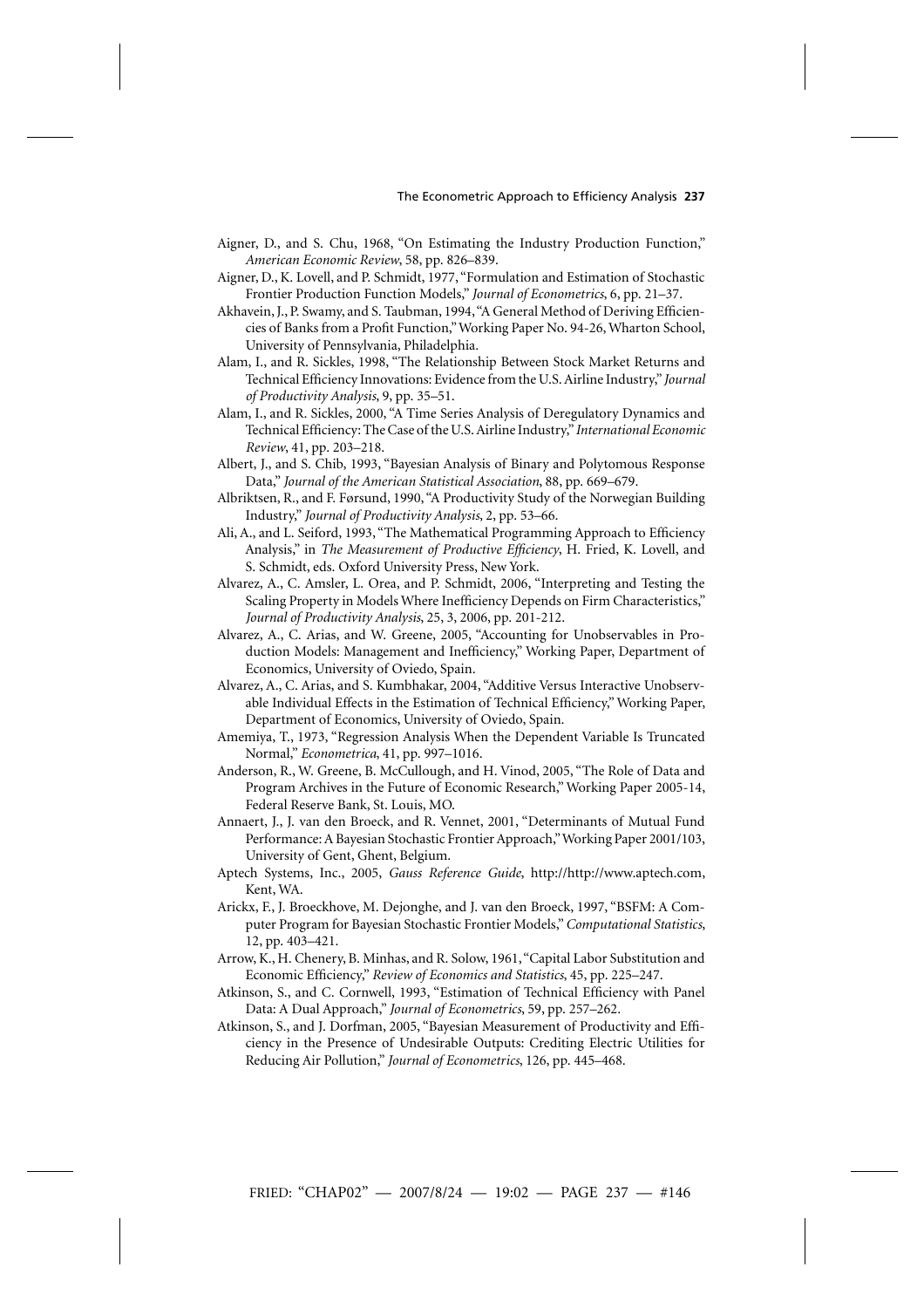- Atkinson, S, R. Fare, and D. Primont, 2003 "Stochastic Estimation of Firm Technology, Inefficiency and Productivity Growth Using Shadow Cost and Distance Functions," *Journal of Econometrics*, 108, pp. 203–226.
- Averch, H., and L. Johnson, 1962,"Behavior of the Firm under Regulatory Constraint," *American Economic Review*, 52, pp. 1052–1069.
- Balestra, P., and M. Nerlove, 1968, "Pooling Cross Section and Time Series Data in the Estimation of a Dynamic Model: The Demand for Natural Gas," *Econometrica*, 34, pp. 585–612.
- Bankar, R., 1993, "Maximum Likelihood, Consistency, and Data Envelopment Analysis," *Management Science*, 39, pp. 1265–1273.
- Bankar, R., 1997, "Hypothesis Tests Using Data Envelopment Analysis," *Journal of Productivity Analysis*, 7, pp. 139–159.
- Banker, R., and A. Maindiratta, 1988, "Nonparametric Analysis of Technical and Allocative Efficiencies in Production," *Econometrica*, 56, pp. 1315–1332.
- Battese, G., 1992, "Frontier Production Functions and Technical Efficiency: A Survey of Empirical Applications in Agricultural Economics," *Agricultural Economics*, 7, pp. 185–208.
- Battese, G., and T. Coelli, 1988, "Prediction of Firm-level Technical Efficiencies with a Generalized Frontier Production Function and Panel Data," *Journal of Econometrics*, 38, pp. 387–399.
- Battese, G., and T. Coelli, 1992, "Frontier Production Functions, Technical Efficiency and Panel Data: With Application to Paddy Farmers in India," *Journal of Productivity Analysis*, 3, pp. 153–169.
- Battese, G., and T. Coelli, 1995, "A Model for Technical Inefficiency Effects in a Stochastic Frontier Production Model for Panel Data," *Empirical Economics*, 20, pp. 325–332.
- Battese, G., T. Coelli, and T. Colby, 1989,"Estimation of Frontier Production Functions and the Efficiencies of Indian Farms Using Panel Data from ICRISTAT's Village Level Studies," *Journal of Quantitative Economics*, 5, pp. 327–348.
- Battese, G., and G. Corra, 1977, "Estimation of a Production Frontier Model: With Application to the Pastoral Zone of Eastern Australia," *Australian Journal of Agricultural Economics*, 21, pp. 167–179.
- Battese, G., A. Rambaldi, and G. Wan, 1997, "A Stochastic Frontier Production Function with Flexible Risk Properties," *Journal of Productivity Analysis*, 8, pp. 269–280.
- Bauer, P., 1990, "A Survey of Recent Econometric Developments in Frontier Estimation," *Journal of Econometrics*, 46, pp. 21–39.
- Bauer, P., A. Berger, G. Ferrier, and D. Humphrey, 1998, "Consistency Conditions for Regulatory Analysis of Financial Institutions: A Comparison of Frontier Efficiency Methods," *Journal of Economics and Business*, 50, pp. 85–114.
- Beckers, D., and C. Hammond, 1987,"A Tractable Likelihood Function for the Normal-Gamma Stochastic Frontier Model," *Economics Letters*, 24, pp. 33–38.
- Bera, A., and S. Sharma, 1999, "Estimating Production Uncertainty in Stochastic Frontier Production Function Models," *Journal of Productivity Analysis*, 12, pp. 187–210.
- Berger,A., 1993,"Distribution Free Estimates of Efficiency in the U.S. Banking Industry and Tests of the Standard Distributional Assumptions," *Journal of Productivity Analysis*, 4, pp. 261–292.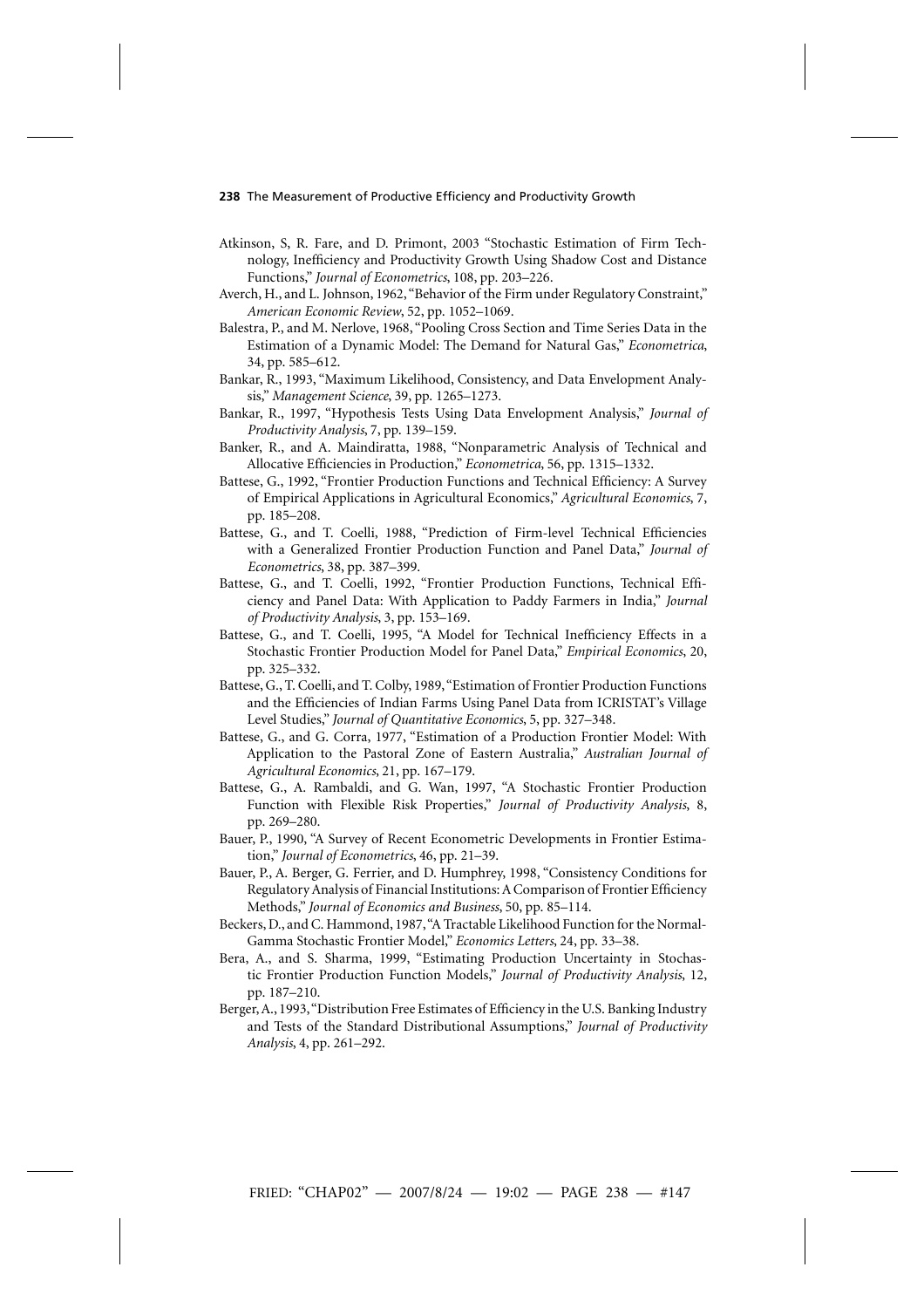- Berger, A., and D. Humphrey, 1991, "The Dominance of Inefficiencies over Scale and Product Mix Economies in Banking," *Journal of Monetary Economics*, 28, pp. 117–148.
- Berger, A., and D. Humphrey, 1992, "Measurement and Efficiency Issues in Commercial Banking," in *National Bureau of Economic Research Studies in Income and Wealth*, Vol. 56, *Output Measurement in the Service Sector*, Z. Griliches, ed., Chicago, University of Chicago Press.
- Berger, A., and L. Mester, 1997, "Inside the Black Box: What Explains Differences in Efficiencies of Financial Institutions?" *Journal of Banking and Finance*, 21, pp. 895–947.
- Bhattacharyya, A., S. Kumbhakar, and A. Bhattacharyya, 1995, "Ownership Structure and Cost Efficiency: A Study of Publicly Owned Passenger Bus Transportation Companies in India," *Journal of Productivity Analysis*, 6, pp. 47–62.
- Bjurek, H., L. Hjalmarsson, and F. Forsund, 1990, "Deterministic Parametric and Nonparametric Estimation of Efficiency in Service Production: A Comparison," *Journal of Econometrics*, 46, pp. 213–227.
- Breusch, T., and A. Pagan, 1980, "The LM Test and Its Applications to Model Specification in Econometrics," *Review of Economic Studies*, 47, pp. 239–254.
- Cameron, C., T. Li, P. Trivedi, and D. Zimmer, 2004, "Modeling the Differences in Counted Outcomes Using Bivariate Copula Models with Applications to Mismeasured Counts," *Econometrics Journal*, 7, pp. 566–584.
- Casella, G., and E. George, 1992,"Explaining the Gibbs Sampler,"*American Statistician*, 46, pp. 167–174.
- Caudill, S., and Ford, J., 1993,"Biases in Frontier Estimation Due to Heteroskedasticity," *Economics Letters*, 41, pp. 17–20.
- Caudill, S., J. Ford, and D. Gropper, 1995, "Frontier Estimation and Firm Specific Inefficiency Measures in the Presence of Heteroscedasticity," *Journal of Business and Economic Statistics*, 13, pp. 105–111.
- Caves, D., L. Christensen, and M. Trethaway, 1980, "Flexible Cost Functions for Multiproduct Firms," *Review of Economics and Statistics*, 62, pp. 477–481.
- Cazals, C., J. Florens, and L. Simar, 2002, "Nonparametric Frontier Estimation: A Robust Approach," *Journal of Econometrics*, 106, pp. 1–25.
- Chakraborty, K., B. Biswas, and W. Lewis, 2001, "Measurement of Technical Efficiency in Public Education: A Stochastic and Nonstochastic Production Function Approach," *Southern Economic Journal*, 67, pp. 889–905.
- Chen, T., and D. Tang, 1989, "Comparing Technical Efficiency Between Import Substitution Oriented and Export Oriented Foreign Firms in a Developing Economy," *Journal of Development of Economics*, 26, pp. 277–289.
- Christensen, L., and W. Greene, 1976, "Economies of Scale in U.S. Electric Power Generation," *Journal of Political Economy*, 84, pp. 655–676.
- Cobb, S., and P. Douglas, 1928, "A Theory of Production," *American Economic Review*, 18, pp. 139–165.
- Coelli, T., 1991, "Maximum Likelihood Estimation of Stochastic Frontier Production Functions with Time Varying Technical Efficiency Using the Computer Program Frontier Version 2.0," Department of Economics, University of New England, Armidale, Australia.
- Coelli, T., 1995, "Estimators and Hypothesis Tests for a Stochastic Frontier Function: A Monte Carlo Analysis," *Journal of Productivity Analysis*, 6, pp. 247–268.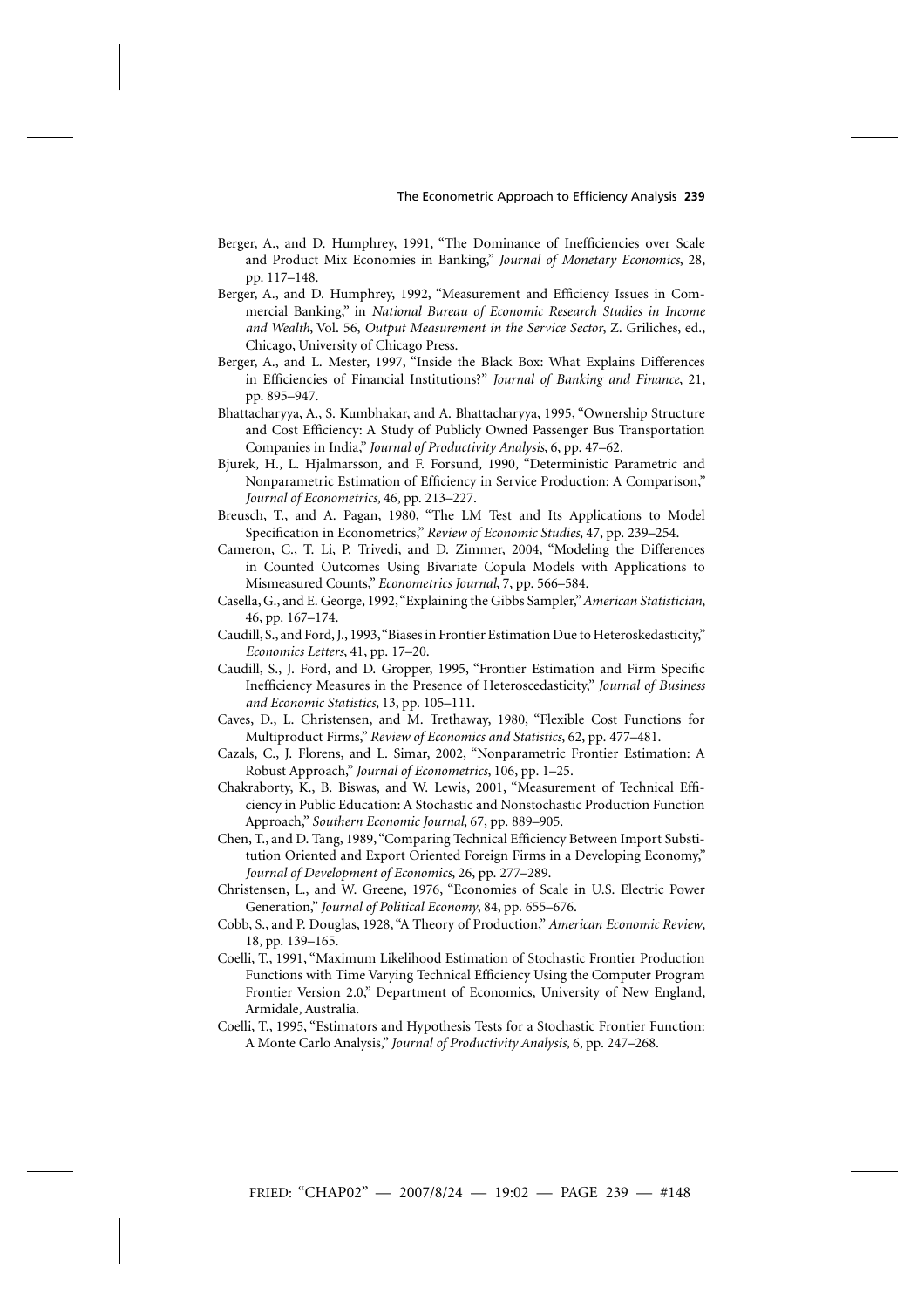- Coelli, T., 1996, "Frontier Version 4.1: A Computer Program for Stochastic Frontier Production and Cost Function Estimation,"Working Paper 96/7, Center for Efficiency and Productivity Analysis, Department of Econometrics, University of New England, Armidale, Australia.
- Coelli, T., 2000, "On the Econometric Estimation of the Distance Function Representation of a Production Technology," Working Paper 2000/42, CORE, Catholic University of Louvain, Louvain-la-Neuve, Belgium.
- Coelli, T., and S. Perelman, 1996, "Efficiency Measurement, Multiple Output Technologies and Distance Functions: With Application to European Railways," *European Journal of Operational Research*, 117, pp. 326–339.
- Coelli, T., and S. Perelman, 1999, "A Comparison of Parametric and Nonparametric Distance Functions: With Application to European Railways," CREPP Discussion Paper 96/25, University of Liège, Belgium.
- Coelli, T., and S. Perelman, 2000, "Technical Efficiency of European Railways: A Distance Function Approach," *Applied Economics*, 32, pp. 67–76.
- Coelli, T., P. Rao, and G. Battese, 1998, *An Introduction to Efficiency and Productivity Analysis*, Kluwer Academic Publishers, Boston.
- Cornwell, C., and P. Schmidt, 1996, "Production Frontiers and Efficiency Measurement," in *The Econometrics of Panel Data: A Handbook of the Theory with Applications*, 2nd rev. ed., L. Matyas and P. Sevestre, eds., Kluwer Academic Publishers, Boston.
- Cornwell, C., P. Schmidt, and R. Sickles, 1990, "Production Frontiers with Cross Sectional and Time Series Variation in Efficiency Levels," *Journal of Econometrics*, 46, pp. 185–200.
- Cuesta, R., 2000, "A Production Model with Firm Specific Temporal Variation in Technical Efficiency:With Application to Spanish Dairy Farms," *Journal of Productivity Analysis*, 13, pp. 139–158.
- Cuesta, R., and L. Orea, 2002, "Mergers and Technical Efficiency in Spanish Savings Banks: A Stochastic Distance Function Approach," *Journal of Banking and Finance*, 26, pp. 2231–2247.
- Cummins, J., and H. Zi, 1998, "Comparison of Frontier Efficiency Models: An Application to the U.S. Life Insurance Industry," *Journal of Productivity Analysis*, 10, pp. 131–152.
- Dean, J., 1951, *Managerial Economics*, Prentice Hall, Englewood Cliffs, NJ.
- Debreu, G., 1951, "The Coefficient of Resource Utilization," *Econometrica*, 19, pp. 273–292.
- Deprins, D., and L. Simar, 1985, "A Note on the Asymptotic Relative Efficiency of M.L.E. in a Linear Model with Gamma Disturbances," *Journal of Econometrics*, 27, pp. 383–386.
- Deprins, D., and L. Simar, 1989a, "Estimation of Deterministic Frontiers with Exogenous Factors of Inefficiency," *Annals of Economics and Statistics (Paris)*, 14, pp. 117–150.

Deprins, D., and L. Simar, 1989b,"Estimating Technical Inefficiencies with Corrections for Environmental Conditions with an Application to Railway Companies," Annals *of Public and Cooperative Economics*, 60, pp. 81–102.

Econometric Software, Inc., 2000, *LIMDEP, User's Manual*, http://http://www.limdep. com, Plainview, NY.

Estima, 2005, *RATS Reference Guide*, http://http://www.estima.com, Evanston, IL.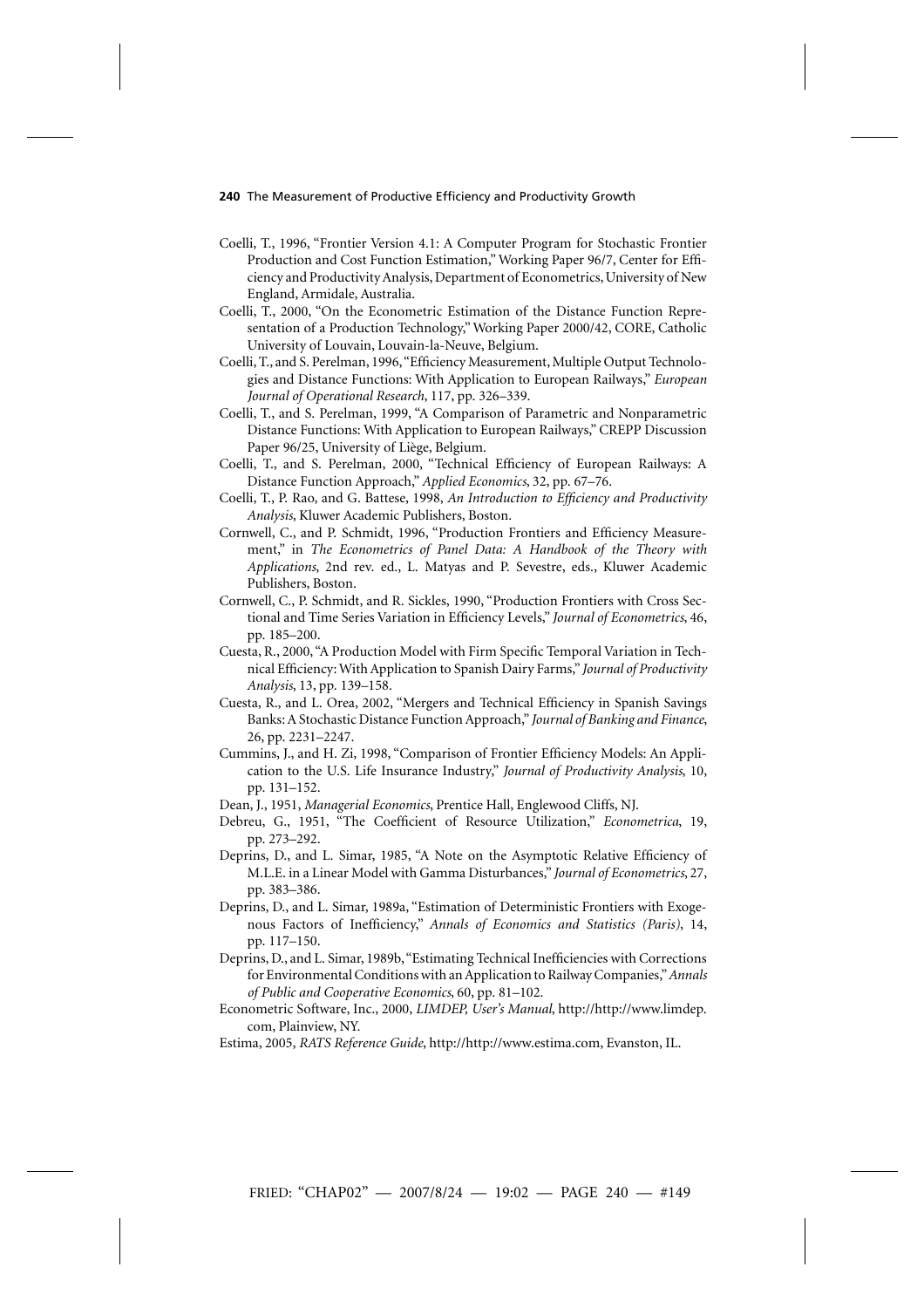## The Econometric Approach to Efficiency Analysis **241**

- Evans, D, A. Tandon, C. Murray, and J. Lauer, 2000a, "The Comparative Efficiency of National Health Systems in Producing Health: An Analysis of 191 Countries,"GPE Discussion Paper No. 29, EIP/GPE/EQC, World Health Organization, Geneva.
- Evans D, A. Tandon, C. Murray, and J. Lauer, 2000b,"Measuring Overall Health System Performance for 191 Countries," GPE Discussion Paper No. 30, EIP/GPE/EQC, World Health Organization, Geneva.
- Fan, Y., Q. Li, and A. Weersink, 1996, "Semiparametric Estimation of Stochastic Production Frontiers," *Journal of Business and Economic Statistics*, 64, pp. 865–890.
- Farrell, M., 1957, "The Measurement of Productive Efficiency," *Journal of the Royal Statistical Society A, General*, 120, pp. 253–281.
- Farsi, M., and M. Filippini, 2003, "An Empirical Analysis of Cost Efficiency in Nonprofit and Public Nursing Homes," Working Paper, Department of Economics, University of Lugano, Switzerland.
- Farsi, M., M. Filippini, and M. Kuenzle, 2003, "Unobserved Heterogeneity in Stochastic Cost Frontier Models: A Comparative Analysis," Working Paper 03-11, Department of Economics, University of Lugano, Switzerland.
- Fernandez, C., G. Koop, and M. Steel, 1999, "Multiple Output Production with Undesirable Outputs: An Application to Nitrogen Surplus in Agriculture," Working Paper 99-17, Department of Economics, University of Edinburgh, Scotland.
- Fernandez, C., G. Koop, and M. Steel, 2000, "A Bayesian Analysis of Multiple Output Production Frontiers," *Journal of Econometrics*, 98, pp. 47–79.
- Fernandez, C., G. Koop, and M. Steel, 2002, "Multiple Output Production with Undesirable Outputs: An Application to Nitrogen Surplus in Agriculture," *Journal of the American Statistical Association*, 97, pp. 432–442.
- Fernandez, C., G. Koop, and M. Steel, 2005, "Alternative Efficiency Measures for Multiple Output Production," Journal of Econometrics, 126, 2, 2005, pp. 411–444.
- Fernandez, C. J. Osiewalski, and M. Steel, 1997,"On the Use of Panel Data in Stochastic Frontier Models with Improper Priors," *Journal of Econometrics*, 79, pp. 169–193.
- Ferrier, G., and K. Lovell, 1990, "Measuring Cost Efficiency in Banking: Econometric and Linear Programming Evidence," *Journal of Econometrics*, 46, pp. 229–245.
- Førsund, F., 1992, "A Comparison of Parametric and Nonparametric Efficiency Measures: The Case of Norwegian Ferries," *Journal of Productivity Analysis*, 3, pp. 25–44.
- Førsund, F., and L. Hjalmarsson, 1974,"On the Measurement of Productive Efficiency," *Swedish Journal of Economics*, 76, pp. 141–154.
- Førsund, F., and L. Hjalmarsson, 1979, "Frontier Production Functions and Technical Progress: A Study of General Milk Processing in Swedish Dairy Plants," *Econometrica*, 47, pp. 883–900.
- Førsund, F., and E. Jansen, 1977,"On Estimating Average and Best Practice Homothetic Production Functions via Cost Functions," *International Economic Review*, 18, pp. 463–476.
- Førsund, F.,K. Lovell, and P. Schmidt, 1980,"A Survey of Frontier Production Functions and of Their Relationship to Efficiency Measurement," *Journal of Econometrics*, 13, pp. 5–25.
- Gabrielsen, A., 1975, "On Estimating Efficient Production Functions," Working Paper No. A-85, Chr. Michelsen Institute, Department of Humanities and Social Sciences, Bergen, Norway.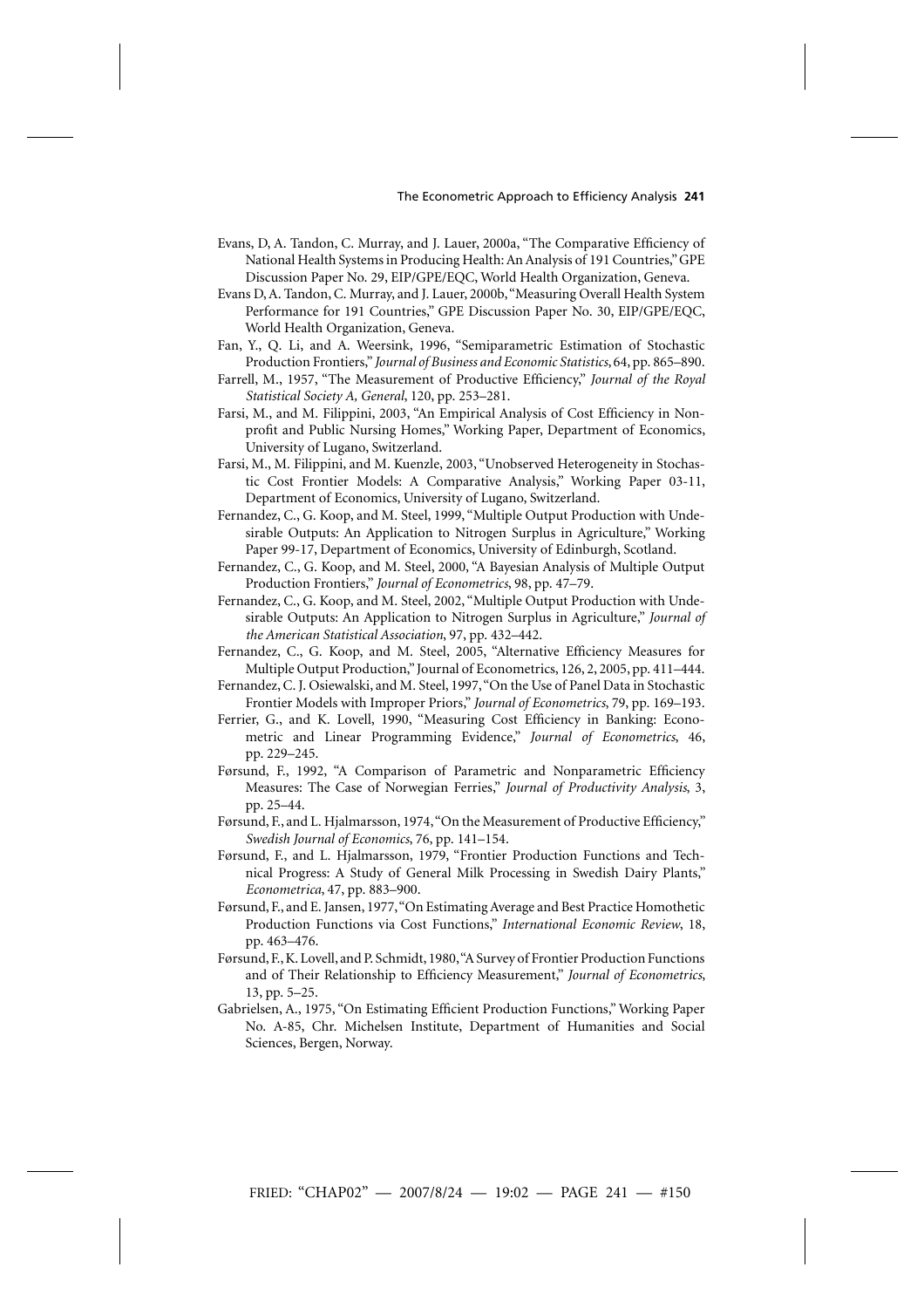- Gong, B., and R. Sickles, 1989, "Finite Sample Evidence on the Performance of Stochastic Frontier Models Using Panel Data," *Journal of Productivity Analysis*, 1, pp. 119–261.
- Good, D., I. Nadiri, L. Roller, and R. Sickles, 1993,"Efficiency and Productivity Growth Comparisons of European and U.S. Air Carriers: A First Look at the Data," *Journal of Productivity Analysis*, 4, pp. 115–125.
- Good, D., L. Roller, and R. Sickles, 1993, "U.S. Airline Deregulation: Implications for European Transport," *Economic Journal*, 103, pp. 1028–1041.
- Good, D., L. Roller, and R. Sickles, 1995, "Airline Efficiency Differences Between Europe and the U.S.: Implications for the Pace of E.C. Integration and Domestic Regulation," *European Journal of Operational Research*, 80, pp. 508–518.
- Good, D., and Sickles, R., 1995, "East Meets West: A Comparison of the Productive Performance of Eastern European and Western European Air Carriers," Working Paper, Department of Economics, Rice University, Houston, TX.
- Gravelle H, R. Jacobs, A. Jones, and A. Street, 2002a, "Comparing the Efficiency of National Health Systems: Econometric Analysis Should Be Handled with Care," Working Paper, Health Economics Unit, University of York, UK.
- Gravelle H, R. Jacobs, A. Jones, and A. Street, 2002b, "Comparing the Efficiency of National Health Systems: A Sensitivity Approach," Working Paper, Health Economics Unit, University of York, UK.
- Greene, W., 1980a, "Maximum Likelihood Estimation of Econometric Frontier Functions," *Journal of Econometrics*, 13, pp. 27–56.
- Greene, W., 1980b, "On the Estimation of a Flexible Frontier Production Model," *Journal of Econometrics*, 3, pp. 101–115.
- Greene, W., 1983, "Simultaneous Estimation of Factor Substitution, Economies of Scale, and Non-neutral Technological Change," in *Econometric Analyses of Productive Efficiency*, Dogramaci, A., ed., Nijoff Publishing Co., Dordrecht, The Netherlands.
- Greene, W., 1990, "A Gamma Distributed Stochastic Frontier Model," *Journal of Econometrics*, 46, pp. 141–163.
- Greene, W., 1993, "The Econometric Approach to Efficiency Analysis," in *The Measurement of Productive Efficiency*, H. Fried, K. Lovell, and S. Schmidt, eds., Oxford University Press, Oxford.
- Greene, W., 1997, "Frontier Production Functions," in *Handbook of Applied Econometrics*, Vol. 2, *Microeconomics*, H. Pesaran and P. Schmidt, eds., Oxford University Press, Oxford.
- Greene, W., 2000, "LIMDEP Computer Program: Version 8.0," Econometric Software, Plainview, NY.
- Greene, W., 2003a, *Econometric Analysis*, 5th ed., Prentice Hall, Upper Saddle River, NJ.
- Greene,W., 2003b, "Simulated Likelihood Estimation of the Normal-Gamma Stochastic Frontier Function," *Journal of Productivity Analysis*, 19, pp. 179–190.
- Greene, W., 2004a, "Fixed and Random Effects in Stochastic Frontier Models," *Journal of Productivity Analysis*, 23, pp. 7–32.
- Greene,W., 2004b,"Distinguishing Between Heterogeneity and Inefficiency: Stochastic Frontier Analysis of the World Health Organization's Panel Data on National Health Care Systems," *Health Economics*, 13, pp. 959–980.
- Greene, W., 2005, "Reconsidering Heterogeneity in Panel Data Estimators of the Stochastic Frontier Model," *Journal of Econometrics*, 126, pp. 269–303.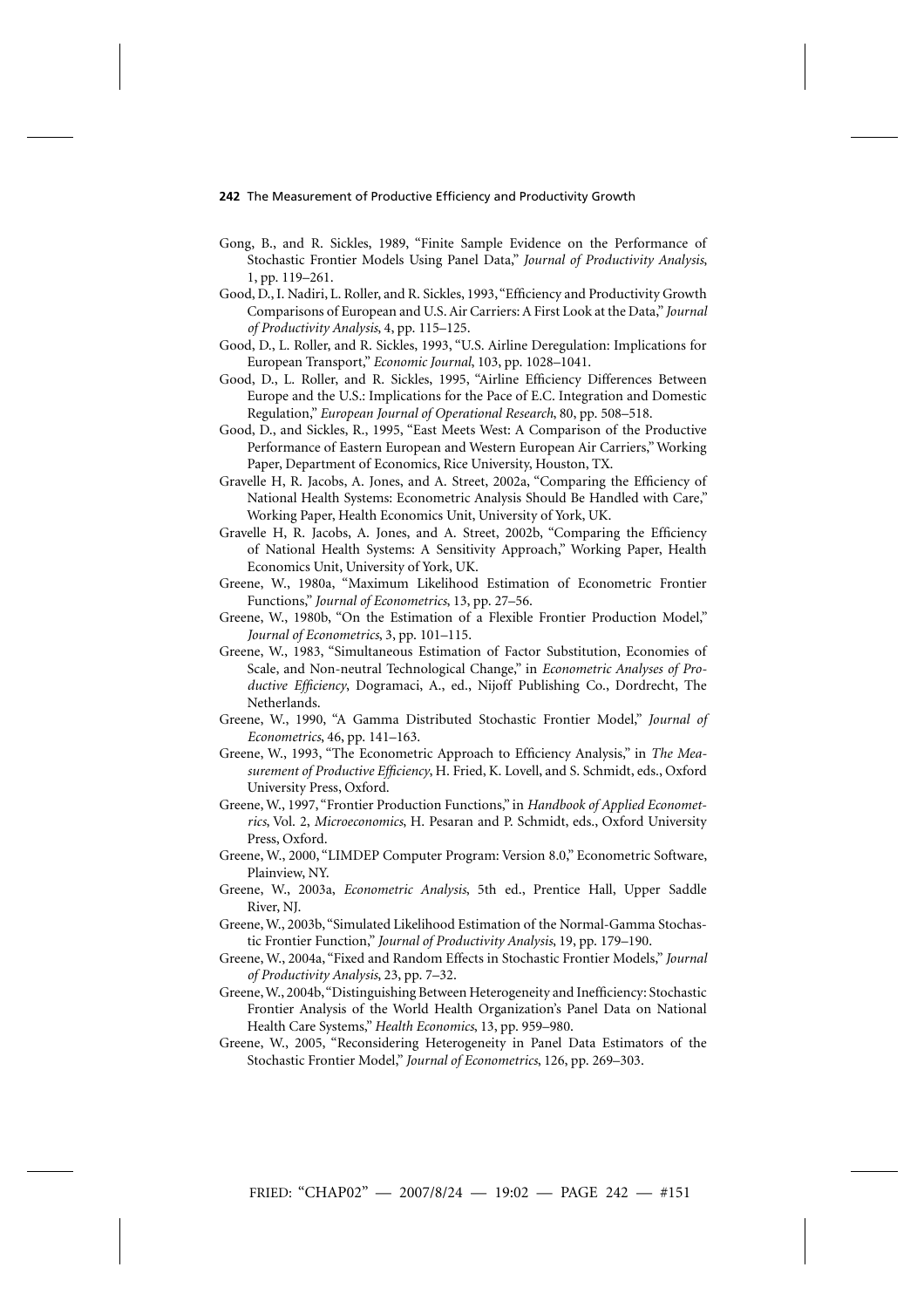## The Econometric Approach to Efficiency Analysis **243**

- Greene, W., and S. Misra, 2003, "Simulated Maximum Likelihood Estimation of General Stochastic Frontier Regressions," Working Paper, William Simon School of Business, University of Rochester, NY.
- Griffin, J., and Steel, M., 2004, "Semiparametric Bayesian Inference for Stochastic Frontier Models," *Journal of Econometrics*, 123, pp. 121–152.
- Griffiths, W.E., C. O'Donnell, A. Tan, and R. Cruz, 2000, "Imposing Regularity Conditions on a System of Cost and Cost Share Equations: A Bayesian Approach," *Australian Journal of Agricultural Economics*, 44, pp. 107–127.
- Guermat, C., and K. Hadri, 1999, "Heteroscedasticity in Stochastic Frontier Models: A Monte Carlo Analysis," Working Paper, Department of Economics, City University, London, http://http://www.ex.ac.uk/∼cguermat/het\_mar99.pdf.
- Hadri, K., 1999, "Estimation of a Doubly Heteroscedastic Stochastic Frontier Cost Function," *Journal of Business and Economics and Statistics*, 17, pp. 359–363.
- Hadri,K.,C. Guermat, and J.Whittaker, 2003a,"Estimating Farm Efficiency in the Presence of Double Heteroscedasticity Using Panel Data,"*Journal of Applied Economics*, 6, pp. 255–268.
- Hadri, K., C. Guermat, and J. Whittaker, 2003b, "Estimation of Technical Inefficiency Effects Using Panel Data and Doubly Heteroscedastic Stochastic Production Frontiers," *Empirical Economics*, 28, pp. 203–222.
- Hausman, J., and W. Taylor, 1981, "Panel Data and Unobservable Individual Effects," *Econometrica*, 49, pp. 1377–1398.
- Heshmati, A., and S. Kumbhakar, 1994, "Farm Heterogeneity and Technical Efficiency: Some Results from Swedish Dairy Farms," *Journal of Productivity Analysis*, 5, pp. 45–61.
- Hicks, J., 1935, The Theory of Monopoly: A Survey," *Econometrica*, 3, pp. 1–20.
- Hildebrand, G., and T. Liu, 1965, *Manufacturing Production Functions in the United States*, Cornell University Press, Ithaca, NY.
- Hildreth, C., and C. Houck, 1968, "Some Estimators for a Linear Model with Random Coefficients," *Journal of the American Statistical Association*, 63, pp. 584–595.
- Hjalmarsson, L., S. Kumbhakar, and A. Heshmati, 1996, "DEA, DFA and SFA: A Comparison," *Journal of Productivity Analysis*, 7, pp. 303–327.
- Hollingsworth, J., and B. Wildman, 2002, "The Efficiency of Health Production: Re-estimating the WHO Panel Data Using Parametric and Nonparametric Approaches to Provide Additional Information," *Health Economics*, 11, pp. 1–11.
- Holloway, G., D. Tomberlin, and X. Irz, 2005, "Hierarchical Analysis of Production Efficiency in a Coastal Trawl Fishery," in *Simulation Methods in Environmental and Resource Economics*, R. Scarpa and A. Alberini, eds., Springer Publishers, New York, 2005.
- Horrace, W., and S. Richards, 2005, "Bootstrapping Efficiency Probabilities in Parametric Stochastic Frontier Models," Working Paper 2005-004, Maxwell School, Syracuse University, Syracuse, NY.
- Horrace, W., and P. Schmidt, 1996, "Confidence Statements for Efficiency Estimates from Stochastic Frontier Models," *Journal of Productivity Analysis*, 7, pp. 257–282.
- Horrace, W., and P. Schmidt, 2000, "Multiple Comparisons with the Best, with Economic Applications," *Journal of Applied Econometrics*, 15, pp. 1–26.
- Hotelling, H., 1932, "Edgeworth's Taxation Paradox and the Nature of Supply and Demand Functions," *Journal of Political Economy*, 40, pp. 577–616.
- Huang, C., and T. Fu, 1999, "An Average Derivative Estimator of a Stochastic Frontier," *Journal of Productivity Analysis*, 12, pp. 49–54.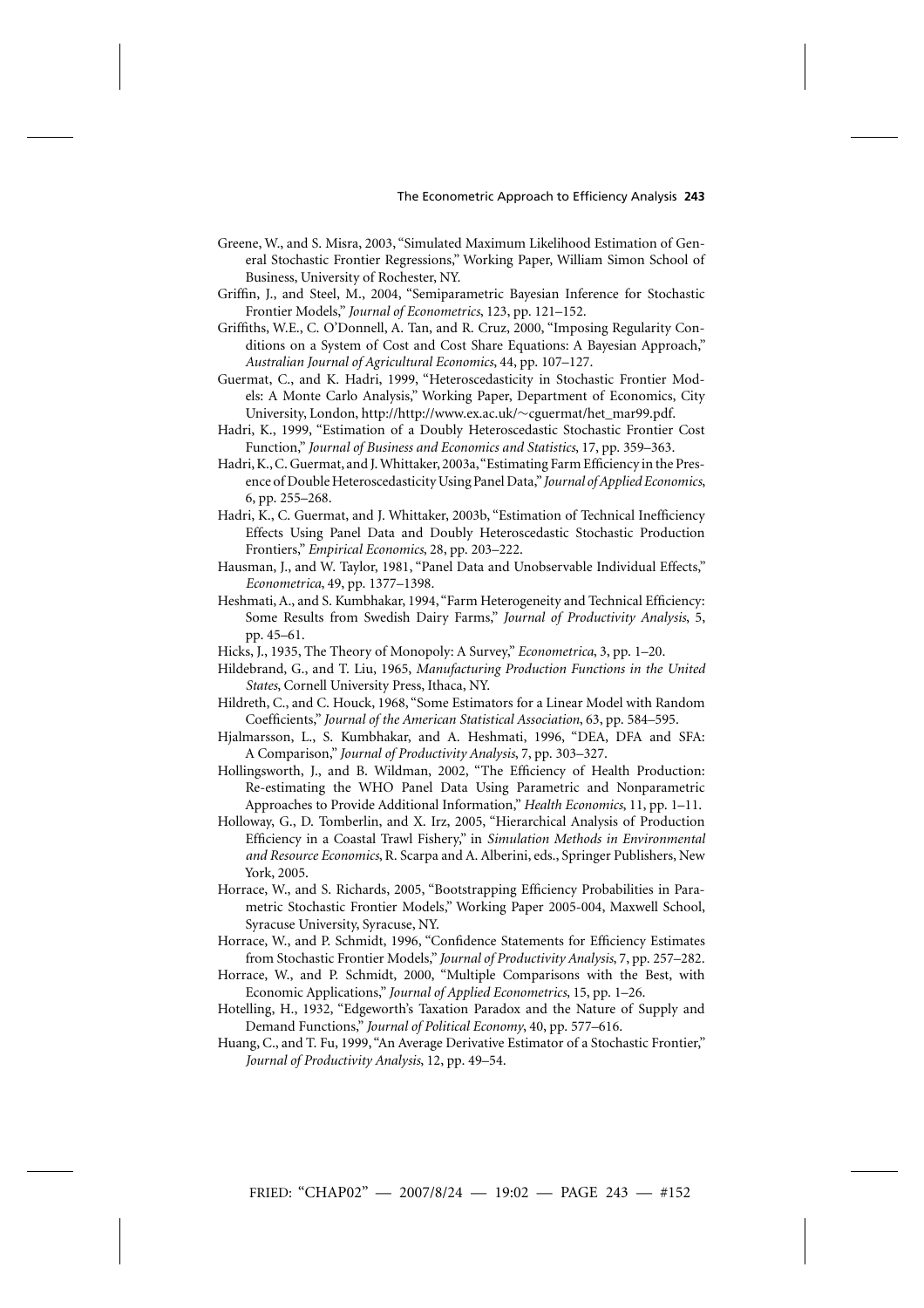- Huang, C., and J. Liu, 1994, "Estimation of a Non-neutral Stochastic Frontier Production Function," *Journal of Productivity Analysis*, 5, pp. 171–180.
- Huang, R., 2004, "Estimation of Technical Inefficiencies with Heterogeneous Technologies," *Journal of Productivity Analysis*, 21, pp. 277–296.
- Huang, T., and M. Wang, 2004, "Comparisons of Economic Inefficiency Between Output and Input Measures of Technical Inefficiency Using the Fourier Flexible Cost Function," *Journal of Productivity Analysis*, 22, pp. 123–142.
- Humphrey, D., and L. Pulley, 1997, 'Banks' Responses to Deregulation: Profits, Technology and Efficiency," *Journal of Money, Credit and Banking*, 29, pp. 73–93.
- Hunt, J., Y. Kim, and R. Warren, 1986, "The Effect of Unemployment Duration on Re-employment Earnings: A Gamma Frontier Approach," Working Paper, Department of Economics, University of Georgia, Athens, GA.
- Hunt-McCool, J., and R. Warren, 1993, "Earnings Frontiers and Labor Market Efficiency," in *The Measurement of Productive Efficiency*, H. Fried, K. Lovell, and S. Schmidt, eds., Oxford University Press, New York.
- Johnston, J. 1959, *Statistical Cost Analysis*, McGraw-Hill, New York.
- Jondrow, J., K. Lovell, I. Materov, and P. Schmidt, 1982,"On the Estimation of Technical Inefficiency in the Stochastic Frontier Production Function Model," *Journal of Econometrics*, 19, pp. 233–238.
- Kalirajan, K., and M. Obwona, "Frontier Production Function: The Stochastic Coefficients Approach," *Oxford Bulletin of Economics and Statistics*, 56, 1, 1994, pp. 87–96.
- Kalirajan, K., and R. Shand, 1999, "Frontier Production Functions and Technical Efficiency Measures," *Journal of Economic Surveys*, 13, pp. 149–172.
- Kim, J., 2002, "Limited Information Likelihood and Bayesian Analysis," *Journal of Econometrics*, 107, pp. 175–193.
- Kim, Y., and P. Schmidt, 2000, "A Review and Empirical Comparison of Bayesian and Classical Approaches to Inference on Efficiency Levels in Stochastic Frontier Models with Panel Data," *Journal of Productivity Analysis*, 14, pp. 91–98.
- Kleit, A., and D. Terrell, 2001, "Measuring Potential Efficiency Gains from Deregulation of Electricity Generation: A Bayesian Approach," *Review of Economics and Statistics*, 83, pp. 523–530.
- Klotz, B., R. Madoo, and R. Hansen, 1980,"A Study of High and Low Labor Productivity Establishments in U.S. Manufacturing," in *Studies in Income and Wealth*, Vol. 44, *New Developments in Productivity Measurement and Analysis*, *Research Conference on Research in Income and Wealth*, J. Kendrick and B. Vaccara, eds., National Bureau of Economic Research, University of Chicago Press, Chicago.
- Koop, G., 2001, "Comparing the Performance of Baseball Players: A Multiple Output Approach," Working Paper, University of Glasgow, http://http://www.gla.ac.uk/ Acad/PolEcon/Koop.
- Koop, G., J. Osiewalski, and M. Steel, 1994,"Bayesian Efficiency Analysis with a Flexible Form: The AIM Cost Function," *Journal of Business and Economic Statistics*, 12, pp. 339–346.
- Koop, G., J. Osiewalski, and M. Steel, 1997, "Bayesian Efficiency Analysis Through Individual Effects: Hospital Cost Frontiers," *Journal of Econometrics*, 76, pp. 77–106.
- Koop, G., J. Osiewalski, and M. Steel, 1999, "The Components of Output Growth: A Stochastic Frontier Approach," *Oxford Bulletin of Economics and Statistics*, 61, pp. 455–486.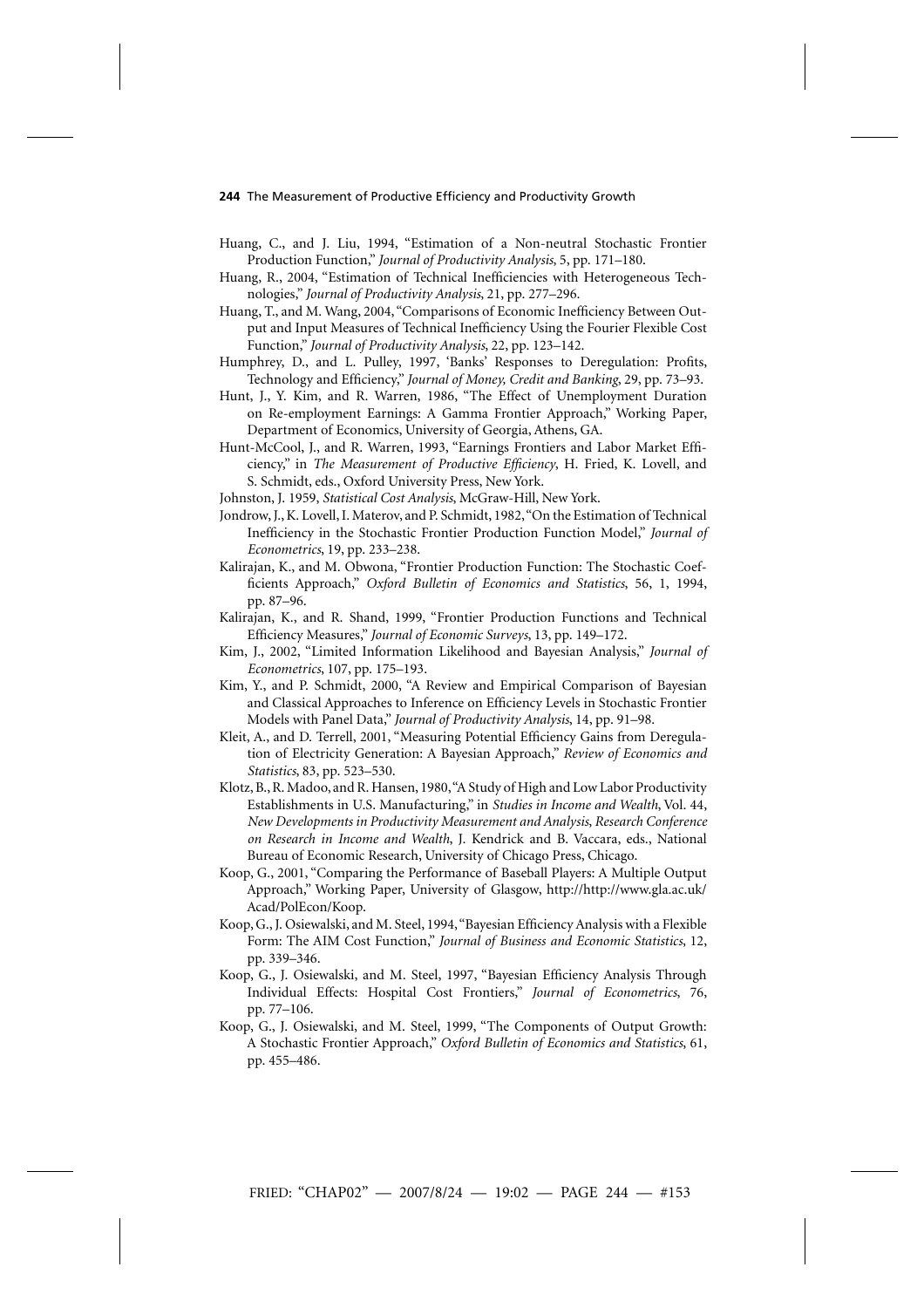- Koop, G., and M. Steel, 2001, "Bayesian Analysis of Stochastic Frontier Models," in *Companion to Theoretical Econometrics*, B. Baltagi, ed., Blackwell Publishers, Oxford, UK.
- Koop, G., M. Steel, and J. Osiewalski, 1995, "Posterior Analysis of Stochastic Frontier Models Using Gibbs Sampling," *Computational Statistics*, 10, pp. 353–373.
- Kopp, R., and J. Mullahy, 1989, "Moment-Based Estimation and Testing of Stochastic Frontier Models," Discussion Paper No. 89-10, Resources for the Future, Washington, DC.
- Kotzian, P., 2005, "Productive Efficiency and Heterogeneity of Health Care Systems: Results of a Measurement for OECD Countries," Working Paper, London School of Economics, London.
- Kumbhakar, S., 1989, "Estimation of Technical Efficiency Using Flexible Functional Forms and Panel Data," *Journal of Business and Economic Statistics*, 7, pp. 253–258.
- Kumbhakar, S., 1990, "Production Frontiers and Panel Data, and Time Varying Technical Inefficiency," *Journal of Econometrics*, 46, pp. 201–211.
- Kumbhakar, S., 1991a,"Estimation of Technical Inefficiency in Panel Data Models with Firm- and Time-Specific Effects," *Economics Letters*, 36, pp. 43–48.
- Kumbhakar, S., 1991b, "The Measurement and Decomposition of Cost Inefficiency: The Translog Cost System," *Oxford Economic Papers*, 43, pp. 667–683.
- Kumbhakar, S., 1993, "Production Risk, Technical Efficiency, and Panel Data," *Economics Letters*, 41, pp. 11–16.
- Kumbhakar, S., 2001, "Estimation of Profit Functions When Profit Is Not Maximum," *American Journal of Agricultural Economics*, 83, pp. 1715–1736.
- Kumbhakar, S., and Bhattacharyya, A., 1992, "Price Distortions and Resource Use Efficiency in Indian Agriculture: A Restricted Profit Function Approach," *Review of Economics and Statistics*, 74, pp. 231–239.
- Kumbhakar, S., S. Ghosh, and J. McGuckin, 1991, "A Generalized Production Frontier Approach for Estimating Determinants of Inefficiency in U.S. Dairy Farms," *Journal of Business and Economic Statistics*, 9, pp. 279–286.
- Kumbhakar, S., and A. Heshmati, 1995, "Efficiency Measurement in Swedish Dairy Farms 1976–1988 Using Rotating Panel Data," *American Journal of Agricultural Economics*, 77, pp. 660–674.
- Kumbhakar, S., and L. Hjalmarsson, 1995, "Labor Use Efficiency in Swedish Social Insurance Offices," *Journal of Applied Econometrics*, 10, pp. 33–47.
- Kumbhakar, S., G. Karagiannis, and E. Tsionas, 2004, "A Distance Function Approach for Estimating Technical and Allocative Inefficiency," *Indian Economic Review*, 1, pp. 31–54.
- Kumbhakar, S., and K. Lovell, 2000, *Stochastic Frontier Analysis*, Cambridge University Press, Cambridge, UK.
- Kumbhakar, S., B. Park, L. Simar, and E. Tsionas, 2005, "Nonparametric Stochastic Frontiers: A Local Maximum Likelihood Approach,"Working Paper, Department of Economics, State University of New York, Binghamton.
- Kumbhakar, S., and E. Tsionas, 2002, "Scale and Efficiency Measurement Using Nonparametric Stochastic Frontier Models," Working Paper, Department of Economics, State University of New York, Binghamton.
- Kumbhakar, S., and E. Tsionas, 2004, "Estimation of Technical and Allocative Inefficiency in a Translog Cost System: An Exact Maximum Likelihood Approach," Working Paper, Department of Economics, State University of New York, Binghamton.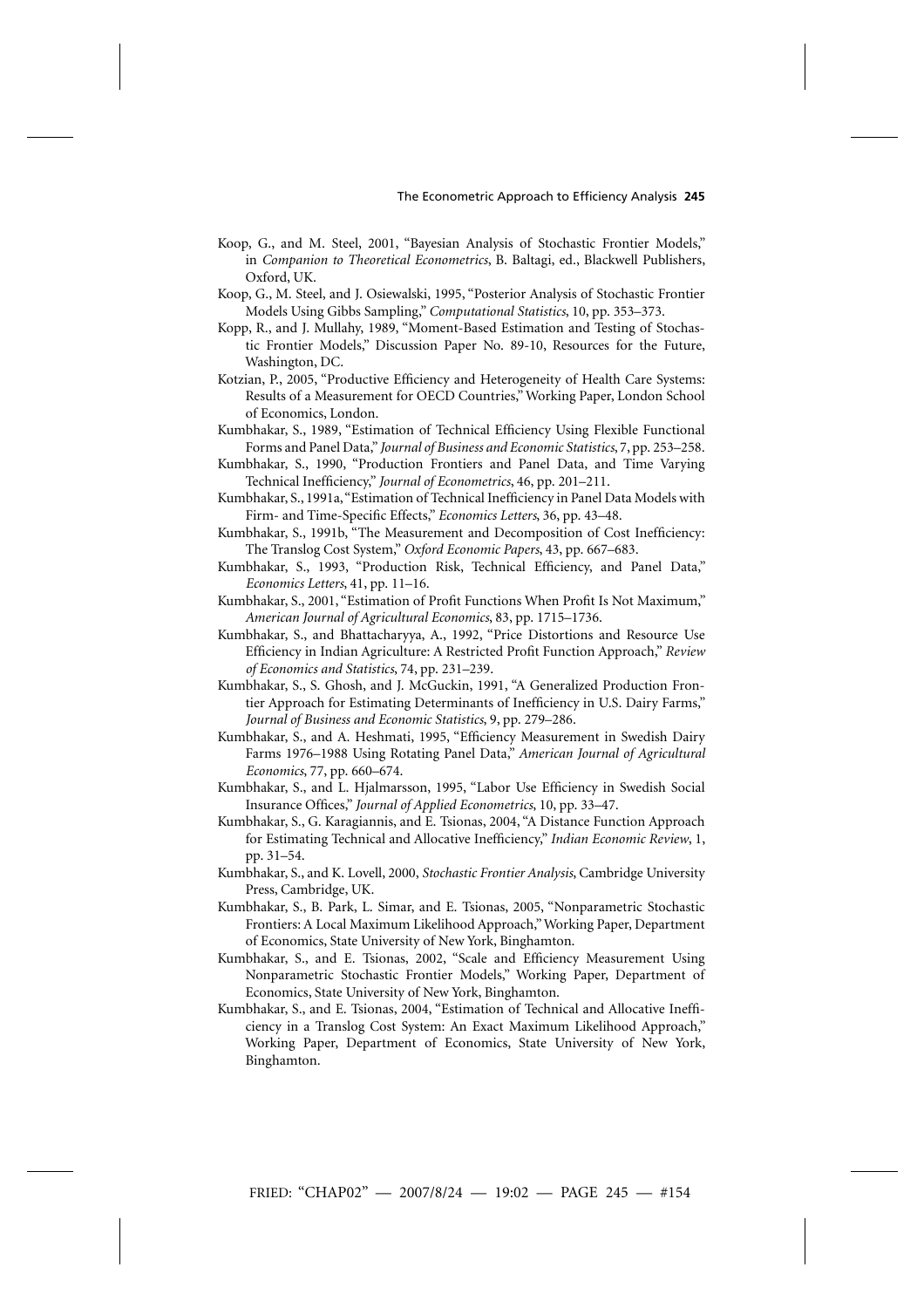- Kumbhakar, S., and E. Tsionas, "The Joint Measurement of Technical and Allocative Inefficiency: An Application of Bayesian Inference in Nonlinear Random Effects Models," *Journal of the American Statistical Association*, 100, 2005a, pp. 736–747.
- Kumbhakar, S., and E. Tsionas, 2005b, "Estimation of Stochastic Frontier Production Functions with Input-Oriented Technical Efficiency,"Working Paper, Department of Economics, State University of New York, Binghamton.
- Kumbhakar, S., and E. Tsionas, "Measuring Technical and Allocative Efficiency in the Translog Cost System: A Bayesian Approach," *Journal of Econometrics*, 126, 2005, pp. 355–384.
- Kurkalova, L., and A. Carriquiry, 2003, "Input and Output Oriented Technical Efficiency of Ukranian Collective Farms, 1989–1992: Bayesian Analysis of a Stochastic Frontier Production Model," *Journal of Productivity Analysis*, 20, pp. 191–212.
- Lang, G., and P. Welzel, 1998, "Technology and Cost Efficiency in Universal Banking: A 'Thick Frontier' Analysis of German Banking Industry," *Journal of Productivity Analysis*, 10, pp. 63–84.
- Lee, L., 1983, "A Test for Distributional Assumptions for the Stochastic Frontier Function," *Journal of Econometrics*, 22, pp. 245–267.
- Lee, L., 1993, "Asymptotic Distribution of the MLE for a Stochastic Frontier Function with a Singular Information Matrix," *Econometric Theory*, 9, pp. 413–430.
- Lee, L., and M. Tyler, 1978, "The Stochastic Frontier Production Function and Average Efficiency," *Journal of Econometrics*, 7, pp. 385–390.
- Lee, Y., and Schmidt, P., 1993, "A Production Frontier Model with Flexible Temporal Variation in Technical Efficiency," in *The Measurement of Productive Efficiency*, H. Fried, K. Lovell, and S. Schmidt, eds., Oxford University Press, Oxford, UK.
- Leibenstein, H., 1966, "Allocative Efficiency vs. X-Efficiency," *American Economic Review*, 56, pp. 392–415.
- Leibenstein, H., 1975, "Aspects of the X-Efficiency Theory of the Firm," *Bell Journal of Economics*, 6, pp. 580–606.
- Linna, M., 1998, "Measuring Hospital Cost Efficiency with Panel Data Models," *Health Economics*, 7, pp. 415–427.
- Lovell, K., 1993,"Production Frontiers and Productive Efficiency,"in *The Measurement of Productive Efficiency*, H. Fried, K. Lovell, and S. Schmidt, eds., Oxford University Press, Oxford, UK.
- Lovell, K., and R. Sickles, 1983, "Testing Efficiency Hypotheses in Joint Production: A Parametric Approach," *Review of Economics and Statistics*, 65, pp. 51–58.
- Lozano-Vivas, A., 1997,"Profit Efficiency for Spanish Savings Banks,"*European Journal of Operational Research*, 98, pp. 381–394.
- Martinez-Budria, E., S. Jara-Diaz, and F. Ramos-Real, 2003, "Adopting Productivity Theory to the Quadratic Cost Function: An Application to the Spanish Electric Sector," *Journal of Productivity Analysis*, 20, pp. 213–229.
- Meeusen, W., and J. van den Broeck, 1977, "Efficiency Estimation from Cobb-Douglas Production Functions with Composed Error," *International Economic Review*, 18, pp. 435–444.
- Mester, L., 1994, "Efficiency of Banks in the Third Federal Reserve District," Working Paper 94-13, Wharton School, University of Pennsylvania, Philadelphia.
- Migon, H., and E. Medici, 2001, "Bayesian Hierarchical Models for Stochastic Production Frontier,"Working Paper, UFRJ, Brazil.
- MRC, 2005, "The BUGS Project," http://http://www.mrc-bsu.cam.ac.uk/bugs/ welcome.shtml, Biostatistics Unit, Cambridge University, Cambridge, UK.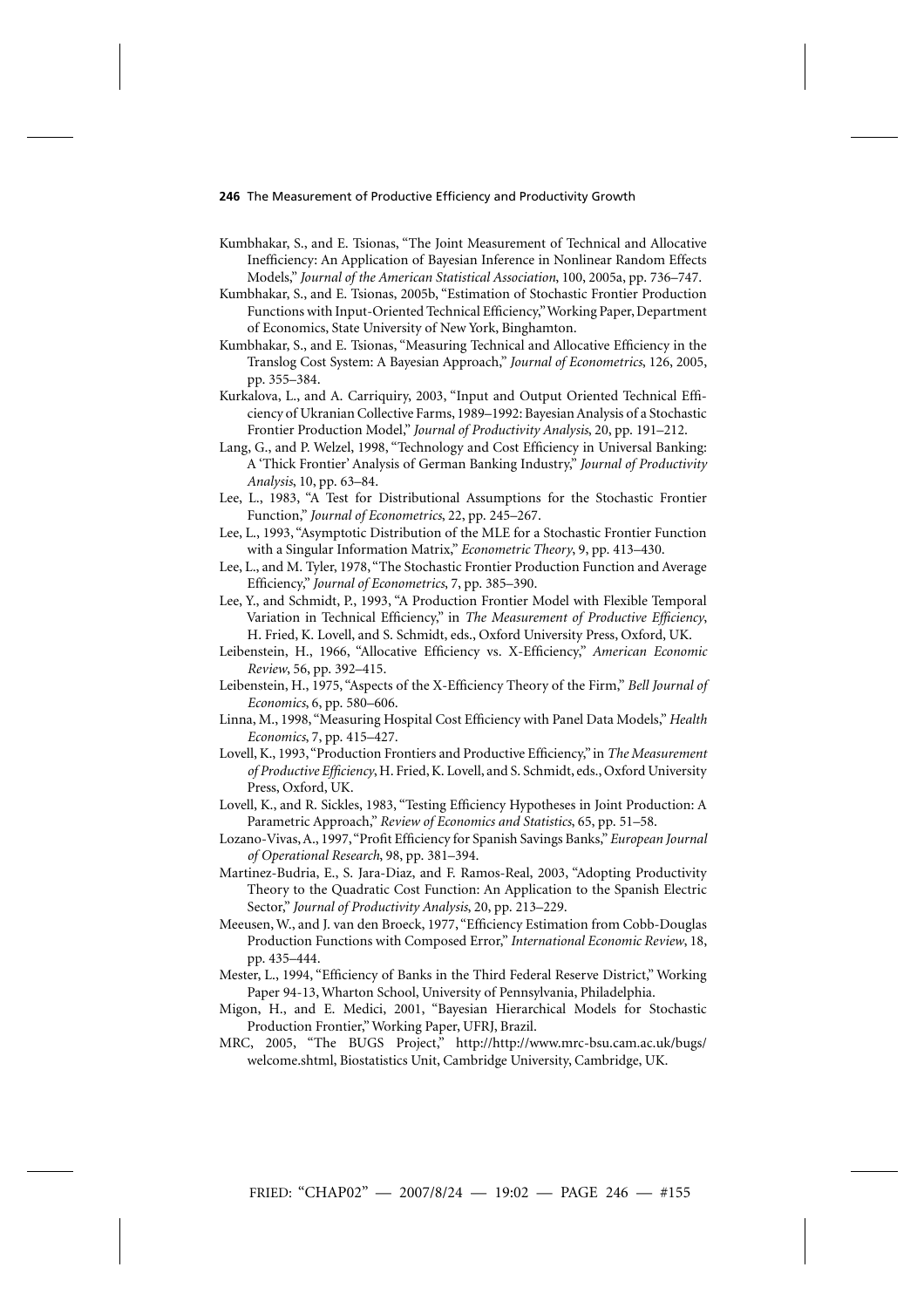- Murillo-Zamorano, L., 2004, "Economic Efficiency and Frontier Techniques," *Journal of Economic Surveys*, 18, pp. 33–77.
- Murillo-Zamorano, L., and R. Vega-Cervera, 2001, "The Use of Parametric and Nonparametric Frontier Methods to Measure the Productive Efficiency in the Industrial Sector: A Comparative Study," *International Journal of Production Economics*, 69, pp. 265–275.
- Nerlove, M., 1963, "Returns to Scale in Electricity Supply," in *Measurement in Economics*, C. Christ et al., eds., Stanford University Press, Stanford, CA.
- O'Donnell, J., and T. Coelli, 2005, "A Bayesian Approach to Imposing Curvature on Distance Functions," *Journal of Econometrics*, 126, pp. 493–523.
- O'Donnell, C., and W. Griffiths, 2004, "Estimating State Contingent Production Frontiers," Working Paper Number 911, Department of Economics, University of Melbourne.
- Orea, C., and S. Kumbhakar, 2004, "Efficiency Measurement Using a Latent Class Stochastic Frontier Model," *Empirical Economics*, 29, pp. 169–184.
- Osiewalski, J., and M. Steel, 1998, "Numerical Tools for the Bayesian Analysis of Stochastic Frontier Models," *Journal of Productivity Analysis*, 10, pp. 103–117.
- Pagan, A., and A. Hall, 1983, "Diagnostic Tests as Residual Analysis," *Econometric Reviews*, 2, pp. 159–218.
- Paris, Q., and M. Caputo, 2004, "Efficient Estimation by the Joint Estimation of All the Primal and Dual Relations," Working Paper, Department of Agricultural and Resource Economics, University of California, Davis.
- Park, B., R. Sickles, and L. Simar, 1998, "Stochastic Panel Frontiers: A Semiparametric Approach," *Journal of Econometrics*, 84, pp. 273–301.
- Park, B., and L. Simar, 1992, "Efficient Semiparametric Estimation in Stochastic Frontier Models," *Working Paper*, Department of Economics, CORE, Catholic University of Louvain, Louvain-la-Neuve, Belgium.
- Park, B., and L. Simar, 1994, "Efficient Semiparametric Estimation in a Stochastic Frontier Model," *Journal of the American Statistical Association*, 89, pp. 929–936.
- Pestieau, P., and H. Tulkens, 1993, "Assessing the Performance of Public Sector Activities: Some Recent Evidence from the Productive Efficiency Viewpoint," *Finanz Archiv*, 50, pp. 293–323.
- Pitt, M., and L. Lee, 1981, "The Measurement and Sources of Technical Inefficiency in the IndonesianWeaving Industry,"*Journal of Development Economics*,9, pp. 43–64.
- QMS, Inc., 2005, *EViews Reference Guide*, http://http://www.eviews.com, Irvine, CA.
- Ray, S., and K. Mukherjee, 1995,"Comparing Parametric and Nonparametric Measures of Efficiency: A Reexamination of the Christensen and Greene Data," *Journal of Quantitative Economics*, 11, pp. 155–168.
- Reifschnieder, D., and R. Stevenson, 1991,"Systematic Departures from the Frontier: A Framework for the Analysis of Firm Inefficiency," *International Economic Review*, 32, pp. 715–723.
- Reinhard, S., K. Lovell, and G. Thijssen, 1999, "Econometric Applications of Technical and Environmental Efficiency: An Application to Dutch Dairy Farms," *American Journal of Agricultural Economics*, 81, pp. 44–60.
- Richmond, J., 1974, "Estimating the Efficiency of Production," *International Economic Review*, 15, pp. 515–521.
- Ritter, C., and L. Simar, 1997, "Pitfalls of Normal-Gamma Stochastic Frontier Models," *Journal of Productivity Analysis*, 8, pp. 167–182.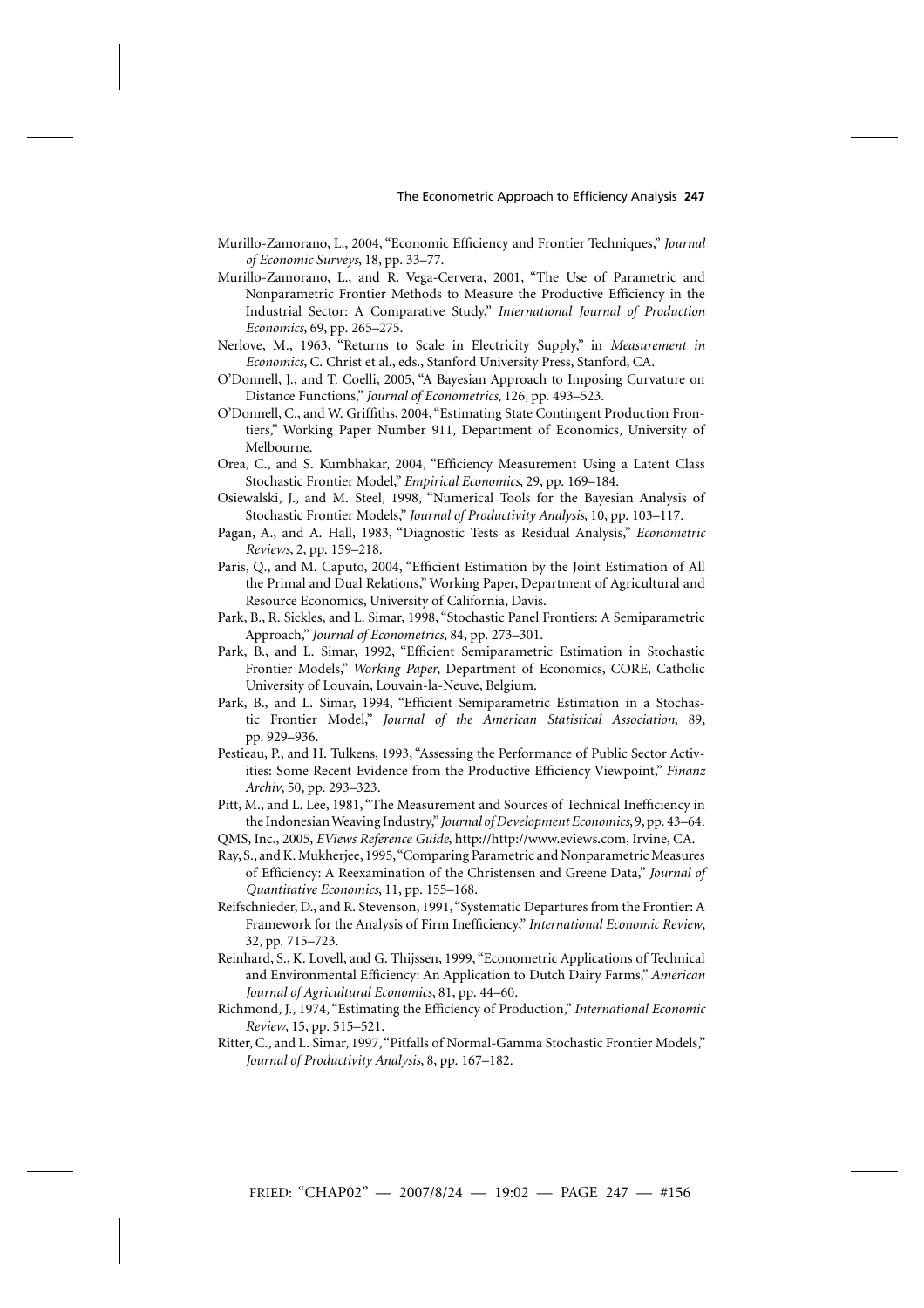- Rosko, M., 2001, "Cost Efficiency of US Hospitals: A Stochastic Frontier Approach," *Health Economics*, 10, pp. 539–551.
- Salvanes, K., and S. Tjotta, 1998, "A Note on the Importance of Testing for Regularities for Estimated Flexible Functional Forms," *Journal of Productivity Analysis*, 9, pp. 133–143.
- Samuelson, P., 1938, *Foundations of Economic Analysis*, Harvard University Press, Cambridge, MA.

SAS Institute, Inc., 2005, *SAS Reference Guide*, http://http://www.sas.com, Cary, NC.

- Schmidt, P., 1976, "On the Statistical Estimation of Parametric Frontier Production Functions," *Review of Economics and Statistics*, 58, pp. 238–239.
- Schmidt, P., 1985, "Frontier Production Functions," *Econometric Reviews*, 4, pp. 289–328.
- Schmidt, P., and T. Lin, 1984, "Simple Tests of Alternative Specifications in Stochastic Frontier Models," *Journal of Econometrics*, 24, pp. 349–361.
- Schmidt, P., and R. Sickles, 1984, "Production Frontiers and Panel Data," *Journal of Business and Economic Statistics*, 2, pp. 367–374.
- Shephard, R., 1953, *Cost and Production Functions*, Princeton University Press, Princeton, NJ.
- Sickles, R., 1987, "Allocative Inefficiency in the Airline Industry: A Case for Deregulation," in *Studies in Productivity Analysis*, Vol. 7, A. Dogramaci, ed., Kluwer-Nijoff, Boston.
- Sickles, R., 2005, "Panel Estimators and the Identification of Firm Specific Efficiency Levels in Parametric, Semiparametric and Nonparametric Settings, *Journal of Econometrics*, 126, 2005, pp. 305–324.
- Sickles, R., D. Good, and L. Getachew, 2002,"Specification of Distance Functions Using Semi- and Nonparametric Methods with an Application to the Dynamic Performance of Eastern and Western European Air Carriers," *Journal of Productivity Analysis*, 17, pp. 133–156.
- Sickles, R., D. Good, and R. Johnson, 1986, "Allocative Distortions and the Regulatory Transition of the Airline Industry," *Journal of Econometrics*, 33, pp. 143–163.
- Sickles, R., and M. Streitweiser, 1992, "Technical Inefficiency and Productive Decline in the U.S. Interstate Natural Gas Pipeline Industry under the Natural Gas Policy Act," *Journal of Productivity Analysis*, 3, pp. 119–134.
- Simar, L., 1992, "Estimating Efficiencies from Frontier Models with Panel Data: A Comparison of Parametric, Nonparametric, and Semiparametric Methods with Bootstrapping," *Journal of Productivity Analysis*, 3, pp. 167–203.
- Simar, L., 1996, "Aspects of Statistical Analysis in DEA-Type Frontier Models," *Journal of Productivity Analysis*, 7, 177–185.
- Simar, L., K. Lovell, and P. van den Eeckhaut, 1994, "Stochastic Frontiers Incorporating Exogenous Influences on Efficiency," Discussion Paper No. 9403, Institute of Statistics, Catholic University of Louvain, Louvain-la-Neuve, Belgium.
- Simar, L., and P. Wilson, 1998, "Sensitivity Analysis of Efficiency Scores: How to Bootstrap in Nonparametric Frontier Models," *Management Science*, 44, pp. 49–61.
- Simar, L., and P. Wilson, 1999, "Of Course We Can Bootstrap DEA Scores! But, Does It Mean Anything?" *Journal of Productivity Analysis*, 11, pp. 67–80.
- Smith, M., 2004, "Stochastic Frontier Models with Correlated Error Components," Working Paper, Department of Econometrics and Business Statistics, University of Sydney.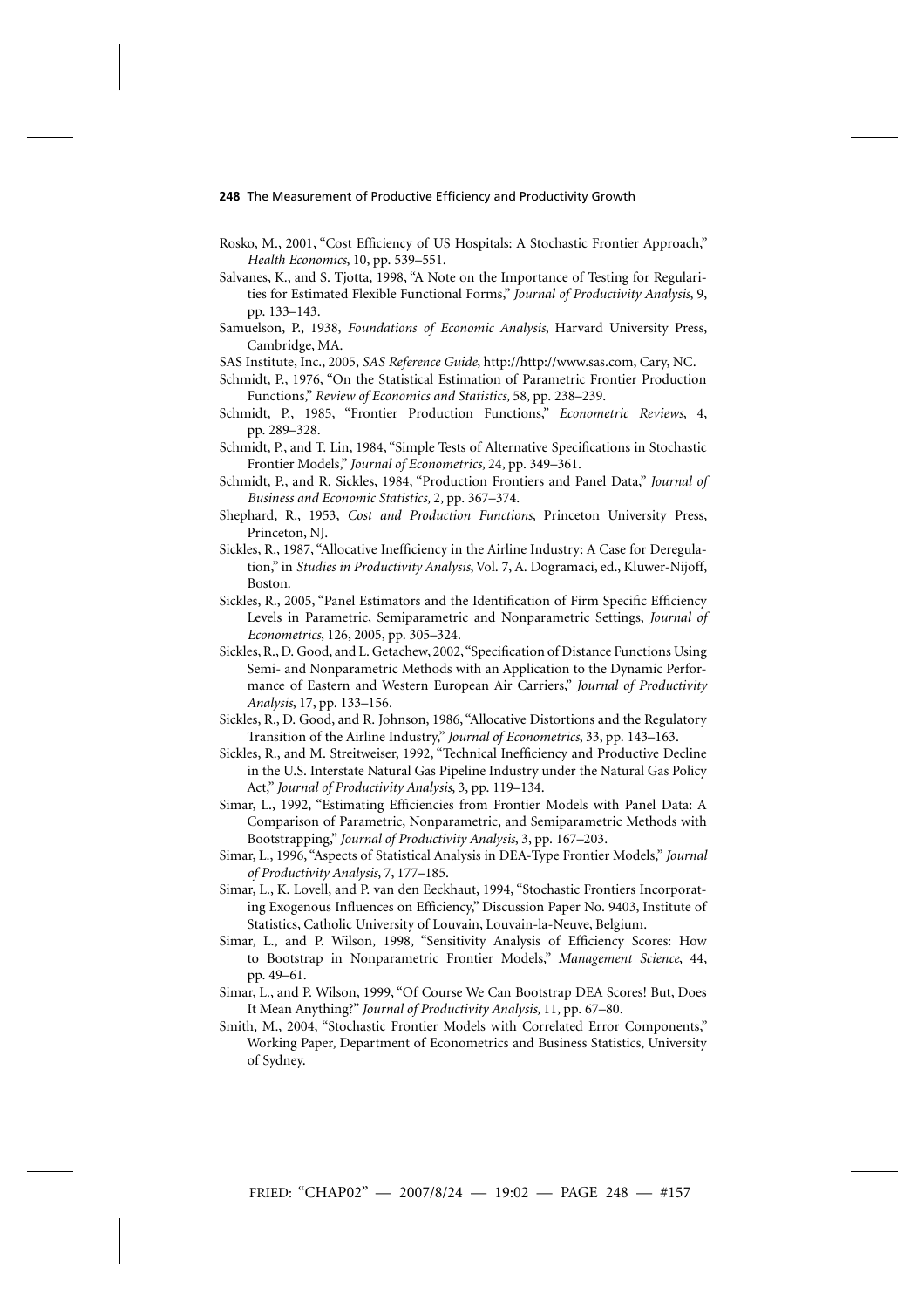- Stata, Inc., 2005, *Stata Reference Guide*, http://http://www.stata.com, College Station, TX.
- Stevenson, R., 1980, "Likelihood Functions for Generalized Stochastic Frontier Estimation," *Journal of Econometrics*, 13, pp. 58–66.
- Swamy, P., and G. Tavlas, 2001, "Random Coefficient Models," in *Companion to Theoretical Econometrics*, B. Baltagi, ed., Blackwell Publishers, Oxford, UK.
- Timmer, P., 1971, "Using a Probabilistic Frontier Production Function to Measure Technical Efficiency," *Journal of Political Economy*, 79, pp. 776–794.
- Train, K., 2003, *Discrete Choice Methods with Simulation*, Cambridge University Press, Cambridge, UK.
- Trethaway, M., and R. Windle, 1983, "U.S. Airline Cross Section: Sources of Data," Working Paper, Department of Economics, University of Wisconsin, Madison.
- Tsionas, E. 2000a, "Combining DEA and Stochastic Frontier Models: An Empirical Bayes Approach," Working Paper, Department of Economics, Athens University of Economics and Business.
- Tsionas, E., 2000b, "Full Likelihood Inference in Normal-Gamma Stochastic Frontier Models," *Journal of Productivity Analysis*, 13, pp. 183–206.
- Tsionas, E., 2001a, "An Introduction to Efficiency Measurement Using Bayesian Stochastic FrontierModels,"*Global Business and Economics Review*,3, pp. 287–311.
- Tsionas, E., 2001b, "Combining DEA and Stochastic Frontier Models: An Empirical Bayes Approach," Working Paper, Department of Economics, Athens University of Business and Economics.
- Tsionas, E., 2002, "Stochastic Frontier Models with Random Coefficients," *Journal of Applied Econometrics*, 17, pp. 127–147.
- Tsionas, E., 2003, "Inference in Dynamic Stochastic Frontier Models," Working Paper, Department of Economics, Athens University of Economics and Business.
- Tsionas, E., 2004, "Maximum Likelihood Estimation of Nonstandard Stochastic Frontiers by the Fourier Transform," Working Paper, Department of Economics, Athens University of Economics and Business.
- Tsionas, E., and W. Greene (2003), "Non-Gaussian Stochastic Frontier Models,"Working Paper, Department of Economics, Athens University of Economics and Business.
- TSP International, 2005,*TSP Reference Guide*, http://http://www.tspintl.com, Palo Alto, CA.
- van den Broeck, J., G. Koop, J. Osiewalski, and M. Steel, 1994, "Stochastic Frontier Models: A Bayesian Perspective," *Journal of Econometrics*, 61, pp. 273–303.
- Vitaliano, D., 2003, "The Thrift Industry and the Community Reinvestment Act: Assessing the Cost of Social Responsibility," Working Paper No. 0312, Department of Economics, Rensellaer Polytechnic Institute, Troy, NY.
- Vuong, Q. 1989, "Likelihood Ratio Tests for Model Selection and Non-nested Hypotheses," *Econometrica* 57, pp. 307–334.
- Wagenvoort, R., and P. Schure, 2005,"A Recursive Thick Frontier Approach to Estimating Production Efficiency,"Working Paper EWP0503, Department of Economics, University of Victoria, Australia.
- Waldman, D., 1982,"A Stationary Point for the Stochastic Frontier Likelihood," *Journal of Econometrics*, 18, pp. 275–279.
- Wang, H.-J., 2002, "Heteroscedasticity and Non-monotonic Efficiency Effects of Stochastic Frontier Model," Institute of Economics, Academica Sinica, Taiwan, http://www.sinica.edu.tw/∼wanghj/jpa02b.pdf.